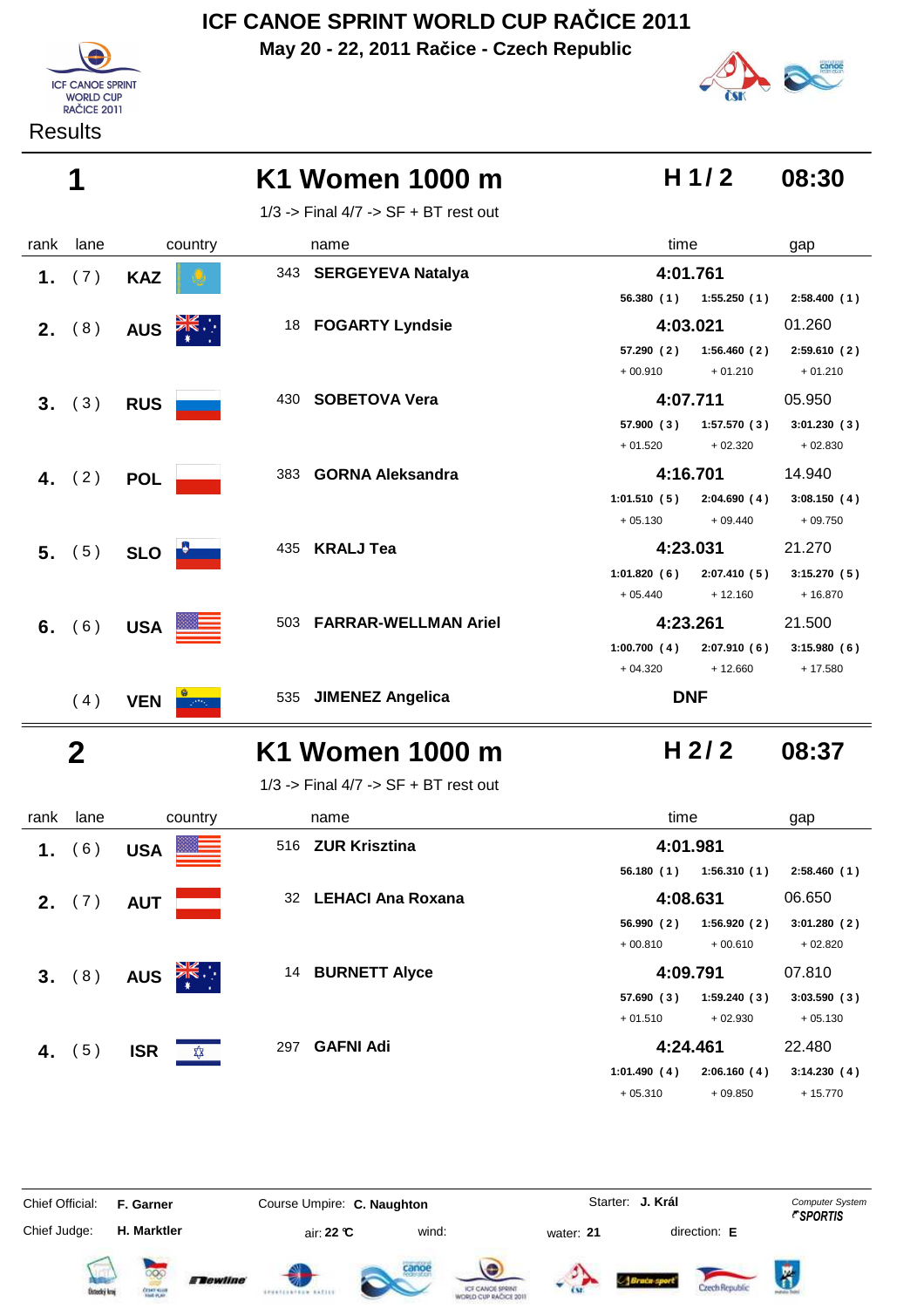| <b>ICF CANOE SPRINT</b><br><b>WORLD CUP</b><br><b>RAČICE 2011</b><br><b>Results</b><br>5. (3)<br>(2)<br>(4)<br>$\mathbf 3$<br>lane<br>(3) | <b>CZE</b><br><b>BRA</b><br>$\bullet$<br><b>VEN</b><br>country<br><b>POL</b> | 386                                                            | 138 KRPATOVÁ Lucie<br>72 SARANGO DE SOUZA Regiane<br>534 ESCALONA Eliana<br>K2 Women 1000 m<br>$1/3$ -> Final $4/7$ -> SF + BT rest out<br>name | 1:02.000(5)<br>$+05.820$<br>1:03.020(6)<br>$+06.840$                                                                                                                                                                                                                   | 4:27.871<br>2:07.970(5)<br>$+11.660$<br>4:30.411<br>2:10.580(6)<br>$+14.270$<br><b>DNF</b><br>H $1/2$ | 25.890<br>3:17.350(5)<br>$+18.890$<br>28.430<br>3:21.260(6)<br>$+22.800$<br>08:51                                                                      |
|-------------------------------------------------------------------------------------------------------------------------------------------|------------------------------------------------------------------------------|----------------------------------------------------------------|-------------------------------------------------------------------------------------------------------------------------------------------------|------------------------------------------------------------------------------------------------------------------------------------------------------------------------------------------------------------------------------------------------------------------------|-------------------------------------------------------------------------------------------------------|--------------------------------------------------------------------------------------------------------------------------------------------------------|
|                                                                                                                                           |                                                                              |                                                                |                                                                                                                                                 |                                                                                                                                                                                                                                                                        |                                                                                                       |                                                                                                                                                        |
|                                                                                                                                           |                                                                              |                                                                |                                                                                                                                                 |                                                                                                                                                                                                                                                                        |                                                                                                       |                                                                                                                                                        |
|                                                                                                                                           |                                                                              |                                                                |                                                                                                                                                 |                                                                                                                                                                                                                                                                        |                                                                                                       |                                                                                                                                                        |
|                                                                                                                                           |                                                                              |                                                                |                                                                                                                                                 |                                                                                                                                                                                                                                                                        |                                                                                                       |                                                                                                                                                        |
|                                                                                                                                           |                                                                              |                                                                |                                                                                                                                                 |                                                                                                                                                                                                                                                                        |                                                                                                       |                                                                                                                                                        |
|                                                                                                                                           |                                                                              |                                                                |                                                                                                                                                 |                                                                                                                                                                                                                                                                        |                                                                                                       |                                                                                                                                                        |
|                                                                                                                                           |                                                                              |                                                                |                                                                                                                                                 |                                                                                                                                                                                                                                                                        |                                                                                                       |                                                                                                                                                        |
|                                                                                                                                           |                                                                              |                                                                |                                                                                                                                                 |                                                                                                                                                                                                                                                                        |                                                                                                       |                                                                                                                                                        |
|                                                                                                                                           |                                                                              |                                                                |                                                                                                                                                 |                                                                                                                                                                                                                                                                        |                                                                                                       |                                                                                                                                                        |
|                                                                                                                                           |                                                                              |                                                                |                                                                                                                                                 |                                                                                                                                                                                                                                                                        |                                                                                                       |                                                                                                                                                        |
|                                                                                                                                           |                                                                              |                                                                |                                                                                                                                                 |                                                                                                                                                                                                                                                                        |                                                                                                       |                                                                                                                                                        |
|                                                                                                                                           |                                                                              |                                                                |                                                                                                                                                 | time                                                                                                                                                                                                                                                                   |                                                                                                       | gap                                                                                                                                                    |
|                                                                                                                                           |                                                                              |                                                                | <b>KOWALCZYK Agnieszka</b>                                                                                                                      |                                                                                                                                                                                                                                                                        | 3:51.391                                                                                              |                                                                                                                                                        |
|                                                                                                                                           |                                                                              | 396                                                            | <b>WIEWIORA Paulina</b>                                                                                                                         | 54.570 (1)                                                                                                                                                                                                                                                             | 1:53.410(1)                                                                                           | 2:53.350(2)<br>$+00.410$                                                                                                                               |
| (5)                                                                                                                                       |                                                                              | 510                                                            | <b>MCELROY Kaitlin</b>                                                                                                                          |                                                                                                                                                                                                                                                                        |                                                                                                       | 01.130                                                                                                                                                 |
|                                                                                                                                           |                                                                              | 500                                                            | <b>BURKE Jennifer</b>                                                                                                                           | 56.290(3)<br>$+01.720$                                                                                                                                                                                                                                                 | 1:54.020(2)<br>$+00.610$                                                                              | 2:52.940(1)                                                                                                                                            |
| (4)                                                                                                                                       | <b>RSA</b>                                                                   |                                                                |                                                                                                                                                 |                                                                                                                                                                                                                                                                        |                                                                                                       | 03.910                                                                                                                                                 |
|                                                                                                                                           |                                                                              | 553                                                            | <b>EDER Michelle Eder</b>                                                                                                                       | 58.090(4)<br>$+03.520$                                                                                                                                                                                                                                                 | 1:58.450(4)<br>$+05.040$                                                                              | 2:55.800(4)<br>$+02.860$                                                                                                                               |
| (7)                                                                                                                                       | <b>RUS</b>                                                                   | 410                                                            | <b>BORISOVA Natalia</b>                                                                                                                         |                                                                                                                                                                                                                                                                        |                                                                                                       | 04.640                                                                                                                                                 |
|                                                                                                                                           |                                                                              | 422                                                            |                                                                                                                                                 | 55.990 (2)<br>$+01.420$                                                                                                                                                                                                                                                | 1:54.430(3)<br>$+01.020$                                                                              | 2:53.590(3)<br>$+00.650$                                                                                                                               |
| 5. (2)                                                                                                                                    | <b>UZB</b>                                                                   | 530                                                            |                                                                                                                                                 |                                                                                                                                                                                                                                                                        |                                                                                                       | 11.590                                                                                                                                                 |
|                                                                                                                                           |                                                                              |                                                                |                                                                                                                                                 | 58.790 (5)<br>$+04.220$                                                                                                                                                                                                                                                | 1:59.160(5)<br>$+05.750$                                                                              | 2:57.910(5)<br>$+04.970$                                                                                                                               |
| (6)                                                                                                                                       | <b>VEN</b>                                                                   | 534<br>535                                                     | <b>ESCALONA Eliana</b><br><b>JIMENEZ Angelica</b>                                                                                               |                                                                                                                                                                                                                                                                        |                                                                                                       |                                                                                                                                                        |
| 4                                                                                                                                         |                                                                              |                                                                |                                                                                                                                                 |                                                                                                                                                                                                                                                                        |                                                                                                       | 08:58                                                                                                                                                  |
|                                                                                                                                           |                                                                              |                                                                |                                                                                                                                                 |                                                                                                                                                                                                                                                                        |                                                                                                       |                                                                                                                                                        |
| lane                                                                                                                                      |                                                                              |                                                                |                                                                                                                                                 |                                                                                                                                                                                                                                                                        |                                                                                                       | gap                                                                                                                                                    |
| (6)                                                                                                                                       | <b>AUT</b>                                                                   | 33                                                             | <b>SCHURING Yvonne</b>                                                                                                                          |                                                                                                                                                                                                                                                                        |                                                                                                       |                                                                                                                                                        |
|                                                                                                                                           |                                                                              | 34                                                             | <b>SCHWARZ Viktoria</b>                                                                                                                         | 53.070(1)                                                                                                                                                                                                                                                              | 1:50.790(1)                                                                                           | 2:50.920(1)                                                                                                                                            |
| (5)                                                                                                                                       | <b>IRI</b>                                                                   | 291                                                            | <b>MOTAMEDI FAKHR Arezou</b>                                                                                                                    |                                                                                                                                                                                                                                                                        |                                                                                                       | 01.770                                                                                                                                                 |
|                                                                                                                                           |                                                                              |                                                                |                                                                                                                                                 | 56.300 (4)<br>$+03.230$                                                                                                                                                                                                                                                | $+02.610$                                                                                             | 2:53.540(2)<br>$+02.620$                                                                                                                               |
|                                                                                                                                           |                                                                              |                                                                |                                                                                                                                                 |                                                                                                                                                                                                                                                                        |                                                                                                       |                                                                                                                                                        |
| Chief Official:                                                                                                                           |                                                                              |                                                                |                                                                                                                                                 |                                                                                                                                                                                                                                                                        |                                                                                                       | <b>Computer System</b><br><b><i>FSPORTIS</i></b>                                                                                                       |
| Chief Judge:                                                                                                                              |                                                                              |                                                                |                                                                                                                                                 |                                                                                                                                                                                                                                                                        |                                                                                                       |                                                                                                                                                        |
|                                                                                                                                           | <b>Detecký</b> kraj                                                          | <b>USA</b><br>$\geq$<br>F. Garner<br>H. Marktler<br>CESAT GUIA | 529<br>country<br>293<br><b>E Bewline</b><br>drustication safet                                                                                 | 552 KRUGER Tiffany Amber<br><b>PETROVA Nadezda</b><br><b>PRILEPSKAYA Kseniya</b><br><b>POLUNINA Kseniya</b><br>K2 Women 1000 m<br>$1/3$ -> Final $4/7$ -> SF + BT rest out<br>name<br><b>OROUJI Sima</b><br>Course Umpire: C. Naughton<br>air: 22 °C<br>wind:<br>tanoe | Starter: J. Král<br>water: 21<br>ICF CANCE SPRINT                                                     | 3:52.521<br>3:55.301<br>3:56.031<br>4:02.981<br><b>DNS</b><br>H $2/2$<br>time<br>3:51.001<br>3:52.771<br>1:53.400(2)<br>direction: E<br>Czech Republic |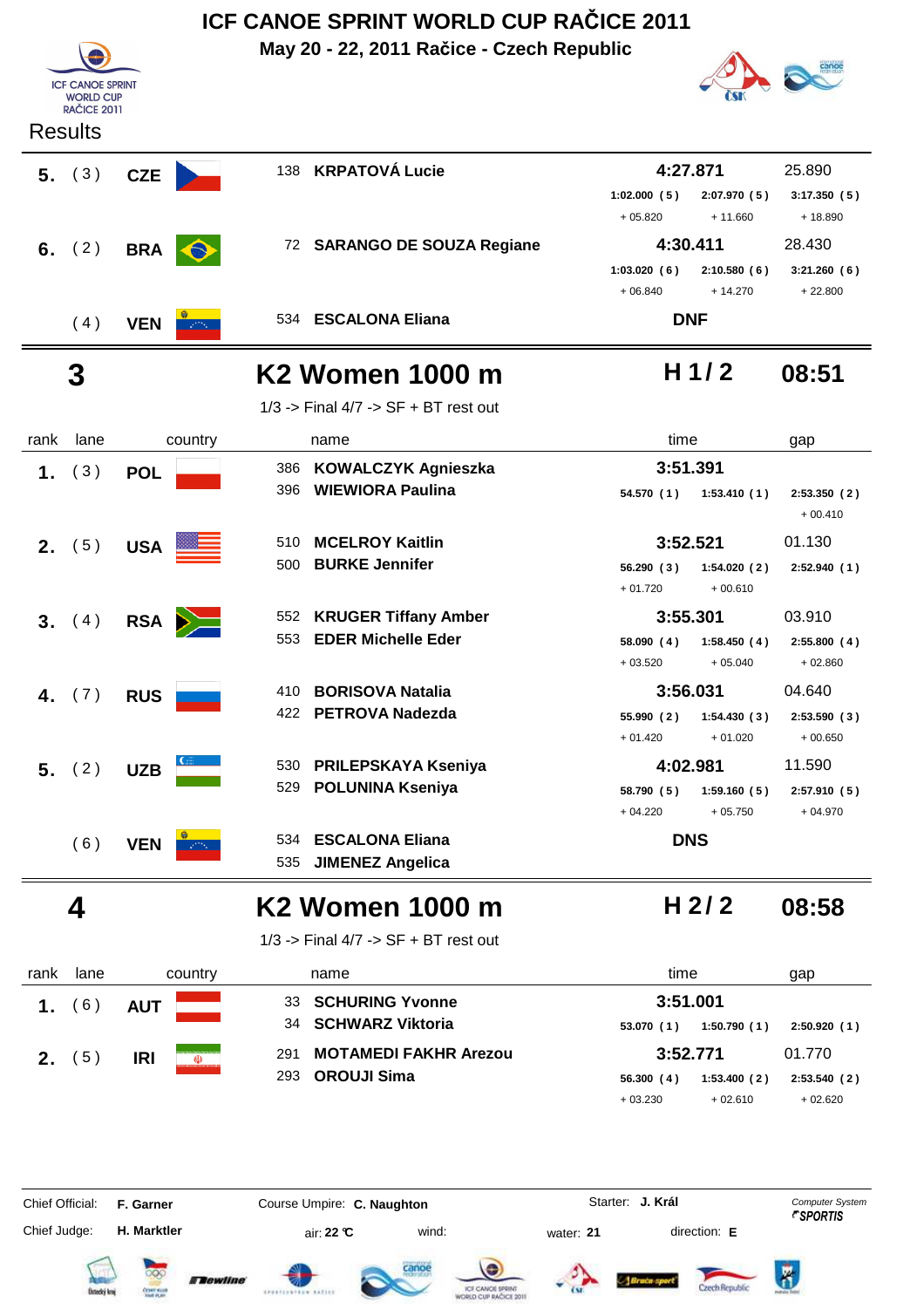|                 |                                             |             |                |                  | ICF CANOE SPRINT WORLD CUP RACICE 2011          |                                                  |                         |            |                          |                                           |
|-----------------|---------------------------------------------|-------------|----------------|------------------|-------------------------------------------------|--------------------------------------------------|-------------------------|------------|--------------------------|-------------------------------------------|
|                 |                                             |             |                |                  | May 20 - 22, 2011 Račice - Czech Republic       |                                                  |                         |            |                          |                                           |
|                 | <b>ICF CANOE SPRINT</b><br><b>WORLD CUP</b> |             |                |                  |                                                 |                                                  |                         |            |                          |                                           |
|                 | <b>RAČICE 2011</b><br><b>Results</b>        |             |                |                  |                                                 |                                                  |                         |            |                          |                                           |
|                 |                                             |             |                |                  |                                                 |                                                  |                         |            |                          |                                           |
|                 | 3. (4)                                      | <b>CZE</b>  |                | 133<br>144       | JEŽOVÁ Jana<br><b>MLEZIVOVÁ Michaela</b>        |                                                  |                         | 3:53.111   |                          | 02.110                                    |
|                 |                                             |             |                |                  |                                                 |                                                  | 55.490 (2)<br>$+02.420$ |            | 1:53.910(3)<br>$+03.120$ | 2:54.450(3)<br>$+03.530$                  |
| 4.              | (3)                                         | <b>ARG</b>  | $\bullet$      | 4                | <b>COLLUEQUE María Cecilia</b>                  |                                                  |                         | 3:53.531   |                          | 02.530                                    |
|                 |                                             |             |                | 10               | <b>KEREZTESI Alexandra</b>                      |                                                  | 55.790 (3)              |            | 1:54.620(4)              | 2:56.660(4)                               |
|                 |                                             |             |                |                  |                                                 |                                                  | $+02.720$               |            | $+03.830$                | $+05.740$                                 |
|                 | 5. (2)                                      | <b>CHI</b>  |                | 281<br>284       | <b>REYES Goviana</b><br><b>ZAMORANO Fabiola</b> |                                                  | 1:00.500(5)             | 4:06.891   | 2:02.240(5)              | 15.890<br>3:03.790(5)                     |
|                 |                                             |             |                |                  |                                                 |                                                  | $+07.430$               |            | $+11.450$                | + 12.870                                  |
|                 |                                             |             |                |                  |                                                 |                                                  |                         |            |                          |                                           |
|                 | 5                                           |             |                |                  | K1 Women 500 m                                  |                                                  |                         |            | H $1/2$                  | 09:15                                     |
|                 |                                             |             |                |                  | $1/7$ -> SF + next BT rest out                  |                                                  |                         |            |                          |                                           |
| rank            | lane                                        |             | country        |                  | name                                            |                                                  |                         | time       |                          | gap                                       |
| 1.              | (7)                                         | <b>RUS</b>  |                |                  | 414 KUDINOVA Svetlana                           |                                                  |                         | 1:54.331   |                          | 54.970 (1)                                |
|                 |                                             |             |                | 179              | <b>MIKKONEN Jenni</b>                           |                                                  |                         | 1:55.261   |                          | 00.930                                    |
| 2.              | (4)                                         | <b>FIN</b>  |                |                  |                                                 |                                                  |                         |            |                          | 56.390(3)                                 |
|                 |                                             |             |                |                  |                                                 |                                                  |                         |            |                          | $+01.420$                                 |
| 3.              | (6)                                         | <b>SVK</b>  | $\mathbb{R}^+$ |                  | 473 KMEŤOVÁ Ivana                               |                                                  |                         | 1:55.581   |                          | 01.250                                    |
|                 |                                             |             |                |                  |                                                 |                                                  |                         |            |                          | 56.090(2)                                 |
|                 |                                             |             |                |                  | 232 BECK Nicole                                 |                                                  |                         | 1:56.531   |                          | $+01.120$<br>02.200                       |
| 4.              | (2)                                         | <b>GER</b>  |                |                  |                                                 |                                                  |                         |            |                          | 56.890 (4)                                |
|                 |                                             |             |                |                  |                                                 |                                                  |                         |            |                          | $+01.920$                                 |
|                 | 5. (3)                                      |             | $RSA$ $\geq$   |                  | 551 HODSON Jennifer Lyn                         |                                                  |                         | 1:58.111   |                          | 03.780                                    |
|                 |                                             |             |                |                  |                                                 |                                                  |                         |            |                          | 57.790 (6)<br>$+02.820$                   |
|                 |                                             |             |                |                  | 506 HOGAN Margaret                              |                                                  |                         | 1:58.501   |                          | 04.170                                    |
| 6.              | (8)                                         | <b>USA</b>  |                |                  |                                                 |                                                  |                         |            |                          | 58.390 (7)                                |
|                 |                                             |             |                |                  |                                                 |                                                  |                         |            |                          | $+03.420$                                 |
|                 | 7. (5)                                      | <b>KAZ</b>  |                |                  | 341 PODOINIKOVA Irina                           |                                                  |                         | 2:00.071   |                          | 05.740                                    |
|                 |                                             |             |                |                  |                                                 |                                                  |                         |            |                          | 57.190(5)<br>$+02.220$                    |
|                 | (9)                                         | <b>VEN</b>  |                | 535              | <b>JIMENEZ Angelica</b>                         |                                                  |                         | <b>DNS</b> |                          |                                           |
|                 |                                             |             |                |                  |                                                 |                                                  |                         |            |                          |                                           |
|                 | 6                                           |             |                |                  | K1 Women 500 m                                  |                                                  |                         |            | H 2/2                    | 09:20                                     |
|                 |                                             |             |                |                  | $1/7$ -> SF + next BT rest out                  |                                                  |                         |            |                          |                                           |
| rank            | lane                                        |             | country        |                  | name                                            |                                                  |                         | time       |                          | gap                                       |
|                 |                                             |             |                |                  |                                                 |                                                  |                         |            |                          |                                           |
|                 |                                             |             |                |                  |                                                 |                                                  |                         |            |                          |                                           |
| Chief Official: |                                             | F. Garner   |                |                  | Course Umpire: C. Naughton                      |                                                  | Starter: J. Král        |            |                          | Computer System<br><b><i>FSPORTIS</i></b> |
| Chief Judge:    |                                             | H. Marktler |                |                  | wind:<br>air: 22 °C                             |                                                  | water: 21               |            | direction: E             |                                           |
|                 |                                             |             | <b>Tewline</b> |                  |                                                 |                                                  |                         |            |                          |                                           |
|                 | Ostecký kra                                 | CENT GUN    |                | EPOXICATES ALIEU |                                                 | ICF CANCE SPRINT<br><b>MORLD CUP RAČICE 2011</b> |                         |            | Czech Republic           |                                           |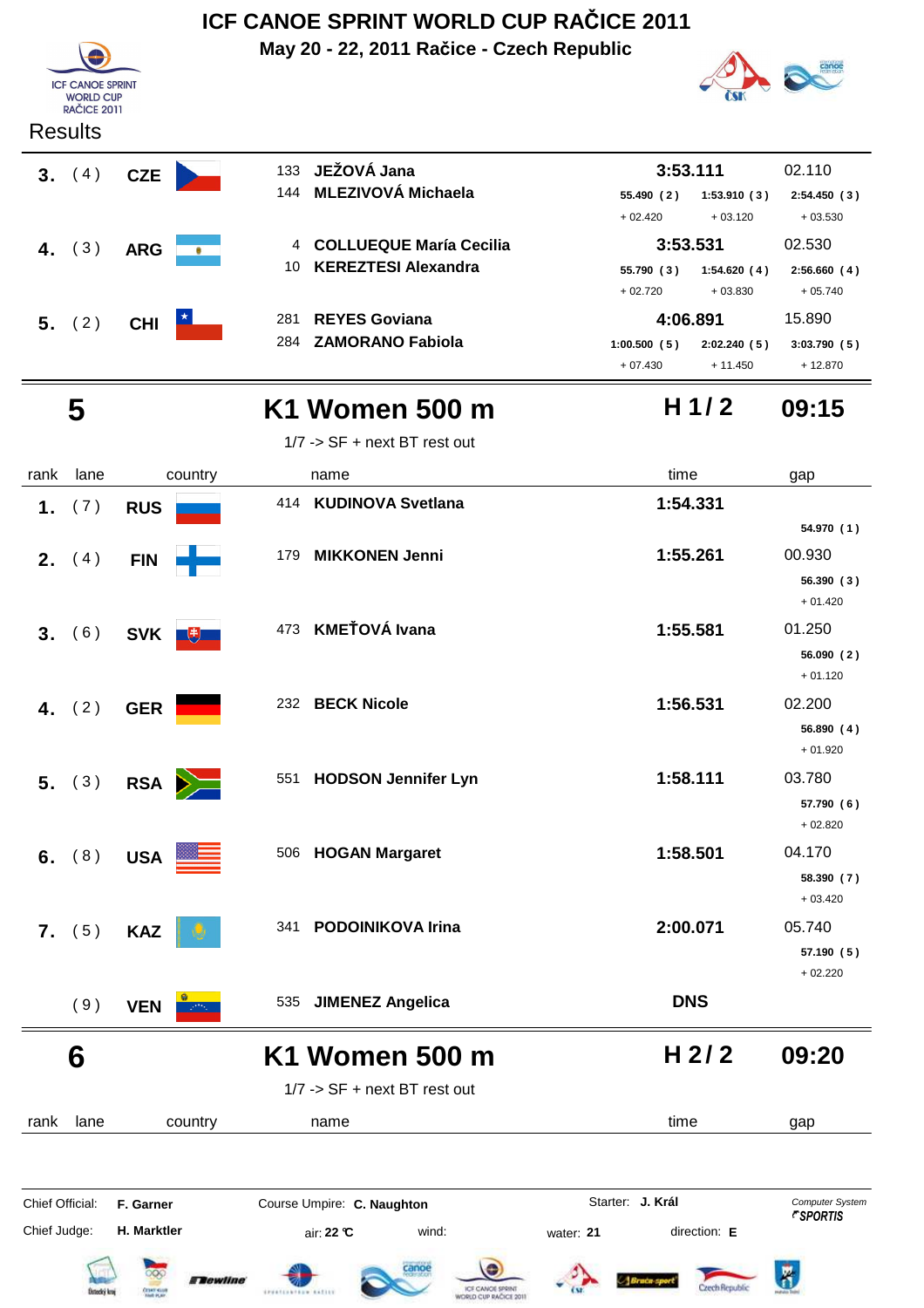**May 20 - 22, 2011 Račice - Czech Republic**



| <b>ICF CANOE SPRINT</b><br><b>WORLD CUP</b><br><b>RAČICE 2011</b> |  |
|-------------------------------------------------------------------|--|

## Results

|                 | 1. $(8)$                | <b>USA</b>       |         | 509 JOHNSON Carrie           | 1:52.871                  |                         |
|-----------------|-------------------------|------------------|---------|------------------------------|---------------------------|-------------------------|
|                 |                         |                  |         |                              |                           | 54.400 (2)              |
|                 |                         |                  |         |                              |                           | $+00.510$               |
|                 | <b>2.</b> $(4)$         | <b>FIN</b>       | -1-     | 180 RIKALA Anne              | 1:53.101                  | 00.230<br>53.890 (1)    |
|                 |                         |                  |         | 343 SERGEYEVA Natalya        | 1:53.531                  | 00.660                  |
|                 | 3. (5)                  | <b>KAZ</b>       |         |                              |                           | 55.910 (4)              |
|                 |                         |                  |         |                              |                           | $+02.020$               |
|                 | 4. $(7)$                | <b>RUS</b>       |         | 416 LOBOVA Natalia           | 1:53.551                  | 00.680                  |
|                 |                         |                  |         |                              |                           | 55.000 (3)<br>$+01.110$ |
|                 |                         |                  |         | 240 KNORR Anne               | 1:54.841                  | 01.970                  |
|                 | 5. (2)                  | <b>GER</b>       |         |                              |                           | 56.920 (6)              |
|                 |                         |                  |         |                              |                           | $+03.030$               |
|                 | 6. $(3)$                | RSA <b>D</b>     |         | 550 HARTLEY Bridgitte Ellen  | 1:55.611                  | 02.740                  |
|                 |                         |                  |         |                              |                           | 56.410 (5)<br>$+02.520$ |
|                 |                         |                  |         | 474 KOHLOVÁ Martina          | 1:57.781                  | 04.910                  |
|                 | 7. (6)                  | SVK <sup>#</sup> |         |                              |                           | 58.020 (7)              |
|                 |                         |                  |         |                              |                           | $+04.130$               |
|                 | (9)                     | <b>VEN</b>       |         | 534 ESCALONA Eliana          | <b>DNS</b>                |                         |
|                 | $\overline{\mathbf{7}}$ |                  |         | K1 Women 500 m               | H <sub>3/2</sub>          | 09:25                   |
|                 |                         |                  |         | 1/7 -> SF + next BT rest out |                           |                         |
|                 |                         |                  |         |                              |                           |                         |
| rank            | lane                    |                  | country | name                         | time                      |                         |
|                 |                         |                  |         | 491 PALDANIUS Sofia          | 1:53.121                  | gap                     |
| 1.              | (7)                     | <b>SWE</b>       |         |                              |                           | 54.780 (2)              |
|                 |                         |                  |         |                              |                           | $+00.610$               |
|                 | 2. $(2)$                | <b>POR</b>       |         | 408 VASCONCELOS Joana        | 1:53.431                  | 00.310                  |
|                 |                         |                  |         |                              |                           | 54.170 (1)              |
| 3.              | (6)                     | <b>AUS</b>       |         | 20 LOVELL Rachel             | 1:57.741                  | 04.620<br>55.890 (3)    |
|                 |                         |                  |         |                              |                           | $+01.720$               |
|                 | 4. $(9)$                | <b>CZE</b>       |         | 123 DOKTOROVÁ Andrea         | 1:58.171                  | 05.050                  |
|                 |                         |                  |         |                              |                           | 57.090 (4)<br>$+02.920$ |
|                 | 5. (5)                  | SLO <b>Let</b>   |         | 435 KRALJ Tea                | 2:00.451                  | 07.330                  |
|                 |                         |                  |         |                              |                           | 58.490 (5)              |
|                 |                         |                  |         |                              |                           | $+04.320$               |
| Chief Official: |                         | F. Garner        |         | Course Umpire: C. Naughton   | Starter: J. Král          | Computer System         |
| Chief Judge:    |                         | H. Marktler      |         | wind:<br>air: 22 °C          | direction: E<br>water: 21 | <i><b>FSPORTIS</b></i>  |













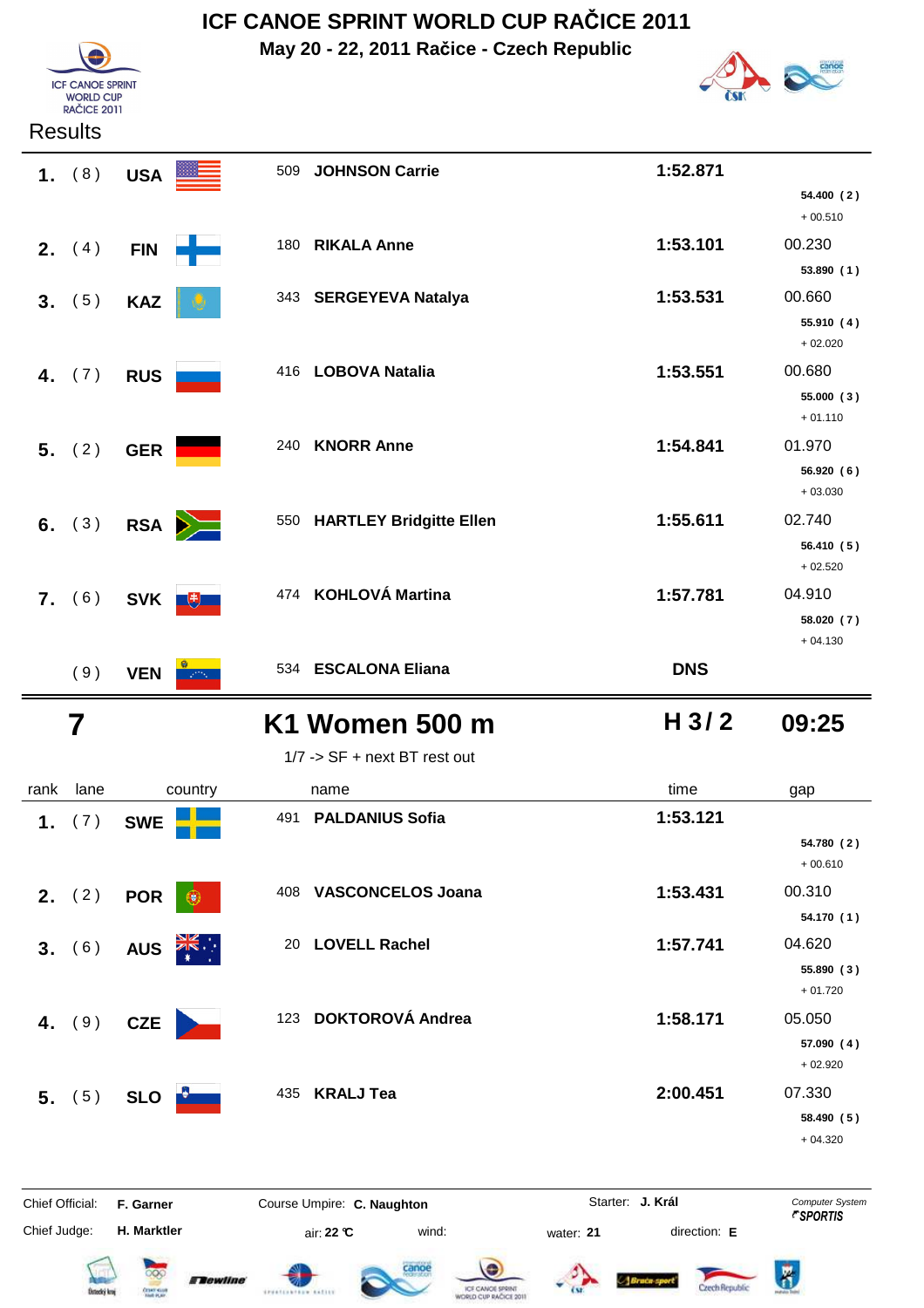|                 |                                             |                                                   | ICF CANOE SPRINT WORLD CUP RACICE 2011                                   |                           |                                           |  |  |  |
|-----------------|---------------------------------------------|---------------------------------------------------|--------------------------------------------------------------------------|---------------------------|-------------------------------------------|--|--|--|
|                 |                                             |                                                   | May 20 - 22, 2011 Račice - Czech Republic                                |                           |                                           |  |  |  |
|                 | <b>ICF CANOE SPRINT</b><br><b>WORLD CUP</b> |                                                   |                                                                          |                           |                                           |  |  |  |
|                 | <b>RAČICE 2011</b>                          |                                                   |                                                                          |                           |                                           |  |  |  |
|                 | <b>Results</b>                              |                                                   |                                                                          |                           |                                           |  |  |  |
|                 | 6. $(4)$                                    | <b>POL</b>                                        | 383 GORNA Aleksandra                                                     | 2:00.901                  | 07.780<br>59.600(6)<br>$+05.430$          |  |  |  |
|                 | 7. (8)                                      | <b>BRA</b>                                        | 74 VERGUTZ Ana Paula                                                     | 2:03.511                  | 10.390<br>1:00.200(7)<br>$+06.030$        |  |  |  |
|                 | 8                                           |                                                   | <b>K1 Women 500 m</b>                                                    | $H$ 4/2                   | 09:30                                     |  |  |  |
|                 |                                             |                                                   | $1/7$ -> SF + next BT rest out                                           |                           |                                           |  |  |  |
| rank            | lane                                        | country                                           | name                                                                     | time                      | gap                                       |  |  |  |
|                 | 1. $(4)$                                    | <b>AUS</b>                                        | <b>NICHOLLS Alana</b><br>23                                              | 1:54.621                  |                                           |  |  |  |
|                 |                                             |                                                   |                                                                          |                           | 53.880(1)                                 |  |  |  |
|                 | <b>2.</b> $(7)$                             | <b>ITA</b>                                        | 318 IDEM Josefa                                                          | 1:55.301                  | 00.680<br>55.200(2)<br>$+01.320$          |  |  |  |
| 3.              | (8)                                         | CAN <b>\</b>                                      | <b>FOURNEL Emilie</b><br>85                                              | 1:57.041                  | 02.420<br>55.600 (3)<br>$+01.720$         |  |  |  |
| 4.              | (2)                                         | <b>IRL</b>                                        | <b>EGAN Jenny</b><br>567                                                 | 1:58.501                  | 03.880<br>57.800 (5)<br>$+03.920$         |  |  |  |
|                 | 5. (6)                                      | BRA <b>O</b>                                      | 65 FRAGOSO PEREIRA Naiane                                                | 1:59.461                  | 04.840<br>59.300 (7)<br>$+05.420$         |  |  |  |
|                 | 6. $(1)$                                    | <b>CZE</b>                                        | 131 HROCHOVÁ Lenka                                                       | 2:00.771                  | 06.150<br>57.300 (4)<br>$+03.420$         |  |  |  |
|                 | 7. (5)                                      | <b>MEX</b><br>$\bullet$                           | 358 GULUARTE Alicia                                                      | 2:01.901                  | 07.280<br>58.600(6)<br>$+04.720$          |  |  |  |
| 8.              | (3)                                         | <b>ISR</b><br>⋩                                   | 297 GAFNI Adi                                                            | 2:02.271                  | 07.650<br>1:00.100(8)<br>$+06.220$        |  |  |  |
|                 | 9                                           |                                                   | K1 Women 500 m                                                           | H <sub>5/2</sub>          | 09:35                                     |  |  |  |
|                 |                                             |                                                   | 1/7 -> SF + next BT rest out                                             |                           |                                           |  |  |  |
| rank            | lane                                        | country                                           | name                                                                     | time                      | gap                                       |  |  |  |
|                 |                                             |                                                   |                                                                          |                           |                                           |  |  |  |
| Chief Official: |                                             | F. Garner                                         | Course Umpire: C. Naughton                                               | Starter: J. Král          | Computer System<br><b><i>FSPORTIS</i></b> |  |  |  |
| Chief Judge:    |                                             | H. Marktler                                       | air: 22 °C<br>wind:                                                      | direction: E<br>water: 21 |                                           |  |  |  |
|                 | Dstecký kra                                 | <b>Exewline</b><br><b>CESAT CUS</b><br>Mail: PLAY | tanoe<br>ICF CANCE SPRINT<br>drugtcharter safer<br>WORLD CUP RAČICE 2011 | Czech Republi             | ő.                                        |  |  |  |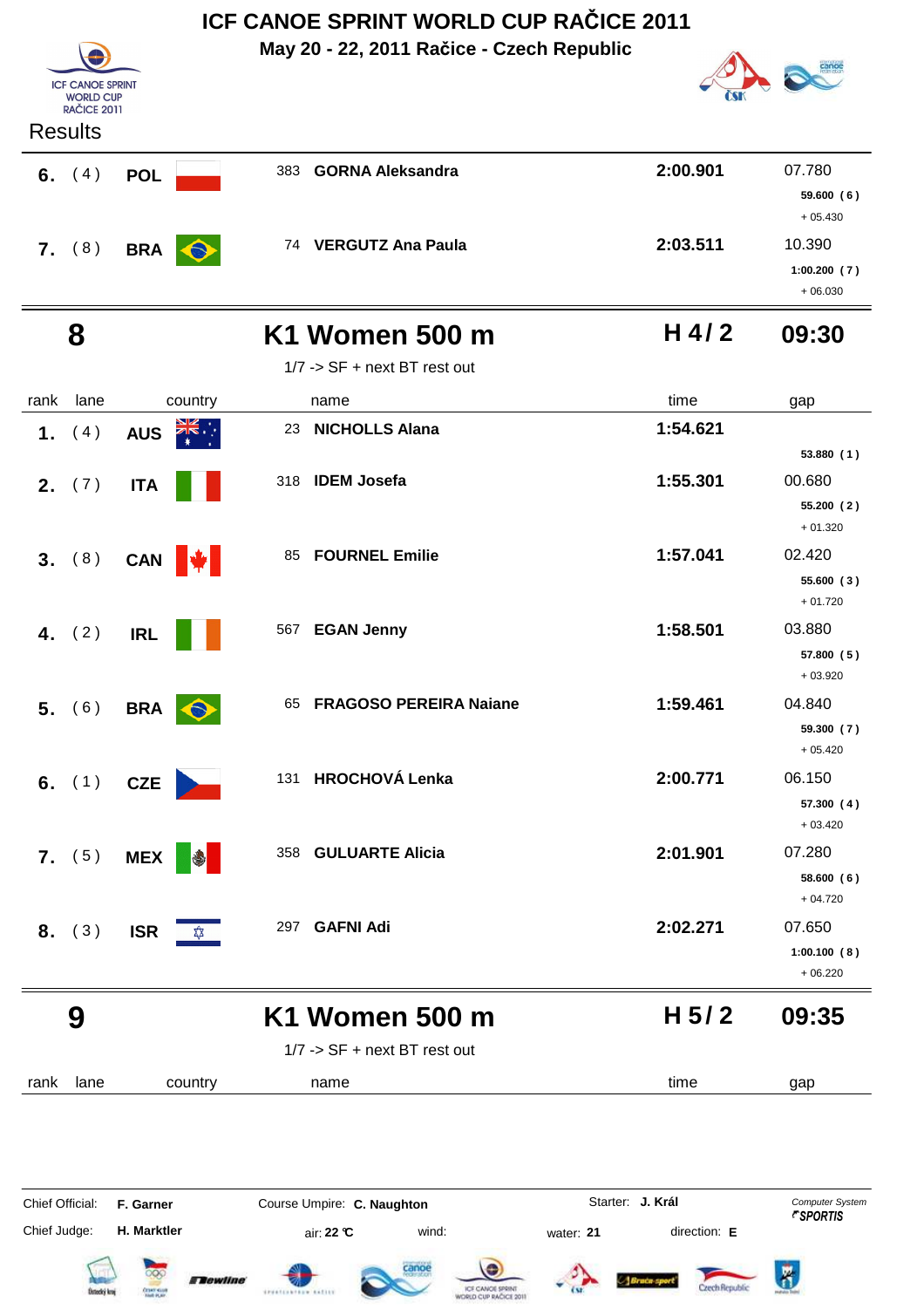**May 20 - 22, 2011 Račice - Czech Republic**



| <b>Results</b> |  |
|----------------|--|
|----------------|--|

**ICF CANOE SPRINT** WORLD CUP<br>RAČICE 2011

|    | 1. $(5)$        | <b>DEN</b> |                      |              | 162 HANSEN Henriette Engen   | 1:51.631 |                         |
|----|-----------------|------------|----------------------|--------------|------------------------------|----------|-------------------------|
|    |                 |            |                      |              |                              |          | 54.180 (2)<br>$+00.810$ |
|    | <b>2.</b> $(4)$ | <b>FRA</b> |                      | 190          | <b>DELATTRE-DEMORY Marie</b> | 1:52.491 | 00.860                  |
|    |                 |            |                      |              |                              |          | 53.370 (1)              |
|    | 3. (6)          | <b>GBR</b> | $\frac{N}{N}$<br>228 |              | <b>CAWTHORN Rachel</b>       | 1:54.971 | 03.340                  |
|    |                 |            |                      |              |                              |          | 56.700 (6)              |
|    |                 |            |                      |              |                              |          | $+03.330$               |
|    | 4. $(7)$        | <b>BLR</b> |                      |              | 49 PAPOK Nadzeya             | 1:55.951 | 04.320                  |
|    |                 |            |                      |              |                              |          | 56.300 (5)              |
|    |                 |            |                      |              |                              |          | $+02.930$               |
|    | 5. (3)          | <b>AUT</b> |                      |              | 32 LEHACI Ana Roxana         | 1:56.371 | 04.740                  |
|    |                 |            |                      |              |                              |          | 55.490 (3)              |
|    |                 |            |                      |              |                              |          | $+02.120$               |
|    | 6. $(8)$        |            | CAN W                | 87           | <b>GAUTHIER Kristin</b>      | 1:56.441 | 04.810                  |
|    |                 |            |                      |              |                              |          | 57.800 (7)              |
|    |                 |            |                      |              |                              |          | $+04.430$               |
|    | 7. (1)          | <b>IRI</b> | 291<br>$\omega$      |              | <b>MOTAMEDI FAKHR Arezou</b> | 1:58.371 | 06.740                  |
|    |                 |            |                      |              |                              |          | 58.940 (8)              |
|    |                 |            |                      |              |                              |          | $+05.570$               |
| 8. | (2)             | <b>ARG</b> | $\bullet$            | $\mathbf{1}$ | <b>AMEGHINO Sabrina</b>      | 2:00.751 | 09.120                  |
|    |                 |            |                      |              |                              |          | 55.890 (4)              |
|    |                 |            |                      |              |                              |          | $+02.520$               |

## **10 K1 Men 1000 m 09:45**

1/6 -> SF rest out

| rank | lane     | country         |     | name                     | time                   |                          | gap                      |
|------|----------|-----------------|-----|--------------------------|------------------------|--------------------------|--------------------------|
| 1.   | (8)      | <b>BLR</b>      | 58  | <b>YURENIA Aleh</b>      | 3:31.211               |                          |                          |
|      |          |                 |     |                          | 52.090(3)<br>$+01.710$ | 1:43.510(1)              | 2:38.990(2)<br>$+00.610$ |
|      | 2. (5)   | <b>SWE</b>      | 490 | <b>OSKARSSON Marcus</b>  | 3:31.571               |                          | 00.360                   |
|      |          |                 |     |                          | 53.100(5)<br>$+02.720$ | 1:46.150(4)<br>$+02.640$ | 2:39.610(3)<br>$+01.230$ |
|      | 3. (1)   | <b>RUS</b>      |     | 417 LUCHKIN Kirill       | 3:34.941               |                          | 03.730                   |
|      |          |                 |     |                          | 51.890(2)              | 1:45.340(3)              | 2:40.520(4)              |
|      |          |                 |     |                          | $+01.510$              | $+01.830$                | $+02.140$                |
|      | 4. $(6)$ | <b>RSA</b><br>Ň |     | 548 STUBBS Nicholas John | 3:35.191               |                          | 03.980                   |
|      |          |                 |     |                          | 50.380(1)              | 1:44.330(2)<br>$+00.820$ | 2:38.380(1)              |
|      |          |                 |     |                          |                        |                          |                          |

Chief Judge:

Chief Official: **F. Garner Course Umpire: C. Naughton Carrier: C. Starter: P. Moullle** *Computer System* 

**H. Marktler air: 22 °C** wind: water: **21** direction: **E** 

Starter: P. Moullle













**H 1/ 2**

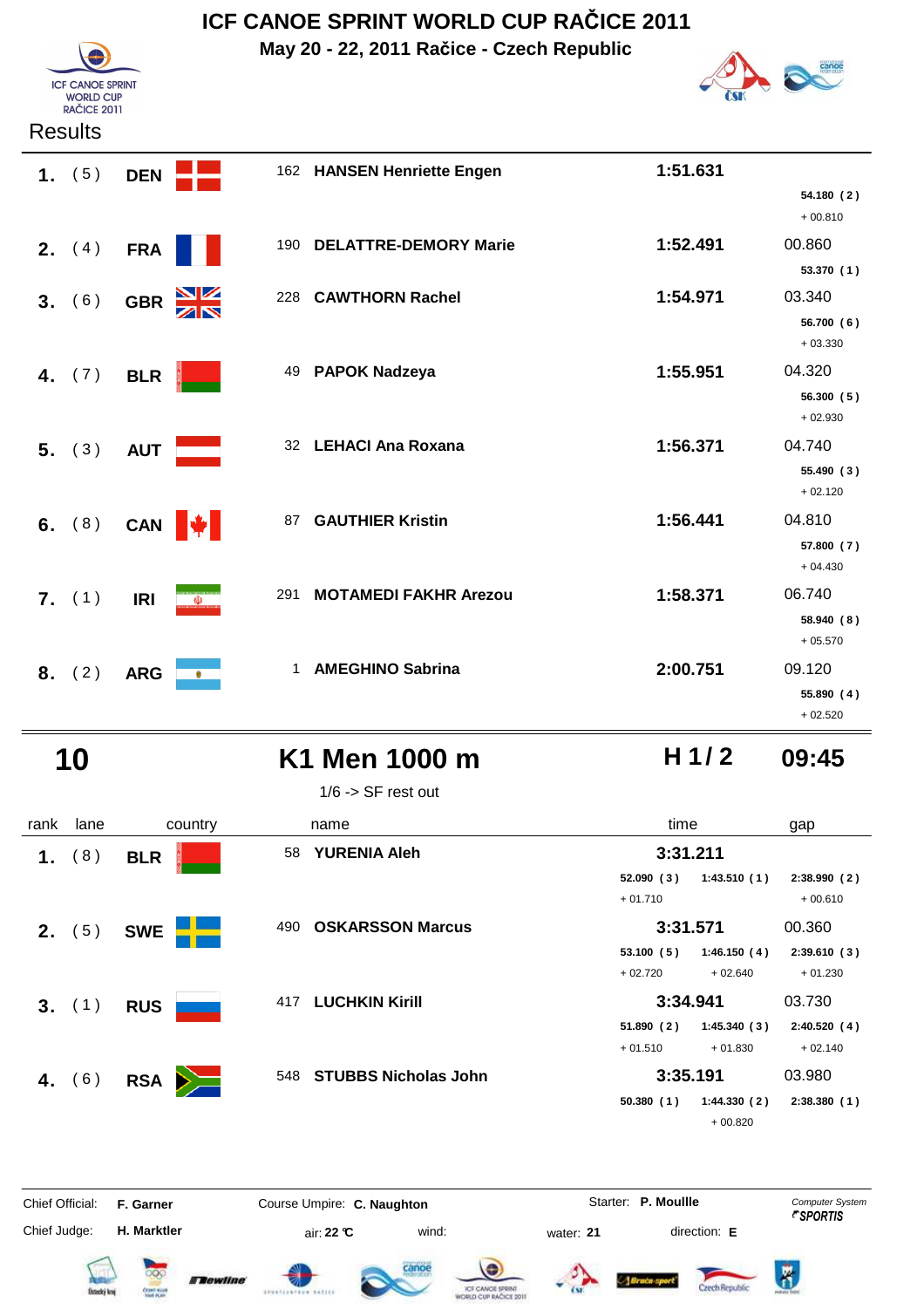**May 20 - 22, 2011 Račice - Czech Republic**





#### Results



| $1/6$ -> SF rest out |  |  |
|----------------------|--|--|
|                      |  |  |

| rank | lane            | country                      | name                                 | time                      | gap          |
|------|-----------------|------------------------------|--------------------------------------|---------------------------|--------------|
|      | 1. $(5)$        | <b>SWE</b>                   | <b>GUSTAFSSON Anders</b><br>489      | 3:33.901                  |              |
|      |                 |                              |                                      | 50.570 (1)<br>1:42.820(1) | 2:37.610(1)  |
|      | <b>2.</b> $(7)$ | <b>SLO</b>                   | <b>ZUPANCIC REGENT Jernej</b><br>441 | 3:34.891                  | 00.990       |
|      |                 |                              |                                      | 1:46.160(4)<br>51.890(4)  | 2:40.850(4)  |
|      |                 |                              |                                      | $+03.340$<br>$+01.320$    | $+03.240$    |
|      | 3. (4)          | SVK +                        | 467 GELLE Peter                      | 3:36.371                  | 02.470       |
|      |                 |                              |                                      | 52.500(5)<br>1:45.750(3)  | 2:40.640(3)  |
|      |                 |                              |                                      | $+01.930$<br>$+02.930$    | $+03.030$    |
|      | 4. $(1)$        | <b>RUS</b>                   | <b>ANOSHKIN Roman</b><br>409         | 3:39.951                  | 06.050       |
|      |                 |                              |                                      | 1:44.240(2)<br>51.290 (3) | 2:40.330(2)  |
|      |                 |                              |                                      | $+00.720$<br>$+01.420$    | $+02.720$    |
|      | 5. (6)          | $RSA$ $\geq$                 | <b>SCHOEMAN Cam Marc</b><br>549      | 3:41.911                  | 08.010       |
|      |                 |                              |                                      | 53.420 (7)<br>1:47.780(6) | 2:41.260(5)  |
|      |                 |                              |                                      | $+04.960$<br>$+02.850$    | $+03.650$    |
|      | 6. $(3)$        | USA <b>EXAMPLE</b>           | 515 SPROUT Richard                   | 3:45.011                  | 11.110       |
|      |                 |                              |                                      | 53.010(6)<br>1:48.390(7)  | 2:44.170(6)  |
|      |                 |                              |                                      | $+02.440$<br>$+05.570$    | $+06.560$    |
|      | 7. (8)          | <b>TUR</b><br>$\mathbb{C}^*$ | <b>KURU Ozturk</b><br>497            | 3:46.821                  | 12.920       |
|      |                 |                              |                                      | 50.880(2)<br>1:47.070(5)  | 2:44.980 (7) |
|      |                 |                              |                                      | $+00.310$<br>$+04.250$    | $+07.370$    |

Chief Official: **F. Garner Course Umpire: C. Naughton Carrier: C. Starter: P. Moullle** *Computer System* Chief Judge:

**H. Marktler air: 22 °C** wind: water: **21** direction: **E** 

Starter: P. Moullle













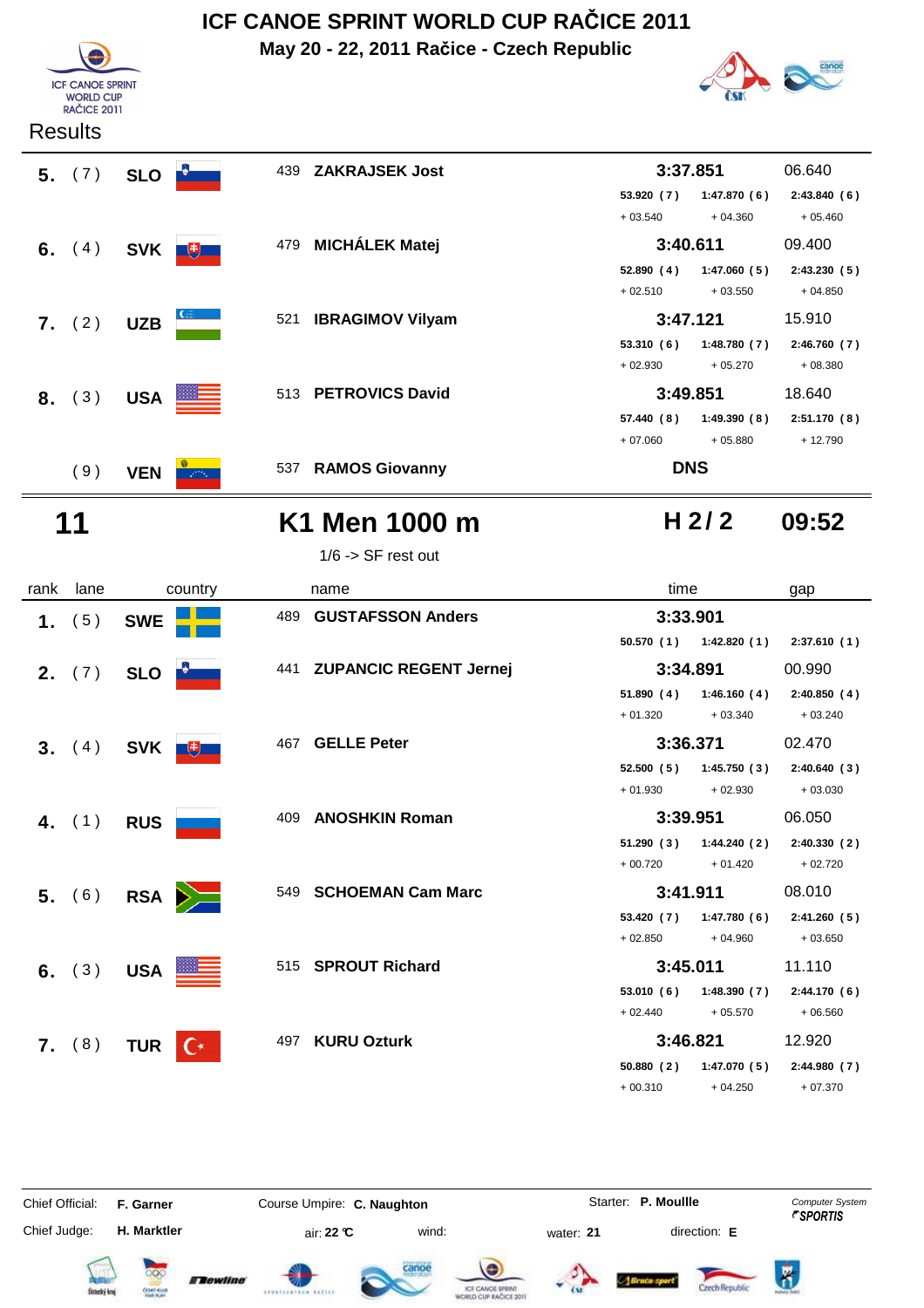



 **13 K1 Men 1000 m 10:06 H 4/ 2**



1/6 -> SF rest out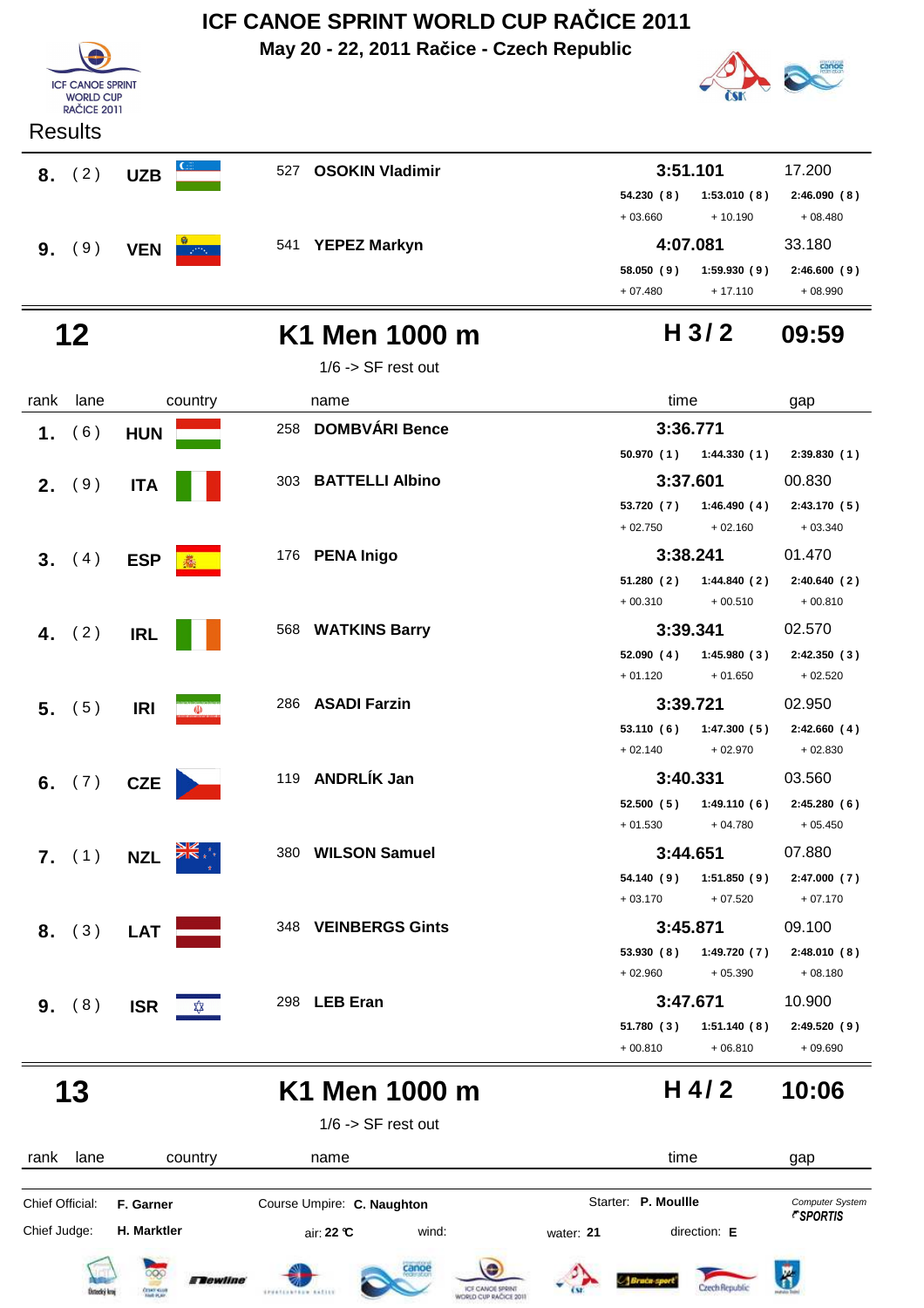**May 20 - 22, 2011 Račice - Czech Republic**



**Results** 



|    | 1. (9)          | <b>ITA</b> |    | 304 BENASSI Maximilian | 3:35.851            |                                      |             |
|----|-----------------|------------|----|------------------------|---------------------|--------------------------------------|-------------|
|    |                 |            |    |                        |                     | 51.270 (1) 1:44.060 (1) 2:39.120 (1) |             |
|    | <b>2.</b> $(8)$ | <b>ISR</b> | ≴≵ | 302 YELLIN Roei        | 3:38.551            |                                      | 02.700      |
|    |                 |            |    |                        |                     | $52.510(5)$ 1:46.280(3)              | 2:43.880(6) |
|    |                 |            |    |                        | $+01.240$           | $+02.220$                            | $+04.760$   |
|    | 3. (4)          | <b>ESP</b> |    | 171 CUBELOS Francisco  | 3:38.981            |                                      | 03.130      |
|    |                 |            |    |                        |                     | $52.300(4)$ 1:47.400 (5)             | 2:42.860(4) |
|    |                 |            |    |                        | $+01.030 + 03.340$  |                                      | $+03.740$   |
| 4. | (7)             | <b>CZE</b> |    | 117 ADAM Jakub         | 3:39.431            |                                      | 03.580      |
|    |                 |            |    |                        |                     | 53.340 (8) 1:48.620 (7) 2:45.100 (8) |             |
|    |                 |            |    |                        | $+02.070$ $+04.560$ |                                      | $+05.980$   |
|    | 5. (3)          | <b>LAT</b> |    | 349 ZALUPE Kristaps    | 3:39.641            |                                      | 03.790      |
|    |                 |            |    |                        |                     | $53.130(7)$ $1:49.330(8)$            | 2:43.470(5) |
|    |                 |            |    |                        | $+01.860$           | $+05.270$                            | $+04.350$   |
|    | 6. $(6)$        | <b>HUN</b> |    | 256 BOZSIK Gábor       | 3:39.861            |                                      | 04.010      |
|    |                 |            |    |                        |                     | 52.820 (6) 1:48.010 (6) 2:44.390 (7) |             |
|    |                 |            |    |                        | $+01.550$           | $+03.950$                            | $+05.270$   |
|    | <b>7.</b> $(2)$ | <b>IRL</b> |    | 565 FLEMING Neil       | 3:40.251            |                                      | 04.400      |
|    |                 |            |    |                        |                     | $51.890(3)$ $1:46.890(4)$            | 2:42.450(3) |
|    |                 |            |    |                        | $+00.620$ $+02.830$ |                                      | $+03.330$   |
|    | 8. (5)          | <b>IRI</b> | W) | 295 TALEBIAN Ahmadreza | 3:42.921            |                                      | 07.070      |
|    |                 |            |    |                        |                     | 51.580 (2) 1:44.770 (2)              | 2:41.440(2) |
|    |                 |            |    |                        | $+00.310 + 00.710$  |                                      | $+02.320$   |
|    | <b>9.</b> $(1)$ | <b>NZL</b> |    | 376 FRANICH Zachary    | 3:45.611            |                                      | 09.760      |
|    |                 |            |    |                        |                     | 53.750 (9) 1:49.740 (9)              | 2:47.720(9) |
|    |                 |            |    |                        | $+02.480$           | $+05.680$                            | $+08.600$   |

 **14 K1 Men 1000 m 10:13**

1/6 -> SF rest out

| rank | lane            | country                     | name                              | time                      | gap         |
|------|-----------------|-----------------------------|-----------------------------------|---------------------------|-------------|
|      | 1. $(1)$        | $\frac{1}{2}$<br><b>CAN</b> | <b>VAN KOVERDEN Adam</b><br>104   | 3:31.601                  |             |
|      |                 |                             |                                   | 1:41.850(1)<br>49.070 (1) | 2:36.360(1) |
|      | <b>2.</b> $(5)$ | NOR $H$                     | <b>LARSEN Eirik Veraas</b><br>368 | 3:34.261                  | 02.660      |
|      |                 |                             |                                   | 50.890(3)<br>1:43.870(3)  | 2:38.470(2) |
|      |                 |                             |                                   | $+01.820$<br>$+02.020$    | $+02.110$   |
|      | 3. (2)          | <b>POR</b><br>$\circledast$ | <b>PIMENTA Fernando</b><br>401    | 3:36.731                  | 05.130      |
|      |                 |                             |                                   | 49.480 (2)<br>1:42.560(2) | 2:39.480(3) |
|      |                 |                             |                                   | $+00.710$<br>$+00.410$    | $+03.120$   |

Chief Judge:

Flewline

Chief Official: **F. Garner Course Umpire: C. Naughton Carrier: C. Starter: P. Moullle** *Computer System* 

**H. Marktler air: 22 °C** wind: water: **21** direction: **E** 

Starter: **P. Moullle** 







**H 5/ 2**

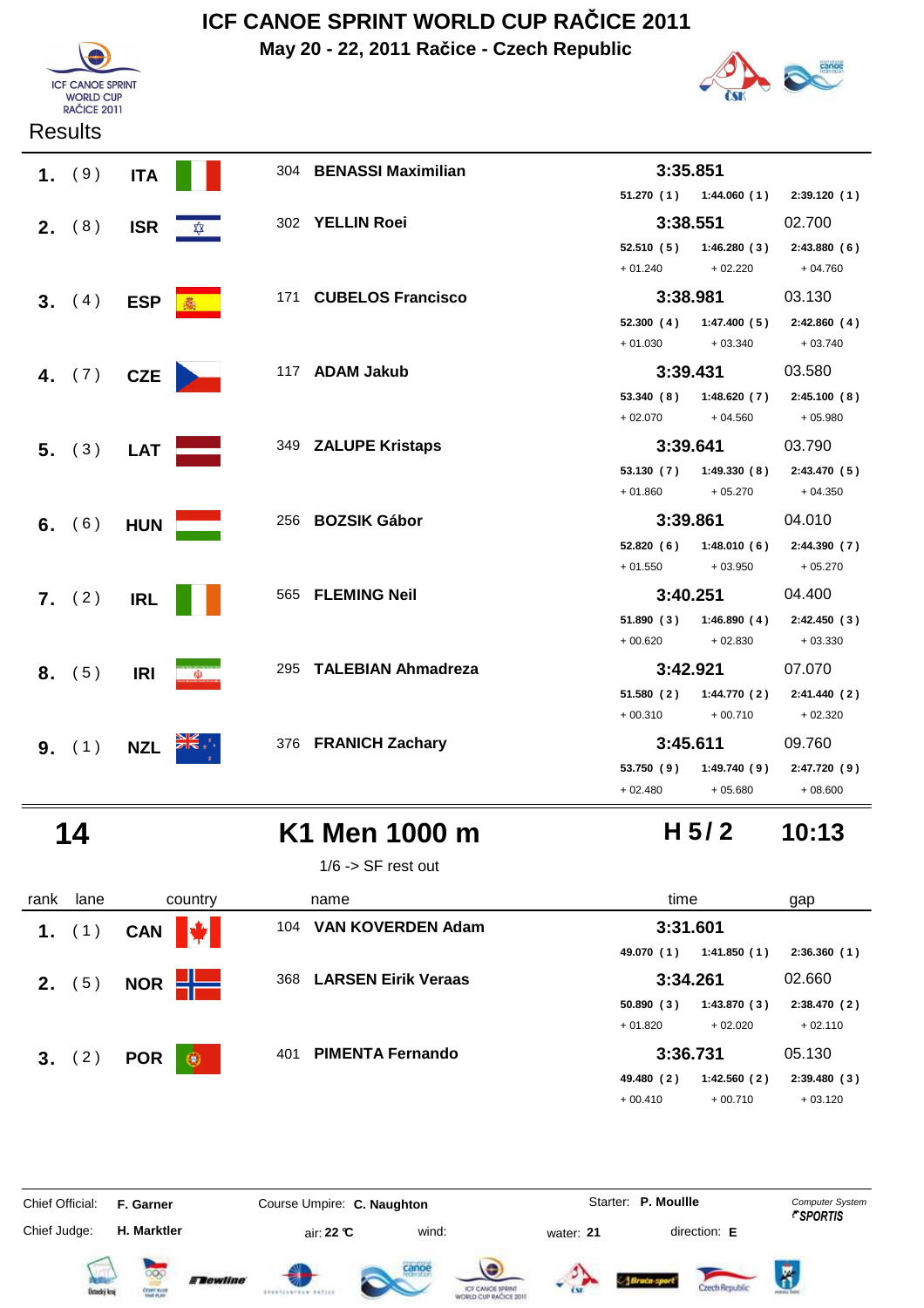**May 20 - 22, 2011 Račice - Czech Republic**





**/ 2**

#### **Results**

| 4. $(7)$ | <b>GER</b> |           | 238 KAISER Jochen           | 3:40.001   |             | 08.400      |
|----------|------------|-----------|-----------------------------|------------|-------------|-------------|
|          |            |           |                             | 52.200(4)  | 1:47.090(4) | 2:44.710(5) |
|          |            |           |                             | $+03.130$  | $+05.240$   | $+08.350$   |
| 5. $(4)$ | <b>JPN</b> |           | 332 SUZUKI Yasuhiro         | 3:40.191   |             | 08.590      |
|          |            |           |                             | 52.920(6)  | 1:48.820(7) | 2:44.000(4) |
|          |            |           |                             | $+03.850$  | $+06.970$   | $+07.640$   |
| 6. $(9)$ | <b>SUI</b> | ÷         | 462 GUBSER David            | 3:40.911   |             | 09.310      |
|          |            |           |                             | 52.410(5)  | 1:47.700(5) | 2:46.530(7) |
|          |            |           |                             | $+03.340$  | $+05.850$   | $+10.170$   |
| 7. (3)   | <b>BRA</b> | $\bullet$ | 63 DE CARLI FERREIRA Michel | 3:43.801   |             | 12.200      |
|          |            |           |                             | 53.230(7)  | 1:48.210(6) | 2:45.720(6) |
|          |            |           |                             | $+04.160$  | $+06.360$   | $+09.360$   |
| 8. (6)   | <b>LUX</b> | 350       | <b>SEIDEL Marc</b>          | 3:45.041   |             | 13.440      |
|          |            |           |                             | 53.540(8)  | 1:50.530(8) | 2:49.650(8) |
|          |            |           |                             | $+04.470$  | $+08.680$   | $+13.290$   |
| (8)      | <b>SEY</b> |           | 554 LESPOIR Tony Gill       | <b>DNS</b> |             |             |

## **15 K1 Men 1000 m 10:20**

1/6 -> SF rest out

### rank lane country thame country time gap  **1.** ( 2 ) **DEN**<sup>165</sup> **POULSEN René Holten 3:36.651 49.870 1:43.310 2:38.160 ( 1 ) ( 1 ) ( 1 ) 2.** (8) **GBR** 231 **BRABANTS Tim** 3:37.631 00.980 51.100 (4) 1:44.740 (3) 2:41.290 (3)  $+ 01.230 + 01.430 + 03.130$  **3.** ( 7 ) **FRA**<sup>186</sup> **CARRE Cyrille 3:39.131** 02.480 **50.790 1:44.120 2:41.700 ( 3 ) ( 2 ) ( 4 )**  $+ 00.920 + 00.810 + 03.540$  **4.** (1) **CAN 4 3:39.181** 02.530 **50.380 1:45.250 2:39.880 ( 2 ) ( 4 ) ( 2 )**  $+ 00.510 + 01.940 + 01.720$ **5.** (3) BRA**61 BITENCOURT Gilvan 3:42.011** 05.360 **52.820 1:49.070 2:45.210 ( 6 ) ( 6 ) ( 5 )** + 02.950 + 05.760 + 07.050 **6.** (5) CRO **116 LIPOVAC Marko 3:44.741** 08.090 **52.310 1:48.460 2:45.620 ( 5 ) ( 5 ) ( 6 )**  $+ 02.440 + 05.150 + 07.460$

Chief Official: **F. Garner Course Umpire: C. Naughton Carrier: C. Starter: P. Moullle** *Computer System* Chief Judge:

**H. Marktler air: 22 °C** wind: water: **21** direction: **E** 

Starter: P. Moullle















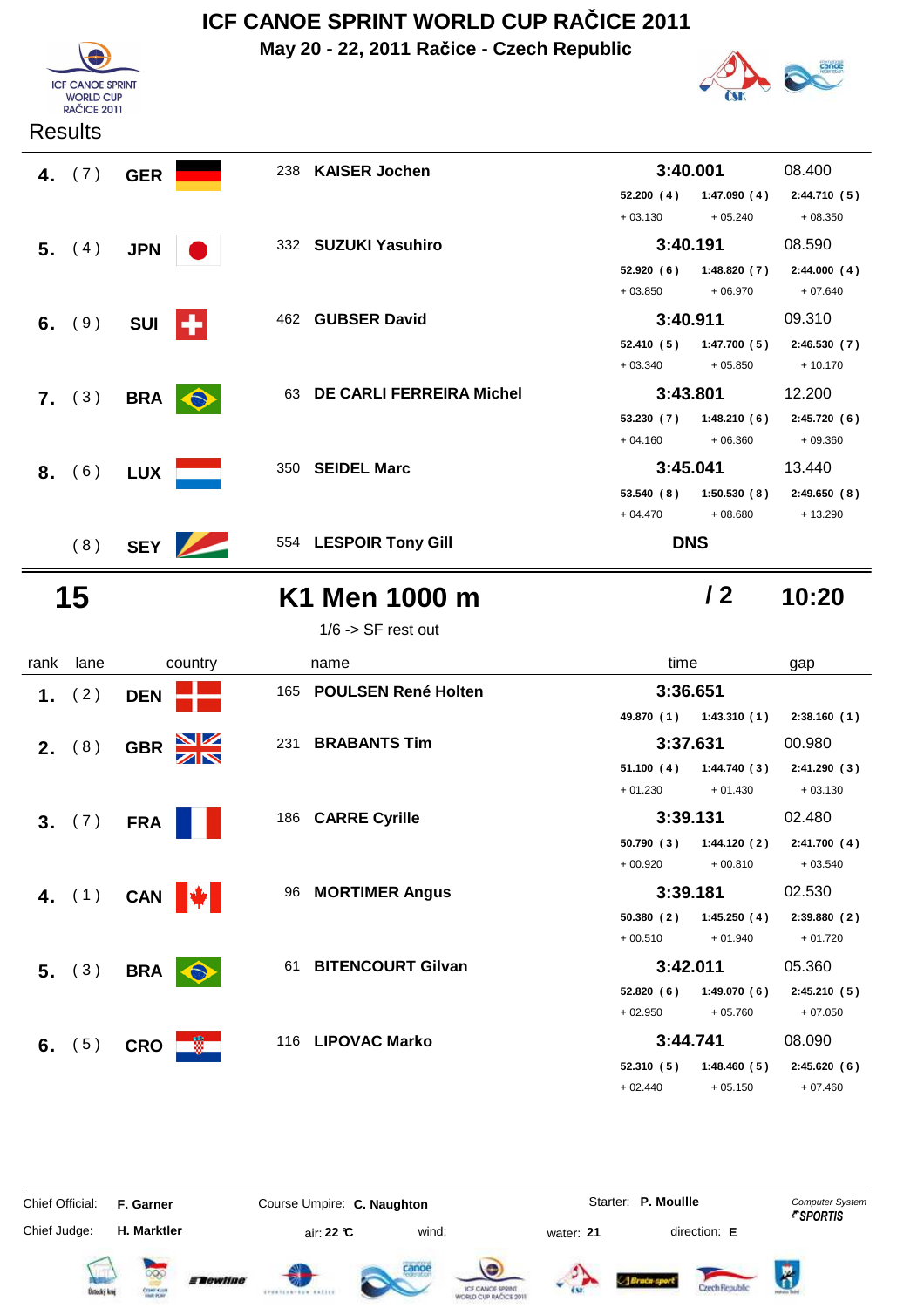|      | ICF CANOE SPRINT WORLD CUP RACICE 2011                            |                |                |     |                                           |                         |                                       |                                    |  |
|------|-------------------------------------------------------------------|----------------|----------------|-----|-------------------------------------------|-------------------------|---------------------------------------|------------------------------------|--|
|      | <b>ICF CANOE SPRINT</b><br><b>WORLD CUP</b><br><b>RAČICE 2011</b> |                |                |     | May 20 - 22, 2011 Račice - Czech Republic |                         |                                       |                                    |  |
|      | <b>Results</b>                                                    |                |                |     |                                           |                         |                                       |                                    |  |
|      | 7. (6)                                                            | <b>TUR</b>     | $\mathsf{C}^*$ | 499 | <b>YILMAZ Serhat Kadir</b>                | 55.430 (7)<br>$+05.560$ | 4:18.101<br>1:57.690(7)<br>$+ 14.380$ | 41.450<br>3:08.270(7)<br>$+30.110$ |  |
|      | 16                                                                |                |                |     | C1 Men 1000 m                             |                         | H <sub>1/2</sub>                      | 10:25                              |  |
|      |                                                                   |                |                |     | $1/6$ -> SF + 3 next BT rest out          |                         |                                       |                                    |  |
| rank | lane                                                              |                | country        |     | name                                      | time                    |                                       | gap                                |  |
| 1.   | (9)                                                               | SVK <b>FLE</b> |                | 481 | <b>OSTRČIL Marian</b>                     |                         | 4:03.631                              |                                    |  |
|      |                                                                   |                |                |     |                                           | 58.210 (5)<br>$+01.830$ | 2:00.700(6)<br>$+03.560$              | 3:04.280(5)<br>$+03.240$           |  |
|      | <b>2.</b> $(4)$                                                   | <b>KAZ</b>     |                |     | 342 SAFRONOV Evgeniy                      |                         | 4:04.281                              | 00.650                             |  |
|      |                                                                   |                |                |     |                                           | 56.990 (2)<br>$+00.610$ | 1:58.760(2)<br>$+01.620$              | 3:01.040(1)                        |  |
| 3.   | (8)                                                               | <b>ITA</b>     |                | 319 | <b>INCOLLINGO Luca</b>                    |                         | 4:05.701                              | 02.070                             |  |
|      |                                                                   |                |                |     |                                           | 56.380(1)               | 1:57.140(1)                           | 3:02.960(3)<br>$+01.920$           |  |
| 4.   | (3)                                                               | <b>POL</b>     |                | 387 | <b>KUDLA Michal</b>                       |                         | 4:08.151                              | 04.520                             |  |
|      |                                                                   |                |                |     |                                           | 58.460 (6)<br>$+02.080$ | 2:01.510(7)<br>$+04.370$              | 3:01.850(2)<br>$+00.810$           |  |
|      | 5. (2)                                                            | <b>GBR</b>     |                | 225 | <b>LAWRENCE Matthew</b>                   |                         | 4:09.281                              | 05.650                             |  |
|      |                                                                   |                |                |     |                                           | 58.720 (7)<br>$+02.340$ | 2:00.090(5)<br>$+02.950$              | 3:03.270(4)<br>$+02.230$           |  |
| 6.   | (7)                                                               | <b>CHI</b>     |                |     | 282 TAFRA Johnnathan                      |                         | 4:10.171                              | 06.540                             |  |

**57.200 1:59.680 3:05.100 ( 3 ) ( 4 ) ( 7 )**  $+ 00.820 + 02.540 + 04.060$ **7.** (6) UZB 532 YULDASHOV Dilshod 4:10.841 07.210 **59.230 2:02.520 3:07.720 ( 8 ) ( 8 ) ( 8 )**  $+ 02.850 + 05.380 + 06.680$ **8.** (5) **IRI WE BUDGE ALLALIMOGHADAMFOU Adel <b>4:11.741** 08.110 **57.900 1:59.270 3:04.690 ( 4 ) ( 3 ) ( 6 )**  $+ 01.520 + 02.130 + 03.650$ **9.** (1) **VEN**<sup>6</sup> 1:02.450 (9) 2:09.640 (9) 3:20.640 (9) + 06.070 + 12.500 + 19.600

 **17 C1 Men 1000 m 10:32**

 $1/6$  -> SF + 3 next BT rest out

rank lane name country time gap Chief Official: **F. Garner Course Umpire: C. Naughton** Course **Starter: P. Moullle** Computer System

Chief Judge: **H. Marktler air: 22 °C** wind: water: **21** direction: **E** 















**H 2/ 2**

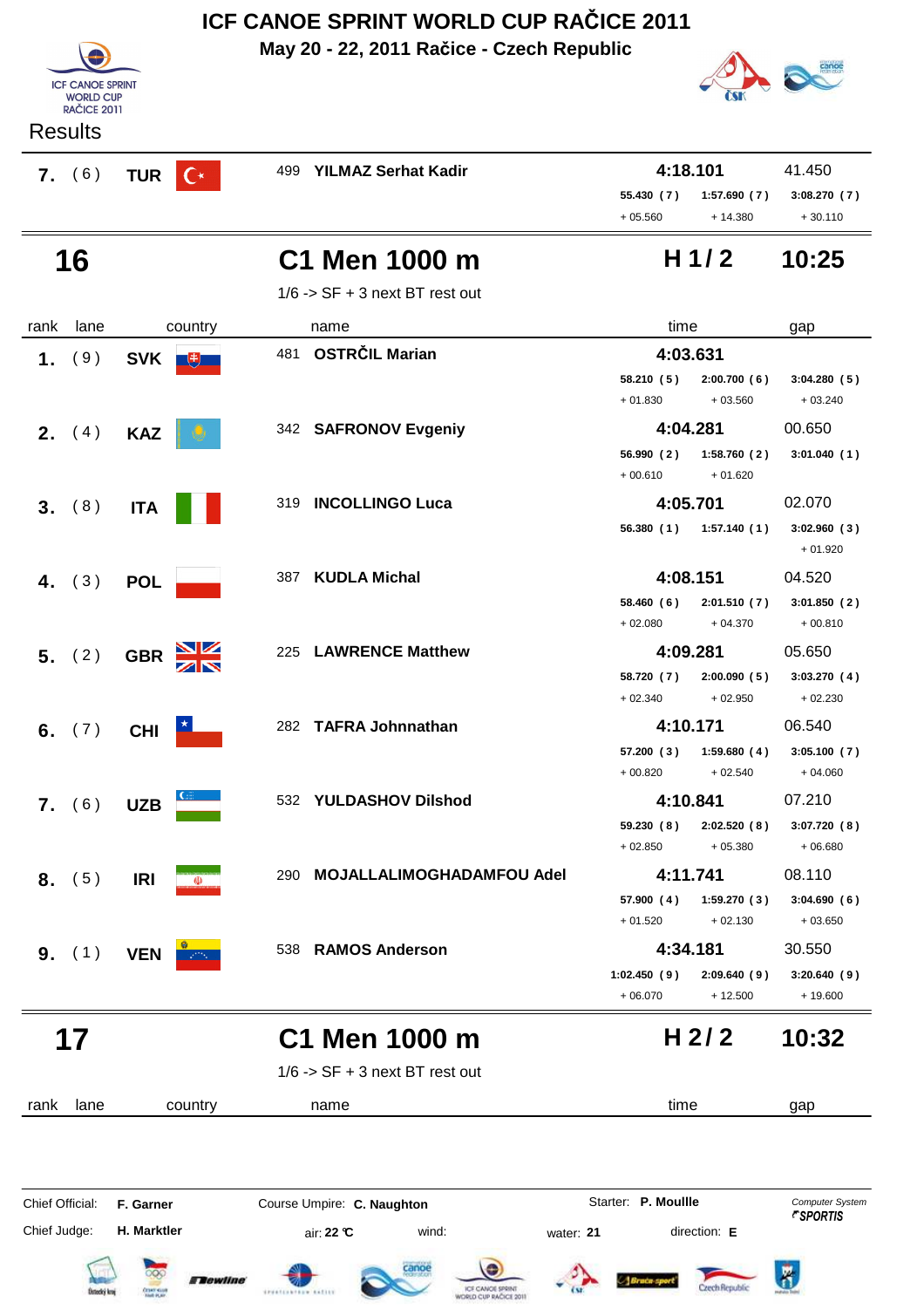**May 20 - 22, 2011 Račice - Czech Republic**





| Results |  |
|---------|--|
|         |  |

| 1. $(6)$ | <b>UZB</b>               |                 | 524 MENKOV Vadim    |           | 3:58.881                                                             |                    |
|----------|--------------------------|-----------------|---------------------|-----------|----------------------------------------------------------------------|--------------------|
|          |                          |                 |                     | $+01.960$ | 58.690 (5) 2:00.150 (6) 3:01.330 (4)                                 | $+02.100 + 01.630$ |
| 2. (8)   | <b>ITA</b>               |                 | 310 CRACIUN Sergiu  |           | 4:01.101                                                             | 02.220             |
|          |                          |                 |                     |           | 57.270 (2) 1:59.270 (4) 3:00.890 (3)<br>$+00.540 + 01.220$           | $+01.190$          |
| 3. (4)   | <b>KAZ</b>               |                 | 340 MURATOV Ruslan  |           | 4:03.701                                                             | 04.820             |
|          |                          |                 |                     |           | 57.950 (4) 1:58.490 (2) 3:00.550 (2)<br>$+ 01.220 + 00.440 + 00.850$ |                    |
| 4. $(3)$ | <b>POL</b>               |                 | 388 KULETA Piotr    |           | 4:05.121                                                             | 06.240             |
|          |                          |                 |                     |           | 59.030 (6) 1:58.930 (3) 2:59.700 (1)<br>$+02.300 + 00.880$           |                    |
| 5. (9)   |                          | SVK <b>U</b>    | 475 KOHÚT Rastislav |           | 4:08.371                                                             | 09.490             |
|          |                          |                 |                     |           | 57.610 (3) 1:59.610 (5) 3:02.910 (6)<br>$+00.880 + 01.560 + 03.210$  |                    |
| 6. $(5)$ | <b>IRI</b>               | $\omega$        | 292 NASERI Shahou   |           | 4:08.661                                                             | 09.780             |
|          |                          |                 |                     |           | 56.730 (1) 1:58.050 (1) 3:02.470 (5)                                 | $+02.770$          |
|          | <b>7.</b> (1) <b>VEN</b> | <b>Contract</b> | 536 PAREDES Eduard  |           | 4:11.601                                                             | 12.720             |
|          |                          |                 |                     | $+02.840$ | 59.570 (7) 2:03.590 (7) 3:05.650 (7)<br>$+05.540$                    | $+05.950$          |
| 8. (7)   | <b>CHI</b>               |                 | 279 GARCÍA Michael  |           | 4:33.961                                                             | 35.080             |
|          |                          |                 |                     | $+03.080$ | 59.810 (8) 2:08.810 (8) 3:12.710 (8)<br>+ 10.760                     | + 13.010           |

## **18 C1 Men 1000 m 10:39**

 $1/6$  -> SF + 3 next BT rest out

| rank            | lane            | country                               | name                                     | time                                                | gap                                              |
|-----------------|-----------------|---------------------------------------|------------------------------------------|-----------------------------------------------------|--------------------------------------------------|
| 1 <sub>1</sub>  | (9)             | <b>CAN</b>                            | 102 RUSSELL Benjamin                     | 4:02.321                                            |                                                  |
|                 |                 |                                       |                                          | 56.510(1)<br>1:57.470(2)<br>$+00.810$               | 3:02.760(4)<br>$+02.240$                         |
|                 | <b>2.</b> $(5)$ | <b>RUS</b>                            | 428 SHTOKALOV IIya                       | 4:02.911                                            | 00.590                                           |
|                 |                 |                                       |                                          | 56.930(3)<br>1:56.660(1)<br>$+00.420$               | 3:00.520(1)                                      |
|                 | 3. (3)          | <b>BRA</b>                            | <b>QUEIROZ DOS SANTOS Isaquias</b><br>69 | 4:03.831                                            | 01.510                                           |
|                 |                 |                                       |                                          | 1:58.090(3)<br>57.140(4)<br>$+00.630$<br>$+01.430$  | 3:00.940(2)<br>$+00.420$                         |
|                 | 4. $(2)$        | NK<br>AR<br><b>GBR</b>                | <b>TRAIN James</b><br>217                | 4:08.031                                            | 05.710                                           |
|                 |                 |                                       |                                          | 1:58.900(4)<br>57.960 (6)<br>$+02.240$<br>$+01.450$ | 3:02.250(3)<br>$+01.730$                         |
| Chief Official: |                 | F. Garner                             | Course Umpire: C. Naughton               | Starter: P. Moullle                                 | <b>Computer System</b><br><i><b>FSPORTIS</b></i> |
| Chief Judge:    |                 | H. Marktler<br><i><b>Elewline</b></i> | wind:<br>air: 22 ℃<br>canoe              | direction: E<br>water: 21                           |                                                  |













**H 3/ 2**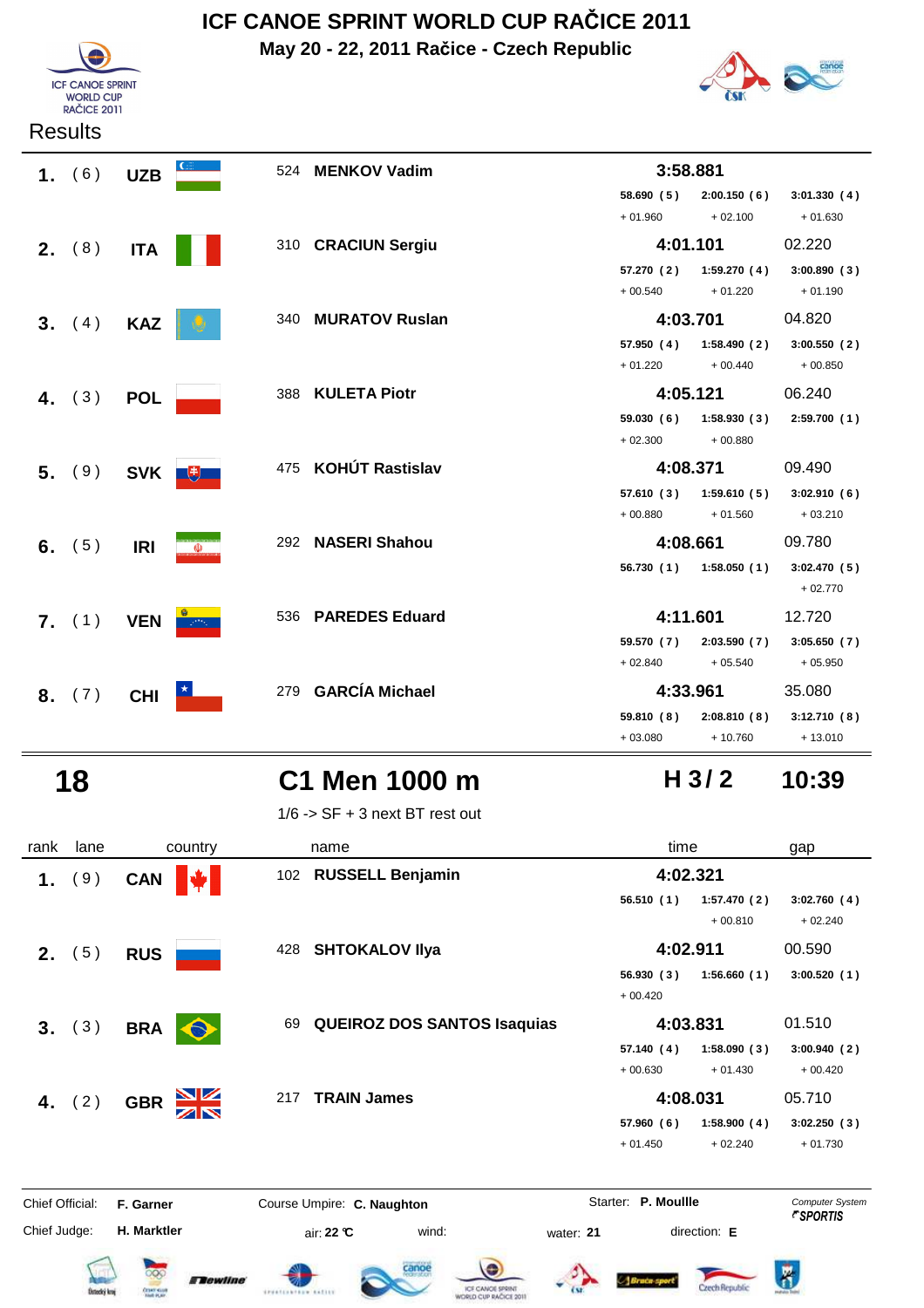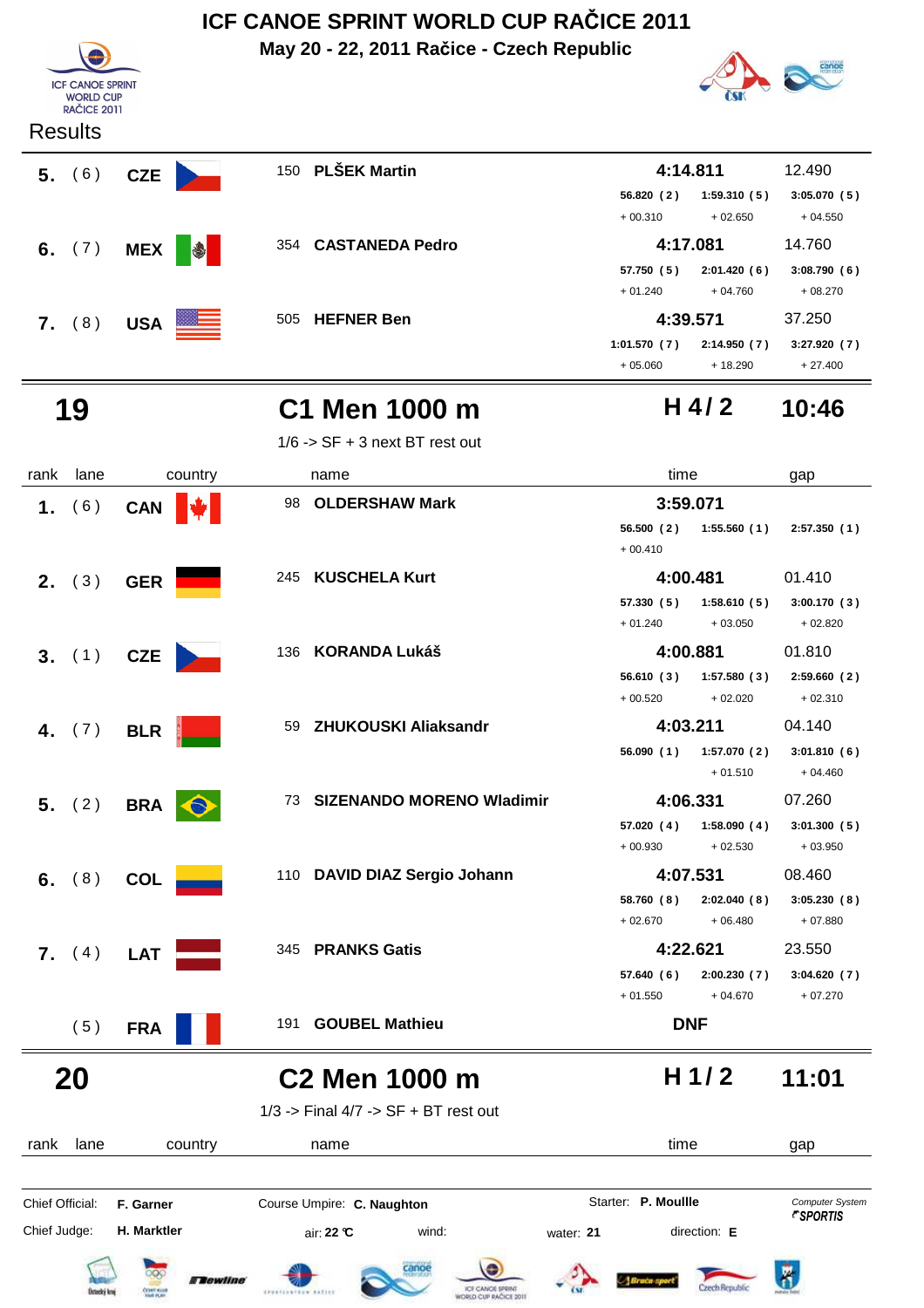

**Results** 

## **ICF CANOE SPRINT WORLD CUP RAČICE 2011**

**May 20 - 22, 2011 Račice - Czech Republic**



| 1. $(3)$        | <b>RUS</b> |                  | 419 | <b>MELANTYEV Victor</b>   | 3:40.831   |                           |              |
|-----------------|------------|------------------|-----|---------------------------|------------|---------------------------|--------------|
|                 |            |                  | 415 | <b>LIPKIN Nikolay</b>     |            | $51.470(1)$ $1:46.240(1)$ | 2:42.700(1)  |
| <b>2.</b> $(7)$ | <b>KAZ</b> |                  | 337 | <b>EMELYANOV Sergey</b>   | 3:41.151   |                           | 00.320       |
|                 |            |                  |     | 338 EMELYANOV Timofey     | 51.880(2)  | 1:47.460(3)               | 2:43.210(2)  |
|                 |            |                  |     |                           | $+00.410$  | $+01.220$                 | $+00.510$    |
| 3. (1)          |            | CAN <del>↓</del> | 562 | <b>BRYANT Paul</b>        | 3:43.351   |                           | 02.520       |
|                 |            |                  | 563 | <b>VARGA Roland</b>       | 53.110(4)  | 1:46.650(2)               | 2:45.020(3)  |
|                 |            |                  |     |                           | $+01.640$  | $+00.410$                 | $+02.320$    |
| 4. $(8)$        | CZE        |                  |     | 154 SPÁLENSKÝ Marek       | 3:45.101   |                           | 04.270       |
|                 |            |                  | 124 | <b>DRAHOKOUPIL Daniel</b> | 53.420(5)  | 1:48.880(5)               | 2:47.550(5)  |
|                 |            |                  |     |                           | $+01.950$  | $+02.640$                 | $+04.850$    |
| 5. (6)          | <b>FRA</b> |                  | 198 | <b>LAMBERT Théo</b>       | 3:45.311   |                           | 04.480       |
|                 |            |                  | 193 | <b>HASCOET Stéphane</b>   | 54.440 (7) | 1:51.410(7)               | 2:47.340(4)  |
|                 |            |                  |     |                           | $+02.970$  | $+05.170$                 | $+04.640$    |
| 6. $(4)$        | <b>VEN</b> | <b>Service</b>   | 539 | <b>RATTYA Romni</b>       | 3:52.631   |                           | 11.800       |
|                 |            |                  | 538 | <b>RAMOS Anderson</b>     | 52.190(3)  | 1:48.070(4)               | 2:47.960(6)  |
|                 |            |                  |     |                           | $+00.720$  | $+01.830$                 | $+05.260$    |
| 7. (5)          | <b>MEX</b> | $\bigcirc$       |     | 355 CASTENEDA Miguel      | 4:03.021   |                           | 22.190       |
|                 |            |                  |     | 364 ROYO Alejandro        | 54.030(6)  | 1:50.990(6)               | 2:49.770 (7) |
|                 |            |                  |     |                           | $+02.560$  | $+04.750$                 | $+07.070$    |
| 8. (2)          | <b>USA</b> |                  |     | 514 SCHWEDHELM Alejandro  | 4:15.181   |                           | 34.350       |
|                 |            |                  |     | 504 FINLAYSON Robert      | 57.060 (8) | 2:02.130(8)               | 2:52.080(8)  |
|                 |            |                  |     |                           | $+05.590$  | $+15.890$                 | $+09.380$    |

## **21 C2 Men 1000 m 11:08**

1/3 -> Final 4/7 -> SF + BT rest out

| rank | lane            | country      | name                                    | time                     | gap         |
|------|-----------------|--------------|-----------------------------------------|--------------------------|-------------|
| 1.   | (7)             | <b>CZE</b>   | RADOŇ Jaroslav<br>151                   | 3:39.461                 |             |
|      |                 |              | <b>DVOŘÁK Filip</b><br>125              | 51.600(3)<br>1:45.950(2) | 2:41.890(1) |
|      |                 |              |                                         | $+00.620$<br>$+00.510$   |             |
|      | <b>2.</b> $(1)$ | CAN <b>\</b> | <b>BEAUCHESNE-SEVIGNY Gabriel</b><br>76 | 3:39.721                 | 00.260      |
|      |                 |              | <b>RUSSELL Andrew</b><br>101            | 52.010(4)<br>1:46.870(4) | 2:42.800(2) |
|      |                 |              |                                         | $+01.030$<br>$+01.430$   | $+00.910$   |
| 3.   | (5)             | <b>BLR</b>   | 51 RABCHANKA Dzmitry                    | 3:39.941                 | 00.480      |
|      |                 |              | <b>VAUCHETSKI Aliaksandr</b><br>56      | 1:45.440(1)<br>50.980(1) | 2:43.210(3) |
|      |                 |              |                                         |                          | $+01.320$   |
| 4.   | (6)             | <b>FRA</b>   | <b>BEUGNET Romain</b><br>184            | 3:40.181                 | 00.720      |
|      |                 |              | <b>BART Adrien</b><br>181               | 51.290(2)<br>1:46.460(3) | 2:43.620(4) |
|      |                 |              |                                         | $+00.310$<br>$+01.020$   | $+01.730$   |
|      |                 |              |                                         |                          |             |

Chief Judge:

Chief Official: **F. Garner Course Umpire: C. Naughton** Course **Starter: P. Moullle** Computer System

**H. Marktler air: 22 °C** wind: water: **21** direction: **E** 













**H 2/ 2**

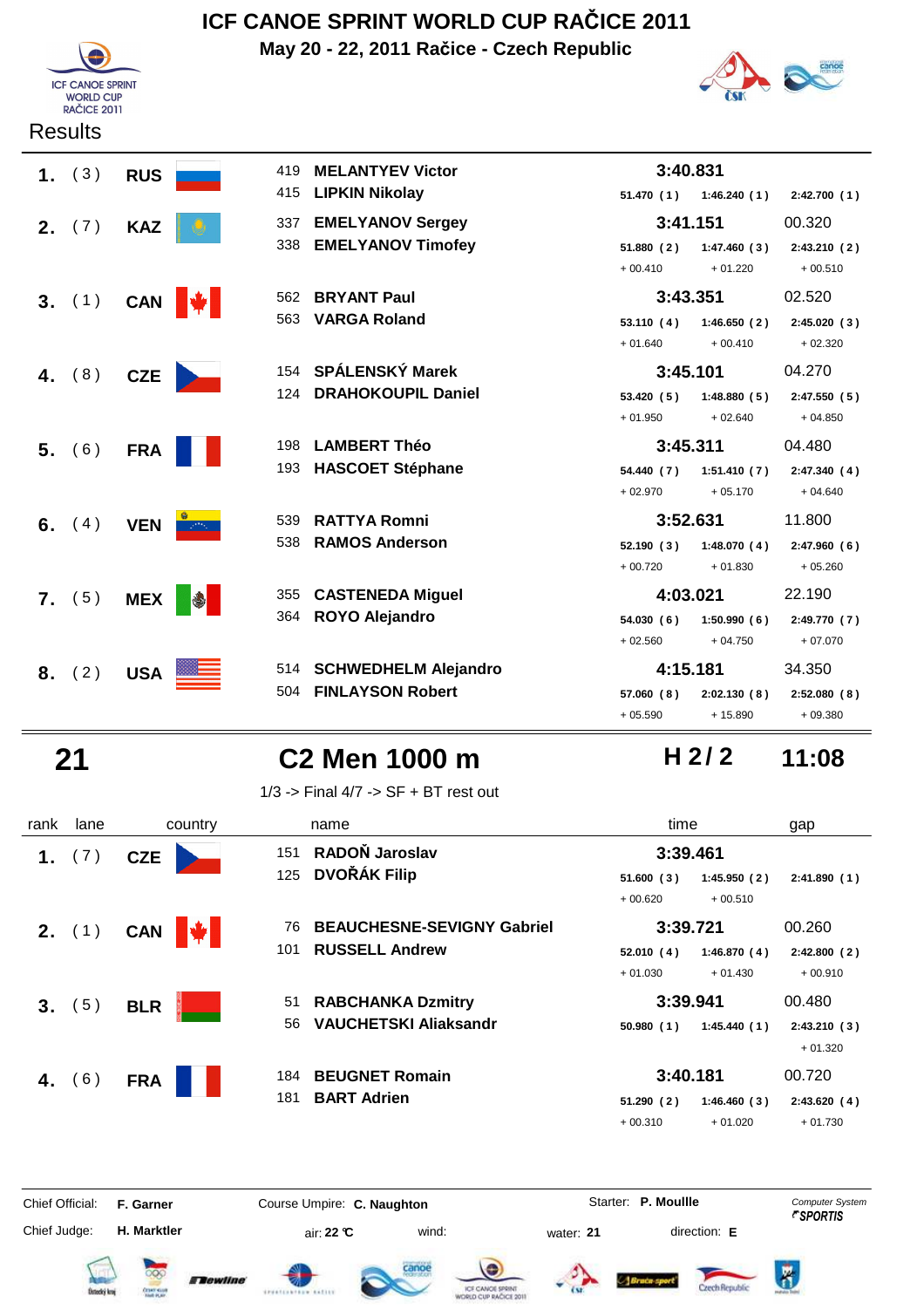**May 20 - 22, 2011 Račice - Czech Republic**



#### **Results**



| 64  | <b>DE SOUZA SILVA Erlon</b>        | 3:42.301  |             | 02.840       |
|-----|------------------------------------|-----------|-------------|--------------|
| 68  | <b>MATIAS DE OLIVEIRA Ronilson</b> | 52.320(5) | 1:47.780(5) | 2:44.730(5)  |
|     |                                    | $+01.340$ | $+02.340$   | $+02.840$    |
| 250 | <b>VANDRAY Jan</b>                 |           | 3:45.221    |              |
|     | 242 KRETSCHMER Peter               | 52.940(6) | 1:48.690(6) | 2:46.340(6)  |
|     |                                    | $+01.960$ | $+03.250$   | $+04.450$    |
| 112 | <b>ESCAMILLA Felipe</b>            | 4:06.791  |             | 27.330       |
| 113 | <b>ESCAMILLA Andres</b>            | 53.250(7) | 1:52.210(7) | 2:58.170 (7) |

## **22 K2 Men 1000 m 11:15**

1/6 -> SF + 3 next BT rest out

## **H 1/ 2**

canoe

+ 02.270 + 06.770 + 16.280

| rank | lane   | country      | name                               | time                      | gap         |
|------|--------|--------------|------------------------------------|---------------------------|-------------|
| 1.   | (3)    | <b>GER</b>   | 249<br><b>STROINSKI Kostja</b>     | 3:14.991                  |             |
|      |        |              | 233<br><b>BERTZ Hendrik</b>        | 45.990 (3)<br>1:34.020(1) | 2:24.070(1) |
|      |        |              |                                    | $+00.520$                 |             |
|      | 2. (5) | <b>RUS</b>   | 418 MEDVEDEV Ilya                  | 3:15.331                  | 00.340      |
|      |        |              | 426 RYAKHOV Anton                  | 45.680(2)<br>1:36.670(6)  | 2:24.580(2) |
|      |        |              |                                    | $+00.210$<br>$+02.650$    | $+00.510$   |
| 3.   | (8)    | <b>BLR</b>   | <b>FINDZIUKEVICH Siarhei</b><br>40 | 3:15.791                  | 00.800      |
|      |        |              | <b>BIALKO Vitaliy</b><br>39        | 46.200 (4)<br>1:35.350(4) | 2:26.220(5) |
|      |        |              |                                    | $+00.730$<br>$+01.330$    | $+02.150$   |
| 4.   | (9)    | <b>NZL</b>   | 374 FERGUSON Steven                | 3:17.271                  | 02.280      |
|      |        |              | 375 FITZGERALD Darryl              | 46.510 (5)<br>1:34.940(3) | 2:25.300(4) |
|      |        |              |                                    | $+00.920$<br>$+01.040$    | $+01.230$   |
|      | 5. (4) | <b>GBR</b>   | 216 HIDE Tom                       | 3:17.791                  | 02.800      |
|      |        |              | <b>RUTHERFORD Edward</b><br>230    | 47.730 (7)<br>1:37.390(7) | 2:27.540(7) |
|      |        |              |                                    | $+02.260$<br>$+03.370$    | $+03.470$   |
| 6.   | (7)    | SVK <b>B</b> | <b>KRAJČOVIČ Marek</b><br>476      | 3:18.691                  | 03.700      |
|      |        |              | <b>JAKUBÍK Gábor</b><br>470        | 47.320 (6)<br>1:35.860(5) | 2:24.990(3) |
|      |        |              |                                    | $+01.850$<br>$+01.840$    | $+00.920$   |
|      | 7. (2) | <b>ITA</b>   | <b>RAMELLA Andrea</b><br>325       | 3:20.521                  | 05.530      |
|      |        |              | <b>GUALAZZI Riccardo</b><br>317    | 45.470 (1)<br>1:34.430(2) | 2:27.030(6) |
|      |        |              |                                    | $+00.410$                 | $+02.960$   |
|      | 8. (1) | <b>CZE</b>   | NĚMEČEK Jan<br>146                 | 3:24.361                  | 09.370      |
|      |        |              | <b>MLÁDEK Jiří</b><br>143          | 48.040 (8)<br>1:38.300(8) | 2:31.550(8) |
|      |        |              |                                    | $+02.570$<br>$+04.280$    | $+07.480$   |
|      | (6)    | <b>VEN</b>   | <b>VERGARA Jhonson</b><br>540      | <b>DNS</b>                |             |
|      |        |              | <b>YEPEZ Markyn</b><br>541         |                           |             |

# Chief Official: **F. Garner Course Umpire: C. Naughton Carrier: C. Starter: P. Moullle** *Computer System*

Chief Judge:

**H. Marktler air: 22 °C** wind: water: **21** direction: **E** 

Starter: P. Moullle















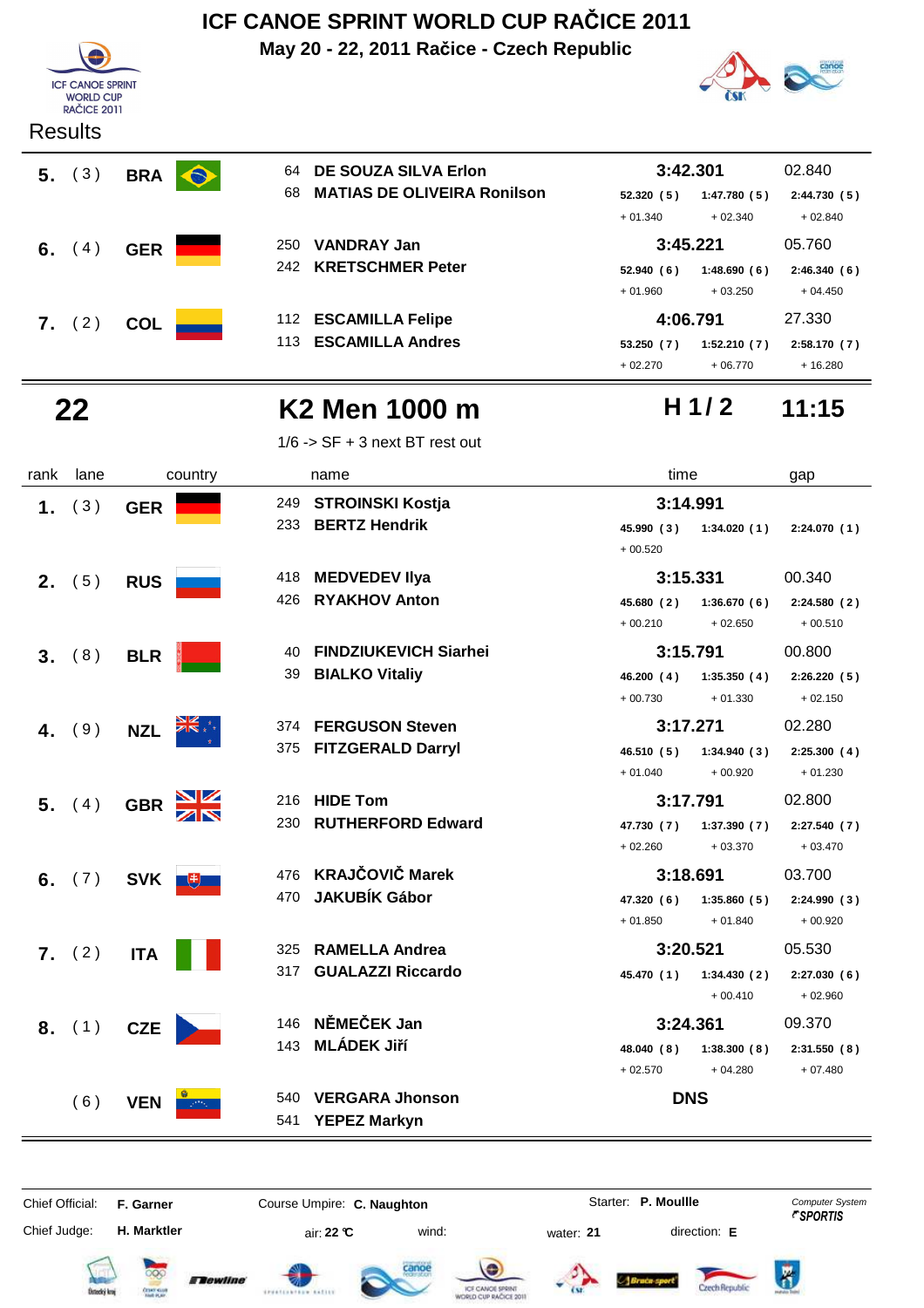**May 20 - 22, 2011 Račice - Czech Republic**



**Results** 

# canoe

**H 2/ 2**

**23 K2 Men 1000 m H 2/2 11:22** 

 $1/6$  -> SF + 3 next BT rest out

| 3:14.311<br>432<br><b>YURCHENKO Vitaly</b><br>(3)<br><b>RUS</b><br>1.<br>423 POGREBAN Vasily<br>45.880 (2) 1:33.920 (1)<br>2:23.870(1)<br>$+00.510$<br><b>DAVÍDEK Pavel</b><br>01.340<br>121<br>3:15.651<br>(6)<br><b>CZE</b><br>2.<br><b>TREFIL Lukáš</b><br>159<br>46.810 (5)<br>1:35.450 (4)<br>2:25.390(3)<br>$+01.530$<br>$+01.520$<br>$+01.440$<br>01.480<br><b>OLOUGHLIN Liam</b><br>3:15.791<br>378<br>(8)<br><b>NZL</b><br>3.<br><b>BURBIDGE Troy</b><br>371<br>46.190 (3)<br>1:34.430(2)<br>2:24.580(2)<br>$+00.710$<br>$+00.820$<br>$+00.510$<br>3:16.211<br>01.900<br><b>MIADZVEDZEU Pavel</b><br>46<br>(5)<br><b>BLR</b><br>4.<br>57 YERMAKOU Aliaksandr<br>46.600(4)<br>1:34.940(3)<br>2:25.900(4)<br>$+02.030$<br>$+01.230$<br>$+01.020$<br><b>LINDNER Sebastian</b><br>02.170<br>3:16.481<br>246<br>(9)<br><b>GER</b><br>5.<br><b>FOERSTER Florian</b><br>235<br>45.370 (1)<br>1:36.160(5)<br>2:27.730(6)<br>$+02.240$<br>$+03.860$<br><b>BOYTON Jonathon</b><br>3:19.091<br>04.780<br>219<br>(1)<br>6.<br><b>GBR</b><br><b>WYCHERLEY Paul</b><br>227<br>47.120(6)<br>1:37.490(7)<br>2:27.320(5)<br>$+01.750$<br>$+03.570$<br>$+03.450$<br><b>DALL ACQUA Nicola</b><br>04.850<br>3:19.161<br>311<br>7. (2)<br><b>ITA</b><br><b>COLOMBI Mattia</b><br>309<br>48.240(8)<br>1:39.300(8)<br>2:29.240(7)<br>$+02.870$<br>$+05.380$<br>$+05.370$<br>04.880<br><b>JANKOVEC Martin</b><br>3:19.191<br>471<br>(4)<br>8.<br>SVK  <br>飞<br><b>MARTINEK Tomáš</b><br>477<br>47.430 (7)<br>1:36.670(6)<br>2:29.650(8)<br>$+02.750$<br>$+02.060$<br>$+05.780$<br><b>DNS</b><br><b>RAMOS Giovanny</b><br>537<br>(7)<br><b>VEN</b><br><b>COLMENARES Jesus</b><br>533<br>H <sub>3/2</sub><br>24<br>11:29<br>K2 Men 1000 m<br>$1/6$ -> SF + 3 next BT rest out<br>lane<br>time<br>rank<br>country<br>name<br>gap<br><b>RIBEIRO Joao</b><br>3:19.311<br>403<br>(8)<br><b>POR</b><br>1.<br>C<br><b>SILVA Emanuel</b><br>406<br>46.270 (1)<br>1:37.060(3)<br>2:28.120(1)<br>$+01.030$<br>3:20.241<br>00.930<br><b>MORRISON Luke</b><br>22<br>2. $(7)$<br><b>AUS</b><br><b>CLEAR Jacob</b><br>15<br>48.000 (4)<br>1:37.570(4)<br>2:28.530(2)<br>$+01.730$<br>$+01.540$<br>$+00.410$ | rank | lane | country | name | time | gap |
|-------------------------------------------------------------------------------------------------------------------------------------------------------------------------------------------------------------------------------------------------------------------------------------------------------------------------------------------------------------------------------------------------------------------------------------------------------------------------------------------------------------------------------------------------------------------------------------------------------------------------------------------------------------------------------------------------------------------------------------------------------------------------------------------------------------------------------------------------------------------------------------------------------------------------------------------------------------------------------------------------------------------------------------------------------------------------------------------------------------------------------------------------------------------------------------------------------------------------------------------------------------------------------------------------------------------------------------------------------------------------------------------------------------------------------------------------------------------------------------------------------------------------------------------------------------------------------------------------------------------------------------------------------------------------------------------------------------------------------------------------------------------------------------------------------------------------------------------------------------------------------------------------------------------------------------------------------------------------------------------------------------------------------------------------------------------------------------------------------------------------------------------------------------------------------|------|------|---------|------|------|-----|
|                                                                                                                                                                                                                                                                                                                                                                                                                                                                                                                                                                                                                                                                                                                                                                                                                                                                                                                                                                                                                                                                                                                                                                                                                                                                                                                                                                                                                                                                                                                                                                                                                                                                                                                                                                                                                                                                                                                                                                                                                                                                                                                                                                               |      |      |         |      |      |     |
|                                                                                                                                                                                                                                                                                                                                                                                                                                                                                                                                                                                                                                                                                                                                                                                                                                                                                                                                                                                                                                                                                                                                                                                                                                                                                                                                                                                                                                                                                                                                                                                                                                                                                                                                                                                                                                                                                                                                                                                                                                                                                                                                                                               |      |      |         |      |      |     |
|                                                                                                                                                                                                                                                                                                                                                                                                                                                                                                                                                                                                                                                                                                                                                                                                                                                                                                                                                                                                                                                                                                                                                                                                                                                                                                                                                                                                                                                                                                                                                                                                                                                                                                                                                                                                                                                                                                                                                                                                                                                                                                                                                                               |      |      |         |      |      |     |
|                                                                                                                                                                                                                                                                                                                                                                                                                                                                                                                                                                                                                                                                                                                                                                                                                                                                                                                                                                                                                                                                                                                                                                                                                                                                                                                                                                                                                                                                                                                                                                                                                                                                                                                                                                                                                                                                                                                                                                                                                                                                                                                                                                               |      |      |         |      |      |     |
|                                                                                                                                                                                                                                                                                                                                                                                                                                                                                                                                                                                                                                                                                                                                                                                                                                                                                                                                                                                                                                                                                                                                                                                                                                                                                                                                                                                                                                                                                                                                                                                                                                                                                                                                                                                                                                                                                                                                                                                                                                                                                                                                                                               |      |      |         |      |      |     |
|                                                                                                                                                                                                                                                                                                                                                                                                                                                                                                                                                                                                                                                                                                                                                                                                                                                                                                                                                                                                                                                                                                                                                                                                                                                                                                                                                                                                                                                                                                                                                                                                                                                                                                                                                                                                                                                                                                                                                                                                                                                                                                                                                                               |      |      |         |      |      |     |
|                                                                                                                                                                                                                                                                                                                                                                                                                                                                                                                                                                                                                                                                                                                                                                                                                                                                                                                                                                                                                                                                                                                                                                                                                                                                                                                                                                                                                                                                                                                                                                                                                                                                                                                                                                                                                                                                                                                                                                                                                                                                                                                                                                               |      |      |         |      |      |     |
|                                                                                                                                                                                                                                                                                                                                                                                                                                                                                                                                                                                                                                                                                                                                                                                                                                                                                                                                                                                                                                                                                                                                                                                                                                                                                                                                                                                                                                                                                                                                                                                                                                                                                                                                                                                                                                                                                                                                                                                                                                                                                                                                                                               |      |      |         |      |      |     |
|                                                                                                                                                                                                                                                                                                                                                                                                                                                                                                                                                                                                                                                                                                                                                                                                                                                                                                                                                                                                                                                                                                                                                                                                                                                                                                                                                                                                                                                                                                                                                                                                                                                                                                                                                                                                                                                                                                                                                                                                                                                                                                                                                                               |      |      |         |      |      |     |
|                                                                                                                                                                                                                                                                                                                                                                                                                                                                                                                                                                                                                                                                                                                                                                                                                                                                                                                                                                                                                                                                                                                                                                                                                                                                                                                                                                                                                                                                                                                                                                                                                                                                                                                                                                                                                                                                                                                                                                                                                                                                                                                                                                               |      |      |         |      |      |     |
|                                                                                                                                                                                                                                                                                                                                                                                                                                                                                                                                                                                                                                                                                                                                                                                                                                                                                                                                                                                                                                                                                                                                                                                                                                                                                                                                                                                                                                                                                                                                                                                                                                                                                                                                                                                                                                                                                                                                                                                                                                                                                                                                                                               |      |      |         |      |      |     |
|                                                                                                                                                                                                                                                                                                                                                                                                                                                                                                                                                                                                                                                                                                                                                                                                                                                                                                                                                                                                                                                                                                                                                                                                                                                                                                                                                                                                                                                                                                                                                                                                                                                                                                                                                                                                                                                                                                                                                                                                                                                                                                                                                                               |      |      |         |      |      |     |
|                                                                                                                                                                                                                                                                                                                                                                                                                                                                                                                                                                                                                                                                                                                                                                                                                                                                                                                                                                                                                                                                                                                                                                                                                                                                                                                                                                                                                                                                                                                                                                                                                                                                                                                                                                                                                                                                                                                                                                                                                                                                                                                                                                               |      |      |         |      |      |     |
|                                                                                                                                                                                                                                                                                                                                                                                                                                                                                                                                                                                                                                                                                                                                                                                                                                                                                                                                                                                                                                                                                                                                                                                                                                                                                                                                                                                                                                                                                                                                                                                                                                                                                                                                                                                                                                                                                                                                                                                                                                                                                                                                                                               |      |      |         |      |      |     |
|                                                                                                                                                                                                                                                                                                                                                                                                                                                                                                                                                                                                                                                                                                                                                                                                                                                                                                                                                                                                                                                                                                                                                                                                                                                                                                                                                                                                                                                                                                                                                                                                                                                                                                                                                                                                                                                                                                                                                                                                                                                                                                                                                                               |      |      |         |      |      |     |
|                                                                                                                                                                                                                                                                                                                                                                                                                                                                                                                                                                                                                                                                                                                                                                                                                                                                                                                                                                                                                                                                                                                                                                                                                                                                                                                                                                                                                                                                                                                                                                                                                                                                                                                                                                                                                                                                                                                                                                                                                                                                                                                                                                               |      |      |         |      |      |     |
|                                                                                                                                                                                                                                                                                                                                                                                                                                                                                                                                                                                                                                                                                                                                                                                                                                                                                                                                                                                                                                                                                                                                                                                                                                                                                                                                                                                                                                                                                                                                                                                                                                                                                                                                                                                                                                                                                                                                                                                                                                                                                                                                                                               |      |      |         |      |      |     |
|                                                                                                                                                                                                                                                                                                                                                                                                                                                                                                                                                                                                                                                                                                                                                                                                                                                                                                                                                                                                                                                                                                                                                                                                                                                                                                                                                                                                                                                                                                                                                                                                                                                                                                                                                                                                                                                                                                                                                                                                                                                                                                                                                                               |      |      |         |      |      |     |
|                                                                                                                                                                                                                                                                                                                                                                                                                                                                                                                                                                                                                                                                                                                                                                                                                                                                                                                                                                                                                                                                                                                                                                                                                                                                                                                                                                                                                                                                                                                                                                                                                                                                                                                                                                                                                                                                                                                                                                                                                                                                                                                                                                               |      |      |         |      |      |     |
|                                                                                                                                                                                                                                                                                                                                                                                                                                                                                                                                                                                                                                                                                                                                                                                                                                                                                                                                                                                                                                                                                                                                                                                                                                                                                                                                                                                                                                                                                                                                                                                                                                                                                                                                                                                                                                                                                                                                                                                                                                                                                                                                                                               |      |      |         |      |      |     |
|                                                                                                                                                                                                                                                                                                                                                                                                                                                                                                                                                                                                                                                                                                                                                                                                                                                                                                                                                                                                                                                                                                                                                                                                                                                                                                                                                                                                                                                                                                                                                                                                                                                                                                                                                                                                                                                                                                                                                                                                                                                                                                                                                                               |      |      |         |      |      |     |
|                                                                                                                                                                                                                                                                                                                                                                                                                                                                                                                                                                                                                                                                                                                                                                                                                                                                                                                                                                                                                                                                                                                                                                                                                                                                                                                                                                                                                                                                                                                                                                                                                                                                                                                                                                                                                                                                                                                                                                                                                                                                                                                                                                               |      |      |         |      |      |     |
|                                                                                                                                                                                                                                                                                                                                                                                                                                                                                                                                                                                                                                                                                                                                                                                                                                                                                                                                                                                                                                                                                                                                                                                                                                                                                                                                                                                                                                                                                                                                                                                                                                                                                                                                                                                                                                                                                                                                                                                                                                                                                                                                                                               |      |      |         |      |      |     |
|                                                                                                                                                                                                                                                                                                                                                                                                                                                                                                                                                                                                                                                                                                                                                                                                                                                                                                                                                                                                                                                                                                                                                                                                                                                                                                                                                                                                                                                                                                                                                                                                                                                                                                                                                                                                                                                                                                                                                                                                                                                                                                                                                                               |      |      |         |      |      |     |
|                                                                                                                                                                                                                                                                                                                                                                                                                                                                                                                                                                                                                                                                                                                                                                                                                                                                                                                                                                                                                                                                                                                                                                                                                                                                                                                                                                                                                                                                                                                                                                                                                                                                                                                                                                                                                                                                                                                                                                                                                                                                                                                                                                               |      |      |         |      |      |     |
|                                                                                                                                                                                                                                                                                                                                                                                                                                                                                                                                                                                                                                                                                                                                                                                                                                                                                                                                                                                                                                                                                                                                                                                                                                                                                                                                                                                                                                                                                                                                                                                                                                                                                                                                                                                                                                                                                                                                                                                                                                                                                                                                                                               |      |      |         |      |      |     |
|                                                                                                                                                                                                                                                                                                                                                                                                                                                                                                                                                                                                                                                                                                                                                                                                                                                                                                                                                                                                                                                                                                                                                                                                                                                                                                                                                                                                                                                                                                                                                                                                                                                                                                                                                                                                                                                                                                                                                                                                                                                                                                                                                                               |      |      |         |      |      |     |
|                                                                                                                                                                                                                                                                                                                                                                                                                                                                                                                                                                                                                                                                                                                                                                                                                                                                                                                                                                                                                                                                                                                                                                                                                                                                                                                                                                                                                                                                                                                                                                                                                                                                                                                                                                                                                                                                                                                                                                                                                                                                                                                                                                               |      |      |         |      |      |     |
|                                                                                                                                                                                                                                                                                                                                                                                                                                                                                                                                                                                                                                                                                                                                                                                                                                                                                                                                                                                                                                                                                                                                                                                                                                                                                                                                                                                                                                                                                                                                                                                                                                                                                                                                                                                                                                                                                                                                                                                                                                                                                                                                                                               |      |      |         |      |      |     |
|                                                                                                                                                                                                                                                                                                                                                                                                                                                                                                                                                                                                                                                                                                                                                                                                                                                                                                                                                                                                                                                                                                                                                                                                                                                                                                                                                                                                                                                                                                                                                                                                                                                                                                                                                                                                                                                                                                                                                                                                                                                                                                                                                                               |      |      |         |      |      |     |
|                                                                                                                                                                                                                                                                                                                                                                                                                                                                                                                                                                                                                                                                                                                                                                                                                                                                                                                                                                                                                                                                                                                                                                                                                                                                                                                                                                                                                                                                                                                                                                                                                                                                                                                                                                                                                                                                                                                                                                                                                                                                                                                                                                               |      |      |         |      |      |     |
|                                                                                                                                                                                                                                                                                                                                                                                                                                                                                                                                                                                                                                                                                                                                                                                                                                                                                                                                                                                                                                                                                                                                                                                                                                                                                                                                                                                                                                                                                                                                                                                                                                                                                                                                                                                                                                                                                                                                                                                                                                                                                                                                                                               |      |      |         |      |      |     |
|                                                                                                                                                                                                                                                                                                                                                                                                                                                                                                                                                                                                                                                                                                                                                                                                                                                                                                                                                                                                                                                                                                                                                                                                                                                                                                                                                                                                                                                                                                                                                                                                                                                                                                                                                                                                                                                                                                                                                                                                                                                                                                                                                                               |      |      |         |      |      |     |
|                                                                                                                                                                                                                                                                                                                                                                                                                                                                                                                                                                                                                                                                                                                                                                                                                                                                                                                                                                                                                                                                                                                                                                                                                                                                                                                                                                                                                                                                                                                                                                                                                                                                                                                                                                                                                                                                                                                                                                                                                                                                                                                                                                               |      |      |         |      |      |     |
|                                                                                                                                                                                                                                                                                                                                                                                                                                                                                                                                                                                                                                                                                                                                                                                                                                                                                                                                                                                                                                                                                                                                                                                                                                                                                                                                                                                                                                                                                                                                                                                                                                                                                                                                                                                                                                                                                                                                                                                                                                                                                                                                                                               |      |      |         |      |      |     |



**H. Marktler air: 22 °C** wind: water: **21** direction: **E** 

Starter: P. Moullle













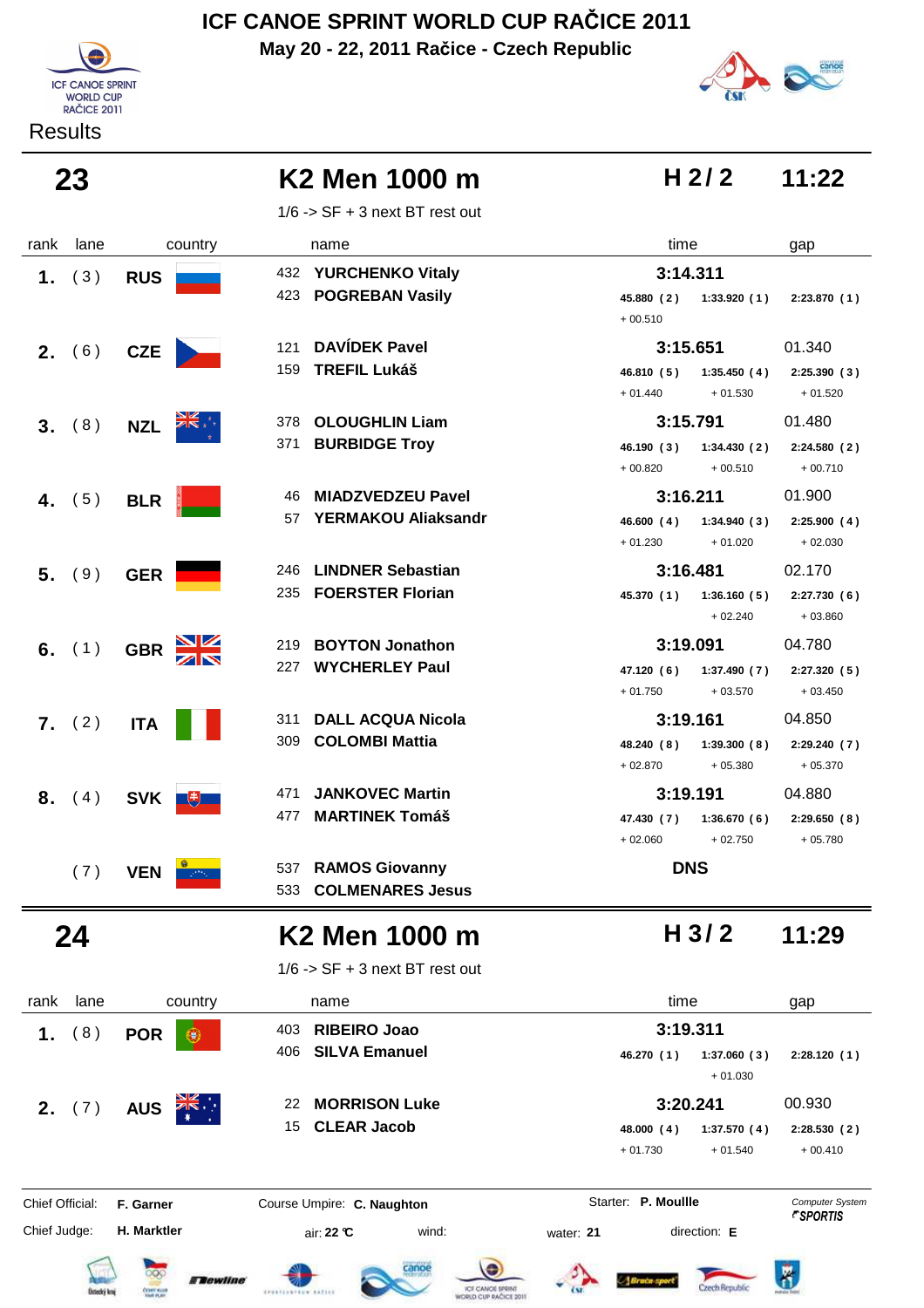

**Results** 

## **ICF CANOE SPRINT WORLD CUP RAČICE 2011**

**May 20 - 22, 2011 Račice - Czech Republic**



| 3. (3)   |            | SLO <b>D</b> | 437 | <b>LEBAN Lovro</b>               |            | 3:21.851     | 02.540                      |
|----------|------------|--------------|-----|----------------------------------|------------|--------------|-----------------------------|
|          |            |              |     | 436 KUK Rok                      | 46.580(2)  | 1:36.540(2)  | 2:28.940(3)                 |
|          |            |              |     |                                  | $+00.310$  | $+00.510$    | $+00.820$                   |
| 4. $(2)$ | <b>POL</b> |              |     | 382 FLORCZAK Pawel               |            | 3:24.361     | 05.050                      |
|          |            |              | 390 | <b>MARON Rafal</b>               | 46.890(3)  | 1:36.030(1)  | 2:30.660(4)                 |
|          |            |              |     |                                  | $+00.620$  |              | $+02.540$                   |
| 5. (4)   | <b>SUI</b> | ÷            | 463 | <b>NICOLET Christophe</b>        | 3:25.161   |              | 05.850                      |
|          |            |              | 464 | <b>WYSS Fabio</b>                | 48.830(6)  | 1:39.690(5)  | 2:32.480(5)                 |
|          |            |              |     |                                  | $+02.560$  | $+03.660$    | $+04.360$                   |
| 6. $(6)$ | <b>IRI</b> | $\mathbf{U}$ | 289 | <b>FAZLOULA Saeid</b>            |            | 3:25.511     | 06.200                      |
|          |            |              | 296 | <b>TORKIHARCHEGINI Hamidreza</b> | 50.450(8)  | 1:40.300(6)  | 2:34.010(6)                 |
|          |            |              |     |                                  | $+04.180$  | $+04.270$    | $+05.890$                   |
| 7. (5)   | <b>CHI</b> |              | 278 | <b>FERNANDEZ Cristian</b>        |            | 3:28.111     | 08.800                      |
|          |            |              | 280 | <b>NICOLAS Fernando</b>          | 49.440 (7) | 1:41.820 (8) | 2:35.430(7)                 |
|          |            |              |     |                                  | $+03.170$  | $+05.790$    | $+07.310$                   |
| 8. (1)   | <b>ISR</b> | ⋩            | 298 | <b>LEB Eran</b>                  | 3:32.631   |              | 13.320                      |
|          |            |              | 300 | <b>MILLER Eyal</b>               | 51.260(9)  |              | $1:44.940(9)$ $2:39.680(9)$ |
|          |            |              |     |                                  | $+04.990$  | $+08.910$    | $+11.560$                   |
| 9. (9)   | <b>MEX</b> | $\bullet$    | 365 | <b>SALAZAR Jordan</b>            |            | 3:33.751     | 14.440                      |
|          |            |              |     | 359 HERNANDEZ Edgar              | 48.520 (5) |              | $1:41.210(7)$ $2:37.150(8)$ |
|          |            |              |     |                                  | $+02.250$  | $+05.180$    | $+09.030$                   |

## **25 K2 Men 1000 m H** 4/2 **11:36**

 $1/6$  -> SF + 3 next BT rest out

| rank            | lane            | country                 | name                                  | time                      | gap                                       |
|-----------------|-----------------|-------------------------|---------------------------------------|---------------------------|-------------------------------------------|
| 1.              | (8)             | <b>DEN</b>              | <b>WRAAE Kim</b><br>167               | 3:16.211                  |                                           |
|                 |                 |                         | <b>STAER Emil</b><br>166              | 1:36.700(4)<br>46.700 (3) | 2:26.710(2)                               |
|                 |                 |                         |                                       | $+01.030$<br>$+01.550$    | $+00.410$                                 |
|                 | <b>2.</b> $(4)$ | <b>HUN</b>              | <b>KAMMERER Zoltán</b><br>266         | 3:16.581                  | 00.370                                    |
|                 |                 |                         | <b>VERECKEI Ákos</b><br>275           | 47.110 (4)<br>1:35.660(2) | 2:26.300(1)                               |
|                 |                 |                         |                                       | $+01.440$<br>$+00.510$    |                                           |
| 3 <sub>1</sub>  | (7)             | <b>AUS</b>              | <b>SMITH David</b><br>26              | 3:19.411                  | 03.200                                    |
|                 |                 |                         | <b>STEWART Murray</b><br>28           | 46.390 (2)<br>1:36.170(3) | 2:27.130(3)                               |
|                 |                 |                         |                                       | $+00.720$<br>$+01.020$    | $+00.830$                                 |
| 4.              | (3)             | <b>FRA</b>              | <b>LECRUBIER Vincent</b><br>199       | 3:19.611                  | 03.400                                    |
|                 |                 |                         | <b>COLIN Philippe</b><br>187          | 45.670 (1)<br>1:35.150(1) | 2:28.050(4)<br>$+01.750$                  |
|                 | $5.$ (5)        | <b>ARG</b><br>$\bullet$ | DE GESÚS Juan Pablo                   | 3:22.801                  | 06.590                                    |
|                 |                 |                         | <b>CARRERAS Gonzalo</b><br>3          | 47.420 (5)<br>1:39.120(6) | 2:29.970(5)                               |
|                 |                 |                         |                                       | $+01.750$<br>$+03.970$    | $+03.670$                                 |
| Chief Official: |                 | F. Garner               | Course Umpire: C. Naughton            | Starter: P. Moullle       | Computer System<br><i><b>FSPORTIS</b></i> |
| Chief Judge:    |                 | H. Marktler             | air: $22 \text{ }^{\circ}$ C<br>wind: | direction: E<br>water: 21 |                                           |





**H. Marktler air: 22 °C** wind: water: **21** direction: **E** 







**H 4/ 2**

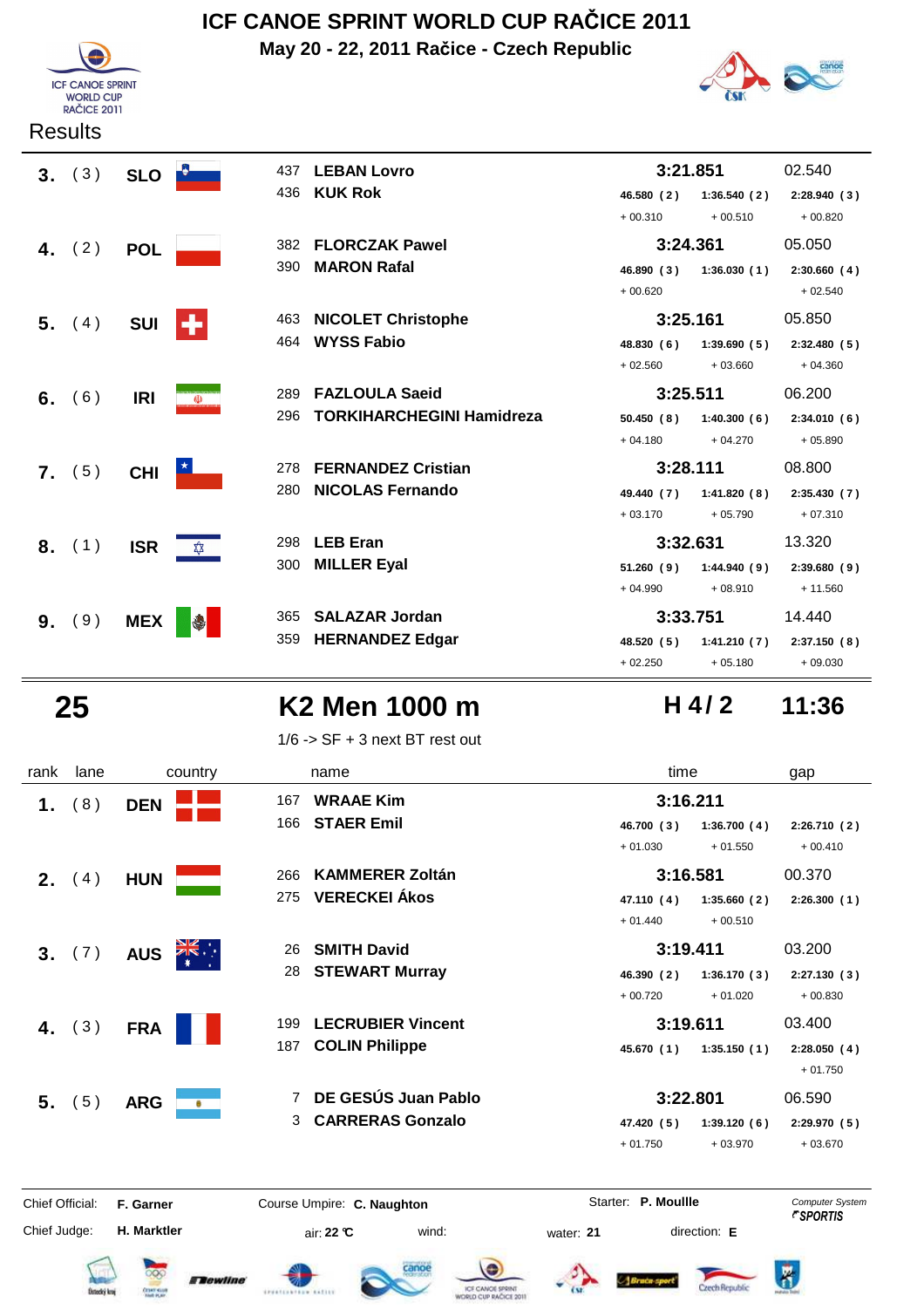

**6.** (6) **AUT** 

 **7.** ( 9 ) **CAN LANG Neil**

**8.** (1) **BRA** 

**9.** (2) CRO

### **Results**

## **ICF CANOE SPRINT WORLD CUP RAČICE 2011**

**May 20 - 22, 2011 Račice - Czech Republic**



|                | 35  | <b>WECHT Alexander</b>              |            | 3:23.601    | 07.390      |
|----------------|-----|-------------------------------------|------------|-------------|-------------|
|                | 31  | <b>ENDL Christian</b>               | 49.480 (9) | 1:38.610(5) | 2:32.090(6) |
|                |     |                                     | $+03.810$  | $+03.460$   | $+05.790$   |
|                | 560 | <b>LANG Neil</b>                    | 3:24.071   |             | 07.860      |
|                | 94  | <b>MEHAK Christopher</b>            | 48.040 (6) | 1:39.630(7) | 2:32.520(7) |
|                |     |                                     | $+02.370$  | $+04.480$   | $+06.220$   |
|                | 70. | <b>RODRIGUES JUNIOR Joao Carlos</b> |            | 3:27.941    | 11.730      |
|                | 63  | <b>DE CARLI FERREIRA Michel</b>     | 48.450 (7) | 1:40.050(8) | 2:34.040(8) |
|                |     |                                     | $+02.780$  | $+04.900$   | $+07.740$   |
| $\mathbb{R}^2$ | 114 | <b>CRNEKOVIC Marko</b>              | 3:40.861   |             | 24.650      |
|                | 115 | <b>IVIC Mario</b>                   | 49.070 (8) | 1:42.060(9) | 2:38.560(9) |
|                |     |                                     | $+03.400$  | $+06.910$   | $+12.260$   |

## **26 K4 Women 500 m 11:52**

**H 1/ 2**

| $1/3$ -> Final $4/7$ -> SF + BT rest out |  |  |  |
|------------------------------------------|--|--|--|
|                                          |  |  |  |

| rank | lane | country          | name                                                                                                                                       | time     | gap                               |
|------|------|------------------|--------------------------------------------------------------------------------------------------------------------------------------------|----------|-----------------------------------|
| 1.   | (4)  | SRB <b>N</b>     | <b>NADJ Antonija</b><br>450<br><b>PANDA Antonia</b><br>453<br><b>MAJOR KUBIK Renata</b><br>446<br><b>TIBOR Marta</b><br>458                | 1:33.451 | 45.870 (1)                        |
| 2.   | (5)  | <b>POR</b><br>æ. | <b>RODRIGUES Helena</b><br>404<br><b>PORTELA Teresa</b><br>402<br><b>SOUSA Joana</b><br>407<br><b>GOMES Beatriz</b><br>400                 | 1:34.341 | 00.890<br>46.380 (2)<br>$+00.510$ |
| 3.   | (7)  | <b>RUS</b>       | <b>PROSKURINA Natalia</b><br>425<br><b>SELENNOVA Anzhelika</b><br>427<br><b>EREMINA Daria</b><br>412<br><b>SOBETOVA Vera</b><br>430        | 1:34.601 | 01.150<br>46.690 (3)<br>$+00.820$ |
| 4.   | (9)  | <b>GER</b>       | <b>NICHE Debora</b><br>247<br><b>VOLZ Sabine</b><br>251<br><b>HERING Sabrina</b><br>236<br><b>KRIEGERSTEIN Steffi</b><br>243               | 1:35.621 | 02.170<br>47.330 (5)<br>$+01.460$ |
| 5.   | (6)  | <b>ITA</b>       | <b>MURABITO Norma</b><br>321<br><b>SGROI Fabiana</b><br>330<br><b>GALIOTTO Alessandra</b><br>315<br><b>CAMPANA Sofia Magali</b><br>306     | 1:36.661 | 03.210<br>47.000 (4)<br>$+01.130$ |
| 6.   | (2)  | <b>POL</b>       | <b>WIEWIORA Paulina</b><br>396<br><b>KOWALCZYK Agnieszka</b><br>386<br><b>GORNA Aleksandra</b><br>383<br><b>HORODYNSKA Patrycja</b><br>384 | 1:38.441 | 04.990<br>48.760 (7)<br>$+02.890$ |

Chief Official: **F. Garner Course Umpire: C. Naughton** Course Conputer System **Computer System** Chief Judge: **H. Marktler air: 22 °C** wind: water: **21** direction: **E** 

**J. Král**















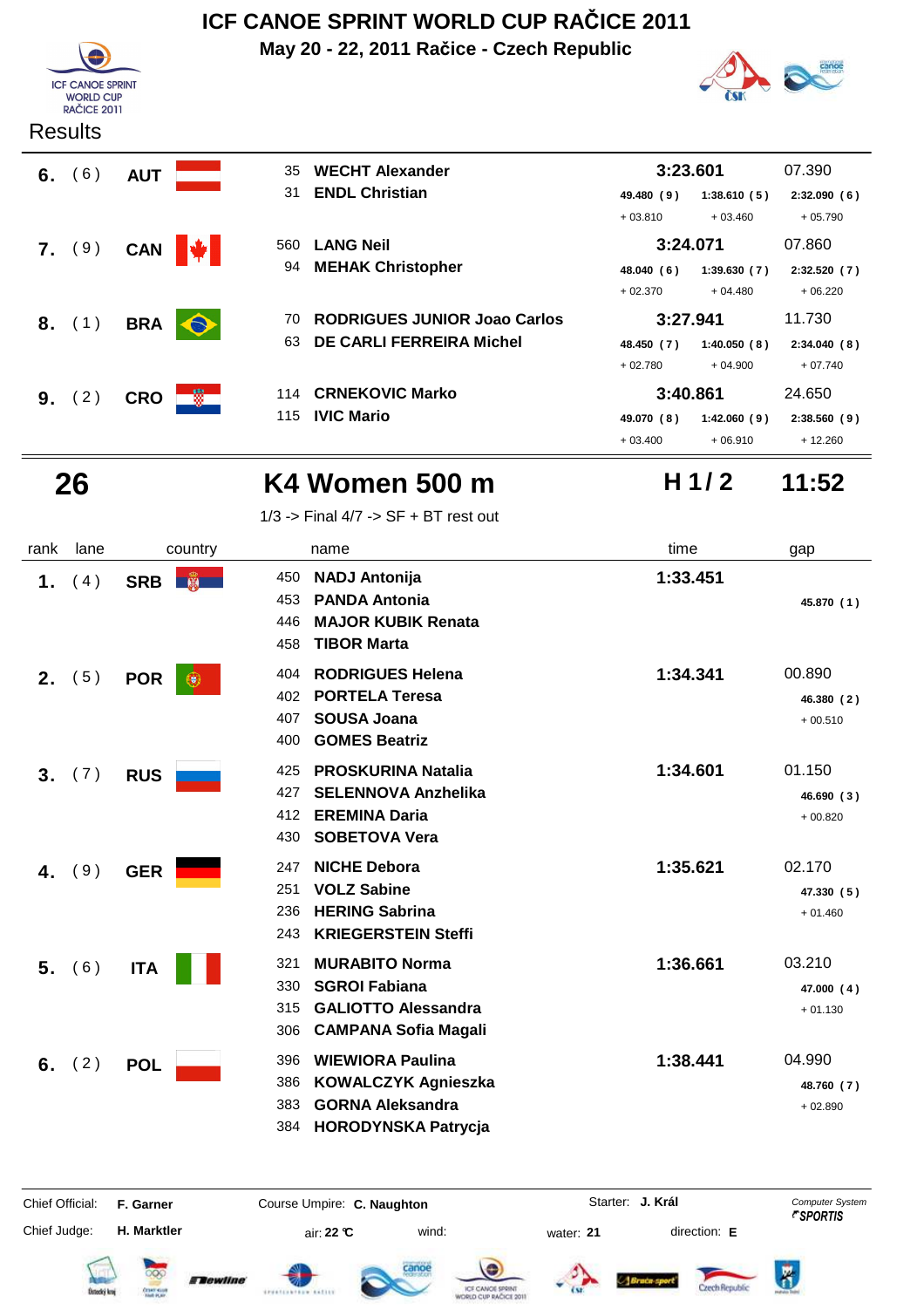|      |                                                                   |            |              |                          | ICF CANOE SPRINT WORLD CUP RACICE 2011                                                                                      |          |                                   |
|------|-------------------------------------------------------------------|------------|--------------|--------------------------|-----------------------------------------------------------------------------------------------------------------------------|----------|-----------------------------------|
|      | <b>ICF CANOE SPRINT</b><br><b>WORLD CUP</b><br><b>RAČICE 2011</b> |            |              |                          | May 20 - 22, 2011 Račice - Czech Republic                                                                                   |          |                                   |
|      | <b>Results</b>                                                    |            |              |                          |                                                                                                                             |          |                                   |
|      | 7. (3)                                                            | <b>MEX</b> | $\bigcirc$   | 351<br>362<br>366<br>360 | <b>ALANIS Karina</b><br><b>MONTEMAYOR Maricela</b><br><b>SALINAS Carla</b><br><b>MAR Anais</b>                              | 1:38.831 | 05.380<br>48.450 (6)<br>$+02.580$ |
| 8.   | (8)                                                               | <b>UZB</b> |              | 530<br>529<br>531<br>518 | PRILEPSKAYA Kseniya<br><b>POLUNINA Kseniya</b><br><b>SHUBINA Ekaterina</b><br><b>BORZOVA Yulia</b>                          | 1:39.421 | 05.970<br>49.670 (8)<br>$+03.800$ |
|      | 27                                                                |            |              |                          | K4 Women 500 m                                                                                                              | H 2/2    | 11:57                             |
|      |                                                                   |            |              |                          | $1/3$ -> Final $4/7$ -> SF + BT rest out                                                                                    |          |                                   |
| rank | lane                                                              |            | country      |                          | name                                                                                                                        | time     | gap                               |
| 1.   | (3)                                                               | <b>BLR</b> |              | 48<br>49<br>42<br>47     | <b>PAMIALOVA Iryna</b><br><b>PAPOK Nadzeya</b><br><b>KHUDZENKA Volha</b><br><b>PALTARAN Maryna</b>                          | 1:32.451 | 45.570 (1)                        |
| 2.   | (8)                                                               | <b>GBR</b> | ZN           | 209<br>218<br>215<br>224 | <b>EDMONDS Abigail</b><br><b>WALKER Jessica</b><br><b>HAYLEIGH Mason</b><br><b>SAWERS Louisa</b>                            | 1:32.981 | 00.530<br>46.490 (3)<br>$+00.920$ |
| 3.   | (7)                                                               | <b>AUS</b> |              | 16<br>13<br>21           | <b>DAVIS Hannah</b><br><b>BRIGDEN-JONES Jo</b><br><b>FLOOD Naomi</b><br><b>MCGINTY Hailey</b>                               | 1:35.461 | 03.010<br>47.600 (4)<br>$+02.030$ |
|      | 4. $(1)$                                                          |            | CAN <b>\</b> | 87<br>99<br>75<br>86     | <b>GAUTHIER Kristin</b><br><b>ORTON Genevieve</b><br><b>BARRE Mylanie</b><br><b>FRASER Kathleen</b>                         | 1:35.591 | 03.140<br>46.080 (2)<br>$+00.510$ |
|      | 5. (6)                                                            | <b>CZE</b> |              | 118<br>155<br>120<br>141 | <b>ADAMOVÁ Anna</b><br>ŠEBESTOVÁ Jana<br><b>BLAHOVÁ Jana</b><br><b>MATOUŠKOVÁ Lucie</b>                                     | 1:37.261 | 04.810<br>48.330 (6)<br>$+02.760$ |
|      | 6. $(4)$                                                          | <b>FRA</b> |              | 200<br>196<br>192<br>207 | <b>MOREL Adeline</b><br><b>JAMELOT Léa</b><br><b>GUYOT Sarah</b><br><b>TULEU Gabrielle</b>                                  | 1:38.301 | 05.850<br>48.010 (5)<br>$+02.440$ |
|      | 7. (2)                                                            | <b>BRA</b> |              | 66<br>65<br>74<br>62     | <b>CHICATO RIBEIRO GAMA Bruna</b><br><b>FRAGOSO PEREIRA Naiane</b><br><b>VERGUTZ Ana Paula</b><br><b>CESAR PINTO Ariela</b> | 1:38.971 | 06.520<br>49.040 (7)<br>$+03.470$ |

Chief Judge: **H. Marktler** air: **22 °C** wind: water: **21** direction: **E**

Chief Official: **F. Garner Course Umpire: C. Naughton** Course Conputer System **Computer System** 

**J. Král**

 $\bigtriangledown$ 













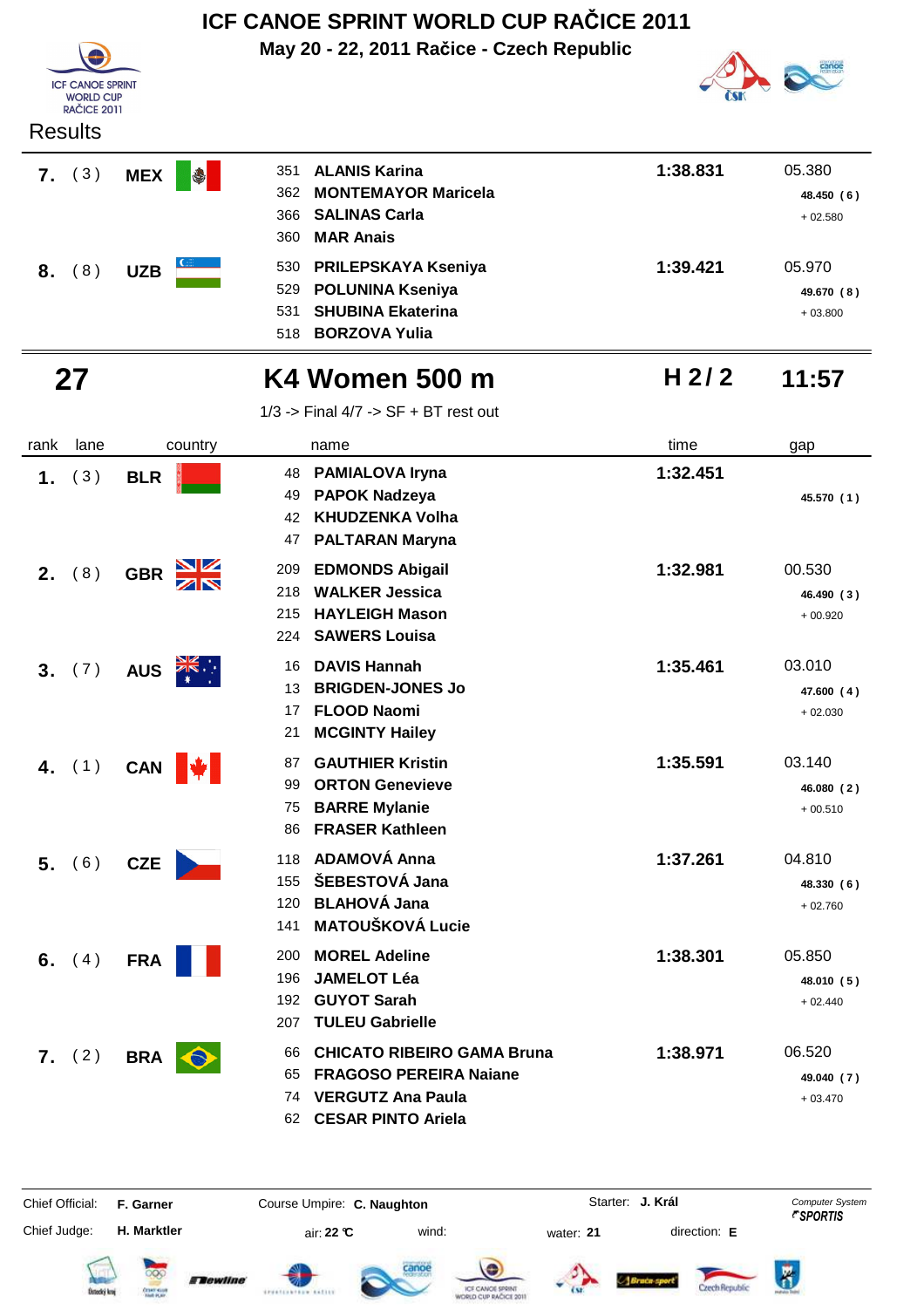|      | ICF CANOE SPRINT WORLD CUP RACICE 2011                                              |            |         |                          |                                                                                                      |                          |                          |                                  |  |  |
|------|-------------------------------------------------------------------------------------|------------|---------|--------------------------|------------------------------------------------------------------------------------------------------|--------------------------|--------------------------|----------------------------------|--|--|
|      | <b>ICF CANOE SPRINT</b><br><b>WORLD CUP</b><br><b>RAČICE 2011</b><br><b>Results</b> |            |         |                          | May 20 - 22, 2011 Račice - Czech Republic                                                            |                          |                          |                                  |  |  |
|      | $8.$ (5)                                                                            | <b>COL</b> |         | 107<br>111<br>108<br>109 | <b>YERLY Tatiana</b><br><b>ESCAMILLA Aura Maria</b><br><b>IVONNE Guiselle</b><br><b>RUTH Adriana</b> |                          | 1:39.971                 | 07.520<br>50.550(8)<br>$+04.980$ |  |  |
|      | 28                                                                                  |            |         |                          | K1 Women 1000 m<br>$1/3$ -> Final rest out                                                           |                          | <b>SF1/1</b>             | 13:07                            |  |  |
| rank | lane                                                                                |            | country |                          | name                                                                                                 | time                     |                          | gap                              |  |  |
| 1.   | (4)                                                                                 | <b>ISR</b> | ΣζΣ     | 297                      | <b>GAFNI Adi</b>                                                                                     |                          | 4:13.471                 |                                  |  |  |
|      |                                                                                     |            |         |                          |                                                                                                      | 1:01.320(3)<br>$+00.530$ | 2:03.870(2)<br>$+00.520$ | 3:08.170(1)                      |  |  |
|      | 2. $(5)$                                                                            | <b>POL</b> |         | 383                      | <b>GORNA Aleksandra</b>                                                                              |                          | 4:13.531                 | 00.060                           |  |  |
|      |                                                                                     |            |         |                          |                                                                                                      | 1:00.790(1)              | 2:04.280(3)<br>$+00.930$ | 3:09.090(2)<br>$+00.920$         |  |  |
| 3.   | (2)                                                                                 | <b>USA</b> |         | 503                      | <b>FARRAR-WELLMAN Ariel</b>                                                                          |                          | 4:15.201                 | 01.730                           |  |  |
|      |                                                                                     |            |         |                          |                                                                                                      | 1:01.110(2)<br>$+00.320$ | 2:03.350(1)              | 3:09.800(3)<br>$+01.630$         |  |  |
|      | 4. $(3)$                                                                            | <b>CZE</b> |         | 138                      | <b>KRPATOVÁ Lucie</b>                                                                                |                          | 4:20.101                 | 06.630                           |  |  |
|      |                                                                                     |            |         |                          |                                                                                                      | 1:02.130(4)<br>$+01.340$ | 2:07.100(4)<br>$+03.750$ | 3:13.010(4)<br>$+04.840$         |  |  |
| 5.   | (6)                                                                                 | <b>SLO</b> |         | 435                      | <b>KRALJ Tea</b>                                                                                     |                          | 4:23.571                 | 10.100                           |  |  |
|      |                                                                                     |            |         |                          |                                                                                                      | 1:02.450(5)              | 2:07.710(5)              | 3:16.240(5)                      |  |  |
|      |                                                                                     |            |         |                          |                                                                                                      | $+01.660$                | $+04.360$                | $+08.070$                        |  |  |
| 6.   | (7)                                                                                 | <b>BRA</b> |         |                          | 72 SARANGO DE SOUZA Regiane                                                                          |                          | 4:29.201                 | 15.730                           |  |  |
|      |                                                                                     |            |         |                          |                                                                                                      | 1:03.360(6)<br>$+02.570$ | 2:11.030(6)<br>$+07.680$ | 3:21.560(6)<br>$+13.390$         |  |  |
|      |                                                                                     |            |         |                          |                                                                                                      |                          |                          |                                  |  |  |

 **29 K2 Women 1000 m 13:14**

1/3 -> Final rest out

| rank | lane                   |            | country                 | name                    |                            |            | time        | gap         |
|------|------------------------|------------|-------------------------|-------------------------|----------------------------|------------|-------------|-------------|
| 1.   | $\left 4\right\rangle$ | <b>ARG</b> | ۰                       |                         | 4 COLLUEQUE María Cecilia  |            | 3:54.561    |             |
|      |                        |            | 10                      |                         | <b>KEREZTESI Alexandra</b> | 56.410(2)  | 1:54.720(1) | 2:54.950(1) |
|      |                        |            |                         |                         |                            | $+00.220$  |             |             |
| 2.   | 5)                     | <b>RUS</b> | 410                     | <b>BORISOVA Natalia</b> |                            |            | 3:57.211    | 02.650      |
|      |                        |            |                         | 422 PETROVA Nadezda     |                            | 56.190(1)  | 1:55.330(2) | 2:56.660(2) |
|      |                        |            |                         |                         |                            |            | $+00.610$   | $+01.710$   |
| 3.   | 6 <sup>2</sup>         | <b>UZB</b> | $C_{\text{min}}$<br>530 |                         | <b>PRILEPSKAYA Kseniya</b> |            | 4:00.861    | 06.300      |
|      |                        |            | 529                     | <b>POLUNINA Kseniya</b> |                            | 58.620 (3) | 1:59.960(4) | 3:00.380(3) |
|      |                        |            |                         |                         |                            | $+02.430$  | $+05.240$   | $+05.430$   |
|      |                        |            |                         |                         |                            |            |             |             |

Chief Judge:

Chief Official: **F. Garner Course Umpire: C. Naughton** Course Conputer System **Computer System** 

**H. Marktler air: 22 °C** wind: water: **21** direction: **E** 

**J. Král**

**SF 1 / 1**













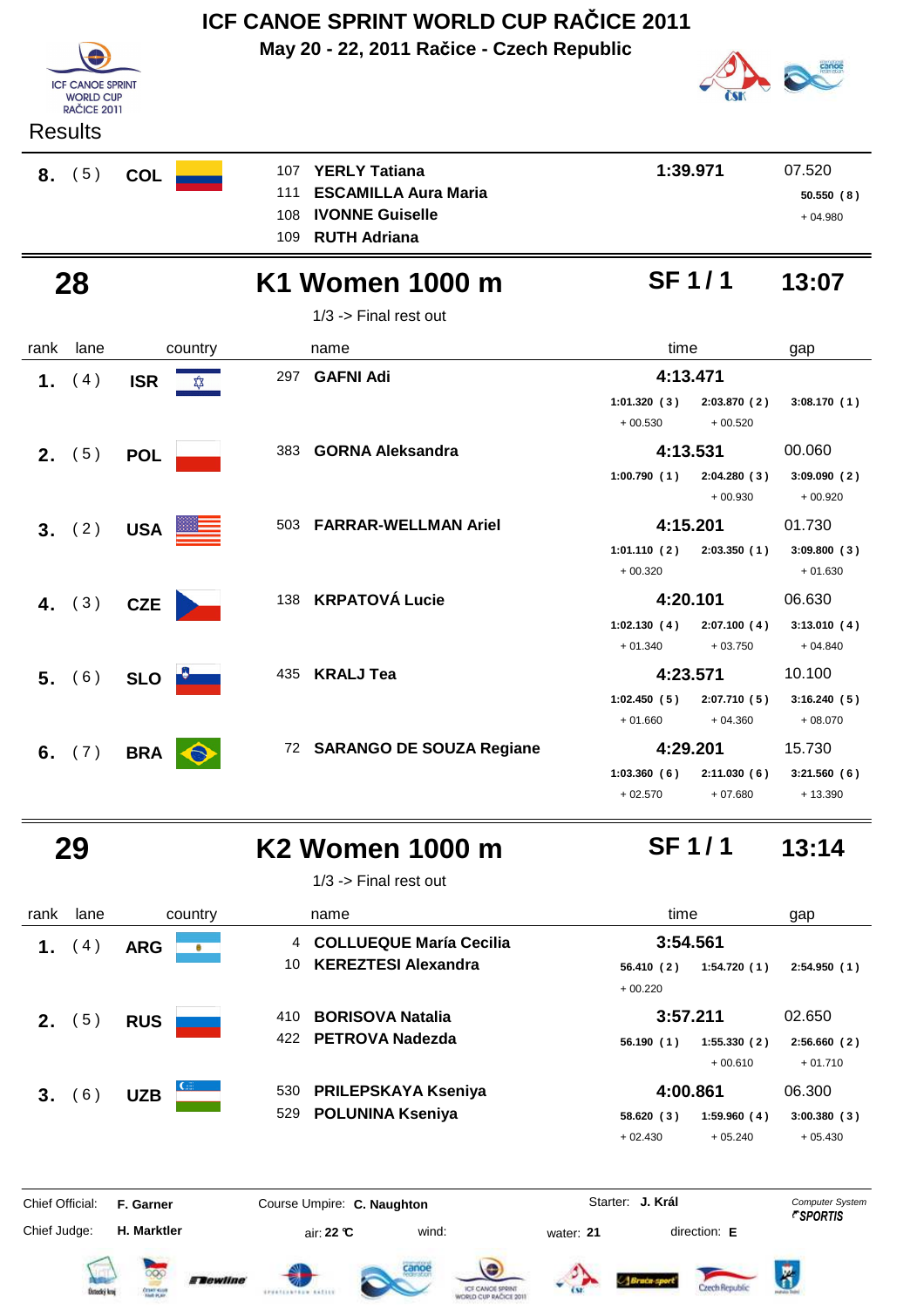| <b>ICF CANOE SPRINT</b><br><b>WORLD CUP</b><br>RAČICE 2011 |  |
|------------------------------------------------------------|--|
| Results                                                    |  |
|                                                            |  |

**May 20 - 22, 2011 Račice - Czech Republic**



|           | ngsulls    |                   |  |                      |             |             |             |
|-----------|------------|-------------------|--|----------------------|-------------|-------------|-------------|
| (3)<br>4. | <b>CHI</b> | 281 REYES Goviana |  | 4:01.091<br>06.530   |             |             |             |
|           |            |                   |  | 284 ZAMORANO Fabiola | 1:00.230(4) | 1:59.250(3) | 3:01.390(4) |
|           |            |                   |  |                      | $+04.040$   | $+04.530$   | $+06.440$   |

|      | 30       |                  |     | K1 Women 500 m                                                 | <b>SF1/1</b> | 13:38                    |
|------|----------|------------------|-----|----------------------------------------------------------------|--------------|--------------------------|
|      |          |                  |     | 1/2 + next BT->FA 3x3rd+4x4th+2x5th BT-> FB 2x5th+4x6th+3 next |              |                          |
| rank | lane     | country          |     | name                                                           | time         | gap                      |
| 1.   | (4)      | <b>DEN</b>       |     | 162 HANSEN Henriette Engen                                     | 1:50.491     |                          |
|      |          |                  |     |                                                                |              | 53.880(1)                |
|      | 2. $(7)$ | <b>RUS</b>       |     | 416 LOBOVA Natalia                                             | 1:51.631     | 01.140                   |
|      |          |                  |     |                                                                |              | 54.290 (2)<br>$+00.410$  |
|      | 3. (6)   | <b>ITA</b>       |     | 318 IDEM Josefa                                                | 1:52.771     | 02.280                   |
|      |          |                  |     |                                                                |              | 55.630 (5)<br>$+01.750$  |
|      | 4. $(5)$ | <b>RUS</b>       | 414 | <b>KUDINOVA Svetlana</b>                                       | 1:53.421     | 02.930                   |
|      |          |                  |     |                                                                |              | 54.900(3)                |
|      |          |                  |     |                                                                |              | $+01.020$                |
|      | 5. (2)   | RSA              | 551 | <b>HODSON Jennifer Lyn</b>                                     | 1:54.871     | 04.380                   |
|      |          |                  |     |                                                                |              | 55.220 (4)<br>$+01.340$  |
|      | 6. $(1)$ | SVK <b>Fig.</b>  |     | 474 KOHLOVÁ Martina                                            | 1:55.351     | 04.860                   |
|      |          |                  |     |                                                                |              | 56.840(6)                |
|      |          |                  |     |                                                                |              | $+02.960$                |
|      | 7. (9)   | <b>IRI</b><br>W) | 291 | <b>MOTAMEDI FAKHR Arezou</b>                                   | 1:57.521     | 07.030                   |
|      |          |                  |     |                                                                |              | 58.260(8)<br>$+04.380$   |
|      | 8. (3)   | <b>IRL</b>       | 567 | <b>EGAN Jenny</b>                                              | 1:58.031     | 07.540                   |
|      |          |                  |     |                                                                |              | 57.150 (7)               |
|      |          |                  |     |                                                                |              | $+03.270$                |
| 9.   | (8)      | <b>POL</b>       |     | 383 GORNA Aleksandra                                           | 2:16.561     | 26.070                   |
|      |          |                  |     |                                                                |              | 1:01.970(9)<br>$+08.090$ |
|      |          |                  |     |                                                                |              |                          |

#### **31 K1 Women 500 m 13:43 SF 2 / 1**

1/2 + next BT->FA 3x3rd+4x4th+2x5th BT-> FB 2x5th+4x6th+3 next

rank lane country thame the name time time gap

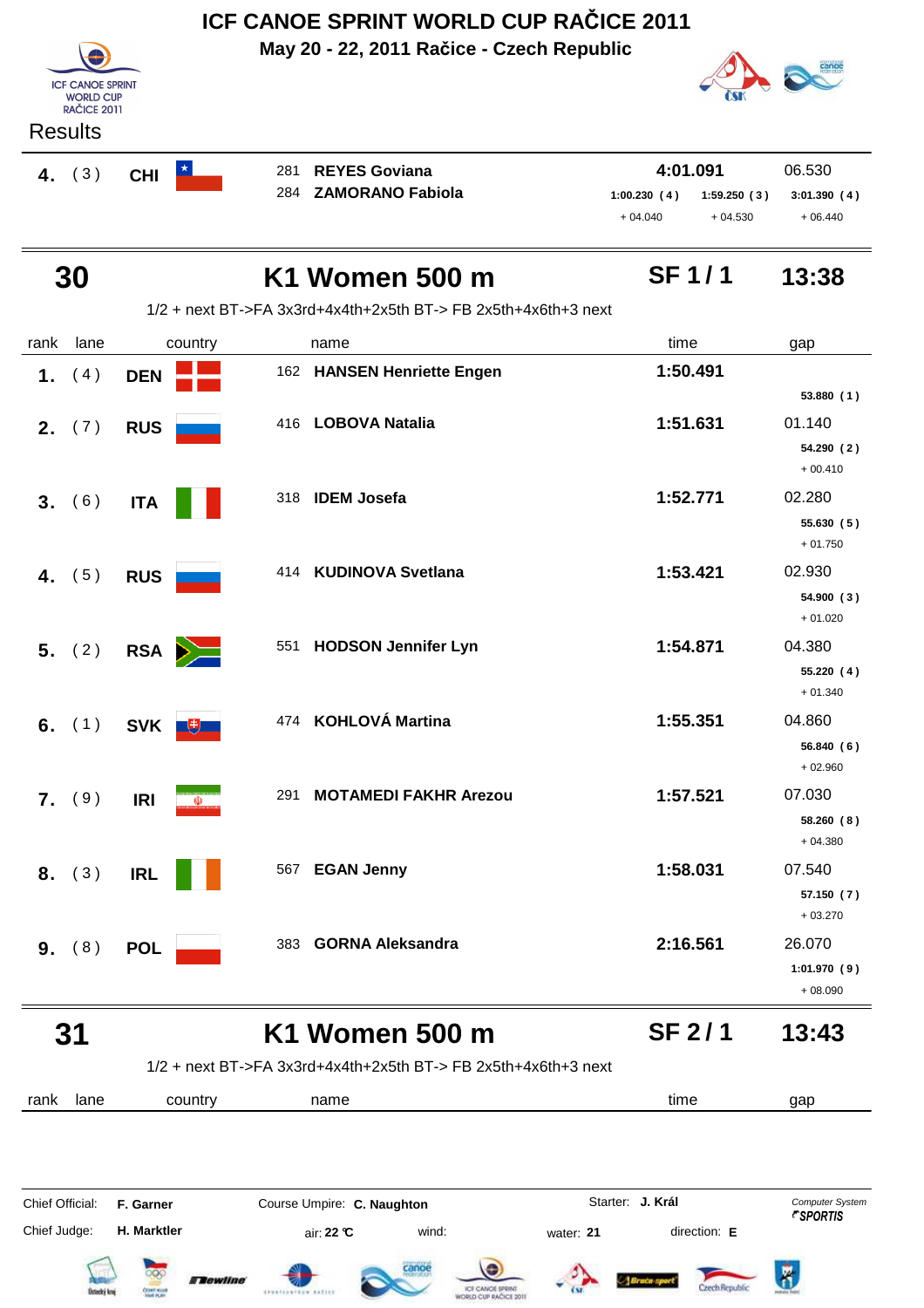**May 20 - 22, 2011 Račice - Czech Republic**



**SF 3 / 1**



#### **Results**

| 1. $(5)$        | USA <b>E</b> |             | 509 | <b>JOHNSON Carrie</b>     | 1:51.891 |                                    |
|-----------------|--------------|-------------|-----|---------------------------|----------|------------------------------------|
|                 |              |             |     |                           |          | 54.710 (3)<br>$+00.730$            |
| <b>2.</b> $(4)$ | <b>FRA</b>   |             |     | 190 DELATTRE-DEMORY Marie | 1:52.261 | 00.370<br>53.980(1)                |
| 3. (6)          | <b>FIN</b>   | <u>e a</u>  | 179 | <b>MIKKONEN Jenni</b>     | 1:53.421 | 01.530<br>56.340(5)<br>$+02.360$   |
| 4. $(2)$        | <b>GER</b>   |             | 240 | <b>KNORR Anne</b>         | 1:53.801 | 01.910<br>56.030(4)<br>$+02.050$   |
| 5. (3)          |              | CAN W       | 85  | <b>FOURNEL Emilie</b>     | 1:54.621 | 02.730<br>54.300(2)<br>$+00.320$   |
| 6. $(8)$        |              | CAN $\big $ |     | 87 GAUTHIER Kristin       | 1:55.181 | 03.290<br>56.650(6)<br>$+02.670$   |
| 7. (7)          | <b>CZE</b>   |             | 123 | <b>DOKTOROVÁ Andrea</b>   | 2:00.271 | 08.380<br>59.680 (8)<br>$+05.700$  |
| 8. (9)          | <b>MEX</b>   | $\bigcirc$  | 358 | <b>GULUARTE Alicia</b>    | 2:02.551 | 10.660<br>1:00.090(9)<br>$+06.110$ |
| 9. (1)          | <b>BRA</b>   |             |     | 74 VERGUTZ Ana Paula      | 2:04.231 | 12.340<br>58.560 (7)<br>$+04.580$  |

## **32 K1 Women 500 m 13:48**

## 1/2 + next BT->FA 3x3rd+4x4th+2x5th BT-> FB 2x5th+4x6th+3 next

| rank   | lane             | country    | name                          | time     | gap       |
|--------|------------------|------------|-------------------------------|----------|-----------|
| 1.     | $\left(5\right)$ | <b>SWE</b> | <b>PALDANIUS Sofia</b><br>491 | 1:50.971 |           |
|        |                  |            |                               |          | 53.400(1) |
| 2.     | (4)              | <b>FIN</b> | <b>RIKALA Anne</b><br>180     | 1:51.741 | 00.770    |
|        |                  |            |                               |          | 53.810(2) |
|        |                  |            |                               |          | $+00.410$ |
| 3. (2) |                  | <b>AUT</b> | 32 LEHACI Ana Roxana          | 1:52.731 | 01.760    |
|        |                  |            |                               |          | 54.620(3) |
|        |                  |            |                               |          | $+01.220$ |

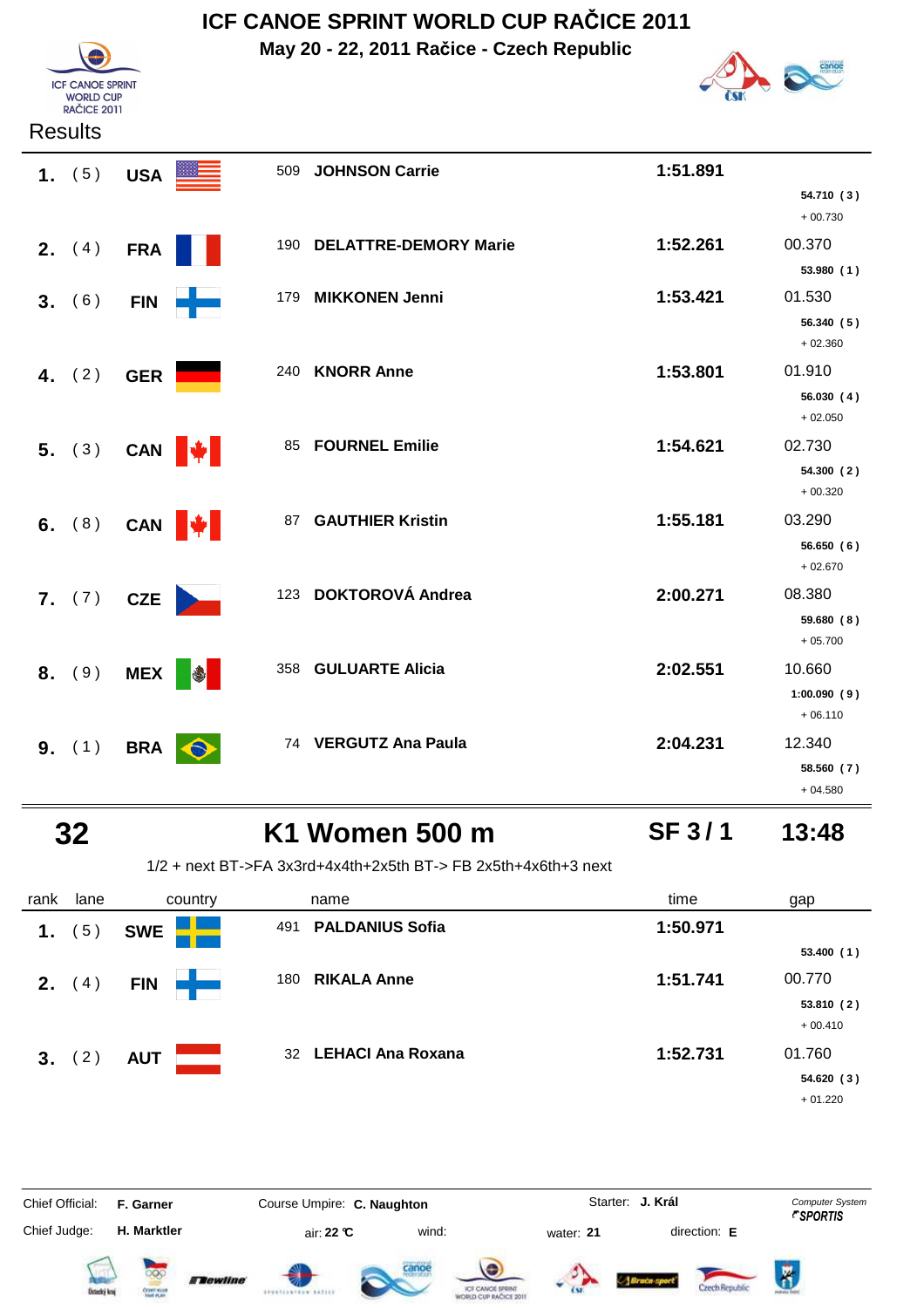**May 20 - 22, 2011 Račice - Czech Republic**



#### **Results**

**ICF CANOE SPRINT F CANCE SPRI**<br>WORLD CUP<br>RAČICE 2011

| 4. $(6)$ | SVK <b>FULL</b> | 473                        | <b>KMEŤOVÁ Ivana</b>        | 1:53.291 | 02.320<br>55.350(5)<br>$+01.950$  |
|----------|-----------------|----------------------------|-----------------------------|----------|-----------------------------------|
| 5. (8)   | RSA             |                            | 550 HARTLEY Bridgitte Ellen | 1:55.301 | 04.330<br>57.190 (8)<br>$+03.790$ |
| 6. $(3)$ | <b>AUS</b>      | $\frac{1}{\sqrt{K}}$<br>20 | <b>LOVELL Rachel</b>        | 1:56.151 | 05.180<br>54.930 (4)<br>$+01.530$ |
| 7. (9)   | <b>KAZ</b>      | 341                        | <b>PODOINIKOVA Irina</b>    | 1:56.431 | 05.460<br>56.680(7)<br>$+03.280$  |
| 8. (1)   | CZE             |                            | 131 HROCHOVÁ Lenka          | 1:57.131 | 06.160<br>56.370 (6)<br>$+02.970$ |
| 9. (7)   | <b>BLR</b>      | 49                         | <b>PAPOK Nadzeya</b>        | 2:00.421 | 09.450<br>58.600 (9)<br>$+05.200$ |

## **33 K1 Women 500 m 13:53**

**SF 4 / 1**

1/2 + next BT->FA 3x3rd+4x4th+2x5th BT-> FB 2x5th+4x6th+3 next

| rank           | lane     | country                         |     | name                     | time     | gap        |
|----------------|----------|---------------------------------|-----|--------------------------|----------|------------|
| 1.             | (5)      | ∵, <mark>≫</mark><br><b>AUS</b> | 23  | <b>NICHOLLS Alana</b>    | 1:51.301 |            |
|                |          |                                 |     |                          |          | 53.080 (1) |
| 2.             | (6)      | <b>KAZ</b>                      |     | 343 SERGEYEVA Natalya    | 1:51.741 | 00.440     |
|                |          |                                 |     |                          |          | 55.630 (4) |
|                |          |                                 |     |                          |          | $+02.550$  |
| 3 <sub>1</sub> | (3)      | $\frac{N}{N}$<br><b>GBR</b>     | 228 | <b>CAWTHORN Rachel</b>   | 1:52.371 | 01.070     |
|                |          |                                 |     |                          |          | 55.220(3)  |
|                |          |                                 |     |                          |          | $+02.140$  |
| 4.             | (4)      | <b>POR</b><br>$\bullet$         | 408 | <b>VASCONCELOS Joana</b> | 1:53.981 | 02.680     |
|                |          |                                 |     |                          |          | 53.900 (2) |
|                |          |                                 |     |                          |          | $+00.820$  |
|                | 5. (7)   | <b>GER</b>                      | 232 | <b>BECK Nicole</b>       | 1:56.801 | 05.500     |
|                |          |                                 |     |                          |          | 57.150 (6) |
|                |          |                                 |     |                          |          | $+04.070$  |
|                | 6. $(1)$ | <b>USA</b>                      | 506 | <b>HOGAN Margaret</b>    | 1:57.481 | 06.180     |
|                |          |                                 |     |                          |          | 56.940 (5) |
|                |          |                                 |     |                          |          | $+03.860$  |

















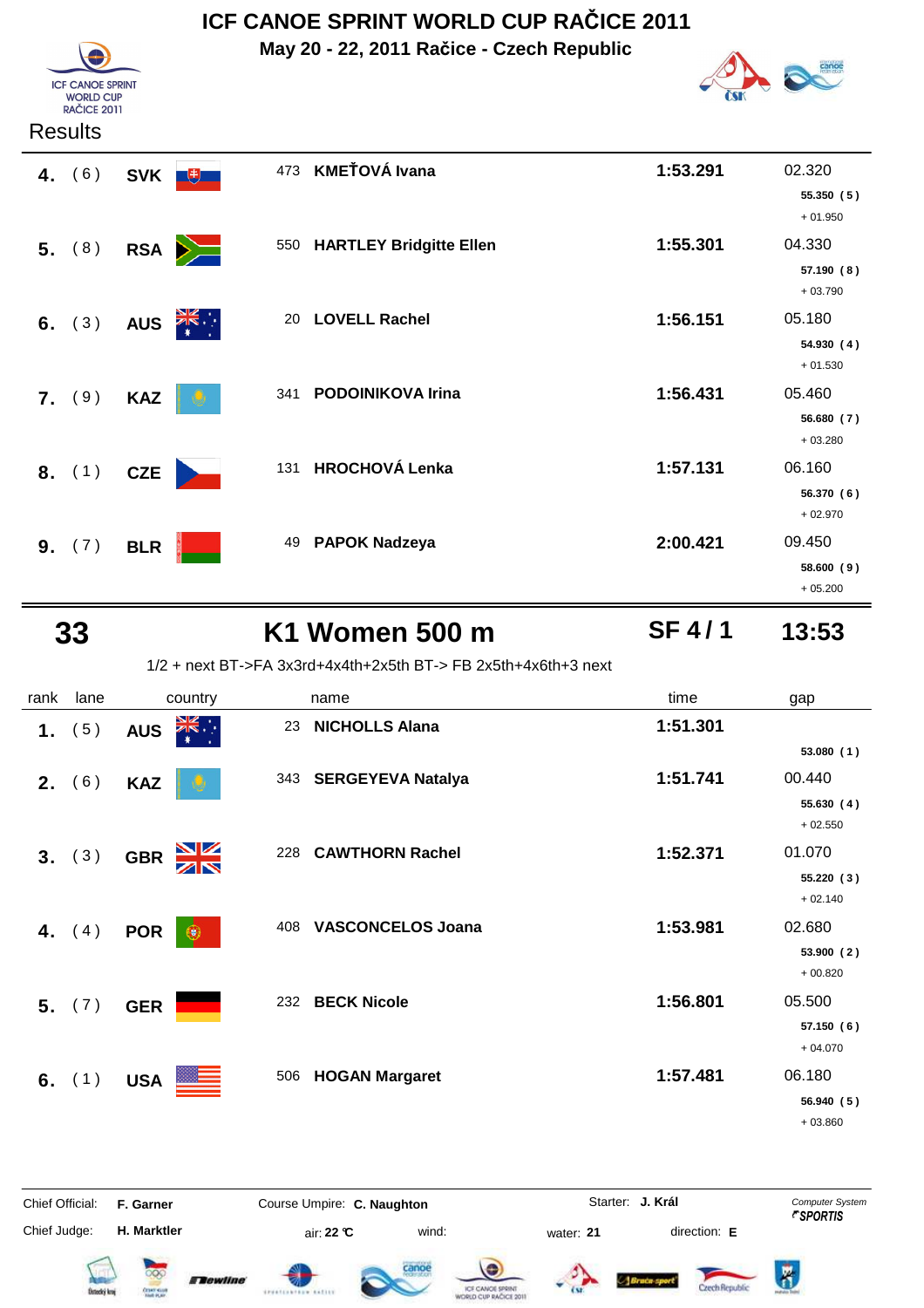| <b>ICF CANOE SPRINT</b><br><b>WORLD CUP</b><br><b>RAČICE 2011</b><br><b>Results</b> |            |           |     | ICF CANOE SPRINT WORLD CUP RAČICE 2011<br>May 20 - 22, 2011 Račice - Czech Republic |          |                                   |
|-------------------------------------------------------------------------------------|------------|-----------|-----|-------------------------------------------------------------------------------------|----------|-----------------------------------|
| 7. (2)                                                                              | <b>BRA</b> | $\bullet$ | 65  | <b>FRAGOSO PEREIRA Naiane</b>                                                       | 1:59.271 | 07.970<br>57.860 (7)<br>$+04.780$ |
| 8. (9)                                                                              | <b>ARG</b> | $\bullet$ | 1   | <b>AMEGHINO Sabrina</b>                                                             | 1:59.871 | 08.570<br>58.270 (8)<br>$+05.190$ |
| 9. (8)                                                                              | <b>SLO</b> |           | 435 | KRALJ Tea                                                                           | 2:03.071 | 11.770<br>59.490(9)<br>$+06.410$  |

## **34 K1 Men 1000 m 14:03**

1/2 + next BT->FA 3x3rd+4x4th+2x5th BT-> FB 2x5th+4x6th+3 next

| rank | lane     |                                 | country                 | name                  | time               |                                      | gap                      |
|------|----------|---------------------------------|-------------------------|-----------------------|--------------------|--------------------------------------|--------------------------|
|      | 1. $(5)$ | <b>BLR</b>                      |                         | 58 YURENIA Aleh       |                    | 3:28.181                             |                          |
|      |          |                                 |                         |                       |                    | $50.500(2)$ 1:41.650(2)              | 2:34.990(1)              |
|      |          |                                 |                         |                       | $+00.420$          | $+00.720$                            |                          |
|      |          | 2. $(4)$ CAN $\Vert \psi \Vert$ |                         | 104 VAN KOVERDEN Adam |                    | 3:29.281                             | 01.100                   |
|      |          |                                 |                         |                       |                    | $50.080(1)$ 1:40.930(1)              | 2:35.510(2)<br>$+00.520$ |
|      |          | $3. (3)$ FRA                    |                         | 186 CARRE Cyrille     |                    | 3:31.541                             | 03.360                   |
|      |          |                                 |                         |                       |                    | 50.920 (3) 1:42.970 (3)              | 2:37.530(3)              |
|      |          |                                 |                         |                       | $+00.840 + 02.040$ |                                      | $+02.540$                |
|      | 4. $(6)$ | <b>ISR</b>                      | $\overline{\mathbf{x}}$ | 302 YELLIN Roei       |                    | 3:32.351                             | 04.170                   |
|      |          |                                 |                         |                       |                    | 52.480 (6) 1:45.620 (5) 2:39.980 (5) |                          |
|      |          |                                 |                         |                       | $+02.400$          | $+04.690$                            | $+04.990$                |
|      | 5. (2)   | <b>IRL</b>                      |                         | 568 WATKINS Barry     |                    | 3:34.211                             | 06.030                   |
|      |          |                                 |                         |                       |                    | 51.140 (4) 1:44.200 (4)              | 2:39.250(4)              |
|      |          |                                 |                         |                       |                    | $+01.060 + 03.270$                   | + 04.260                 |
|      | 6. $(8)$ | SLO <b>D</b>                    |                         | 439 ZAKRAJSEK Jost    |                    | 3:38.531                             | 10.350                   |
|      |          |                                 |                         |                       |                    | 54.340 (9) 1:49.700 (9) 2:44.820 (7) |                          |
|      |          |                                 |                         |                       | $+04.260$          | $+08.770$                            | $+09.830$                |
|      |          | 7. $(1)$ CRO $\frac{1}{2}$      |                         | 116 LIPOVAC Marko     |                    | 3:39.221                             | 11.040                   |
|      |          |                                 |                         |                       |                    | 51.660 (5) 1:47.740 (6) 2:44.400 (6) |                          |
|      |          |                                 |                         |                       | $+01.580$          | $+06.810$                            | $+09.410$                |
|      |          | 8. (9) CZE                      |                         | 119 ANDRLÍK Jan       |                    | 3:41.121                             | 12.940                   |
|      |          |                                 |                         |                       |                    | 52.820 (8) 1:48.980 (8) 2:45.240 (8) |                          |
|      |          |                                 |                         |                       | $+02.740$          | $+08.050$                            | $+10.250$                |
|      | 9. (7)   | <b>RUS</b>                      |                         | 409 ANOSHKIN Roman    |                    | 3:48.681                             | 20.500                   |
|      |          |                                 |                         |                       | 52.600 (7)         | 1:48.360 (7)                         | 2:45.760 (9)             |
|      |          |                                 |                         |                       | $+02.520$          | $+07.430$                            | $+10.770$                |
|      |          |                                 |                         |                       |                    |                                      |                          |

Chief Judge:

Chief Official: **F. Garner Course Umpire: C. Naughton Carrier: C. Starter: P. Moullle** *Computer System* 

**H. Marktler air: 22 °C** wind: water: **21** direction: **E** 

Starter: **P. Moullle** 

















**SF 1 / 1**

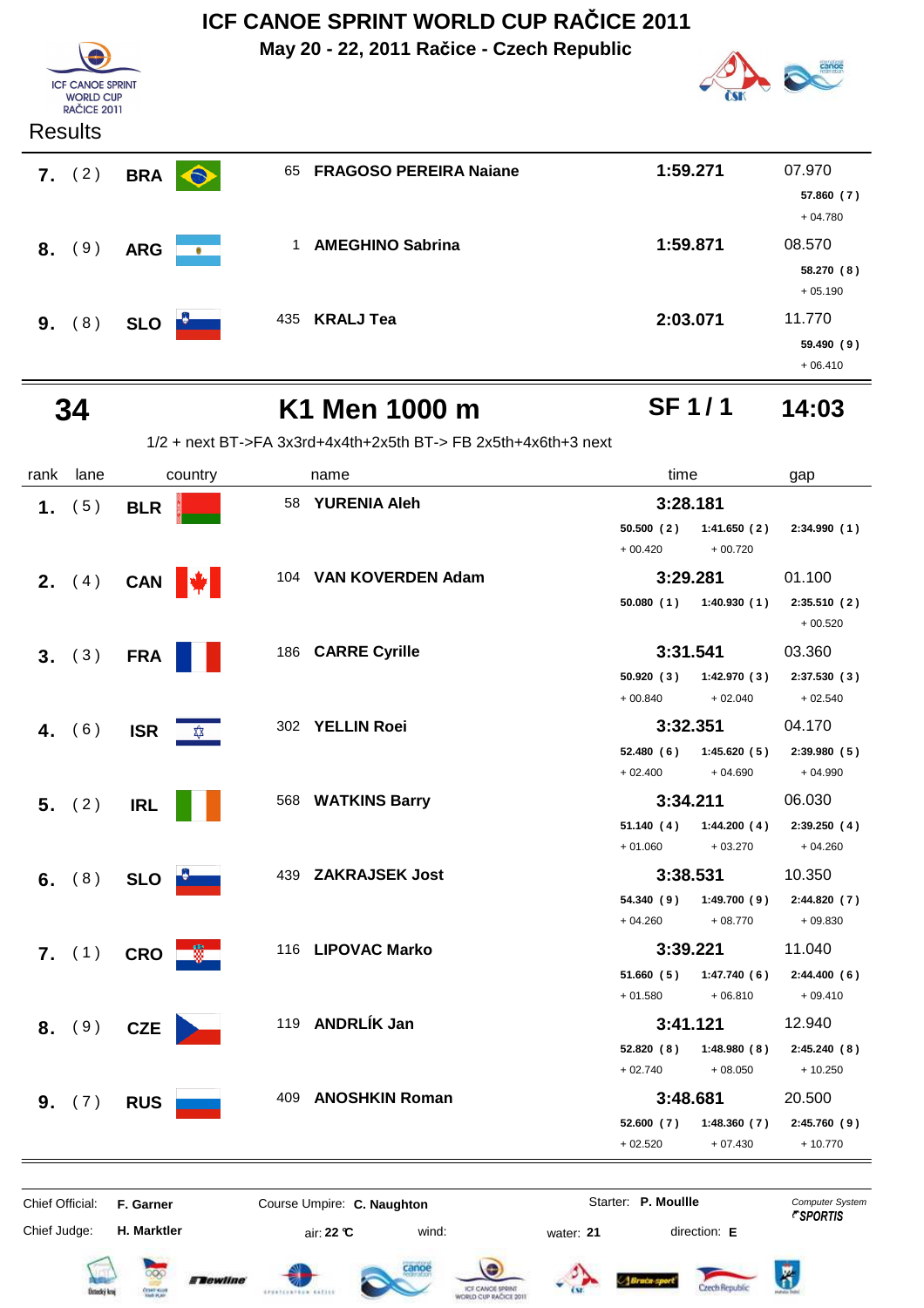**May 20 - 22, 2011 Račice - Czech Republic**



**Results** 



**SF 2 / 1**

**SF 3 / 1**

 **35 K1 Men 1000 m 14:10**

1/2 + next BT->FA 3x3rd+4x4th+2x5th BT-> FB 2x5th+4x6th+3 next

| rank | lane          | country                    | name                    | time                       | gap         |
|------|---------------|----------------------------|-------------------------|----------------------------|-------------|
| 1.   | (5)           | <b>SWE</b>                 | 489 GUSTAFSSON Anders   | 3:28.761                   |             |
|      |               |                            |                         | 49.180 (1) 1:40.930 (1)    | 2:35.190(1) |
|      | <b>2.</b> (6) | NOR <b>H</b>               | 368 LARSEN Eirik Veraas | 3:29.571                   | 00.810      |
|      |               |                            |                         | 51.540(4)<br>1:42.850(2)   | 2:36.410(2) |
|      |               |                            |                         | $+02.360$<br>$+01.920$     | $+01.220$   |
|      | 3. (4)        | <b>SWE</b>                 | 490 OSKARSSON Marcus    | 3:29.831                   | 01.070      |
|      |               |                            |                         | 1:43.890(4)<br>51.220 (3)  | 2:37.130(3) |
|      |               |                            |                         | $+02.040$<br>$+02.960$     | $+01.940$   |
|      |               | 4. (8) CAN $\mathbf{\Psi}$ | 96 MORTIMER Angus       | 3:31.631                   | 02.870      |
|      |               |                            |                         | 52.500 (7) 1:44.420 (5)    | 2:38.770(5) |
|      |               |                            |                         | $+03.320$<br>$+03.490$     | $+03.580$   |
|      | 5. (7)        | <b>ESP</b>                 | 176 PENA Inigo          | 3:34.711                   | 05.950      |
|      |               |                            |                         | 1:43.370(3)<br>50.500 (2)  | 2:38.250(4) |
|      |               |                            |                         | $+01.320$<br>$+02.440$     | $+03.060$   |
|      | 6. $(3)$      | <b>ESP</b>                 | 171 CUBELOS Francisco   | 3:38.641                   | 09.880      |
|      |               |                            |                         | 51.660 (5) 1:46.360 (7)    | 2:43.400(6) |
|      |               |                            |                         | $+02.480$<br>$+05.430$     | $+08.210$   |
|      | 7. (1)        | ÷<br><b>SUI</b>            | 462 GUBSER David        | 3:39.251                   | 10.490      |
|      |               |                            |                         | 53.720 (8) 1:46.880 (8)    | 2:44.460(9) |
|      |               |                            |                         | $+05.950$<br>$+04.540$     | $+09.270$   |
|      | 8. (9)        | $RSA$ $\sum$               | 549 SCHOEMAN Cam Marc   | 3:41.621                   | 12.860      |
|      |               |                            |                         | 54.390 (9)<br>1:47.500 (9) | 2:43.940(8) |
|      |               |                            |                         | $+05.210$<br>$+06.570$     | $+08.750$   |
|      | 9. (2)        | <b>BRA</b>                 | 61 BITENCOURT Gilvan    | 3:43.231                   | 14.470      |
|      |               |                            |                         | 51.980 (6)<br>1:45.040(6)  | 2:43.620(7) |
|      |               |                            |                         | $+02.800$<br>$+04.110$     | $+08.430$   |

## **36 K1 Men 1000 m 14:17**

1/2 + next BT->FA 3x3rd+4x4th+2x5th BT-> FB 2x5th+4x6th+3 next

| rank            | lane                | country                            | name                                                    | time                      | gap                    |
|-----------------|---------------------|------------------------------------|---------------------------------------------------------|---------------------------|------------------------|
| 4)<br>1.        |                     | <b>DEN</b>                         | <b>POULSEN René Holten</b><br>165                       | 3:34.271                  |                        |
|                 |                     |                                    |                                                         | 1:41.730(1)<br>50.480(1)  | 2:37.490(1)            |
| 2.              | 5)                  | <b>HUN</b>                         | <b>DOMBVÁRI Bence</b><br>258                            | 3:34.661                  | 00.390                 |
|                 |                     |                                    |                                                         | 50.900(2)<br>1:42.650(2)  | 2:38.610(2)            |
|                 |                     |                                    |                                                         | $+00.420$<br>$+00.920$    | $+01.120$              |
| Chief Official: |                     | F. Garner                          | Course Umpire: C. Naughton                              | Starter: P. Moullle       | <b>Computer System</b> |
| Chief Judge:    |                     | H. Marktler                        | wind:<br>air: 22 ℃                                      | direction: E<br>water: 21 | <i><b>FSPORTIS</b></i> |
|                 | <b>Detecký</b> kraj | OOC<br><b>Flewline</b><br>CEME KUA | canoe<br>drestick-time and the<br>WORLD CUP RAČICE 2011 |                           | Ř                      |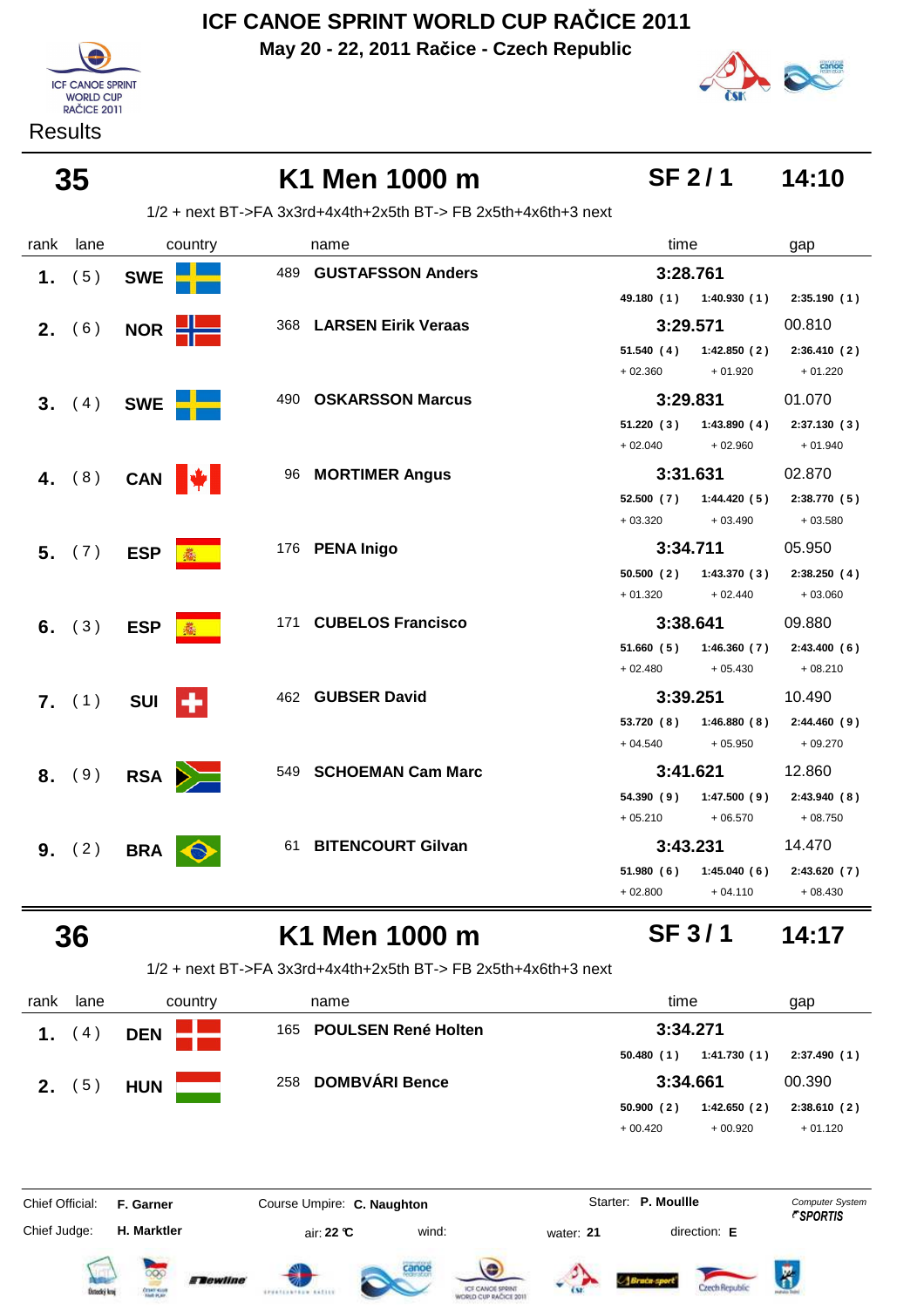**May 20 - 22, 2011 Račice - Czech Republic**





| <b>Results</b> |  |
|----------------|--|
|----------------|--|

| 3. (6)   | <b>SLO</b> |     | 441 ZUPANCIC REGENT Jernej | 3:35.471   |                           | 01.200      |
|----------|------------|-----|----------------------------|------------|---------------------------|-------------|
|          |            |     |                            | 52.240(4)  | 1:45.700(4)               | 2:41.360(4) |
|          |            |     |                            | $+01.760$  | $+03.970$                 | $+03.870$   |
| 4. $(3)$ | <b>RUS</b> |     | 417 LUCHKIN Kirill         | 3:37.411   |                           | 03.140      |
|          |            |     |                            |            | $51.720(3)$ $1:44.680(3)$ | 2:40.940(3) |
|          |            |     |                            | $+01.240$  | $+02.950$                 | $+03.450$   |
| 5. (7)   | <b>CZE</b> |     | 117 ADAM Jakub             | 3:37.611   |                           | 03.340      |
|          |            |     |                            | 52.660(5)  | 1:46.720(5)               | 2:43.800(6) |
|          |            |     |                            | $+02.180$  | $+04.990$                 | $+06.310$   |
| 6. $(2)$ | <b>GER</b> | 238 | <b>KAISER Jochen</b>       | 3:38.561   |                           | 04.290      |
|          |            |     |                            | 53.620(8)  | 1:48.360(7)               | 2:44.120(7) |
|          |            |     |                            | $+03.140$  | $+06.630$                 | $+06.630$   |
| 7. (8)   | <b>JPN</b> |     | 332 SUZUKI Yasuhiro        | 3:38.601   |                           | 04.330      |
|          |            |     |                            | 53.200 (7) | 1:49.080(8)               | 2:45.540(8) |
|          |            |     |                            | $+02.720$  | $+07.350$                 | $+08.050$   |
| 8. (1)   | <b>HUN</b> | 256 | <b>BOZSIK Gábor</b>        | 3:39.051   |                           | 04.780      |
|          |            |     |                            | 52.880(6)  | 1:47.640(6)               | 2:42.980(5) |
|          |            |     |                            | $+02.400$  | $+05.910$                 | $+05.490$   |
| 9. (9)   | <b>USA</b> |     | 515 SPROUT Richard         | 3:49.681   |                           | 15.410      |
|          |            |     |                            | 53.940 (9) | 1:50.000(9)               | 2:48.370(9) |
|          |            |     |                            | $+03.460$  | $+08.270$                 | $+10.880$   |

## **37 K1 Men 1000 m 14:24**

## **SF 4 / 1**

1/2 + next BT->FA 3x3rd+4x4th+2x5th BT-> FB 2x5th+4x6th+3 next

| rank | lane            |            | country         | name                        | time       |             | gap         |
|------|-----------------|------------|-----------------|-----------------------------|------------|-------------|-------------|
| 1.   | (3)             | <b>POR</b> | 401<br>€        | <b>PIMENTA Fernando</b>     | 3:30.301   |             |             |
|      |                 |            |                 |                             | 48.480 (1) | 1:40.830(1) | 2:35.090(1) |
|      | <b>2.</b> $(5)$ | <b>ITA</b> |                 | 304 BENASSI Maximilian      | 3:31.261   |             | 00.960      |
|      |                 |            |                 |                             | 50.320(3)  | 1:41.950(2) | 2:36.310(2) |
|      |                 |            |                 |                             | $+01.840$  | $+01.120$   | $+01.220$   |
|      | 3. (7)          | SVK +      | 467             | <b>GELLE Peter</b>          | 3:32.961   |             | 02.660      |
|      |                 |            |                 |                             | 52.100(7)  | 1:45.720(5) | 2:40.180(5) |
|      |                 |            |                 |                             | $+03.620$  | $+04.890$   | $+05.090$   |
|      | 4. $(6)$        | <b>GBR</b> | NK<br>AR<br>231 | <b>BRABANTS Tim</b>         | 3:34.681   |             | 04.380      |
|      |                 |            |                 |                             | 50.100(2)  | 1:42.570(3) | 2:38.030(3) |
|      |                 |            |                 |                             | $+01.620$  | $+01.740$   | $+02.940$   |
|      | 5. (2)          | <b>RSA</b> | 548<br>$\geq$   | <b>STUBBS Nicholas John</b> | 3:35.231   |             | 04.930      |
|      |                 |            |                 |                             | 50.940(4)  | 1:43.890(4) | 2:39.960(4) |
|      |                 |            |                 |                             | $+02.460$  | $+03.060$   | $+04.870$   |
|      |                 |            |                 |                             |            |             |             |

Chief Judge:

Chief Official: **F. Garner Course Umpire: C. Naughton Carrier: C. Starter: P. Moullle** *Computer System* 

**H. Marktler air: 22 °C** wind: water: **21** direction: **E** 

Starter: P. Moullle













 $\overline{\mathbf{R}}$ Czech Republic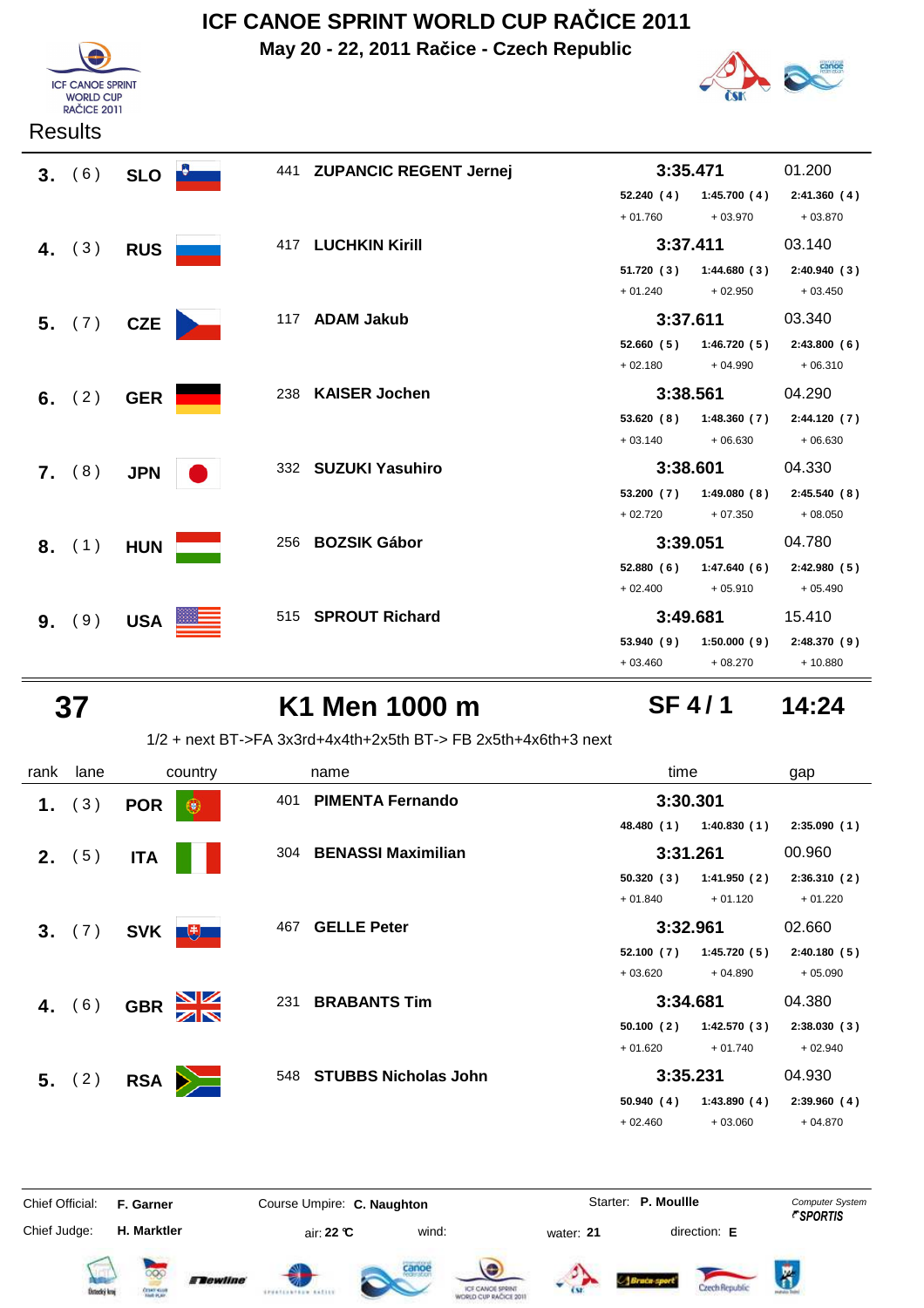**May 20 - 22, 2011 Račice - Czech Republic**



**SF 1 / 1**

| <b>ICF CANOE SPRINT</b><br><b>WORLD CUP</b><br><b>RAČICE 2011</b> |  |
|-------------------------------------------------------------------|--|
|                                                                   |  |

### **Results**





1/3 -> Final A  $4/6$  -> Final B rest out

| rank | lane     |            | country  |     | name                    | time       |                           | gap         |
|------|----------|------------|----------|-----|-------------------------|------------|---------------------------|-------------|
|      | 1. $(4)$ | <b>ITA</b> |          |     | 310 CRACIUN Sergiu      | 3:56.761   |                           |             |
|      |          |            |          |     |                         |            | $57.300(1)$ $1:56.370(1)$ | 2:57.260(1) |
|      | 2. (6)   | <b>RUS</b> |          |     | 428 SHTOKALOV IIya      | 3:58.401   |                           | 01.640      |
|      |          |            |          |     |                         | 57.740 (3) | 1:56.890(2)               | 2:58.600(3) |
|      |          |            |          |     |                         | $+00.440$  | $+00.520$                 | $+01.340$   |
|      | 3. (7)   | <b>BLR</b> |          |     | 59 ZHUKOUSKI Aliaksandr | 3:59.751   |                           | 02.990      |
|      |          |            |          |     |                         | 57.520(2)  | 1:57.410(3)               | 2:59.520(4) |
|      |          |            |          |     |                         | $+00.220$  | $+01.040$                 | $+02.260$   |
|      | 4. $(3)$ | <b>CZE</b> |          | 136 | <b>KORANDA Lukáš</b>    | 4:01.471   |                           | 04.710      |
|      |          |            |          |     |                         | 57.960 (4) | 1:57.940 (4)              | 2:58.180(2) |
|      |          |            |          |     |                         | $+00.660$  | $+01.570$                 | $+00.920$   |
|      | 5. (5)   |            | SVK +    |     | 481 OSTRČIL Marian      | 4:02.801   |                           | 06.040      |
|      |          |            |          |     |                         | 58.400(6)  | 1:58.660(5)               | 3:01.150(5) |
|      |          |            |          |     |                         | $+01.100$  | $+02.290$                 | $+03.890$   |
| 6.   | (8)      | <b>GBR</b> |          |     | 225 LAWRENCE Matthew    | 4:05.681   |                           | 08.920      |
|      |          |            |          |     |                         | 59.140 (8) | 2:00.520(8)               | 3:03.610(8) |
|      |          |            |          |     |                         | $+01.840$  | $+04.150$                 | $+06.350$   |
|      | 7. (1)   | <b>IRI</b> | $\omega$ |     | 292 NASERI Shahou       | 4:05.981   |                           | 09.220      |
|      |          |            |          |     |                         | 58.180(5)  | 1:59.480(6)               | 3:02.170(6) |
|      |          |            |          |     |                         | $+00.880$  | $+03.110$                 | $+04.910$   |
|      |          |            |          |     | 532 YULDASHOV Dilshod   | 4:10.271   |                           | 13.510      |
| 8.   |          |            |          |     |                         |            |                           |             |
|      | (9)      | <b>UZB</b> |          |     |                         | 59.480 (9) | 2:03.240(9)               | 3:07.940(9) |
|      |          |            |          |     |                         | $+02.180$  | $+06.870$                 | $+10.680$   |

Chief Judge:

Chief Official: **F. Garner Course Umpire: C. Naughton** Course **Starter: P. Moullle** Computer System

**H. Marktler air: 22 °C** wind: water: **21** direction: **E** 

















Czech Renubli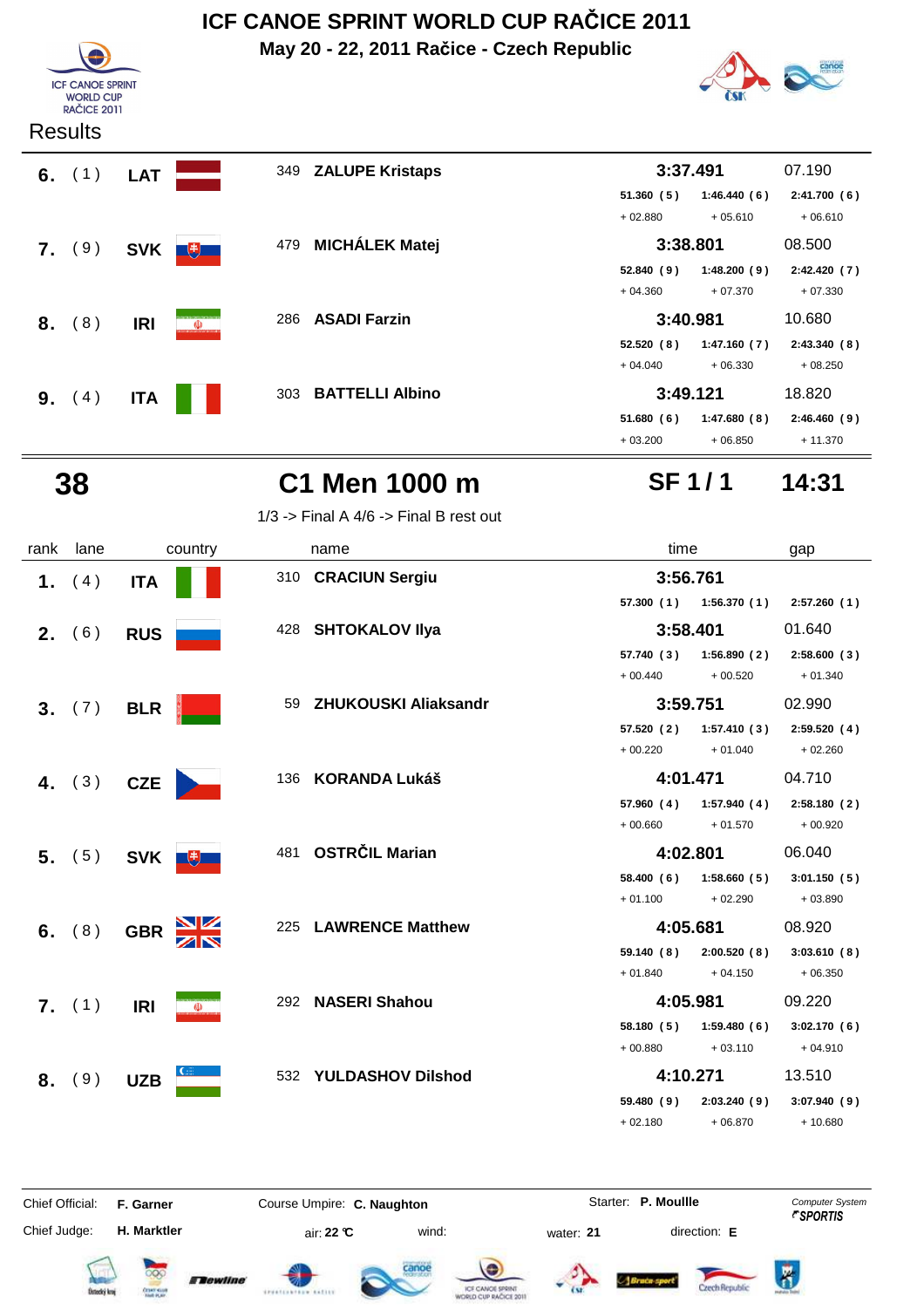|                | ICF CANOE SPRINT WORLD CUP RAČICE 2011<br>May 20 - 22, 2011 Račice - Czech Republic |            |         |                                            |                         |                          |                          |  |
|----------------|-------------------------------------------------------------------------------------|------------|---------|--------------------------------------------|-------------------------|--------------------------|--------------------------|--|
|                | <b>ICF CANOE SPRINT</b><br><b>WORLD CUP</b><br><b>RAČICE 2011</b>                   |            |         |                                            |                         |                          |                          |  |
| <b>Results</b> |                                                                                     |            |         |                                            |                         |                          |                          |  |
| 9. (2)         |                                                                                     | <b>CZE</b> |         | 150 PLŠEK Martin                           | 4:14.031                |                          | 17.270                   |  |
|                |                                                                                     |            |         |                                            | 58.520 (7)<br>$+01.220$ | 2:00.000(7)<br>$+03.630$ | 3:03.390(7)<br>$+06.130$ |  |
| 39             |                                                                                     |            |         | C1 Men 1000 m                              | <b>SF 2/1</b>           |                          | 14:38                    |  |
|                |                                                                                     |            |         | $1/3$ -> Final A $4/6$ -> Final B rest out |                         |                          |                          |  |
| rank           | lane                                                                                |            | country | name                                       | time                    |                          | gap                      |  |
| $\mathbf 1$ .  | (5)                                                                                 | <b>UZB</b> | 524     | <b>MENKOV Vadim</b>                        | 3:58.981                |                          |                          |  |
|                |                                                                                     |            |         |                                            | 58.650(4)<br>$+01.460$  | 1:59.500(2)<br>$+00.520$ | 3:01.670(2)<br>$+00.420$ |  |
| 2. (4)         |                                                                                     | <b>GER</b> | 245     | <b>KUSCHELA Kurt</b>                       | 4:03.271                |                          | 04.290                   |  |
|                |                                                                                     |            |         |                                            | 58.970 (5)<br>$+01.780$ | 1:58.980(1)              | 3:01.250(1)              |  |
| 3 <sub>1</sub> | (2)                                                                                 | <b>POL</b> | 387     | <b>KUDLA Michal</b>                        | 4:04.341                |                          | 05.360                   |  |
|                |                                                                                     |            |         |                                            | 59.530 (7)              | 2:01.600(7)              | 3:03.710(4)              |  |
|                |                                                                                     |            |         |                                            | $+02.340$               | $+02.620$                | $+02.460$                |  |
| 4.             | (9)                                                                                 | <b>COL</b> |         | 110 DAVID DIAZ Sergio Johann               | 4:05.211                |                          | 06.230                   |  |
|                |                                                                                     |            |         |                                            | 57.910 (2)              | 2:00.760(5)              | 3:04.350(5)              |  |
|                |                                                                                     |            |         |                                            | $+00.720$               | $+01.780$                | $+03.100$                |  |
| 5.             | (3)                                                                                 | <b>BRA</b> | 69      | <b>QUEIROZ DOS SANTOS Isaquias</b>         | 4:06.261                |                          | 07.280                   |  |
|                |                                                                                     |            |         |                                            | 57.190 (1)              | 1:59.920(3)              | 3:03.190(3)              |  |
|                |                                                                                     |            |         |                                            |                         | $+00.940$                | $+01.940$                |  |

**6.** (7) **GBR** 217 **TRAIN James 4:08.461** 09.480 **58.430 2:00.340 3:05.390 ( 3 ) ( 4 ) ( 7 )**  $+ 01.240 + 01.360 + 04.140$ **7.** (6) **ITA ITA** 319 **INCOLLINGO Luca 1:09.421** 10.440<br>59.190 (6) 2:01.180 (6) 3:06.110 (8) **59.190 2:01.180 3:06.110 ( 6 ) ( 6 ) ( 8 )**  $+ 02.000 + 02.200 + 04.860$ 

|             | 4:10.981    |             |  |  |  |  |
|-------------|-------------|-------------|--|--|--|--|
| 1:00.370(9) | 2:02.220(8) | 3:04.970(6) |  |  |  |  |
| $+03.180$   | $+03.240$   | $+03.720$   |  |  |  |  |
|             | 4:58.601    |             |  |  |  |  |
| 59.850 (8)  | 2:13.560(9) | 3:36.390(9) |  |  |  |  |
| $+02.660$   | $+14.580$   | $+35.140$   |  |  |  |  |

**SF 3 / 1**





 **8.** ( 1 ) **VEN**<sup>536</sup> **PAREDES Eduard 4:10.981** 12.000

**9.** (8) SVK + 375 KOHÚT Rastislav

 $1/3$  -> Final A  $4/6$  -> Final B rest out

rank lane name country time gap Chief Official: **F. Garner Course Umpire: C. Naughton** Course **Starter: P. Moullle** Computer System Chief Judge: **H. Marktler air: 22 °C** wind: water: **21** direction: **E**  $\bar{R}$ **TRewline** Czech Republic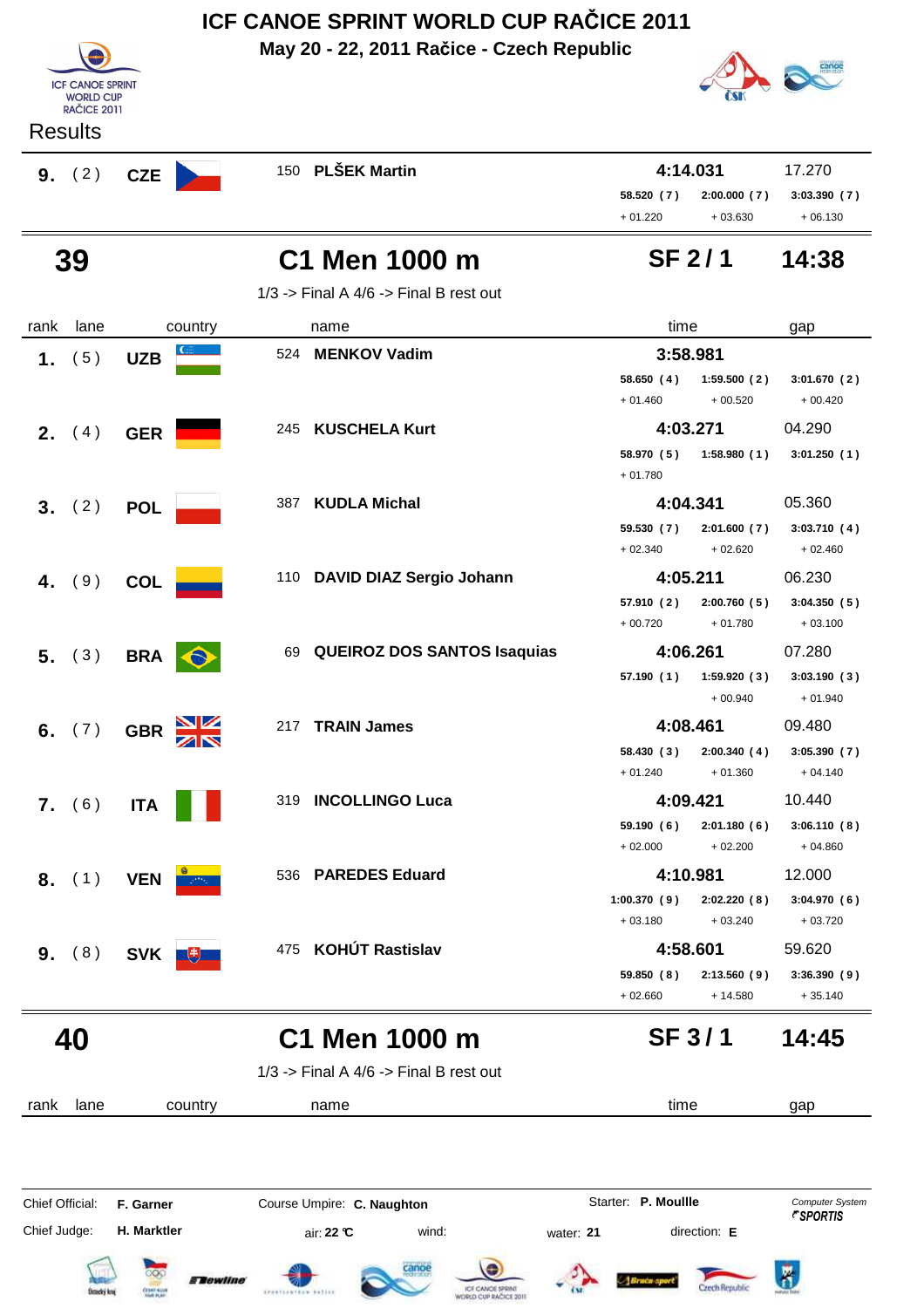**May 20 - 22, 2011 Račice - Czech Republic**





| 1. $(5)$ CAN $\mathbf{\psi}$ |            |            | 98 OLDERSHAW Mark             | 3:58.421    |                             |             |
|------------------------------|------------|------------|-------------------------------|-------------|-----------------------------|-------------|
|                              |            |            |                               |             | 56.910 (2) 1:54.850 (1)     | 2:56.920(1) |
|                              |            |            |                               | $+00.420$   |                             |             |
| <b>2.</b> (6)                | <b>KAZ</b> |            | 342 SAFRONOV Evgeniy          | 3:59.331    |                             | 00.910      |
|                              |            |            |                               | 57.950 (4)  | 1:58.020(4)                 | 3:00.790(4) |
|                              |            |            |                               | $+01.460$   | $+03.170$                   | $+03.870$   |
| 3. (7)                       | <b>POL</b> |            | 388 KULETA Piotr              | 3:59.441    |                             | 01.020      |
|                              |            |            |                               | 59.410 (7)  | 1:58.540(5)                 | 2:59.340(2) |
|                              |            |            |                               | $+02.920$   | $+03.690$                   | $+02.420$   |
| 4. $(4)$ CAN $\mathbf{\psi}$ |            |            | 102 RUSSELL Benjamin          | 4:01.531    |                             | 03.110      |
|                              |            |            |                               |             | 56.490 (1) 1:55.670 (2)     | 2:59.760(3) |
|                              |            |            |                               |             | $+00.820$                   | $+02.840$   |
| 5. (2)                       | <b>BRA</b> | $\bigodot$ | 73 SIZENANDO MORENO Wladimir  | 4:07.181    |                             | 08.760      |
|                              |            |            |                               |             | $57.330(3)$ $1:57.490(3)$   | 3:03.210(5) |
|                              |            |            |                               | $+00.840$   | $+02.640$                   | $+06.290$   |
| 6. $(1)$                     | <b>CHI</b> |            | 282 TAFRA Johnnathan          | 4:07.891    |                             | 09.470      |
|                              |            |            |                               |             | 59.090 (6) 2:00.580 (7)     | 3:07.150(7) |
|                              |            |            |                               | $+02.600$   | $+05.730$                   | $+10.230$   |
| 7. (3)                       | <b>KAZ</b> |            | 340 MURATOV Ruslan            | 4:08.821    |                             | 10.400      |
|                              |            |            |                               | 58.470 (5)  | 1:59.560(6)                 | 3:04.630(6) |
|                              |            |            |                               | $+01.980$   | $+04.710$                   | $+07.710$   |
| 8. (9)                       | <b>IRI</b> | $\omega$   | 290 MOJALLALIMOGHADAMFOU Adel | 4:13.941    |                             | 15.520      |
|                              |            |            |                               | 1:01.050(9) | 2:04.020 (9)                | 3:09.600(9) |
|                              |            |            |                               | $+04.560$   | $+09.170$                   | $+12.680$   |
| 9. (8)                       | <b>MEX</b> |            | 354 CASTANEDA Pedro           | 4:17.771    |                             | 19.350      |
|                              |            |            |                               |             | $1:00.130(8)$ $2:02.600(8)$ | 3:09.280(8) |
|                              |            |            |                               | $+03.640$   | $+07.750$                   | $+12.360$   |

 **41 C2 Men 1000 m 14:52**

1/3 -> Final rest out

| rank            | lane | country                 | name                                                                   | time                                 | gap                    |
|-----------------|------|-------------------------|------------------------------------------------------------------------|--------------------------------------|------------------------|
| 1.              | (3)  | <b>BRA</b><br>$\bullet$ | DE SOUZA SILVA Erlon<br>64<br><b>MATIAS DE OLIVEIRA Ronilson</b><br>68 | 3:41.781<br>53.000(2)<br>1:48.560(2) | 2:46.240(2)            |
|                 |      |                         |                                                                        | $+00.520$<br>$+00.420$               | $+00.520$              |
| 2.              | (4)  | <b>FRA</b>              | <b>BEUGNET Romain</b><br>184                                           | 3:42.081                             | 00.300                 |
|                 |      |                         | 181<br><b>BART Adrien</b>                                              | 52.480(1)<br>1:48.140(1)             | 2:45.720(1)            |
| 3.              | (7)  | <b>GER</b>              | <b>VANDRAY Jan</b><br>250                                              | 3:43.591                             | 01.810                 |
|                 |      |                         | <b>KRETSCHMER Peter</b><br>242                                         | 53.740 (4)<br>1:49.400(4)            | 2:46.660(3)            |
|                 |      |                         |                                                                        | $+01.260$<br>$+01.260$               | $+00.940$              |
| Chief Official: |      | F. Garner               | Course Umpire: C. Naughton                                             | Starter: P. Moullle                  | <b>Computer System</b> |
| Chief Judge:    |      | H. Marktler             | wind:<br>air: 22 ℃                                                     | direction: E<br>water: 21            | <i><b>FSPORTIS</b></i> |















**SF 1 / 1**

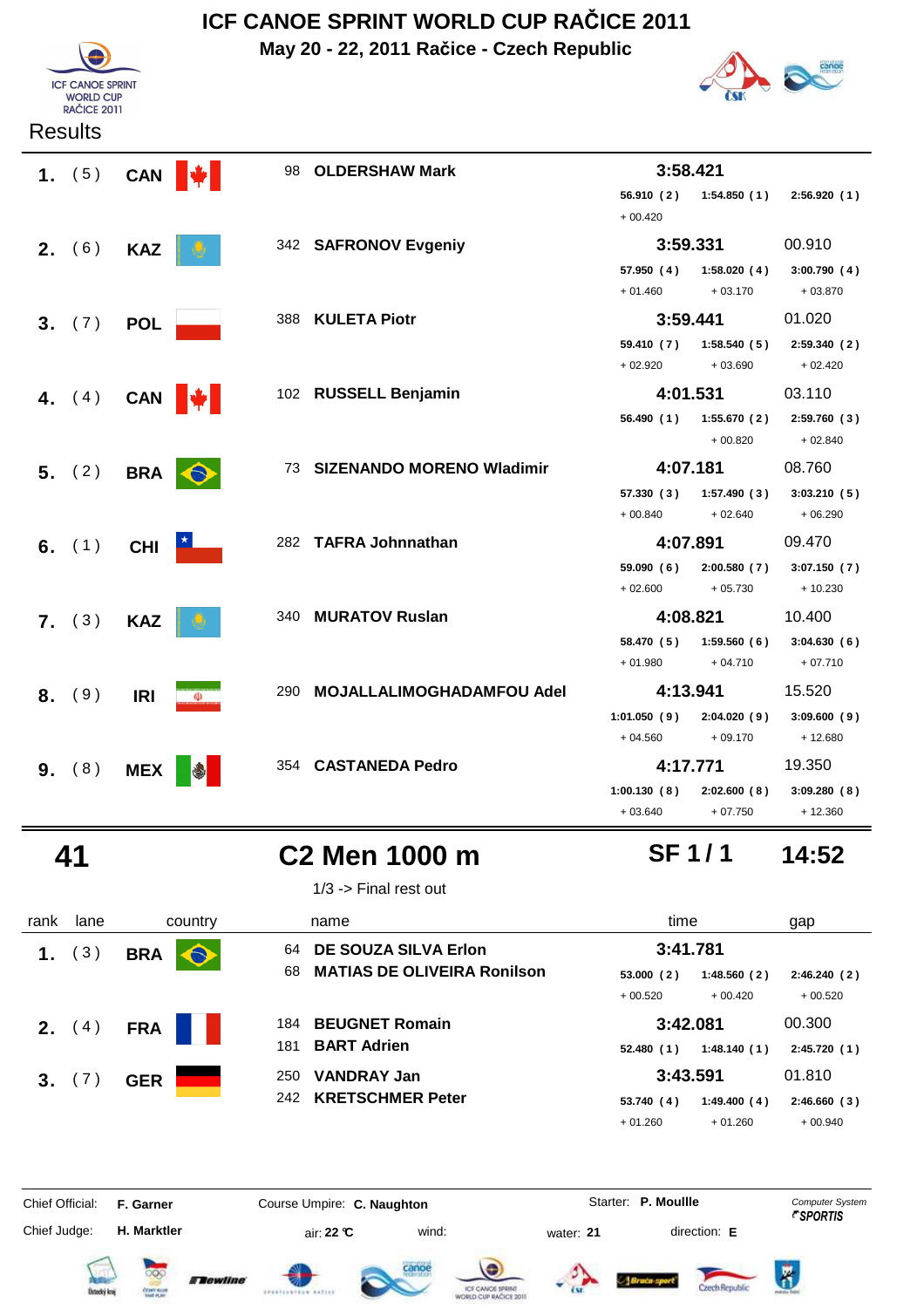**May 20 - 22, 2011 Račice - Czech Republic**



|    | <b>Results</b> |            |            |     |                             |            |             |             |
|----|----------------|------------|------------|-----|-----------------------------|------------|-------------|-------------|
|    | 4. $(6)$       | <b>FRA</b> |            | 198 | <b>LAMBERT Théo</b>         | 3:44.891   |             | 03.110      |
|    |                |            |            | 193 | <b>HASCOET Stéphane</b>     | 55.100 (7) | 1:50.840(6) | 2:48.610(5) |
|    |                |            |            |     |                             | $+02.620$  | $+02.700$   | $+02.890$   |
|    | 5. (8)         | <b>MEX</b> | $\bigcirc$ | 355 | <b>CASTENEDA Miguel</b>     | 3:47.711   |             | 05.930      |
|    |                |            |            | 364 | <b>ROYO Alejandro</b>       | 54.880(6)  | 1:51.370(7) | 2:51.250(7) |
|    |                |            |            |     |                             | $+02.400$  | $+03.230$   | $+05.530$   |
|    | 6. $(2)$       | <b>VEN</b> | $\sim 100$ | 539 | <b>RATTYA Romni</b>         | 3:48.961   |             | 07.180      |
|    |                |            |            | 538 | <b>RAMOS Anderson</b>       | 53.320(3)  | 1:48.980(3) | 2:48.090(4) |
|    |                |            |            |     |                             | $+00.840$  | $+00.840$   | $+02.370$   |
|    | 7. (5)         | <b>CZE</b> |            |     | 154 SPÁLENSKÝ Marek         | 3:49.361   |             | 07.580      |
|    |                |            |            | 124 | <b>DRAHOKOUPIL Daniel</b>   | 54.060(5)  | 1:50.220(5) | 2:50.930(6) |
|    |                |            |            |     |                             | $+01.580$  | $+02.080$   | $+05.210$   |
|    | 8. (1)         | <b>COL</b> |            | 112 | <b>ESCAMILLA Felipe</b>     | 3:56.281   |             | 14.500      |
|    |                |            |            | 113 | <b>ESCAMILLA Andres</b>     | 55.930(8)  | 1:51.990(8) | 2:55.380(8) |
|    |                |            |            |     |                             | $+03.450$  | $+03.850$   | $+09.660$   |
| 9. | (9)            | <b>USA</b> |            | 514 | <b>SCHWEDHELM Alejandro</b> | 4:08.521   |             | 26.740      |
|    |                |            |            | 504 | <b>FINLAYSON Robert</b>     | 57.050(9)  | 1:57.610(9) | 3:03.110(9) |
|    |                |            |            |     |                             | $+04.570$  | $+09.470$   | $+17.390$   |

**ICF CANOE SPRINT** WORLD CUP<br>RAČICE 2011

## **42 K2 Men 1000 m 14:59**

1/3 -> Final A  $4/6$  -> Final B rest out

| Chief Official: |          | F. Garner  |         |     | Course Umpire: C. Naughton | Starter: P. Moullle |             | <b>Computer System</b> |
|-----------------|----------|------------|---------|-----|----------------------------|---------------------|-------------|------------------------|
|                 |          |            |         |     |                            |                     |             |                        |
|                 |          |            |         |     |                            | $+01.920$           | $+02.750$   | $+03.640$              |
|                 |          |            |         | 230 | <b>RUTHERFORD Edward</b>   | 48.090 (7)          | 1:37.570(8) | 2:29.630(8)            |
|                 | 6. $(8)$ | <b>GBR</b> |         | 216 | <b>HIDE Tom</b>            | 3:19.491            |             | 03.110                 |
|                 |          |            |         |     |                            | $+01.280$           | $+00.840$   | $+01.260$              |
|                 |          |            |         | 15  | <b>CLEAR Jacob</b>         | 47.450 (5)          | 1:35.660(3) | 2:27.250(4)            |
| 5.              | (6)      | <b>AUS</b> |         | 22  | <b>MORRISON Luke</b>       | 3:18.931            |             | 02.550                 |
|                 |          |            |         |     |                            | $+01.600$           | $+02.000$   | $+01.580$              |
|                 |          |            |         | 233 | <b>BERTZ Hendrik</b>       | 47.770 (6)          | 1:36.820(6) | 2:27.570(5)            |
| 4.              | (5)      | <b>GER</b> |         | 249 | <b>STROINSKI Kostja</b>    | 3:17.251            |             | 00.870                 |
|                 |          |            |         |     |                            |                     | $+01.260$   | $+02.000$              |
|                 |          |            |         | 187 | <b>COLIN Philippe</b>      | 46.170 (1)          | 1:36.080(4) | 2:27.990(6)            |
|                 | 3. (7)   | <b>FRA</b> |         |     |                            |                     |             |                        |
|                 |          |            |         | 199 | <b>LECRUBIER Vincent</b>   | 3:17.131            |             | 00.750                 |
|                 |          |            |         |     |                            | $+00.860$           | $+00.520$   |                        |
|                 |          |            |         | 159 | <b>TREFIL Lukáš</b>        | 47.030 (4)          | 1:35.340(2) | 2:25.990(1)            |
| 2.              | (4)      | <b>CZE</b> |         | 121 | <b>DAVÍDEK Pavel</b>       | 3:16.381            |             |                        |
|                 |          |            |         |     |                            | $+00.640$           | $+01.680$   | $+00.320$              |
|                 |          |            |         | 28  | <b>STEWART Murray</b>      | 46.810 (3)          | 1:36.500(5) | 2:26.310(2)            |
| 1.              | (3)      | <b>AUS</b> |         | 26  | <b>SMITH David</b>         | 3:16.381            |             |                        |
| rank            | lane     |            | country |     | name                       |                     |             | gap                    |
|                 |          |            |         |     |                            |                     |             | time                   |

Chief Judge:

















**SF 1 / 1**

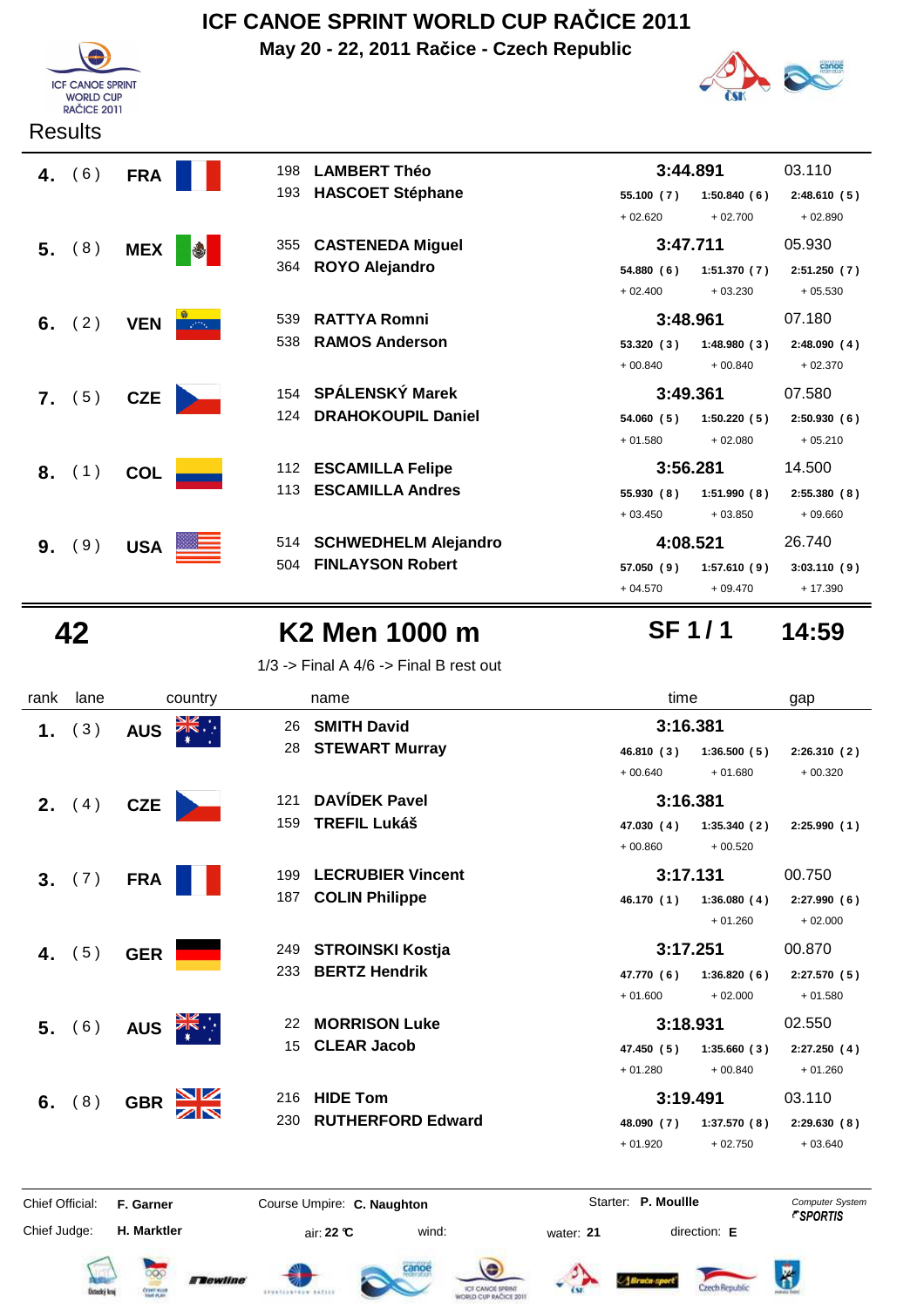**May 20 - 22, 2011 Račice - Czech Republic**



#### **Results**



|     |                           | $+00.320$  |             | $+00.840$   |
|-----|---------------------------|------------|-------------|-------------|
| 463 | <b>NICOLET Christophe</b> | 3:21.721   |             | 05.340      |
| 464 | WYSS Fabio                | 48.540 (9) | 1:37.250(7) | 2:29.310(7) |
|     |                           | $+02.370$  | $+02.430$   | $+03.320$   |
| 311 | <b>DALL ACQUA Nicola</b>  | 3:24.511   |             | 08.130      |



|    | $7.$ (1) | <b>GBR</b> | $\frac{\Delta}{\Delta}$ | 219 | <b>BOYTON Jonathon</b>    |            | 3:20.011    | 03.630      |
|----|----------|------------|-------------------------|-----|---------------------------|------------|-------------|-------------|
|    |          |            |                         | 227 | <b>WYCHERLEY Paul</b>     | 46.490 (2) | 1:34.820(1) | 2:26.830(3) |
|    |          |            |                         |     |                           | $+00.320$  |             | $+00.840$   |
|    | 8. (2)   | <b>SUI</b> | ٠                       | 463 | <b>NICOLET Christophe</b> |            | 3:21.721    | 05.340      |
|    |          |            |                         | 464 | <b>WYSS Fabio</b>         | 48.540 (9) | 1:37.250(7) | 2:29.310(7) |
|    |          |            |                         |     |                           | $+02.370$  | $+02.430$   | $+03.320$   |
| 9. | (9)      | <b>ITA</b> |                         | 311 | <b>DALL ACQUA Nicola</b>  |            | 3:24.511    | 08.130      |
|    |          |            |                         | 309 | <b>COLOMBI Mattia</b>     | 48.320 (8) | 1:40.690(9) | 2:34.060(9) |
|    |          |            |                         |     |                           | $+02.150$  | $+05.870$   | $+08.070$   |

## **SF 2 / 1**

## **43 K2 Men 1000 m 15:06**

1/3 -> Final A  $4/6$  -> Final B rest out

| rank           | lane     | country           |     | name                                        | time       |                         | gap         |
|----------------|----------|-------------------|-----|---------------------------------------------|------------|-------------------------|-------------|
| 1.             | (5)      | <b>RUS</b>        |     | 432 YURCHENKO Vitaly<br>423 POGREBAN Vasily | 3:14.461   |                         |             |
|                |          |                   |     |                                             | $+00.220$  | 46.090 (2) 1:33.640 (1) | 2:24.790(1) |
| 2 <sub>1</sub> | (4)      | <b>HUN</b>        | 266 | <b>KAMMERER Zoltán</b>                      | 3:16.131   |                         | 01.670      |
|                |          |                   |     | 275 VERECKEI Ákos                           |            | 46.630 (3) 1:34.760 (2) | 2:26.020(2) |
|                |          |                   |     |                                             | $+00.760$  | $+01.120$               | $+01.230$   |
| 3.             | (3)      | <b>SLO</b>        |     | 437 LEBAN Lovro                             | 3:16.391   |                         | 01.930      |
|                |          |                   |     | 436 KUK Rok                                 | 47.290 (6) | 1:36.420(5)             | 2:27.060(4) |
|                |          |                   |     |                                             | $+01.420$  | $+02.780$               | $+02.270$   |
| 4.             | (6)      | <b>BLR</b>        | 40  | <b>FINDZIUKEVICH Siarhei</b>                | 3:16.671   |                         | 02.210      |
|                |          |                   | 39  | <b>BIALKO Vitaliy</b>                       | 46.850 (4) | 1:35.900(4)             | 2:27.380(5) |
|                |          |                   |     |                                             | $+00.980$  | $+02.260$               | $+02.590$   |
| 5.             | (8)      | <b>GER</b>        | 246 | <b>LINDNER Sebastian</b>                    | 3:18.111   |                         | 03.650      |
|                |          |                   |     | 235 FOERSTER Florian                        |            | 45.870 (1) 1:37.050 (6) | 2:27.700(6) |
|                |          |                   |     |                                             |            | $+03.410$               | $+02.910$   |
|                | 6. $(2)$ | <b>NZL</b>        |     | 374 FERGUSON Steven                         | 3:18.551   |                         | 04.090      |
|                |          |                   |     | 375 FITZGERALD Darryl                       |            | 47.070 (5) 1:35.380 (3) | 2:26.540(3) |
|                |          |                   |     |                                             | $+01.200$  | $+01.740$               | $+01.750$   |
|                | 7. (1)   | <b>SVK</b><br>$+$ | 471 | <b>JANKOVEC Martin</b>                      | 3:18.701   |                         | 04.240      |
|                |          |                   | 477 | <b>MARTINEK Tomáš</b>                       | 47.830 (8) | 1:38.190(8)             | 2:28.120(7) |
|                |          |                   |     |                                             | $+01.960$  | $+04.550$               | $+03.330$   |
| 8.             | (7)      | <b>POL</b>        |     | 382 FLORCZAK Pawel                          | 3:19.071   |                         | 04.610      |
|                |          |                   |     | 390 MARON Rafal                             | 47.610 (7) | 1:37.570(7)             | 2:28.840(8) |
|                |          |                   |     |                                             | $+01.740$  | $+03.930$               | $+04.050$   |
| 9.             | (9)      | <b>AUT</b>        | 35  | <b>WECHT Alexander</b>                      | 3:22.511   |                         | 08.050      |
|                |          |                   | 31  | <b>ENDL Christian</b>                       | 50.360(9)  | 1:41.110(9)             | 2:31.870(9) |
|                |          |                   |     |                                             | $+04.490$  | $+07.470$               | $+07.080$   |

Chief Official: **F. Garner Course Umpire: C. Naughton Carrier: C. Starter: P. Moullle** *Computer System* 

Chief Judge:

**H. Marktler air: 22 °C** wind: water: **21** direction: **E** 

Starter: P. Moullle

















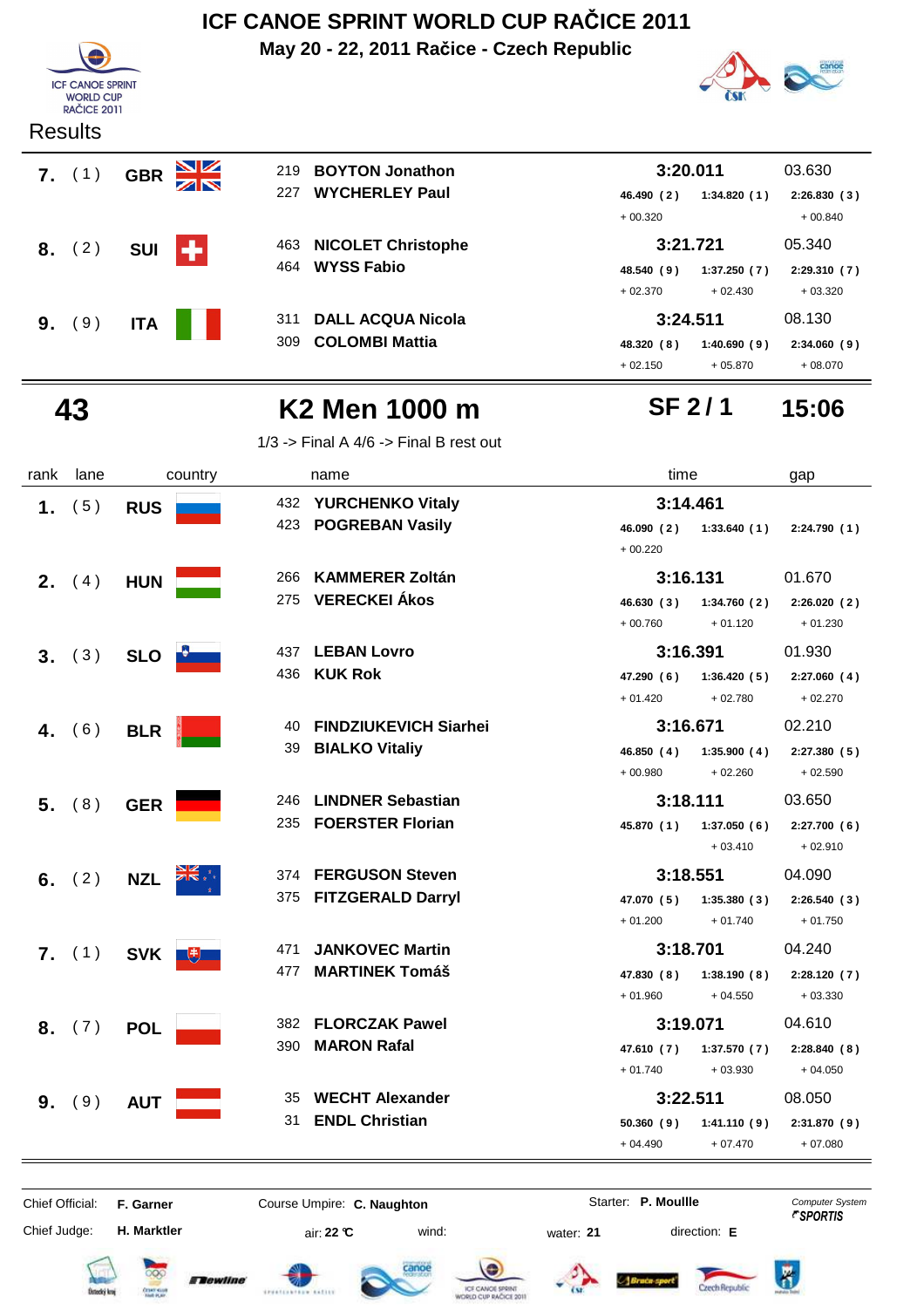**May 20 - 22, 2011 Račice - Czech Republic**



**Results** 

**SF 3 / 1**

**SF 1 / 1**

## **44 K2 Men 1000 m 15:13**

1/3 -> Final A  $4/6$  -> Final B rest out

| 3:15.151<br>418<br><b>MEDVEDEV IIya</b><br>(6)<br>1.<br><b>RUS</b><br>426<br><b>RYAKHOV Anton</b><br>46.730 (3) 1:34.560 (1) | 2:25.620(1) |
|------------------------------------------------------------------------------------------------------------------------------|-------------|
|                                                                                                                              |             |
|                                                                                                                              |             |
| $+00.550$                                                                                                                    |             |
| <b>RIBEIRO Joao</b><br>3:16.571<br>403<br><b>2.</b> $(4)$<br><b>POR</b><br>œ.                                                | 01.420      |
| <b>SILVA Emanuel</b><br>406<br>1:35.500(3)<br>46.180 (1)                                                                     | 2:27.890(4) |
| $+00.940$                                                                                                                    | $+02.270$   |
| 3:16.941<br><b>WRAAE Kim</b><br>167<br>3. (5)<br><b>DEN</b>                                                                  | 01.790      |
| <b>STAER Emil</b><br>166<br>46.510 (2)<br>1:35.080(2)                                                                        | 2:26.350(2) |
| $+00.520$<br>$+00.330$                                                                                                       | $+00.730$   |
| <b>MIADZVEDZEU Pavel</b><br>3:17.631<br>46<br>4. $(7)$<br><b>BLR</b>                                                         | 02.480      |
| <b>YERMAKOU Aliaksandr</b><br>57<br>47.270 (5)<br>1:36.540(5)                                                                | 2:27.270(3) |
| $+01.090$<br>$+01.980$                                                                                                       | $+01.650$   |
| <b>RAMELLA Andrea</b><br>325<br>3:18.971<br>$5.$ (9)<br><b>ITA</b>                                                           | 03.820      |
| <b>GUALAZZI Riccardo</b><br>317<br>1:37.060(6)<br>47.490 (6)                                                                 | 2:28.630(6) |
| $+02.500$<br>$+01.310$                                                                                                       | $+03.010$   |
| 3:19.371<br>378<br><b>OLOUGHLIN Liam</b><br>6. $(3)$<br><b>NZL</b>                                                           | 04.220      |
| <b>BURBIDGE Troy</b><br>371<br>48.410 (7)<br>1:37.690(7)                                                                     | 2:29.450(7) |
| $+02.230$<br>$+03.130$                                                                                                       | $+03.830$   |
| 476 KRAJČOVIČ Marek<br>3:20.931<br>7. (1)<br>SVK ■                                                                           | 05.780      |
| <b>JAKUBÍK Gábor</b><br>470<br>1:36.020(4)<br>47.050 (4)                                                                     | 2:28.110(5) |
| $+00.870$<br>$+01.460$                                                                                                       | $+02.490$   |
| 7 DE GESÚS Juan Pablo<br>3:26.771<br>8. (2)<br><b>ARG</b>                                                                    | 11.620      |
| <b>CARRERAS Gonzalo</b><br>3<br>49.470 (9)<br>1:40.230(9)                                                                    | 2:30.710(8) |
| $+05.670$<br>$+03.290$                                                                                                       | $+05.090$   |
| 3:34.581<br><b>FAZLOULA Saeid</b><br>289<br>9. (8)<br><b>IRI</b><br>W)                                                       | 19.430      |
| <b>TORKIHARCHEGINI Hamidreza</b><br>296<br>48.840 (8)<br>1:39.710(8)                                                         | 2:35.640(9) |
| $+02.660$<br>$+05.150$                                                                                                       | $+10.020$   |

## **45 K4 Women 500 m 15:27**

1/3 -> Final rest out

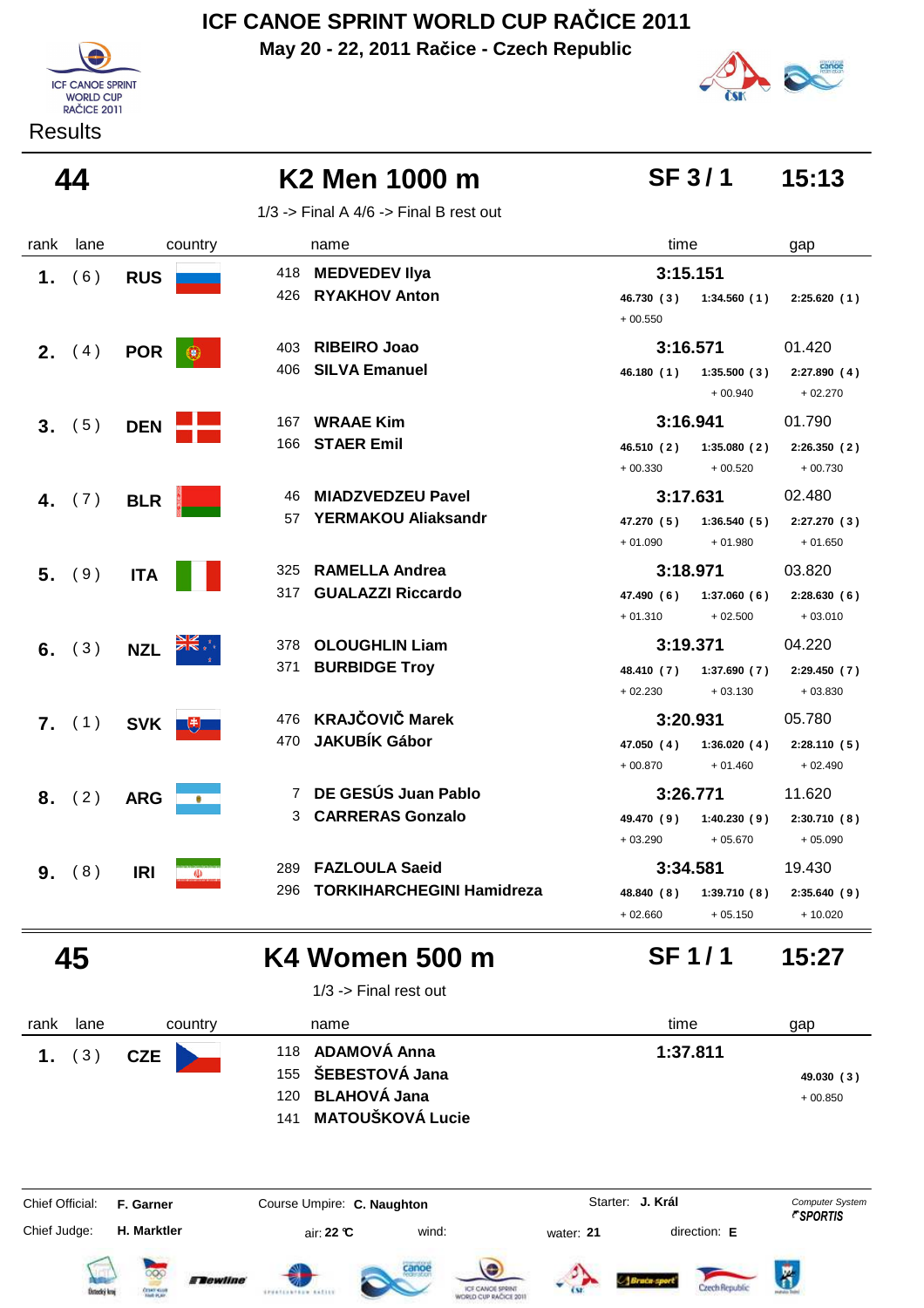



| <b>Results</b>  |               |                                                                                                                                                     |          |                                   |
|-----------------|---------------|-----------------------------------------------------------------------------------------------------------------------------------------------------|----------|-----------------------------------|
| <b>2.</b> $(4)$ | CAN  <br>IW I | <b>GAUTHIER Kristin</b><br>87<br><b>ORTON Genevieve</b><br>99<br><b>BARRE Mylanie</b><br>75<br><b>FRASER Kathleen</b><br>86                         | 1:38.651 | 00.840<br>48.180 (1)              |
| (5)<br>3.       | <b>GER</b>    | <b>NICHE Debora</b><br>247<br><b>VOLZ Sabine</b><br>251<br><b>HERING Sabrina</b><br>236<br><b>KRIEGERSTEIN Steffi</b><br>243                        | 1:39.071 | 01.260<br>48.710 (2)<br>$+00.530$ |
| (6)<br>4.       | <b>ITA</b>    | <b>MURABITO Norma</b><br>321<br><b>SGROI Fabiana</b><br>330<br><b>GALIOTTO Alessandra</b><br>315<br><b>CAMPANA Sofia Magali</b><br>306              | 1:39.271 | 01.460<br>49.350 (4)<br>$+01.170$ |
| (7)<br>5.       | <b>FRA</b>    | <b>MOREL Adeline</b><br>200<br><b>JAMELOT Léa</b><br>196<br><b>GUYOT Sarah</b><br>192<br><b>TULEU Gabrielle</b><br>207                              | 1:41.401 | 03.590<br>51.810(7)<br>$+03.630$  |
| 6. $(1)$        | BRA <b>O</b>  | <b>CHICATO RIBEIRO GAMA Bruna</b><br>66<br><b>FRAGOSO PEREIRA Naiane</b><br>65<br><b>VERGUTZ Ana Paula</b><br>74<br><b>CESAR PINTO Ariela</b><br>62 | 1:41.901 | 04.090<br>50.370 (5)<br>$+02.190$ |
| (2)<br>7.       | <b>POL</b>    | <b>WIEWIORA Paulina</b><br>396<br>386<br><b>KOWALCZYK Agnieszka</b><br><b>GORNA Aleksandra</b><br>383<br><b>HORODYNSKA Patrycja</b><br>384          | 1:42.041 | 04.230<br>51.390(6)<br>$+03.210$  |
| (8)<br>8.       | <b>MEX</b>    | <b>ALANIS Karina</b><br>351<br><b>MONTEMAYOR Maricela</b><br>362<br><b>SALINAS Carla</b><br>366<br>360<br><b>MAR Anais</b>                          | 1:42.291 | 04.480<br>52.430 (8)<br>$+04.250$ |
| 9. (9)          | <b>UZB</b>    | <b>PRILEPSKAYA Kseniya</b><br>530<br><b>POLUNINA Kseniya</b><br>529<br><b>SHUBINA Ekaterina</b><br>531<br><b>BORZOVA Yulia</b><br>518               | 1:42.361 | 04.550<br>52.950 (9)<br>$+04.770$ |
| 46              |               | K1 Men 500 m<br>$1/6$ -> SF rest out                                                                                                                | H $1/2$  | 15:42                             |
| lane<br>rank    | country       | name                                                                                                                                                | time     | gap                               |
| (7)<br>1.       | <b>UZB</b>    | <b>OSOKIN Vladimir</b><br>527                                                                                                                       | 1:47.781 | 55.470 (5)<br>$+02.280$           |



Czech Republic

**Flewline**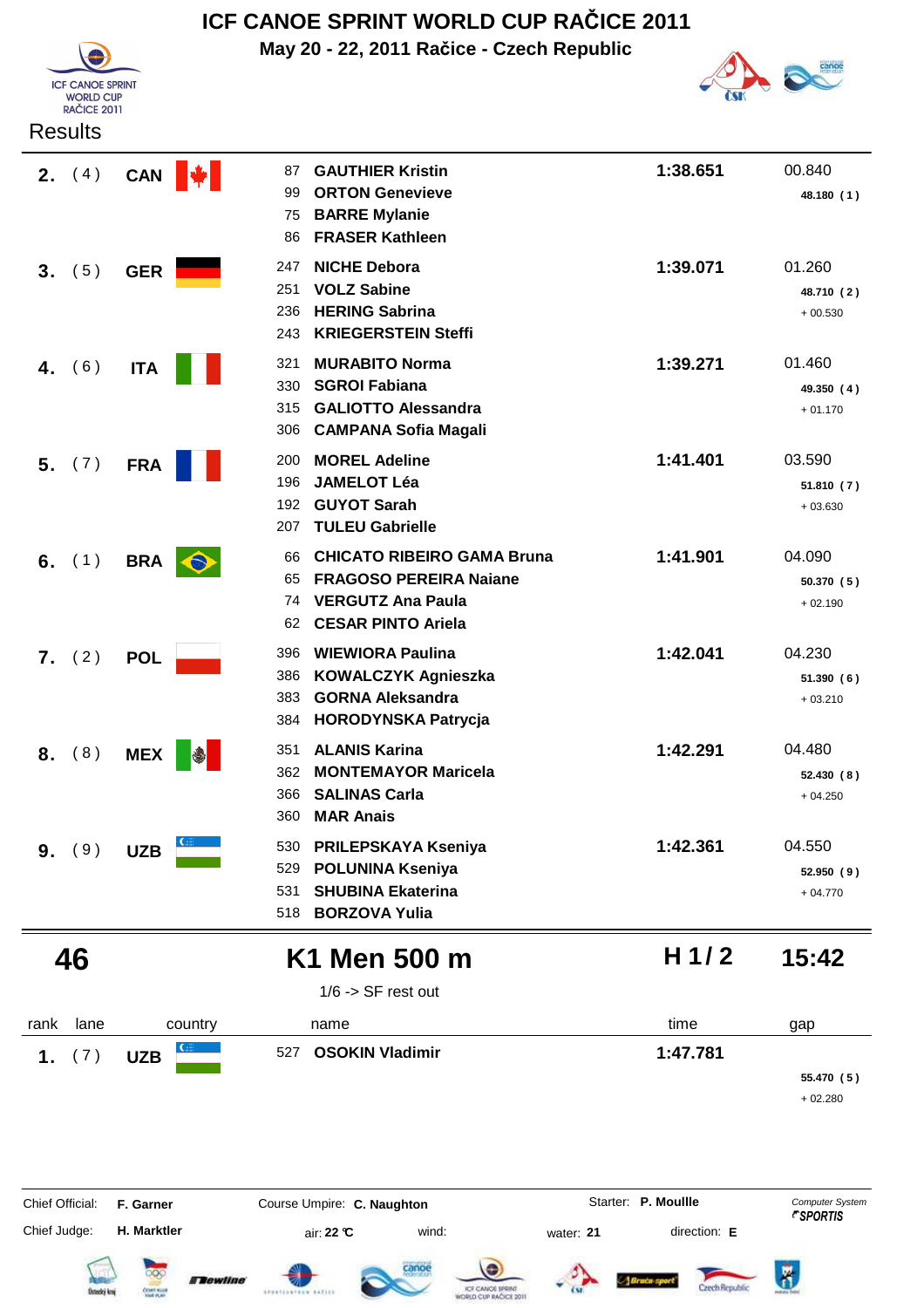**May 20 - 22, 2011 Račice - Czech Republic**



**ICF CANOE SPRINT** WORLD CUP<br>RAČICE 2011

| 2. (3)   | <b>IRL</b> |                |     | 568 WATKINS Barry          | 1:47.891 | 00.110<br>53.190(1)                           |
|----------|------------|----------------|-----|----------------------------|----------|-----------------------------------------------|
| 3. (2)   | <b>SVK</b> | $+$            |     | 479 MICHÁLEK Matej         | 1:48.781 | 01.000<br>54.650 (4)                          |
| 4. $(5)$ | <b>SLO</b> |                | 439 | <b>ZAKRAJSEK Jost</b>      | 1:48.911 | $+01.460$<br>01.130<br>56.000(6)<br>$+02.810$ |
| $5.$ (8) | <b>LAT</b> |                | 348 | <b>VEINBERGS Gints</b>     | 1:49.941 | 02.160<br>53.610(2)                           |
| 6. $(9)$ | <b>TUR</b> | $C^*$          | 499 | <b>YILMAZ Serhat Kadir</b> | 1:50.951 | $+00.420$<br>03.170<br>54.330(3)              |
| 7. (4)   | <b>USA</b> | <u> 22 – J</u> |     | 513 PETROVICS David        | 1:51.251 | $+01.140$<br>03.470<br>58.100(7)<br>$+04.910$ |

**K1 Men 500 m H 2/2** 15:47

| $1/6$ -> SF rest out |  |
|----------------------|--|
|----------------------|--|

| rank | lane            |            | country |     | name                       | time     | gap                    |
|------|-----------------|------------|---------|-----|----------------------------|----------|------------------------|
|      | 1. (9)          | <b>TUR</b> | $C^*$   | 494 | <b>DUSHEV Kristian</b>     | 1:45.161 |                        |
|      |                 |            |         |     |                            |          | 51.250(4)<br>$+01.260$ |
|      | <b>2.</b> $(2)$ | <b>SVK</b> | $+$     | 467 | <b>GELLE Peter</b>         | 1:45.531 | 00.370                 |
|      |                 |            |         |     |                            |          | 49.990 (1)             |
|      | 3. (3)          | <b>IRL</b> |         | 565 | <b>FLEMING Neil</b>        | 1:46.441 | 01.280                 |
|      |                 |            |         |     |                            |          | 50.410(2)              |
|      |                 |            |         |     |                            |          | $+00.420$              |
|      | 4. $(7)$        | <b>UZB</b> |         | 521 | <b>IBRAGIMOV Vilyam</b>    | 1:47.351 | 02.190                 |
|      |                 |            |         |     |                            |          | 50.930(3)              |
|      |                 |            |         |     |                            |          | $+00.940$              |
|      | 5. (5)          | <b>SLO</b> |         |     | 441 ZUPANCIC REGENT Jernej | 1:48.691 | 03.530                 |
|      |                 |            |         |     |                            |          | 51.970 (5)             |
|      |                 |            |         |     |                            |          | $+01.980$              |
| 6.   | (8)             | <b>LAT</b> |         |     | 349 ZALUPE Kristaps        | 1:49.991 | 04.830                 |
|      |                 |            |         |     |                            |          | 52.490 (6)             |
|      |                 |            |         |     |                            |          | $+02.500$              |

Chief Official: **F. Garner Course Umpire: C. Naughton Carrier: C. Starter: P. Moullle** *Computer System* Chief Judge: **H. Marktler air: 22 °C** wind: water: **21** direction: **E** Starter: **P. Moullle** 

**E** Bewline







**H 2/ 2**

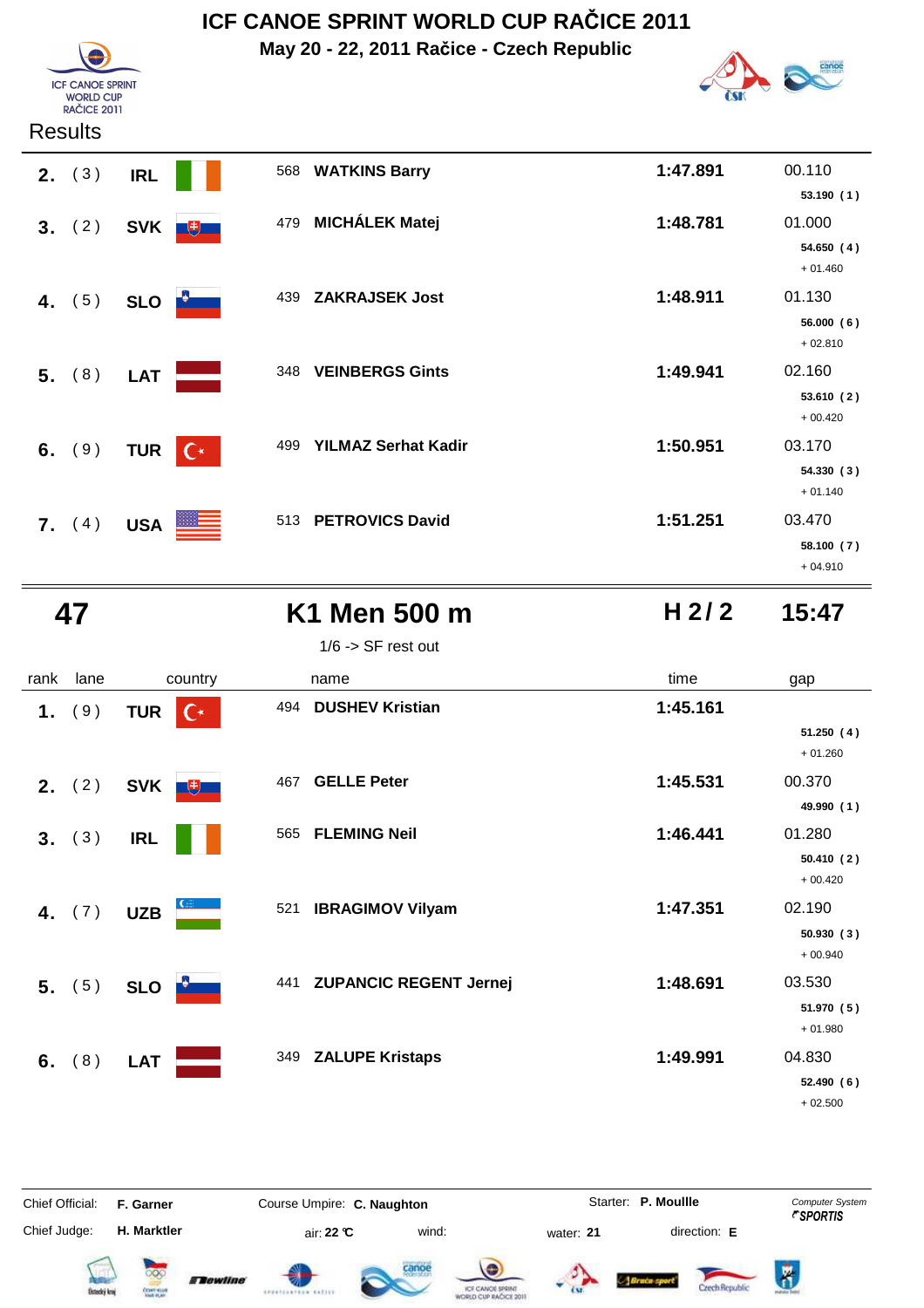|                                 |                                     | ICF CANOE SPRINT WORLD CUP RACICE 2011                       |                           |                         |
|---------------------------------|-------------------------------------|--------------------------------------------------------------|---------------------------|-------------------------|
|                                 |                                     | May 20 - 22, 2011 Račice - Czech Republic                    |                           |                         |
| <b>ICF CANOE SPRINT</b>         |                                     |                                                              |                           |                         |
| <b>WORLD CUP</b><br>RAČICE 2011 |                                     |                                                              |                           |                         |
| <b>Results</b>                  |                                     |                                                              |                           |                         |
| 7. (4)                          | <b>USA</b>                          | 515 SPROUT Richard                                           | 1:52.171                  | 07.010                  |
|                                 |                                     |                                                              |                           | 53.810 (7)              |
|                                 |                                     |                                                              |                           | $+03.820$               |
| 48                              |                                     | K1 Men 500 m                                                 | H <sub>3/2</sub>          | 15:52                   |
|                                 |                                     | $1/6$ -> SF rest out                                         |                           |                         |
| lane<br>rank                    | country                             | name                                                         | time                      | gap                     |
| (3)<br>1.                       | <b>SWE</b>                          | <b>GUSTAFSSON Anders</b><br>489                              | 1:44.151                  |                         |
|                                 |                                     |                                                              |                           | 50.310(2)               |
|                                 |                                     |                                                              |                           | $+01.020$               |
| (4)<br>2.                       | <b>DEN</b>                          | 161 BÖJSEN Jimmy                                             | 1:44.731                  | 00.580                  |
|                                 |                                     |                                                              |                           | 49.290 (1)<br>00.860    |
| (8)<br>3.                       | AUS <b>ZIE</b>                      | <b>URQUHART Matthew</b><br>29                                | 1:45.011                  | 50.830(3)               |
|                                 |                                     |                                                              |                           | $+01.540$               |
| (7)<br>4.                       | <b>HUN</b><br>a and a               | 263 HADVINA Gergely                                          | 1:47.261                  | 03.110                  |
|                                 |                                     |                                                              |                           | 52.590(6)               |
|                                 |                                     |                                                              |                           | $+03.300$               |
| (9)<br>5.                       | <b>CZE</b>                          | 159<br><b>TREFIL Lukáš</b>                                   | 1:47.491                  | 03.340                  |
|                                 |                                     |                                                              |                           | 51.650(4)<br>$+02.360$  |
| 6. $(6)$                        | <b>IRI</b><br>$\omega$              | 285<br>AGHAMIRZAEIJENAGHRAD Ali                              | 1:47.871                  | 03.720                  |
|                                 |                                     |                                                              |                           | 53.110(7)               |
|                                 |                                     |                                                              |                           | $+03.820$               |
| 7. (2)                          | <b>BRA</b>                          | 61 BITENCOURT Gilvan                                         | 1:48.141                  | 03.990                  |
|                                 |                                     |                                                              |                           | 52.070 (5)              |
|                                 |                                     |                                                              |                           | $+02.780$               |
| 49                              |                                     | K1 Men 500 m                                                 | $H$ 4/2                   | 15:57                   |
|                                 |                                     | $1/6$ -> SF rest out                                         |                           |                         |
| lane<br>rank                    | country                             | name                                                         | time                      | gap                     |
| (3)<br>1.                       | <b>DEN</b>                          | 165 POULSEN René Holten                                      | 1:46.501                  |                         |
|                                 |                                     |                                                              |                           | 51.290(1)               |
| <b>2.</b> $(5)$                 | <b>HUN</b>                          | 265 HUFNÁGEL Tibor                                           | 1:47.261                  | 00.760                  |
|                                 |                                     |                                                              |                           | 52.230 (3)              |
|                                 |                                     |                                                              |                           | $+00.940$               |
| (6)<br>3 <sub>1</sub>           | <b>BRA</b><br>$\bigodot$            | <b>ISAIAS FREITAS DA S. Edson</b><br>67                      | 1:47.771                  | 01.270                  |
|                                 |                                     |                                                              |                           | 51.710 (2)<br>$+00.420$ |
|                                 |                                     |                                                              |                           |                         |
| Chief Official:                 | F. Garner                           | Course Umpire: C. Naughton                                   | Starter: P. Moullle       | Computer System         |
| Chief Judge:                    | H. Marktler                         | air: 22 °C<br>wind:                                          | direction: E<br>water: 21 | <i><b>FSPORTIS</b></i>  |
|                                 |                                     |                                                              |                           |                         |
| ktecký k                        | <b>Exewline</b><br><b>CEBRY CUI</b> | ICF CANCE SPRINT<br>EPORTLEBISHE AR<br>VORLD CUP RACICE 2011 | Czech Republic            | ö                       |
|                                 |                                     |                                                              |                           |                         |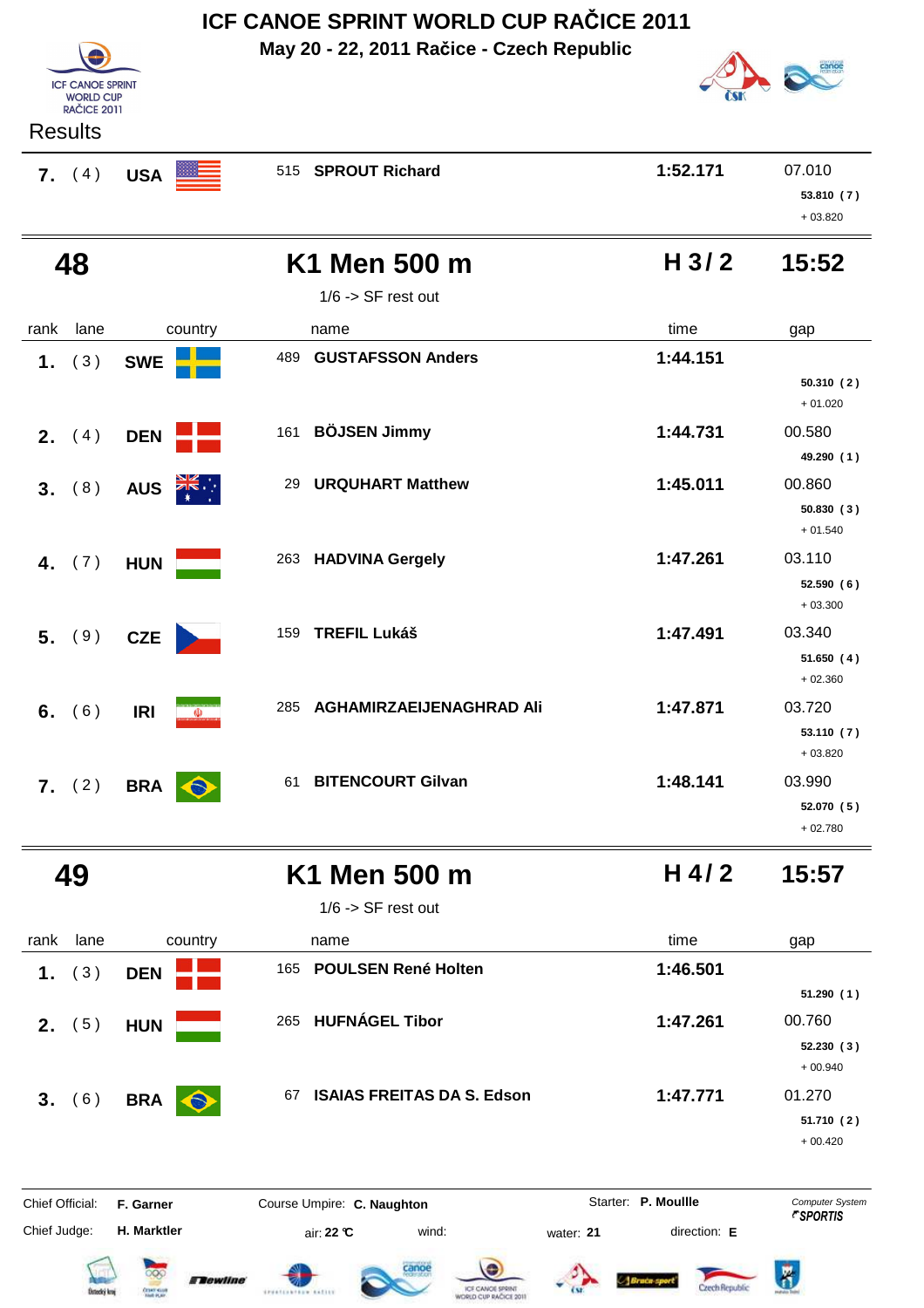|                                                                   |                                             | ICF CANOE SPRINT WORLD CUP RAČICE 2011                                  |                                                  |                                                             |
|-------------------------------------------------------------------|---------------------------------------------|-------------------------------------------------------------------------|--------------------------------------------------|-------------------------------------------------------------|
|                                                                   |                                             | May 20 - 22, 2011 Račice - Czech Republic                               |                                                  |                                                             |
| <b>ICF CANOE SPRINT</b><br><b>WORLD CUP</b><br><b>RAČICE 2011</b> |                                             |                                                                         |                                                  |                                                             |
| <b>Results</b>                                                    |                                             |                                                                         |                                                  |                                                             |
| 4. $(7)$                                                          | $\ddot{\textbf{v}}$<br><b>IRI</b>           | <b>BOUDAGHI Amin</b><br>287                                             | 1:49.591                                         | 03.090<br>53.450(4)<br>$+02.160$                            |
| 5. (8)                                                            | <b>CZE</b>                                  | 119 ANDRLÍK Jan                                                         | 1:53.181                                         | 06.680<br>54.270 (5)<br>$+02.980$                           |
| 6. $(1)$                                                          | ÷<br><b>SUI</b>                             | 462 GUBSER David                                                        | 1:54.941                                         | 08.440<br>54.790 (6)<br>$+03.500$                           |
| 50                                                                |                                             | K1 Men 500 m                                                            | H $5/2$                                          | 16:02                                                       |
|                                                                   |                                             | $1/6$ -> SF rest out                                                    |                                                  |                                                             |
| lane<br>rank                                                      | country                                     | name                                                                    | time                                             | gap                                                         |
| 1.<br>(4)                                                         | <b>RUS</b>                                  | 424 POSTRIGAY Yury                                                      | 1:46.901                                         |                                                             |
| 2. $(2)$                                                          | <b>JPN</b>                                  | 332 SUZUKI Yasuhiro                                                     | 1:49.951                                         | 51.490(1)<br>03.050<br>53.530(3)                            |
| (5)<br>3.                                                         | <b>MEX</b>                                  | <b>SALAZAR Jordan</b><br>365                                            | 1:50.871                                         | $+02.040$<br>03.970<br>53.010(2)<br>$+01.520$               |
| 4. $(3)$                                                          | RSA <b>D</b>                                | <b>SCHOEMAN Cam Marc</b><br>549                                         | 1:51.421                                         | 04.520<br>53.950 (4)<br>$+02.460$                           |
| (8)<br>5.                                                         | <b>KAZ</b>                                  | 334 BOGACHKIN Nikolay                                                   | 1:52.651                                         | 05.750<br>54.870 (5)<br>$+03.380$                           |
| (6)<br>6.                                                         | <b>SEY</b><br>$\overline{\phantom{0}}$      | 554 LESPOIR Tony Gill                                                   | 2:03.471                                         | 16.570<br>58.000 (6)<br>$+06.510$                           |
| 51                                                                |                                             | K1 Men 500 m                                                            | 12                                               | 16:07                                                       |
|                                                                   |                                             | $1/6$ -> SF rest out                                                    |                                                  |                                                             |
| lane<br>rank                                                      | country                                     | name                                                                    | time                                             | gap                                                         |
| (7)<br>1.                                                         | <b>FRA</b>                                  | <b>CARRE Cyrille</b><br>186                                             | 1:47.501                                         | 52.230(3)<br>$+00.940$                                      |
| Chief Official:<br>Chief Judge:                                   | F. Garner<br>H. Marktler<br><b>Flewline</b> | Course Umpire: C. Naughton<br>air: 22 °C<br>wind:                       | Starter: P. Moullle<br>direction: E<br>water: 21 | Computer System<br><b><i>FSPORTIS</i></b><br>$\overline{B}$ |
| <b>Datecký</b> kraj                                               | CENT CUR                                    | ICF CANCE SPRINT<br>SPEATLEBTAN' RAZILY<br><b>WORLD CUP RACICE 2011</b> | Czech Republic                                   |                                                             |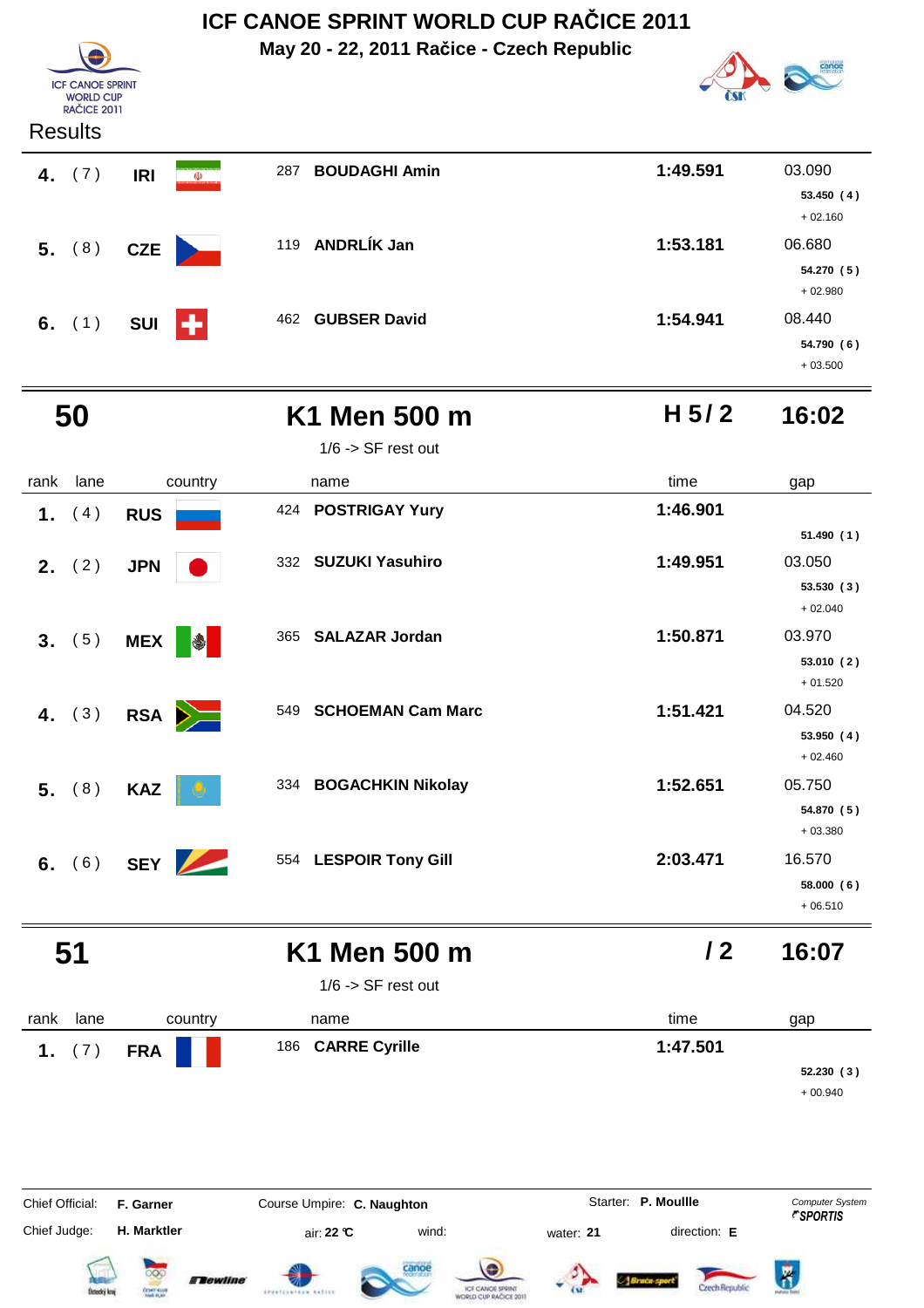**May 20 - 22, 2011 Račice - Czech Republic**



#### **Results**

**ICF CANOE SPRINT F CANCE SPRI**<br>WORLD CUP<br>RAČICE 2011

| <b>2.</b> $(2)$ | <b>ARG</b><br>$\bullet$ | 11 SIRISCEVIC Joaquín        | 1:49.511 | 02.010<br>51.710 (2)<br>$+00.420$ |
|-----------------|-------------------------|------------------------------|----------|-----------------------------------|
| 3. (6)          | <b>ITA</b>              | <b>CECCHINI Carlo</b><br>307 | 1:49.751 | 02.250<br>52.550(4)<br>$+01.260$  |
| 4. $(3)$        | 上手<br><b>GRE</b>        | 253 PAPASAVAS Michalis       | 1:50.121 | 02.620<br>51.290(1)               |
| 5. (8)          | <b>BLR</b>              | <b>YURENIA Aleh</b><br>58    | 1:50.671 | 03.170<br>53.870 (5)<br>$+02.580$ |
| 6. $(5)$        | <b>像一</b><br><b>CRO</b> | 116 LIPOVAC Marko            | 1:52.831 | 05.330<br>54.490 (6)<br>$+03.200$ |
| <b>7.</b> $(4)$ | <b>ISR</b><br>‡≵        | <b>MILLER Eyal</b><br>300    | 1:53.691 | 06.190<br>55.920 (7)<br>$+04.630$ |

### **52 C1 Men 500 m 16:12**

1st -> Final 2/7 -> SF rest out

| rank | lane                 | country                  | name                             | time     | gap                      |
|------|----------------------|--------------------------|----------------------------------|----------|--------------------------|
| 1.   | 6)<br>$\overline{ }$ | <b>KAZ</b>               | 342 SAFRONOV Evgeniy             | 1:58.231 |                          |
|      |                      |                          |                                  |          | 57.920 (2)<br>$+00.520$  |
| 2.   | (9)                  | <b>SVK</b><br>$+$        | 484 RUSNÁK Matej                 | 1:58.861 | 00.630                   |
|      |                      |                          |                                  |          | 58.740 (3)<br>$+01.340$  |
|      | 3. (3)               | <b>IRI</b><br>$\bigcirc$ | MOJALLALIMOGHADAMFOU Adel<br>290 | 2:02.381 | 04.150                   |
|      |                      |                          |                                  |          | 59.660(4)<br>$+02.260$   |
|      | 4. $(2)$             | <b>UZB</b>               | <b>YULDASHOV Dilshod</b><br>532  | 2:02.571 | 04.340                   |
|      |                      |                          |                                  |          | 1:01.480(5)<br>$+04.080$ |
|      | 5. (7)               | <b>CZE</b>               | 150 PLŠEK Martin                 | 2:03.371 | 05.140                   |
|      |                      |                          |                                  |          | 57.400 (1)               |
| 6.   | (5)                  | <b>USA</b>               | <b>HEFNER Ben</b><br>505         | 2:11.921 | 13.690                   |
|      |                      |                          |                                  |          | 1:01.900(6)              |
|      |                      |                          |                                  |          | $+04.500$                |



















**H 1/ 2**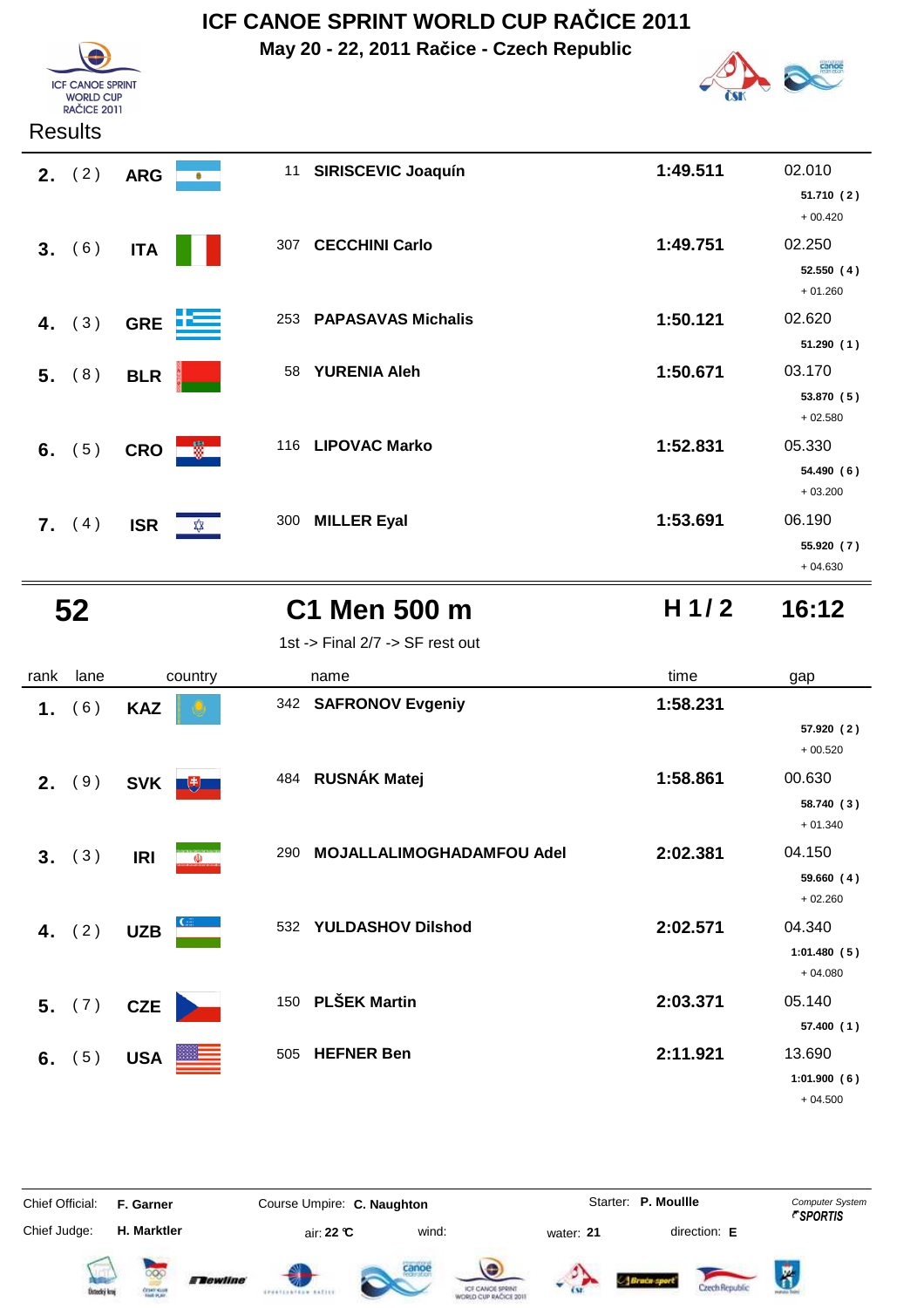|                 | ICF CANOE SPRINT WORLD CUP RACICE 2011 |                                                                                              |                           |                                    |  |  |  |
|-----------------|----------------------------------------|----------------------------------------------------------------------------------------------|---------------------------|------------------------------------|--|--|--|
|                 |                                        | May 20 - 22, 2011 Račice - Czech Republic                                                    |                           |                                    |  |  |  |
|                 | <b>ICF CANOE SPRINT</b>                |                                                                                              |                           |                                    |  |  |  |
|                 | <b>WORLD CUP</b><br>RAČICE 2011        |                                                                                              |                           |                                    |  |  |  |
| <b>Results</b>  |                                        |                                                                                              |                           |                                    |  |  |  |
| 7. (8)          | <b>VEN</b><br>$\sim 100$               | 539 RATTYA Romni                                                                             | 2:49.541                  | 51.310                             |  |  |  |
|                 |                                        |                                                                                              |                           | 1:12.260(8)                        |  |  |  |
|                 |                                        |                                                                                              |                           | $+14.860$                          |  |  |  |
| 8. (4)          | CAN W                                  | 561 RUBLEE Aaron                                                                             | 2:50.291                  | 52.060                             |  |  |  |
|                 |                                        |                                                                                              |                           | 1:09.640(7)<br>$+12.240$           |  |  |  |
| 53              |                                        | C1 Men 500 m                                                                                 | H $2/2$                   | 16:17                              |  |  |  |
|                 |                                        | 1st -> Final 2/7 -> SF rest out                                                              |                           |                                    |  |  |  |
|                 |                                        |                                                                                              |                           |                                    |  |  |  |
| rank<br>lane    | country                                | name                                                                                         | time<br>1:57.371          | gap                                |  |  |  |
| (3)<br>1.       | <b>POR</b><br>۷                        | <b>SILVA Helder</b><br>405                                                                   |                           | 55.900(1)                          |  |  |  |
| <b>2.</b> $(5)$ |                                        | <b>HALL Thomas</b><br>88                                                                     | 1:58.931                  | 01.560                             |  |  |  |
|                 | CAN W                                  |                                                                                              |                           | 57.950 (3)                         |  |  |  |
|                 |                                        |                                                                                              |                           | $+02.050$                          |  |  |  |
| 3. (4)          | <b>KAZ</b>                             | 340 MURATOV Ruslan                                                                           | 2:00.631                  | 03.260                             |  |  |  |
|                 |                                        |                                                                                              |                           | 59.410 (6)<br>$+03.510$            |  |  |  |
|                 |                                        | 428 SHTOKALOV IIya                                                                           | 2:00.851                  | 03.480                             |  |  |  |
| 4. $(7)$        | <b>RUS</b>                             |                                                                                              |                           | 58.990 (5)                         |  |  |  |
|                 |                                        |                                                                                              |                           | $+03.090$                          |  |  |  |
|                 | 5. (1) SVK +                           | 475 KOHÚT Rastislav                                                                          | 2:00.941                  | 03.570                             |  |  |  |
|                 |                                        |                                                                                              |                           | 58.370 (4)                         |  |  |  |
|                 |                                        |                                                                                              |                           | $+02.470$                          |  |  |  |
| 6. $(2)$        | <b>CZE</b>                             | 126 EGERMAIER Martin                                                                         | 2:02.321                  | 04.950                             |  |  |  |
|                 |                                        |                                                                                              |                           | 57.630 (2)<br>$+01.730$            |  |  |  |
| 7. (6)          | <b>IRI</b>                             | 294 SAADATKHAHKALVIR Mohsen                                                                  | 2:05.141                  | 07.770                             |  |  |  |
|                 | $\omega$                               |                                                                                              |                           | 59.830 (7)                         |  |  |  |
|                 |                                        |                                                                                              |                           | $+03.930$                          |  |  |  |
| 8. (8)          | <b>VEN</b>                             | 536 PAREDES Eduard                                                                           | 2:14.991                  | 17.620                             |  |  |  |
|                 |                                        |                                                                                              |                           | 1:01.650(8)<br>$+05.750$           |  |  |  |
|                 |                                        |                                                                                              |                           |                                    |  |  |  |
| 54              |                                        | C1 Men 500 m                                                                                 | H <sub>3/2</sub>          | 16:22                              |  |  |  |
|                 |                                        | 1st -> Final 2/7 -> SF rest out                                                              |                           |                                    |  |  |  |
| lane<br>rank    | country                                | name                                                                                         | time                      | gap                                |  |  |  |
|                 |                                        |                                                                                              |                           |                                    |  |  |  |
| Chief Official: | F. Garner                              | Course Umpire: C. Naughton                                                                   | Starter: P. Moullle       | Computer System<br><b>FSPORTIS</b> |  |  |  |
| Chief Judge:    | H. Marktler                            | air: 22 °C<br>wind:                                                                          | direction: E<br>water: 21 |                                    |  |  |  |
|                 | <b>CERNY CLU</b><br>stecký l           | <b>Tewline</b><br>ICF CANCE SPRINT<br><b>EPOXICATEUR 665</b><br><b>IDRLD CUP RAČICE 2011</b> | Czech Republic            | ő                                  |  |  |  |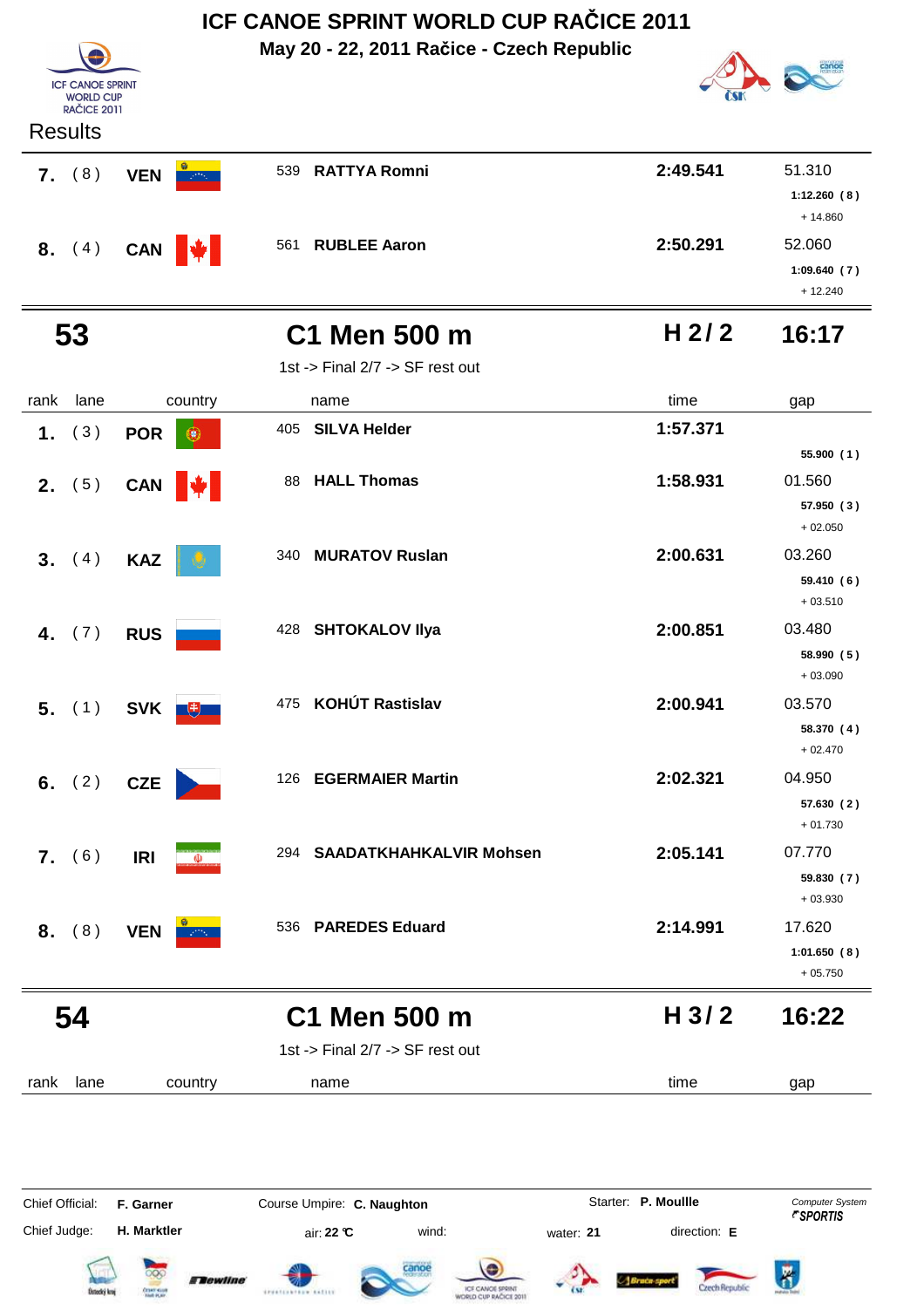**May 20 - 22, 2011 Račice - Czech Republic**



**ICF CANOE SPRINT** WORLD CUP<br>RAČICE 2011

|    | 1. (6)          | <b>ITA</b> |            | 305 | <b>BUCCIONE Paolo</b>              | 1:57.291 |                         |
|----|-----------------|------------|------------|-----|------------------------------------|----------|-------------------------|
|    |                 |            |            |     |                                    |          | 57.250(3)<br>$+01.150$  |
|    | <b>2.</b> $(5)$ | <b>BRA</b> |            | 69  | <b>QUEIROZ DOS SANTOS Isaquias</b> | 1:58.791 | 01.500                  |
|    |                 |            |            |     |                                    |          | 56.830(2)<br>$+00.730$  |
|    | 3. (2)          | <b>MEX</b> | $\bigcirc$ |     | 352 BALLINA Jonathan               | 2:01.541 | 04.250                  |
|    |                 |            |            |     |                                    |          | 58.890 (5)<br>$+02.790$ |
|    | 4. $(7)$        | <b>BLR</b> |            |     | 54 VAITSISHKIN Dzmitry             | 2:01.761 | 04.470                  |
|    |                 |            |            |     |                                    |          | 56.100(1)               |
|    | 5. (4)          | <b>LAT</b> |            | 345 | <b>PRANKS Gatis</b>                | 2:01.921 | 04.630                  |
|    |                 |            |            |     |                                    |          | 58.170 (4)<br>$+02.070$ |
|    | 6. $(3)$        | <b>CHI</b> |            | 279 | <b>GARCÍA Michael</b>              | 2:04.751 | 07.460                  |
|    |                 |            |            |     |                                    |          | 59.510 (6)              |
|    |                 |            |            |     |                                    |          | $+03.410$               |
| 7. | (8)             | <b>POL</b> |            | 391 | <b>NEDZI Tomasz</b>                | 2:05.081 | 07.790                  |
|    |                 |            |            |     |                                    |          | 1:01.030(7)             |
|    |                 |            |            |     |                                    |          | $+04.930$               |

## **55 K2 Men 500 m 16:27**

| 00 m |  |  |
|------|--|--|
|      |  |  |

**H 1/ 2**

| rank | lane              | country        | name                                                           |
|------|-------------------|----------------|----------------------------------------------------------------|
|      | 1. $(4)$          | <b>BLR</b>     | <b>LIAPIOSHKA Aliaksandr</b><br>43<br><b>VALKO Taras</b><br>55 |
|      |                   |                |                                                                |
|      | 2. (6)            | <b>RUS</b>     | <b>ANOSHKIN Roman</b><br>409.                                  |
|      |                   |                | <b>VASILYEV Anton</b><br>431                                   |
|      | 3. (2)            | <b>GER</b>     | <b>LINDNER Sebastian</b><br>246                                |
|      |                   |                | <b>FOERSTER Florian</b><br>235                                 |
|      | <b>4.</b> (5) TUR | $\mathsf{C}^*$ | <b>GULBAHAR Mustafa</b><br>496                                 |
|      |                   |                | <b>ERKAN Engin</b><br>495                                      |
|      |                   |                | 146 NĚMEČEK Jan                                                |
|      | 5. (7)            | <b>CZE</b>     | <b>MLÁDEK Jiří</b><br>143                                      |
|      |                   |                |                                                                |

|      |        |                     | $1/6$ -> SF + 3 next BT rest out                                  |          |                                   |
|------|--------|---------------------|-------------------------------------------------------------------|----------|-----------------------------------|
| rank | lane   | country             | name                                                              | time     | gap                               |
| 1.   | (4)    | <b>BLR</b>          | <b>LIAPIOSHKA Aliaksandr</b><br>43<br><b>VALKO Taras</b><br>55    | 1:34.421 | 45.510 (2)<br>$+00.430$           |
| 2.   | (6)    | <b>RUS</b>          | <b>ANOSHKIN Roman</b><br>409<br><b>VASILYEV Anton</b><br>431      | 1:35.881 | 01.460<br>45.080(1)               |
| 3.   | (2)    | <b>GER</b>          | <b>LINDNER Sebastian</b><br>246<br><b>FOERSTER Florian</b><br>235 | 1:38.471 | 04.050<br>46.630(3)<br>$+01.550$  |
| 4.   | (5)    | $C^*$<br><b>TUR</b> | <b>GULBAHAR Mustafa</b><br>496<br><b>ERKAN Engin</b><br>495       | 1:39.971 | 05.550<br>47.750 (4)<br>$+02.670$ |
|      | 5. (7) | <b>CZE</b>          | NĚMEČEK Jan<br>146<br><b>MLÁDEK Jiří</b><br>143                   | 1:40.581 | 06.160<br>48.280 (5)<br>$+03.200$ |

Chief Official: **F. Garner Course Umpire: C. Naughton Carrier: C. Starter: P. Moullle** *Computer System* Chief Judge: **H. Marktler air: 22 °C** wind: water: **21** direction: **E** 

Starter: P. Moullle















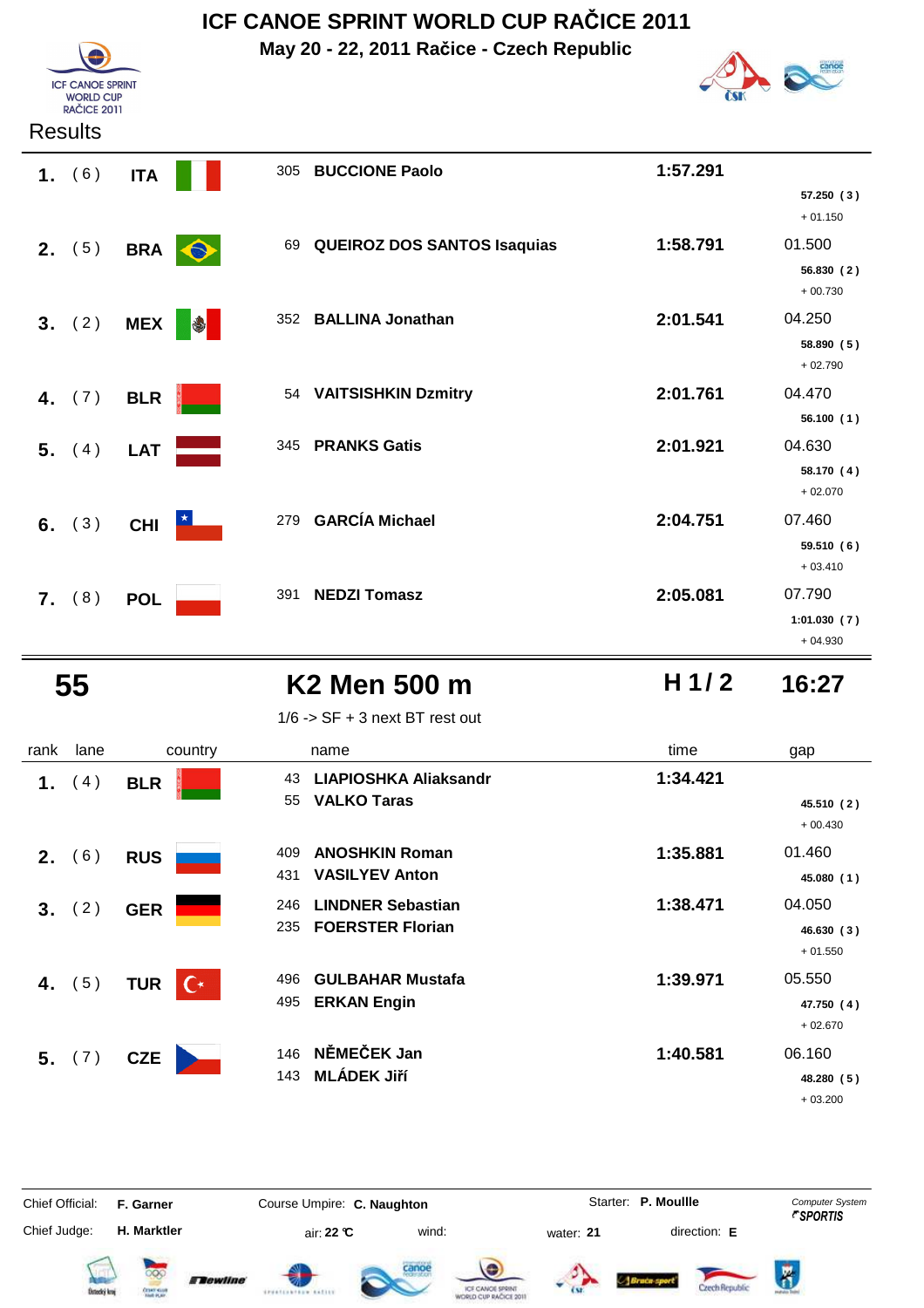|                                             |                     | May 20 - 22, 2011 Račice - Czech Republic                      |                  |                          |  |  |
|---------------------------------------------|---------------------|----------------------------------------------------------------|------------------|--------------------------|--|--|
| <b>ICF CANOE SPRINT</b><br><b>WORLD CUP</b> |                     |                                                                |                  |                          |  |  |
| <b>RAČICE 2011</b><br><b>Results</b>        |                     |                                                                |                  |                          |  |  |
| 6. $(3)$                                    | <b>POL</b>          | <b>SZANDRACH Pawel</b><br>395                                  | 1:58.241         | 23.820                   |  |  |
|                                             |                     | <b>JEDRZEJCZAK Lukasz</b><br>385                               |                  | 52.800(6)<br>$+07.720$   |  |  |
| (8)<br>7.                                   | <b>FRA</b>          | <b>BURGER Guillaume</b><br>185                                 | 2:07.671         | 33.250                   |  |  |
|                                             |                     | <b>URBAN Quentin</b><br>208                                    |                  | 1:02.540(7)<br>$+17.460$ |  |  |
| (1)                                         | <b>AUT</b>          | <b>ENDL Christian</b><br>31                                    | <b>DNS</b>       |                          |  |  |
|                                             |                     | <b>WECHT Alexander</b><br>35                                   |                  |                          |  |  |
| 56                                          |                     | <b>K2 Men 500 m</b>                                            | H $2/2$          | 16:32                    |  |  |
|                                             |                     | $1/6$ -> SF + 3 next BT rest out                               |                  |                          |  |  |
| rank<br>lane                                | country             | name                                                           | time             | gap                      |  |  |
| 1.<br>(2)                                   | <b>GER</b>          | <b>STROINSKI Kostja</b><br>249                                 | 1:37.441         |                          |  |  |
|                                             |                     | <b>BERTZ Hendrik</b><br>233                                    |                  | 47.010 (2)<br>$+00.330$  |  |  |
| 2. $(8)$                                    | <b>FRA</b>          | <b>LECRUBIER Vincent</b><br>199                                | 1:37.521         | 00.080                   |  |  |
|                                             |                     | <b>COLIN Philippe</b><br>187                                   |                  | 47.430 (3)<br>$+00.750$  |  |  |
| 3. (5)                                      | <b>TUR</b><br>$C^*$ | <b>YILDIRIM Cagribey</b><br>498                                | 1:38.521         | 01.080                   |  |  |
|                                             |                     | <b>KURU Ozturk</b><br>497                                      |                  | 46.680 (1)               |  |  |
| 4. $(7)$                                    | <b>CZE</b>          | <b>ADAM Jakub</b><br>117<br>ODVÁRKO Michal<br>147              | 1:39.501         | 02.060                   |  |  |
|                                             |                     |                                                                |                  | 49.320 (6)<br>$+02.640$  |  |  |
| 5. (3)                                      | <b>POL</b>          | <b>FLORCZAK Pawel</b><br>382                                   | 1:40.641         | 03.200                   |  |  |
|                                             |                     | <b>MARON Rafal</b><br>390                                      |                  | 48.990 (5)               |  |  |
|                                             |                     |                                                                |                  | $+02.310$                |  |  |
| 6. $(4)$                                    | <b>BLR</b>          | <b>PIATRUSHENKA Raman</b><br>50<br><b>MAKHNEU Vadzim</b><br>45 | 1:41.951         | 04.510                   |  |  |
|                                             |                     |                                                                |                  | 48.350 (4)<br>$+01.670$  |  |  |
| 7. (6)                                      | <b>RUS</b>          | 432 YURCHENKO Vitaly                                           | 1:43.761         | 06.320                   |  |  |
|                                             |                     | 423 POGREBAN Vasily                                            |                  | 51.840 (7)               |  |  |
|                                             |                     |                                                                |                  | $+05.160$                |  |  |
| 57                                          |                     | <b>K2 Men 500 m</b>                                            | H <sub>3/2</sub> | 16:37                    |  |  |
|                                             |                     | $1/6$ -> SF + 3 next BT rest out                               |                  |                          |  |  |
| lane<br>rank                                | country             | name                                                           | time             | gap                      |  |  |
| 1.<br>(4)                                   | <b>ITA</b>          | <b>GALLIGANI Matteo</b><br>316                                 | 1:35.941         |                          |  |  |
|                                             |                     | <b>RIPAMONTI Nicola</b><br>328                                 |                  | 47.010 (2)               |  |  |

+ 00.330

Chief Official: **F. Garner Course Umpire: C. Naughton Carrier: C. Starter: P. Moullle** *Computer System* Chief Judge: **H. Marktler** air: **22 °C** wind: water: **21** direction: **E** Starter: **P. Moullle** 













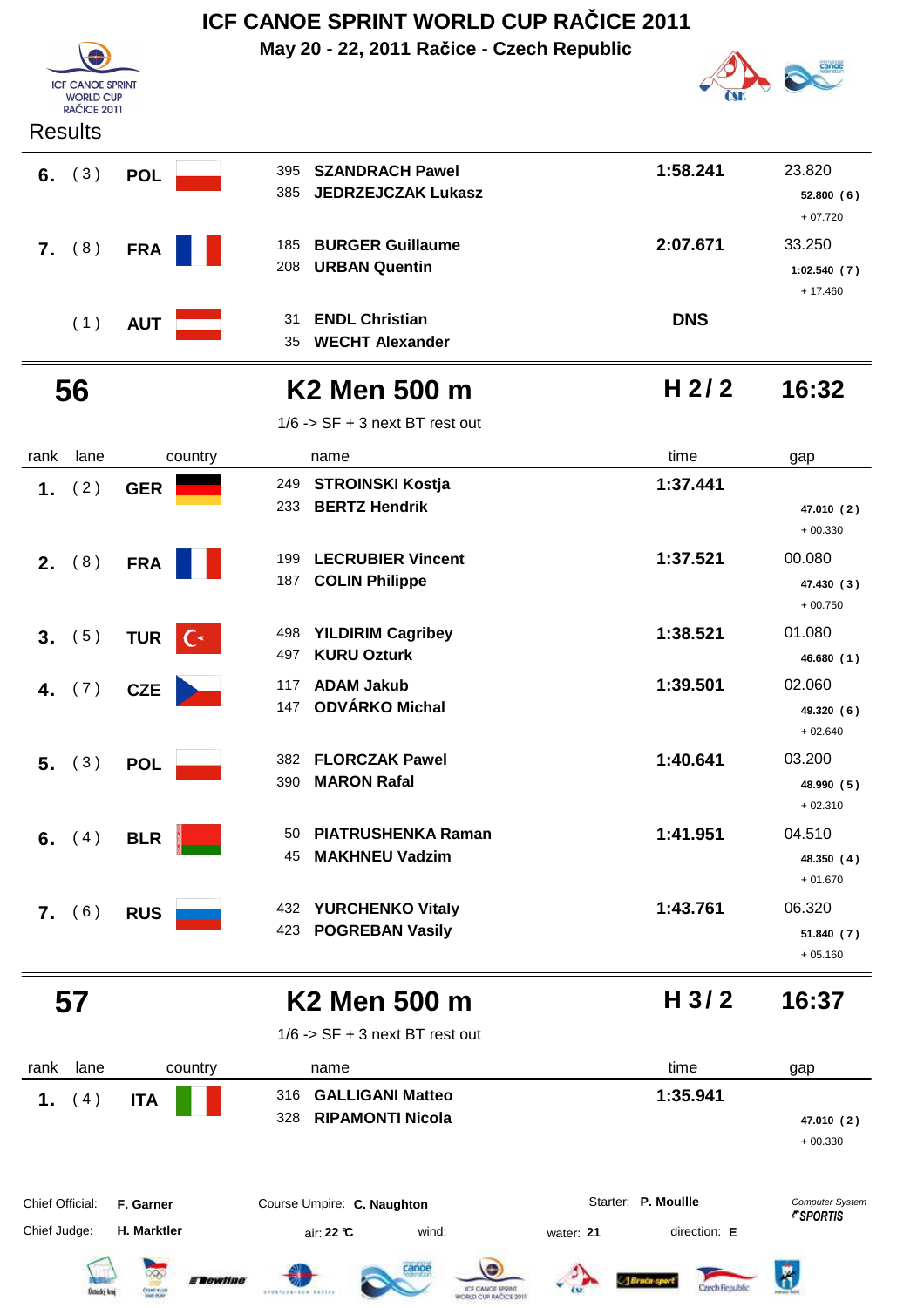

## **ICF CANOE SPRINT WORLD CUP RAČICE 2011**

**May 20 - 22, 2011 Račice - Czech Republic**



|    | 2. (9) | <b>NZL</b> | 374<br>375                    | <b>FERGUSON Steven</b><br><b>FITZGERALD Darryl</b>        | 1:36.101 | 00.160<br>47.750 (4)<br>$+01.070$ |
|----|--------|------------|-------------------------------|-----------------------------------------------------------|----------|-----------------------------------|
| 3. | (5)    | <b>POR</b> | 397<br>€<br>398               | <b>CORREIA Leonel</b><br><b>DUARTE Filipe</b>             | 1:37.751 | 01.810<br>46.680 (1)              |
| 4. | (7)    | <b>SLO</b> | 437<br>436                    | <b>LEBAN Lovro</b><br><b>KUK Rok</b>                      | 1:38.541 | 02.600<br>48.070 (5)<br>$+01.390$ |
|    | 5. (2) |            | 476<br>SVK <b>U</b><br>470    | <b>KRAJČOVIČ Marek</b><br><b>JAKUBÍK Gábor</b>            | 1:38.791 | 02.850<br>47.330 (3)<br>$+00.650$ |
| 6. | (6)    | <b>SUI</b> | 463<br>÷<br>464               | <b>NICOLET Christophe</b><br><b>WYSS Fabio</b>            | 1:39.451 | 03.510<br>49.610 (6)<br>$+02.930$ |
| 7. | (3)    | <b>IRI</b> | 289<br>$\mathbf{\Phi}$<br>296 | <b>FAZLOULA Saeid</b><br><b>TORKIHARCHEGINI Hamidreza</b> | 1:41.631 | 05.690<br>50.340(7)<br>$+03.660$  |
| 8. | (8)    | <b>KAZ</b> | 335<br>336                    | <b>DERGUNOV Alexey</b><br><b>EMELYANOV Alexandr</b>       | 1:45.761 | 09.820<br>51.270 (8)              |

### **58 K2 Men 500 m 16:42**

1/6 -> SF + 3 next BT rest out

**H 4/ 2**

+ 04.590

| rank | lane   | country                               | name                                                       | time             | gap |
|------|--------|---------------------------------------|------------------------------------------------------------|------------------|-----|
| 1.   | (4)    | $\frac{1}{\sqrt{K}}$<br><b>AUS</b>    | 24 PHILLIPS Jesse<br>12 BIRD Stephen                       | 1:36.911         |     |
| 2.   | (6)    | <b>HUN</b>                            | <b>GÖNCZY Gábor</b><br>556<br><b>DOMBVÁRI Bence</b><br>258 | 01.1<br>1:38.041 |     |
|      | 3. (5) | <b>DEN</b>                            | <b>WRAAE Kim</b><br>167<br><b>STAER Emil</b><br>166        | 01.2<br>1:38.181 |     |
|      |        | $\frac{\sum x}{\sum x}$<br><b>GBR</b> | <b>HIDE Tom</b><br>216                                     | 01.4<br>1:38.371 |     |

| 1. | (4)    | <b>AUS</b> | ∴, <del>≫</del><br>24<br>12 <sup>°</sup> | <b>PHILLIPS Jesse</b><br><b>BIRD Stephen</b>         | 1:36.911 | (0)           |
|----|--------|------------|------------------------------------------|------------------------------------------------------|----------|---------------|
| 2. | (6)    | <b>HUN</b> | 556<br>258                               | <b>GÖNCZY Gábor</b><br><b>DOMBVÁRI Bence</b>         | 1:38.041 | 01.130<br>(0) |
| 3. | (5)    | <b>DEN</b> | 167<br>166                               | <b>WRAAE Kim</b><br><b>STAER Emil</b>                | 1:38.181 | 01.270<br>(0) |
| 4. | (7)    | <b>GBR</b> | 216<br>230                               | <b>HIDE Tom</b><br><b>RUTHERFORD Edward</b>          | 1:38.371 | 01.460<br>(0) |
|    | 5. (8) | <b>CAN</b> | 560<br>94                                | <b>LANG Neil</b><br><b>MEHAK Christopher</b>         | 1:38.691 | 01.780<br>(0) |
| 6. | (3)    | <b>ARG</b> | ۰                                        | DE GESÚS Juan Pablo<br><b>CARRERAS Gonzalo</b><br>3  | 1:39.731 | 02.820<br>(0) |
| 7. | (2)    | <b>CHI</b> | 280<br>278                               | <b>NICOLAS Fernando</b><br><b>FERNANDEZ Cristian</b> | 1:39.771 | 02.860<br>(0) |

Chief Judge:

**H. Marktler air: 22 °C** wind: water: **21** direction: **E** 

Chief Official: **F. Garner Course Umpire: C. Naughton Carrier: C. Starter: P. Moullle** *Computer System* Starter: P. Moullle















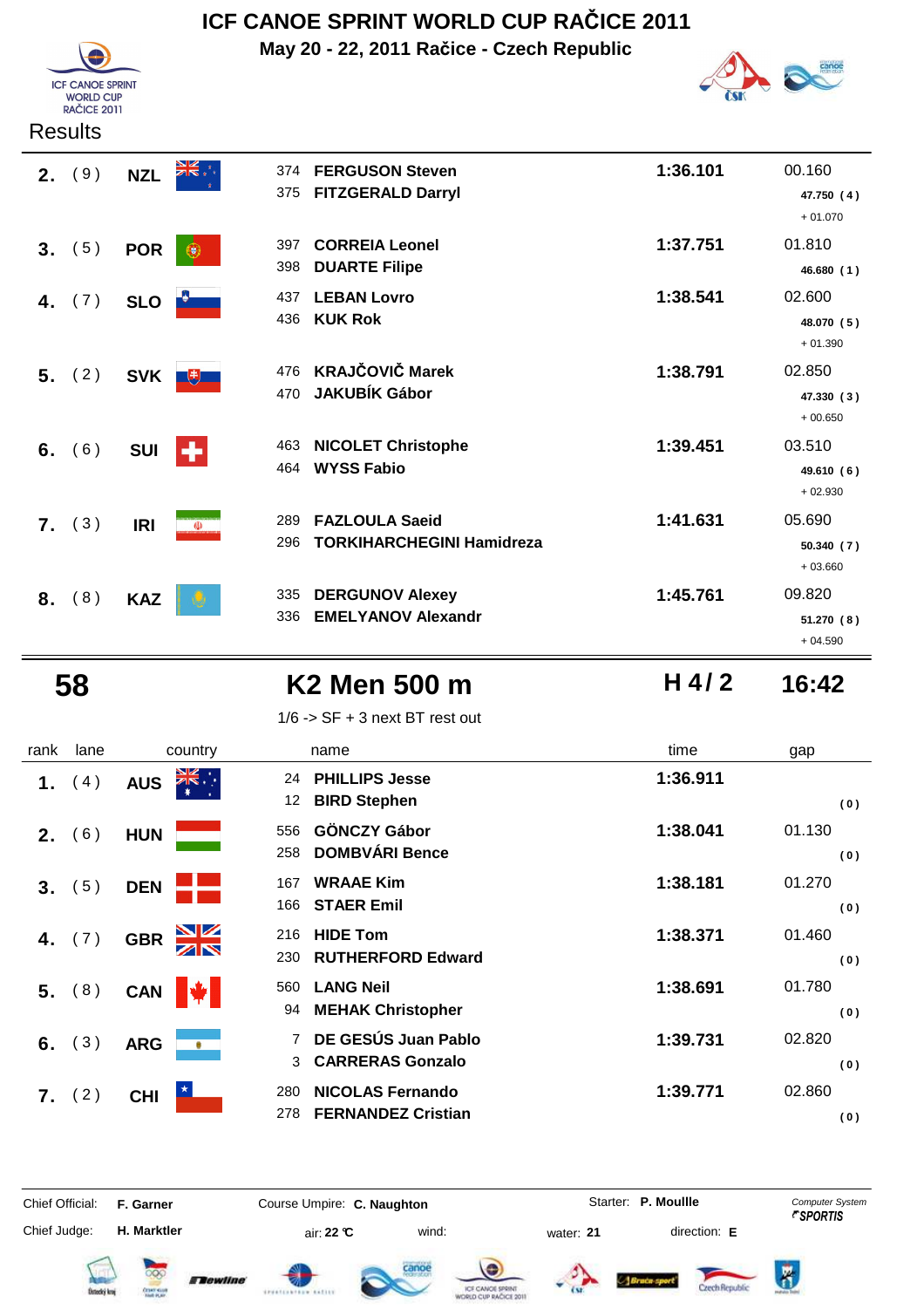|                                             |                          | May 20 - 22, 2011 Račice - Czech Republic                            |                           |                                                  |
|---------------------------------------------|--------------------------|----------------------------------------------------------------------|---------------------------|--------------------------------------------------|
| <b>ICF CANOE SPRINT</b><br><b>WORLD CUP</b> |                          |                                                                      |                           |                                                  |
| <b>RAČICE 2011</b><br><b>Results</b>        |                          |                                                                      |                           |                                                  |
|                                             |                          | <b>CRNEKOVIC Marko</b><br>114                                        | 1:42.341                  | 05.430                                           |
| (9)<br>8.                                   | $CRO$ $\frac{1}{2}$      | <b>IVIC Mario</b><br>115                                             |                           | (0)                                              |
| 59                                          |                          | <b>C2 Men 500 m</b>                                                  | H $1/2$                   | 16:47                                            |
|                                             |                          | $1/3$ -> Final $4/7$ -> SF + BT rest out                             |                           |                                                  |
| lane<br>rank                                | country                  | name                                                                 | time                      | gap                                              |
| 1.<br>(7)                                   | <b>RUS</b>               | <b>IGNATOV Evgeny</b><br>413<br><b>SHTYL Ivan</b><br>429             | 1:45.331                  | 52.290 (1)                                       |
| (8)<br>2.                                   | <b>KAZ</b>               | <b>EMELYANOV Sergey</b><br>337<br>338<br><b>EMELYANOV Timofey</b>    | 1:46.301                  | 00.970<br>52.620 (2)<br>$+00.330$                |
| 3. (6)                                      | <b>FRA</b>               | <b>GOUBEL Mathieu</b><br>191<br><b>BEUGNET Mathieu</b><br>183        | 1:46.881                  | 01.550<br>54.750 (6)<br>$+02.460$                |
| 4.<br>(4)                                   | <b>ITA</b>               | <b>CRACIUN Sergiu</b><br>310<br><b>INCOLLINGO Luca</b><br>319        | 1:47.601                  | 02.270<br>52.940(3)<br>$+00.650$                 |
| $5.$ (5)                                    | <b>UZB</b>               | <b>MIRBEKOV Serik</b><br>525<br><b>KOCHNEV Gerasim</b><br>522        | 1:49.491                  | 04.160<br>55.170 (7)<br>$+02.880$                |
| (2)<br>6.                                   | <b>VEN</b>               | <b>RATTYA Romni</b><br>539<br><b>RAMOS Anderson</b><br>538           | 1:51.131                  | 05.800<br>53.260(4)<br>$+00.970$                 |
| 7. (1)                                      | <b>CZE</b>               | <b>KORANDA Lukáš</b><br>136<br>MIŠKOVSKÝ Radek<br>142                | 1:51.431                  | 06.100<br>53.720 (5)<br>$+01.430$                |
| 8. (3)                                      | <b>MEX</b><br>$\bigcirc$ | <b>CASTENEDA Miguel</b><br>355<br><b>ROYO Alejandro</b><br>364       | 1:56.301                  | 10.970<br>55.710 (8)<br>$+03.420$                |
| (9)<br>9 <sub>1</sub>                       | <b>USA</b>               | <b>FINLAYSON Robert</b><br>504<br><b>SCHWEDHELM Alejandro</b><br>514 | 2:04.261                  | 18.930<br>58.730 (9)<br>$+06.440$                |
| 60                                          |                          | <b>C2 Men 500 m</b>                                                  | H <sub>2/2</sub>          | 16:52                                            |
|                                             |                          | $1/3$ -> Final $4/7$ -> SF + BT rest out                             |                           |                                                  |
| lane<br>rank                                | country                  | name                                                                 | time                      | gap                                              |
| (5)<br>1.                                   | <b>RUS</b>               | <b>MELANTYEV Victor</b><br>419<br><b>LIPKIN Nikolay</b><br>415       | 1:45.541                  | 51.090(1)                                        |
| Chief Official:                             | F. Garner                | Course Umpire: C. Naughton                                           | Starter: P. Moullle       | <b>Computer System</b><br><i><b>"SPORTIS</b></i> |
| Chief Judge:                                | H. Marktler              | air: 22 °C<br>wind:                                                  | direction: E<br>water: 21 |                                                  |

Dentis Power of Cancer

**ICF CANOE SPRINT WORLD CUP RAČICE 2011**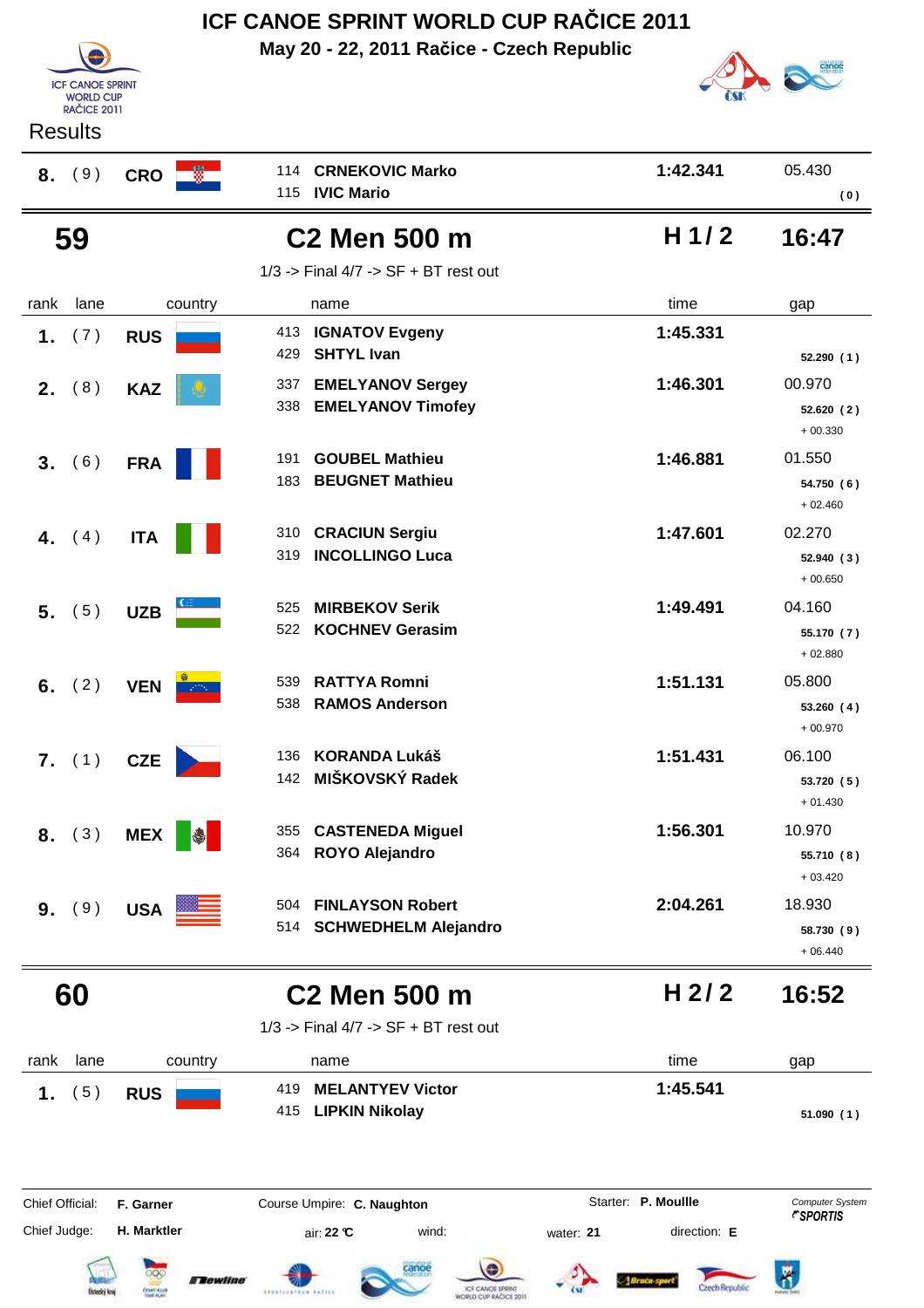# **ICF CANOE SPRINT**

## **ICF CANOE SPRINT WORLD CUP RAČICE 2011**

**May 20 - 22, 2011 Račice - Czech Republic**



**H 1/ 2**

#### Results

**WORLD CUP RAČICE 2011** 

| 2. (6)   | <b>UZB</b> | 524<br>523             | <b>MENKOV Vadim</b><br><b>MEDETOV Merey</b>                       | 1:45.611 | 00.070<br>52.260(4)<br>$+01.170$  |
|----------|------------|------------------------|-------------------------------------------------------------------|----------|-----------------------------------|
| 3. (7)   | <b>BLR</b> | 51<br>56               | <b>RABCHANKA Dzmitry</b><br><b>VAUCHETSKI Aliaksandr</b>          | 1:45.901 | 00.360<br>51.940(3)<br>$+00.850$  |
| 4. $(8)$ | <b>CZE</b> | 151<br>125             | RADOŇ Jaroslav<br><b>DVOŘÁK Filip</b>                             | 1:47.881 | 02.340<br>53.010(6)<br>$+01.920$  |
| $5.$ (3) | <b>GER</b> | 252<br>239             | <b>WAESCHKE Bjoern</b><br><b>KIRAJ Stefan</b>                     | 1:48.331 | 02.790<br>51.720(2)<br>$+00.630$  |
| 6. $(1)$ | <b>BRA</b> | 64<br>$\bullet$<br>68  | <b>DE SOUZA SILVA Erlon</b><br><b>MATIAS DE OLIVEIRA Ronilson</b> | 1:52.901 | 07.360<br>52.780 (5)<br>$+01.690$ |
| 7. (2)   | <b>CAN</b> | 562<br><b>A</b><br>563 | <b>BRYANT Paul</b><br><b>VARGA Roland</b>                         | 1:54.571 | 09.030<br>53.930(7)<br>$+02.840$  |
| 8. (4)   | <b>FRA</b> | 184<br>181             | <b>BEUGNET Romain</b><br><b>BART Adrien</b>                       | 2:01.611 | 16.070<br>54.160(8)<br>$+03.070$  |

#### **61 K4 Men 1000 m 16:57**

1st -> Final 2/7 -> SF rest out

#### rank lane country thame the name time time gap  **1.** (5) RUS 418 MEDVEDEV IIya 2:59.221 **POGREBAN Vasily** 423 **43.010 1:26.800 2:13.310 ( 2 ) ( 1 ) ( 1 )** + 00.230 **RYAKHOV Anton** 426 **ZHESTKOV Oleg** 434 **2.** (7) **HUN TÓTH Dávid 274 <b>101 Dávid 2. 1.660 PETROVICS Máté** 270 **43.490 1:28.190 2:14.140 ( 4 ) ( 4 ) ( 2 )** 268 **KULIFAI Tamás**  $+ 00.710 + 01.390 + 00.830$ **KUGLER Attila** 267 **3.** (3) BLR 46 MIADZVEDZEU Pavel 3:04.391 05.170 **STRELCHANKA Stanislau** 52 **43.850 1:27.330 2:15.570 ( 6 ) ( 2 ) ( 3 )** 40 **FINDZIUKEVICH Siarhei** + 01.070 + 00.530 + 02.260 **BIALKO Vitaliy** 39  **4.** ( 2 ) **FRA URBAN Quentin** 208 **3:04.801** 05.580 **BURGER Guillaume** 185 **42.780 1:27.760 2:17.800 ( 1 ) ( 3 ) ( 4 ) CRESSOL Alexandre** 189  $+00.960 + 04.490$ **SUDRIE Antoine** 204 Starter: P. Moullle Chief Official: **F. Garner Course Umpire: C. Naughton Carrier: C. Starter: P. Moullle** *Computer System* Chief Judge: **H. Marktler air: 22 °C** wind: water: **21** direction: **E** Bewline Czech Renubli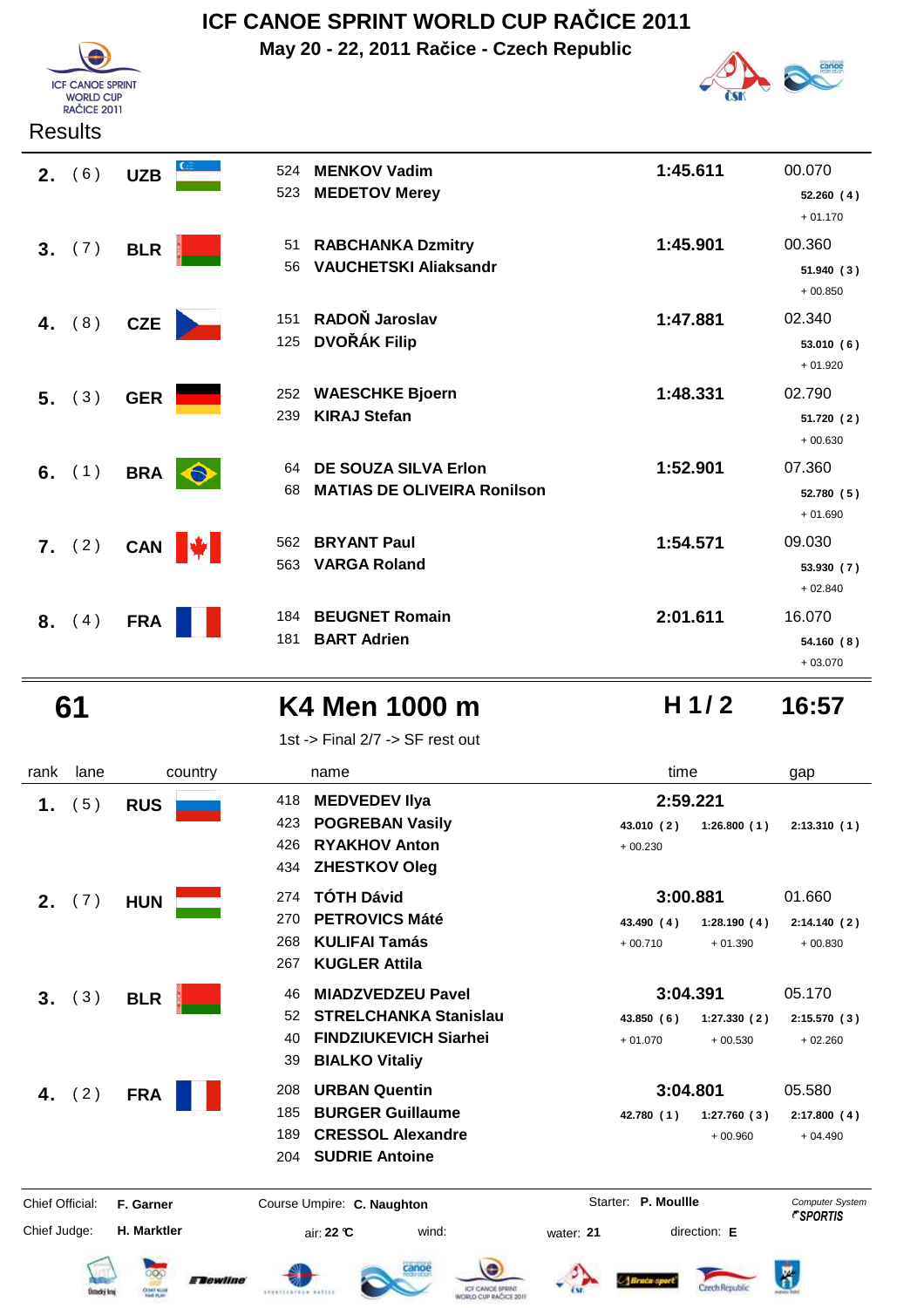

## **ICF CANOE SPRINT WORLD CUP RAČICE 2011**

**May 20 - 22, 2011 Račice - Czech Republic**



| 5. | (4) | <b>USA</b> | 511                   | <b>MICHAEL Luke</b>    | 3:06.501   |             | 07.280      |
|----|-----|------------|-----------------------|------------------------|------------|-------------|-------------|
|    |     |            | 512                   | <b>MICHAEL Jake</b>    | 43.720 (5) | 1:28.720(5) | 2:18.770(6) |
|    |     |            | 508                   | <b>HOUSE Morgan</b>    | $+00.940$  | $+01.920$   | $+05.460$   |
|    |     |            | 501                   | <b>DOLAN Patrick</b>   |            |             |             |
| 6. | (8) | <b>ESP</b> | 175<br>蠢              | <b>LLERA Francisco</b> | 3:07.801   |             | 08.580      |
|    |     |            | 170                   | <b>BANOS Pablo</b>     | 43.230 (3) | 1:29.550(6) | 2:18.430(5) |
|    |     |            | 174                   | <b>LLAMEDO Emilio</b>  | $+00.450$  | $+02.750$   | $+05.120$   |
|    |     |            | 172                   | <b>GERMADE Rodrigo</b> |            |             |             |
|    | (9) | <b>UZB</b> | 517                   | <b>BORZOV Sergey</b>   | 3:08.441   |             | 09.220      |
|    |     |            | 528                   | <b>PEKUT Andrey</b>    | 44.080 (7) | 1:30.290(7) | 2:20.830(8) |
|    |     |            | 526                   | <b>MOCHALOV Alexey</b> | $+01.300$  | $+03.490$   | $+07.520$   |
|    |     |            | 519                   | <b>GORN Vyacheslav</b> |            |             |             |
| 8. | (1) | <b>SVK</b> | 487<br>$\overline{H}$ | <b>VISZLAY Boris</b>   | 3:10.341   |             | 11.120      |
|    |     |            | 472                   | <b>KLUČÁR Andrej</b>   | 44.310 (8) | 1:31.420(8) | 2:19.600(7) |
|    |     |            | 466                   | <b>DIVINEC Andrej</b>  | $+01.530$  | $+04.620$   | $+06.290$   |
|    |     |            | 465                   | <b>BENO Lubomír</b>    |            |             |             |

### **62 K4 Men 1000 m 17:04**

1st -> Final 2/7 -> SF rest out

| rank            | lane     | country          | name                                                                                          | time                                  | gap                    |
|-----------------|----------|------------------|-----------------------------------------------------------------------------------------------|---------------------------------------|------------------------|
| 1.              | (9)      | <b>POR</b><br>æ. | <b>PIMENTA Fernando</b><br>401<br><b>RIBEIRO Joao</b><br>403                                  | 2:59.041<br>42.940 (3)<br>1:27.750(4) | 2:15.790(5)            |
|                 |          |                  | <b>SILVA Emanuel</b><br>406<br><b>FERNANDES David</b><br>399                                  | $+01.560$<br>$+01.570$                | $+02.420$              |
|                 | 2. $(2)$ | <b>FRA</b>       | <b>HYBOIS Arnaud</b><br>195                                                                   | 3:00.631                              | 01.590                 |
|                 |          |                  | <b>HUBERT Etienne</b><br>194<br><b>JOUVE Sebastien</b><br>197<br><b>BEAMONT Maxime</b><br>182 | 41.380(1)<br>1:26.180(1)              | 2:13.370(1)            |
| 3.              | (1)      | <b>SVK</b><br>飞  | <b>RISZDORFER Richard</b><br>483                                                              | 3:02.441                              | 03.400                 |
|                 |          |                  | <b>RISZDORFER Michal</b><br>482                                                               | 44.430 (6)<br>1:28.280(5)             | 2:15.360(4)            |
|                 |          |                  | <b>VLČEK Erik</b><br>488<br><b>TARR Juraj</b><br>485                                          | $+02.100$<br>$+03.050$                | $+01.990$              |
| 4.              | (7)      | <b>HUN</b>       | <b>DOMBI Rudolf</b><br>257                                                                    | 3:02.911                              | 03.870                 |
|                 |          |                  | <b>GYÖKÖS Lajos</b><br>262                                                                    | 43.800 (5)<br>1:29.110(6)             | 2:16.420(6)            |
|                 |          |                  | <b>SZALAI Tamás</b><br>272<br><b>BOROS Gergely</b><br>255                                     | $+02.420$<br>$+02.930$                | $+03.050$              |
| 5.              | (8)      | <b>ESP</b>       | <b>HERNANZ Javier</b><br>173                                                                  | 3:03.351                              | 04.310                 |
|                 |          |                  | <b>CUBELOS Francisco</b><br>171                                                               | 43.370 (4)<br>1:27.420(3)             | 2:14.830(3)            |
|                 |          |                  | <b>PRIETO Borja</b><br>177<br><b>PENA Inigo</b><br>176                                        | $+01.990$<br>$+01.240$                | $+01.460$              |
| Chief Official: |          | F. Garner        | Course Umpire: C. Naughton                                                                    | Starter: P. Moullle                   | <b>Computer System</b> |

Chief Judge:

**H. Marktler air: 22 °C** wind: water: **21** direction: **E** 













**H 2/ 2**



 $\overline{\mathbf{R}}$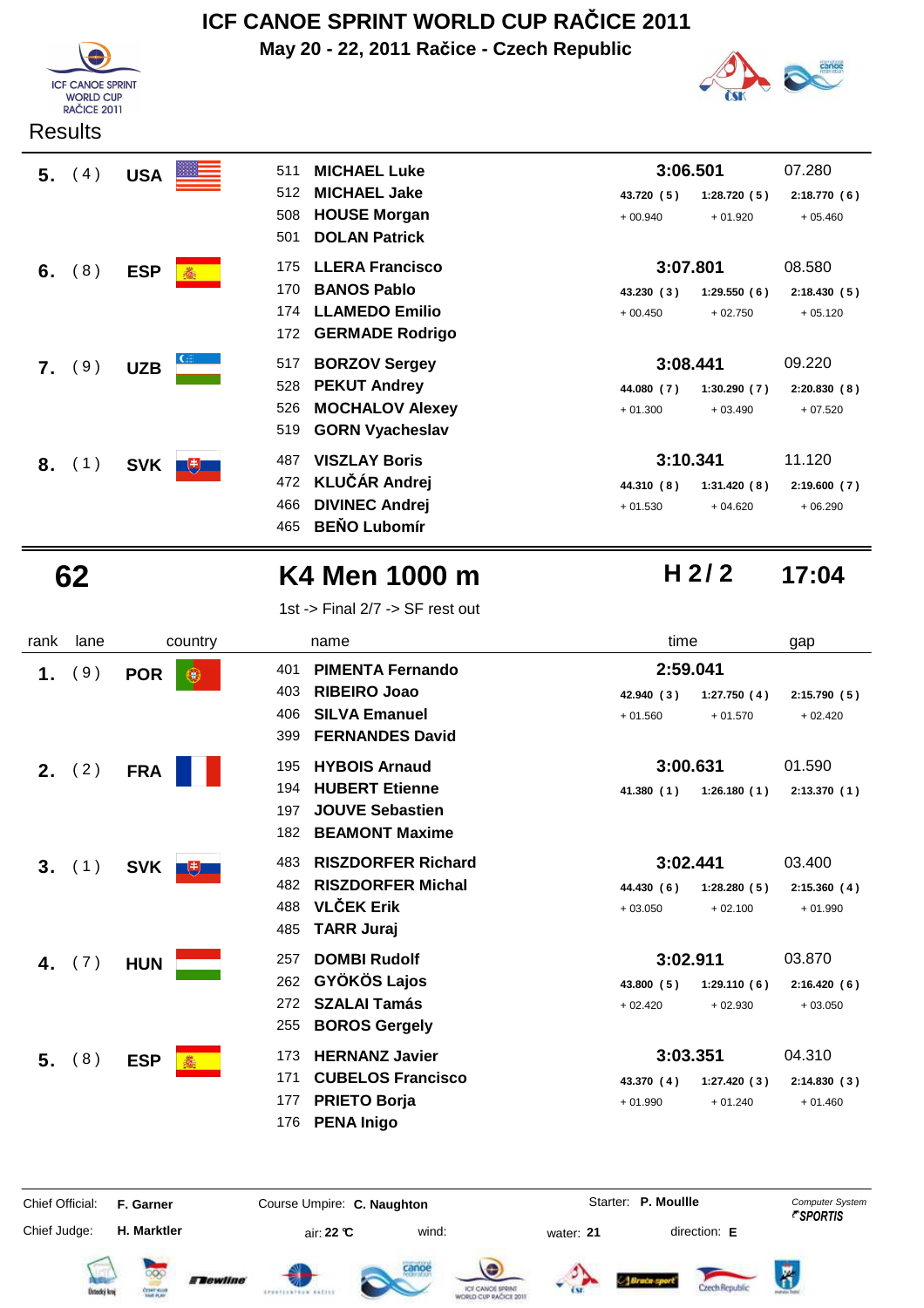



|  | 6. $(3)$ BLR $\blacksquare$ |
|--|-----------------------------|
|  | 7. $(4)$ POL                |
|  | 8. (6) RSA $\geq$           |

| 6.               | (3)    | <b>BLR</b> |     | 50 PIATRUSHENKA Raman   | 3:04.091   |             | 05.050     |
|------------------|--------|------------|-----|-------------------------|------------|-------------|------------|
|                  |        |            |     | 36 ABALMASAU Aliaksei   | 42.210 (2) | 1:27.380(2) | 2:14.200 ( |
|                  |        |            | 44  | <b>LITVINCHUK Artur</b> | $+00.830$  | $+01.200$   | $+00.830$  |
|                  |        |            |     | 45 MAKHNEU Vadzim       |            |             |            |
| $\mathbf{7}_{1}$ | (4)    | <b>POL</b> |     | 395 SZANDRACH Pawel     | 3:04.781   |             | 05.740     |
|                  |        |            |     | 394 SIEROCKI Pawel      | 45.090 (8) | 1:30.150(7) | 2:17.250 ( |
|                  |        |            |     | 385 JEDRZEJCZAK Lukasz  | $+03.710$  | $+03.970$   | $+03.880$  |
|                  |        |            |     | 393 PIETRZAK Wojciech   |            |             |            |
|                  | 8. (6) | <b>RSA</b> |     | 545 BASSON Pieter       | 3:05.151   |             | 06.110     |
|                  |        |            |     | 544 WHITE Gavin Graig   | 44.860 (7) | 1:30.980(8) | 2:18.380 ( |
|                  |        |            | 547 | VAN DER WALT Grant W.   | $+03.480$  | $+04.800$   | $+05.010$  |



**H 3/ 2**

#### **63 K4 Men 1000 m 17:11**

**LOUW Greg Ricky** 546

1st -> Final 2/7 -> SF rest out

| rank | lane     | country         | name                                                                                                                                         | time                                                            | gap                                |
|------|----------|-----------------|----------------------------------------------------------------------------------------------------------------------------------------------|-----------------------------------------------------------------|------------------------------------|
| 1.   | (4)      | <b>CZE</b>      | HORSKÝ Ondřej<br>130<br>SOUČEK Jan<br>153<br><b>HAVEL Daniel</b><br>128<br>ŠTĚRBA Jan<br>156                                                 | 2:58.081<br>42.910 (2)<br>1:26.720(2)<br>$+00.830$<br>$+00.530$ | 2:13.130(2)<br>$+00.530$           |
|      | 2. (1)   | <b>AUS</b>      | <b>SMITH Tate</b><br>27<br><b>SMITH David</b><br>26<br><b>STEWART Murray</b><br>28<br><b>CLEAR Jacob</b><br>15                               | 2:58.121<br>42.080(1)<br>1:26.190(1)                            | 00.040<br>2:12.600(1)              |
| 3.   | (8)      | <b>GBR</b>      | <b>FARRALL Ben</b><br>213<br><b>WYCHERLEY Paul</b><br>227<br>231<br><b>BRABANTS Tim</b><br><b>ANDREW Daniels</b><br>211                      | 3:04.921<br>43.600(5)<br>1:29.410(5)<br>$+01.520$<br>$+03.220$  | 06.840<br>2:17.190(4)<br>$+04.590$ |
| 4.   | (5)      | <b>ITA</b>      | <b>FACCHIN Andrea</b><br>312<br><b>PIEMONTE Luca</b><br>323<br><b>RICCHETTI Alberto</b><br>327<br><b>SCADUTO Antonio Massimiliano</b><br>329 | 3:05.071<br>43.370 (4)<br>1:27.550(3)<br>$+01.290$<br>$+01.360$ | 06.990<br>2:15.260(3)<br>$+02.660$ |
| 5.   | (6)      | <b>ARG</b><br>۰ | <b>DAL-BO Daniel</b><br>6<br><b>BERGERO Juan Pablo</b><br>2<br><b>DE TORRES Pablo Martin</b><br>8<br><b>GERINGER SALLETTE Roberto</b><br>9   | 3:06.331<br>43.240 (3)<br>1:28.680(4)<br>$+01.160$<br>$+02.490$ | 08.250<br>2:17.520(5)<br>$+04.920$ |
|      | 6. $(7)$ | <b>KAZ</b>      | <b>DERGUNOV Alexey</b><br>335<br><b>EMELYANOV Alexandr</b><br>336<br><b>ALEXEYEV Evgeniy</b><br>333<br>344 TORLOPOV Dmitriy                  | 3:06.491<br>45.990 (8)<br>1:31.480(7)<br>$+03.910$<br>$+05.290$ | 08.410<br>2:19.360(6)<br>$+06.760$ |

Chief Official: **F. Garner Course Umpire: C. Naughton Carrier: C. Starter: P. Moullle** *Computer System* Chief Judge:

**H. Marktler air: 22 °C** wind: water: **21** direction: **E** 

Starter: P. Moullle

















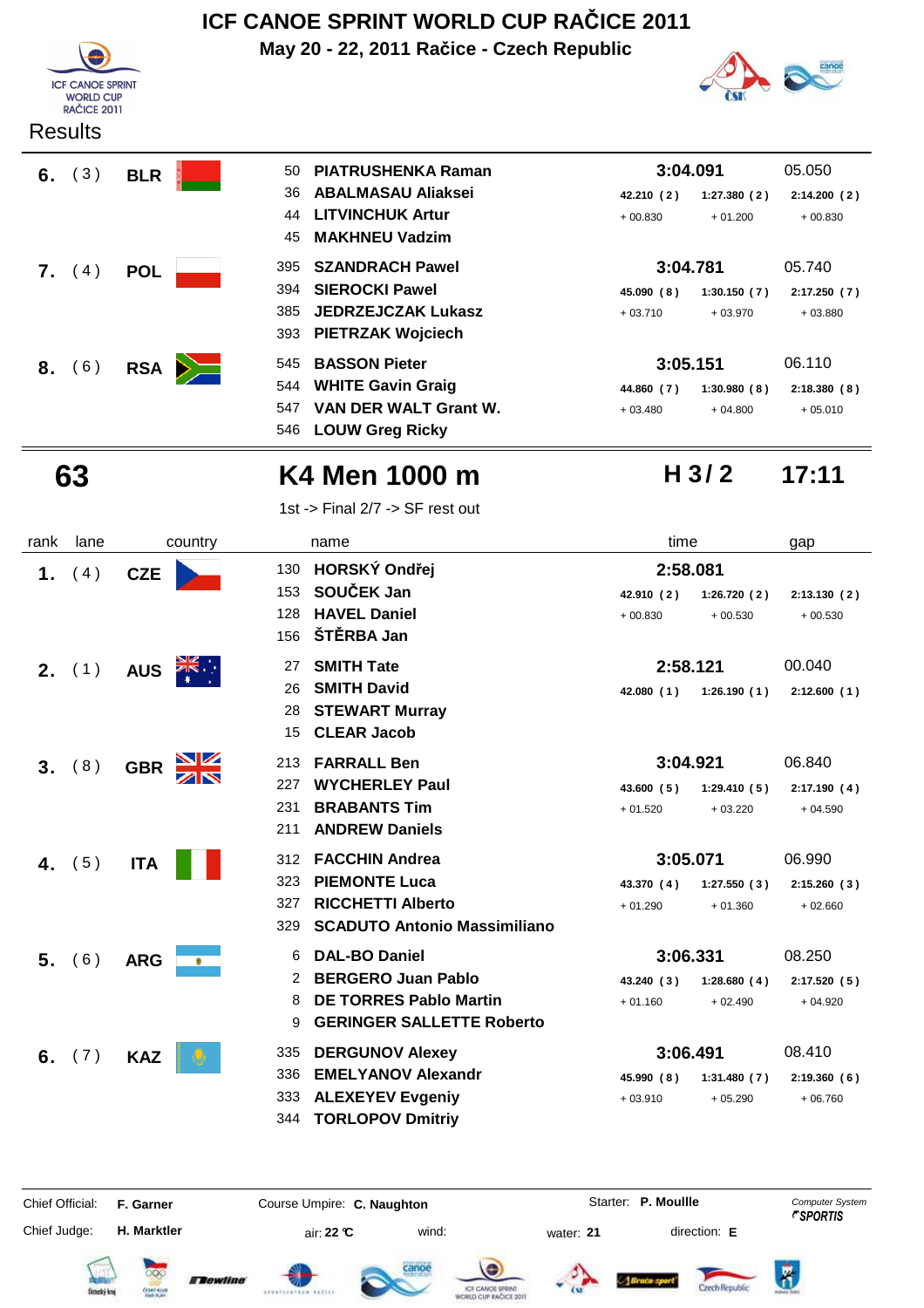| ICF CANOE SPRINT WORLD CUP RACICE 2011                            |            |          |                                                                  |              |             |              |  |  |
|-------------------------------------------------------------------|------------|----------|------------------------------------------------------------------|--------------|-------------|--------------|--|--|
| <b>ICF CANOE SPRINT</b><br><b>WORLD CUP</b><br><b>RAČICE 2011</b> |            |          | May 20 - 22, 2011 Račice - Czech Republic                        |              |             |              |  |  |
| <b>Results</b>                                                    |            |          |                                                                  |              |             |              |  |  |
| (3)<br>7.                                                         | <b>CAN</b> | 89<br>W. | <b>HAMILTON Corey</b>                                            | 3:10.561     |             | 12.480       |  |  |
|                                                                   |            | 91       | <b>JORENS Steve</b>                                              | 44.730 (6)   | 1:30.650(6) | 2:21.790 (7) |  |  |
|                                                                   |            | 83       | <b>DUCHESNEAU Philippe</b>                                       | $+02.650$    | $+04.460$   | $+09.190$    |  |  |
|                                                                   |            | 100      | <b>REARDON Brady</b>                                             |              |             |              |  |  |
| (2)<br>8.                                                         | <b>NZL</b> | 380      | <b>WILSON Samuel</b>                                             | 3:13.151     |             | 15.070       |  |  |
|                                                                   |            | 370      | <b>BICKNELL Scott</b>                                            | 44.960 (7)   | 1:33.010(8) | 2:23.320(8)  |  |  |
|                                                                   |            | 369      | <b>BATS Jasper</b>                                               | $+02.880$    | $+06.820$   | $+10.720$    |  |  |
|                                                                   |            | 376      | <b>FRANICH Zachary</b>                                           |              |             |              |  |  |
| 64                                                                |            |          | K1 Men 500 m                                                     | <b>SF1/1</b> |             | 17:27        |  |  |
|                                                                   |            |          | $1/2$ + next BT->FA 3x3rd+4x4th+2x5th BT-> FB 2x5th+4x6th+3 next |              |             |              |  |  |
| lane<br>rank                                                      |            | country  | name                                                             | time         |             | gap          |  |  |
| (4)<br>1.                                                         | <b>RUS</b> |          | 424 POSTRIGAY Yury                                               | 1:44.081     |             |              |  |  |

**2.** (6) HUN 265 HUFNÁGEL Tibor 1:44.661 00.580

 **3.** ( 2 ) **HUN 1:47.131** 03.050

 **4.** (9) **IRI 8 1:48.291 1:48.291 1:48.291 1:48.291 1:48.291** 

**5.** (1) CRO **116 LIPOVAC Marko 1:48.381** 04.300

**6.** (3) ITA 307 CECCHINI Carlo **1:48.441** 04.360

**7.** (7) UZB 521 **IBRAGIMOV Vilyam 1:48.681** 04.600

**8.** (5) UZB 527 OSOKIN Vladimir 1:49.191 05.110

**9.** (8) LAT 348 VEINBERGS Gints **1:51.441** 07.360

**51.320 ( 2 )** + 00.430

**52.910 ( 5 )** + 02.020

**52.080 ( 4 )**  $+01.190$ 

**53.440 ( 6 )** + 02.550

**51.750 ( 3 )** + 00.860

**54.870 ( 7 )** + 03.980

**50.890 ( 1 )**

**55.510 ( 8 )** + 04.620

**57.340 ( 9 )** + 06.450

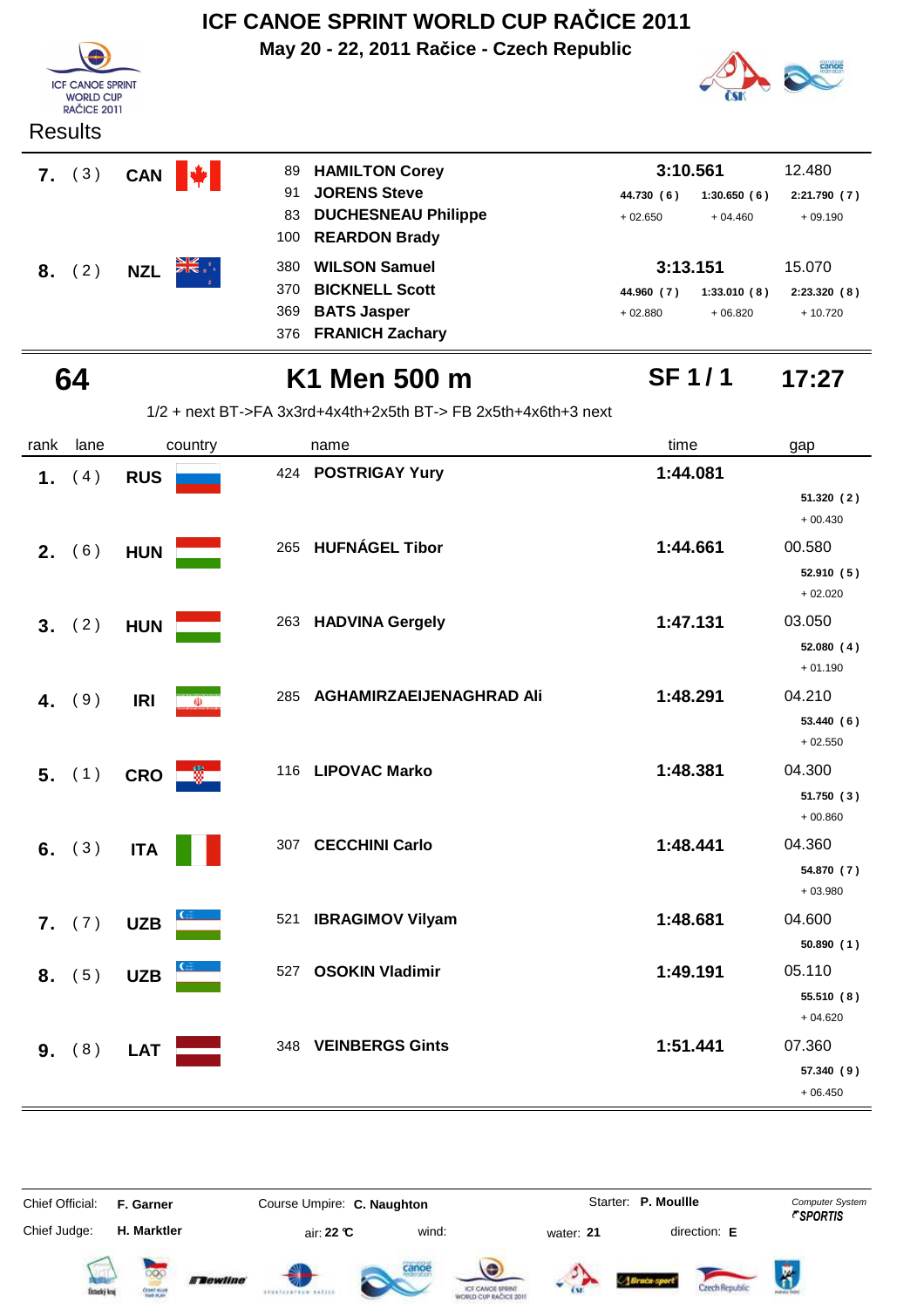**May 20 - 22, 2011 Račice - Czech Republic**



**Results** 



| 65                       |                          | K1 Men 500 m                                                   | <b>SF 2/1</b> | 17:32                             |
|--------------------------|--------------------------|----------------------------------------------------------------|---------------|-----------------------------------|
|                          |                          | 1/2 + next BT->FA 3x3rd+4x4th+2x5th BT-> FB 2x5th+4x6th+3 next |               |                                   |
| rank<br>lane             | country                  | name                                                           | time          | gap                               |
| (4)<br>1.                | <b>IRL</b>               | 568<br><b>WATKINS Barry</b>                                    | 1:45.671      | 51.080(4)<br>$+00.890$            |
| 2. (7)                   | <b>AUS</b>               | <b>URQUHART Matthew</b><br>29                                  | 1:46.111      | 00.440<br>50.650(3)<br>$+00.460$  |
| 3. (5)                   | $C^*$<br><b>TUR</b>      | <b>DUSHEV Kristian</b><br>494                                  | 1:46.441      | 00.770<br>50.320 (2)<br>$+00.130$ |
| 4. $(3)$                 | <b>BRA</b><br>$\Theta$   | <b>ISAIAS FREITAS DA S. Edson</b><br>67                        | 1:47.671      | 02.000<br>50.190(1)               |
| 5. (6)                   | <b>JPN</b>               | 332 SUZUKI Yasuhiro                                            | 1:48.031      | 02.360<br>52.870 (7)<br>$+02.680$ |
| 6. $(2)$                 | <b>BLR</b>               | <b>YURENIA Aleh</b><br>58                                      | 1:54.481      | 08.810<br>53.300(8)<br>$+03.110$  |
| 7. (9)                   | SLO <b>P</b>             | 441 ZUPANCIC REGENT Jernej                                     | 1:54.691      | 09.020<br>51.710 (5)<br>$+01.520$ |
| 8. (8)                   | <b>GRE</b>               | 253 PAPASAVAS Michalis                                         | 1:57.451      | 11.780<br>52.440(6)<br>$+02.250$  |
| <b>9.</b> (1) <b>SEY</b> | $\overline{\phantom{a}}$ | 554 LESPOIR Tony Gill                                          | 2:01.650      | 15.979<br>58.570 (9)<br>$+08.380$ |
| 66                       |                          | K1 Men 500 m                                                   | <b>SF 3/1</b> | 17:37                             |

1/2 + next BT->FA 3x3rd+4x4th+2x5th BT-> FB 2x5th+4x6th+3 next

| rank                   | lane | country                                                                                    | name                            | time                | gap                    |
|------------------------|------|--------------------------------------------------------------------------------------------|---------------------------------|---------------------|------------------------|
| 1.                     | 5)   | <b>SWE</b>                                                                                 | <b>GUSTAFSSON Anders</b><br>489 | 1:43.891            |                        |
|                        |      |                                                                                            |                                 |                     | 50.190(1)              |
| 2.                     | (6)  | SVK  <br>$\begin{array}{ c c } \hline \text{+} & \text{+} & \text{+} \ \hline \end{array}$ | <b>GELLE Peter</b><br>467       | 1:44.651            | 00.760                 |
|                        |      |                                                                                            |                                 |                     | 50.720(2)              |
|                        |      |                                                                                            |                                 |                     | $+00.530$              |
|                        |      |                                                                                            |                                 |                     |                        |
|                        |      |                                                                                            |                                 |                     |                        |
| <b>Chief Official:</b> |      | F. Garner                                                                                  | Course Umpire: C. Naughton      | Starter: P. Moullle | <b>Computer System</b> |

Chief Judge:

**H. Marktler** air: **22 °C** wind: water: **21** direction: **E**













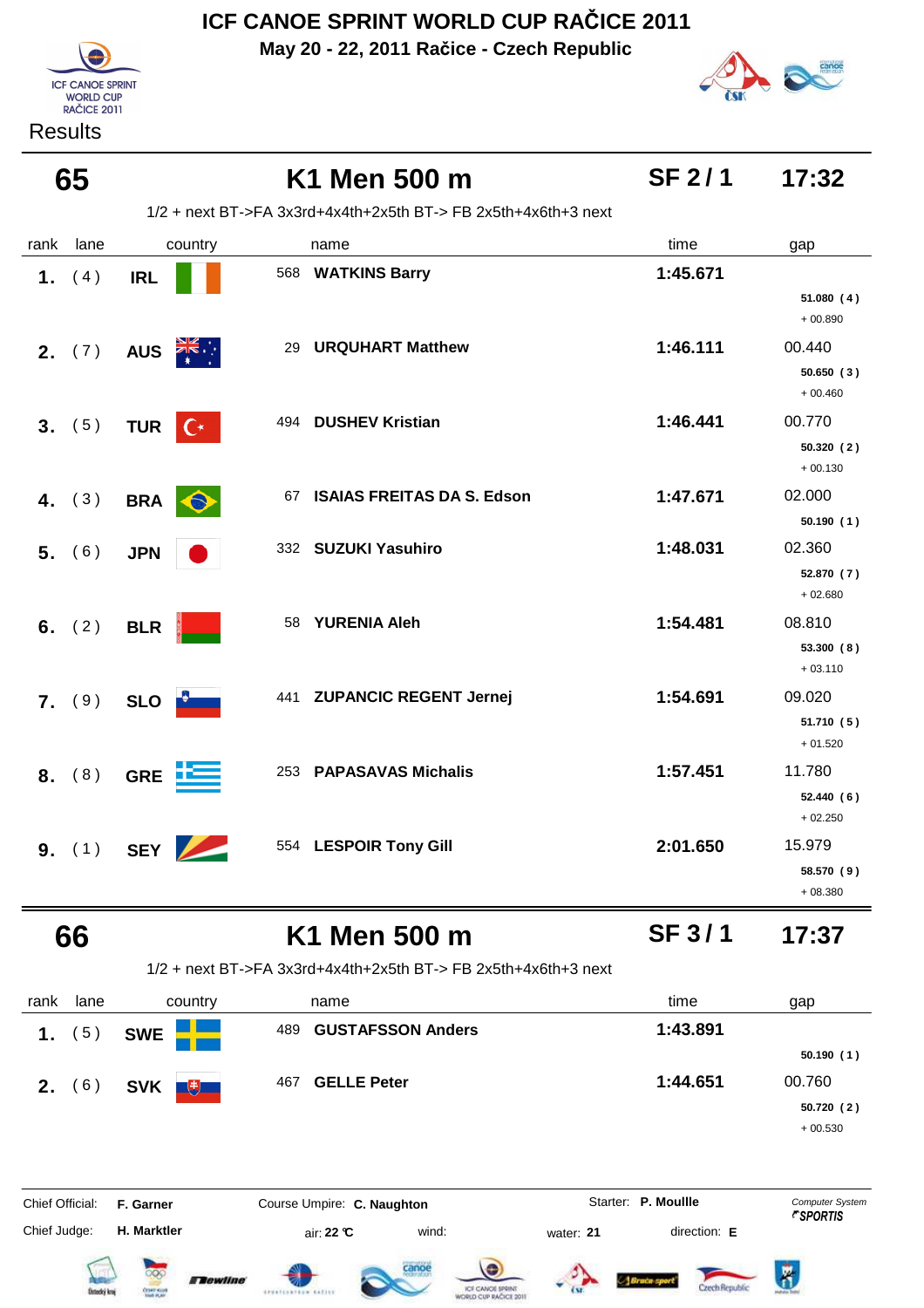**May 20 - 22, 2011 Račice - Czech Republic**



#### **Results**

**ICF CANOE SPRINT F CANCE SPRI**<br>WORLD CUP<br>RAČICE 2011

| 3. (4)    | <b>FRA</b> |          |     | 186 CARRE Cyrille        | 1:45.881 | 01.990<br>51.450(3)<br>$+01.260$  |
|-----------|------------|----------|-----|--------------------------|----------|-----------------------------------|
| 4. $(9)$  | <b>LAT</b> |          |     | 349 ZALUPE Kristaps      | 1:48.041 | 04.150<br>52.280(4)<br>$+02.090$  |
| 5. (1)    | <b>SUI</b> | н        |     | 462 GUBSER David         | 1:49.011 | 05.120<br>52.610(5)<br>$+02.420$  |
| 6. $(3)$  | <b>SVK</b> | $+$      | 479 | <b>MICHÁLEK Matej</b>    | 1:49.091 | 05.200<br>53.540(6)<br>$+03.350$  |
| 7. (7)    | <b>IRI</b> | $\omega$ | 287 | <b>BOUDAGHI Amin</b>     | 1:50.641 | 06.750<br>53.870 (7)<br>$+03.680$ |
| 8. $(2)$  | <b>RSA</b> | $\geq$   | 549 | <b>SCHOEMAN Cam Marc</b> | 1:53.941 | 10.050<br>55.840 (9)<br>$+05.650$ |
| (8)<br>9. | <b>KAZ</b> |          |     | 334 BOGACHKIN Nikolay    | 1:54.771 | 10.880<br>54.300 (8)<br>$+04.110$ |

#### **67 K1 Men 500 m 17:42**

#### **SF 4 / 1**

#### 1/2 + next BT->FA 3x3rd+4x4th+2x5th BT-> FB 2x5th+4x6th+3 next

| rank | lane            |            | country |     | name                    | time     | gap                     |
|------|-----------------|------------|---------|-----|-------------------------|----------|-------------------------|
| 1.   | 5)              | <b>DEN</b> |         |     | 165 POULSEN René Holten | 1:46.001 |                         |
|      |                 |            |         |     |                         |          | 51.620 (2)<br>$+00.430$ |
|      | <b>2.</b> $(4)$ | <b>DEN</b> |         |     | 161 BÖJSEN Jimmy        | 1:46.481 | 00.480                  |
|      |                 |            |         |     |                         |          | 51.190(1)               |
|      | 3. (7)          | <b>IRL</b> |         | 565 | <b>FLEMING Neil</b>     | 1:47.521 | 01.520                  |
|      |                 |            |         |     |                         |          | 52.380(4)<br>$+01.190$  |
|      | 4. $(8)$        | CZE        |         | 159 | <b>TREFIL Lukáš</b>     | 1:48.071 | 02.070                  |
|      |                 |            |         |     |                         |          | 52.050(3)<br>$+00.860$  |
|      | 5. (2)          | <b>SLO</b> |         | 439 | <b>ZAKRAJSEK Jost</b>   | 1:50.461 | 04.460                  |
|      |                 |            |         |     |                         |          | 54.900(8)               |
|      |                 |            |         |     |                         |          | 0.02740                 |

+ 03.710

Czech Republic



Flewline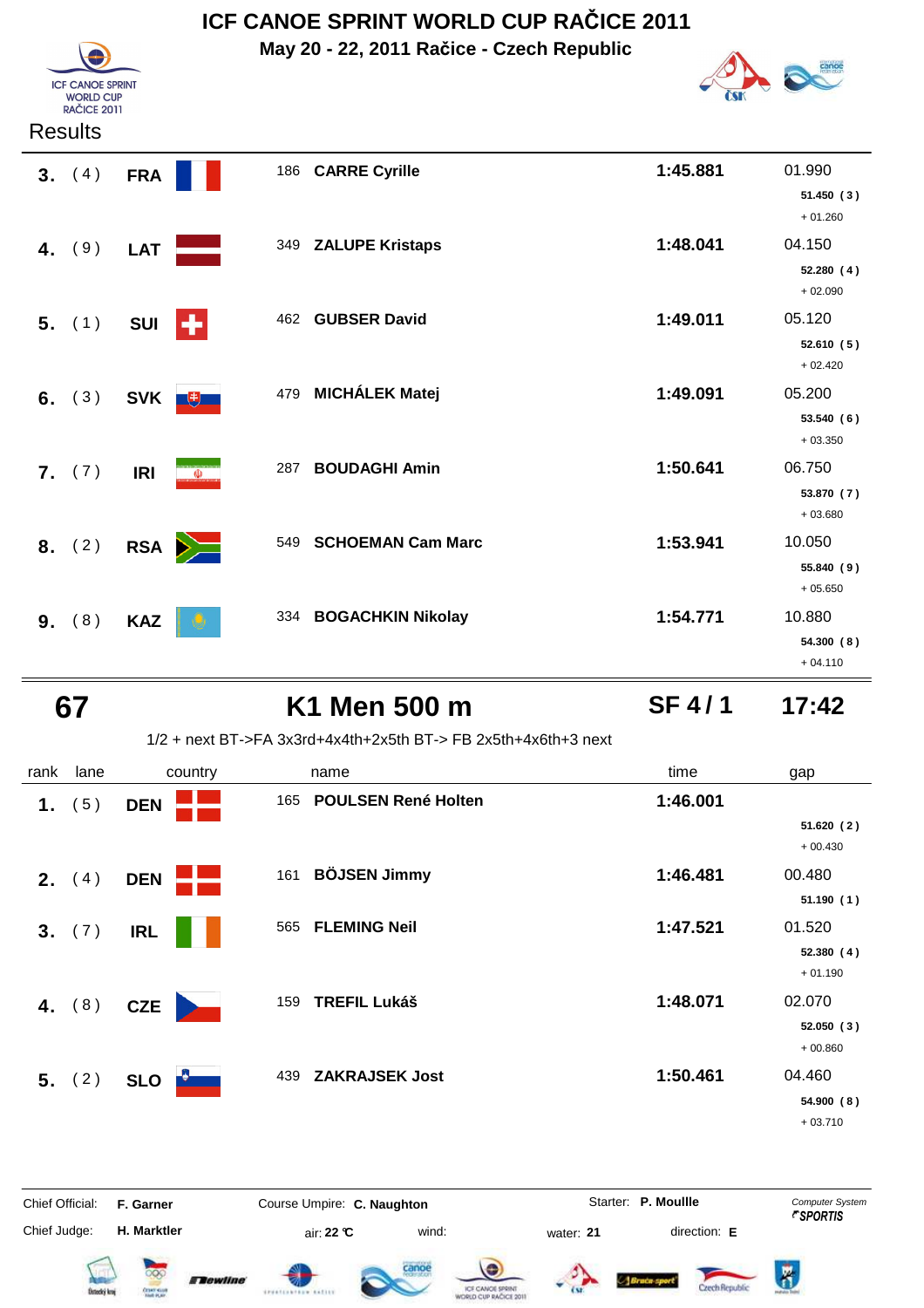**May 20 - 22, 2011 Račice - Czech Republic**



| <b>ICF CANOE SPRINT</b><br><b>WORLD CUP</b><br><b>RAČICE 2011</b> |  |
|-------------------------------------------------------------------|--|
|                                                                   |  |

#### **Results**

| 6. | (6)             | <b>ARG</b> | $\bullet$ | 11  | <b>SIRISCEVIC Joaquín</b>  | 1:50.681 | 04.680<br>52.910(5) |
|----|-----------------|------------|-----------|-----|----------------------------|----------|---------------------|
|    |                 |            |           |     |                            |          | $+01.720$           |
|    | <b>7.</b> $(1)$ | <b>CZE</b> |           |     | 119 ANDRLIK Jan            | 1:50.771 | 04.770              |
|    |                 |            |           |     |                            |          | 54.370 (7)          |
|    |                 |            |           |     |                            |          | $+03.180$           |
|    | 8. (3)          | <b>MEX</b> |           | 365 | <b>SALAZAR Jordan</b>      | 1:52.201 | 06.200              |
|    |                 |            |           |     |                            |          | 53.540(6)           |
|    |                 |            |           |     |                            |          | $+02.350$           |
|    | 9. (9)          | <b>TUR</b> | $C^*$     | 499 | <b>YILMAZ Serhat Kadir</b> | 1:55.401 | 09.400              |
|    |                 |            |           |     |                            |          | 55.640(9)           |
|    |                 |            |           |     |                            |          | $+04.450$           |

#### **68 C1 Men 500 m 17:47 SF 1 / 1**

|  |  | $1/3$ -> Final A $4/7+8$ th BT -> Final B rest out |
|--|--|----------------------------------------------------|

| rank           | lane   |                  | country                 |     | name                           | time     | gap                      |
|----------------|--------|------------------|-------------------------|-----|--------------------------------|----------|--------------------------|
| 1 <sub>1</sub> | (4)    | <b>KAZ</b>       |                         | 340 | <b>MURATOV Ruslan</b>          | 1:59.101 | 58.130(2)                |
|                |        |                  |                         |     |                                |          | $+00.430$                |
|                | 2. (3) | <b>BLR</b>       |                         |     | 54 VAITSISHKIN Dzmitry         | 1:59.721 | 00.620                   |
|                |        |                  |                         |     |                                |          | 57.700 (1)               |
| 3.             | (2)    | SVK <sup>#</sup> |                         | 475 | <b>KOHÚT Rastislav</b>         | 1:59.921 | 00.820                   |
|                |        |                  |                         |     |                                |          | 58.560 (3)<br>$+00.860$  |
| 4.             | (5)    | SVK <sup>#</sup> |                         |     | 484 RUSNÁK Matej               | 2:00.701 | 01.600                   |
|                |        |                  |                         |     |                                |          | 59.690(4)<br>$+01.990$   |
| 5.             | (9)    | <b>IRI</b>       | $\overline{\mathbf{w}}$ | 294 | <b>SAADATKHAHKALVIR Mohsen</b> | 2:03.121 | 04.020                   |
|                |        |                  |                         |     |                                |          | 1:00.780(7)<br>$+03.080$ |
| 6.             | (6)    | <b>MEX</b>       | $\bigcirc$              | 352 | <b>BALLINA Jonathan</b>        | 2:03.551 | 04.450                   |
|                |        |                  |                         |     |                                |          | 1:00.120(5)<br>$+02.420$ |
|                | 7. (8) | <b>CHI</b>       |                         |     | 279 GARCÍA Michael             | 2:04.541 | 05.440                   |
|                |        |                  |                         |     |                                |          | 1:00.450(6)              |
|                |        |                  |                         |     |                                |          | $+02.750$                |
| 8.             | (7)    | <b>UZB</b>       |                         | 532 | <b>YULDASHOV Dilshod</b>       | 2:08.571 | 09.470                   |
|                |        |                  |                         |     |                                |          | 1:03.020(8)              |
|                |        |                  |                         |     |                                |          | $+05.320$                |

Chief Official: **F. Garner Course Umpire: C. Naughton** Course **Starter: P. Moullle** Computer System Chief Judge: **H. Marktler** air: **22 °C** wind: water: **21** direction: **E**















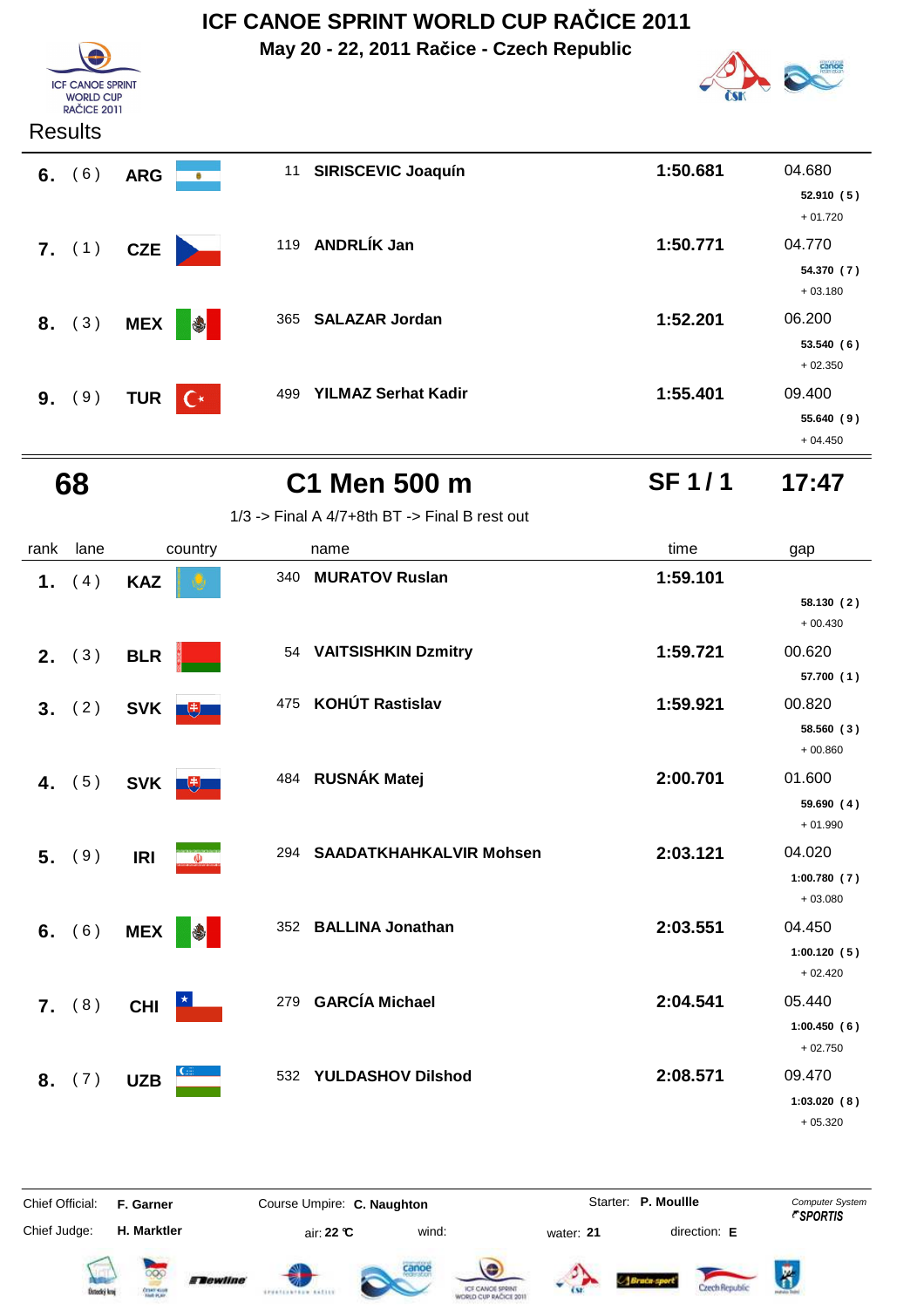**ICF CANOE SPRINT WORLD CUP RAČICE 2011 May 20 - 22, 2011 Račice - Czech Republic ICF CANOE SPRINT WORLD CUP RAČICE 2011 Results 9.** (1) USA 505 HEFNER Ben 2:19.471 20.370 **1:05.450 ( 9 )** + 07.750  **69 C1 Men 500 m 17:52 SF 2 / 1**  $1/3$  -> Final A  $4/7+8$ th BT -> Final B rest out rank lane country thame the name time time gap  **1.** ( 3 ) **RUS**<sup>428</sup> **SHTOKALOV Ilya 1:57.561 57.400 ( 1 ) 2.** (5) **CAN**  $\frac{1}{2}$  88 **HALL Thomas 1:58.821** 01.260 **58.490 ( 4 )** + 01.090 **3.** (4) **BRA** 69 **QUEIROZ DOS SANTOS Isaquias 1:59.371** 01.810 **57.930 ( 2 )** + 00.530  **4.** (7) **CZE** 150 **PLŠEK Martin 1:59.861** 02.300 **59.050 ( 6 )** + 01.650 **5.** (8) **CZE** 126 **EGERMAIER Martin 126 <b>2:01.421** 03.860 **58.620 ( 5 )** + 01.220  **6.** ( 2 ) **LAT**<sup>345</sup> **PRANKS Gatis 2:03.261** 05.700 **58.260 ( 3 )** + 00.860 **7.** (6) **IRI 18. 18. 18. 18. 18. 19. 290 MOJALLALIMOGHADAMFOU Adel <b>2:03.311** 05.750 **59.480 ( 7 )** + 02.080  **8.** ( 9 ) **POL**<sup>391</sup> **NEDZI Tomasz 2:04.691** 07.130 **59.910 ( 8 )**  $+02.510$  **70 K2 Men 500 m 17:57 SF 1 / 1** 1/3 -> Final A 4/6 -> Final B rest out rank lane country thame the name time time gap  **1.** ( 5 ) **BLR LIAPIOSHKA Aliaksandr** 43 **1:34.951 VALKO Taras** 55 **46.030 ( 2 )** + 00.430 Starter: P. Moullle Chief Official: **F. Garner Course Umpire: C. Naughton Carrier: C. Starter: P. Moullle** *Computer System* Chief Judge: **H. Marktler air: 22 °C** wind: water: **21** direction: **E** 

Czech Renublic

**Tewline**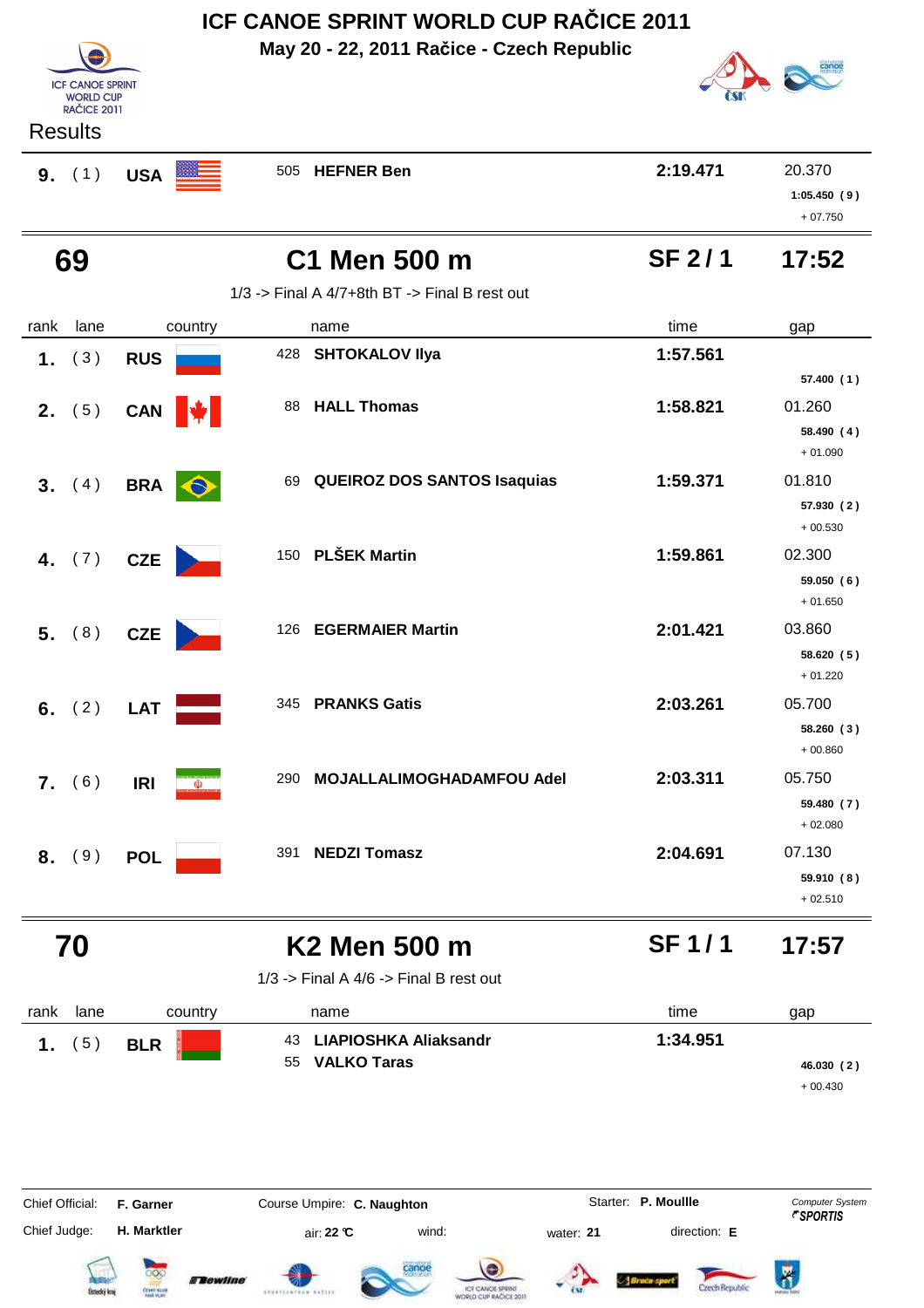**May 20 - 22, 2011 Račice - Czech Republic**



| <b>Results</b> |            |                         |                                                      |          |                                   |
|----------------|------------|-------------------------|------------------------------------------------------|----------|-----------------------------------|
| (4)<br>2.      | <b>FRA</b> | 199<br>187              | <b>LECRUBIER Vincent</b><br><b>COLIN Philippe</b>    | 1:36.041 | 01.090<br>46.460 (3)<br>$+00.860$ |
| 3. (1)         | <b>BLR</b> | 50<br>45                | <b>PIATRUSHENKA Raman</b><br><b>MAKHNEU Vadzim</b>   | 1:36.401 | 01.450<br>45.600 (1)              |
| (6)<br>4.      | <b>NZL</b> | 374<br>375              | <b>FERGUSON Steven</b><br><b>FITZGERALD Darryl</b>   | 1:36.951 | 02.000<br>46.890 (4)<br>$+01.290$ |
| 5. (7)         | <b>GBR</b> | <u>NZ</u><br>216<br>230 | <b>HIDE Tom</b><br><b>RUTHERFORD Edward</b>          | 1:37.311 | 02.360<br>48.380 (7)<br>$+02.780$ |
| (3)<br>6.      | <b>DEN</b> | 167<br>166              | <b>WRAAE Kim</b><br><b>STAER Emil</b>                | 1:38.361 | 03.410<br>47.520 (5)<br>$+01.920$ |
| (2)<br>7.      |            | 476<br>SVK +<br>470     | <b>KRAJČOVIČ Marek</b><br><b>JAKUBÍK Gábor</b>       | 1:38.451 | 03.500<br>47.850 (6)<br>$+02.250$ |
| 8. (8)         | <b>CZE</b> | 146<br>143              | NĚMEČEK Jan<br><b>MLÁDEK Jiří</b>                    | 1:40.881 | 05.930<br>50.350(9)<br>$+04.750$  |
| (9)<br>9.      | <b>CHI</b> | 280<br>278              | <b>NICOLAS Fernando</b><br><b>FERNANDEZ Cristian</b> | 1:41.261 | 06.310<br>49.920 (8)<br>$+04.320$ |

**ICF CANOE SPRINT** WORLD CUP<br>RAČICE 2011

 **71 K2 Men 500 m 18:02**

**SF 2 / 1**

1/3 -> Final A  $4/6$  -> Final B rest out

| rank | lane | country                         | name                                                              | time     | gap                               |
|------|------|---------------------------------|-------------------------------------------------------------------|----------|-----------------------------------|
| 1.   | 4)   | <b>HUN</b>                      | <b>GÖNCZY Gábor</b><br>556<br><b>DOMBVÁRI Bence</b><br>258        | 1:34.911 | 45.480 (1)                        |
| 2.   | (6)  | <b>GER</b>                      | <b>LINDNER Sebastian</b><br>246<br><b>FOERSTER Florian</b><br>235 | 1:35.341 | 00.430<br>45.810 (2)<br>$+00.330$ |
| 3.   | 5)   | <b>GER</b>                      | <b>STROINSKI Kostja</b><br>249<br><b>BERTZ Hendrik</b><br>233     | 1:35.761 | 00.850<br>46.740 (3)<br>$+01.260$ |
| 4.   | (3)  | <b>POR</b><br>$_{\circledcirc}$ | <b>CORREIA Leonel</b><br>397<br><b>DUARTE Filipe</b><br>398       | 1:36.791 | 01.880<br>47.570 (4)<br>$+02.090$ |

Chief Judge: **H. Marktler air: 22 °C** wind: water: **21** direction: **E** 

Chief Official: **F. Garner Course Umpire: C. Naughton Carrier: C. Starter: P. Moullle** *Computer System* 

Starter: P. Moullle













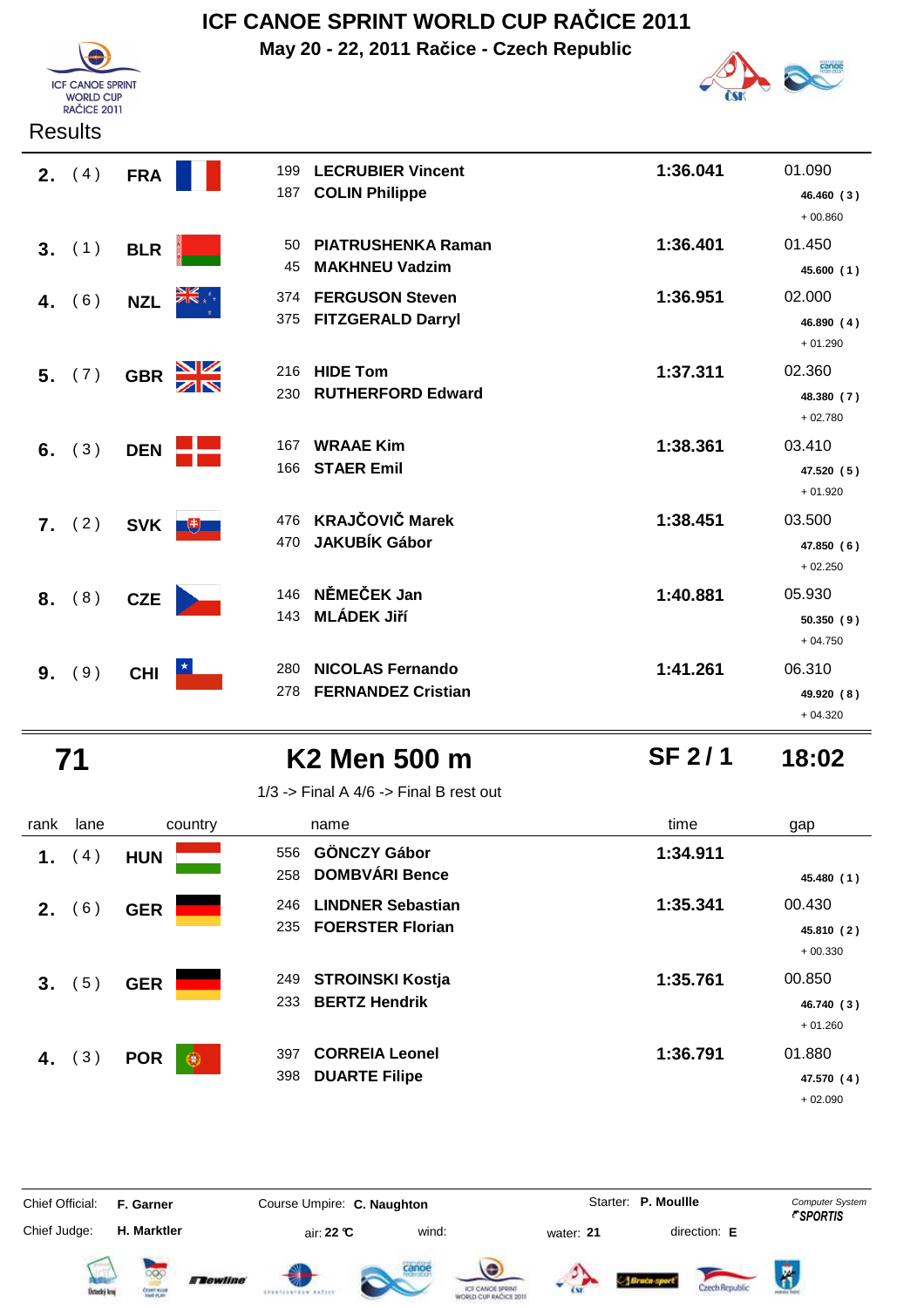

## **ICF CANOE SPRINT WORLD CUP RAČICE 2011**

**May 20 - 22, 2011 Račice - Czech Republic**



| 5. (7)          | <b>SLO</b>        |                | <b>LEBAN Lovro</b><br>437<br><b>KUK Rok</b><br>436                      | 1:37.491 | 02.580<br>47.900 (5)<br>$+02.420$ |
|-----------------|-------------------|----------------|-------------------------------------------------------------------------|----------|-----------------------------------|
| 6. $(8)$        | <b>POL</b>        |                | <b>FLORCZAK Pawel</b><br>382<br><b>MARON Rafal</b><br>390               | 1:38.541 | 03.630<br>48.230(6)<br>$+02.750$  |
| <b>7.</b> $(2)$ | <b>TUR</b>        | $\mathsf{C}^*$ | <b>GULBAHAR Mustafa</b><br>496<br><b>ERKAN Engin</b><br>495             | 1:40.901 | 05.990<br>49.170 (7)<br>$+03.690$ |
| 8. (9)          | <b>ARG</b>        | ۰              | DE GESÚS Juan Pablo<br>$\overline{7}$<br><b>CARRERAS Gonzalo</b><br>3   | 1:42.081 | 07.170<br>49.500 (8)<br>$+04.020$ |
| 9.              | (1)<br><b>IRI</b> | $\mathbb{Q}$   | <b>FAZLOULA Saeid</b><br>289<br><b>TORKIHARCHEGINI Hamidreza</b><br>296 | 1:43.041 | 08.130<br>50.430(9)<br>$+04.950$  |

 **72 K2 Men 500 m 18:07**

#### 1/3 -> Final A  $4/6$  -> Final B rest out

| rank | lane     | country                      | name                                                                  | time     | gap                               |
|------|----------|------------------------------|-----------------------------------------------------------------------|----------|-----------------------------------|
| 1.   | (6)      | <b>RUS</b>                   | <b>ANOSHKIN Roman</b><br>409<br><b>VASILYEV Anton</b><br>431          | 1:34.651 | 45.380 (1)                        |
| 2.   | (4)      | <b>ITA</b>                   | <b>GALLIGANI Matteo</b><br>316<br>328<br><b>RIPAMONTI Nicola</b>      | 1:36.031 | 01.380<br>47.600 (5)<br>$+02.220$ |
|      | 3. (5)   | <b>AUS</b>                   | <b>PHILLIPS Jesse</b><br>24<br><b>BIRD Stephen</b><br>12 <sup>2</sup> | 1:36.191 | 01.540<br>45.810 (2)<br>$+00.430$ |
|      | 4. $(1)$ | <b>POL</b>                   | <b>SZANDRACH Pawel</b><br>395<br><b>JEDRZEJCZAK Lukasz</b><br>385     | 1:36.791 | 02.140<br>47.270 (4)<br>$+01.890$ |
|      | $5.$ (3) | <b>TUR</b><br>$\mathbb{C}^*$ | <b>YILDIRIM Cagribey</b><br>498<br><b>KURU Ozturk</b><br>497          | 1:38.311 | 03.660<br>46.640 (3)<br>$+01.260$ |
|      | 6. $(7)$ | <b>CZE</b>                   | <b>ADAM Jakub</b><br>117<br>ODVÁRKO Michal<br>147                     | 1:39.141 | 04.490<br>48.430 (6)<br>$+03.050$ |
|      | 7. (2)   | <b>CAN</b>                   | <b>LANG Neil</b><br>560<br><b>MEHAK Christopher</b><br>94             | 1:39.431 | 04.780<br>49.070 (7)<br>$+03.690$ |

Chief Official: **F. Garner Course Umpire: C. Naughton Carrier: C. Starter: P. Moullle** *Computer System* Chief Judge: **H. Marktler air: 22 °C** wind: water: **21** direction: **E** 

Starter: P. Moullle

**SF 3 / 1**

















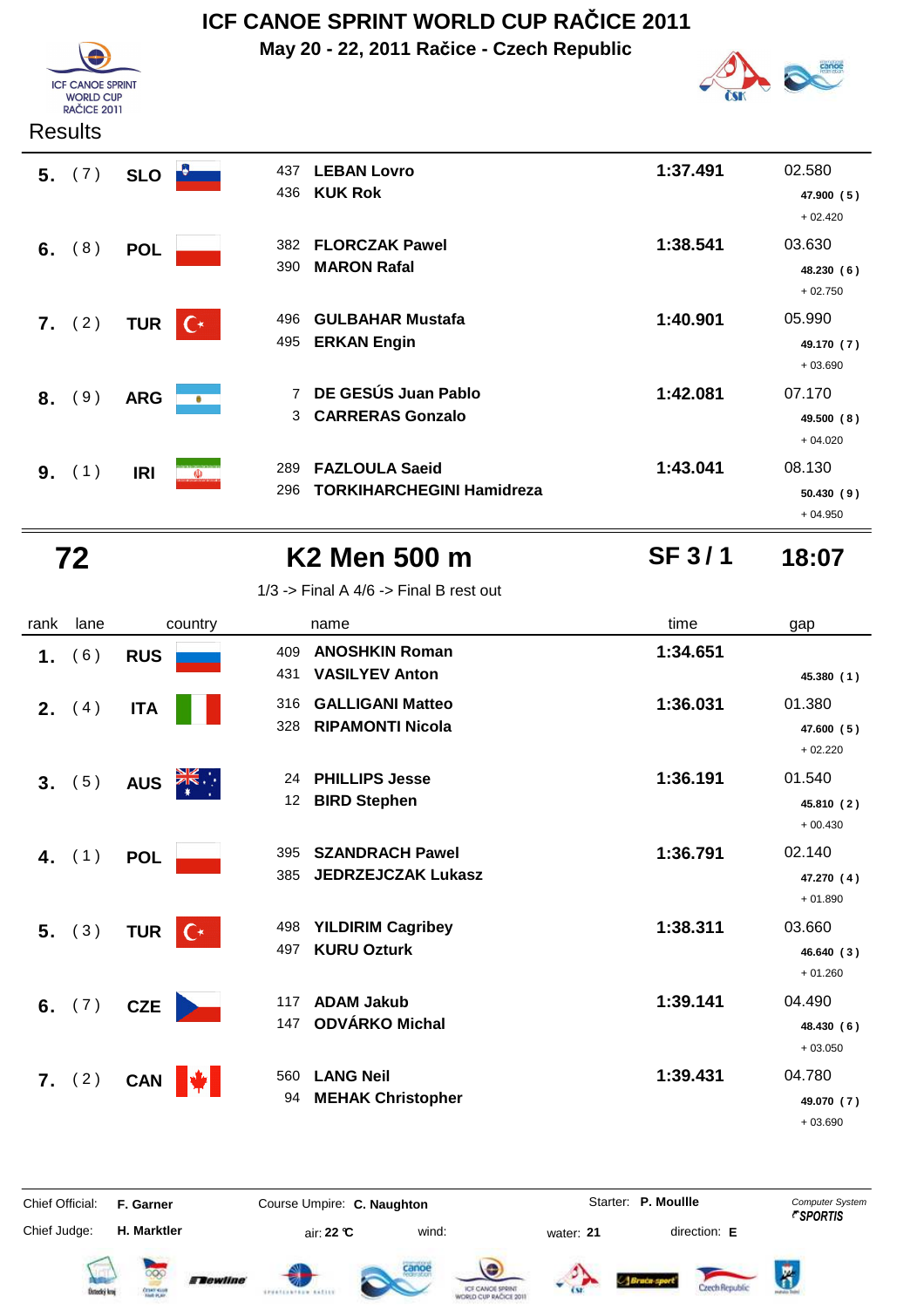|                |                                        |            |           |            | ICF CANOE SPRINT WORLD CUP RACICE 2011          |              |                         |
|----------------|----------------------------------------|------------|-----------|------------|-------------------------------------------------|--------------|-------------------------|
|                |                                        |            |           |            | May 20 - 22, 2011 Račice - Czech Republic       |              |                         |
|                | <b>ICF CANOE SPRINT</b>                |            |           |            |                                                 |              |                         |
|                | <b>WORLD CUP</b><br><b>RAČICE 2011</b> |            |           |            |                                                 |              |                         |
| <b>Results</b> |                                        |            |           |            |                                                 |              |                         |
| 8.             | (8)                                    | <b>SUI</b> | ٠         | 463        | <b>NICOLET Christophe</b>                       | 1:40.181     | 05.530                  |
|                |                                        |            |           | 464        | <b>WYSS Fabio</b>                               |              | 49.500 (8)              |
|                |                                        |            |           |            |                                                 |              | $+04.120$               |
| 9. (9)         |                                        | <b>RUS</b> |           | 432        | <b>YURCHENKO Vitaly</b>                         | 1:48.261     | 13.610                  |
|                |                                        |            |           | 423        | <b>POGREBAN Vasily</b>                          |              | 53.230 (9)<br>$+07.850$ |
|                |                                        |            |           |            |                                                 |              |                         |
| 73             |                                        |            |           |            | <b>C<sub>2</sub></b> Men 500 m                  | <b>SF1/1</b> | 18:12                   |
|                |                                        |            |           |            | $1/3$ -> Final rest out                         |              |                         |
| rank           | lane                                   |            | country   |            | name                                            | time         | gap                     |
| 1.             | (4)                                    | <b>CZE</b> |           | 151        | RADOŇ Jaroslav                                  | 1:47.981     |                         |
|                |                                        |            |           | 125        | <b>DVOŘÁK Filip</b>                             |              | 53.430(2)               |
|                |                                        |            |           |            |                                                 |              | $+00.330$               |
| 2.             | (1)                                    | CAN        | N.        | 562<br>563 | <b>BRYANT Paul</b><br><b>VARGA Roland</b>       | 1:48.911     | 00.930                  |
|                |                                        |            |           |            |                                                 |              | 53.100(1)               |
| 3.             | (6)                                    | <b>UZB</b> |           | 525<br>522 | <b>MIRBEKOV Serik</b><br><b>KOCHNEV Gerasim</b> | 1:49.051     | 01.070<br>53.660 (3)    |
|                |                                        |            |           |            |                                                 |              | $+00.560$               |
| 4.             | (3)                                    | <b>GER</b> |           | 252        | <b>WAESCHKE Bjoern</b>                          | 1:49.201     | 01.220                  |
|                |                                        |            |           | 239        | <b>KIRAJ Stefan</b>                             |              | 54.220 (5)              |
|                |                                        |            |           |            |                                                 |              | $+01.120$               |
| 5. (7)         |                                        | <b>BRA</b> | $\bullet$ |            | 64 DE SOUZA SILVA Erlon                         | 1:49.651     | 01.670                  |
|                |                                        |            |           | 68         | <b>MATIAS DE OLIVEIRA Ronilson</b>              |              | 55.220 (7)              |
|                |                                        |            |           |            |                                                 |              | $+02.120$               |
| 6.             | (2)                                    | <b>VEN</b> |           | 539<br>538 | <b>RATTYA Romni</b><br><b>RAMOS Anderson</b>    | 1:51.821     | 03.840<br>53.990 (4)    |
|                |                                        |            |           |            |                                                 |              | $+00.890$               |
| 7. (5)         |                                        | <b>ITA</b> |           |            | 310 CRACIUN Sergiu                              | 1:52.701     | 04.720                  |
|                |                                        |            |           | 319        | <b>INCOLLINGO Luca</b>                          |              | 54.550(6)               |
|                |                                        |            |           |            |                                                 |              | $+01.450$               |
| 8.             | (8)                                    | <b>CZE</b> |           | 136        | <b>KORANDA Lukáš</b>                            | 1:53.031     | 05.050                  |
|                |                                        |            |           | 142        | MIŠKOVSKÝ Radek                                 |              | 56.050(8)<br>$+02.950$  |
|                |                                        |            |           |            | 355 CASTENEDA Miguel                            | 1:53.201     | 05.220                  |
| 9. (9)         |                                        | <b>MEX</b> | $\bullet$ |            | 364 ROYO Alejandro                              |              | 57.560 (9)              |
|                |                                        |            |           |            |                                                 |              | $+04.460$               |
|                |                                        |            |           |            |                                                 | <b>SF1/1</b> | 18:32                   |
| 74             |                                        |            |           |            | K4 Men 1000 m                                   |              |                         |
|                |                                        |            |           |            | $1/3$ -> Final A 4/7+8th BT -> Final B rest out |              |                         |
| rank           | lane                                   |            | country   |            | name                                            | time         | gap                     |

Chief Official: **F. Garner Course Umpire: C. Naughton** Course **Starter: P. Moullle** Computer System Chief Judge:

**H. Marktler** air: **22 °C** wind: water: **21** direction: **E**













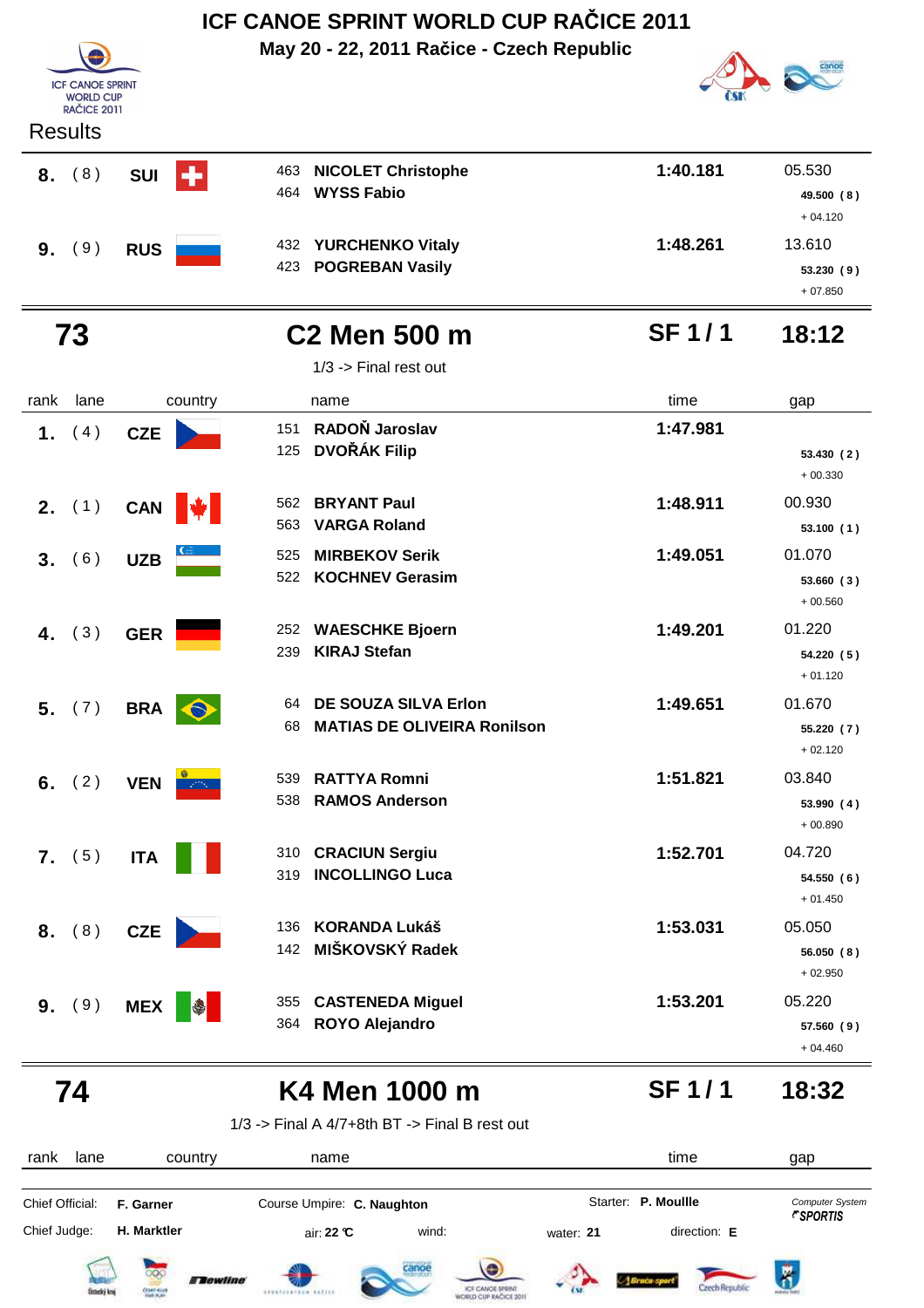

**May 20 - 22, 2011 Račice - Czech Republic**



**SF 2 / 1**

|    | 1. $(4)$ | SVK ■      | 483 | <b>RISZDORFER Richard</b>                         | 3:01.461   |             |              |
|----|----------|------------|-----|---------------------------------------------------|------------|-------------|--------------|
|    |          |            | 482 | <b>RISZDORFER Michal</b>                          | 43.020 (2) | 1:27.020(1) | 2:14.860(1)  |
|    |          |            | 488 | <b>VLČEK Erik</b>                                 | $+00.230$  |             |              |
|    |          |            | 485 | <b>TARR Juraj</b>                                 |            |             |              |
|    | 2. (5)   | <b>HUN</b> | 274 | <b>TÓTH Dávid</b>                                 | 3:02.051   |             | 00.590       |
|    |          |            | 270 | <b>PETROVICS Máté</b>                             | 43.580 (4) | 1:27.880(3) | 2:15.290(2)  |
|    |          |            | 268 | <b>KULIFAI Tamás</b>                              | $+00.790$  | $+00.860$   | $+00.430$    |
|    |          |            | 267 | <b>KUGLER Attila</b>                              |            |             |              |
| 3. | (3)      | <b>ITA</b> | 312 | <b>FACCHIN Andrea</b>                             | 3:03.281   |             | 01.820       |
|    |          |            | 323 | <b>PIEMONTE Luca</b>                              | 44.140 (6) | 1:29.370(6) | 2:17.280 (5) |
|    |          |            | 327 | <b>RICCHETTI Alberto</b>                          | $+01.350$  | $+02.350$   | $+02.420$    |
|    |          |            | 329 | <b>SCADUTO Antonio Massimiliano</b>               |            |             |              |
| 4. | (1)      | <b>ESP</b> | 175 | <b>LLERA Francisco</b>                            | 3:03.691   |             | 02.230       |
|    |          |            | 170 | <b>BANOS Pablo</b>                                | 43.250 (3) | 1:28.410(4) | 2:15.920 (3) |
|    |          |            | 174 | <b>LLAMEDO Emilio</b>                             | $+00.460$  | $+01.390$   | $+01.060$    |
|    |          |            | 172 | <b>GERMADE Rodrigo</b>                            |            |             |              |
| 5. | (6)      | <b>GBR</b> | 213 | <b>FARRALL Ben</b>                                | 3:03.941   |             | 02.480       |
|    |          |            | 227 | <b>WYCHERLEY Paul</b>                             | 45.170 (7) | 1:30.000(7) | 2:18.010(6)  |
|    |          |            | 231 | <b>BRABANTS Tim</b>                               | $+02.380$  | $+02.980$   | $+03.150$    |
|    |          |            | 211 | <b>ANDREW Daniels</b>                             |            |             |              |
| 6. | (2)      | <b>ESP</b> | 173 | <b>HERNANZ Javier</b>                             | 3:05.421   |             | 03.960       |
|    |          |            | 171 | <b>CUBELOS Francisco</b>                          | 43.810 (5) | 1:28.840(5) | 2:16.650(4)  |
|    |          |            | 177 | <b>PRIETO Borja</b>                               | $+01.020$  | $+01.820$   | $+01.790$    |
|    |          |            | 176 | <b>PENA Inigo</b>                                 |            |             |              |
|    | 7. (7)   | <b>FRA</b> | 208 | <b>URBAN Quentin</b>                              | 3:05.591   |             | 04.130       |
|    |          |            | 185 | <b>BURGER Guillaume</b>                           | 42.790 (1) | 1:27.450(2) | 2:18.440 (7) |
|    |          |            | 189 | <b>CRESSOL Alexandre</b><br><b>SUDRIE Antoine</b> |            | $+00.430$   | $+03.580$    |
|    |          |            | 204 |                                                   |            |             |              |
| 8. | (8)      | <b>KAZ</b> | 335 | <b>DERGUNOV Alexey</b>                            | 3:06.451   |             | 04.990       |
|    |          |            | 336 | <b>EMELYANOV Alexandr</b>                         | 45.400 (8) | 1:30.540(8) | 2:19.280(8)  |
|    |          |            | 333 | <b>ALEXEYEV Evgeniy</b>                           | $+02.610$  | $+03.520$   | $+04.420$    |
|    |          |            | 344 | <b>TORLOPOV Dmitriy</b>                           |            |             |              |
| 9. | (9)      | <b>POL</b> | 395 | <b>SZANDRACH Pawel</b>                            | 3:12.551   |             | 11.090       |
|    |          |            | 394 | <b>SIEROCKI Pawel</b>                             | 46.030 (9) | 1:33.570(9) | 2:22.310(9)  |
|    |          |            | 385 | <b>JEDRZEJCZAK Lukasz</b>                         | $+03.240$  | $+06.550$   | $+07.450$    |
|    |          |            | 393 | <b>PIETRZAK Wojciech</b>                          |            |             |              |

 **75 K4 Men 1000 m 18:39**

1/3 -> Final A 4/7+8th BT -> Final B rest out

| lane<br>rank        | country                                      | name                                        | time                                            | gap                                              |
|---------------------|----------------------------------------------|---------------------------------------------|-------------------------------------------------|--------------------------------------------------|
| Chief Official:     | F. Garner                                    | Course Umpire: C. Naughton                  | Starter: P. Moullle                             | <b>Computer System</b><br><i><b>FSPORTIS</b></i> |
| Chief Judge:        | H. Marktler                                  | wind:<br>air: $22 \text{ }^{\circ}\text{C}$ | direction: E<br>water: 21                       |                                                  |
| <b>Dstecký</b> kraj | 000<br><b>Flewline</b><br><b>CETARY KLUB</b> | canoe<br>drestickthuw extity                | <b>ICE CANCE SPOIN</b><br>WORLD CUP RACICE 2011 | Ř.                                               |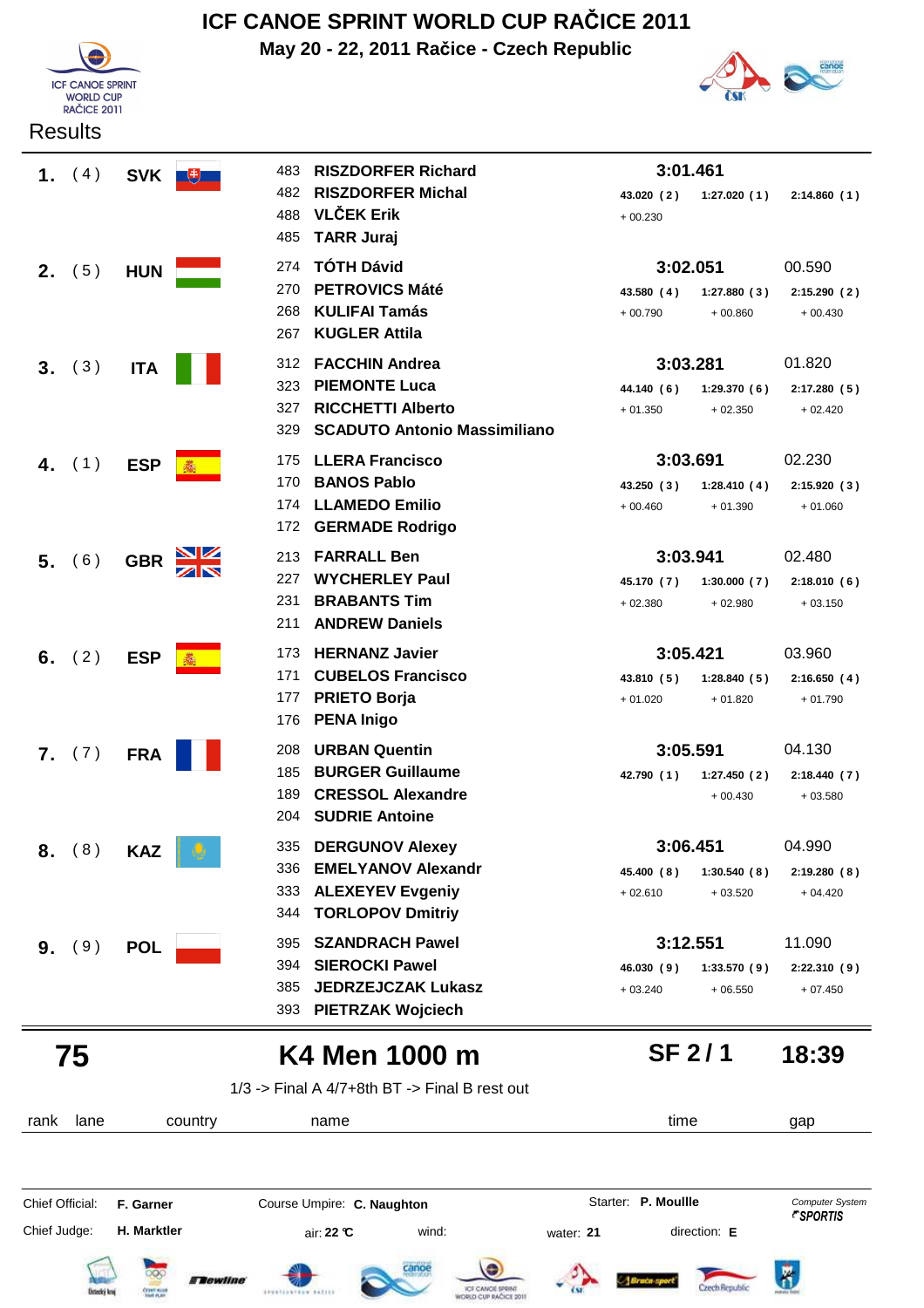

## **ICF CANOE SPRINT WORLD CUP RAČICE 2011**

**May 20 - 22, 2011 Račice - Czech Republic**



| 1. $(4)$        |     | <b>AUS</b>       | 27                     | <b>SMITH Tate</b>                | 2:58.571   |             |              |
|-----------------|-----|------------------|------------------------|----------------------------------|------------|-------------|--------------|
|                 |     |                  | 26                     | <b>SMITH David</b>               | 42.220 (2) | 1:27.040(1) | 2:13.790(1)  |
|                 |     |                  | 28                     | <b>STEWART Murray</b>            | $+00.330$  |             |              |
|                 |     |                  | 15                     | <b>CLEAR Jacob</b>               |            |             |              |
| 2.              | (8) | <b>BLR</b>       | 50                     | <b>PIATRUSHENKA Raman</b>        | 2:59.341   |             | 00.770       |
|                 |     |                  | 36                     | <b>ABALMASAU Aliaksei</b>        | 42.850 (3) | 1:28.330(4) | 2:14.450 (3) |
|                 |     |                  | 44                     | <b>LITVINCHUK Artur</b>          | $+00.960$  | $+01.290$   | $+00.660$    |
|                 |     |                  | 45                     | <b>MAKHNEU Vadzim</b>            |            |             |              |
| 3.              | (6) | <b>BLR</b>       | 46                     | <b>MIADZVEDZEU Pavel</b>         | 2:59.421   |             | 00.850       |
|                 |     |                  | 52                     | <b>STRELCHANKA Stanislau</b>     | 43.180 (4) | 1:27.900(3) | 2:14.120(2)  |
|                 |     |                  | 40                     | <b>FINDZIUKEVICH Siarhei</b>     | $+01.290$  | $+00.860$   | $+00.330$    |
|                 |     |                  | 39                     | <b>BIALKO Vitaliy</b>            |            |             |              |
| 4.              | (3) | <b>HUN</b>       | 257                    | <b>DOMBI Rudolf</b>              | 3:00.111   |             | 01.540       |
|                 |     |                  | 262                    | <b>GYÖKÖS Lajos</b>              | 43.410 (5) | 1:28.870(5) | 2:15.380(4)  |
|                 |     |                  | 272                    | <b>SZALAI Tamás</b>              | $+01.520$  | $+01.830$   | $+01.590$    |
|                 |     |                  | 255                    | <b>BOROS Gergely</b>             |            |             |              |
| 5.              | (5) | <b>FRA</b>       | 195                    | <b>HYBOIS Arnaud</b>             | 3:03.601   |             | 05.030       |
|                 |     |                  | 194                    | <b>HUBERT Etienne</b>            | 41.890 (1) | 1:27.470(2) | 2:15.810(5)  |
|                 |     |                  | 197                    | <b>JOUVE Sebastien</b>           |            | $+00.430$   | $+02.020$    |
|                 |     |                  | 182                    | <b>BEAMONT Maxime</b>            |            |             |              |
| 6.              | (2) | <b>ARG</b>       | 6<br>۰                 | <b>DAL-BO Daniel</b>             | 3:04.501   |             | 05.930       |
|                 |     |                  | 2                      | <b>BERGERO Juan Pablo</b>        | 43.940(6)  | 1:29.300(6) | 2:16.140(6)  |
|                 |     |                  | 8                      | <b>DE TORRES Pablo Martin</b>    | $+02.050$  | $+02.260$   | $+02.350$    |
|                 |     |                  | 9                      | <b>GERINGER SALLETTE Roberto</b> |            |             |              |
| <b>7.</b> $(7)$ |     | USA <sup>E</sup> | 511                    | <b>MICHAEL Luke</b>              | 3:05.621   |             | 07.050       |
|                 |     |                  | 512                    | <b>MICHAEL Jake</b>              | 44.570 (7) | 1:30.030(7) | 2:17.170 (7) |
|                 |     |                  | 508                    | <b>HOUSE Morgan</b>              | $+02.680$  | $+02.990$   | $+03.380$    |
|                 |     |                  | 501                    | <b>DOLAN Patrick</b>             |            |             |              |
| 8.              | (9) |                  | CAN $\Vert \psi \Vert$ | 89 HAMILTON Corey                | 3:08.141   |             | 09.570       |
|                 |     |                  | 91                     | <b>JORENS Steve</b>              | 45.430 (9) | 1:31.170(8) | 2:20.550(9)  |
|                 |     |                  | 83                     | <b>DUCHESNEAU Philippe</b>       | $+03.540$  | $+04.130$   | $+06.760$    |
|                 |     |                  | 100                    | <b>REARDON Brady</b>             |            |             |              |
| <b>9.</b> $(1)$ |     | <b>UZB</b>       | 517                    | <b>BORZOV Sergey</b>             | 3:10.771   |             | 12.200       |
|                 |     |                  | 528                    | <b>PEKUT Andrey</b>              | 44.900 (8) | 1:31.700(9) | 2:18.210(8)  |
|                 |     |                  | 526                    | <b>MOCHALOV Alexey</b>           | $+03.010$  | $+04.660$   | $+04.420$    |
|                 |     |                  | 519                    | <b>GORN Vyacheslav</b>           |            |             |              |

### **76 K1 Men 1000 m F C 08:45**

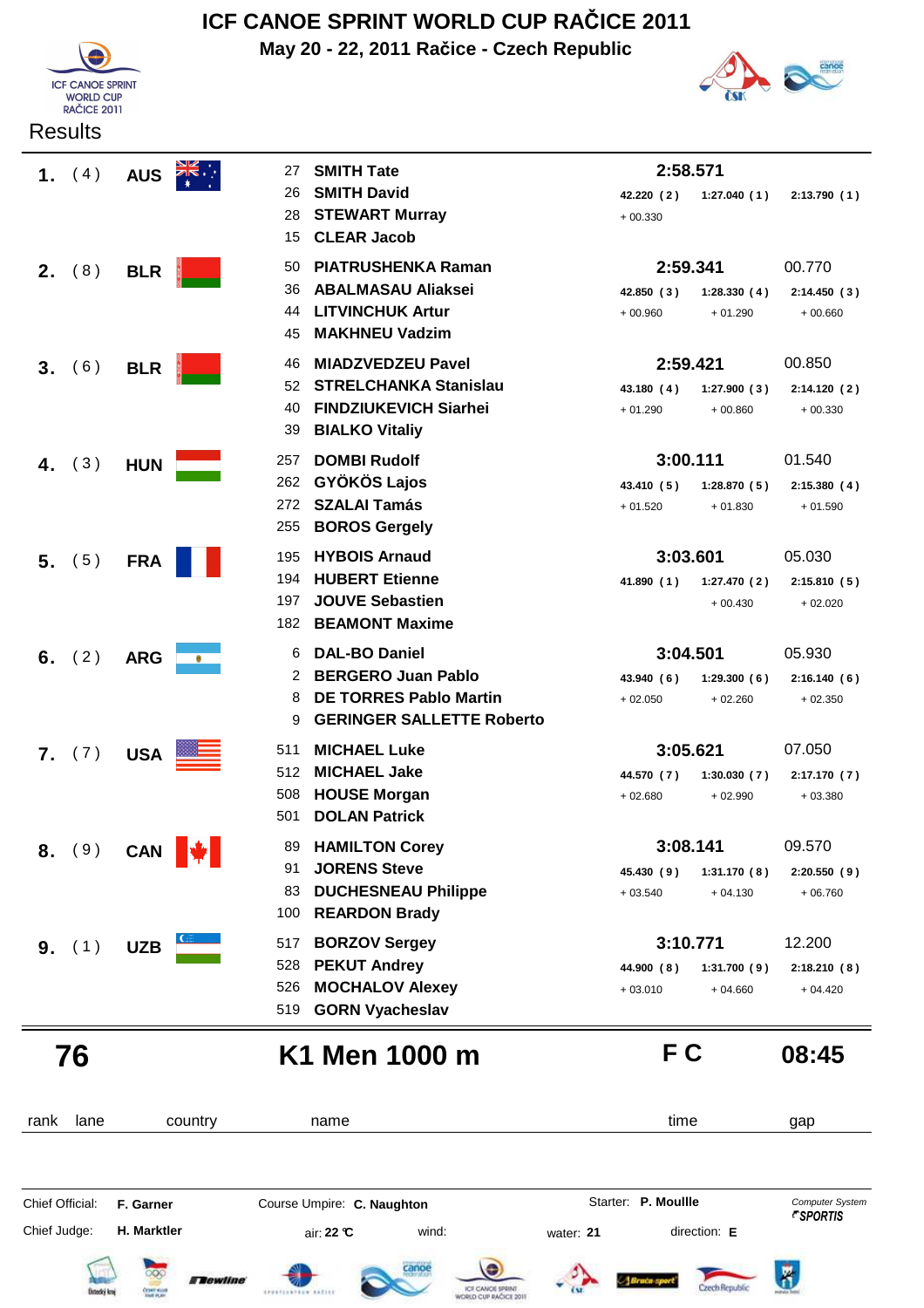**May 20 - 22, 2011 Račice - Czech Republic**





| 1. $(4)$                   | SLO <b>D</b> |              | 439 ZAKRAJSEK Jost       | 3:38.861            |                           |                                      |
|----------------------------|--------------|--------------|--------------------------|---------------------|---------------------------|--------------------------------------|
|                            |              |              |                          |                     | 53.880 (7) 1:48.170 (2)   | 2:44.040(2)                          |
|                            |              |              |                          | $+02.980$           | $+01.930$                 | $+01.540$                            |
| <b>2.</b> $(5)$            |              | RSA <b>D</b> | 548 STUBBS Nicholas John | 3:39.621            |                           | 00.760                               |
|                            |              |              |                          |                     |                           | 51.530 (2) 1:46.240 (1) 2:42.500 (1) |
|                            |              |              |                          | $+00.630$           |                           |                                      |
| 3. (2)                     | <b>GER</b>   |              | 238 KAISER Jochen        | 3:39.701            |                           | 00.840                               |
|                            |              |              |                          |                     |                           | 53.650 (6) 1:48.600 (3) 2:44.470 (3) |
|                            |              |              |                          | $+02.750$           | $+02.360$                 | $+01.970$                            |
| 4. $(6)$                   | CZE          |              | 117 ADAM Jakub           | 3:39.961            |                           | 01.100                               |
|                            |              |              |                          |                     | $53.220(5)$ $1:49.260(5)$ | 2:44.900(4)                          |
|                            |              |              |                          | $+02.320$           | $+03.020$                 | $+02.400$                            |
| 5. (7)                     | <b>LAT</b>   |              | 349 ZALUPE Kristaps      | 3:41.011            |                           | 02.150                               |
|                            |              |              |                          |                     | $52.460(3)$ $1:49.590(6)$ | 2:45.770(6)                          |
|                            |              |              |                          | $+01.560$ $+03.350$ |                           | $+03.270$                            |
| 6. $(9)$                   | <b>HUN</b>   |              | 256 BOZSIK Gábor         | 3:41.651            |                           | 02.790                               |
|                            |              |              |                          |                     |                           | 54.540 (9) 1:50.450 (8) 2:47.660 (8) |
|                            |              |              |                          | $+03.640$           | $+04.210$                 | $+05.160$                            |
| 7. $(1)$ SVK $\frac{4}{5}$ |              |              | 479 MICHÁLEK Matej       | 3:42.581            |                           | 03.720                               |
|                            |              |              |                          |                     |                           | 52.790 (4) 1:48.930 (4) 2:45.330 (5) |
|                            |              |              |                          | $+01.890$           | $+02.690$                 | $+02.830$                            |
| 8. (8)                     | <b>JPN</b>   |              | 332 SUZUKI Yasuhiro      | 3:42.751            |                           | 03.890                               |
|                            |              |              |                          |                     | 54.410 (8) 1:49.920 (7)   | 2:46.920(7)                          |
|                            |              |              |                          | $+03.510$           | $+03.680$                 | + 04.420                             |
| 9. (3)                     | <b>ESP</b>   |              | 171 CUBELOS Francisco    | 4:12.101            |                           | 33.240                               |
|                            |              |              |                          | 50.900(1)           | 1:52.790 (9)              | 3:00.620(9)                          |
|                            |              |              |                          |                     | $+06.550$                 | $+18.120$                            |

## **77 K1 Men 1000 m F B 09:06**

| rank            | lane               | country                                                                | name                                                                     | time                                               | gap                                              |
|-----------------|--------------------|------------------------------------------------------------------------|--------------------------------------------------------------------------|----------------------------------------------------|--------------------------------------------------|
| 1.              | (5)                | <b>FRA</b>                                                             | 186 CARRE Cyrille                                                        | 3:37.311                                           |                                                  |
|                 |                    |                                                                        |                                                                          | 50.970(3)<br>1:45.290(2)<br>$+00.770$<br>$+00.630$ | 2:42.670(3)<br>$+00.760$                         |
| <b>2.</b> $(3)$ |                    | <b>ISR</b><br>✿                                                        | 302 YELLIN Roei                                                          | 3:38.631                                           | 01.320                                           |
|                 |                    |                                                                        |                                                                          | 52.820(8)<br>1:46.350(4)<br>$+02.620$<br>$+01.690$ | 2:42.340(2)<br>$+00.430$                         |
| 3. (4)          |                    | <b>SLO</b>                                                             | 441 ZUPANCIC REGENT Jernej                                               | 3:39.111                                           | 01.800                                           |
|                 |                    |                                                                        |                                                                          | 52.590(7)<br>1:46.880(5)<br>$+02.390$<br>$+02.220$ | 2:43.300(4)<br>$+01.390$                         |
| Chief Official: |                    | F. Garner                                                              | Course Umpire: C. Naughton                                               | Starter: P. Moullle                                | <b>Computer System</b><br><i><b>FSPORTIS</b></i> |
| Chief Judge:    |                    | H. Marktler                                                            | wind:<br>air: 22 ℃                                                       | direction: E<br>water: 21                          |                                                  |
|                 | <b>Detecký</b> kra | <b><i><u>Elewline</u></i></b><br><b>CENT GUIA</b><br><b>Abilt PCAY</b> | canoe<br>ICF CANCE SPRINT<br>EPERTENTEEW RAZIEV<br>WORLD CUP RAČICE 2011 | zech Henubi                                        |                                                  |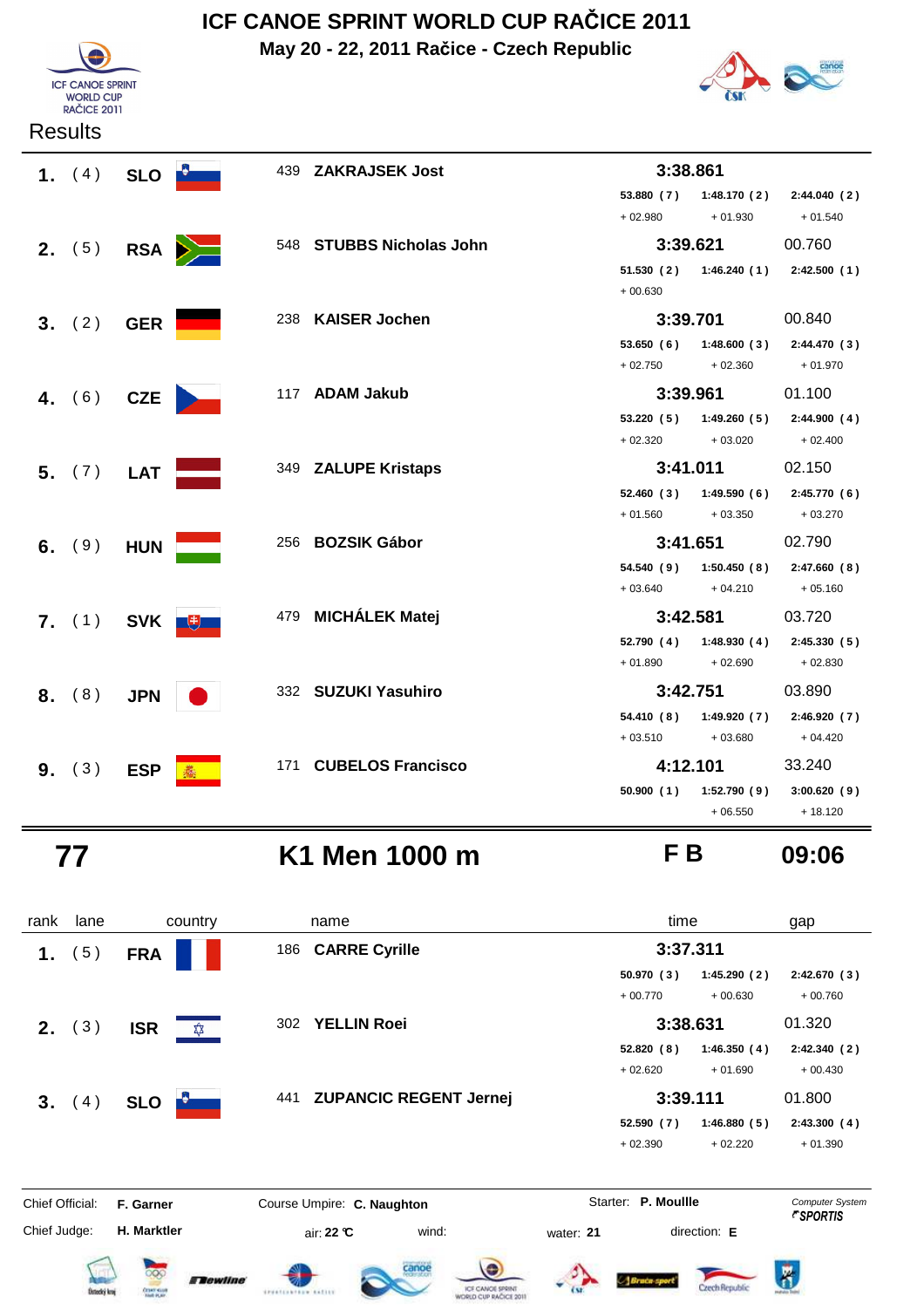**May 20 - 22, 2011 Račice - Czech Republic**





#### **Results**

| 4. $(2)$               | <b>CAN</b> |     | 96  | <b>MORTIMER Angus</b> | 3:39.581  |             | 02.270      |
|------------------------|------------|-----|-----|-----------------------|-----------|-------------|-------------|
|                        |            |     |     |                       | 50.200(1) | 1:44.660(1) | 2:41.910(1) |
| 5. (9)                 | <b>ESP</b> | 蠢   | 176 | <b>PENA Inigo</b>     | 3:40.631  |             | 03.320      |
|                        |            |     |     |                       | 51.830(5) | 1:48.070(8) | 2:44.280(6) |
|                        |            |     |     |                       | $+01.630$ | $+03.410$   | $+02.370$   |
| 6. $(7)$<br><b>RUS</b> |            |     | 417 | <b>LUCHKIN Kirill</b> | 3:42.081  |             | 04.770      |
|                        |            |     |     |                       | 50.740(2) | 1:47.310(6) | 2:43.540(5) |
|                        |            |     |     |                       | $+00.540$ | $+02.650$   | $+01.630$   |
| 7. (6)                 | <b>SVK</b> | $+$ | 467 | <b>GELLE Peter</b>    | 3:47.561  |             | 10.250      |
|                        |            |     |     |                       | 51.300(4) | 1:45.920(3) | 2:45.620(7) |
|                        |            |     |     |                       | $+01.100$ | $+01.260$   | $+03.710$   |
| 8. (1)                 | <b>IRL</b> |     |     | 568 WATKINS Barry     | 4:06.881  |             | 29.570      |
|                        |            |     |     |                       | 53.150(9) | 1:50.200(9) | 2:51.370(8) |
|                        |            |     |     |                       | $+02.950$ | $+05.540$   | $+09.460$   |
| 9. (8)                 | <b>GBR</b> |     | 231 | <b>BRABANTS Tim</b>   | 4:06.891  |             | 29.580      |
|                        |            |     |     |                       | 52.060(6) | 1:47.640(7) | 2:57.320(9) |
|                        |            |     |     |                       | $+01.860$ | $+02.980$   | $+15.410$   |

 **78 C1 Men 1000 m F B 09:13**

| rank           | lane            |            | country                 |     | name                    | time        |             | gap         |
|----------------|-----------------|------------|-------------------------|-----|-------------------------|-------------|-------------|-------------|
| 1.             | (5)             | <b>CZE</b> |                         | 136 | <b>KORANDA Lukáš</b>    | 4:04.841    |             |             |
|                |                 |            |                         |     |                         | 58.720 (4)  | 1:59.100(2) | 3:02.450(2) |
|                |                 |            |                         |     |                         | $+01.500$   | $+00.730$   | $+00.740$   |
|                | <b>2.</b> $(4)$ | <b>CAN</b> | <b>IN</b>               |     | 102 RUSSELL Benjamin    |             | 4:06.141    |             |
|                |                 |            |                         |     |                         | 57.220(1)   | 1:58.370(1) | 3:01.710(1) |
| 3 <sub>1</sub> | (7)             | <b>SVK</b> | $+$                     | 481 | <b>OSTRČIL Marian</b>   | 4:08.061    |             | 03.220      |
|                |                 |            |                         |     |                         | 59.880(6)   | 2:03.100(7) | 3:06.710(6) |
|                |                 |            |                         |     |                         | $+02.660$   | $+04.730$   | $+05.000$   |
|                | 4. $(9)$        | <b>CHI</b> | $\star$                 | 282 | <b>TAFRA Johnnathan</b> | 4:08.891    |             | 04.050      |
|                |                 |            |                         |     |                         | 59.250(5)   | 2:01.080(4) | 3:07.660(7) |
|                |                 |            |                         |     |                         | $+02.030$   | $+02.710$   | $+05.950$   |
|                | 5. (1)          | <b>GBR</b> | $\frac{\Delta}{\Delta}$ | 217 | <b>TRAIN James</b>      | 4:10.741    |             | 05.900      |
|                |                 |            |                         |     |                         | 1:01.300(9) | 2:04.040(8) | 3:06.270(5) |
|                |                 |            |                         |     |                         | $+04.080$   | $+05.670$   | $+04.560$   |
|                | 6. $(2)$        | <b>GBR</b> |                         | 225 | <b>LAWRENCE Matthew</b> | 4:11.451    |             | 06.610      |
|                |                 |            |                         |     |                         | 1:00.340(8) | 2:01.620(5) | 3:05.730(4) |
|                |                 |            |                         |     |                         | $+03.120$   | $+03.250$   | $+04.020$   |

Chief Official: **F. Garner Course Umpire: C. Naughton** Course **Starter: P. Moullle** Computer System Chief Judge: **H. Marktler air: 22 °C** wind: water: **21** direction: **E** 























Czech Republic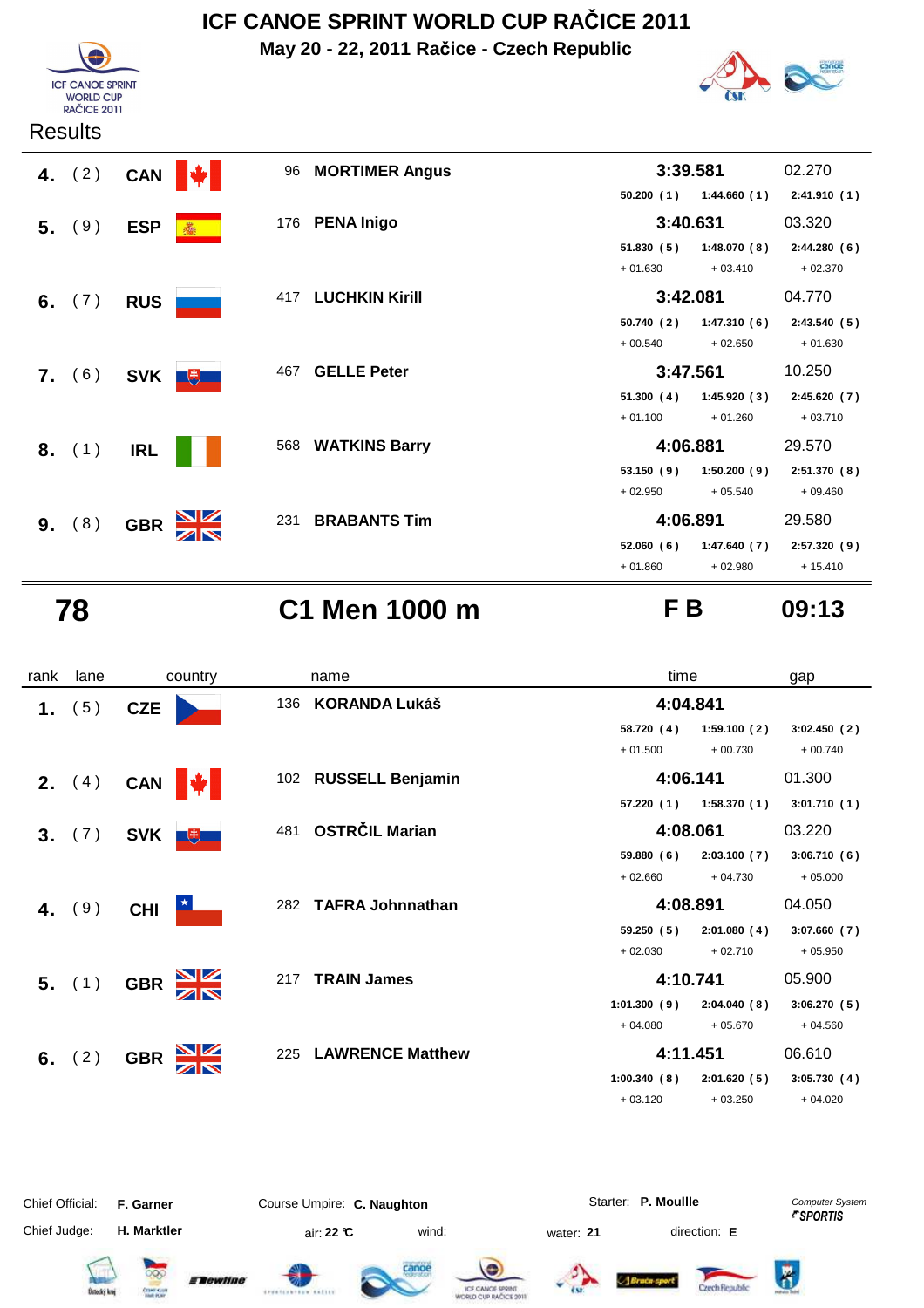**May 20 - 22, 2011 Račice - Czech Republic**





| (8)<br>7. | <b>BRA</b> | $\bullet$ | 73. | <b>SIZENANDO MORENO Wladimir</b>   | 4:12.621    |             | 07.780      |
|-----------|------------|-----------|-----|------------------------------------|-------------|-------------|-------------|
|           |            |           |     |                                    | 57.760 (2)  | 1:59.640(3) | 3:04.290(3) |
|           |            |           |     |                                    | $+00.540$   | $+01.270$   | $+02.580$   |
| 8. (3)    | <b>BRA</b> | $\bullet$ | 69  | <b>QUEIROZ DOS SANTOS Isaquias</b> |             | 4:35.761    |             |
|           |            |           |     |                                    | 57.990(3)   | 2:02.360(6) | 3:16.410(8) |
|           |            |           |     |                                    | $+00.770$   | $+03.990$   | $+14.700$   |
| (6)<br>9. | <b>COL</b> |           |     | 110 DAVID DIAZ Sergio Johann       | 4:37.021    |             | 32.180      |
|           |            |           |     |                                    | 1:00.010(7) | 2:05.490(9) | 3:20.850(9) |
|           |            |           |     |                                    | $+02.790$   | $+07.120$   | $+19.140$   |

 **79 K2 Men 1000 m F B 09:27**

| rank | lane     |            | country |     | name                         | time       |             | gap          |
|------|----------|------------|---------|-----|------------------------------|------------|-------------|--------------|
| 1.   | (5)      | <b>GER</b> |         | 249 | <b>STROINSKI Kostja</b>      | 3:20.631   |             |              |
|      |          |            |         | 233 | <b>BERTZ Hendrik</b>         | 48.350 (6) | 1:40.210(7) | 2:31.580(5)  |
|      |          |            |         |     |                              | $+02.660$  | $+03.350$   | $+02.170$    |
|      | 2. (8)   | <b>ITA</b> |         | 325 | <b>RAMELLA Andrea</b>        | 3:20.951   |             | 00.320       |
|      |          |            |         | 317 | <b>GUALAZZI Riccardo</b>     | 47.390 (4) | 1:38.300(4) | 2:30.530(4)  |
|      |          |            |         |     |                              | $+01.700$  | $+01.440$   | $+01.120$    |
|      | 3. (1)   | <b>NZL</b> |         |     | 374 FERGUSON Steven          |            | 3:21.141    |              |
|      |          |            |         | 375 | <b>FITZGERALD Darryl</b>     | 47.060 (3) | 1:37.410(2) | 2:29.410(1)  |
|      |          |            |         |     |                              | $+01.370$  | $+00.550$   |              |
|      | 4. $(3)$ | <b>GER</b> |         | 246 | <b>LINDNER Sebastian</b>     | 3:21.361   |             | 00.730       |
|      |          |            |         | 235 | <b>FOERSTER Florian</b>      | 45.690(1)  | 1:36.860(1) | 2:29.750(2)  |
|      |          |            |         |     |                              |            |             | $+00.340$    |
|      | $5.$ (9) | <b>NZL</b> |         | 378 | <b>OLOUGHLIN Liam</b>        | 3:21.691   |             | 01.060       |
|      |          |            |         | 371 | <b>BURBIDGE Troy</b>         | 46.530(2)  | 1:37.850(3) | 2:30.190(3)  |
|      |          |            |         |     |                              | $+00.840$  | $+00.990$   | $+00.780$    |
|      | 6. $(7)$ | <b>AUS</b> |         | 22  | <b>MORRISON Luke</b>         | 3:22.171   |             | 01.540       |
|      |          |            |         | 15  | <b>CLEAR Jacob</b>           | 49.360 (9) | 1:41.190(9) | 2:33.310(8)  |
|      |          |            |         |     |                              | $+03.670$  | $+04.330$   | $+03.900$    |
|      | 7. (2)   | <b>GBR</b> |         | 216 | <b>HIDE Tom</b>              | 3:23.381   |             | 02.750       |
|      |          |            |         | 230 | <b>RUTHERFORD Edward</b>     | 49.030 (8) | 1:39.430(5) | 2:32.220(6)  |
|      |          |            |         |     |                              | $+03.340$  | $+02.570$   | $+02.810$    |
|      | 8. (4)   | <b>BLR</b> |         | 46  | <b>MIADZVEDZEU Pavel</b>     | 3:23.991   |             | 03.360       |
|      |          |            |         | 57  | <b>YERMAKOU Aliaksandr</b>   | 48.790 (7) | 1:39.770(6) | 2:32.660(7)  |
|      |          |            |         |     |                              | $+03.100$  | $+02.910$   | $+03.250$    |
| 9.   | (6)      | <b>BLR</b> |         | 40  | <b>FINDZIUKEVICH Siarhei</b> | 3:28.371   |             | 07.740       |
|      |          |            |         | 39  | <b>BIALKO Vitaliy</b>        | 47.820 (5) | 1:40.650(8) | 2:34.050 (9) |
|      |          |            |         |     |                              | $+02.130$  | $+03.790$   | $+04.640$    |
|      |          |            |         |     |                              |            |             |              |

Chief Official: **F. Garner Course Umpire: C. Naughton Carrier: C. Starter: P. Moullle** *Computer System* 

Chief Judge:

**H. Marktler** air: **22 °C** wind: water: **21** direction: **E**

Starter: P. Moullle

















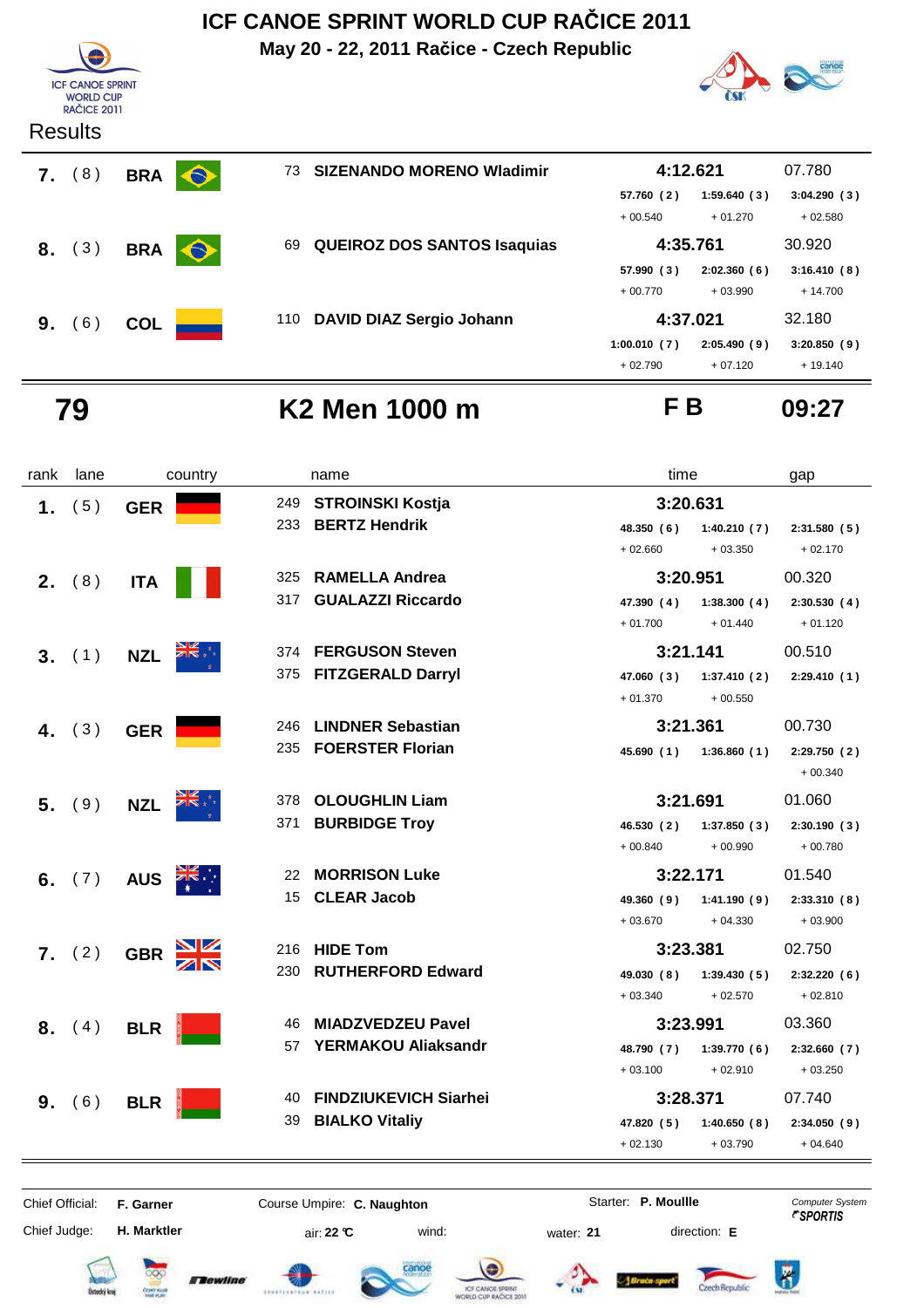**May 20 - 22, 2011 Račice - Czech Republic**





#### **Results**

| 80           |                                         | K1 Women 500 m                      | FC       | 09:40                             |
|--------------|-----------------------------------------|-------------------------------------|----------|-----------------------------------|
| lane<br>rank | country                                 | name                                | time     | gap                               |
| (5)<br>1.    | RSA <b>D</b>                            | 550 HARTLEY Bridgitte Ellen         | 1:57.061 | 57.720 (4)<br>$+01.100$           |
| 2. (2)       | <b>AUS</b><br>$\mathbb{Z}^{\mathbb{N}}$ | <b>LOVELL Rachel</b><br>20          | 1:58.071 | 01.010<br>56.960(2)<br>$+00.340$  |
| 3. (6)       | <b>GER</b>                              | 232 BECK Nicole                     | 1:58.161 | 01.100<br>57.290 (3)<br>$+00.670$ |
| 4. $(3)$     | CAN <b> </b>                            | <b>GAUTHIER Kristin</b><br>87       | 1:58.421 | 01.360<br>56.620(1)               |
| 5. (7)       | <b>USA</b>                              | 506 HOGAN Margaret                  | 1:59.981 | 02.920<br>59.260(8)<br>$+02.640$  |
| 6. $(4)$     | SVK +                                   | 474 KOHLOVÁ Martina                 | 2:00.011 | 02.950<br>58.830 (7)<br>$+02.210$ |
| 7. (9)       | <b>IRI</b><br>$\omega$                  | 291<br><b>MOTAMEDI FAKHR Arezou</b> | 2:00.771 | 03.710<br>59.890 (9)<br>$+03.270$ |
| 8. (8)       | <b>KAZ</b>                              | 341 PODOINIKOVA Irina               | 2:00.941 | 03.880<br>58.050 (5)<br>$+01.430$ |
| 9. (1)       | <b>CZE</b>                              | 131 HROCHOVÁ Lenka                  | 2:01.541 | 04.480<br>58.400 (6)<br>$+01.780$ |

 **81 K1 Women 500 m F B 09:47**

rank lane country thame country time gap  **1.** ( 4 ) **FIN**<sup>179</sup> **MIKKONEN Jenni 1:55.431 55.930 ( 3 )** + 00.470 **2.** (6) **ITA IDEM Josefa IDEM 1:55.621** 00.190 **56.270 ( 4 )** + 00.810 **J. Král**Chief Official: **F. Garner Course Umpire: C. Naughton** Course Conputer System **Computer System** Chief Judge: **H. Marktler air: 22 °C** wind: water: **21** direction: **E**  $\bar{R}$ **EXewtine** Czech Republic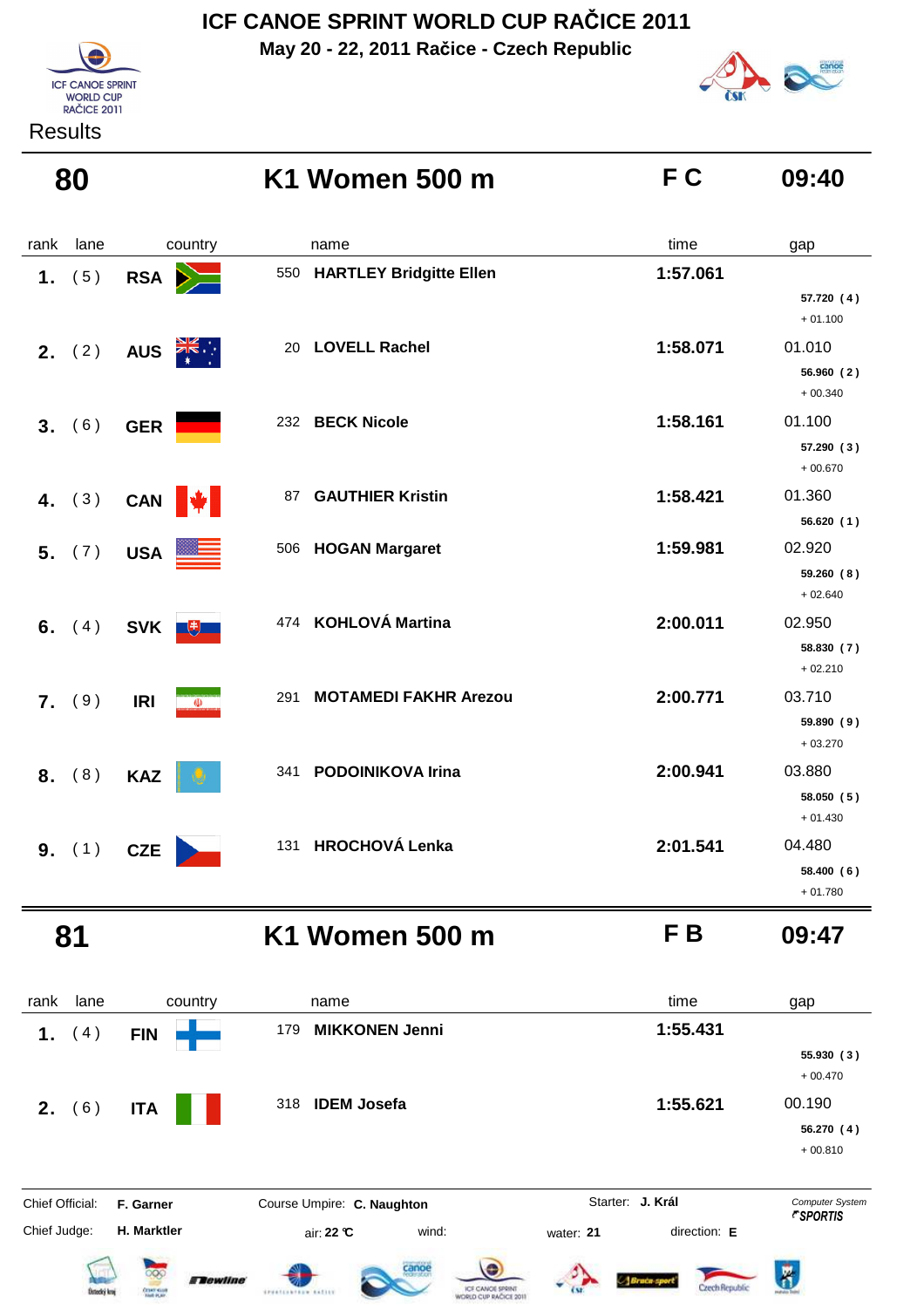**May 20 - 22, 2011 Račice - Czech Republic**



#### **Results**

**ICF CANOE SPRINT** WORLD CUP<br>RAČICE 2011

|        | 3. (2)   | <b>GER</b>        | 240                   | <b>KNORR Anne</b>          | 1:56.381 | 00.950                  |
|--------|----------|-------------------|-----------------------|----------------------------|----------|-------------------------|
|        |          |                   |                       |                            |          | 56.500(5)<br>$+01.040$  |
|        | 4. $(3)$ | <b>RUS</b>        | 414                   | <b>KUDINOVA Svetlana</b>   | 1:56.581 | 01.150                  |
|        |          |                   |                       |                            |          | 55.700 (2)<br>$+00.240$ |
|        | 5. (8)   | <b>POR</b>        | 408<br>€              | <b>VASCONCELOS Joana</b>   | 1:56.741 | 01.310                  |
|        |          |                   |                       |                            |          | 56.830 (6)<br>$+01.370$ |
|        | 6. $(1)$ | CAN $\big  \big $ | 85                    | <b>FOURNEL Emilie</b>      | 1:57.411 | 01.980                  |
|        |          |                   |                       |                            |          | 55.460(1)               |
| 7.     | (7)      | <b>SVK</b>        | 473<br>$\overline{u}$ | <b>KMEŤOVÁ Ivana</b>       | 1:57.471 | 02.040                  |
|        |          |                   |                       |                            |          | 57.060 (7)<br>$+01.600$ |
| 8. (9) |          | <b>RSA</b>        | 551<br>$\geq$         | <b>HODSON Jennifer Lyn</b> | 1:58.621 | 03.190                  |
|        |          |                   |                       |                            |          | 57.820(9)               |
|        |          |                   |                       |                            |          | $+02.360$               |
| 9.     | (5)      | <b>AUT</b>        |                       | 32 LEHACI Ana Roxana       | 1:59.071 | 03.640                  |
|        |          |                   |                       |                            |          | 57.390 (8)<br>$+01.930$ |
|        |          |                   |                       |                            |          |                         |

## **82 K4 Men 1000 m F B 10:11**

 $\overline{\bm{R}}$ 

A Brade sport

| rank            | lane | country                 | name                                                                                                          | time                                                | gap                                              |
|-----------------|------|-------------------------|---------------------------------------------------------------------------------------------------------------|-----------------------------------------------------|--------------------------------------------------|
| 1.              | (4)  | <b>HUN</b>              | <b>DOMBI Rudolf</b><br>257<br><b>GYÖKÖS Lajos</b><br>262                                                      | 2:55.951<br>41.220 (2)<br>1:24.780(1)               | 2:10.600(1)                                      |
|                 |      |                         | <b>SZALAI Tamás</b><br>272<br><b>BOROS Gergely</b><br>255                                                     | $+00.440$                                           |                                                  |
| $2_{-}$         | (6)  | <b>FRA</b>              | <b>HYBOIS Arnaud</b><br>195                                                                                   | 2:58.141                                            | 02.190                                           |
|                 |      |                         | <b>HUBERT Etienne</b><br>194<br><b>JOUVE Sebastien</b><br>197<br><b>BEAMONT Maxime</b><br>182                 | 40.780 (1)<br>1:25.220(2)<br>$+00.440$              | 2:12.150(2)<br>$+01.550$                         |
| 3.              | (5)  | <b>ESP</b>              | <b>LLERA Francisco</b><br>175                                                                                 | 2:59.121                                            | 03.170                                           |
|                 |      |                         | <b>BANOS Pablo</b><br>170<br><b>LLAMEDO Emilio</b><br>174<br><b>GERMADE Rodrigo</b><br>172                    | 41.560 (3)<br>1:27.640(5)<br>$+00.780$<br>$+02.860$ | 2:13.390(3)<br>$+02.790$                         |
| 4.              | (2)  | <b>ARG</b><br>$\bullet$ | <b>DAL-BO Daniel</b><br>6                                                                                     | 3:01.121                                            | 05.170                                           |
|                 |      |                         | <b>BERGERO Juan Pablo</b><br>2<br><b>DE TORRES Pablo Martin</b><br>8<br><b>GERINGER SALLETTE Roberto</b><br>9 | 42.660(6)<br>1:26.760(3)<br>$+01.880$<br>$+01.980$  | 2:13.830(4)<br>$+03.230$                         |
| Chief Official: |      | F. Garner               | Course Umpire: C. Naughton                                                                                    | Starter: P. Moullle                                 | <b>Computer System</b><br><i><b>FSPORTIS</b></i> |
| Chief Judge:    |      | H. Marktler             | air: 22 °C<br>wind:                                                                                           | direction: E<br>water: 21                           |                                                  |







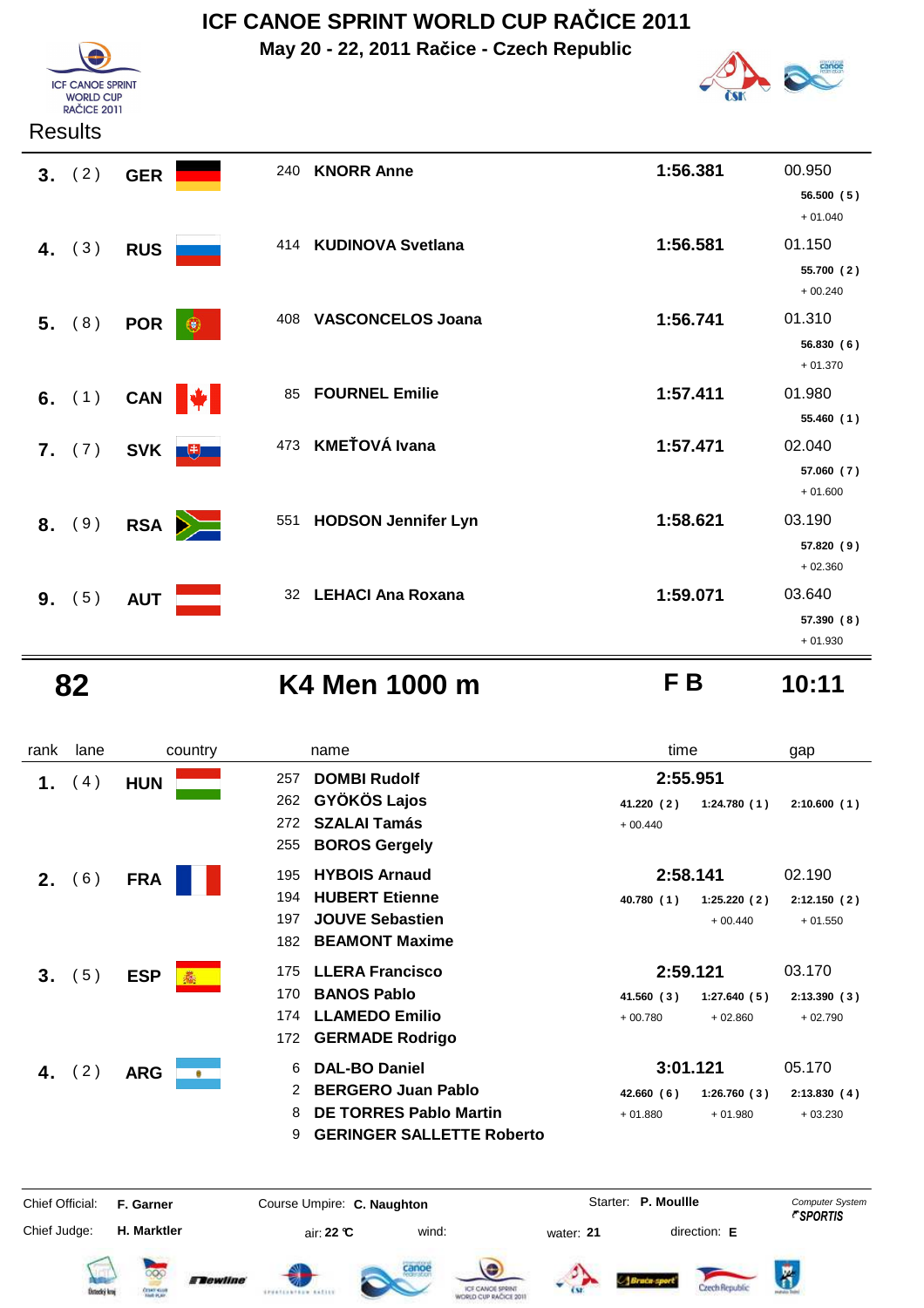

**May 20 - 22, 2011 Račice - Czech Republic**



|    | <b>Results</b> |            |                           |                           |            |             |             |  |
|----|----------------|------------|---------------------------|---------------------------|------------|-------------|-------------|--|
| 5. | (7)            | <b>ESP</b> | 173                       | <b>HERNANZ Javier</b>     | 3:01.251   |             | 05.300      |  |
|    |                |            | 171                       | <b>CUBELOS Francisco</b>  | 42.320(5)  | 1:27.200(4) | 2:14.070(5) |  |
|    |                |            | 177                       | <b>PRIETO Borja</b>       | $+01.540$  | $+02.420$   | $+03.470$   |  |
|    |                |            | 176                       | <b>PENA Inigo</b>         |            |             |             |  |
| 6. | (8)            |            | 511<br>USA <b>Example</b> | <b>MICHAEL Luke</b>       | 3:02.271   |             | 06.320      |  |
|    |                |            | 512                       | <b>MICHAEL Jake</b>       | 41.990 (4) | 1:28.080(6) | 2:14.410(6) |  |
|    |                |            | 508                       | <b>HOUSE Morgan</b>       | $+01.210$  | $+03.300$   | $+03.810$   |  |
|    |                |            | 501                       | <b>DOLAN Patrick</b>      |            |             |             |  |
|    | 7. (1)         | <b>FRA</b> | 208                       | <b>URBAN Quentin</b>      | 3:02.471   |             | 06.520      |  |
|    |                |            | 185                       | <b>BURGER Guillaume</b>   | 43.000 (7) | 1:28.860(8) | 2:15.990(8) |  |
|    |                |            | 189                       | <b>CRESSOL Alexandre</b>  | $+02.220$  | $+04.080$   | $+05.390$   |  |
|    |                |            | 204                       | <b>SUDRIE Antoine</b>     |            |             |             |  |
| 8. | 9)             | <b>KAZ</b> | 335                       | <b>DERGUNOV Alexey</b>    | 3:02.511   |             | 06.560      |  |
|    |                |            | 336                       | <b>EMELYANOV Alexandr</b> | 43.780 (9) | 1:30.510(9) | 2:16.330(9) |  |
|    |                |            | 333                       | <b>ALEXEYEV Evgeniy</b>   | $+03.000$  | $+05.730$   | $+05.730$   |  |
|    |                |            | 344                       | <b>TORLOPOV Dmitriy</b>   |            |             |             |  |
| 9. | 3)             | <b>GBR</b> | 213                       | <b>FARRALL Ben</b>        | 3:02.871   |             | 06.920      |  |
|    |                |            | 227                       | <b>WYCHERLEY Paul</b>     | 43.440 (8) | 1:28.420(7) | 2:15.350(7) |  |
|    |                |            | 231                       | <b>BRABANTS Tim</b>       | $+02.660$  | $+03.640$   | $+04.750$   |  |
|    |                |            | 211                       | <b>ANDREW Daniels</b>     |            |             |             |  |

**ICF CANOE SPRINT** WORLD CUP<br>RAČICE 2011

 **83 C4 Men 1000 m F A 10:32**

| rank                                   | lane | country                           | name                                                                                                                                           | time                                                            | gap                                              |
|----------------------------------------|------|-----------------------------------|------------------------------------------------------------------------------------------------------------------------------------------------|-----------------------------------------------------------------|--------------------------------------------------|
| 1.                                     | (3)  | <b>BLR</b>                        | <b>RABCHANKA Dzmitry</b><br>51<br><b>BAHDANOVICH Aliaksandr</b><br>37<br><b>BAHDANOVICH Andrei</b><br>38<br><b>VAUCHETSKI Aliaksandr</b><br>56 | 3:20.801<br>47.530 (2)<br>1:38.380(2)<br>$+00.140$<br>$+00.540$ | 2:28.510(1)                                      |
| 2.                                     | (2)  | <b>UZB</b>                        | <b>MEDETOV Merey</b><br>523<br><b>MIRBEKOV Serik</b><br>525<br><b>KOCHNEV Gerasim</b><br>522<br><b>HOJIEV Mirziyodjon</b><br>520               | 3:21.971<br>1:40.120(3)<br>47.390 (1)<br>$+02.280$              | 01.170<br>2:31.290(3)<br>$+02.780$               |
| 3.                                     | (5)  | <b>KAZ</b>                        | <b>EMELYANOV Mikhail</b><br>339<br><b>SAFRONOV Evgeniy</b><br>342<br><b>EMELYANOV Sergey</b><br>337<br><b>EMELYANOV Timofey</b><br>338         | 3:22.111<br>47.860 (3)<br>1:37.840(1)<br>$+00.470$              | 01.310<br>2:29.350(2)<br>$+00.840$               |
| 4.                                     | (6)  | <b>CZE</b>                        | LUŇÁČEK Jan<br>140<br>DLOUHÝ Vojtěch<br>122<br><b>KLIMEK Jan</b><br>135<br><b>SCHINDLER Roman</b><br>152                                       | 3:28.271<br>50.630(5)<br>1:40.560(4)<br>$+03.240$<br>$+02.720$  | 07.470<br>2:32.480(5)<br>$+03.970$               |
| <b>Chief Official:</b><br>Chief Judge: |      | F. Garner<br>H. Marktler          | Course Umpire: C. Naughton<br>air: 22 ℃<br>wind:                                                                                               | Starter: P. Moullle<br>direction: E<br>water: 21                | <b>Computer System</b><br><i><b>FSPORTIS</b></i> |
|                                        |      | <b>Tewline</b><br><b>CENT GUN</b> | canoe<br><b>ICF CANCE SPRINT</b>                                                                                                               | Czech Republic                                                  |                                                  |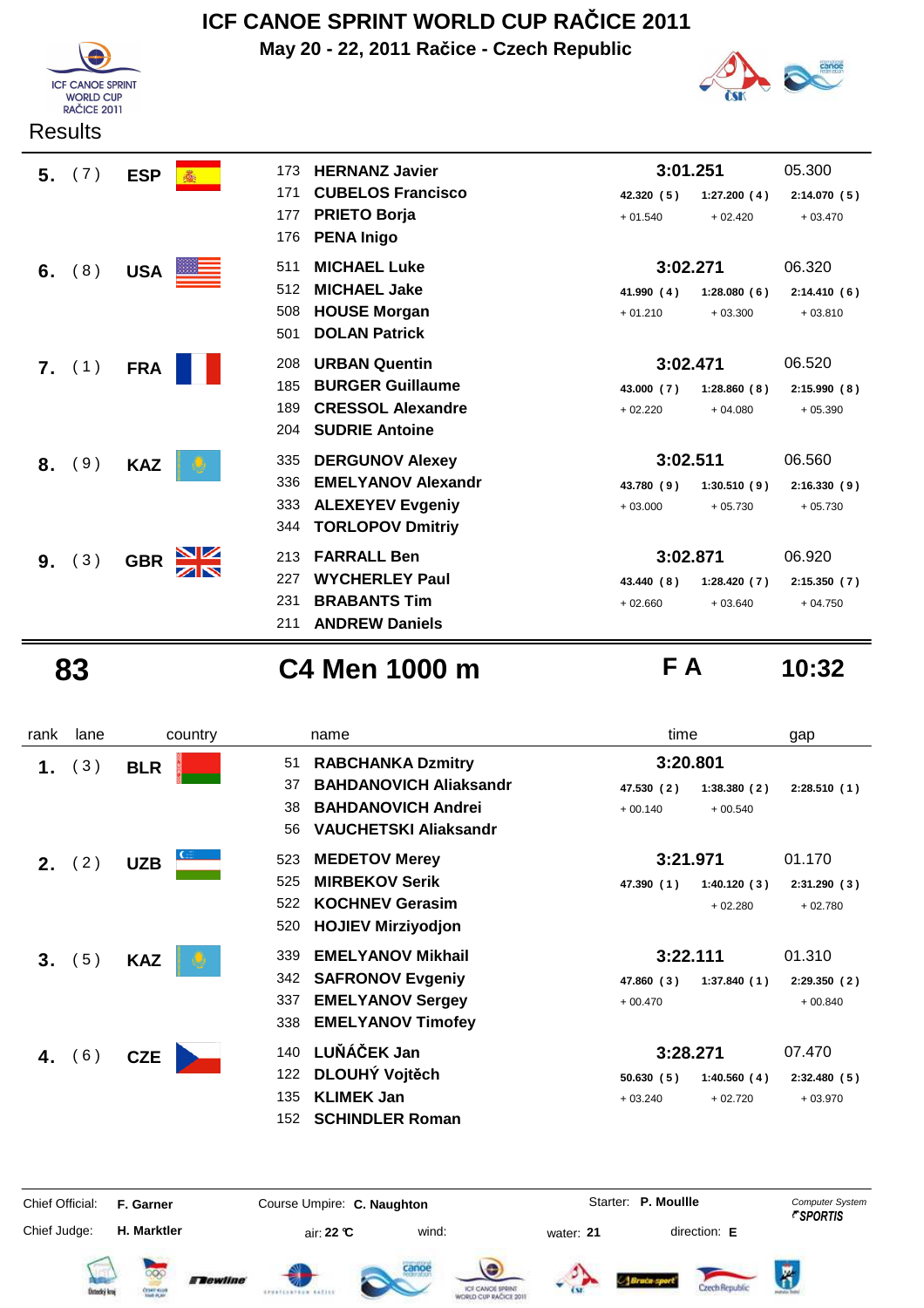

## **84 K1 Women 1000 m F A 10:39**

#### rank lane country thame the name time time gap  **1.** (4) USA **Section** 516 **ZUR Krisztina 1.** (4) USA **55.340 1:54.240 2:58.010 ( 2 ) ( 1 ) ( 2 )** + 00.140 + 01.640 **2.** (5) **KAZ 343 SERGEYEVA Natalya 3:58.161** 00.260 **55.200 1:54.980 2:56.370 ( 1 ) ( 2 ) ( 1 )** + 00.740  **3.** (6) **AUT 32 LEHACI Ana Roxana 4:02.441** 04.540 **57.560 1:59.050 3:02.980 ( 5 ) ( 6 ) ( 6 )**  $+ 02.360 + 04.810 + 06.610$ **4.** (7) RUS 430 SOBETOVA Vera 4:03.296 05.395 **57.700 1:58.000 3:00.800 ( 6 ) ( 5 ) ( 4 )**  $+ 02.500 + 03.760 + 04.430$ **5.** ( 3 ) **AUS FOGARTY Lyndsie 4:05.451** 07.550 **56.680 1:56.820 2:59.850 ( 3 ) ( 3 ) ( 3 )**  $+ 01.480 + 02.580 + 03.480$ **6.** (2) **AUS 14 BURNETT Alyce 4:10.391** 12.490 **56.820 1:57.360 3:02.640 ( 4 ) ( 4 ) ( 5 )**  $+ 01.620 + 03.120 + 06.270$ **7.** (1) **POL** 383 **GORNA Aleksandra 4:13.686** 15.785 **1:00.440 2:04.290 3:09.230 ( 7 ) ( 7 ) ( 7 )** + 05.240 + 10.050 + 12.860 **8.** (8) **ISR**  $\frac{\triangle}{2}$  297 **GAFNI Adi ISBN** 22.280 1:01.080 (8) 2:05.040 (8) 3:11.670 (8)  $+ 05.880 + 10.800 + 15.300$ **9.** (9) USA 503 FARRAR-WELLMAN Ariel 4:23.121 25.220 1:01.820 (9) 2:07.080 (9) 3:15.220 (9)  $+ 06.620 + 12.840 + 18.850$

 **85 K2 Women 1000 m F A 10:46**

rank lane country thame country time gap **J. Král**Chief Official: **F. Garner Course Umpire: C. Naughton** Course Conputer System **Computer System** Chief Judge: **H. Marktler air: 22 °C** wind: water: **21** direction: **E** A **Tewline** Czech Renublic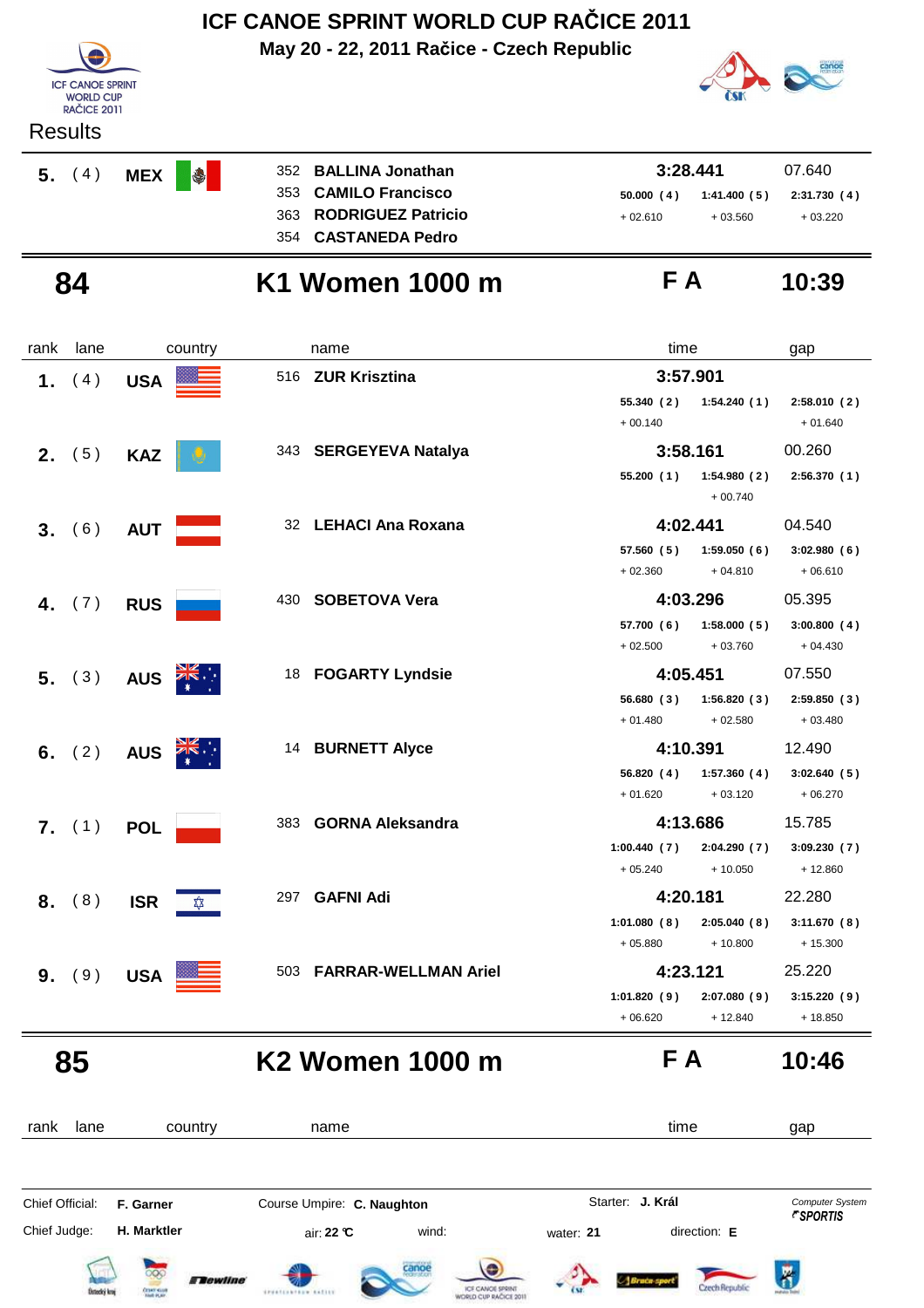

## **ICF CANOE SPRINT WORLD CUP RAČICE 2011**

**May 20 - 22, 2011 Račice - Czech Republic**



|    | 1. $(4)$        | <b>AUT</b>       |                 | 33 SCHURING Yvonne           | 3:44.725   |                           |              |
|----|-----------------|------------------|-----------------|------------------------------|------------|---------------------------|--------------|
|    |                 |                  |                 | 34 SCHWARZ Viktoria          |            | $51.100(1)$ $1:46.110(1)$ | 2:44.250(1)  |
|    | <b>2.</b> $(5)$ | <b>POL</b>       | 386             | <b>KOWALCZYK Agnieszka</b>   | 3:47.744   |                           | 03.019       |
|    |                 |                  |                 | 396 WIEWIORA Paulina         | 52.740 (2) | 1:50.450(2)               | 2:48.600(2)  |
|    |                 |                  |                 |                              | $+01.640$  | $+04.340$                 | $+04.350$    |
|    | 3. (3)          | USA <sup>E</sup> |                 | 510 MCELROY Kaitlin          | 3:50.944   |                           | 06.219       |
|    |                 |                  | 500             | <b>BURKE Jennifer</b>        | 55.830(4)  | 1:51.500(3)               | 2:50.940(3)  |
|    |                 |                  |                 |                              | $+04.730$  | $+05.390$                 | $+06.690$    |
|    | 4. $(8)$        | <b>ARG</b>       | $\bullet$       | 4 COLLUEQUE María Cecilia    | 3:54.317   |                           | 09.592       |
|    |                 |                  | 10              | <b>KEREZTESI Alexandra</b>   | 55.590(3)  | 1:54.280(5)               | 2:55.080(6)  |
|    |                 |                  |                 |                              | $+04.490$  | $+08.170$                 | $+10.830$    |
|    | 5. (2)          | <b>CZE</b>       | 133             | JEŽOVÁ Jana                  | 3:54.344   |                           | 09.619       |
|    |                 |                  |                 | 144 MLEZIVOVÁ Michaela       | 56.650 (7) | 1:55.660(7)               | 2:54.730(5)  |
|    |                 |                  |                 |                              | $+05.550$  | $+09.550$                 | $+10.480$    |
|    | 6. $(6)$        | <b>IRI</b>       | 291<br>$\omega$ | <b>MOTAMEDI FAKHR Arezou</b> | 3:54.444   |                           | 09.719       |
|    |                 |                  | 293             | <b>OROUJI Sima</b>           | 56.070 (5) | 1:52.640(4)               | 2:53.080(4)  |
|    |                 |                  |                 |                              | $+04.970$  | $+06.530$                 | $+08.830$    |
|    | 7. (1)          | <b>RUS</b>       | 410             | <b>BORISOVA Natalia</b>      | 3:57.197   |                           | 12.472       |
|    |                 |                  | 422             | <b>PETROVA Nadezda</b>       | 56.990(8)  | 1:56.300(8)               | 2:57.320 (7) |
|    |                 |                  |                 |                              | $+05.890$  | $+10.190$                 | $+13.070$    |
|    | 8. (7)          |                  | RSA <b>D</b>    | 552 KRUGER Tiffany Amber     | 3:57.890   |                           | 13.165       |
|    |                 |                  | 553             | <b>EDER Michelle Eder</b>    | 56.310(6)  | 1:55.120(6)               | 2:57.760(8)  |
|    |                 |                  |                 |                              | $+05.210$  | $+09.010$                 | $+13.510$    |
| 9. | (9)             | <b>UZB</b>       |                 | 530 PRILEPSKAYA Kseniya      | 3:58.277   |                           | 13.552       |
|    |                 |                  | 529             | <b>POLUNINA Kseniya</b>      | 57.630(9)  | 1:58.550(9)               | 2:59.100(9)  |
|    |                 |                  |                 |                              | $+06.530$  | $+12.440$                 | $+14.850$    |

 **86 K1 Men 1000 m F A 11:00**

| rank            | lane               | country                                                 | name                                                                      | time                                                | gap                                              |
|-----------------|--------------------|---------------------------------------------------------|---------------------------------------------------------------------------|-----------------------------------------------------|--------------------------------------------------|
| 1.              | (6)                | <b>DEN</b>                                              | <b>POULSEN René Holten</b><br>165                                         | 3:29.220                                            |                                                  |
|                 |                    |                                                         |                                                                           | 49.880 (3)<br>1:41.290(2)<br>$+02.090$<br>$+00.740$ | 2:34.400(1)                                      |
|                 | <b>2.</b> $(3)$    | <b>POR</b><br>Œ                                         | <b>PIMENTA Fernando</b><br>401                                            | 3:29.906                                            | 00.686                                           |
|                 |                    |                                                         |                                                                           | 1:40.550(1)<br>47.790 (1)                           | 2:35.140(2)<br>$+00.740$                         |
| 3.              | (5)                | <b>BLR</b>                                              | <b>YURENIA Aleh</b><br>58                                                 | 3:30.406                                            | 01.186                                           |
|                 |                    |                                                         |                                                                           | 50.660(5)<br>1:41.830(3)                            | 2:35.680(3)                                      |
|                 |                    |                                                         |                                                                           | $+02.870$<br>$+01.280$                              | $+01.280$                                        |
| Chief Official: |                    | F. Garner                                               | Course Umpire: C. Naughton                                                | Starter: P. Moullle                                 | <b>Computer System</b><br><i><b>FSPORTIS</b></i> |
| Chief Judge:    |                    | H. Marktler                                             | air: 22 °C<br>wind:                                                       | direction: E<br>water: 21                           |                                                  |
|                 | <b>Ústecký kra</b> | <b><i>Elewline</i></b><br>CENT GUN<br><b>Mail: PCAY</b> | canoe<br>ICF CANCE SPRINT<br>drustinateur setter<br>WORLD CUP RAČICE 2011 | Czech Republi                                       | Ä                                                |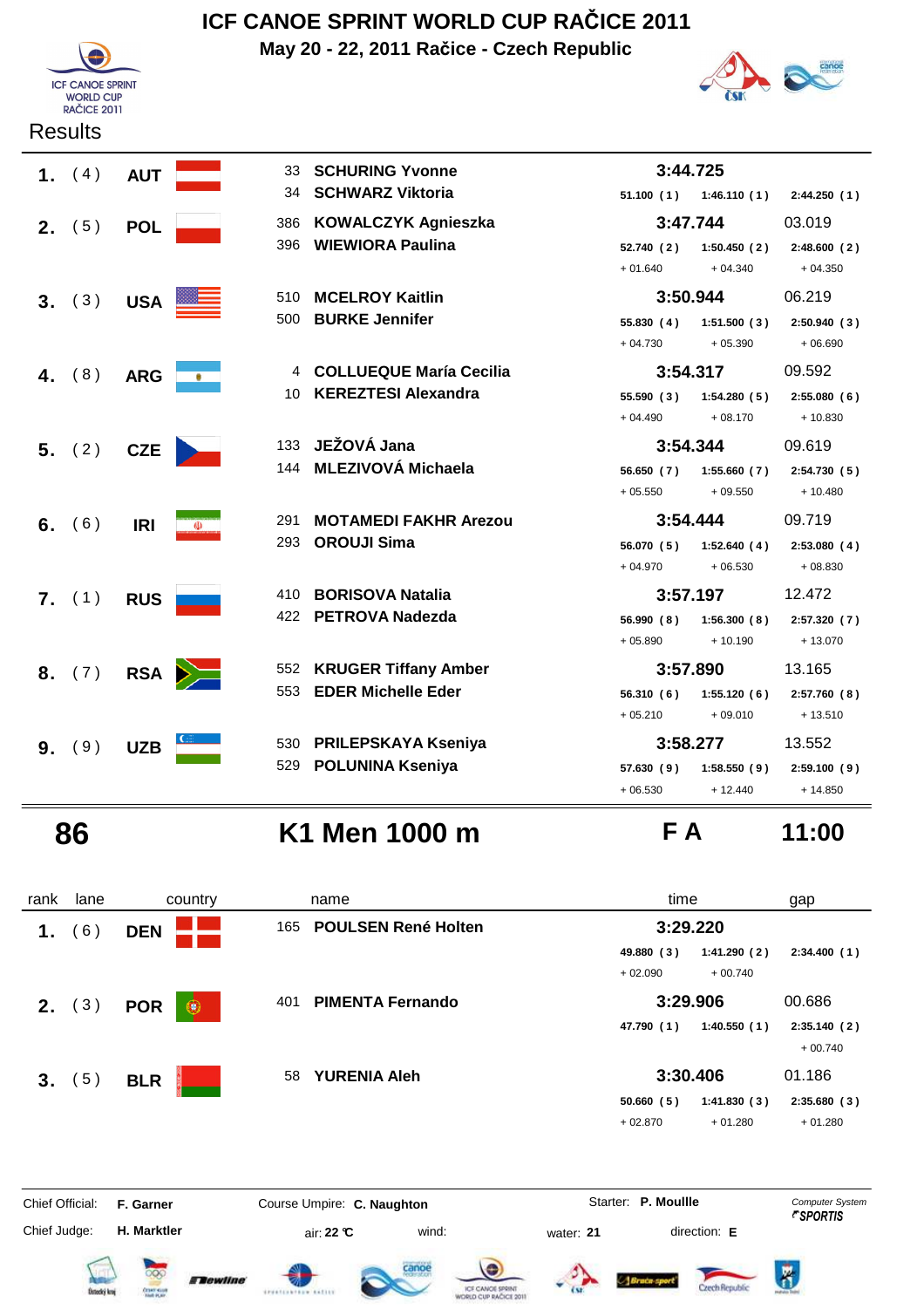**May 20 - 22, 2011 Račice - Czech Republic**





| .               |            |                |     |                            |            |              |             |
|-----------------|------------|----------------|-----|----------------------------|------------|--------------|-------------|
| 4. $(8)$        | <b>CAN</b> |                |     | 104 VAN KOVERDEN Adam      |            | 3:30.593     | 01.373      |
|                 |            |                |     |                            | 49.540 (2) | 1:42.710(5)  | 2:36.460(5) |
|                 |            |                |     |                            | $+01.750$  | $+02.160$    | $+02.060$   |
| 5. (4)          | <b>SWE</b> |                | 489 | <b>GUSTAFSSON Anders</b>   | 3:31.446   |              | 02.226      |
|                 |            |                |     |                            | 50.900(6)  | 1:42.170(4)  | 2:36.120(4) |
|                 |            |                |     |                            | $+03.110$  | $+01.620$    | $+01.720$   |
| 6. $(7)$        |            | NOR <b>HIM</b> | 368 | <b>LARSEN Eirik Veraas</b> | 3:32.053   |              | 02.833      |
|                 |            |                |     |                            | 52.020 (9) | 1:44.340 (8) | 2:39.380(8) |
|                 |            |                |     |                            | $+04.230$  | $+03.790$    | $+04.980$   |
| 7. (9)          | <b>ITA</b> |                |     | 304 BENASSI Maximilian     | 3:32.686   |              | 03.466      |
|                 |            |                |     |                            | 50.320 (4) | 1:43.250 (6) | 2:38.540(7) |
|                 |            |                |     |                            | $+02.530$  | $+02.700$    | $+04.140$   |
| 8. (1)          | <b>SWE</b> |                | 490 | <b>OSKARSSON Marcus</b>    | 3:33.213   |              | 03.993      |
|                 |            |                |     |                            | 51.580 (8) | 1:43.790 (7) | 2:38.100(6) |
|                 |            |                |     |                            | $+03.790$  | $+03.240$    | $+03.700$   |
| <b>9.</b> $(2)$ | <b>HUN</b> |                | 258 | <b>DOMBVÁRI Bence</b>      | 3:46.805   |              | 17.585      |
|                 |            |                |     |                            | 51.240 (7) | 1:45.380(9)  | 2:42.830(9) |
|                 |            |                |     |                            | $+03.450$  | $+04.830$    | $+08.430$   |

 **87 C1 Men 1000 m F A 11:07**

| rank           | lane     | country    |     | name                  | time                      | gap          |
|----------------|----------|------------|-----|-----------------------|---------------------------|--------------|
| 1.             | (6)      | CAN        | 98  | <b>OLDERSHAW Mark</b> | 3:53.177                  |              |
|                |          |            |     |                       | 56.350(2)<br>1:57.800(2)  | 2:55.790 (2) |
|                |          |            |     |                       | $+00.940$<br>$+00.350$    | $+00.740$    |
| 2.             | (4)      | <b>UZB</b> |     | 524 MENKOV Vadim      | 3:53.564                  | 00.387       |
|                |          |            |     |                       | $55.410(1)$ $1:57.450(1)$ | 2:55.050(1)  |
| 3 <sub>1</sub> | (9)      | <b>POL</b> |     | 388 KULETA Piotr      | 3:58.323                  | 05.146       |
|                |          |            |     |                       | 59.290(8)<br>1:58.240(3)  | 2:58.430(3)  |
|                |          |            |     |                       | $+03.880$<br>$+00.790$    | $+03.380$    |
| 4.             | (5)      | <b>ITA</b> |     | 310 CRACIUN Sergiu    | 3:58.343                  | 05.166       |
|                |          |            |     |                       | 58.610(6)                 | 2:59.710(5)  |
|                |          |            |     |                       | $+03.200$                 | $+04.660$    |
|                | 5. (8)   | <b>BLR</b> | 59  | ZHUKOUSKI Aliaksandr  | 3:58.730                  | 05.553       |
|                |          |            |     |                       | 57.190(3)<br>2:00.000(6)  | 3:00.300(6)  |
|                |          |            |     |                       | $+02.550$<br>$+01.780$    | $+05.250$    |
|                | 6. $(3)$ | <b>RUS</b> | 428 | <b>SHTOKALOV IIya</b> | 4:01.703                  | 08.526       |
|                |          |            |     |                       | 58.070 (5)<br>1:58.680(4) | 2:58.870(4)  |
|                |          |            |     |                       | $+02.660$<br>$+01.230$    | $+03.820$    |
|                |          |            |     |                       |                           |              |
|                |          |            |     |                       |                           |              |

Chief Judge:

Chief Official: **F. Garner Course Umpire: C. Naughton** Course **Starter: P. Moullle** Computer System

**H. Marktler air: 22 °C** wind: water: **21** direction: **E** 

















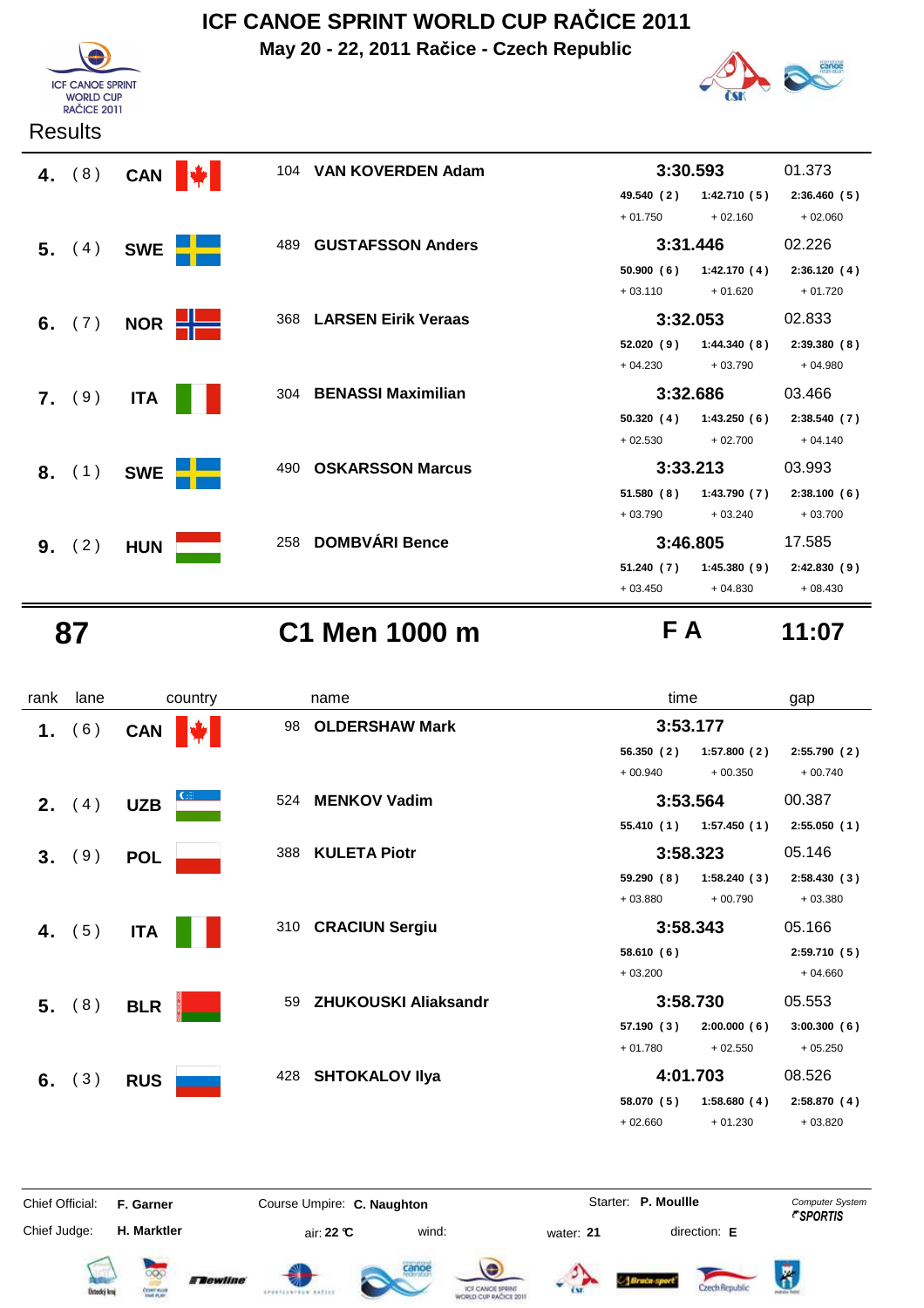

#### **88 K1 Women 500 m F A 11:21**

| rank | lane     | country                       |     | name                         | time     | gap                     |
|------|----------|-------------------------------|-----|------------------------------|----------|-------------------------|
| 1.   | (3)      | ्रेड्ड<br><b>AUS</b>          | 23  | <b>NICHOLLS Alana</b>        | 1:52.749 |                         |
|      |          |                               |     |                              |          | 55.520 (3)<br>$+00.580$ |
|      | 2. (5)   | <b>DEN</b>                    |     | 162 HANSEN Henriette Engen   | 1:53.542 | 00.793                  |
|      |          |                               |     |                              |          | 55.180 (2)<br>$+00.240$ |
|      | 3. (1)   | GBR XX                        | 228 | <b>CAWTHORN Rachel</b>       | 1:54.022 | 01.273                  |
|      |          |                               |     |                              |          | 55.910 (5)<br>$+00.970$ |
|      | 4. $(8)$ | <b>RUS</b>                    |     | 416 LOBOVA Natalia           | 1:54.096 | 01.347                  |
|      |          |                               |     |                              |          | 56.690 (7)<br>$+01.750$ |
|      | 5. (2)   | -1<br><b>FIN</b>              |     | 180 RIKALA Anne              | 1:54.636 | 01.887                  |
|      |          |                               |     |                              |          | 54.940 (1)              |
|      | 6. $(4)$ | <b>USA</b><br>$\frac{222}{1}$ | 509 | <b>JOHNSON Carrie</b>        | 1:54.789 | 02.040                  |
|      |          |                               |     |                              |          | 55.770 (4)<br>$+00.830$ |
|      | 7. (7)   | <b>FRA</b>                    | 190 | <b>DELATTRE-DEMORY Marie</b> | 1:55.256 | 02.507                  |
|      |          |                               |     |                              |          | 57.030 (8)<br>$+02.090$ |
|      | 8. (6)   | <b>SWE</b>                    |     | 491 PALDANIUS Sofia          | 1:56.249 | 03.500                  |
|      |          |                               |     |                              |          | 56.350(6)               |
|      |          |                               |     |                              |          | $+01.410$<br>04.720     |
| 9.   | (9)      | <b>KAZ</b>                    |     | 343 SERGEYEVA Natalya        | 1:57.469 | 58.370 (9)              |
|      |          |                               |     |                              |          | $+03.430$               |

**J. Král**Chief Official: **F. Garner Course Umpire: C. Naughton** Course Conputer System **Computer System** Chief Judge: **H. Marktler air: 22 °C** wind: water: **21** direction: **E**  $\bar{R}$ **Tewline** Czech Republic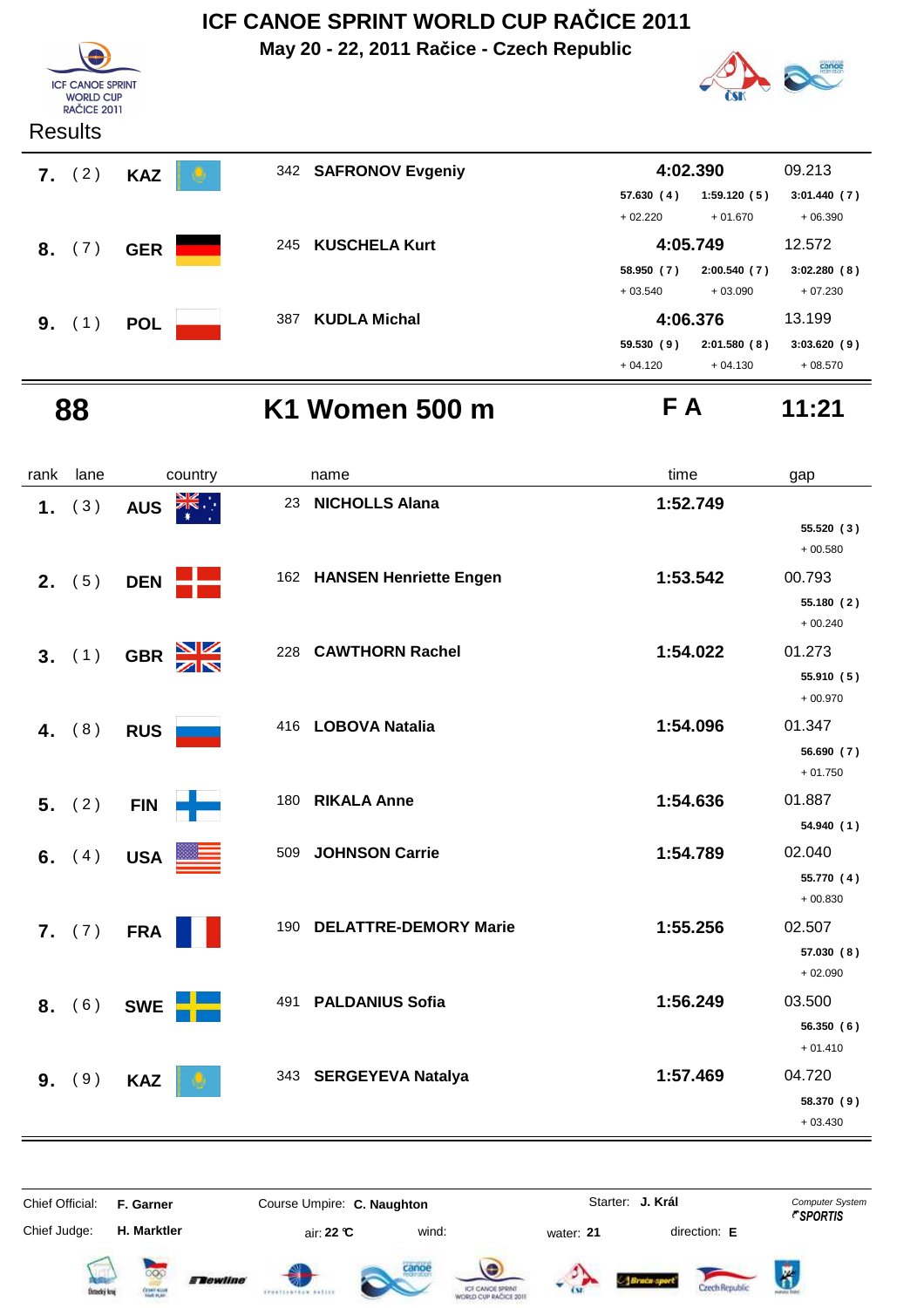**May 20 - 22, 2011 Račice - Czech Republic**



#### **Results**

#### **89 K2 Men 1000 m F A 11:35**

| rank | lane            |              | country              | name                     | time       | gap                         |
|------|-----------------|--------------|----------------------|--------------------------|------------|-----------------------------|
| 1.   | (4)             | <b>RUS</b>   | 432                  | <b>YURCHENKO Vitaly</b>  | 3:15.241   |                             |
|      |                 |              | 423                  | <b>POGREBAN Vasily</b>   | 46.270 (3) | 1:35.200(3)<br>2:25.270(1)  |
|      |                 |              |                      |                          | $+01.480$  | $+01.180$                   |
|      | 2. (5)          | <b>AUS</b>   | 26                   | <b>SMITH David</b>       | 3:16.934   | 01.693                      |
|      |                 |              | 28                   | <b>STEWART Murray</b>    | 46.850(5)  | 1:38.950(9)<br>2:28.220(7)  |
|      |                 |              |                      |                          | $+02.060$  | $+02.950$<br>$+04.930$      |
|      | 3. (2)          | <b>POR</b>   | 403<br>$\circledast$ | <b>RIBEIRO Joao</b>      | 3:17.081   | 01.840                      |
|      |                 |              | 406                  | <b>SILVA Emanuel</b>     | 44.790 (1) | 1:34.020(1)<br>2:26.320(2)  |
|      |                 |              |                      |                          |            | $+01.050$                   |
| 4.   | (9)             | <b>DEN</b>   | 167                  | <b>WRAAE Kim</b>         | 3:17.121   | 01.880                      |
|      |                 |              | 166                  | <b>STAER Emil</b>        | 47.570 (8) | 1:37.970(7)<br>2:29.060(8)  |
|      |                 |              |                      |                          | $+02.780$  | $+03.950$<br>$+03.790$      |
|      | $5.$ (1)        | SLO <b>P</b> | 437                  | <b>LEBAN Lovro</b>       | 3:17.214   | 01.973                      |
|      |                 |              | 436                  | <b>KUK Rok</b>           | 47.810 (9) | 1:38.510(8)<br>2:26.760(3)  |
|      |                 |              |                      |                          | $+03.020$  | $+04.490$<br>$+01.490$      |
|      | 6. $(6)$        | <b>RUS</b>   | 418                  | <b>MEDVEDEV IIya</b>     | 3:17.914   | 02.673                      |
|      |                 |              | 426                  | <b>RYAKHOV Anton</b>     | 47.090 (6) | 1:35.740(4)<br>2:27.640 (5) |
|      |                 |              |                      |                          | $+02.300$  | $+01.720$<br>$+02.370$      |
|      | <b>7.</b> $(7)$ | <b>HUN</b>   | 266                  | <b>KAMMERER Zoltán</b>   | 3:18.014   | 02.773                      |
|      |                 |              | 275                  | <b>VERECKEI Ákos</b>     | 46.030 (2) | 1:34.660(2)<br>2:27.100(4)  |
|      |                 |              |                      |                          | $+01.240$  | $+00.640$<br>$+01.830$      |
|      | 8. (3)          | <b>CZE</b>   | 121                  | <b>DAVÍDEK Pavel</b>     | 3:18.347   | 03.106                      |
|      |                 |              | 159                  | <b>TREFIL Lukáš</b>      | 46.610(4)  | 1:36.680(5)<br>2:27.980(6)  |
|      |                 |              |                      |                          | $+01.820$  | $+02.660$<br>$+02.710$      |
|      | 9. (8)          | <b>FRA</b>   | 199                  | <b>LECRUBIER Vincent</b> | 3:21.154   | 05.913                      |
|      |                 |              | 187                  | <b>COLIN Philippe</b>    | 47.330 (7) | 2:29.700 (9)<br>1:37.330(6) |
|      |                 |              |                      |                          | $+02.540$  | $+03.310$<br>$+04.430$      |

### **90 C2 Men 1000 m F A 11:42**



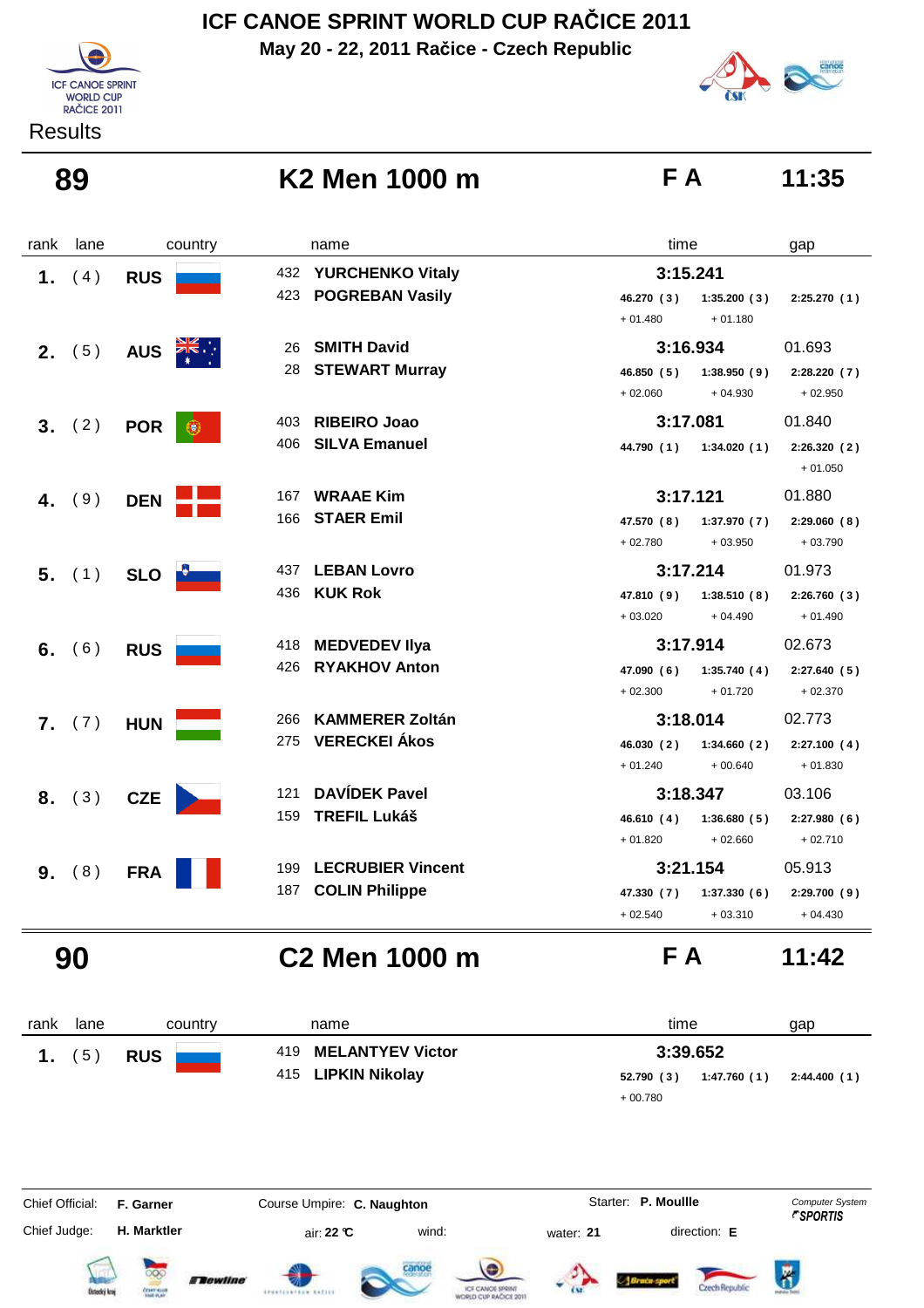

## **ICF CANOE SPRINT WORLD CUP RAČICE 2011**

**May 20 - 22, 2011 Račice - Czech Republic**



| 2. (6)   | CAN        | 76              | <b>BEAUCHESNE-SEVIGNY Gabriel</b>  | 3:40.145   |             | 00.493      |
|----------|------------|-----------------|------------------------------------|------------|-------------|-------------|
|          |            | 101             | <b>RUSSELL Andrew</b>              | 53.570(5)  | 1:49.040(3) | 2:46.320(4) |
|          |            |                 |                                    | $+01.560$  | $+01.280$   | $+01.920$   |
| 3. (2)   | <b>BLR</b> | 51              | <b>RABCHANKA Dzmitry</b>           | 3:41.372   |             | 01.720      |
|          |            | 56              | <b>VAUCHETSKI Aliaksandr</b>       | 54.830(9)  | 1:50.700(6) | 2:45.980(3) |
|          |            |                 |                                    | $+02.820$  | $+02.940$   | $+01.580$   |
| 4. $(4)$ | CZE        | 151             | RADOŇ Jaroslav                     | 3:42.505   |             | 02.853      |
|          |            | 125             | <b>DVOŘÁK Filip</b>                | 53.330(4)  | 1:48.600(2) | 2:45.440(2) |
|          |            |                 |                                    | $+01.320$  | $+00.840$   | $+01.040$   |
| 5. (8)   | BRA        | 64<br>$\bullet$ | DE SOUZA SILVA Erlon               | 3:42.505   |             | 02.853      |
|          |            | 68              | <b>MATIAS DE OLIVEIRA Ronilson</b> | 52.550(2)  | 1:50.260(5) | 2:47.650(7) |
|          |            |                 |                                    | $+00.540$  | $+02.500$   | $+03.250$   |
| 6. $(1)$ | <b>FRA</b> |                 | 184 BEUGNET Romain                 | 3:43.158   |             | 03.506      |
|          |            | 181             | <b>BART Adrien</b>                 | 54.490 (8) | 1:51.150(7) | 2:47.310(6) |
|          |            |                 |                                    | $+02.480$  | $+03.390$   | $+02.910$   |
| 7. (3)   | <b>KAZ</b> |                 | 337 EMELYANOV Sergey               | 3:44.091   |             | 04.439      |
|          |            | 338             | <b>EMELYANOV Timofey</b>           | 53.910(6)  | 1:49.480(4) | 2:46.970(5) |
|          |            |                 |                                    | $+01.900$  | $+01.720$   | $+02.570$   |
| 8. (9)   | <b>GER</b> |                 | 250 VANDRAY Jan                    | 3:45.338   |             | 05.686      |
|          |            |                 | 242 KRETSCHMER Peter               | 52.010(1)  | 1:51.590(8) | 2:48.530(9) |
|          |            |                 |                                    |            | $+03.830$   | $+04.130$   |
| 9. (7)   | <b>CAN</b> |                 | 562 BRYANT Paul                    | 3:45.831   |             | 06.179      |
|          |            | 563             | <b>VARGA Roland</b>                | 54.150 (7) |             | 2:48.290(8) |
|          |            |                 |                                    | $+02.140$  |             | $+03.890$   |

 **91 K4 Women 500 m F A 11:56**

| rank            | lane               | country                                                                                | name                                                                                                                         | time                                         | gap                                              |
|-----------------|--------------------|----------------------------------------------------------------------------------------|------------------------------------------------------------------------------------------------------------------------------|----------------------------------------------|--------------------------------------------------|
| 1.              | 4)                 | <b>BLR</b>                                                                             | <b>PAMIALOVA Iryna</b><br>48<br><b>PAPOK Nadzeya</b><br>49<br><b>KHUDZENKA Volha</b><br>42<br><b>PALTARAN Maryna</b><br>47   | 1:33.524                                     | 45.290 (1)                                       |
| 2.              | (6)                | NK<br>AR<br><b>GBR</b>                                                                 | <b>EDMONDS Abigail</b><br>209<br><b>WALKER Jessica</b><br>218<br><b>HAYLEIGH Mason</b><br>215<br><b>SAWERS Louisa</b><br>224 | 1:35.558                                     | 02.034<br>46.270 (3)<br>$+00.980$                |
| 3.              | (3)                | <b>POR</b><br>$\left( 0\right)$                                                        | <b>RODRIGUES Helena</b><br>404<br><b>PORTELA Teresa</b><br>402<br><b>SOUSA Joana</b><br>407<br><b>GOMES Beatriz</b><br>400   | 1:36.124                                     | 02.600<br>45.630 (2)<br>$+00.340$                |
| Chief Official: |                    | F. Garner                                                                              | Course Umpire: C. Naughton                                                                                                   | Starter: J. Král                             | <b>Computer System</b><br><i><b>FSPORTIS</b></i> |
| Chief Judge:    | <b>Detecký</b> kra | H. Marktler<br>oос<br><i><b>E Bewline</b></i><br><b>CEWE GUIR</b><br><b>Mail: PCAY</b> | wind:<br>air: 22 ℃<br>canoe<br>ICF CANCE SPRINT<br>EPORTLANTAUM RATION<br>WORLD CUP RACICE 2011                              | direction: E<br>water: 21<br>Czech flepublic | K<br><b>Hidrobin State</b>                       |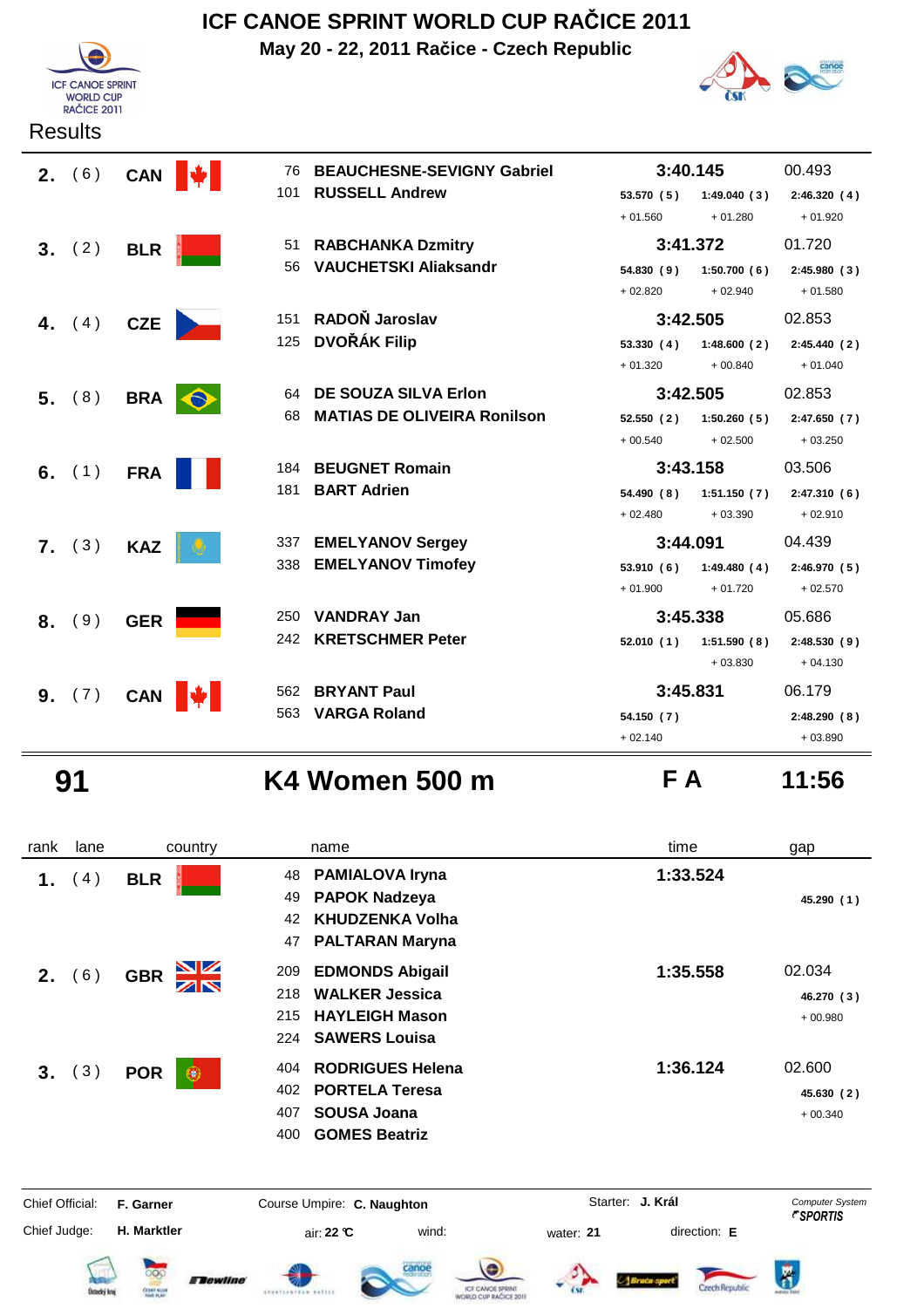

**May 20 - 22, 2011 Račice - Czech Republic**



| <b>Results</b> |  |
|----------------|--|
|----------------|--|

| (5)<br>4. | SRB <b>Fig.</b>  | <b>NADJ Antonija</b><br>450<br><b>PANDA Antonia</b><br>453<br><b>MAJOR KUBIK Renata</b><br>446<br><b>TIBOR Marta</b><br>458         | 1:36.464 | 02.940<br>46.950 (5)<br>$+01.660$ |
|-----------|------------------|-------------------------------------------------------------------------------------------------------------------------------------|----------|-----------------------------------|
| 5. (2)    | <b>AUS</b>       | <b>DAVIS Hannah</b><br>16<br><b>BRIGDEN-JONES Jo</b><br>13<br><b>FLOOD Naomi</b><br>17<br><b>MCGINTY Hailey</b><br>21               | 1:37.584 | 04.060<br>48.230 (7)<br>$+02.940$ |
| (7)<br>6. | <b>RUS</b>       | <b>PROSKURINA Natalia</b><br>425<br><b>SELENNOVA Anzhelika</b><br>427<br><b>EREMINA Daria</b><br>412<br><b>SOBETOVA Vera</b><br>430 | 1:37.851 | 04.327<br>48.980 (8)<br>$+03.690$ |
| 7. (1)    | M.<br><b>CAN</b> | <b>GAUTHIER Kristin</b><br>87<br><b>ORTON Genevieve</b><br>99<br><b>BARRE Mylanie</b><br>75<br><b>FRASER Kathleen</b><br>86         | 1:38.244 | 04.720<br>46.610 (4)<br>$+01.320$ |
| (9)<br>8. | <b>GER</b>       | <b>NICHE Debora</b><br>247<br><b>VOLZ Sabine</b><br>251<br><b>HERING Sabrina</b><br>236<br><b>KRIEGERSTEIN Steffi</b><br>243        | 1:38.297 | 04.773<br>47.790 (6)<br>$+02.500$ |
| (8)<br>9. | <b>CZE</b>       | <b>ADAMOVÁ Anna</b><br>118<br>ŠEBESTOVÁ Jana<br>155<br><b>BLAHOVÁ Jana</b><br>120<br><b>MATOUŠKOVÁ Lucie</b><br>141                 | 1:39.851 | 06.327<br>49.520 (9)<br>$+04.230$ |

 **92 K4 Men 1000 m F A 12:15**

Czech Republic

| rank                   | lane   | country          | name                               | time                      | gap                                              |
|------------------------|--------|------------------|------------------------------------|---------------------------|--------------------------------------------------|
| 1.                     | 9)     | <b>BLR</b>       | <b>MIADZVEDZEU Pavel</b><br>46     | 2:55.896                  |                                                  |
|                        |        |                  | <b>STRELCHANKA Stanislau</b><br>52 | 41.990 (1)<br>1:24.850(3) | 2:11.170(2)                                      |
|                        |        |                  | <b>FINDZIUKEVICH Siarhei</b><br>40 | $+00.580$                 | $+00.440$                                        |
|                        |        |                  | <b>BIALKO Vitaliy</b><br>39        |                           |                                                  |
|                        | 2. (7) | <b>AUS</b>       | <b>SMITH Tate</b><br>27            | 2:55.923                  | 00.027                                           |
|                        |        |                  | <b>SMITH David</b><br>26           | 42.130 (2)<br>1:24.610(2) | 2:11.610(3)                                      |
|                        |        |                  | <b>STEWART Murray</b><br>28        | $+00.140$<br>$+00.340$    | $+00.880$                                        |
|                        |        |                  | <b>CLEAR Jacob</b><br>15           |                           |                                                  |
|                        | 3. (4) | <b>POR</b>       | <b>PIMENTA Fernando</b><br>401     | 2:56.456                  | 00.560                                           |
|                        |        |                  | <b>RIBEIRO Joao</b><br>403         | 1:24.270(1)<br>42.370 (3) | 2:12.300(5)                                      |
|                        |        |                  | <b>SILVA Emanuel</b><br>406        | $+00.380$                 | $+01.570$                                        |
|                        |        |                  | <b>FERNANDES David</b><br>399      |                           |                                                  |
| <b>Chief Official:</b> |        | F. Garner        | Course Umpire: C. Naughton         | Starter: P. Moullle       | <b>Computer System</b><br><i><b>FSPORTIS</b></i> |
| Chief Judge:           |        | H. Marktler      | air: 22 °C<br>wind:                | direction: E<br>water: 21 |                                                  |
|                        |        | <b>E Bewline</b> | canoe<br>ICF CANCE SPRIN           | Czech Republi             | Ä                                                |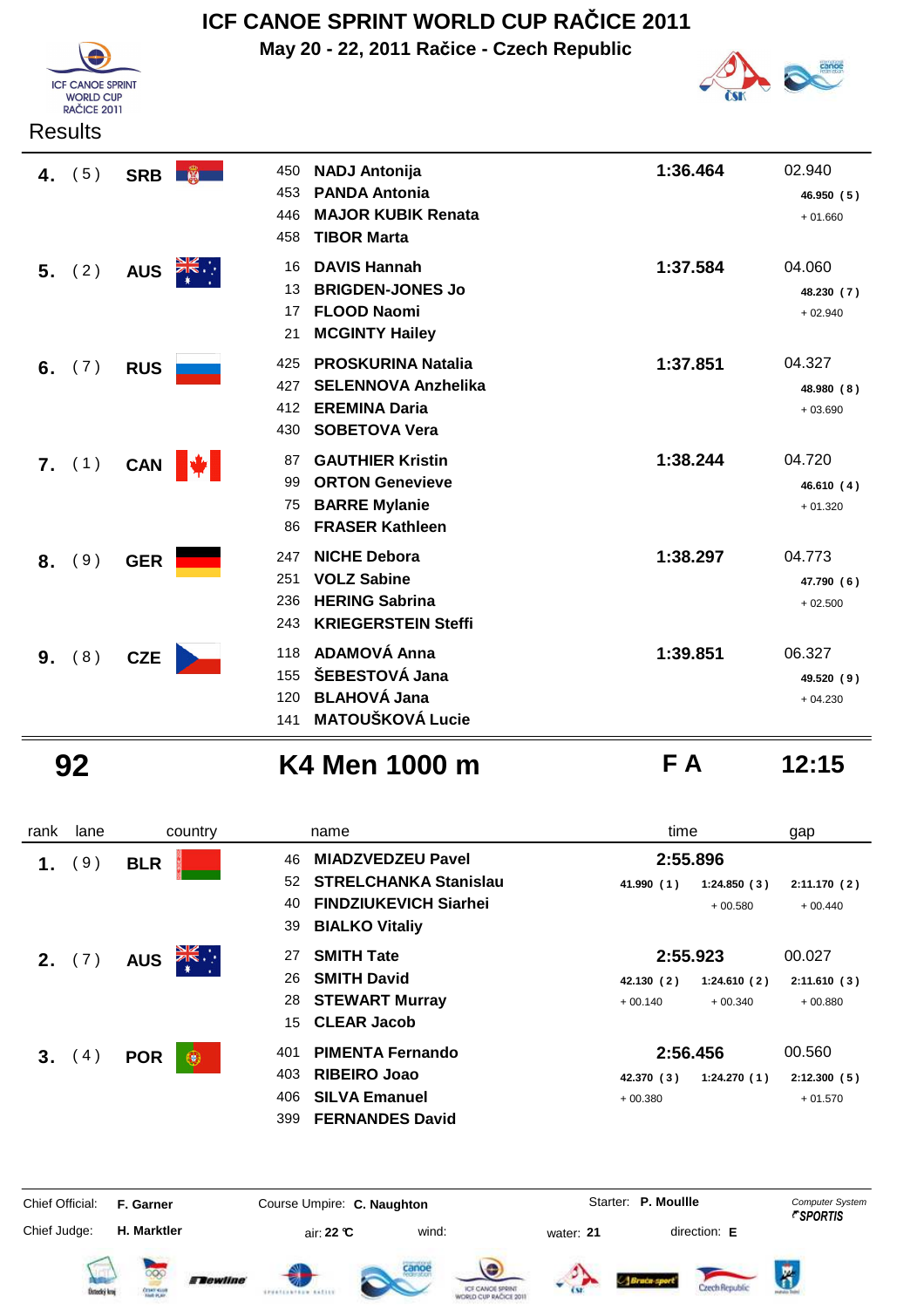

## **ICF CANOE SPRINT WORLD CUP RAČICE 2011**

**May 20 - 22, 2011 Račice - Czech Republic**



| 4. $(2)$ |     | <b>BLR</b>   | 50  | <b>PIATRUSHENKA Raman</b>           | 2:56.943   |             | 01.047      |
|----------|-----|--------------|-----|-------------------------------------|------------|-------------|-------------|
|          |     |              | 36  | <b>ABALMASAU Aliaksei</b>           | 42.750 (5) | 1:25.770(6) | 2:11.950(4) |
|          |     |              | 44  | <b>LITVINCHUK Artur</b>             | $+00.760$  | $+01.500$   | $+01.220$   |
|          |     |              | 45  | <b>MAKHNEU Vadzim</b>               |            |             |             |
| 5.       | (3) | SVK <b>F</b> | 483 | <b>RISZDORFER Richard</b>           | 2:58.369   |             | 02.473      |
|          |     |              | 482 | <b>RISZDORFER Michal</b>            | 42.510 (4) | 1:25.430(5) | 2:10.730(1) |
|          |     |              | 488 | <b>VLČEK Erik</b>                   | $+00.520$  | $+01.160$   |             |
|          |     |              | 485 | <b>TARR Juraj</b>                   |            |             |             |
| 6.       | (8) | <b>HUN</b>   | 274 | <b>TÓTH Dávid</b>                   | 2:59.103   |             | 03.207      |
|          |     |              | 270 | <b>PETROVICS Máté</b>               | 42.890(6)  | 1:25.190(4) | 2:13.050(6) |
|          |     |              | 268 | <b>KULIFAI Tamás</b>                | $+00.900$  | $+00.920$   | $+02.320$   |
|          |     |              | 267 | <b>KUGLER Attila</b>                |            |             |             |
| 7. (6)   |     | <b>CZE</b>   | 130 | HORSKÝ Ondřej                       | 2:59.123   |             | 03.227      |
|          |     |              | 153 | SOUČEK Jan                          | 43.130 (7) | 1:26.250(8) | 2:13.490(7) |
|          |     |              | 128 | <b>HAVEL Daniel</b>                 | $+01.140$  | $+01.980$   | $+02.760$   |
|          |     |              | 156 | ŠTĚRBA Jan                          |            |             |             |
| 8. (1)   |     |              | 312 | <b>FACCHIN Andrea</b>               | 3:00.442   |             | 04.546      |
|          |     | <b>ITA</b>   | 323 | <b>PIEMONTE Luca</b>                | 43.880(9)  | 1:26.010(7) | 2:13.830(8) |
|          |     |              | 327 | <b>RICCHETTI Alberto</b>            | $+01.890$  | $+01.740$   | $+03.100$   |
|          |     |              | 329 | <b>SCADUTO Antonio Massimiliano</b> |            |             |             |
|          |     |              |     |                                     |            |             |             |
| 9.       | (5) | <b>RUS</b>   | 418 | <b>MEDVEDEV IIya</b>                | 3:02.002   |             | 06.106      |
|          |     |              | 423 | <b>POGREBAN Vasily</b>              | 43.270 (8) | 1:26.590(9) | 2:14.570(9) |
|          |     |              | 426 | <b>RYAKHOV Anton</b>                | $+01.280$  | $+02.320$   | $+03.840$   |
|          |     |              | 434 | <b>ZHESTKOV Oleg</b>                |            |             |             |

## **93 K1 Men 200 m 14:00**

1/5 -> SF + next BT rest out

| rank | lane              | country                      | name                              | time<br>gap      |
|------|-------------------|------------------------------|-----------------------------------|------------------|
| 1.   | (7)               | <b>RUS</b>                   | <b>POSTRIGAY Yury</b><br>424      | 37.843           |
| 2.   | 4)                | <b>SWE</b>                   | <b>SCHILL Fredrik</b><br>492      | 38.463<br>00.620 |
| 3.   | $\left( 2\right)$ | 第一<br><b>SRB</b>             | <b>MANDIC Jovo</b><br>447         | 38.837<br>00.994 |
| 4.   | 9)                | <b>POL</b>                   | <b>MAJERSKI Krzysztof</b><br>389  | 39.003<br>01.160 |
| 5.   | 6)                | <b>UZB</b>                   | <b>BORZOV Sergey</b><br>517       | 39.143<br>01.300 |
| 6.   | (1)               | <u> 20 – </u><br><b>USA</b>  | <b>HOUSE Morgan</b><br>508        | 39.217<br>01.374 |
| 7.   | 5)                | <b>TUR</b><br>$\mathbb{C}^*$ | <b>YILMAZ Serhat Kadir</b><br>499 | 39.343<br>01.500 |

Chief Judge:

**H. Marktler air: 22 °C** wind: water: **21** direction: **E** 

Chief Official: **F. Garner Course Umpire: C. Naughton Carrier: C. Starter: P. Moullle** *Computer System* Starter: P. Moullle















**H 1/ 2**

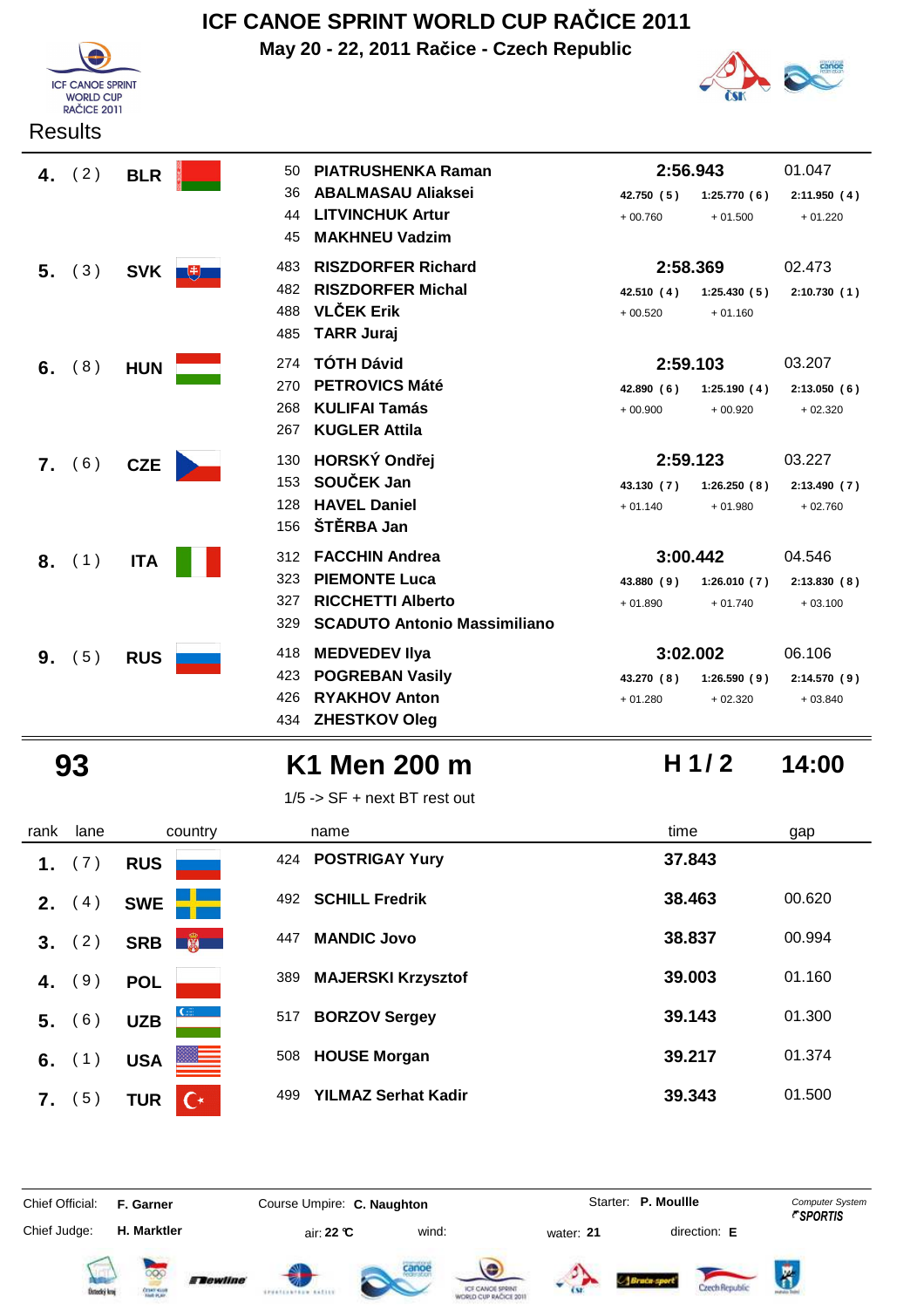**Results** 

**ICF CANOE SPRINT** WORLD CUP<br>RAČICE 2011

**May 20 - 22, 2011 Račice - Czech Republic**



| (3)<br>8.    | <b>NZL</b>                       | 369 BATS Jasper                | 42.310 | 04.467 |
|--------------|----------------------------------|--------------------------------|--------|--------|
| 94           |                                  | K1 Men 200 m                   | H 2/2  | 14:04  |
|              |                                  | $1/5$ -> SF + next BT rest out |        |        |
| lane<br>rank | country                          | name                           | time   | gap    |
| (7)<br>1.    | <b>RUS</b>                       | 433 ZAVOLSKIY Victor           | 36.903 |        |
| (2)<br>2.    | <b>DESCRIPTION</b><br><b>SRB</b> | <b>NOVAKOVIC Marko</b><br>451  | 38.143 | 01.240 |
| (4)<br>3.    | <b>SWE</b>                       | <b>SVENSSON Erik</b><br>493    | 38.363 | 01.460 |
| (1)<br>4.    | <b>USA</b>                       | <b>DOLAN Ryan</b><br>502       | 38.710 | 01.807 |
| (3)<br>5.    | <b>NZL</b>                       | <b>BICKNELL Scott</b><br>370   | 39.130 | 02.227 |
| (5)<br>6.    | <b>TUR</b><br>(∗                 | <b>DUSHEV Kristian</b><br>494  | 39.250 | 02.347 |
| (6)<br>7.    | <b>UZB</b>                       | <b>MOCHALOV Alexey</b><br>526  | 39.810 | 02.907 |
| 8. (9)       | <b>POL</b>                       | 394 SIEROCKI Pawel             | 40.003 | 03.100 |
|              |                                  |                                |        |        |
| 95           |                                  | K1 Men 200 m                   | H 3/2  | 14:08  |
|              |                                  | $1/5$ -> SF + next BT rest out |        |        |
| lane<br>rank | country                          | name                           | time   | gap    |
| (8)<br>1.    | <b>HUN</b>                       | <b>MOLNÁR Péter</b><br>269     | 37.370 |        |
| (7)<br>2.    | <b>ITA</b>                       | <b>JAZBEC Jaka</b><br>320      | 37.443 | 00.073 |
| (1)<br>3.    | <b>DEN</b>                       | <b>BÖJSEN Jimmy</b><br>161     | 37.870 | 00.500 |
| (2)<br>4.    | NZ<br><b>GBR</b>                 | <b>ANDREW Daniels</b><br>211   | 38.643 | 01.273 |
| (5)<br>5.    | <b>ESP</b>                       | 175 LLERA Francisco            | 38.670 | 01.300 |
| (3)<br>6.    | <b>GER</b>                       | 249 STROINSKI Kostja           | 38.883 | 01.513 |
| (6)<br>7.    | <b>FRA</b>                       | 194 HUBERT Etienne             | 38.923 | 01.553 |
| (4)<br>8.    | <b>IRL</b>                       | 565 FLEMING Neil               | 39.390 | 02.020 |

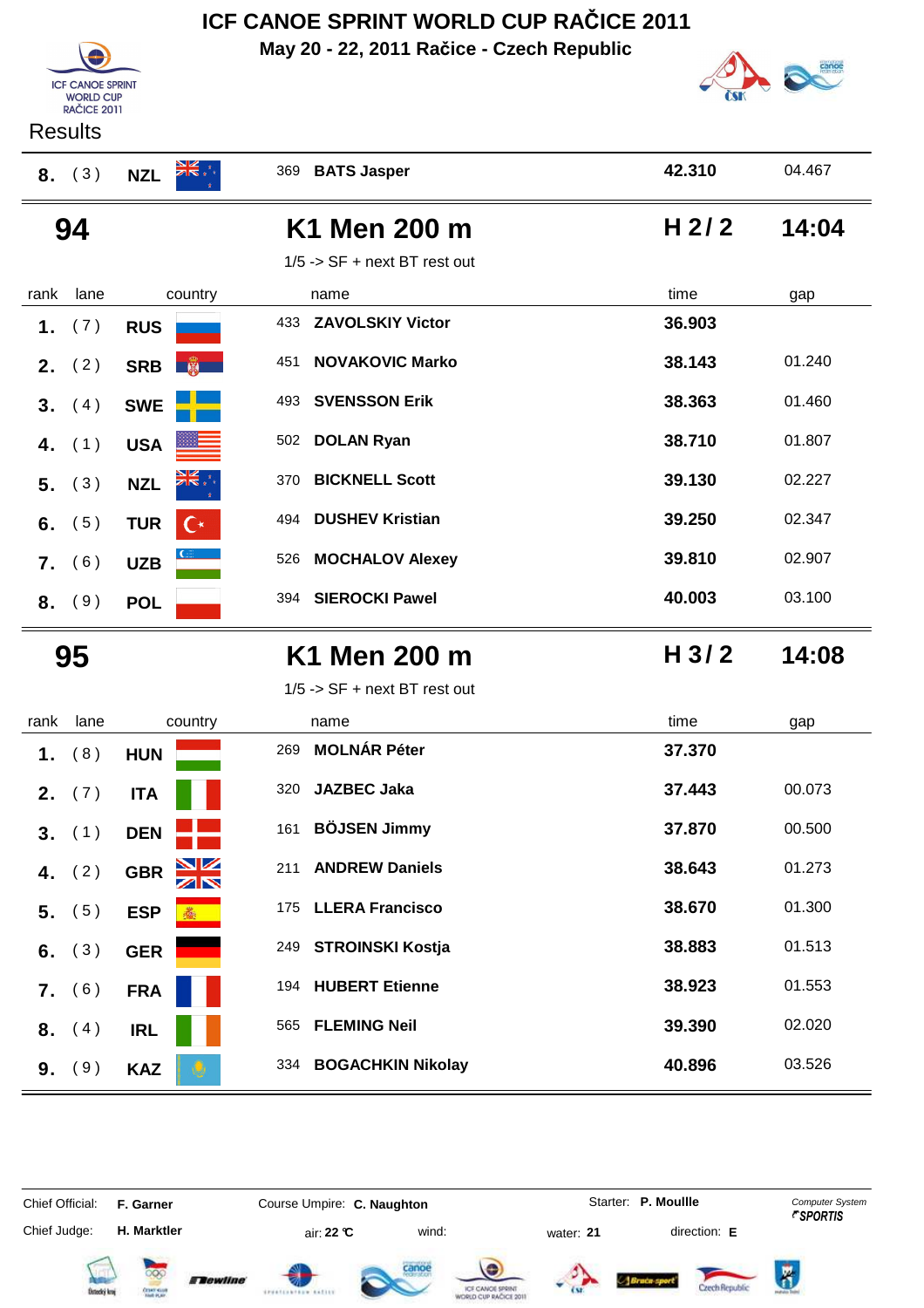**May 20 - 22, 2011 Račice - Czech Republic**





| 96              |                      | K1 Men 200 m                    | H 4/2               | 14:12                              |
|-----------------|----------------------|---------------------------------|---------------------|------------------------------------|
|                 |                      | $1/5$ -> SF + next BT rest out  |                     |                                    |
| lane<br>rank    | country              | name                            | time                | gap                                |
| 1.<br>(7)       | <b>ITA</b>           | 331<br><b>ZERIAL Michele</b>    | 36.803              |                                    |
| (2)<br>2.       | <b>GBR</b>           | <b>MCKEEVER Edward</b><br>226   | 37.497              | 00.694                             |
| (6)<br>3.       | <b>FRA</b>           | 182 BEAMONT Maxime              | 37.803              | 01.000                             |
| (1)<br>4.       | <b>DEN</b>           | 160 BLEIBACH Kasper             | 37.883              | 01.080                             |
| (8)<br>5.       | <b>HUN</b>           | <b>DUDÁS Miklós</b><br>259      | 37.970              | 01.167                             |
| (9)<br>6.       | <b>KAZ</b>           | 344 TORLOPOV Dmitriy            | 38.017              | 01.214                             |
| (5)<br>7.       | <b>ESP</b>           | 172 GERMADE Rodrigo             | 38.797              | 01.994                             |
| (3)             | <b>GER</b>           | <b>RAUHE Ronald</b><br>248      | <b>DNS</b>          |                                    |
| (4)             | <b>IRL</b>           | <b>EGAN Peter</b><br>566        | <b>DNS</b>          |                                    |
| 97              |                      | K1 Men 200 m                    | H $5/2$             | 14:16                              |
|                 |                      | $1/5$ -> SF + next BT rest out  |                     |                                    |
| lane<br>rank    | country              | name                            | time                | gap                                |
| (6)<br>1.       | <b>CAN</b>           | 90 HILL Rhys                    | 37.537              |                                    |
| (8)<br>2.       | <b>AUS</b>           | <b>STEWART Murray</b><br>28     | 38.090              | 00.553                             |
| (5)<br>3.       | <b>BLR</b>           | <b>PIATRUSHENKA Raman</b><br>50 | 38.337              | 00.800                             |
| (2)<br>4.       | <b>BRA</b>           | <b>BITENCOURT Givago</b><br>60  | 38.850              | 01.313                             |
| (7)<br>5.       | <b>SLO</b>           | <b>ZNIDARCIC Nejc</b><br>440    | 39.117              | 01.580                             |
| (4)<br>6.       | <b>SVK</b><br>$\Box$ | <b>DIVINEC Andrej</b><br>466    | 39.330              | 01.793                             |
| (1)<br>7.       | <b>CZE</b>           | KUSOVSKÝ Lukáš<br>139           | 39.350              | 01.813                             |
| 8. (3)          | <b>SEY</b>           | 554 LESPOIR Tony Gill           | 44.803              | 07.266                             |
| 98              |                      | K1 Men 200 m                    | $\sqrt{2}$          | 14:20                              |
|                 |                      | $1/5$ -> SF + next BT rest out  |                     |                                    |
| lane<br>rank    | country              | name                            | time                | gap                                |
|                 | F. Garner            | Course Umpire: C. Naughton      | Starter: P. Moullle | Computer System<br><b>FSPORTIS</b> |
| Chief Official: |                      |                                 |                     |                                    |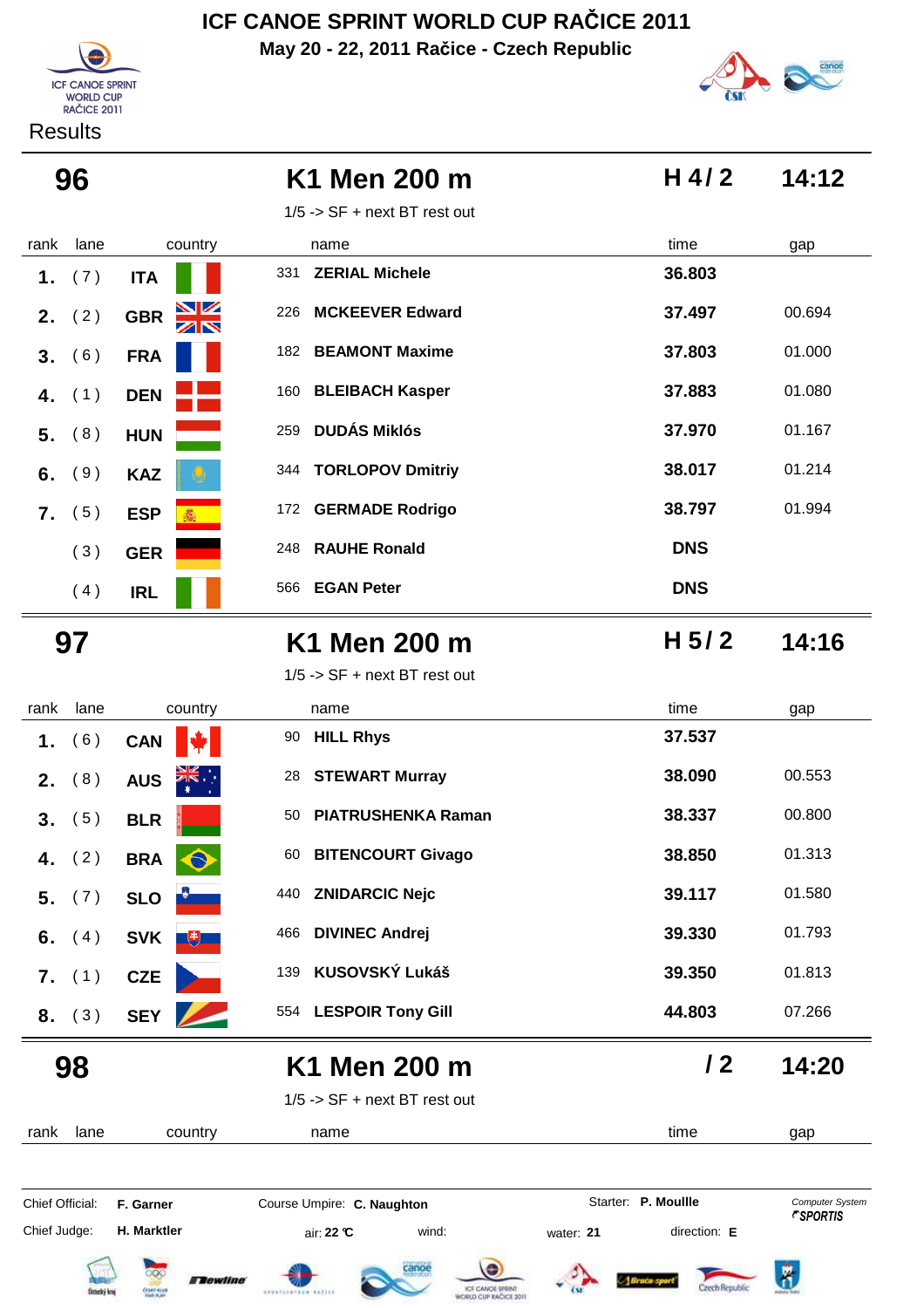**May 20 - 22, 2011 Račice - Czech Republic**





#### **Results**

|    | $1.$ (6) | <b>CAN</b> |
|----|----------|------------|
|    | $2.$ (8) | <b>AUS</b> |
|    | $3.$ (1) | <b>CZE</b> |
| 4. | (2)      | <b>BRA</b> |
|    | $5.$ (4) | <b>RSA</b> |
|    | 6. $(5)$ | <b>BLR</b> |
|    | 7. (3)   | <b>MEX</b> |
|    | (7)      | <b>MNE</b> |

| 1. $(6)$ | <b>CAN</b> |                      | 81                   |                    | 37.123                                                                                                                                                                     |        |
|----------|------------|----------------------|----------------------|--------------------|----------------------------------------------------------------------------------------------------------------------------------------------------------------------------|--------|
| 2. $(8)$ | <b>AUS</b> | $\frac{1}{\sqrt{2}}$ | 25                   |                    | 37.710                                                                                                                                                                     | 00.587 |
| 3. (1)   | <b>CZE</b> |                      |                      |                    | 37.750                                                                                                                                                                     | 00.627 |
| 4. $(2)$ | <b>BRA</b> | $\bullet$            | 67                   |                    | 38.390                                                                                                                                                                     | 01.267 |
| 5. $(4)$ |            |                      |                      |                    | 38.443                                                                                                                                                                     | 01.320 |
| 6. $(5)$ | <b>BLR</b> |                      | 53                   |                    | 38.583                                                                                                                                                                     | 01.460 |
| (3)      | <b>MEX</b> | I                    |                      |                    | 43.509                                                                                                                                                                     | 06.386 |
| (7)      | <b>MNE</b> |                      |                      | <b>SOC Milutin</b> | <b>DNS</b>                                                                                                                                                                 |        |
|          |            |                      | $\sum$<br><b>RSA</b> | 157<br>359<br>367  | <b>DE JONGE Mark</b><br><b>SIMPSON Joel</b><br>ŠVÁB Filip<br><b>ISAIAS FREITAS DA S. Edson</b><br>546 LOUW Greg Ricky<br><b>TURCHYN Dziamyan</b><br><b>HERNANDEZ Edgar</b> |        |

| 99 | K1 Men 200 m | 14:24 |
|----|--------------|-------|
|    |              |       |

| rank           | lane     | country                     | name |                           | time    | gap    |
|----------------|----------|-----------------------------|------|---------------------------|---------|--------|
| 1.             | (6)      | <b>ECU</b><br>$\mathbf{0}$  | 168  | <b>DE CESARE Cesar</b>    | 37.397  |        |
| $2_{-}$        | (8)      | <b>ARG</b><br>٠             |      | 5 CORREA Miguel           | 37.657  | 00.260 |
| 3 <sub>1</sub> | (5)      | يريضة<br><b>GRE</b>         | 253  | <b>PAPASAVAS Michalis</b> | 38.283  | 00.886 |
|                | 4. $(1)$ | <b>ISR</b><br>$\frac{1}{2}$ | 299  | <b>LUFAN Barak</b>        | 39.690  | 02.293 |
|                | 5. (4)   | <b>JPN</b>                  |      | 332 SUZUKI Yasuhiro       | 40.203  | 02.806 |
|                | 6. $(7)$ | <b>LAT</b>                  | 348  | <b>VEINBERGS Gints</b>    | 40.343  | 02.946 |
|                | 7. (3)   | <b>IRI</b><br><b>W</b>      | 287  | <b>BOUDAGHI Amin</b>      | 40.490  | 03.093 |
|                | 8. (2)   | <b>LUX</b>                  | 350  | <b>SEIDEL Marc</b>        | 40.810  | 03.413 |
|                | 100      |                             |      | K1 Women 200 m            | H $1/2$ | 14:28  |

#### **100 K1 Women 200 m 14:28**

1/7 -> SF + next BT rest out

| rank | lane            | country                 | name                      | time<br>gap      |
|------|-----------------|-------------------------|---------------------------|------------------|
| 1.   | 9)              | <b>GER</b>              | <b>VOLZ Sabine</b><br>251 | 43.989           |
|      | <b>2.</b> $(2)$ | <u>es</u><br><b>USA</b> | 516 ZUR Krisztina         | 44.023<br>00.034 |
|      | 3. (3)          | RSA <b>A</b>            | 551 HODSON Jennifer Lyn   | 45.063<br>01.074 |

**H. Marktler air: 22 °C** wind: water: **21** direction: **E** 

Chief Official: **F. Garner Course Umpire: C. Naughton** Course Conputer System **Computer System** 

Chief Judge:

**J. Král**













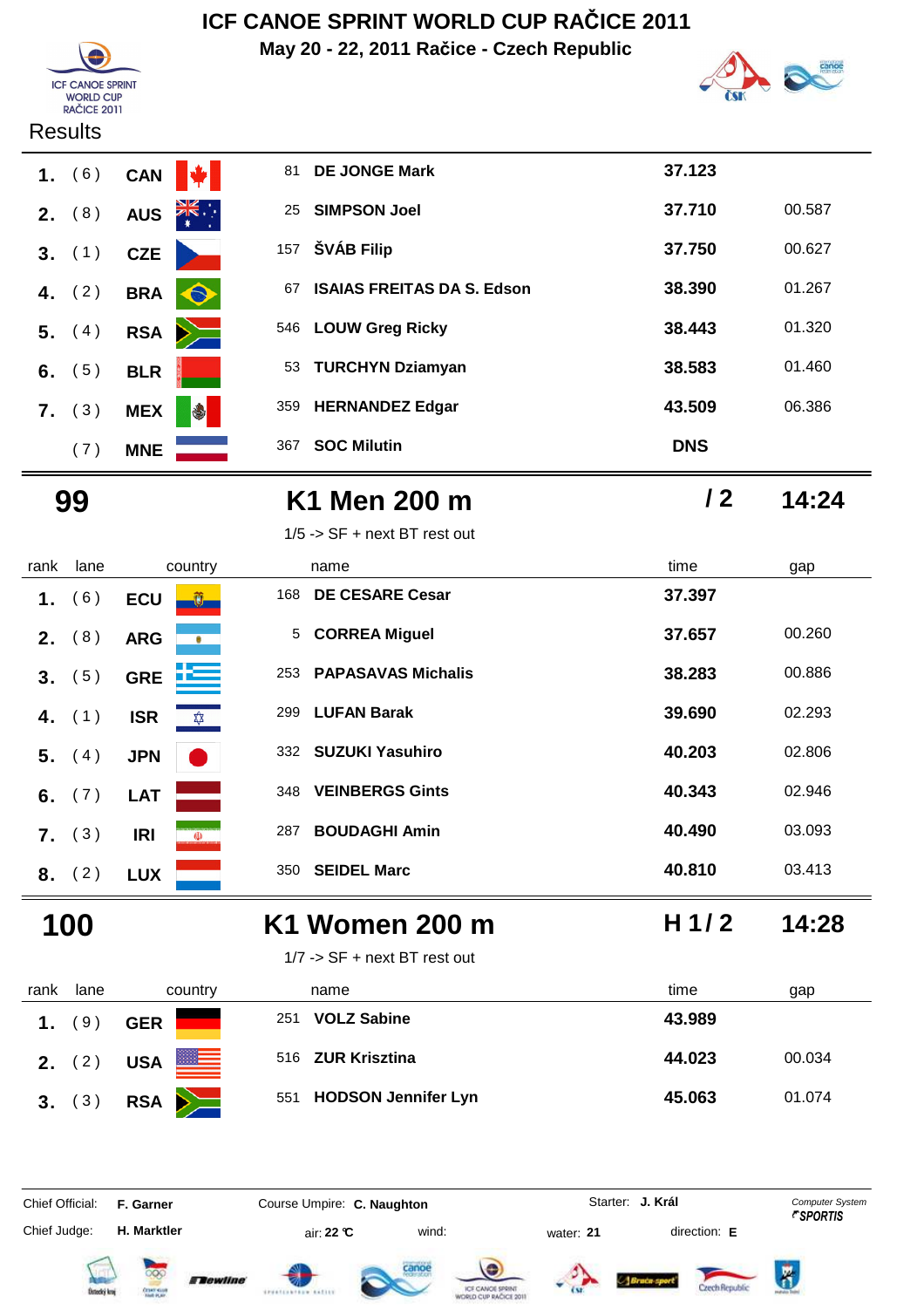**May 20 - 22, 2011 Račice - Czech Republic**



| <b>Results</b> |          |            |  |  |  |  |  |
|----------------|----------|------------|--|--|--|--|--|
|                | 4. $(4)$ | <b>RUS</b> |  |  |  |  |  |
|                | $5.$ (7) | <b>KAZ</b> |  |  |  |  |  |
|                | $6.$ (8) | <b>ISR</b> |  |  |  |  |  |
|                | (6)      | IRI        |  |  |  |  |  |

**ICF CANOE SPRINT F CANCE SPRI**<br>WORLD CUP<br>RAČICE 2011

|      | Results |                                        |                 |                              |                  |        |
|------|---------|----------------------------------------|-----------------|------------------------------|------------------|--------|
| 4.   | (4)     | <b>RUS</b>                             |                 | 412 EREMINA Daria            | 45.476           | 01.487 |
| 5.   | (7)     | <b>KAZ</b>                             | 341             | <b>PODOINIKOVA Irina</b>     | 45.876           | 01.887 |
| 6.   | (8)     | <b>ISR</b>                             | 297<br>ΣΩΣ      | <b>GAFNI Adi</b>             | 49.176           | 05.187 |
|      | (6)     | <b>IRI</b><br>$\omega$                 | 293             | <b>OROUJI Sima</b>           | <b>DNS</b>       |        |
|      | 101     |                                        |                 | K1 Women 200 m               | H $2/2$          | 14:32  |
|      |         |                                        |                 | 1/7 -> SF + next BT rest out |                  |        |
| rank | lane    | country                                |                 | name                         | time             | gap    |
| 1.   | (2)     | <b>USA</b>                             | 509             | <b>JOHNSON Carrie</b>        | 43.829           |        |
| 2.   | (9)     | <b>GER</b>                             | 232             | <b>BECK Nicole</b>           | 43.869           | 00.040 |
| 3.   | (7)     | <b>KAZ</b>                             |                 | 343 SERGEYEVA Natalya        | 44.176           | 00.347 |
| 4.   | (4)     | <b>RUS</b>                             | 416             | <b>LOBOVA Natalia</b>        | 44.596           | 00.767 |
| 5.   | (3)     | <b>RSA</b>                             |                 | 550 HARTLEY Bridgitte Ellen  | 45.296           | 01.467 |
| 6.   | (8)     | <b>ISR</b>                             | 301<br>⋩        | <b>YEHUDA Niv</b>            | 47.129           | 03.300 |
|      | 7. (6)  | <b>IRI</b>                             | 291<br>$\omega$ | <b>MOTAMEDI FAKHR Arezou</b> | 48.382           | 04.553 |
|      | 102     |                                        |                 | <b>K1 Women 200 m</b>        | H <sub>3/2</sub> | 14:36  |
|      |         |                                        |                 | 1/7 -> SF + next BT rest out |                  |        |
| rank | lane    | country                                |                 | name                         | time             | gap    |
|      | 1. (6)  | <b>Contract Contract</b><br><b>FIN</b> |                 | 179 MIKKONEN Jenni           | 43.263           |        |
| 2.   | (9)     | <b>CAN</b>                             |                 | 78 BYERS Kia                 | 43.290           | 00.027 |
| 3.   | (4)     | <b>AUS</b>                             | 20              | <b>LOVELL Rachel</b>         | 43.669           | 00.406 |
| 4.   | (7)     | <b>UZB</b>                             | 518             | <b>BORZOVA Yulia</b>         | 44.663           | 01.400 |
| 5.   | (5)     | <b>SWE</b>                             | 491             | <b>PALDANIUS Sofia</b>       | 44.776           | 01.513 |
| 6.   | (3)     | <b>CZE</b>                             | 155             | ŠEBESTOVÁ Jana               | 45.249           | 01.986 |
| 7.   | (8)     | <b>BRA</b>                             |                 | 62 CESAR PINTO Ariela        | 46.403           | 03.140 |

Chief Judge: **H. Marktler air: 22 °C** wind: water: **21** direction: **E** 

Chief Official: **F. Garner Course Umpire: C. Naughton** Course Conputer System **Computer System** 

(2) **SRB**  $\frac{1}{2}$  448 **MOLDOVAN Nikolina DNS** 

**J. Král**













Ä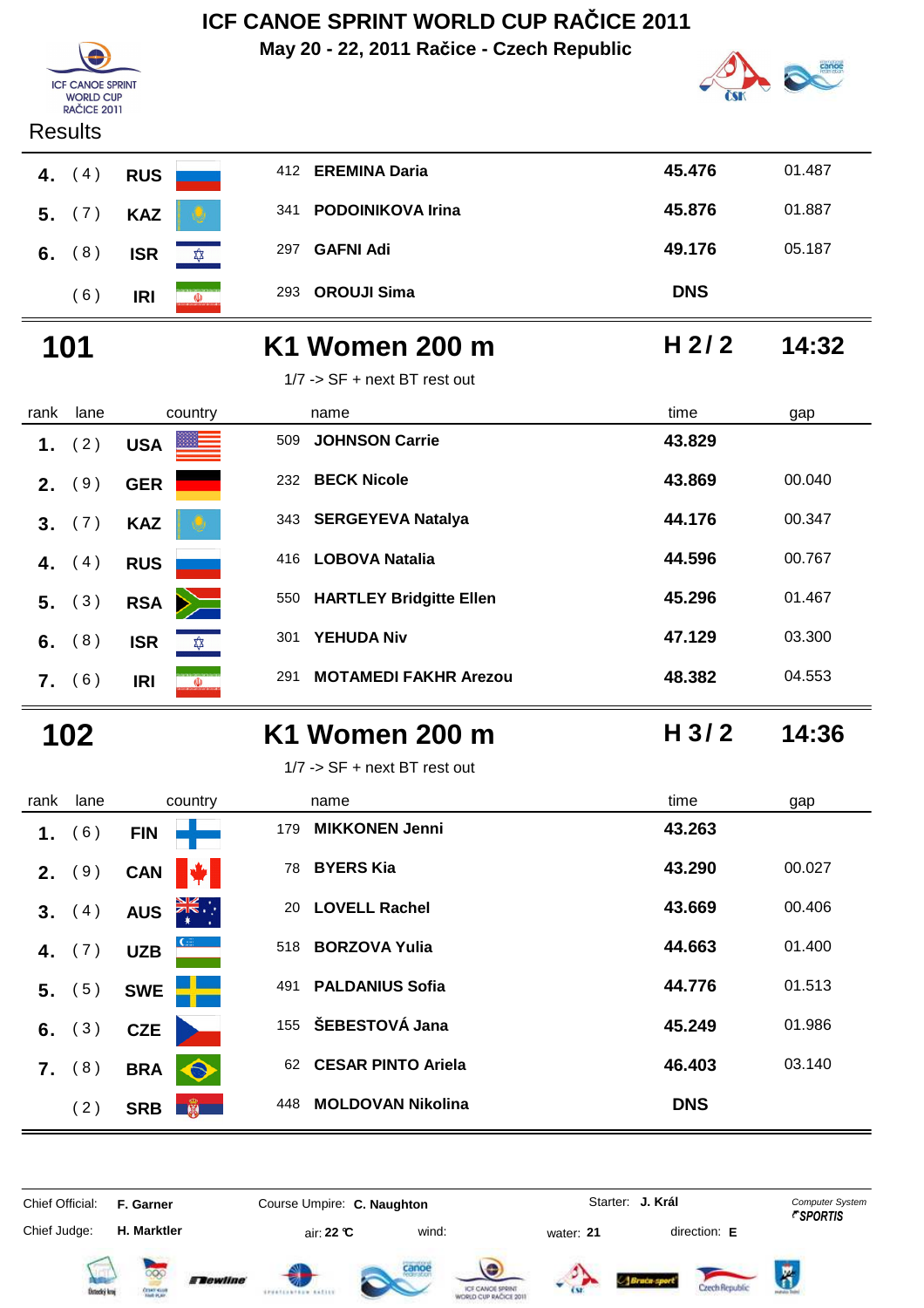**May 20 - 22, 2011 Račice - Czech Republic**



Results



| 103                   |                                                        | K1 Women 200 m                                                                  | H 4/2               | 14:40                                            |
|-----------------------|--------------------------------------------------------|---------------------------------------------------------------------------------|---------------------|--------------------------------------------------|
|                       |                                                        | $1/7$ -> SF + next BT rest out                                                  |                     |                                                  |
| rank<br>lane          | country                                                | name                                                                            | time                | gap                                              |
| (7)<br>1.             | <b>POR</b><br>Ð                                        | <b>PORTELA Teresa</b><br>402                                                    | 42.630              |                                                  |
| (9)<br>2.             | <b>CAN</b>                                             | <b>FOURNEL Emilie</b><br>85                                                     | 43.916              | 01.286                                           |
| (4)<br>3 <sub>1</sub> | <b>AUS</b>                                             | <b>BRIGDEN-JONES Joanne</b><br>13                                               | 43.929              | 01.299                                           |
| (6)<br>4.             | <b>FIN</b>                                             | <b>RIKALA Anne</b><br>180                                                       | 43.996              | 01.366                                           |
| (2)<br>5.             | <b>ITA</b>                                             | <b>MURABITO Norma</b><br>321                                                    | 44.349              | 01.719                                           |
| (3)<br>6.             | <b>CZE</b>                                             | <b>BLAHOVÁ Jana</b><br>120                                                      | 44.763              | 02.133                                           |
| (5)<br>7.             | <b>POL</b>                                             | <b>HORODYNSKA Patrycja</b><br>384                                               | 46.249              | 03.619                                           |
| (8)<br>8.             | <b>BRA</b><br>$\Theta$                                 | <b>CHICATO RIBEIRO GAMA Bruna</b><br>66                                         | 46.316              | 03.686                                           |
| 104                   |                                                        | K1 Women 200 m                                                                  | H $5/2$             | 14:44                                            |
|                       |                                                        | $1/7$ -> SF + next BT rest out                                                  |                     |                                                  |
| lane<br>rank          | country                                                | name                                                                            | time                | gap                                              |
| (3)<br>1.             | $\blacksquare$<br><b>GBR</b>                           | <b>WALKER Jessica</b><br>218                                                    | 43.723              |                                                  |
| (8)<br>2.             | <b>DEN</b>                                             | 162 HANSEN Henriette Engen                                                      | 44.316              | 00.593                                           |
| (4)<br>3 <sub>1</sub> | <b>FRA</b>                                             | 192 GUYOT Sarah                                                                 | 44.703              | 00.980                                           |
| (2)<br>4.             | <b>ARG</b>                                             | <b>AMEGHINO Sabrina</b><br>1                                                    | 44.716              | 00.993                                           |
| (5)<br>5.             | <b>AUT</b>                                             | 32 LEHACI Ana Roxana                                                            | 44.743              | 01.020                                           |
| (6)<br>6.             | <b>IRL</b>                                             | <b>EGAN Jenny</b><br>567                                                        | 45.776              | 02.053                                           |
| (7)<br>7.             | <b>CRO</b>                                             | <b>SUDAR Maja</b><br>557                                                        | 46.189              | 02.466                                           |
| 105                   |                                                        | C1 Men 200 m                                                                    | H 1/2               | 14:48                                            |
|                       |                                                        | $1/6$ -> SF + 3 next BT rest out                                                |                     |                                                  |
| rank<br>lane          | country                                                | name                                                                            | time                | gap                                              |
| (9)<br>1.             | <b>CAN</b>                                             | <b>RUBLEE Aaron</b><br>561                                                      | 43.409              |                                                  |
| Chief Official:       | F. Garner                                              | Course Umpire: C. Naughton                                                      | Starter: P. Moullle | <b>Computer System</b><br><b><i>FSPORTIS</i></b> |
| Chief Judge:          | H. Marktler                                            | wind:<br>air: 22 °C<br>water: 21                                                | direction: E        |                                                  |
| Dstecký kra           | <i><b>ETewline</b></i><br><b>CENT CUR</b><br>Nell PLAY | :anoe<br><b>ICF CANCE SPRINT</b><br>SPEATERSTAND RAZIE<br>WORLD CUP RACICE 2011 | Czech Republi       | ö                                                |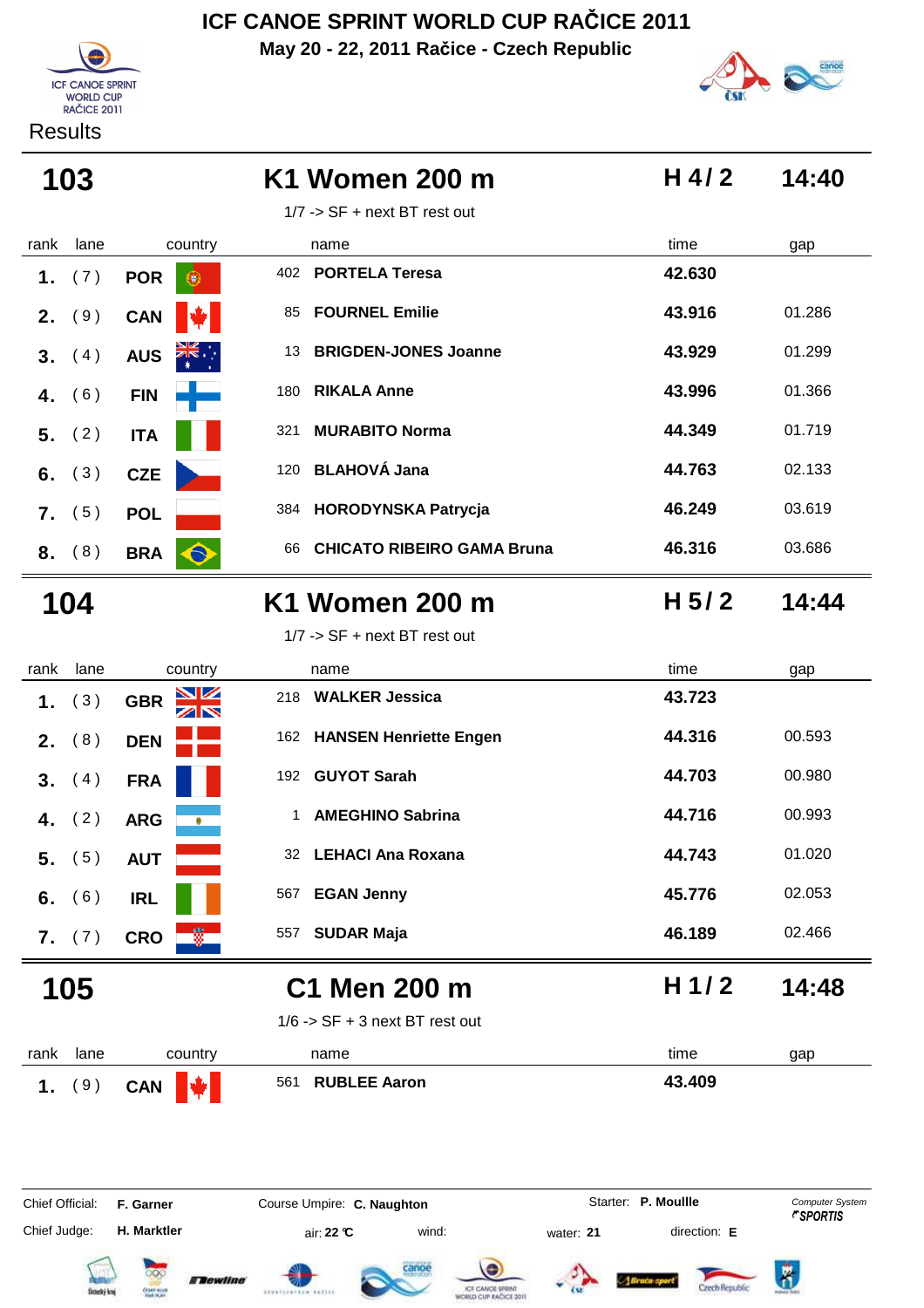

**May 20 - 22, 2011 Račice - Czech Republic**



#### **Results**

|    | $2.$ (7) | <b>CZE</b>      |
|----|----------|-----------------|
|    | 3. (3)   | <b>POL</b>      |
|    | 4. $(4)$ | <b>SVK</b>      |
|    | $5.$ (1) | FRA             |
|    | 6. $(8)$ | G<br><b>UZB</b> |
|    | $7.$ (2) | IRI<br>(Ü)      |
|    | 8. (6)   | <b>USA</b>      |
| 9. | (5)      | <b>VEN</b>      |

|    | <b>2.</b> $(7)$ | <b>CZE</b> |                                                               | 126 | <b>EGERMAIER Martin</b>          | 43.669 | 00.260 |
|----|-----------------|------------|---------------------------------------------------------------|-----|----------------------------------|--------|--------|
| 3. | (3)             | <b>POL</b> |                                                               | 392 | <b>NOWAK Adam</b>                | 43.729 | 00.320 |
| 4. | (4)             | <b>SVK</b> | $\begin{array}{ c c } \hline \text{ } & \text{ } \end{array}$ | 468 | <b>GRASSL Anton</b>              | 44.269 | 00.860 |
|    | $5.$ (1)        | <b>FRA</b> |                                                               | 202 | <b>SIMART Pierre</b>             | 44.523 | 01.114 |
|    | $6.$ (8)        | <b>UZB</b> |                                                               | 520 | <b>HOJIEV Mirziyodjon</b>        | 45.356 | 01.947 |
| 7. | (2)             | <b>IRI</b> | $\bullet$                                                     | 290 | <b>MOJALLALIMOGHADAMFOU Adel</b> | 45.949 | 02.540 |
| 8. | 6)              | <b>USA</b> | $=$                                                           | 505 | <b>HEFNER Ben</b>                | 47.269 | 03.860 |
| 9. | (5)             | <b>VEN</b> | $\sim 100$                                                    | 538 | <b>RAMOS Anderson</b>            | 49.642 | 06.233 |

**106 C1 Men 200 m H 2/ 2 14:52**

| rank | lane     | country                  |     | name                             | time             | gap    |
|------|----------|--------------------------|-----|----------------------------------|------------------|--------|
| 1.   | (1)      | <b>RUS</b>               | 429 | <b>SHTYL Ivan</b>                | 41.743           |        |
|      | 2. (3)   | <b>POL</b>               | 381 | <b>BARASZKIEWICZ Pawel</b>       | 42.676           | 00.933 |
| 3.   | (5)      | <b>FRA</b>               | 205 | <b>TCHAMBA William</b>           | 42.830           | 01.087 |
| 4.   | (9)      | <b>UZB</b>               | 523 | <b>MEDETOV Merey</b>             | 43.543           | 01.800 |
|      | 5. (7)   | <b>CZE</b>               | 129 | <b>HELLER Jiří</b>               | 43.676           | 01.933 |
|      | 6. $(2)$ | <b>SVK</b><br>$+$        | 469 | <b>HAGARA Lubomír</b>            | 43.896           | 02.153 |
| 7.   | (4)      | <b>USA</b>               | 504 | <b>FINLAYSON Robert</b>          | 45.029           | 03.286 |
|      | 8. (8)   | <b>IRI</b><br>W)         | 292 | <b>NASERI Shahou</b>             | 45.116           | 03.373 |
|      | 9. (6)   | <b>VEN</b><br>$\sim 100$ | 536 | <b>PAREDES Eduard</b>            | 47.822           | 06.079 |
|      | 107      |                          |     | C1 Men 200 m                     | H <sub>3/2</sub> | 14:56  |
|      |          |                          |     | $1/6$ -> SF + 3 next BT rest out |                  |        |

| rank | lane   | country                | name               | time<br>gap      |
|------|--------|------------------------|--------------------|------------------|
|      | 2)     | <b>RUS</b>             | 413 IGNATOV Evgeny | 41.636           |
|      | 2. (6) | CAN $\bigtriangledown$ | 80 DALTON Richard  | 41.830<br>00.194 |

Chief Official: **F. Garner Course Umpire: C. Naughton** Course **Starter: P. Moullle** Computer System Chief Judge: **H. Marktler air: 22 °C** wind: water: **21** direction: **E** 













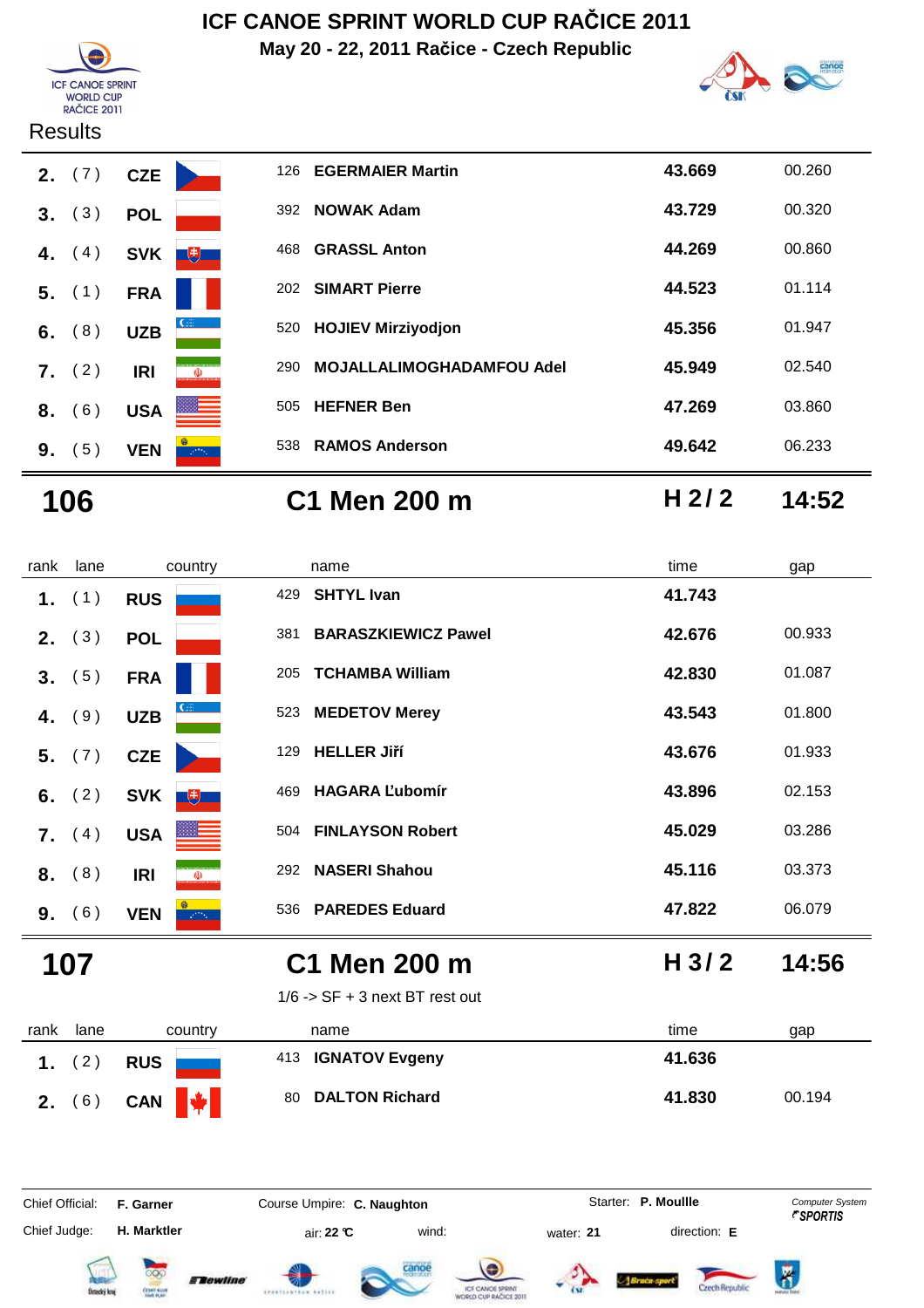**May 20 - 22, 2011 Račice - Czech Republic**





#### **Results**



### **108 C1 Men 200 m 15:00**

**H 4/ 2**

 $1/6$  ->  $SF + 3$  next BT rest out

| rank    | lane | country                                       | name                                  | time   | gap    |
|---------|------|-----------------------------------------------|---------------------------------------|--------|--------|
| 1.      | (7)  | <b>BRA</b><br>E                               | <b>SANTOS DE JESUS Nivalter</b><br>71 | 42.323 |        |
| $2_{-}$ | (2)  | <b>GER</b>                                    | <b>KIRAJ Stefan</b><br>239            | 43.176 | 00.853 |
| 3.      | (1)  | <b>BLR</b>                                    | <b>ZHUKOUSKI Aliaksandr</b><br>59     | 43.283 | 00.960 |
| 4.      | (5)  | $\frac{\mathbf{N}}{\mathbf{N}}$<br><b>GBR</b> | <b>JEFFERIES Richard</b><br>229       | 43.476 | 01.153 |
| 5.      | (8)  | <b>ECU</b><br>$\mathbf{0}$                    | <b>LAZO Andres</b><br>169             | 44.143 | 01.820 |
| 6.      | (6)  | <b>CHI</b>                                    | <b>TORRES Alvaro</b><br>283           | 44.229 | 01.906 |
| 7.      | (4)  | <b>ITA</b>                                    | <b>BUCCIONE Paolo</b><br>305          | 44.263 | 01.940 |
| 8.      | (3)  | <b>COL</b>                                    | <b>ESCAMILLA Andres</b><br>113        | 46.429 | 04.106 |

### **109 K2 Women 500 m 15:04**

 $1/6$  -> SF + 3 next BT rest out

| rank           | lane | country                            | name                                                          | time     | gap                              |
|----------------|------|------------------------------------|---------------------------------------------------------------|----------|----------------------------------|
| 1.             | (8)  | $ \mathbf{u} $<br><b>CAN</b>       | <b>BISSONNETTE Lissa</b><br>558<br><b>BROWN Nicole</b><br>559 | 1:52.503 | 54.210(1)                        |
| 2.             | 4)   | ÷, <del>a</del> k<br><b>NZL</b>    | <b>HATTON Teneale</b><br>377<br><b>DODWELL Rachel</b><br>373  | 1:53.629 | 01.126<br>54.660(2)<br>$+00.450$ |
| 3 <sub>1</sub> | 6)   | $\frac{1}{\sqrt{K}}$<br><b>AUS</b> | <b>BURNETT Alyce</b><br>14<br><b>FLOOD Naomi</b><br>17        | 1:54.569 | 02.066<br>55.990(5)<br>$+01.780$ |

Chief Judge: **H. Marktler air: 22 °C** wind: water: **21** direction: **E** 

Chief Official: **F. Garner Course Umpire: C. Naughton** Course Conputer System **Computer System** 

**J. Král**













**H 1/ 2**

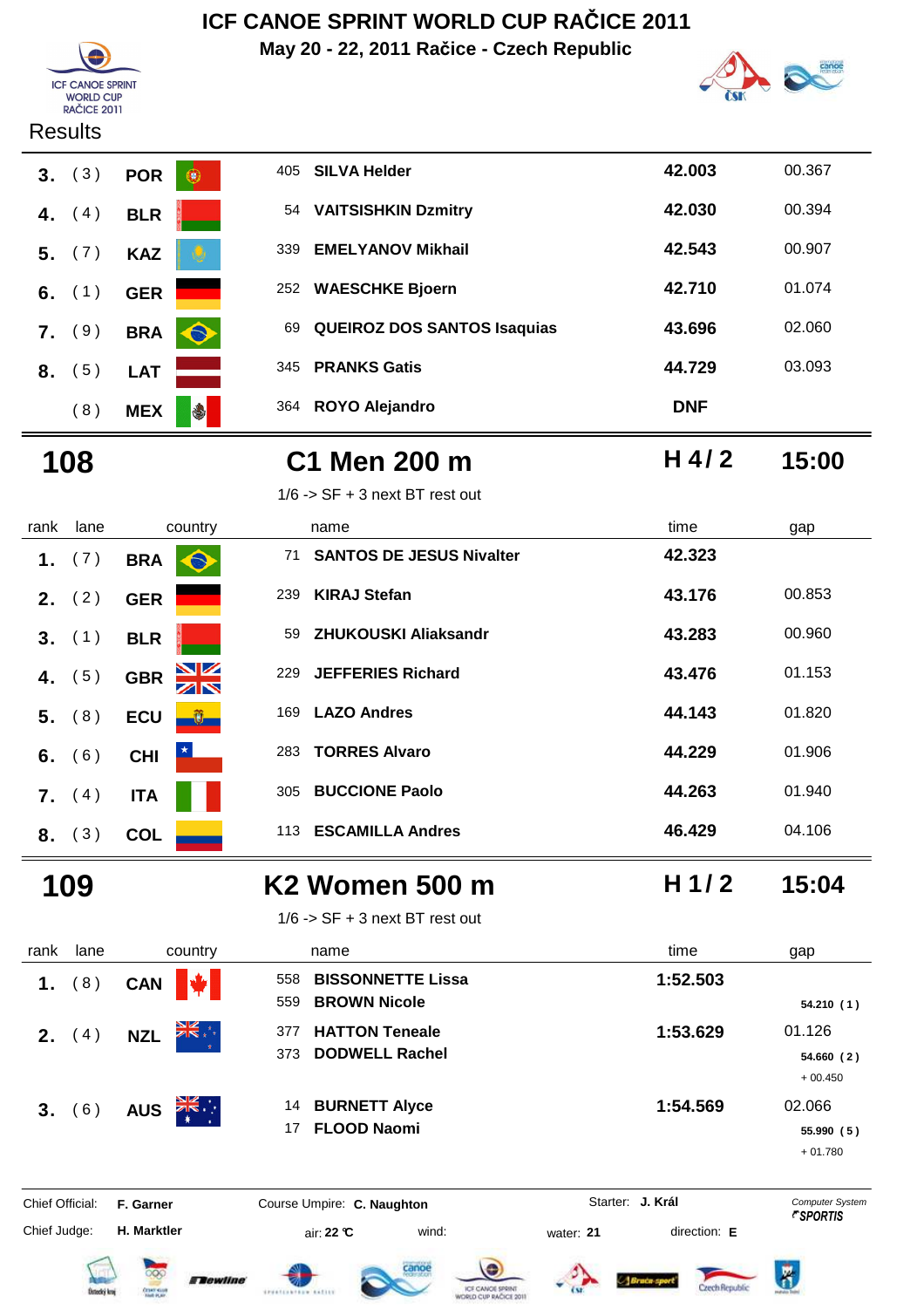### **May 20 - 22, 2011 Račice - Czech Republic ICF CANOE SPRINT WORLD CUP RAČICE 2011**



#### **Results**



| <b>SGROI Fabiana</b>       | 1:55.196 | 02.693     |
|----------------------------|----------|------------|
| <b>GALIOTTO Alessandra</b> |          | 55.000(3)  |
|                            |          | $+00.790$  |
| <b>NICHE Debora</b>        | 1:56.336 | 03.833     |
| <b>KNORR Anne</b>          |          | 55.650(4)  |
|                            |          | $+01.440$  |
| <b>MCELROY Kaitlin</b>     | 1:56.729 | 04.226     |
| <b>BURKE Jennifer</b>      |          | 56.530(6)  |
|                            |          | $+02.320$  |
| JEŽOVÁ Jana                | 1:59.002 | 06.499     |
| <b>MLEZIVOVÁ Michaela</b>  |          | 59.380 (7) |
|                            | 133      |            |

### **110 K2 Women 500 m 15:09**

1/6 -> SF + 3 next BT rest out

**H 2/ 2**

+ 05.170

| rank    | lane   |            | country           |             | name                                                      | time     | gap    |
|---------|--------|------------|-------------------|-------------|-----------------------------------------------------------|----------|--------|
| 1.      | (8)    | <b>CAN</b> |                   | 93<br>77    | <b>LOUNDER Una</b><br><b>BEAUCHESNE-SEVIGNY Genevieve</b> | 1:50.329 |        |
| $2_{-}$ | (6)    | <b>AUS</b> | ÷, ≫k             | 16<br>23    | <b>DAVIS Hannah</b><br><b>NICHOLLS Alana</b>              | 1:52.269 | 01.940 |
|         | 3. (3) | <b>ITA</b> |                   | 308<br>313  | <b>CICALI Stefania</b><br><b>FAGIOLI Alice</b>            | 1:52.829 | 02.500 |
| 4.      | (4)    | <b>NZL</b> | ÷, <del>a</del> k | 372.<br>379 | <b>CARRINGTON Lisa</b><br><b>TAYLOR Erin</b>              | 1:54.309 | 03.980 |
| 5.      | (5)    | <b>GER</b> |                   | 236<br>243  | <b>HERING Sabrina</b><br><b>KRIEGERSTEIN Steffi</b>       | 1:54.522 | 04.193 |
| 6.      | (7)    | <b>USA</b> |                   | 506<br>503  | <b>HOGAN Margaret</b><br><b>FARRAR-WELLMAN Ariel</b>      | 2:00.748 | 10.419 |
|         |        |            |                   |             | K <sub>2</sub> Women 500 m                                | H 3/2    | 15:14  |

 $1/6$  -> SF + 3 next BT rest out

| rank | lane     | country                     | name                                              | time     | gap                              |
|------|----------|-----------------------------|---------------------------------------------------|----------|----------------------------------|
|      | 1. $(3)$ | SVK <sup>#</sup>            | 473 KMEŤOVÁ Ivana<br>474 KOHLOVÁ Martina          | 1:49.170 | 53.460(2)                        |
| 2.   | (5)      | <b>POR</b><br>$\circledast$ | 402 PORTELA Teresa<br><b>GOMES Beatriz</b><br>400 | 1:49.470 | $+00.450$<br>00.300<br>53.010(1) |

Chief Judge: **H. Marktler air: 22 °C** wind: water: **21** direction: **E** 

Chief Official: **F. Garner Course Umpire: C. Naughton** Course Conputer System **Computer System** 

**J. Král**













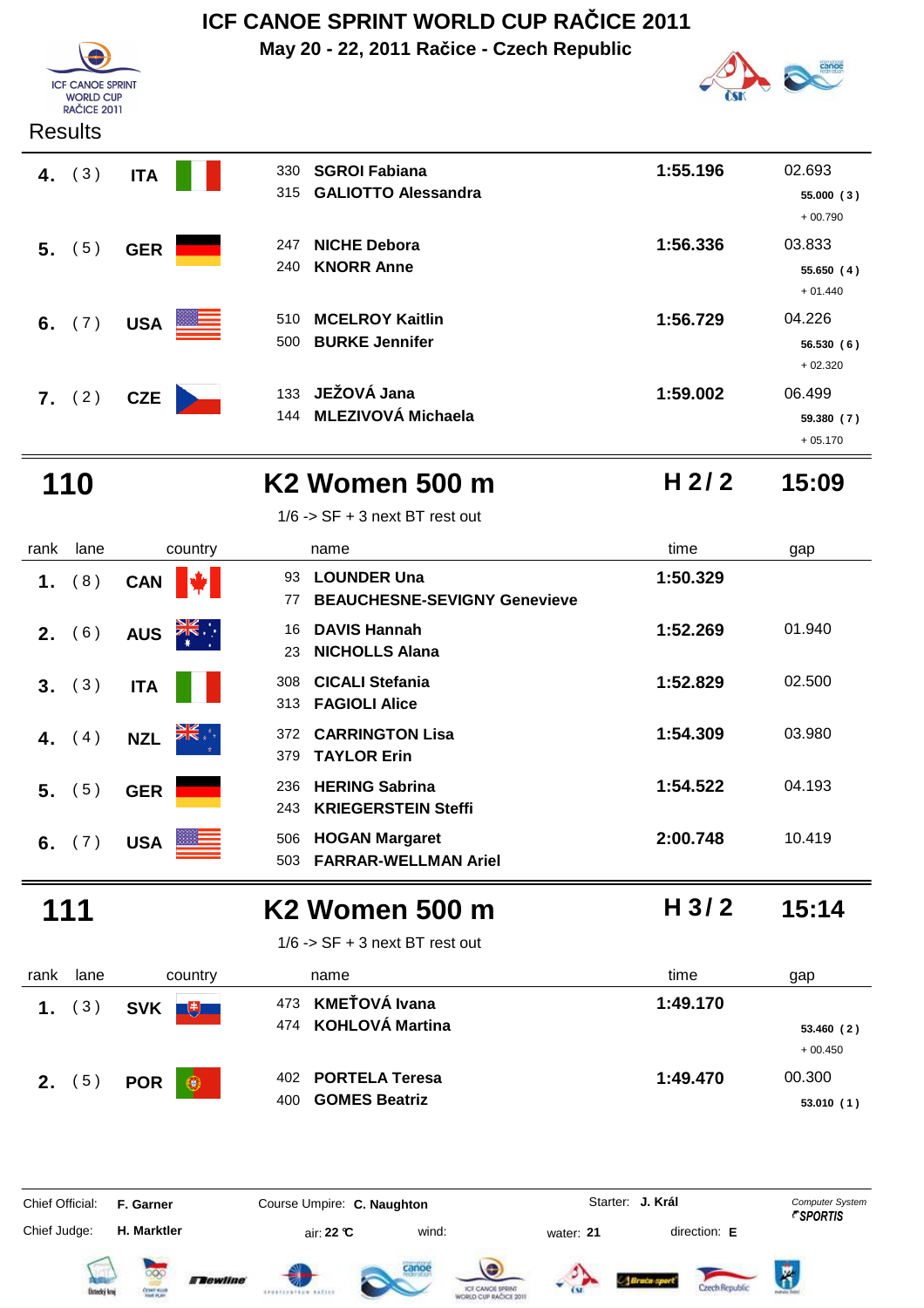

**Results** 

# **ICF CANOE SPRINT WORLD CUP RAČICE 2011**

**May 20 - 22, 2011 Račice - Czech Republic**



| 3.<br>(7)         | <b>RUS</b> | <b>SELENNOVA Anzhelika</b><br>427<br><b>SOBETOVA Vera</b><br>430 | 1:50.543 | 01.373                 |
|-------------------|------------|------------------------------------------------------------------|----------|------------------------|
|                   |            |                                                                  |          | 54.300(3)<br>$+01.290$ |
|                   |            | 552 KRUGER Tiffany Amber                                         | 1:59.302 | 10.132                 |
| 4. $(2)$          | RSA        | 553 EDER Michelle Eder                                           |          | 57.050(4)              |
|                   |            |                                                                  |          | $+04.040$              |
| 5. (4)            | <b>POL</b> | <b>KOWALCZYK Agnieszka</b><br>386                                | 2:02.162 | 12.992                 |
|                   |            | <b>WIEWIORA Paulina</b><br>396                                   |          | 58.290(5)              |
|                   |            |                                                                  |          | $+05.280$              |
| $6^{\circ}$<br>6. | <b>CHI</b> | <b>ZAMORANO Fabiola</b><br>284                                   | 2:10.821 | 21.651                 |
|                   |            | <b>REYES Goviana</b><br>281                                      |          | 1:02.430(6)            |

### **112 K2 Women 500 m 15:19**

 $1/6$  ->  $SF + 3$  next BT rest out

**H 4/ 2**

 281 **1:02.430 ( 6 )** + 09.420

| rank | lane      | country                 | name                                                                       | time     | gap                               |
|------|-----------|-------------------------|----------------------------------------------------------------------------|----------|-----------------------------------|
| 1.   | (8)       | <u>NZ</u><br><b>GBR</b> | <b>BELCHER Lani</b><br>222<br><b>HANNAH Angela</b><br>210                  | 1:48.096 | 52.310(1)                         |
| 2.   | (3)       | <b>FRA</b>              | <b>DELATTRE-DEMORY Marie</b><br>190<br><b>TROEL Sarah</b><br>206           | 1:49.230 | 01.134<br>52.900(3)<br>$+00.590$  |
|      | 3. (5)    | <b>BLR</b>              | <b>KHUDZENKA Volha</b><br>42<br><b>PALTARAN Maryna</b><br>47               | 1:51.623 | 03.527<br>52.560 (2)<br>$+00.250$ |
|      | 4. $(4)$  | <b>AUT</b>              | <b>SCHURING Yvonne</b><br>33<br><b>SCHWARZ Viktoria</b><br>34              | 1:53.296 | 05.200<br>53.240(4)<br>$+00.930$  |
| 5.   | (6)       | <b>ARG</b><br>$\bullet$ | <b>KEREZTESI Alexandra</b><br>10<br><b>COLLUEQUE María Cecilia</b><br>4    | 1:54.929 | 06.833<br>54.290 (5)<br>$+01.980$ |
|      | 6. $(7)$  | <b>COL</b>              | <b>YERLY Tatiana</b><br>107<br>111<br><b>ESCAMILLA Aura Maria</b>          | 1:57.202 | 09.106<br>55.580 (7)<br>$+03.270$ |
|      | 7. (2)    | <b>BRA</b>              | <b>CESAR PINTO Ariela</b><br>62<br><b>CHICATO RIBEIRO GAMA Bruna</b><br>66 | 1:57.389 | 09.293<br>55.030 (6)<br>$+02.720$ |
|      | 113       |                         | <b>K2 Men 200 m</b><br>1/7 -> SF + next BT rest out                        | H $1/2$  | 15:20                             |
|      | ronk lono | $\sim$ untru            | nomo                                                                       | $+imn$   | $\sim$                            |

rank lane country thame country time gap **J. Král**Chief Official: **F. Garner Course Umpire: C. Naughton** Course Conputer System **Computer System** Chief Judge: **H. Marktler air: 22 °C** wind: water: **21** direction: **E**  $\bar{R}$ **TRewline** Czech Republi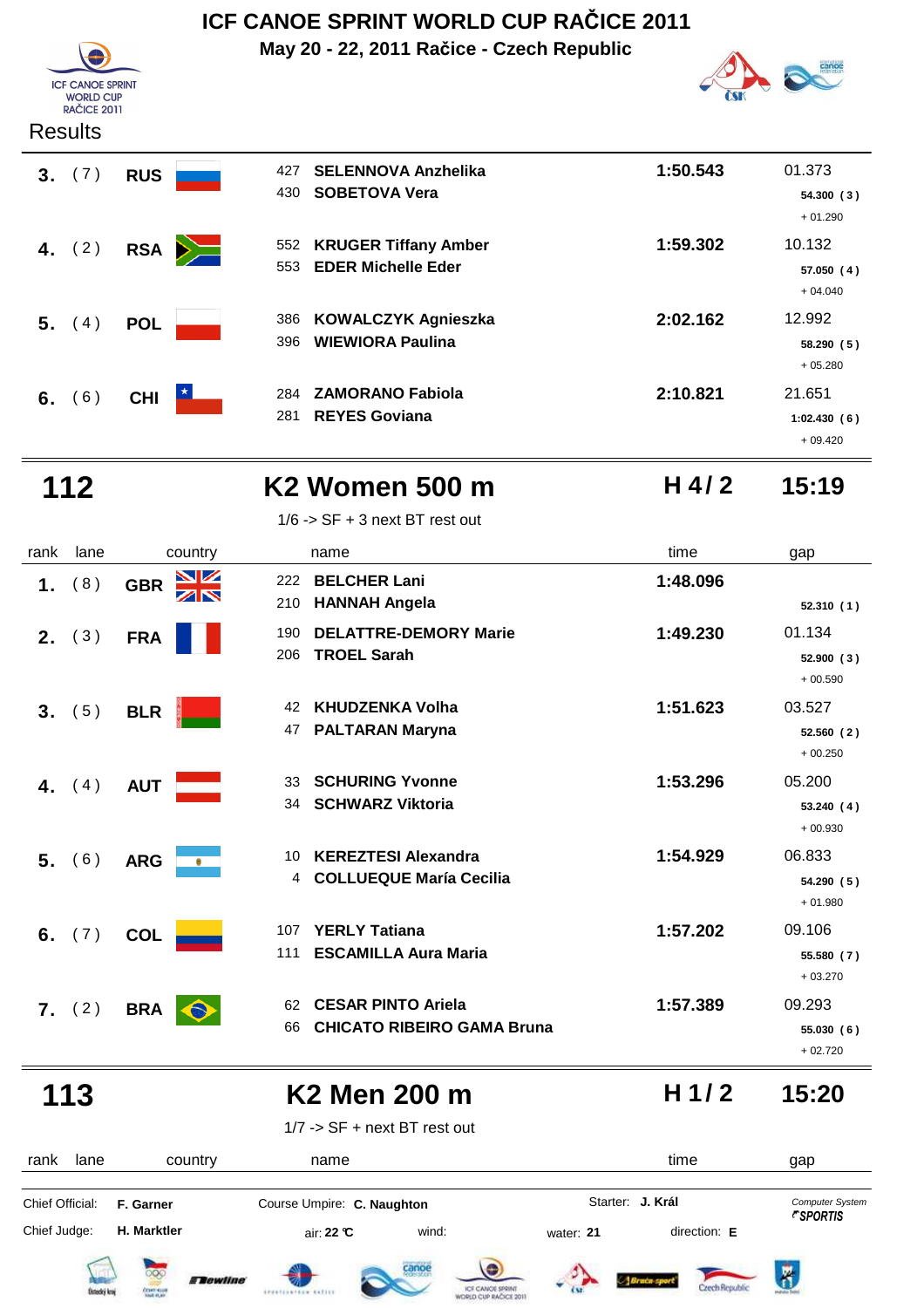

**May 20 - 22, 2011 Račice - Czech Republic**



#### **Results**

| (8)<br>1. | <b>RUS</b>                   | <b>POSTRIGAY Yury</b><br>424<br><b>MOLOCHKOV Maxim</b><br>420     | 33.850           |
|-----------|------------------------------|-------------------------------------------------------------------|------------------|
| (6)<br>2. | <b>POR</b>                   | <b>RIBEIRO Joao</b><br>403<br><b>SILVA Emanuel</b><br>406         | 34.464<br>00.614 |
| (3)<br>3. | <b>GBR</b>                   | <b>COX Edward</b><br>212<br><b>REEVES Kristain</b><br>221         | 34.477<br>00.627 |
| (2)<br>4. | <b>HUN</b>                   | <b>SÍK Márton</b><br>271<br><b>BEÉ István</b><br>254              | 34.504<br>00.654 |
| (9)<br>5. | <b>SVK</b><br>飞              | <b>BENO Lubomír</b><br>465<br><b>ZATKO Miroslav</b><br>555        | 35.217<br>01.367 |
| (4)<br>6. | <b>UZB</b>                   | <b>OSOKIN Vladimir</b><br>527<br><b>IBRAGIMOV Vilyam</b><br>521   | 35.824<br>01.974 |
| 7. (7)    | $\mathsf{C}^*$<br><b>TUR</b> | <b>GULBAHAR Mustafa</b><br>496<br><b>ERKAN Engin</b><br>495       | 36.577<br>02.727 |
| (5)<br>8. | <b>KAZ</b>                   | <b>ALEXEYEV Evgeniy</b><br>333<br><b>BOGACHKIN Nikolay</b><br>334 | 40.590<br>06.740 |

# **114 K2 Men 200 m 15:24**

| 1/7 -> SF + next BT rest out |  |
|------------------------------|--|
|------------------------------|--|

| rank | lane     | country                            | name                                                                  | time   | gap    |
|------|----------|------------------------------------|-----------------------------------------------------------------------|--------|--------|
|      | 1. $(3)$ | <u>NZ</u><br><b>GBR</b>            | <b>HEATH Liam</b><br>223<br><b>SCHOFIELD Jonathon</b><br>220          | 33.704 |        |
| 2.   | (8)      | <b>RUS</b>                         | <b>DYACHENKO Alexander</b><br>411<br><b>NIKOLAEV Alexander</b><br>421 | 34.144 | 00.440 |
|      | 3. (2)   | <b>HUN</b>                         | <b>HORVÁTH Bence</b><br>264<br><b>SZOMOLÁNYI Máté</b><br>273          | 34.977 | 01.273 |
| 4.   | (6)      | <b>POR</b><br>$^{\circ}$           | <b>CORREIA Leonel</b><br>397<br><b>DUARTE Filipe</b><br>398           | 35.157 | 01.453 |
| 5.   | (4)      | <b>UZB</b>                         | <b>BORZOV Sergey</b><br>517<br><b>MOCHALOV Alexey</b><br>526          | 35.437 | 01.733 |
| 6.   | (9)      | <b>SVK</b><br>一も一                  | <b>MAŤAŠ Pavol</b><br>478<br><b>NOSKOVIČ Erik</b><br>480              | 35.444 | 01.740 |
|      | 7. (7)   | $\mathsf{C}^{\star}$<br><b>TUR</b> | <b>YILDIRIM Cagribey</b><br>498<br><b>KURU Ozturk</b><br>497          | 35.890 | 02.186 |
| 8.   | (5)      | <b>KAZ</b>                         | 335<br><b>DERGUNOV Alexey</b><br><b>EMELYANOV Alexandr</b><br>336     | 36.557 | 02.853 |

Chief Judge:

Chief Official: **F. Garner Course Umpire: C. Naughton Carrier: C. Starter: P. Moullle** *Computer System* 

**H. Marktler air: 22 °C** wind: water: **21** direction: **E** 

Starter: **P. Moullle** 















**H 2/ 2**

 $\overline{R}$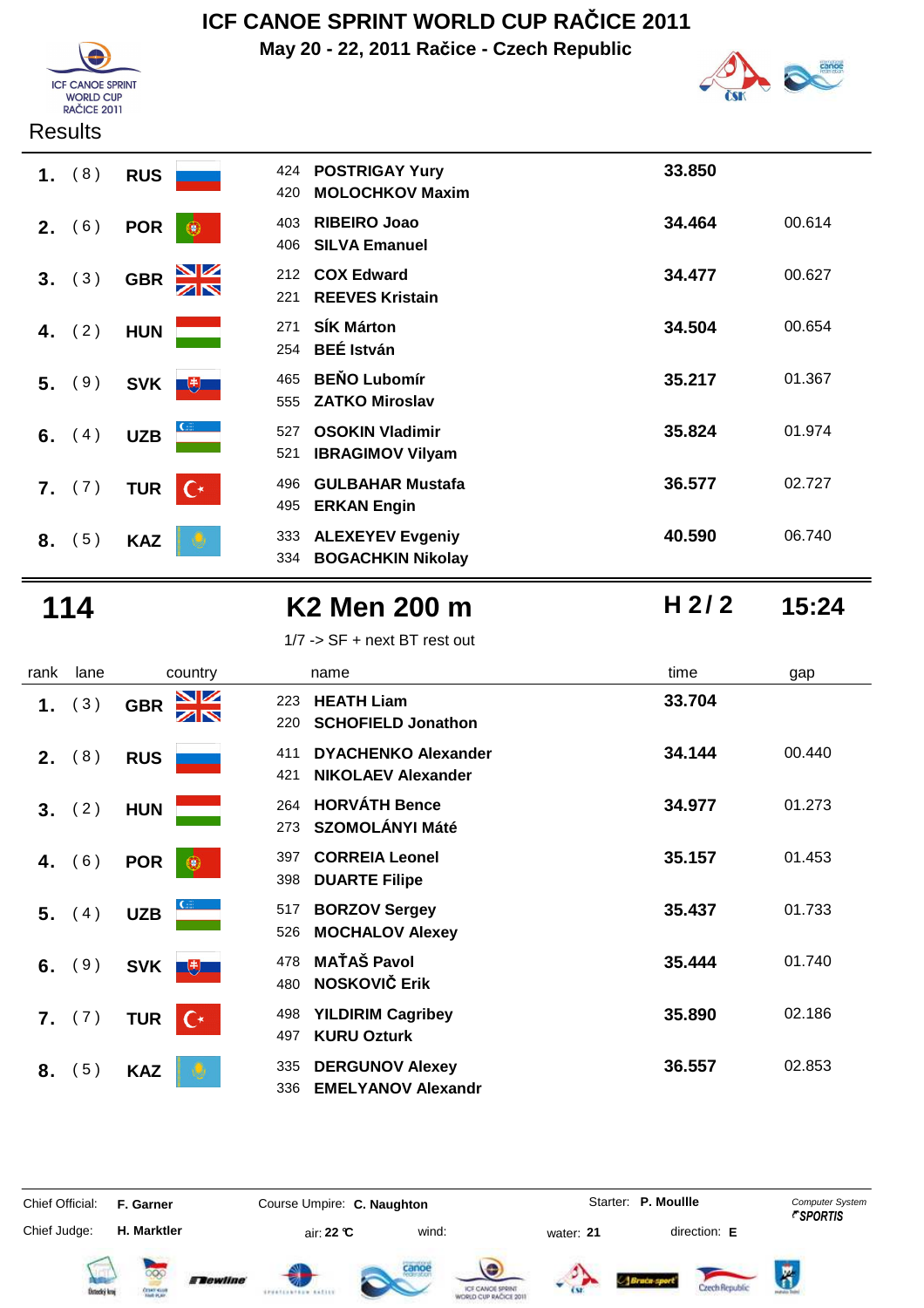**May 20 - 22, 2011 Račice - Czech Republic ICF CANOE SPRINT WORLD CUP RAČICE 2011**

**ICF CANOE SPRINT** WORLD CUP<br>RAČICE 2011





| 115          |                                    | K2 Men 200 m                                                       | H <sub>3/2</sub> | 15:28  |
|--------------|------------------------------------|--------------------------------------------------------------------|------------------|--------|
|              |                                    | $1/7$ -> SF + next BT rest out                                     |                  |        |
| rank<br>lane | country                            | name                                                               | time             | gap    |
| (9)<br>1.    | <b>RSA</b>                         | 543 ATHUR Michael Jeffrey<br><b>RUBENSTEIN Shaun Martin</b><br>542 | 34.124           |        |
| (7)<br>2.    | <b>SWE</b>                         | <b>SCHILL Fredrik</b><br>492<br><b>SVENSSON Erik</b><br>493        | 34.170           | 00.046 |
| (4)<br>3.    | CAN  <br>E.                        | <b>MORNEAU Etienne</b><br>95<br><b>TARAS Connor</b><br>103         | 34.477           | 00.353 |
| (3)<br>4.    | <b>FRA</b>                         | <b>CRESSOL Alexandre</b><br>189<br><b>MOUGET Francis</b><br>201    | 35.404           | 01.280 |
| (8)<br>5.    | $\frac{1}{\sqrt{2}}$<br><b>AUS</b> | <b>GOBLE Matthew</b><br>19<br><b>MORRISON Luke</b><br>22           | 35.550           | 01.426 |
| (2)<br>6.    | <b>USA</b>                         | <b>MICHAEL Jake</b><br>512<br><b>HORNSBY Tim</b><br>507            | 35.717           | 01.593 |
| (5)<br>7.    | <b>CZE</b>                         | <b>KLAP Jaroslav</b><br>134<br><b>PFOFF Michal</b><br>149          | 36.397           | 02.273 |
| 8. (6)       | <b>ARG</b><br>۰                    | DE GESÚS Juan Pablo<br>7<br><b>CARRERAS Gonzalo</b><br>3           | 37.323           | 03.199 |
| 116          |                                    | <b>K2 Men 200 m</b>                                                | $H$ 4/2          | 15:32  |
|              |                                    | $1/7$ -> SF + next BT rest out                                     |                  |        |
| lane<br>rank | country                            | name                                                               | time             | gap    |
| (3)<br>1.    | <b>FRA</b>                         | <b>HYBOIS Arnaud</b><br>195<br><b>JOUVE Sebastien</b><br>197       | 33.331           |        |
| (4)<br>2.    | CAN <b>W</b>                       | <b>COCHRANE Ryan</b><br>79<br><b>FOURNEL Hugues</b><br>84          | 33.477           | 00.146 |
| 3. (9)       | LAT                                | <b>STRAUME Krists</b><br>347<br><b>RUMJANCEVS Aleksejs</b><br>346  | 33.697           | 00.366 |
| (5)<br>4.    | <b>CZE</b>                         | <b>KRAFT Jiří</b><br>137<br><b>TARKULIČ Brano</b><br>158           | 34.710           | 01.379 |
| (7)<br>5.    | <b>MEX</b>                         | <b>MARROQUIN Santos</b><br>361<br><b>CORTINA Manuel</b><br>356     | 34.984           | 01.653 |
| (6)<br>6.    | <b>ARG</b>                         | <b>CORREA Miguel</b><br>5<br><b>SIRISCEVIC Joaquín</b><br>11       | 35.257           | 01.926 |

Chief Official: **F. Garner Course Umpire: C. Naughton Carrier: C. Starter: P. Moullle** *Computer System* 

Chief Judge:

**H. Marktler** air: **22 °C** wind: water: **21** direction: **E**

Starter: **P. Moullle** 

 $\overline{R}$ 













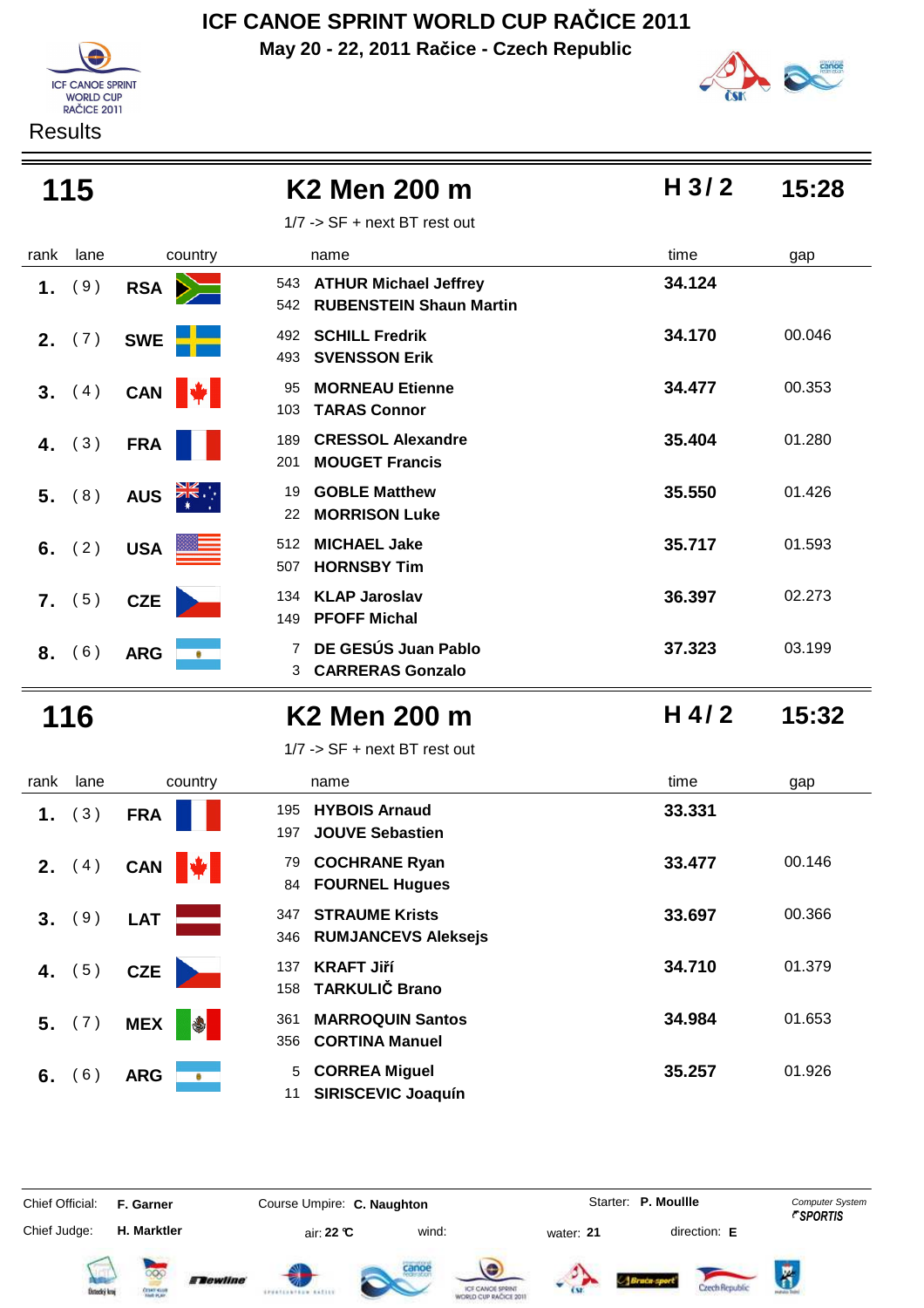| <b>ICF CANOE SPRINT</b><br><b>WORLD CUP</b><br><b>RAČICE 2011</b> |                        | May 20 - 22, 2011 Račice - Czech Republic                                   |         |        |
|-------------------------------------------------------------------|------------------------|-----------------------------------------------------------------------------|---------|--------|
| <b>Results</b>                                                    |                        |                                                                             |         |        |
| (8)<br>$\overline{7}$ .                                           | <b>AUS</b>             | <b>PHILLIPS Jesse</b><br>24<br><b>BIRD Stephen</b><br>12                    | 35.537  | 02.206 |
| (2)<br>8.                                                         | <b>POL</b>             | <b>FLORCZAK Pawel</b><br>382<br><b>MARON Rafal</b><br>390                   | 37.237  | 03.906 |
| 117                                                               |                        | K2 Men 200 m                                                                | H $5/2$ | 15:36  |
|                                                                   |                        | $1/7$ -> SF + next BT rest out                                              |         |        |
| lane<br>rank                                                      | country                | name                                                                        | time    | gap    |
| (4)<br>1.                                                         | <b>ITA</b>             | <b>PRA FLORIANI Mauro</b><br>324<br><b>REGAZZONI Alberto</b><br>326         | 34.017  |        |
| (7)<br>2.                                                         | <b>DEN</b>             | <b>NIELSEN Lasse</b><br>163<br><b>NIELSEN Casper</b><br>164                 | 34.077  | 00.060 |
| (5)<br>3.                                                         | <b>GER</b>             | <b>JEGLINSKI Florian</b><br>237<br><b>KROECK Joshua</b><br>244              | 34.317  | 00.300 |
| (8)<br>4.                                                         | <b>BRA</b>             | <b>RODRIGUES JUNIOR Joao Carlos</b><br>70<br><b>BITENCOURT Givago</b><br>60 | 35.297  | 01.280 |
| 5.<br>(9)                                                         | <b>BLR</b>             | <b>PIATRUSHENKA Raman</b><br>50<br><b>MAKHNEU Vadzim</b><br>45              | 36.870  | 02.853 |
| (3)<br>6.                                                         | <b>CHI</b>             | <b>NICOLAS Fernando</b><br>280<br><b>FERNANDEZ Cristian</b><br>278          | 37.323  | 03.306 |
| (6)<br>7.                                                         | <b>IRI</b><br>$\omega$ | <b>TORKIHARCHEGINI Hamidreza</b><br>296<br><b>FAZLOULA Saeid</b><br>289     | 39.217  | 05.200 |
| 118                                                               |                        | <b>K2 Women 200 m</b>                                                       | H $1/2$ | 15:40  |
|                                                                   |                        | 1st -> Final 2/7 -> SF rest out                                             |         |        |
| lane<br>rank                                                      | country                | name                                                                        | time    | gap    |
| (4)<br>1.                                                         | SVK <b>+</b>           | <b>KMEŤOVÁ Ivana</b><br>473                                                 | 40.703  |        |



|             | παπισ                                                     | une    | yaµ    |
|-------------|-----------------------------------------------------------|--------|--------|
| 473         | KMEŤOVÁ Ivana<br>474 KOHLOVÁ Martina                      | 40.703 |        |
| 422.<br>410 | PETROVA Nadezda<br><b>BORISOVA Natalia</b>                | 41.476 | 00.773 |
| 123<br>127  | <b>DOKTOROVÁ Andrea</b><br><b>FASNEROVÁ Michaela</b>      | 42.450 | 01.747 |
| 531<br>529  | <b>SHUBINA Ekaterina</b><br><b>POLUNINA Kseniya</b>       | 43.583 | 02.880 |
| 65<br>74    | <b>FRAGOSO PEREIRA Naiane</b><br><b>VERGUTZ Ana Paula</b> | 46.216 | 05.513 |

Chief Judge:

Chief Official: **F. Garner Course Umpire: C. Naughton** Course Conputer System **Computer System** 

**H. Marktler** air: **22 °C** wind: water: **21** direction: **E**

**J. Král**

















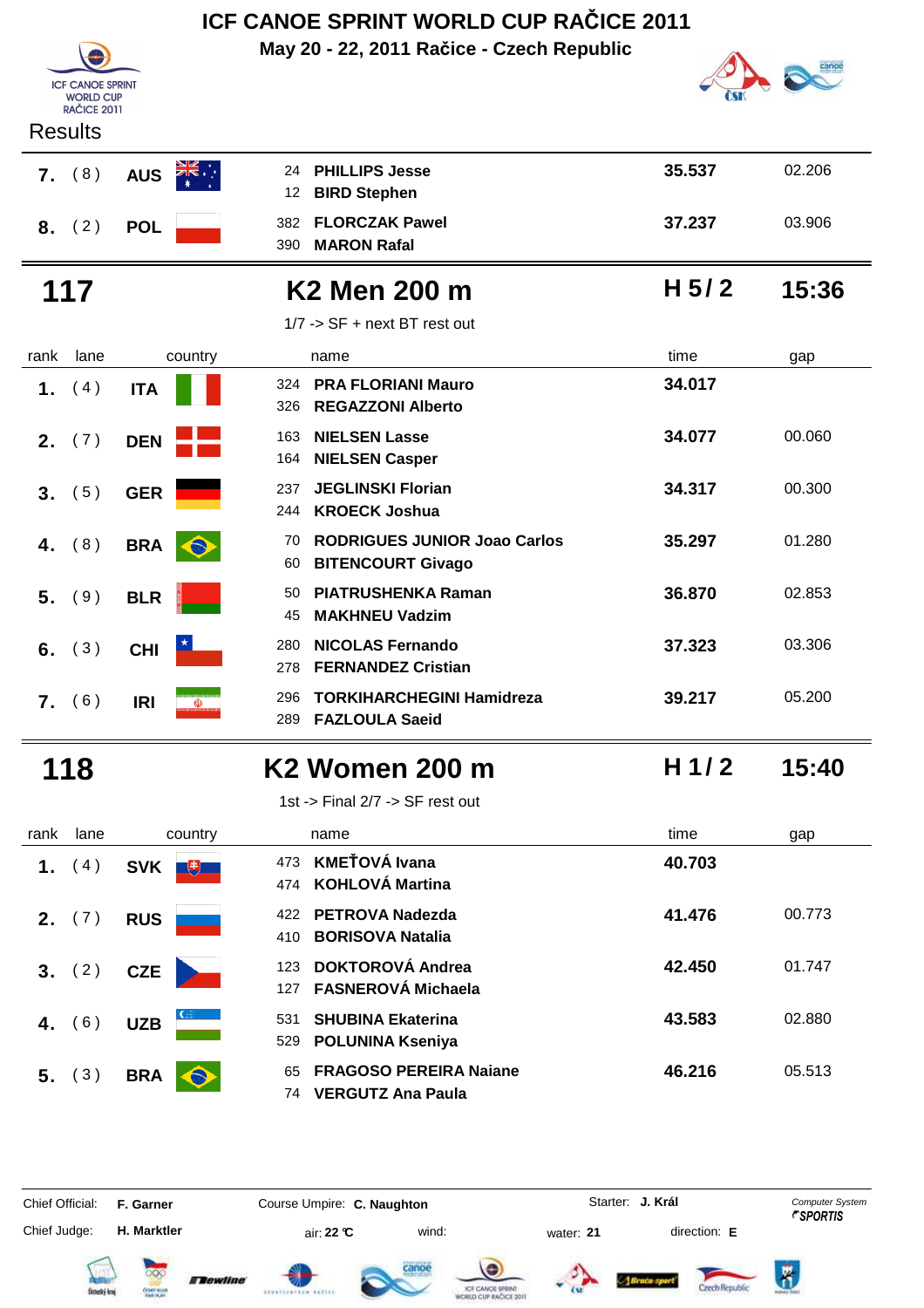| <b>ICF CANOE SPRINT</b><br><b>WORLD CUP</b><br><b>RAČICE 2011</b><br><b>Results</b> |                 | May 20 - 22, 2011 Račice - Czech Republic                                  |                  |        |
|-------------------------------------------------------------------------------------|-----------------|----------------------------------------------------------------------------|------------------|--------|
| (5)<br>6.                                                                           | <b>USA</b>      | <b>MCELROY Kaitlin</b><br>510<br><b>BURKE Jennifer</b><br>500              | 49.149           | 08.446 |
| (8)                                                                                 | <b>CAN</b>      | <b>GAUTHIER Kristin</b><br>87<br><b>BARRE Mylanie</b><br>75                | <b>DNS</b>       |        |
| 119                                                                                 |                 | K2 Women 200 m<br>1st -> Final 2/7 -> SF rest out                          | H <sub>2/2</sub> | 15:44  |
| rank<br>lane                                                                        | country         | name                                                                       | time             | gap    |
| (8)<br>1.                                                                           | <b>CAN</b>      | <b>ORTON Genevieve</b><br>99<br><b>FRASER Kathleen</b><br>86               | 40.123           |        |
| (7)<br>2.                                                                           | <b>RUS</b>      | <b>KUDINOVA Svetlana</b><br>414<br><b>PROSKURINA Natalia</b><br>425        | 40.236           | 00.113 |
| (6)<br>3.                                                                           | <b>POR</b><br>۰ | <b>RODRIGUES Helena</b><br>404<br><b>VASCONCELOS Joana</b><br>408          | 40.836           | 00.713 |
| (2)<br>4.                                                                           | <b>CZE</b>      | <b>ADAMOVÁ Anna</b><br>118<br><b>MATOUŠKOVÁ Lucie</b><br>141               | 42.783           | 02.660 |
| (4)<br>5.                                                                           | <b>POL</b>      | <b>KOWALCZYK Agnieszka</b><br>386<br><b>WIEWIORA Paulina</b><br>396        | 42.983           | 02.860 |
| (5)<br>6.                                                                           | <b>USA</b>      | <b>HOGAN Margaret</b><br>506<br><b>FARRAR-WELLMAN Ariel</b><br>503         | 43.563           | 03.440 |
| (3)<br>7.                                                                           | <b>BRA</b>      | <b>CHICATO RIBEIRO GAMA Bruna</b><br>66<br><b>CESAR PINTO Ariela</b><br>62 | 43.896           | 03.773 |
| (9)<br>8.                                                                           | <b>RSA</b>      | <b>KRUGER Tiffany Amber</b><br>552<br><b>EDER Michelle Eder</b><br>553     | 45.016           | 04.893 |
| 120                                                                                 |                 | K2 Women 200 m                                                             | H <sub>3/2</sub> | 15:48  |

# **3.** (4) **BLR 4.** (6) **MEX**

|      |             |                  | 1st -> Final $2/7$ -> SF rest out                            |        |        |
|------|-------------|------------------|--------------------------------------------------------------|--------|--------|
| rank | lane        | country          | name                                                         | time   | gap    |
| 1.   | (2)         | <b>AUT</b>       | <b>SCHURING Yvonne</b><br>33<br>34 SCHWARZ Viktoria          | 40.203 |        |
|      | 2. (8)      | <b>ITA</b>       | 322 PETRACCA Cristina<br>306 CAMPANA Sofia Magali            | 40.783 | 00.580 |
| 3.   | (4)         | <b>BLR</b>       | <b>PAMIALOVA Iryna</b><br>48<br><b>PAPOK Nadzeya</b><br>49   | 40.890 | 00.687 |
| 4.   | $6^{\circ}$ | \$<br><b>MEX</b> | <b>ALANIS Karina</b><br>351<br><b>GULUARTE Alicia</b><br>358 | 43.010 | 02.807 |

Chief Judge:

Chief Official: **F. Garner Course Umpire: C. Naughton** Course Conputer System **Computer System** 

**H. Marktler** air: **22 °C** wind: water: **21** direction: **E**

**J. Král**

 $\overline{\mathbf{r}}$ 















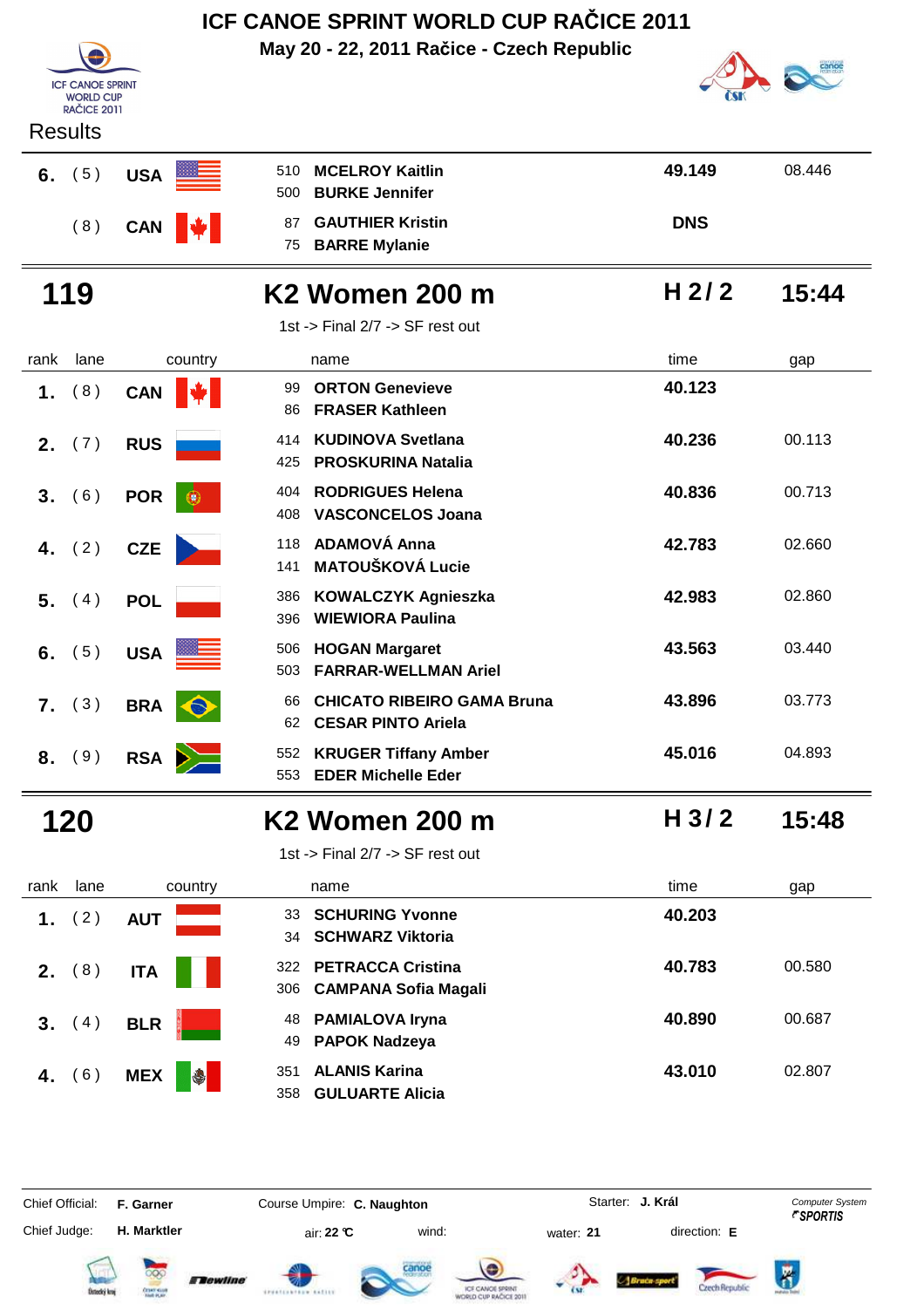|                                                                   |                           | ICF CANOE SPRINT WORLD CUP RAČICE 2011                            |                  |        |
|-------------------------------------------------------------------|---------------------------|-------------------------------------------------------------------|------------------|--------|
|                                                                   |                           | May 20 - 22, 2011 Račice - Czech Republic                         |                  |        |
| <b>ICF CANOE SPRINT</b><br><b>WORLD CUP</b><br><b>RAČICE 2011</b> |                           |                                                                   |                  |        |
| <b>Results</b>                                                    |                           |                                                                   |                  |        |
| 5. (3)                                                            | <b>AUS</b>                | <b>MCGINTY Hailey</b><br>21<br><b>FOGARTY Lyndsie</b><br>18       | 43.756           | 03.553 |
| 6. $(7)$                                                          | <b>CHI</b>                | <b>REYES Goviana</b><br>281<br><b>ZAMORANO Fabiola</b><br>284     | 48.269           | 08.066 |
| 121                                                               |                           | <b>C2 Men 200 m</b>                                               | H $1/2$          | 15:57  |
|                                                                   |                           | $1/3$ -> Final $4/7$ -> SF + BT rest out                          |                  |        |
| lane<br>rank                                                      | country                   | name                                                              | time             | gap    |
| (5)<br>1.                                                         | <b>RUS</b>                | <b>IGNATOV Evgeny</b><br>413<br><b>SHTYL Ivan</b><br>429          | 40.456           |        |
| (2)<br>2.                                                         | <b>UZB</b>                | <b>MIRBEKOV Serik</b><br>525<br><b>KOCHNEV Gerasim</b><br>522     | 41.423           | 00.967 |
| 3.<br>(4)                                                         | <b>HUN</b>                | <b>FEHÉR Imre</b><br>260<br><b>VIKTOR Endre</b><br>276            | 41.563           | 01.107 |
| (8)<br>4.                                                         | <b>CAN</b>                | <b>BRYANT Paul</b><br>562<br><b>VARGA Roland</b><br>563           | 41.890           | 01.434 |
| (7)<br>5.                                                         | <b>CZE</b>                | <b>KORANDA Lukáš</b><br>136<br>MIŠKOVSKÝ Radek<br>142             | 42.163           | 01.707 |
| (1)<br>6.                                                         | <b>VEN</b><br>$\sim 100$  | <b>RATTYA Romni</b><br>539<br><b>RAMOS Anderson</b><br>538        | 42.336           | 01.880 |
|                                                                   | 7. (6) MEX <mark>参</mark> | 355 CASTENEDA Miguel<br>364 ROYO Alejandro                        | 42.616           | 02.160 |
| 8. (3)                                                            | <b>KAZ</b>                | <b>EMELYANOV Sergey</b><br>337<br><b>EMELYANOV Timofey</b><br>338 | 42.736           | 02.280 |
| 9. (9)                                                            | USA <b>Exercise</b>       | 514 SCHWEDHELM Alejandro<br>504 FINLAYSON Robert                  | 44.949           | 04.493 |
| 122                                                               |                           | C2 Men 200 m                                                      | H <sub>2/2</sub> | 16:01  |

| rank lane    | country      |  |
|--------------|--------------|--|
|              | 1. $(6)$ RUS |  |
|              | 2. $(7)$ BLR |  |
| 3. $(4)$ GER |              |  |

| $1/3$ -> Final $4/7$ -> SF + BT rest out |
|------------------------------------------|
|------------------------------------------|

| rank | lane     | country    | name                                                 | time   | gap    |
|------|----------|------------|------------------------------------------------------|--------|--------|
| 1.   | (6)      | <b>RUS</b> | <b>MELANTYEV Victor</b><br>419<br>415 LIPKIN Nikolay | 38.417 |        |
|      | 2. (7)   | <b>BLR</b> | 51 RABCHANKA Dzmitry<br>56 VAUCHETSKI Aliaksandr     | 38.530 | 00.113 |
| 3.   | $\sim$ 4 | <b>GER</b> | 252 WAESCHKE Bjoern<br><b>KIRAJ Stefan</b><br>239    | 38.903 | 00.486 |

Chief Judge:

Chief Official: **F. Garner Course Umpire: C. Naughton** Course **Starter: P. Moullle** Computer System

**H. Marktler** air: **22 °C** wind: water: **21** direction: **E**













 $\overline{R}$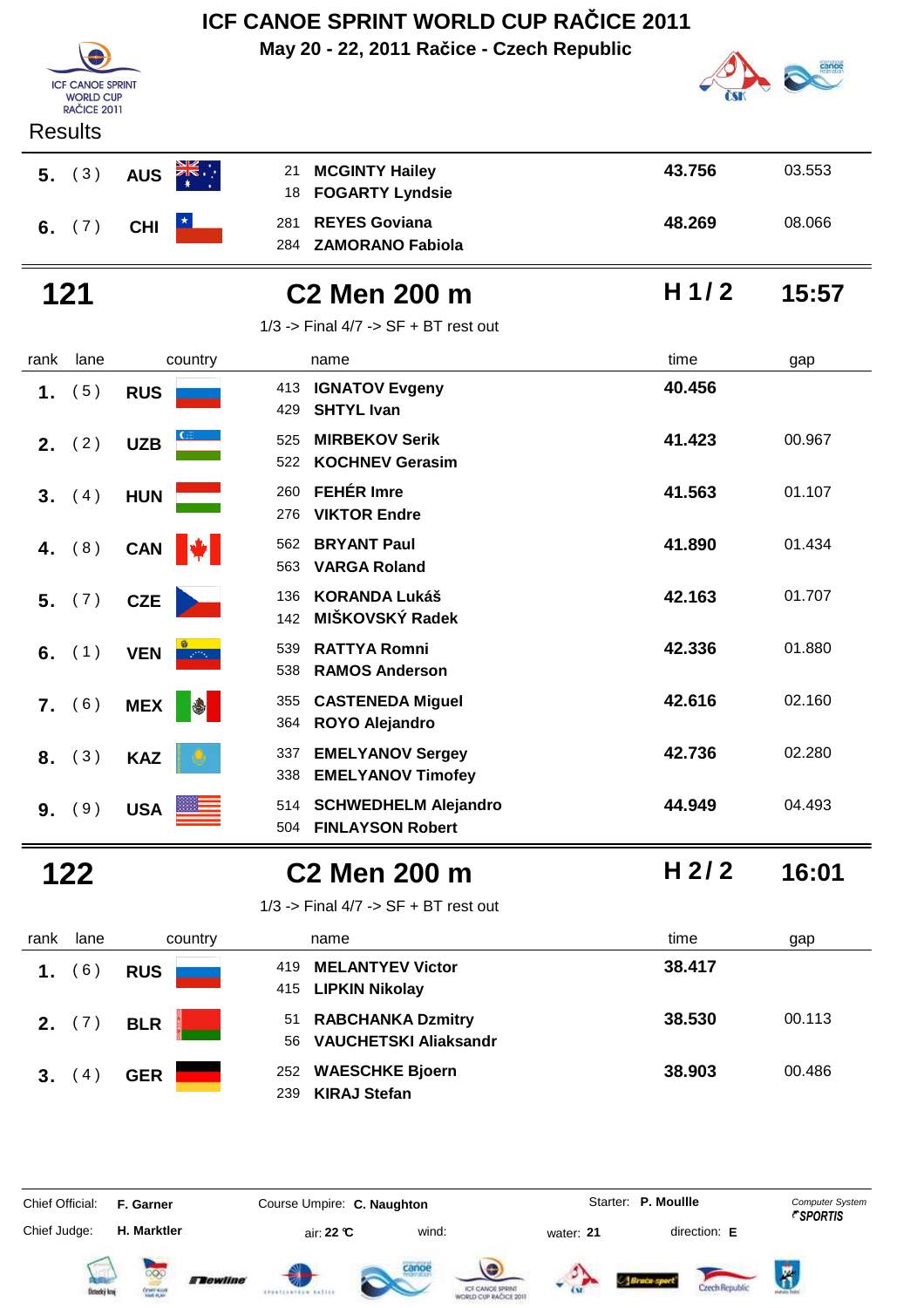**May 20 - 22, 2011 Račice - Czech Republic**



**SF 1 / 1**

#### **ICF CANOE SPRINT F CANCE SPRI**<br>WORLD CUP<br>RAČICE 2011 **Results**



| 64<br>68   | DE SOUZA SILVA Erlon<br><b>MATIAS DE OLIVEIRA Ronilson</b> | 39.163 | 00.746 |
|------------|------------------------------------------------------------|--------|--------|
| 101<br>76  | <b>RUSSELL Andrew</b><br><b>BEAUCHESNE-SEVIGNY Gabriel</b> | 39.597 | 01.180 |
| 191<br>183 | <b>GOUBEL Mathieu</b><br><b>BEUGNET Mathieu</b>            | 39,950 | 01.533 |
| 151        | RADOŇ Jaroslav<br>125 DVOŘÁK Filip                         | 40.410 | 01.993 |
| 113        | 112 ESCAMILLA Felipe<br><b>ESCAMILLA Andres</b>            | 42.403 | 03.986 |

### **123 K1 Men 200 m 16:13**

1/2 + next BT->FA 3x3rd+4x4th+2x5th BT-> FB 2x5th+4x6th+3 next

| rank | lane            | country                       | name                           | time   | gap    |
|------|-----------------|-------------------------------|--------------------------------|--------|--------|
| 1.   | (6)             | <u>NZ</u><br><b>GBR</b><br>ZN | <b>MCKEEVER Edward</b><br>226  | 36.983 |        |
|      | <b>2.</b> $(7)$ | <b>CZE</b>                    | ŠVÁB Filip<br>157              | 37.323 | 00.340 |
| 3.   | (5)             | <b>RUS</b>                    | <b>POSTRIGAY Yury</b><br>424   | 37.517 | 00.534 |
| 4.   | (4)             | <b>CAN</b>                    | <b>HILL Rhys</b><br>90         | 37.697 | 00.714 |
| 5.   | (2)             | $\frac{N}{N}$<br><b>GBR</b>   | <b>ANDREW Daniels</b><br>211   | 37.870 | 00.887 |
| 6.   | (9)             | <b>KAZ</b>                    | <b>TORLOPOV Dmitriy</b><br>344 | 38.183 | 01.200 |
| 7.   | (8)             | <b>USA</b>                    | <b>DOLAN Ryan</b><br>502       | 38.457 | 01.474 |
| 8.   | (3)             | <b>ARG</b><br>$\bullet$       | <b>CORREA Miguel</b><br>5      | 38.610 | 01.627 |
| 9.   | (1)             | <b>UZB</b>                    | <b>BORZOV Sergey</b><br>517    | 39.477 | 02.494 |

### **124 K1 Men 200 m 16:17**

**SF 2 / 1**

1/2 + next BT->FA 3x3rd+4x4th+2x5th BT-> FB 2x5th+4x6th+3 next

| rank | lane            | country    | name                       | time<br>gap      |
|------|-----------------|------------|----------------------------|------------------|
|      | 5 <sup>5</sup>  | <b>RUS</b> | 433 ZAVOLSKIY Victor       | 36.703           |
|      | <b>2.</b> $(7)$ | <b>DEN</b> | <b>BÖJSEN Jimmy</b><br>161 | 37.597<br>00.894 |
| 3.   | (3)             | <b>FRA</b> | 182 BEAMONT Maxime         | 37.683<br>00.980 |

Chief Official: **F. Garner Course Umpire: C. Naughton Carrier: C. Starter: P. Moullle** *Computer System* Chief Judge:

Starter: P. Moullle















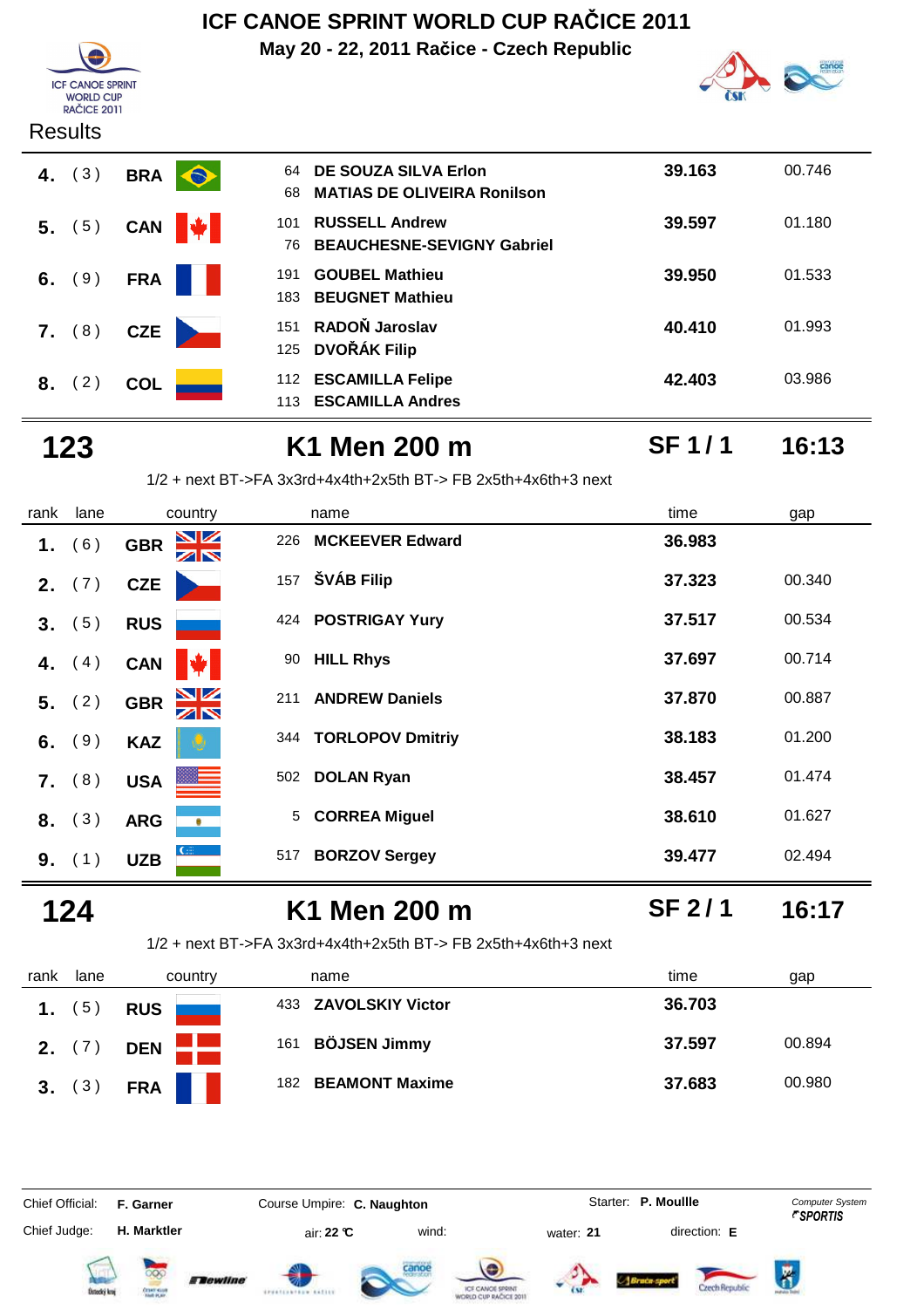**May 20 - 22, 2011 Račice - Czech Republic**





#### **Results**

| 4. $(8)$        | <b>BRA</b>     |
|-----------------|----------------|
| 5. (4)          | <b>SWE</b>     |
| 6. $(6)$        | AUS <b>ZIN</b> |
| $7.$ (1)        | <b>RSA</b>     |
| $8.$ (9)        | <b>NZL</b>     |
| <b>9.</b> $(2)$ | <b>GRE</b>     |

| 01.367 |
|--------|
| 01.407 |
| 02.020 |
| 02.447 |
| 02.480 |
|        |

# **125 K1 Men 200 m 16:21**

**SF 3 / 1**

|  |  | 1/2 + next        BT->FA 3x3rd+4x4th+2x5th        BT-> FB 2x5th+4x6th+3        next |  |  |  |
|--|--|-------------------------------------------------------------------------------------|--|--|--|
|--|--|-------------------------------------------------------------------------------------|--|--|--|

| rank | lane   | country                      | name                           | time   | gap    |
|------|--------|------------------------------|--------------------------------|--------|--------|
| 1.   | (5)    | <b>HUN</b>                   | <b>MOLNÁR Péter</b><br>269     | 37.123 |        |
| 2.   | (8)    | <b>DEN</b>                   | 160 BLEIBACH Kasper            | 37.190 | 00.067 |
| 3.   | (4)    | <b>CAN</b>                   | <b>DE JONGE Mark</b><br>81     | 37.330 | 00.207 |
| 4.   | (7)    | <b>SWE</b>                   | <b>SVENSSON Erik</b><br>493    | 37.443 | 00.320 |
| 5.   | (6)    | <b>ITA</b>                   | <b>JAZBEC Jaka</b><br>320      | 37.710 | 00.587 |
| 6.   | (3)    | <b>PARTIES</b><br><b>SRB</b> | <b>MANDIC Jovo</b><br>447      | 38.417 | 01.294 |
| 7.   | (2)    | <b>BRA</b><br>$\bullet$      | <b>BITENCOURT Givago</b><br>60 | 38.777 | 01.654 |
|      | 8. (9) | <b>SLO</b>                   | <b>ZNIDARCIC Nejc</b><br>440   | 38.797 | 01.674 |
| 9.   | (1)    | <b>JPN</b>                   | <b>SUZUKI Yasuhiro</b><br>332  | 40.650 | 03.527 |

### **126 K1 Men 200 m 16:25**

**SF 4 / 1**

1/2 + next BT->FA 3x3rd+4x4th+2x5th BT-> FB 2x5th+4x6th+3 next

| rank | lane            | country         | name                            | time<br>gap      |
|------|-----------------|-----------------|---------------------------------|------------------|
| 1.   | (5)             | <b>ITA</b>      | <b>ZERIAL Michele</b><br>331    | 37.023           |
|      | <b>2.</b> $(7)$ | <b>BLR</b>      | <b>PIATRUSHENKA Raman</b><br>50 | 37.070<br>00.047 |
| 3.   | (4)             | <b>ECU</b>      | <b>DE CESARE Cesar</b><br>168   | 37.517<br>00.494 |
| 4.   | 3)              | <b>SRB</b><br>篇 | <b>NOVAKOVIC Marko</b><br>451   | 37.617<br>00.594 |

Chief Official: **F. Garner Course Umpire: C. Naughton Carrier: C. Starter: P. Moullle** *Computer System* Chief Judge:

**H. Marktler air: 22 °C** wind: water: **21** direction: **E** 

Starter: P. Moullle













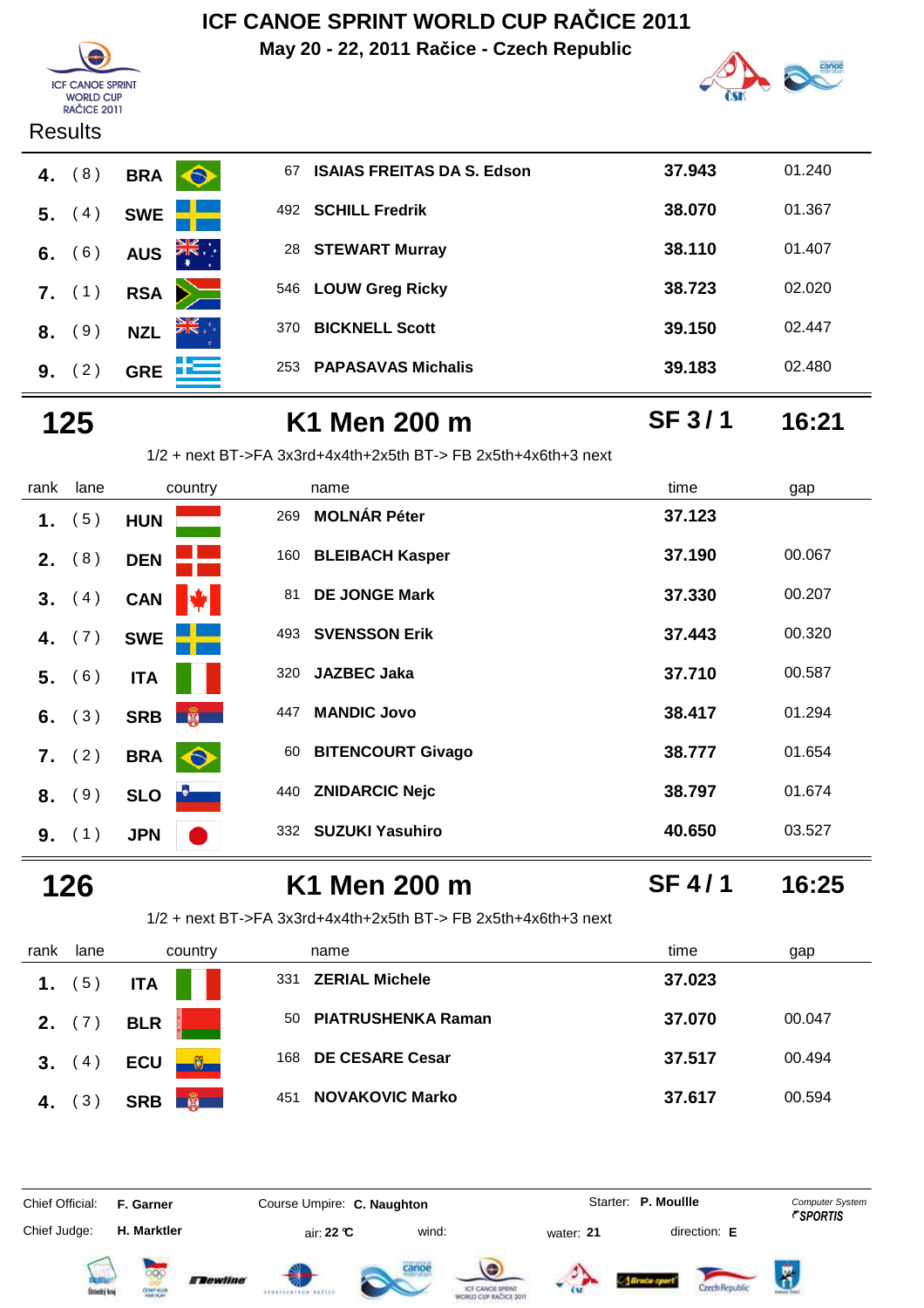**May 20 - 22, 2011 Račice - Czech Republic**



**SF 1 / 1**



#### **Results**

|  | <b>5.</b> (9) HUN          |  |
|--|----------------------------|--|
|  | 6. $(6)$ AUS $\frac{2}{3}$ |  |
|  | 7. (1) ESP                 |  |
|  | 8. (2) POL                 |  |
|  | $9. (8)$ ISR               |  |

| 5. | (9)      | <b>HUN</b> | 259                   | <b>DUDÁS Miklós</b>       | 37.663 | 00.640 |
|----|----------|------------|-----------------------|---------------------------|--------|--------|
|    | 6. $(6)$ | <b>AUS</b> | ∵, <del>≫</del><br>25 | <b>SIMPSON Joel</b>       | 37.763 | 00.740 |
| 7. | (1)      | <b>ESP</b> | 審                     | 175 LLERA Francisco       | 37.870 | 00.847 |
|    | 8. (2)   | <b>POL</b> | 389                   | <b>MAJERSKI Krzysztof</b> | 39.103 | 02.080 |
| 9. | (8)      | <b>ISR</b> | 299<br>ΣΩΣ            | <b>LUFAN Barak</b>        | 39.617 | 02.594 |
|    |          |            |                       |                           |        |        |

# **127 K1 Women 200 m 16:29**

|      | $1/2$ + next BT->FA 3x3rd+4x4th+2x5th BT-> FB 2x5th+4x6th+3 next |                  |                                     |        |        |
|------|------------------------------------------------------------------|------------------|-------------------------------------|--------|--------|
| rank | lane                                                             | country          | name                                | time   | gap    |
|      | 1. $(7)$                                                         | <b>RUS</b>       | <b>LOBOVA Natalia</b><br>416        | 42.736 |        |
|      | <b>2.</b> $(4)$                                                  | <b>GBR</b>       | 218 WALKER Jessica                  | 42.843 | 00.107 |
|      | 3. (5)                                                           | <b>GER</b>       | <b>VOLZ Sabine</b><br>251           | 43.629 | 00.893 |
| 4.   | (6)                                                              | <b>CAN</b>       | <b>FOURNEL Emilie</b><br>85         | 43.809 | 01.073 |
|      | 5. (3)                                                           | <b>FIN</b>       | 180 RIKALA Anne                     | 44.029 | 01.293 |
|      | 6. $(8)$                                                         | <b>CZE</b>       | 155 ŠEBESTOVÁ Jana                  | 44.463 | 01.727 |
|      | $7.$ (2)                                                         | <b>KAZ</b>       | 341 PODOINIKOVA Irina               | 45.016 | 02.280 |
| 8.   | (9)                                                              | ₩.<br><b>CRO</b> | <b>SUDAR Maja</b><br>557            | 45.456 | 02.720 |
|      | <b>9.</b> $(1)$                                                  | <b>IRI</b><br>Ŵ. | <b>MOTAMEDI FAKHR Arezou</b><br>291 | 49.096 | 06.360 |

### **128 K1 Women 200 m 16:33**

**SF 2 / 1**

1/2 + next BT->FA 3x3rd+4x4th+2x5th BT-> FB 2x5th+4x6th+3 next

| rank | lane     | country                        | name                              | time<br>gap      |
|------|----------|--------------------------------|-----------------------------------|------------------|
| 1.   | (6)      | <b>USA</b>                     | <b>ZUR Krisztina</b><br>516       | 42.870           |
| 2.   | (5)      | <u> III.a </u><br><b>USA</b>   | <b>JOHNSON Carrie</b><br>509      | 43.323<br>00.453 |
|      | 3. (3)   | $\sum_{k=1}^{N}$<br><b>AUS</b> | <b>BRIGDEN-JONES Joanne</b><br>13 | 43.849<br>00.979 |
|      | 4. $(2)$ | $\geq$<br><b>RSA</b>           | 550 HARTLEY Bridgitte Ellen       | 44.116<br>01.246 |
| 5.   |          | $C_{\text{max}}$<br><b>UZB</b> | <b>BORZOVA Yulia</b><br>518       | 44.389<br>01.519 |

Chief Official: **F. Garner Course Umpire: C. Naughton** Course Conputer System **Computer System** 

Chief Judge:

**H. Marktler air: 22 °C** wind: water: **21** direction: **E** 

**J. Král**













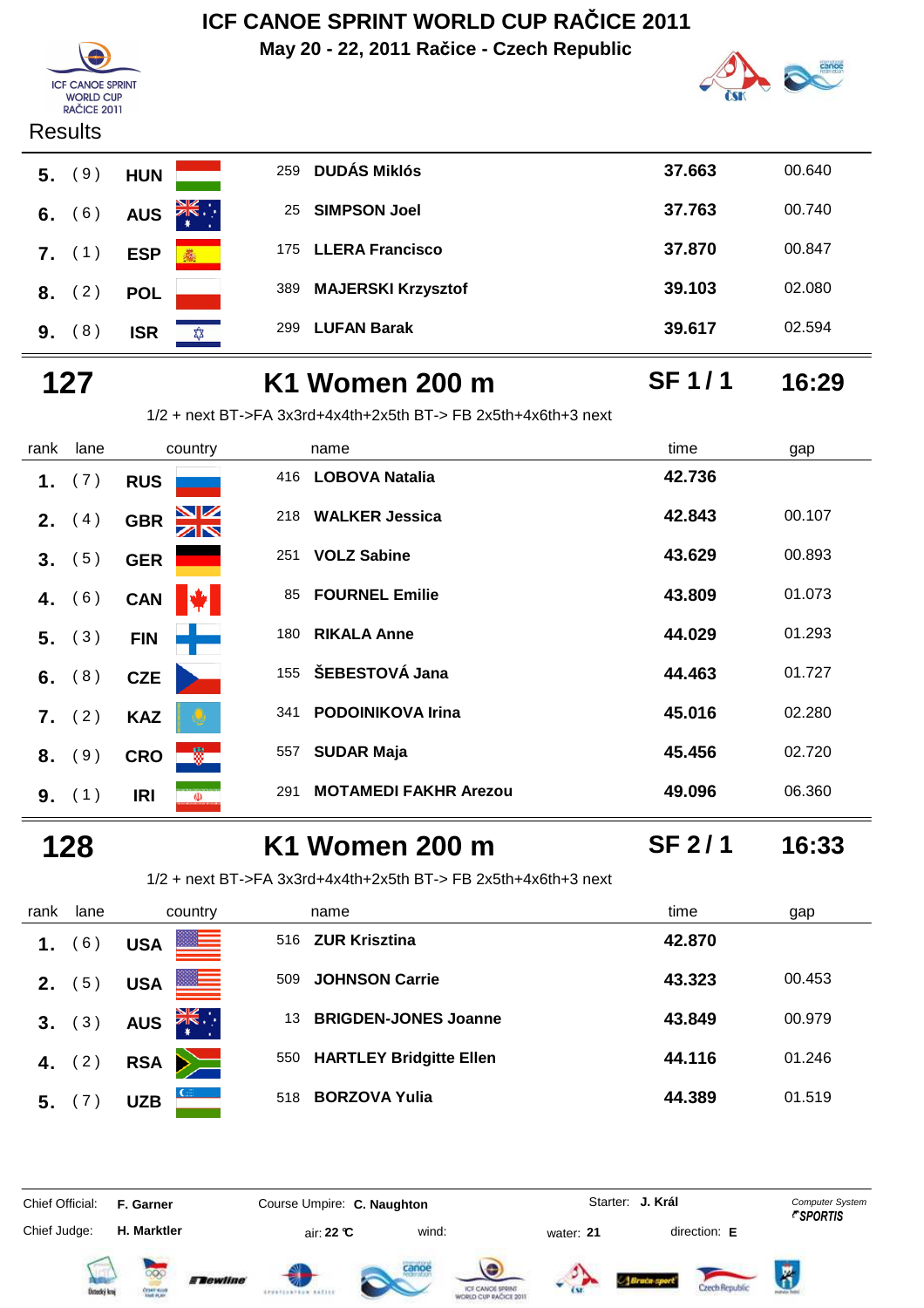**May 20 - 22, 2011 Račice - Czech Republic**



### **ICF CANOE SPRINT F CANCE SPRI**<br>WORLD CUP<br>RAČICE 2011

#### **Results**



| 6.     | ≺esults<br>(4) | <b>DEN</b> |           |     | 162 HANSEN Henriette Engen | 44.836 | 01.966 |
|--------|----------------|------------|-----------|-----|----------------------------|--------|--------|
| 7. (8) |                | <b>IRL</b> |           | 567 | <b>EGAN Jenny</b>          | 46.096 | 03.226 |
|        | 8. (9)         | <b>POL</b> |           | 384 | <b>HORODYNSKA Patrycja</b> | 46.463 | 03.593 |
|        | 9. (1)         | <b>BRA</b> | $\bullet$ | 62. | <b>CESAR PINTO Ariela</b>  | 47.536 | 04.666 |

# **129 K1 Women 200 m 16:37**

1/2 + next BT->FA 3x3rd+4x4th+2x5th BT-> FB 2x5th+4x6th+3 next

| rank | lane     | country                        | name                                   | time   | gap    |
|------|----------|--------------------------------|----------------------------------------|--------|--------|
| 1.   | 5)       | <b>FIN</b>                     | <b>MIKKONEN Jenni</b><br>179           | 43.043 |        |
| 2.   | (3)      | $\sum_{k=1}^{N}$<br><b>AUS</b> | <b>LOVELL Rachel</b><br>20             | 43.423 | 00.380 |
| 3.   | (4)      | <b>GER</b>                     | <b>BECK Nicole</b><br>232              | 43.876 | 00.833 |
| 4.   | (7)      | <b>ARG</b><br>$\bullet$        | <b>AMEGHINO Sabrina</b><br>$\mathbf 1$ | 44.756 | 01.713 |
| 5.   | (6)      | $\searrow$<br><b>RSA</b>       | <b>HODSON Jennifer Lyn</b><br>551      | 44.769 | 01.726 |
|      | 6. $(1)$ | <b>CZE</b>                     | 120 BLAHOVÁ Jana                       | 44.803 | 01.760 |
| 7.   | (2)      | <b>AUT</b>                     | <b>LEHACI Ana Roxana</b><br>32         | 45.169 | 02.126 |
| 8.   | (8)      | <b>ISR</b><br>✿                | <b>YEHUDA Niv</b><br>301               | 47.616 | 04.573 |

### **130 K1 Women 200 m 16:41**

**SF 4 / 1**

**SF 3 / 1**

1/2 + next BT->FA 3x3rd+4x4th+2x5th BT-> FB 2x5th+4x6th+3 next

| rank | lane             | country         | name                          | time<br>gap      |
|------|------------------|-----------------|-------------------------------|------------------|
| 1.   | 5)               | <b>POR</b><br>€ | <b>PORTELA Teresa</b><br>402  | 43.003           |
| 2.   | 4)               | <b>CAN</b>      | <b>BYERS Kia</b><br>78        | 43.576<br>00.573 |
| 3.   | (8)              | <b>SWE</b>      | <b>PALDANIUS Sofia</b><br>491 | 43.656<br>00.653 |
| 4.   | (2)              | <b>ITA</b>      | <b>MURABITO Norma</b><br>321  | 43.723<br>00.720 |
| 5.   | (6)              | <b>KAZ</b>      | 343 SERGEYEVA Natalya         | 44.503<br>01.500 |
| 6.   | $\left(3\right)$ | <b>FRA</b>      | <b>GUYOT Sarah</b><br>192     | 44.723<br>01.720 |
| 7.   | 7)               | <b>RUS</b>      | <b>EREMINA Daria</b><br>412   | 45.109<br>02.106 |



**J. Král**













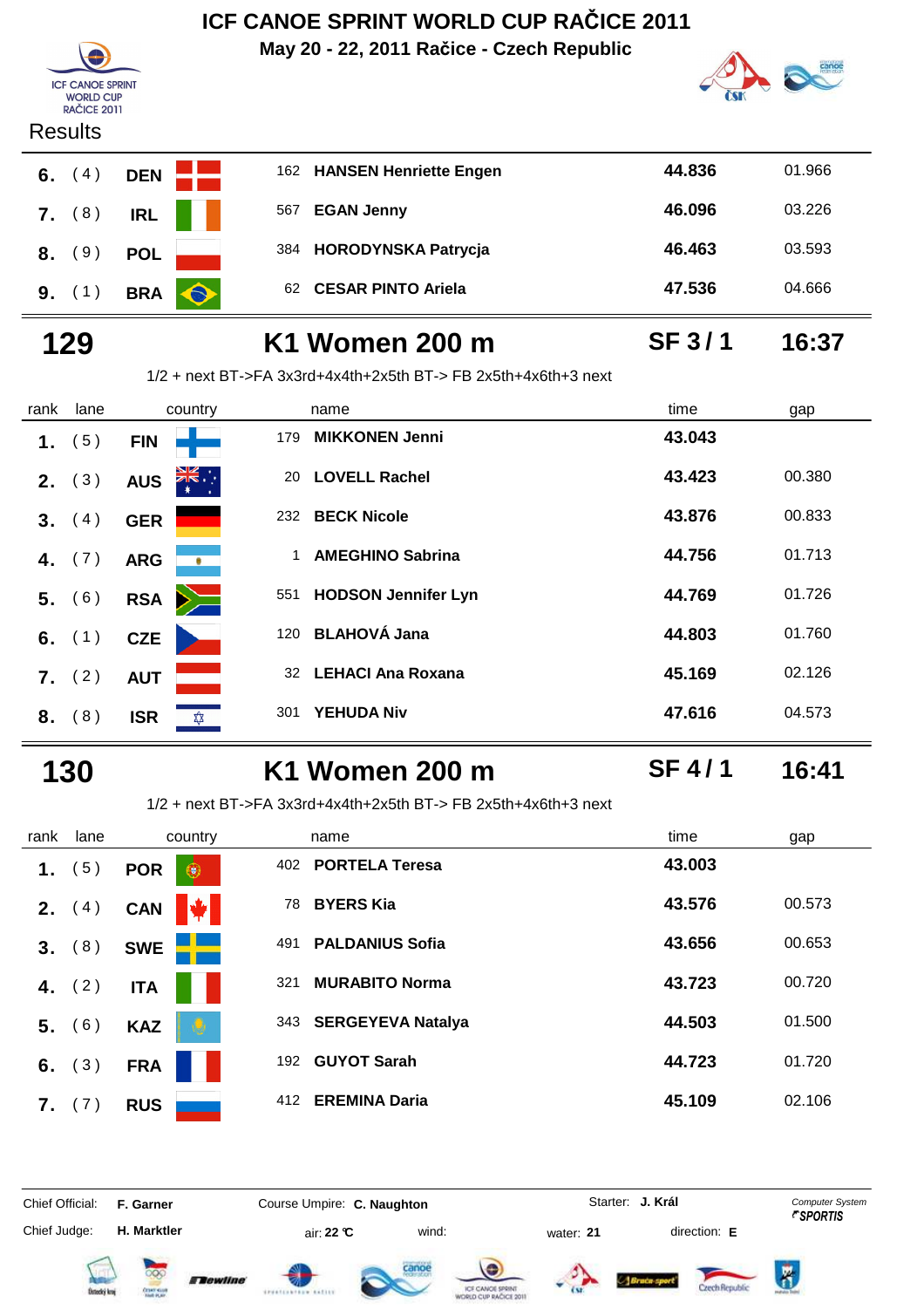**May 20 - 22, 2011 Račice - Czech Republic**



### **Results**

**ICF CANOE SPRINT F CANCE SPRI**<br>WORLD CUP<br>RAČICE 2011

| 8. | (9) | <b>BRA</b> |  |
|----|-----|------------|--|
| 9  | (1) | <b>ISR</b> |  |

| 8.                         | (9)  | $\bullet$<br><b>BRA</b>    | 66 CHICATO RIBEIRO GAMA Bruna              | 47.362 | 04.359 |
|----------------------------|------|----------------------------|--------------------------------------------|--------|--------|
| 9.                         | (1)  | <b>ISR</b><br><b>XXX</b>   | <b>GAFNI Adi</b><br>297                    | 48.976 | 05.973 |
| <b>C1 Men 200 m</b><br>131 |      |                            | <b>SF1/1</b>                               | 16:45  |        |
|                            |      |                            | $1/3$ -> Final A $4/6$ -> Final B rest out |        |        |
| rank                       | lane | country                    | name                                       | time   | gap    |
| 1.                         | (6)  | $\mathbf{v}$<br><b>CAN</b> | <b>DALTON Richard</b><br>80                | 42.030 |        |
| 2.                         | (4)  | <b>POL</b>                 | <b>BARASZKIEWICZ Pawel</b><br>381          | 42.590 | 00.560 |
| 3.                         | 5)   | <b>CAN</b>                 | <b>RUBLEE Aaron</b><br>561                 | 42.670 | 00.640 |

 **43.150 EMELYANOV Mikhail 43.150** 01.120

 **5.** ( 3 ) **BLR**<sup>59</sup> **ZHUKOUSKI Aliaksandr 43.389** 01.359

 **6.** ( 7 ) **GBR**<sup>229</sup> **JEFFERIES Richard 43.703** 01.673

 **7.** ( 1 ) **SVK**<sup>469</sup> **HAGARA Ľubomír 43.749** 01.719

 **8.** ( 9 ) **BRA**<sup>69</sup> **QUEIROZ DOS SANTOS Isaquias 44.343** 02.313

 **9.** ( 8 ) **FRA**<sup>202</sup> **SIMART Pierre 44.829** 02.799

| 2. | (4) | POL        |             |
|----|-----|------------|-------------|
| 3. | (5) | CAN        |             |
| 4. | (2) | <b>KAZ</b> |             |
| 5. | (3) | <b>BLR</b> |             |
| 6. | (7) | <b>GBR</b> |             |
| 7. | (1) | <b>SVK</b> | $\biguplus$ |
| 8. | (9) | <b>BRA</b> |             |
| 9. | (8) | <b>FRA</b> |             |

| 132 | C1 Men 200 m | <b>SF 2/1</b> | 16:49 |
|-----|--------------|---------------|-------|

1/3 -> Final A  $4/6$  -> Final B rest out

| rank | lane     | country         | name                             | time<br>gap      |
|------|----------|-----------------|----------------------------------|------------------|
| 1.   | (5)      | <b>RUS</b>      | <b>SHTYL Ivan</b><br>429         | 41.516           |
| 2.   | (7)      | <b>BLR</b>      | <b>VAITSISHKIN Dzmitry</b><br>54 | 42.103<br>00.587 |
| 3.   | (3)      | <b>POR</b><br>G | <b>SILVA Helder</b><br>405       | 42.276<br>00.760 |
| 4.   | (4)      | <b>GER</b>      | <b>KIRAJ Stefan</b><br>239       | 42.896<br>01.380 |
|      | 5. (8)   | <b>CZE</b>      | <b>HELLER Jiří</b><br>129        | 44.063<br>02.547 |
| 6.   | (2)      | <b>SVK</b><br>电 | <b>GRASSL Anton</b><br>468       | 44.283<br>02.767 |
|      | $7.$ (9) | <b>CHI</b>      | <b>TORRES Alvaro</b><br>283      | 44.569<br>03.053 |
| 8.   | (6)      | <b>POL</b>      | <b>NOWAK Adam</b><br>392         | 44.636<br>03.120 |

Chief Official: **F. Garner Course Umpire: C. Naughton** Course **Starter: P. Moullle** Computer System

Chief Judge:

**H. Marktler air: 22 °C** wind: water: **21** direction: **E** 















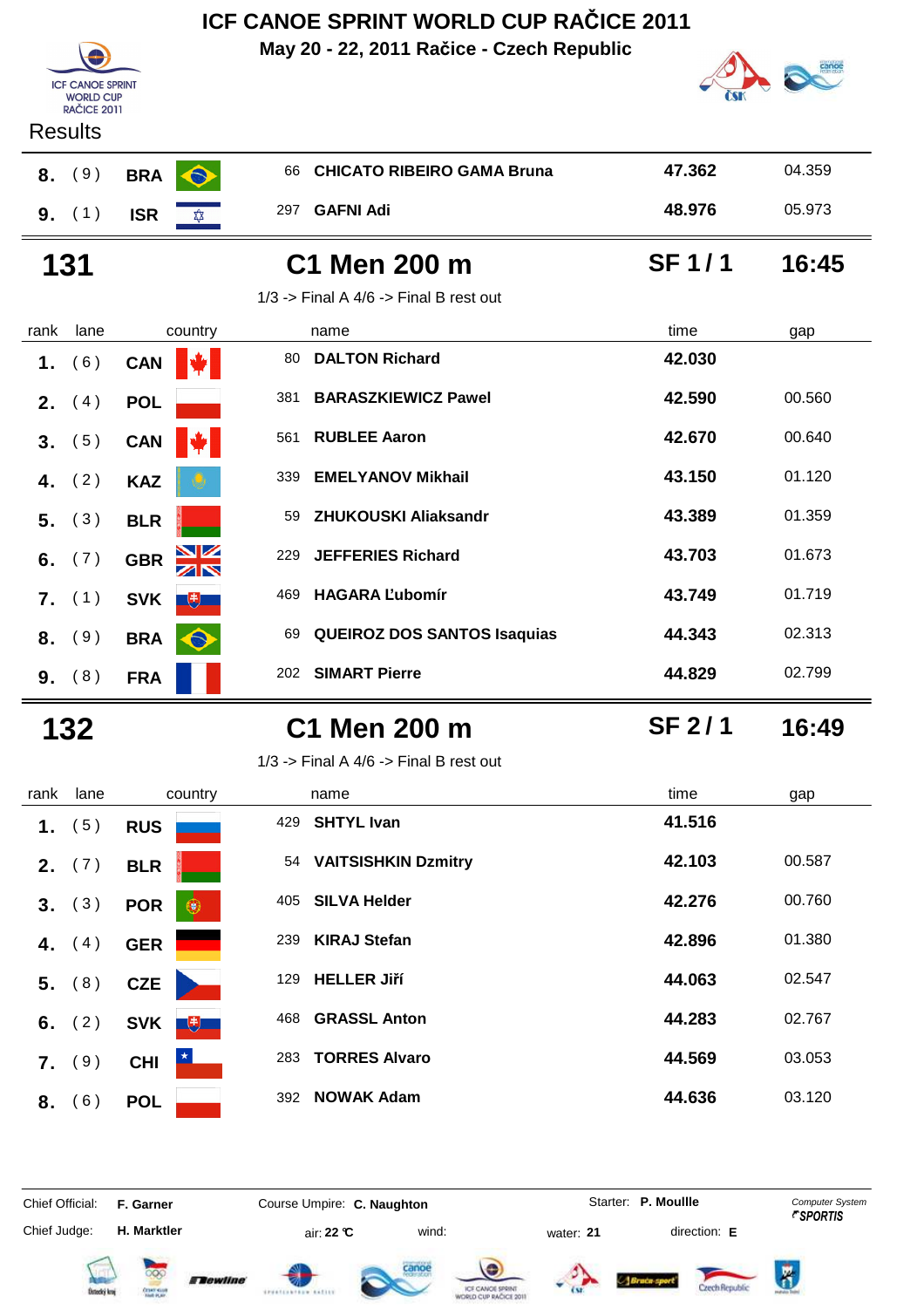|      |                                                                   |                 |            | ICF CANOE SPRINT WORLD CUP RACICE 2011                |               |                                   |
|------|-------------------------------------------------------------------|-----------------|------------|-------------------------------------------------------|---------------|-----------------------------------|
|      | <b>ICF CANOE SPRINT</b><br><b>WORLD CUP</b><br><b>RAČICE 2011</b> |                 |            | May 20 - 22, 2011 Račice - Czech Republic             |               |                                   |
|      | <b>Results</b>                                                    |                 |            |                                                       |               |                                   |
|      | 9. (1)                                                            | <b>ITA</b>      | 305        | <b>BUCCIONE Paolo</b>                                 | 46.136        | 04.620                            |
|      | 133                                                               |                 |            | C1 Men 200 m                                          | <b>SF 3/1</b> | 16:53                             |
|      |                                                                   |                 |            | $1/3$ -> Final A $4/6$ -> Final B rest out            |               |                                   |
| rank | lane                                                              | country         |            | name                                                  | time          | gap                               |
| 1.   | (4)                                                               | <b>RUS</b>      | 413        | <b>IGNATOV Evgeny</b>                                 | 42.116        |                                   |
| 2.   | (5)                                                               | <b>BRA</b>      | 71         | <b>SANTOS DE JESUS Nivalter</b>                       | 42.363        | 00.247                            |
| 3.   | (8)                                                               | <b>GER</b>      | 252        | <b>WAESCHKE Bjoern</b>                                | 42.456        | 00.340                            |
| 4.   | (3)                                                               | <b>FRA</b>      | 205        | <b>TCHAMBA William</b>                                | 43.436        | 01.320                            |
| 5.   | (7)                                                               | <b>UZB</b>      | 523        | <b>MEDETOV Merey</b>                                  | 43.783        | 01.667                            |
| 6.   | (6)                                                               | <b>CZE</b>      | 126        | <b>EGERMAIER Martin</b>                               | 44.349        | 02.233                            |
| 7.   | (9)                                                               | <b>LAT</b>      | 345        | <b>PRANKS Gatis</b>                                   | 45.069        | 02.953                            |
| 8.   | (2)                                                               | <b>ECU</b>      | 169        | <b>LAZO Andres</b>                                    | 45.276        | 03.160                            |
| 9.   | (1)                                                               | <b>UZB</b>      | 520        | <b>HOJIEV Mirziyodjon</b>                             | 45.929        | 03.813                            |
|      | 134                                                               |                 |            | K <sub>2</sub> Women 500 m                            | <b>SF1/1</b>  | 16:57                             |
|      |                                                                   |                 |            | $1/3$ -> Final A $4/6$ -> Final B rest out            |               |                                   |
| rank | lane                                                              | country         |            | name                                                  | time          | gap                               |
| 1.   | (3)                                                               | <b>BLR</b>      | 47         | 42 KHUDZENKA Volha<br><b>PALTARAN Maryna</b>          | 1:46.737      | 51.580(1)                         |
| 2.   | (7)                                                               | <b>AUT</b>      | 33<br>34   | <b>SCHURING Yvonne</b><br><b>SCHWARZ Viktoria</b>     | 1:47.503      | 00.766<br>52.330(2)<br>$+00.750$  |
| 3.   | (8)                                                               | <b>GER</b>      | 247<br>240 | <b>NICHE Debora</b><br><b>KNORR Anne</b>              | 1:49.910      | 03.173<br>55.240 (6)<br>$+03.660$ |
| 4.   | (6)                                                               | <b>POR</b><br>о | 402        | <b>PORTELA Teresa</b>                                 | 1:50.156      | 03.419                            |
|      |                                                                   |                 | 400        | <b>GOMES Beatriz</b>                                  |               | 53.280(3)<br>$+01.700$            |
| 5.   | (2)                                                               | <b>POL</b>      | 386<br>396 | <b>KOWALCZYK Agnieszka</b><br><b>WIEWIORA Paulina</b> | 1:51.523      | 04.786<br>54.980 (5)<br>$+03.400$ |

Chief Official: **F. Garner Course Umpire: C. Naughton** Course Conputer System **Computer System** Chief Judge: **H. Marktler** air: **22 °C** wind: water: **21** direction: **E**

**J. Král**

















 $\ddot{\bm{\delta}}$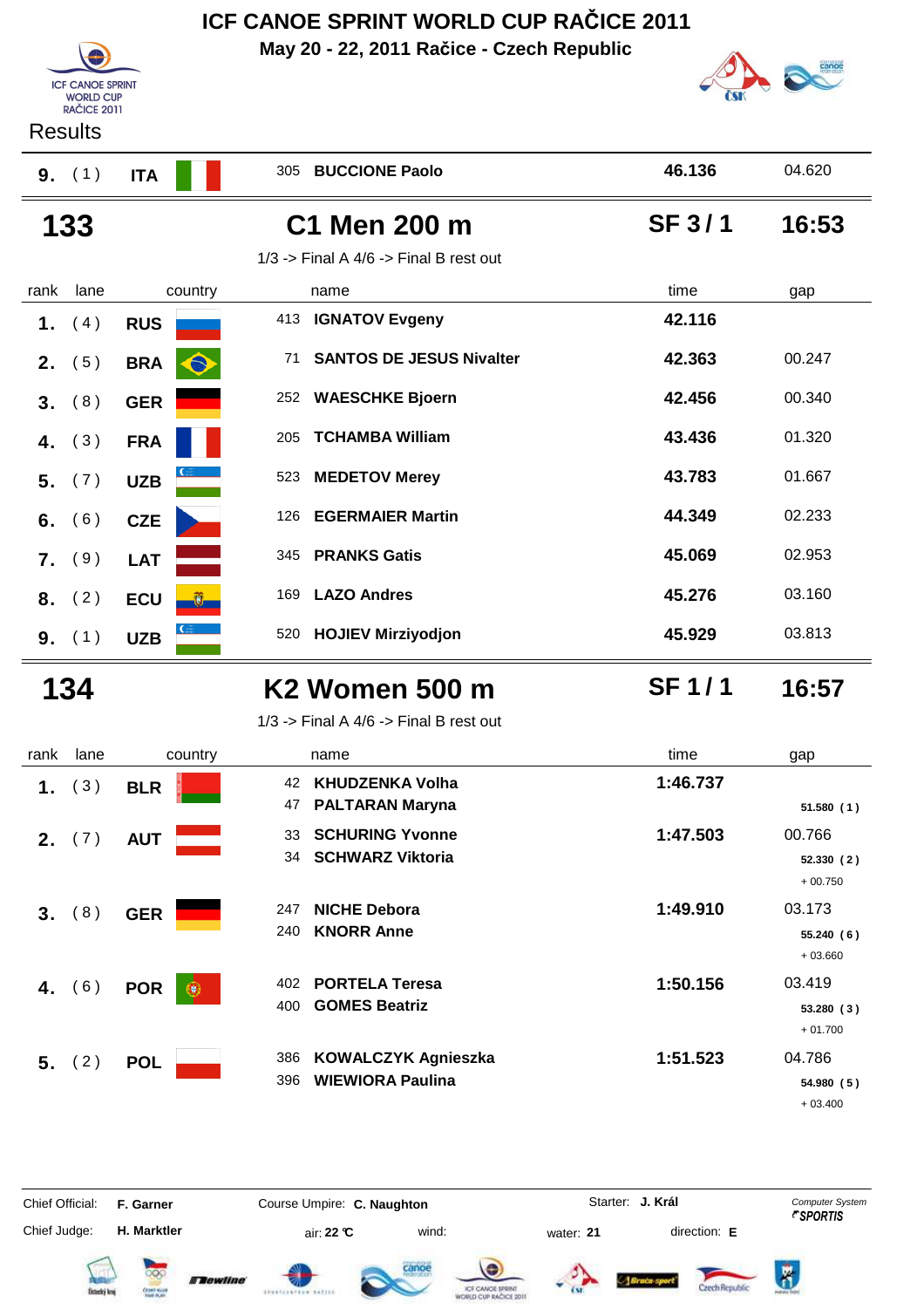**May 20 - 22, 2011 Račice - Czech Republic**



| וטו טרוויטב טרוט   |
|--------------------|
| <b>WORLD CUP</b>   |
| <b>RAČICE 2011</b> |
| Results            |

**ICF CANOE SPRINT** 

| 1.   | (8)      | <b>GER</b>                                                 | <b>HERING Sabrina</b><br>236<br><b>KRIEGERSTEIN Steffi</b><br>243  | 1:51.909      | 54.630 (3)              |
|------|----------|------------------------------------------------------------|--------------------------------------------------------------------|---------------|-------------------------|
| rank | lane     | country                                                    | name                                                               | time          | gap                     |
|      |          |                                                            | $1/3$ -> Final A $4/6$ -> Final B rest out                         |               |                         |
|      | 135      |                                                            | <b>K2 Women 500 m</b>                                              | <b>SF 2/1</b> | 17:01                   |
|      | (5)      | CAN $\Vert \psi \Vert$                                     | <b>BISSONNETTE Lissa</b><br>558<br><b>BROWN Nicole</b><br>559      | <b>DNS</b>    |                         |
|      |          |                                                            | <b>CHICATO RIBEIRO GAMA Bruna</b><br>66                            |               | 56.140 (8)<br>$+04.560$ |
| 8.   | (9)      | <b>BRA</b><br>$\bullet$                                    | <b>CESAR PINTO Ariela</b><br>62                                    | 1:57.355      | $+03.910$<br>10.618     |
|      | 7. (1)   | USA <b>NORTH</b>                                           | <b>HOGAN Margaret</b><br>506<br><b>FARRAR-WELLMAN Ariel</b><br>503 | 1:55.949      | 09.212<br>55.490 (7)    |
|      |          |                                                            |                                                                    |               | $+02.050$               |
|      | 6. $(4)$ | $\frac{1}{\frac{1}{\sqrt{2}}}\sum_{i=1}^{n}$<br><b>AUS</b> | <b>DAVIS Hannah</b><br>16<br><b>NICHOLLS Alana</b><br>23           | 1:52.036      | 05.299<br>53.630(4)     |
|      |          |                                                            |                                                                    |               |                         |

| 1.             | (8)             | <b>GER</b> | 236                    | <b>HERING Sabrina</b>                     | 1:51.909 |            |
|----------------|-----------------|------------|------------------------|-------------------------------------------|----------|------------|
|                |                 |            |                        | <b>KRIEGERSTEIN Steffi</b><br>243         |          | 54.630(3)  |
|                |                 |            |                        |                                           |          | $+00.810$  |
|                | <b>2.</b> $(4)$ | <b>FRA</b> |                        | <b>DELATTRE-DEMORY Marie</b><br>190       | 1:51.916 | 00.007     |
|                |                 |            |                        | <b>TROEL Sarah</b><br>206                 |          | 54.280 (2) |
|                |                 |            |                        |                                           |          | $+00.460$  |
| 3 <sub>1</sub> | (3)             | <b>RUS</b> |                        | <b>SELENNOVA Anzhelika</b><br>427         | 1:52.843 | 00.934     |
|                |                 |            |                        | <b>SOBETOVA Vera</b><br>430               |          | 55.080(4)  |
|                |                 |            |                        |                                           |          | $+01.260$  |
| 4.             | (5)             |            | CAN $\Vert \psi \Vert$ | <b>LOUNDER Una</b><br>93                  | 1:53.809 | 01.900     |
|                |                 |            |                        | <b>BEAUCHESNE-SEVIGNY Genevieve</b><br>77 |          | 53.820 (1) |
|                | 5. (6)          | <b>AUS</b> | $\overline{z}$         | 14 BURNETT Alyce                          | 1:56.356 | 04.447     |
|                |                 |            |                        | <b>FLOOD Naomi</b><br>17                  |          | 56.540(5)  |
|                |                 |            |                        |                                           |          | $+02.720$  |
|                | 6. $(7)$        |            | RSA <b>D</b>           | 552 KRUGER Tiffany Amber                  | 1:56.536 | 04.627     |
|                |                 |            |                        | 553<br><b>EDER Michelle Eder</b>          |          | 59.140(9)  |
|                |                 |            |                        |                                           |          | $+05.320$  |
|                | 7. (2)          | <b>ITA</b> |                        | <b>SGROI Fabiana</b><br>330               | 1:57.962 | 06.053     |
|                |                 |            |                        | <b>GALIOTTO Alessandra</b><br>315         |          | 56.890 (6) |
|                |                 |            |                        |                                           |          | $+03.070$  |
| 8.             | (9)             | <b>COL</b> | 107                    | <b>YERLY Tatiana</b>                      | 1:58.275 | 06.366     |
|                |                 |            | 111                    | <b>ESCAMILLA Aura Maria</b>               |          | 57.540 (7) |
|                |                 |            |                        |                                           |          | $+03.720$  |

Chief Official: **F. Garner Course Umpire: C. Naughton** Course Conputer System **Computer System** Chief Judge:

**H. Marktler** air: **22 °C** wind: water: **21** direction: **E**

**J. Král**















 $\overline{R}$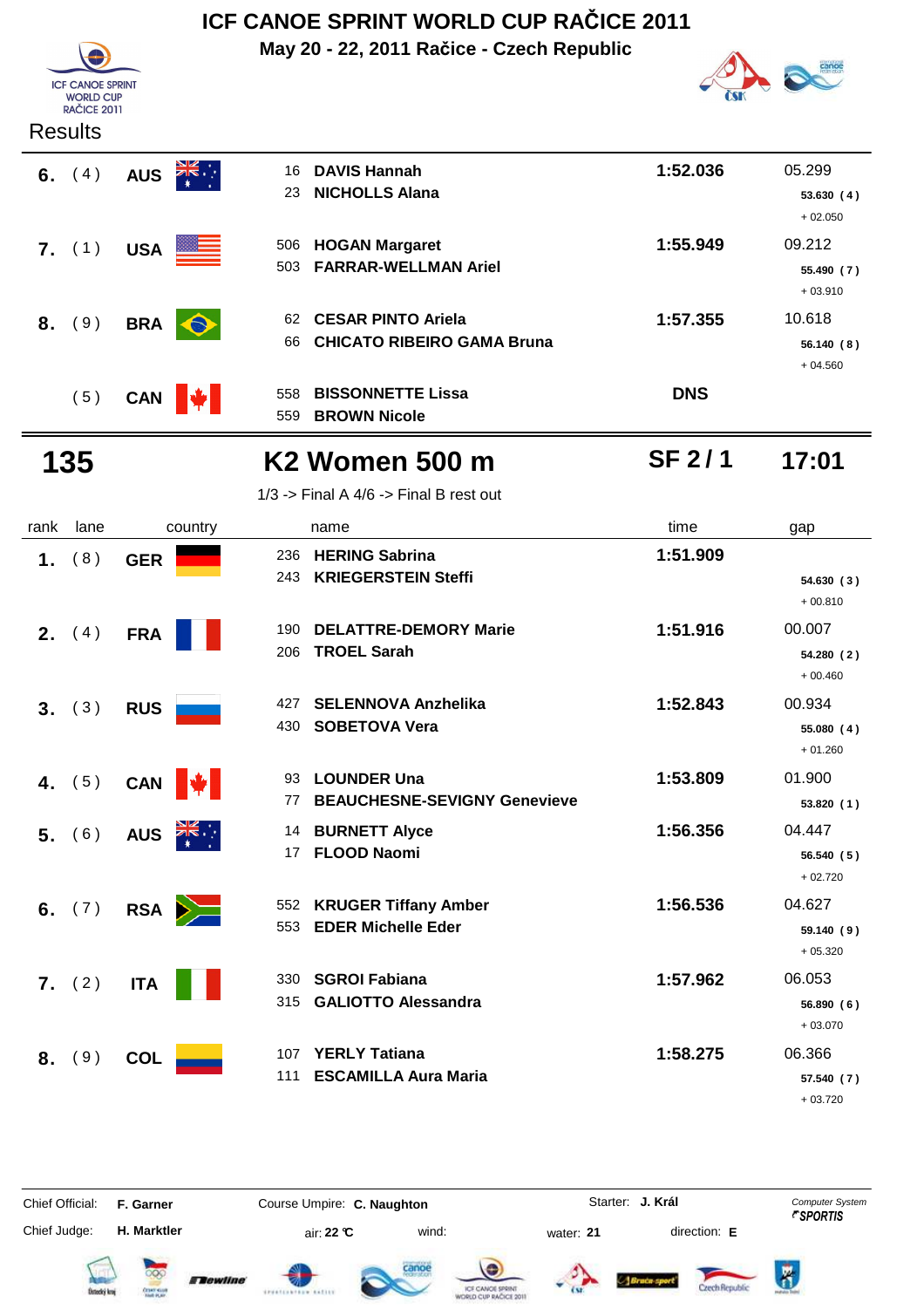|                |                                             |            |                         | ICF CANOE SPRINT WORLD CUP RACICE 2011                         |               |                                    |
|----------------|---------------------------------------------|------------|-------------------------|----------------------------------------------------------------|---------------|------------------------------------|
|                | <b>ICF CANOE SPRINT</b><br><b>WORLD CUP</b> |            |                         | May 20 - 22, 2011 Račice - Czech Republic                      |               |                                    |
|                | <b>RAČICE 2011</b><br><b>Results</b>        |            |                         |                                                                |               |                                    |
|                | 9. (1)                                      | <b>CZE</b> | 133<br>144              | JEŽOVÁ Jana<br><b>MLEZIVOVÁ Michaela</b>                       | 1:59.049      | 07.140<br>58.290(8)<br>$+04.470$   |
|                | 136                                         |            |                         | K <sub>2</sub> Women 500 m                                     | <b>SF 3/1</b> | 17:05                              |
|                |                                             |            |                         | $1/3$ -> Final A $4/6$ -> Final B rest out                     |               |                                    |
| rank           | lane                                        | country    |                         | name                                                           | time          | gap                                |
| 1.             | (5)                                         | <b>GBR</b> | <u>NZ</u><br>222<br>210 | <b>BELCHER Lani</b><br><b>HANNAH Angela</b>                    | 1:50.663      | 53.420 (1)                         |
| 2 <sub>1</sub> | (4)                                         | <b>SVK</b> | 473<br>$+$<br>474       | <b>KMEŤOVÁ Ivana</b><br><b>KOHLOVÁ Martina</b>                 | 1:52.383      | 01.720<br>54.780 (2)<br>$+01.360$  |
| 3.             | (7)                                         | <b>NZL</b> | 372<br>379              | <b>CARRINGTON Lisa</b><br><b>TAYLOR Erin</b>                   | 1:52.516      | 01.853<br>55.590 (4)<br>$+02.170$  |
| 4.             | (6)                                         | <b>NZL</b> | 377<br>373              | <b>HATTON Teneale</b><br><b>DODWELL Rachel</b>                 | 1:53.349      | 02.686<br>55.240(3)<br>$+01.820$   |
| 5.             | (3)                                         | <b>ITA</b> | 308<br>313              | <b>CICALI Stefania</b><br><b>FAGIOLI Alice</b>                 | 1:55.002      | 04.339<br>56.840 (5)<br>$+03.420$  |
|                | 6. $(1)$                                    | <b>USA</b> | 500                     | 510 MCELROY Kaitlin<br><b>BURKE Jennifer</b>                   | 1:59.715      | 09.052<br>58.640 (7)<br>$+05.220$  |
|                | 7. (2)                                      | <b>ARG</b> | 10<br>۰<br>4            | <b>KEREZTESI Alexandra</b><br><b>COLLUEQUE María Cecilia</b>   | 1:59.949      | 09.286<br>57.690(6)<br>$+04.270$   |
|                | 8. (8)                                      | <b>CHI</b> | 284<br>281              | <b>ZAMORANO Fabiola</b><br><b>REYES Goviana</b>                | 2:08.861      | 18.198<br>1:02.810(8)<br>$+09.390$ |
|                | 137                                         |            |                         | K2 Men 200 m                                                   | <b>SF1/1</b>  | 17:12                              |
|                |                                             |            |                         | 1/2 + next BT->FA 3x3rd+4x4th+2x5th BT-> FB 2x5th+4x6th+3 next |               |                                    |
| rank           | lane                                        | country    |                         | name                                                           | time          | gap                                |
| 1 <sub>1</sub> | (5)                                         | <b>RUS</b> | 420                     | 424 POSTRIGAY Yury<br><b>MOLOCHKOV Maxim</b>                   | 33.777        |                                    |
|                | <b>2.</b> $(4)$                             | <b>ITA</b> | 324<br>326              | <b>PRA FLORIANI Mauro</b><br><b>REGAZZONI Alberto</b>          | 34.090        | 00.313                             |

Chief Official: **F. Garner Course Umpire: C. Naughton Carrier: C. Starter: P. Moullle** *Computer System* **H. Marktler** air: **22 °C** wind: water: **21** direction: **E** Starter: **P. Moullle** 



Chief Judge:











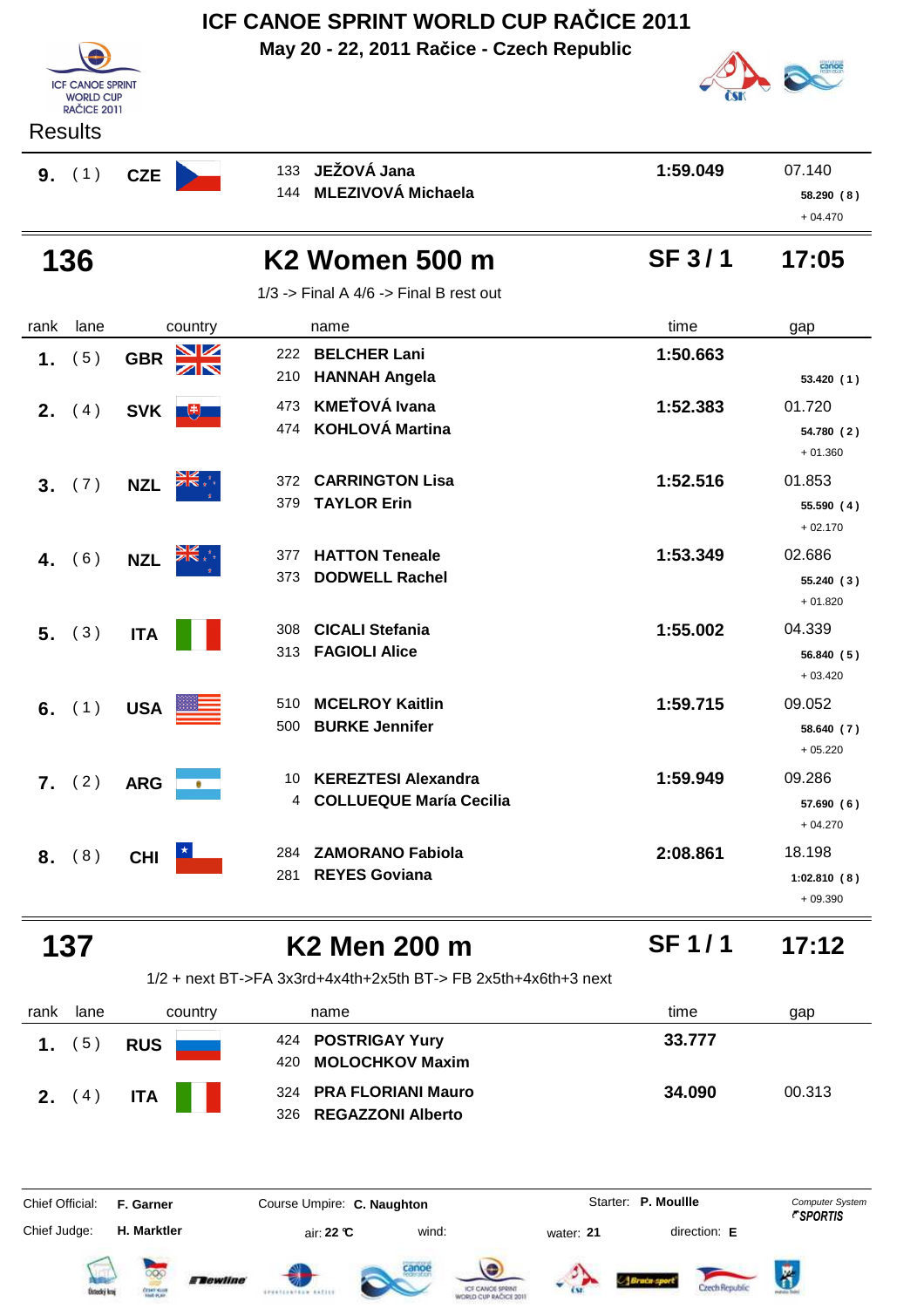

**May 20 - 22, 2011 Račice - Czech Republic**



**SF 2 / 1**

#### **Results**

| (6)<br>3 <sub>1</sub> | <b>CAN</b> | 79<br>84                          | <b>COCHRANE Ryan</b><br><b>FOURNEL Hugues</b>             | 34.090 | 00.313 |
|-----------------------|------------|-----------------------------------|-----------------------------------------------------------|--------|--------|
| (3)<br>4.             | <b>CZE</b> | 137<br>158                        | <b>KRAFT Jiří</b><br><b>TARKULIČ Brano</b>                | 34.884 | 01.107 |
| (7)<br>5.             | <b>POR</b> | 397<br>€<br>398                   | <b>CORREIA Leonel</b><br><b>DUARTE Filipe</b>             | 35.030 | 01.253 |
| 6. $(2)$              | <b>SVK</b> | 465<br>电<br>555                   | <b>BENO Lubomír</b><br><b>ZATKO Miroslav</b>              | 35.437 | 01.660 |
| (8)<br>7.             | <b>USA</b> | 512<br><u> 22 - J</u><br>507      | <b>MICHAEL Jake</b><br><b>HORNSBY Tim</b>                 | 35.464 | 01.687 |
| (1)<br>8.             | <b>TUR</b> | 498<br>$\mathsf{C}^*$<br>497      | <b>YILDIRIM Cagribey</b><br><b>KURU Ozturk</b>            | 36.150 | 02.373 |
| (9)<br>9.             | <b>IRI</b> | 296<br>$\boldsymbol{\Phi}$<br>289 | <b>TORKIHARCHEGINI Hamidreza</b><br><b>FAZLOULA Saeid</b> | 39.570 | 05.793 |

### **138 K2 Men 200 m 17:16**

1/2 + next BT->FA 3x3rd+4x4th+2x5th BT-> FB 2x5th+4x6th+3 next

| rank | lane   | country                | name                                                               | time   | gap    |
|------|--------|------------------------|--------------------------------------------------------------------|--------|--------|
| 1.   | (5)    | VZ<br><b>GBR</b><br>ZN | <b>HEATH Liam</b><br>223<br><b>SCHOFIELD Jonathon</b><br>220       | 33.031 |        |
| 2.   | (3)    | <b>LAT</b>             | <b>STRAUME Krists</b><br>347<br><b>RUMJANCEVS Aleksejs</b><br>346  | 33.464 | 00.433 |
| 3.   | (4)    | <b>DEN</b>             | <b>NIELSEN Lasse</b><br>163<br><b>NIELSEN Casper</b><br>164        | 33.970 | 00.939 |
| 4.   | (6)    | <b>POR</b>             | <b>RIBEIRO Joao</b><br>403<br><b>SILVA Emanuel</b><br>406          | 34.490 | 01.459 |
| 5.   | (9)    | <b>AUS</b>             | <b>PHILLIPS Jesse</b><br>24<br><b>BIRD Stephen</b><br>12           | 34.757 | 01.726 |
| 6.   | (7)    | <b>FRA</b>             | <b>CRESSOL Alexandre</b><br>189<br><b>MOUGET Francis</b><br>201    | 34.884 | 01.853 |
|      | 7. (2) | <b>UZB</b>             | <b>BORZOV Sergey</b><br>517<br>526<br><b>MOCHALOV Alexey</b>       | 35.097 | 02.066 |
|      | 8. (1) | <b>CZE</b>             | <b>KLAP Jaroslav</b><br>134<br><b>PFOFF Michal</b><br>149          | 36.317 | 03.286 |
| 9.   | (8)    | <b>CHI</b>             | <b>NICOLAS Fernando</b><br>280<br><b>FERNANDEZ Cristian</b><br>278 | 36.517 | 03.486 |

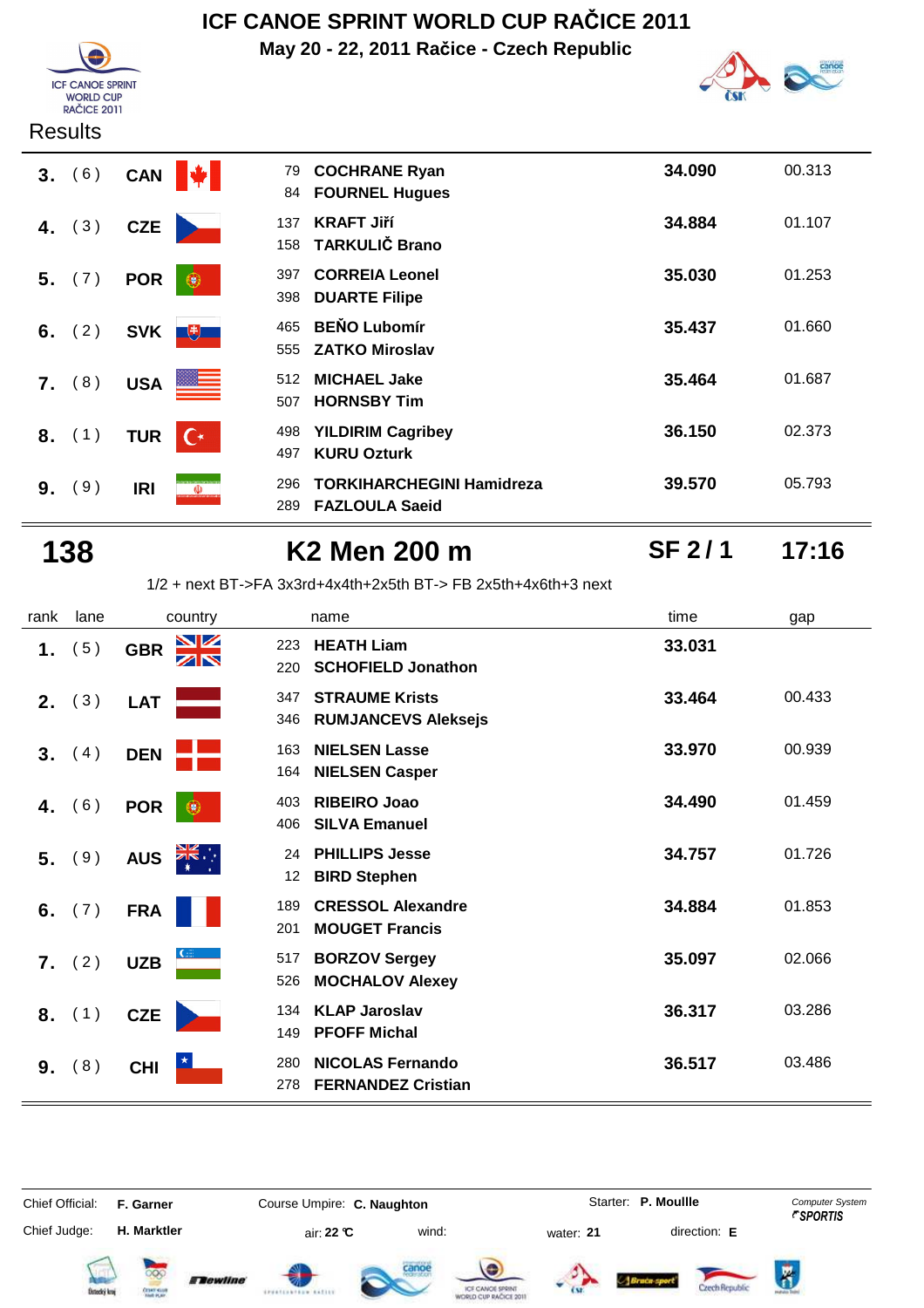**May 20 - 22, 2011 Račice - Czech Republic**



#### **Results**



# **139 K2 Men 200 m 17:20**

**SF 3 / 1**

1/2 + next BT->FA 3x3rd+4x4th+2x5th BT-> FB 2x5th+4x6th+3 next

| rank | lane | country                      | name                                                                         | time       | gap    |
|------|------|------------------------------|------------------------------------------------------------------------------|------------|--------|
| 1.   | (2)  | <b>BLR</b>                   | <b>PIATRUSHENKA Raman</b><br>50<br><b>MAKHNEU Vadzim</b><br>45               | 33.650     |        |
| 2.   | (4)  | <b>RUS</b>                   | <b>DYACHENKO Alexander</b><br>411<br><b>NIKOLAEV Alexander</b><br>421        | 33.884     | 00.234 |
| 3.   | (3)  | <b>CAN</b>                   | <b>MORNEAU Etienne</b><br>95<br><b>TARAS Connor</b><br>103                   | 34.064     | 00.414 |
| 4.   | (5)  | <b>RSA</b><br>$\geq$         | <b>ATHUR Michael Jeffrey</b><br>543<br><b>RUBENSTEIN Shaun Martin</b><br>542 | 34.144     | 00.494 |
| 5.   | (6)  | <b>GBR</b>                   | <b>COX Edward</b><br>212<br><b>REEVES Kristain</b><br>221                    | 34.390     | 00.740 |
| 6.   | (7)  | <b>BRA</b><br>$\bullet$      | <b>RODRIGUES JUNIOR Joao Carlos</b><br>70<br><b>BITENCOURT Givago</b><br>60  | 35.157     | 01.507 |
| 7.   | (1)  | <b>ARG</b><br>$\bullet$      | <b>CORREA Miguel</b><br>5<br><b>SIRISCEVIC Joaquín</b><br>11                 | 35.884     | 02.234 |
| 8.   | (9)  | <b>TUR</b><br>$\mathsf{C}^*$ | <b>GULBAHAR Mustafa</b><br>496<br><b>ERKAN Engin</b><br>495                  | 36.284     | 02.634 |
|      | (8)  | <b>SVK</b><br>飞书             | <b>MAŤAŠ Pavol</b><br>478<br><b>NOSKOVIČ Erik</b><br>480                     | <b>DNF</b> |        |

### **140 K2 Men 200 m 17:24**

**SF 4 / 1**

1/2 + next BT->FA 3x3rd+4x4th+2x5th BT-> FB 2x5th+4x6th+3 next

| rank           | lane | country            | name                                                         | time<br>gap      |  |
|----------------|------|--------------------|--------------------------------------------------------------|------------------|--|
| 1.             | 5)   | <b>FRA</b>         | <b>HYBOIS Arnaud</b><br>195<br><b>JOUVE Sebastien</b><br>197 | 33.131           |  |
| 2.             | 3)   | <b>GER</b>         | <b>JEGLINSKI Florian</b><br>237<br>244 KROECK Joshua         | 33.997<br>00.866 |  |
| 3 <sub>1</sub> | 4)   | <b>SWE</b>         | <b>SCHILL Fredrik</b><br>492<br><b>SVENSSON Erik</b><br>493  | 34.397<br>01.266 |  |
| 4.             | 6)   | <b>HUN</b>         | <b>HORVÁTH Bence</b><br>264<br><b>SZOMOLÁNYI Máté</b><br>273 | 34.624<br>01.493 |  |
| 5.             | 8)   | ूँ*ँ<br><b>AUS</b> | <b>GOBLE Matthew</b><br>19<br><b>MORRISON Luke</b><br>22     | 34.677<br>01.546 |  |

Chief Official: **F. Garner Course Umpire: C. Naughton Carrier: C. Starter: P. Moullle** *Computer System* Chief Judge: **H. Marktler air: 22 °C** wind: water: **21** direction: **E** 

Starter: P. Moullle

 $\overline{R}$ 













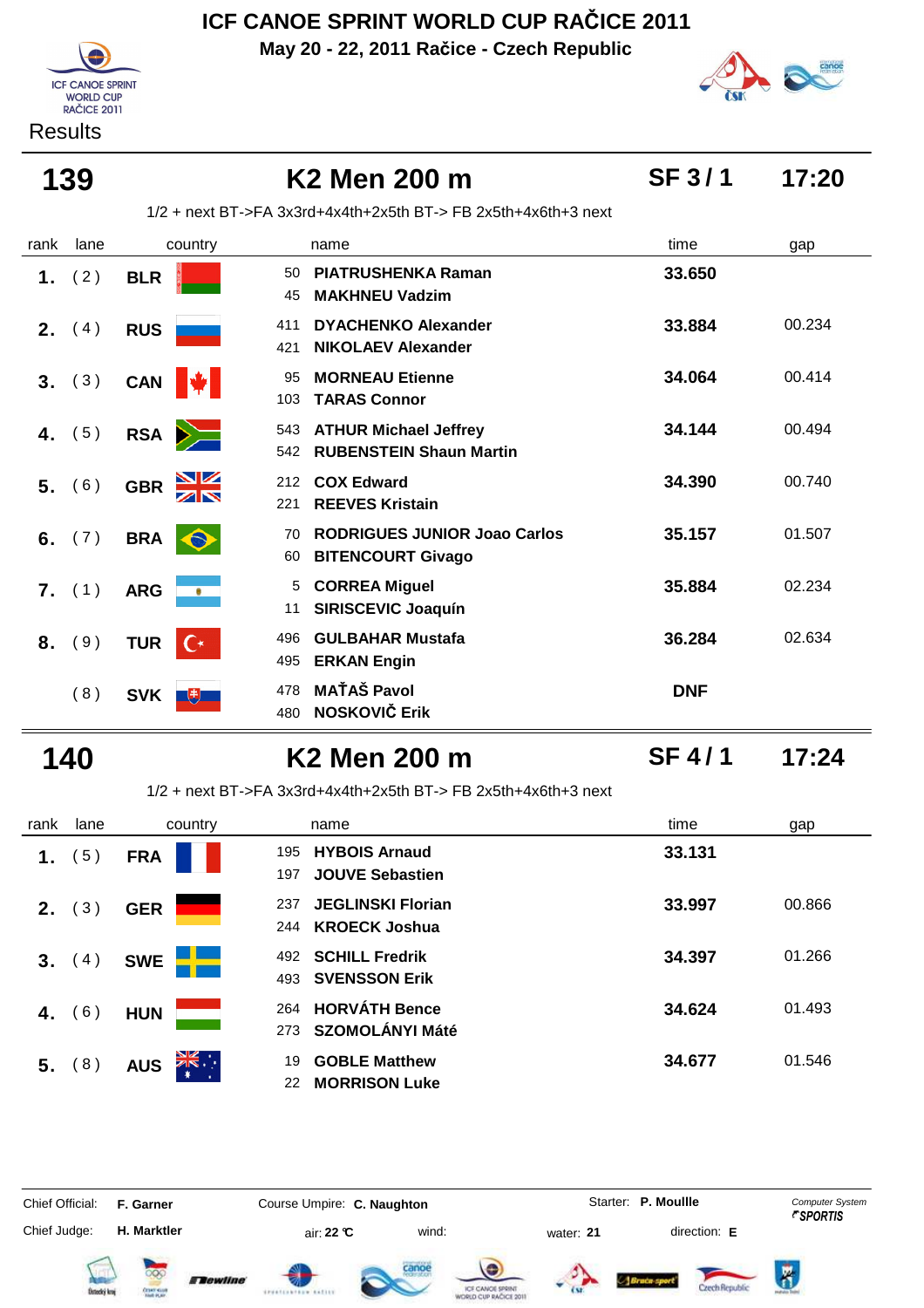### **ICF CANOE SPRINT WORLD CUP RAČICE 2011 May 20 - 22, 2011 Račice - Czech Republic ICF CANOE SPRINT F CANCE SPRI**<br>WORLD CUP<br>RAČICE 2011





| 271<br>254 | <b>SÍK Márton</b><br><b>BEÉ István</b>              | 35.104     | 01.973 |
|------------|-----------------------------------------------------|------------|--------|
| 361<br>356 | <b>MARROQUIN Santos</b><br><b>CORTINA Manuel</b>    | 35.530     | 02.399 |
| 527<br>521 | <b>OSOKIN Vladimir</b><br><b>IBRAGIMOV Vilyam</b>   | 37.650     | 04.519 |
| 335<br>336 | <b>DERGUNOV Alexey</b><br><b>EMELYANOV Alexandr</b> | <b>DNS</b> |        |

**SF 1 / 1**

# **141 K2 Women 200 m 17:28**

1/3 -> Final A 4/7+8th BT -> Final B rest out

| rank | lane | country                  | name                                                                       | time   | gap    |
|------|------|--------------------------|----------------------------------------------------------------------------|--------|--------|
| 1.   | (6)  | <b>BLR</b>               | <b>PAMIALOVA Iryna</b><br>48<br><b>PAPOK Nadzeya</b><br>49                 | 40.276 |        |
| 2.   | (4)  | <b>POR</b><br>œ          | <b>RODRIGUES Helena</b><br>404<br><b>VASCONCELOS Joana</b><br>408          | 40.610 | 00.334 |
| 3.   | 5)   | <b>RUS</b>               | <b>PETROVA Nadezda</b><br>422<br><b>BORISOVA Natalia</b><br>410            | 41.096 | 00.820 |
| 4.   | (2)  | <b>POL</b>               | <b>KOWALCZYK Agnieszka</b><br>386<br><b>WIEWIORA Paulina</b><br>396        | 42.030 | 01.754 |
| 5.   | (3)  | <b>MEX</b><br>$\bigcirc$ | <b>ALANIS Karina</b><br>351<br><b>GULUARTE Alicia</b><br>358               | 42.910 | 02.634 |
| 6.   | (7)  | <b>UZB</b>               | <b>SHUBINA Ekaterina</b><br>531<br><b>POLUNINA Kseniya</b><br>529          | 43.016 | 02.740 |
| 7.   | (9)  | <b>BRA</b>               | <b>CHICATO RIBEIRO GAMA Bruna</b><br>66<br><b>CESAR PINTO Ariela</b><br>62 | 43.703 | 03.427 |
| 8.   | (1)  | <b>USA</b>               | <b>MCELROY Kaitlin</b><br>510<br><b>BURKE Jennifer</b><br>500              | 46.583 | 06.307 |
| 9.   | (8)  | <b>CHI</b>               | <b>REYES Goviana</b><br>281<br><b>ZAMORANO Fabiola</b><br>284              | 48.062 | 07.786 |

# **142 K2 Women 200 m 17:32**

1/3 -> Final A 4/7+8th BT -> Final B rest out

| rank | lane | country    | name                                            | time<br>gap |
|------|------|------------|-------------------------------------------------|-------------|
|      | (5)  | <b>RUS</b> | 414 KUDINOVA Svetlana<br>425 PROSKURINA Natalia | 40.003      |



Chief Official: **F. Garner Course Umpire: C. Naughton** Course Conputer System **Computer System** 

**H. Marktler air: 22 °C** wind: water: **21** direction: **E** 

**J. Král**

Ä













**SF 2 / 1**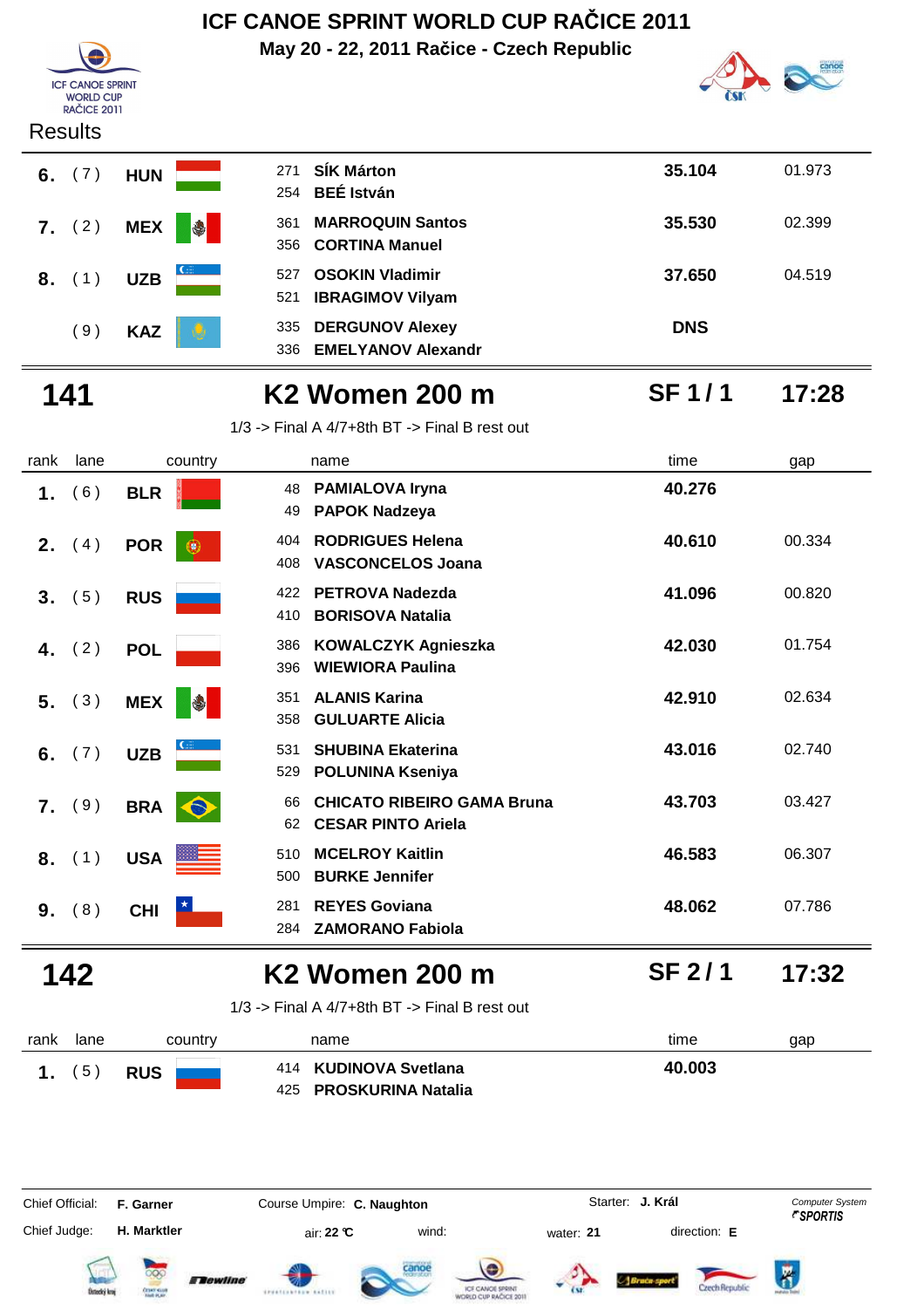# **ICF CANOE SPRINT F CANCE SPRI**<br>WORLD CUP<br>RAČICE 2011

#### **Results**

| <b>2.</b> $(4)$ <b>ITA</b> |                              | 322 PETRACCA Cristina<br>306 CAMPANA Sofia Maga      |
|----------------------------|------------------------------|------------------------------------------------------|
|                            | 3. (6) CZE                   | 123 DOKTOROVÁ Andrea<br>127 FASNEROVÁ Michael        |
|                            | 4. (3) CZE                   | 118 ADAMOVÁ Anna<br>141 MATOUŠKOVÁ Lucie             |
| 5. (8) USA                 |                              | 506 HOGAN Margaret<br><b>FARRAR-WELLMAN</b><br>503   |
|                            | 6. $(2)$ AUS $\frac{21}{10}$ | <b>MCGINTY Hailey</b><br>21<br>18 FOGARTY Lyndsie    |
| 7. (7) BRA                 |                              | <b>FRAGOSO PEREIRA</b><br>65<br>74 VERGUTZ Ana Paula |

**ICF CANOE SPRINT WORLD CUP RAČICE 2011**

**May 20 - 22, 2011 Račice - Czech Republic**



|    | <b>2.</b> $(4)$ | <b>ITA</b> |                  | 322        | <b>PETRACCA Cristina</b><br>306 CAMPANA Sofia Magali      | 40.470 | 00.467 |
|----|-----------------|------------|------------------|------------|-----------------------------------------------------------|--------|--------|
|    | 3. (6)          | <b>CZE</b> |                  | 127        | 123 DOKTOROVÁ Andrea<br><b>FASNEROVÁ Michaela</b>         | 41.723 | 01.720 |
|    | 4. $(3)$        | <b>CZE</b> |                  | 118<br>141 | ADAMOVÁ Anna<br><b>MATOUŠKOVÁ Lucie</b>                   | 42.483 | 02.480 |
|    | $5.$ (8)        | <b>USA</b> | <u> SSI L</u>    | 506<br>503 | <b>HOGAN Margaret</b><br><b>FARRAR-WELLMAN Ariel</b>      | 43.743 | 03.740 |
|    | 6. $(2)$        | <b>AUS</b> | $\sum_{k=1}^{N}$ | 21<br>18.  | <b>MCGINTY Hailey</b><br><b>FOGARTY Lyndsie</b>           | 43.903 | 03.900 |
| 7. | (7)             | <b>BRA</b> | $\bullet$        | 65<br>74   | <b>FRAGOSO PEREIRA Naiane</b><br><b>VERGUTZ Ana Paula</b> | 44.363 | 04.360 |

# 1/3 -> Final rest out

**143 C2 Men 200 m 17:36 SF 1 / 1**

| rank | lane     | country                  | name                                                                    | time   | gap    |
|------|----------|--------------------------|-------------------------------------------------------------------------|--------|--------|
| 1.   | (4)      | <b>BRA</b><br>$\bullet$  | DE SOUZA SILVA Erlon<br>64<br><b>MATIAS DE OLIVEIRA Ronilson</b><br>68  | 39.057 |        |
| 2.   | (3)      | CAN <b> </b>             | <b>RUSSELL Andrew</b><br>101<br><b>BEAUCHESNE-SEVIGNY Gabriel</b><br>76 | 39.790 | 00.733 |
| 3.   | (7)      | <b>FRA</b>               | <b>GOUBEL Mathieu</b><br>191<br><b>BEUGNET Mathieu</b><br>183           | 39.957 | 00.900 |
| 4.   | (1)      | CZE                      | RADOŇ Jaroslav<br>151<br><b>DVOŘÁK Filip</b><br>125                     | 40.396 | 01.339 |
| 5.   | (8)      | <b>MEX</b><br>$\bullet$  | <b>CASTENEDA Miguel</b><br>355<br><b>ROYO Alejandro</b><br>364          | 41.136 | 02.079 |
|      | 6. $(5)$ | <b>CAN</b><br><b>IV</b>  | <b>BRYANT Paul</b><br>562<br><b>VARGA Roland</b><br>563                 | 41.310 | 02.253 |
|      | 7. (2)   | <b>VEN</b><br>$\sim 100$ | <b>RATTYA Romni</b><br>539<br><b>RAMOS Anderson</b><br>538              | 41.450 | 02.393 |
| 8.   | (9)      | <b>COL</b>               | <b>ESCAMILLA Felipe</b><br>112<br><b>ESCAMILLA Andres</b><br>113        | 41.563 | 02.506 |
|      | 9. (6)   | <b>CZE</b>               | <b>KORANDA Lukáš</b><br>136<br>MIŠKOVSKÝ Radek<br>142                   | 41.676 | 02.619 |
|      | - - -    |                          |                                                                         |        |        |

**144 K1 Men 200 m F C 08:56**

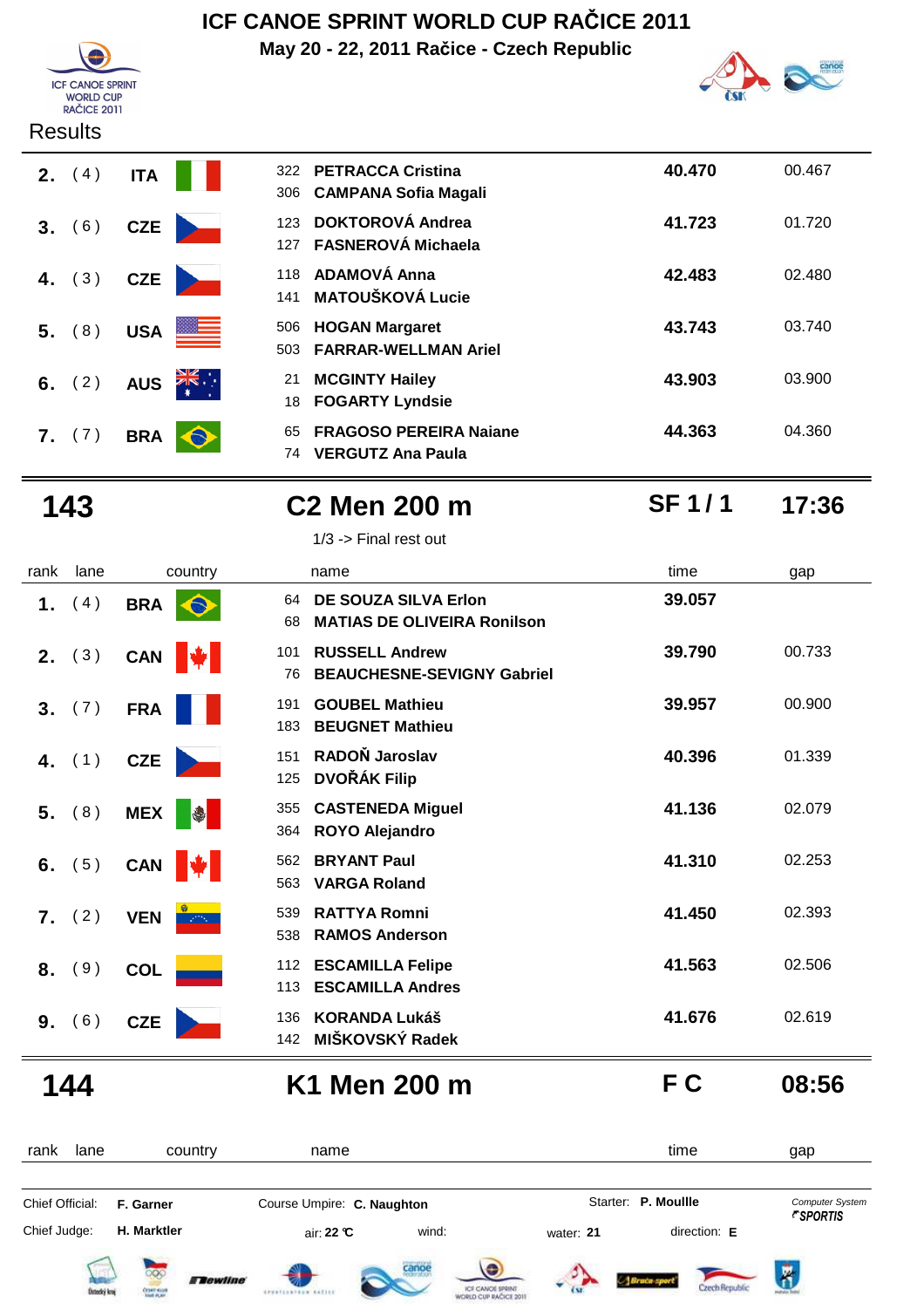





#### **Results**

|    | 9. (2)   |            | SRB <b>剛</b>     | 447 | <b>MANDIC Jovo</b>    | 39.470 | 02.333 |
|----|----------|------------|------------------|-----|-----------------------|--------|--------|
| 8. | (4)      | <b>KAZ</b> |                  |     | 344 TORLOPOV Dmitriy  | 38.117 | 00.980 |
|    | $7.$ (1) | <b>USA</b> | ≝                | 502 | <b>DOLAN Ryan</b>     | 38.030 | 00.893 |
|    | 6. $(9)$ | <b>ARG</b> | $\bullet$        |     | 5 CORREA Miguel       | 37.777 | 00.640 |
|    | 5. (5)   | <b>GBR</b> | $\frac{N}{N}$    | 211 | <b>ANDREW Daniels</b> | 37.750 | 00.613 |
|    | 4. $(8)$ | <b>ESP</b> | 泰                |     | 175 LLERA Francisco   | 37.637 | 00.500 |
|    | 3. (3)   | <b>AUS</b> | $\sum_{k=1}^{N}$ |     | 28 STEWART Murray     | 37.510 | 00.373 |
|    | 2. $(7)$ | <b>AUS</b> | ्∶्र<br>भू       | 25  | <b>SIMPSON Joel</b>   | 37.430 | 00.293 |
| 1. | (6)      | <b>SWE</b> |                  |     | 492 SCHILL Fredrik    | 37.137 |        |

# **145 K1 Men 200 m F B 09:00**

| rank | lane            | country                      |     | name                              | time   | gap    |
|------|-----------------|------------------------------|-----|-----------------------------------|--------|--------|
| 1.   | (6)             | <b>ECU</b><br>$\mathbf{U}^-$ | 168 | <b>DE CESARE Cesar</b>            | 36.510 |        |
|      | <b>2.</b> $(7)$ | <b>SWE</b>                   | 493 | <b>SVENSSON Erik</b>              | 36.817 | 00.307 |
|      | 3. (5)          | <b>RUS</b>                   |     | 424 POSTRIGAY Yury                | 36.903 | 00.393 |
| 4.   | (1)             | <b>HUN</b>                   | 259 | <b>DUDÁS Miklós</b>               | 36.990 | 00.480 |
|      | 5. (2)          | <b>BRA</b><br>$\bullet$      | 67  | <b>ISAIAS FREITAS DA S. Edson</b> | 37.050 | 00.540 |
| 6.   | (3)             | <b>CAN</b>                   | 90  | <b>HILL Rhys</b>                  | 37.090 | 00.580 |
|      | $7.$ (9)        | <b>ITA</b>                   | 320 | <b>JAZBEC Jaka</b>                | 37.163 | 00.653 |
| 8.   | (4)             | <b>FRA</b>                   | 182 | <b>BEAMONT Maxime</b>             | 37.203 | 00.693 |
|      | 9. (8)          | 第一<br><b>SRB</b>             | 451 | <b>NOVAKOVIC Marko</b>            | 37.563 | 01.053 |
|      | 146             |                              |     | K1 Women 200 m                    | F C    | 09:04  |

rank lane country thame the name time time gap  **1.** ( 3 ) **DEN**<sup>162</sup> **HANSEN Henriette Engen 43.136** Chief Official: **F. Garner Course Umpire: C. Naughton** Course Conputer System **Computer System** Chief Judge: **H. Marktler air: 22 °C** wind: water: **21** direction: **E J. Král**













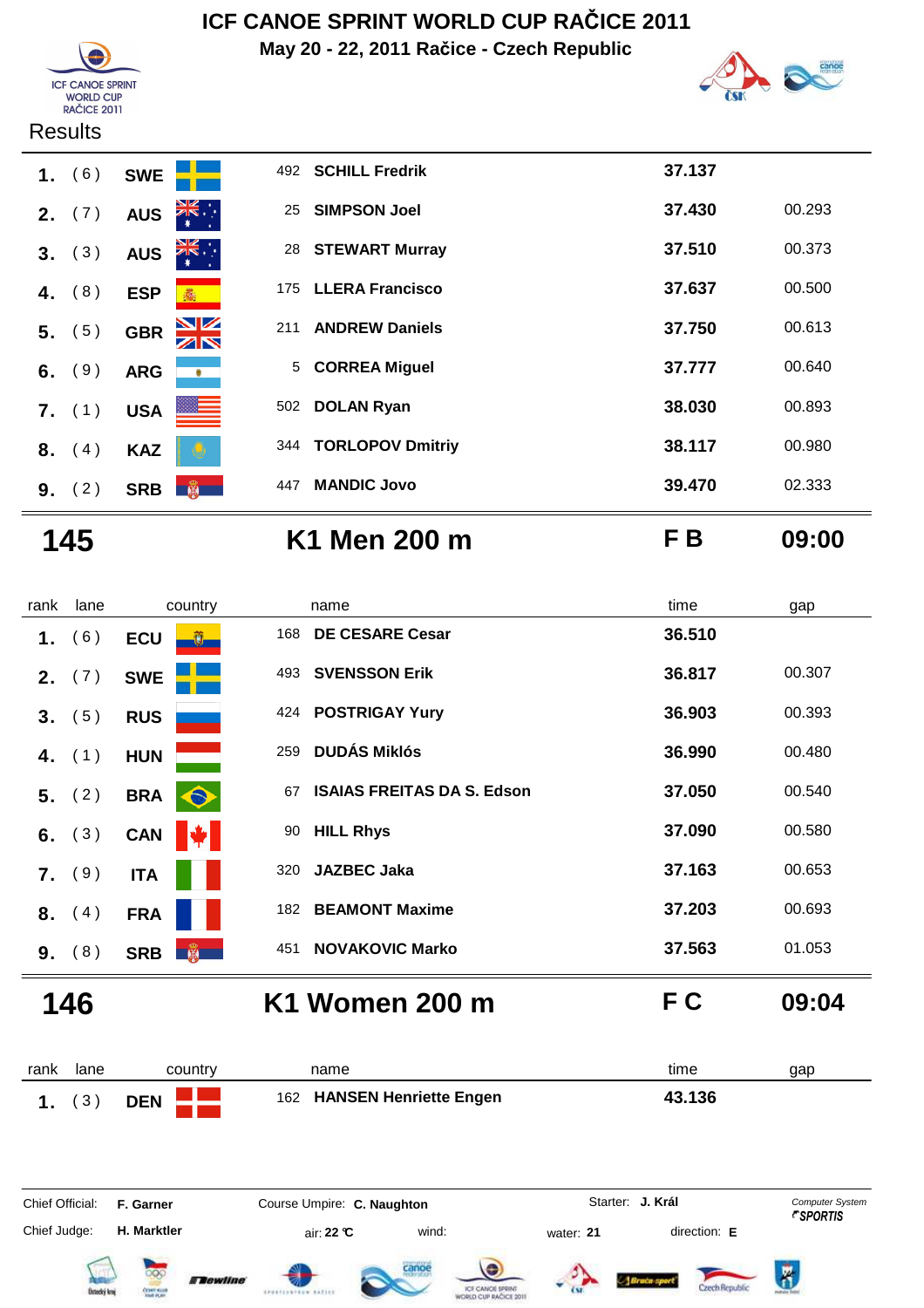**May 20 - 22, 2011 Račice - Czech Republic**





#### **Results**

| 2. | (5)      | <b>KAZ</b> |        |     | 343 SERGEYEVA Natalya    | 43.330 | 00.194 |
|----|----------|------------|--------|-----|--------------------------|--------|--------|
|    | 3. (2)   | <b>CZE</b> |        | 120 | <b>BLAHOVÁ Jana</b>      | 43.669 | 00.533 |
| 4. | (4)      | <b>CZE</b> |        |     | 155 ŠEBESTOVÁ Jana       | 43.849 | 00.713 |
|    | 5. (6)   | <b>RSA</b> | $\geq$ |     | 551 HODSON Jennifer Lyn  | 44.129 | 00.993 |
|    | 6. $(7)$ | <b>FRA</b> |        | 192 | <b>GUYOT Sarah</b>       | 44.269 | 01.133 |
|    | $7.$ (9) | <b>AUT</b> |        |     | 32 LEHACI Ana Roxana     | 44.636 | 01.500 |
|    | 8. (8)   | <b>KAZ</b> |        | 341 | <b>PODOINIKOVA Irina</b> | 45.183 | 02.047 |
|    | 9. (1)   | <b>RUS</b> |        | 412 | <b>EREMINA Daria</b>     | 45.443 | 02.307 |
|    |          |            |        |     |                          |        |        |

**147 K1 Women 200 m F B 09:08**

| rank           | lane     | country                        | name                                    | time   | gap    |
|----------------|----------|--------------------------------|-----------------------------------------|--------|--------|
| 1.             | (4)      | <b>GER</b>                     | <b>BECK Nicole</b><br>232               | 42.876 |        |
| 2 <sub>1</sub> | (5)      | <b>SWE</b>                     | <b>PALDANIUS Sofia</b><br>491           | 43.176 | 00.300 |
|                | 3. (2)   | <b>RSA</b>                     | <b>HARTLEY Bridgitte Ellen</b><br>550   | 43.383 | 00.507 |
|                | 4. $(1)$ | <b>FIN</b>                     | <b>RIKALA Anne</b><br>180               | 43.389 | 00.513 |
| 5.             | (8)      | <b>ITA</b>                     | <b>MURABITO Norma</b><br>321            | 43.409 | 00.533 |
| 6.             | (6)      | $\sum_{k=1}^{N}$<br><b>AUS</b> | <b>BRIGDEN-JONES Joanne</b><br>13       | 43.669 | 00.793 |
| 7.             | (9)      | <b>UZB</b>                     | <b>BORZOVA Yulia</b><br>518             | 43.809 | 00.933 |
| 8.             | (7)      | <b>ARG</b><br>$\bullet$        | <b>AMEGHINO Sabrina</b><br>$\mathbf{1}$ | 43.896 | 01.020 |
|                | 9. (3)   | <b>CAN</b>                     | <b>FOURNEL Emilie</b><br>85             | 44.103 | 01.227 |
|                | 148      |                                | C1 Men 200 m                            | F B    | 09:12  |

| rank | lane            | country    | name                | time<br>gap      |
|------|-----------------|------------|---------------------|------------------|
|      | $6^{\circ}$     | <b>GER</b> | KIRAJ Stefan<br>239 | 41.356           |
|      | <b>2.</b> $(3)$ | CZE \      | 129 HELLER Jiří     | 42.603<br>01.247 |

Chief Official: **F. Garner Course Umpire: C. Naughton** Course **Starter: P. Moullle** Computer System Chief Judge: **H. Marktler air: 22 °C** wind: water: **21** direction: **E** 













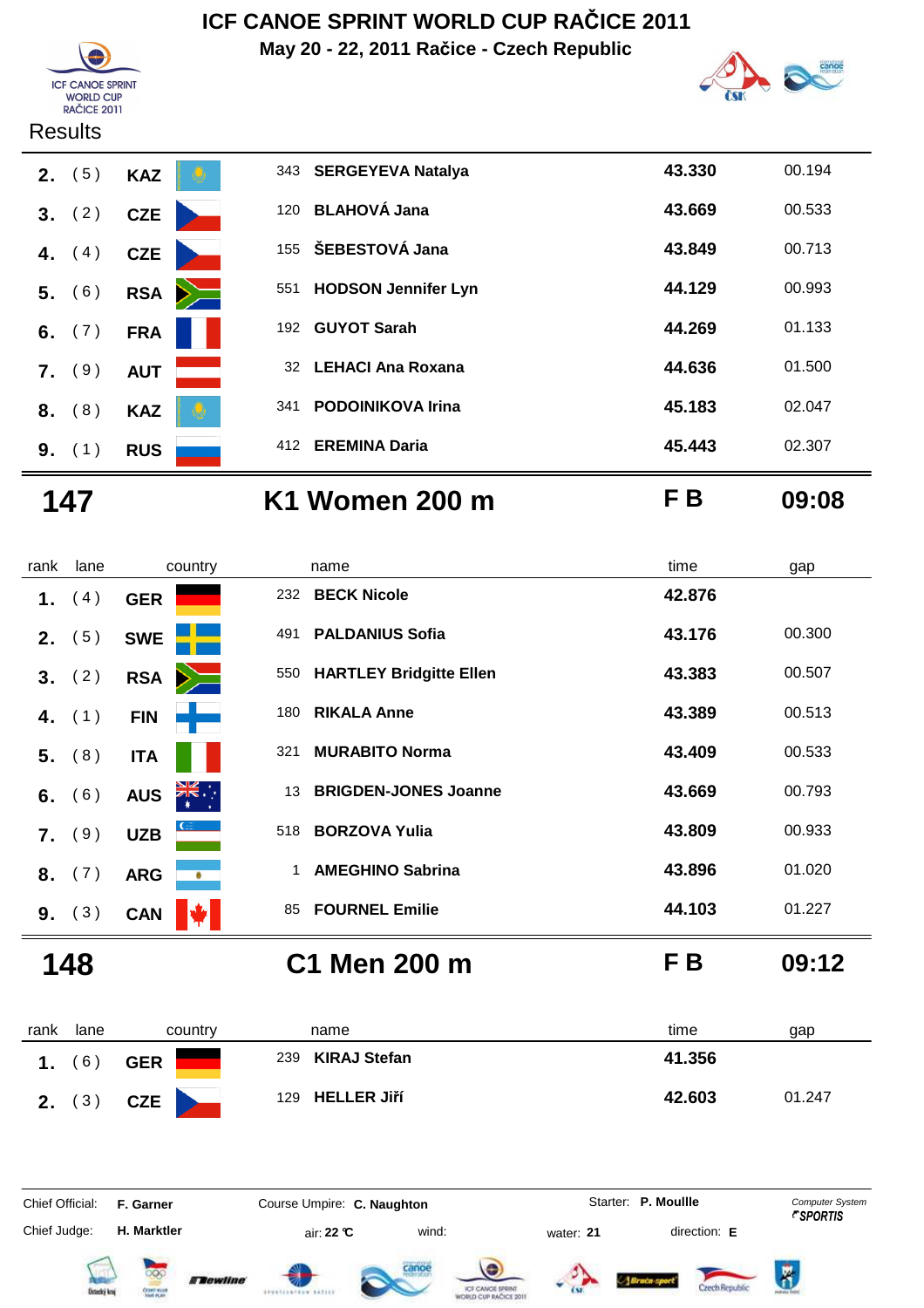**May 20 - 22, 2011 Račice - Czech Republic**





#### **Results**



|    | 3. (4)   | <b>FRA</b> |              | 205 | <b>TCHAMBA William</b>   | 42.663 | 01.307 |
|----|----------|------------|--------------|-----|--------------------------|--------|--------|
| 4. | (5)      | <b>KAZ</b> |              | 339 | <b>EMELYANOV Mikhail</b> | 42.750 | 01.394 |
|    | 5. (9)   | <b>CZE</b> |              | 126 | <b>EGERMAIER Martin</b>  | 42.850 | 01.494 |
|    | 6. $(7)$ | <b>BLR</b> |              | 59  | ZHUKOUSKI Aliaksandr     | 42.930 | 01.574 |
| 7. | (8)      | <b>UZB</b> | $\mathbf{C}$ |     | 523 MEDETOV Merey        | 43.036 | 01.680 |
| 8. | (2)      | <b>GBR</b> | NK<br>AR     | 229 | <b>JEFFERIES Richard</b> | 43.889 | 02.533 |
| 9. | (1)      | <b>SVK</b> | $+$          | 468 | <b>GRASSL Anton</b>      | 44.036 | 02.680 |

**149 K2 Women 500 m F B 09:25**

| rank           | lane | country                | name                                                                   | time     | gap                               |
|----------------|------|------------------------|------------------------------------------------------------------------|----------|-----------------------------------|
| 1.             | (2)  | <b>AUS</b>             | <b>DAVIS Hannah</b><br>16<br><b>NICHOLLS Alana</b><br>23               | 1:45.190 | 51.020(1)                         |
| 2.             | (5)  | <b>POR</b><br>Œ        | <b>PORTELA Teresa</b><br>402<br><b>GOMES Beatriz</b><br>400            | 1:48.290 | 03.100<br>52.140(3)<br>$+01.120$  |
| 3.             | (6)  | CAN $\Vert \psi \Vert$ | <b>LOUNDER Una</b><br>93<br><b>BEAUCHESNE-SEVIGNY Genevieve</b><br>77  | 1:48.876 | 03.686<br>51.480(2)<br>$+00.460$  |
| 4.             | (8)  | <b>ITA</b>             | <b>CICALI Stefania</b><br>308<br><b>FAGIOLI Alice</b><br>313           | 1:49.016 | 03.826<br>54.180 (7)<br>$+03.160$ |
| 5 <sub>1</sub> | (4)  | ▓€⋰<br><b>NZL</b>      | <b>HATTON Teneale</b><br>377<br><b>DODWELL Rachel</b><br>373           | 1:49.723 | 04.533<br>52.700(4)<br>$+01.680$  |
| 6.             | (1)  | <b>RSA</b><br>$\geq$   | <b>KRUGER Tiffany Amber</b><br>552<br><b>EDER Michelle Eder</b><br>553 | 1:50.216 | 05.026<br>55.850 (8)<br>$+04.830$ |
| 7.             | (7)  | <b>POL</b>             | <b>KOWALCZYK Agnieszka</b><br>386<br><b>WIEWIORA Paulina</b><br>396    | 1:50.829 | 05.639<br>53.060 (5)<br>$+02.040$ |
| 8.             | (3)  | <b>AUS</b>             | 14 BURNETT Alyce<br><b>FLOOD Naomi</b><br>17                           | 1:51.176 | 05.986<br>53.920 (6)<br>$+02.900$ |



Chief Official: **F. Garner Course Umpire: C. Naughton** Course Conputer System **Computer System** 

**J. Král**















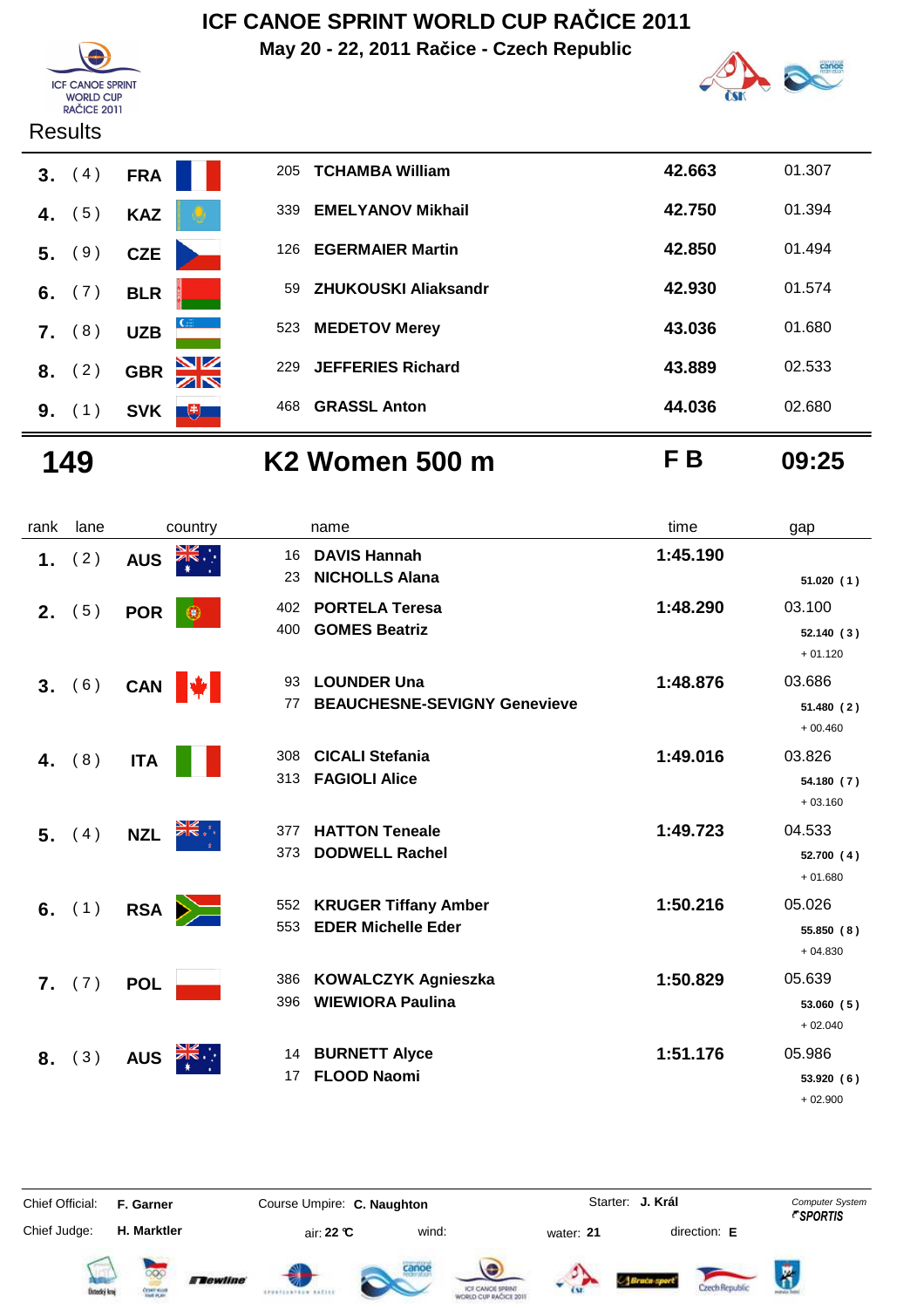**May 20 - 22, 2011 Račice - Czech Republic**



| <b>Results</b> |  |
|----------------|--|
|----------------|--|

| 9. | (9) | <b>USA</b> |
|----|-----|------------|
|    |     |            |

**ICF CANOE SPRINT F CANCE SPRI**<br>WORLD CUP<br>RAČICE 2011

|    | www.c |            |   |                     |          |           |
|----|-------|------------|---|---------------------|----------|-----------|
| 9. | (9)   | <b>USA</b> | ▓ | 510 MCELROY Kaitlin | 1:56.142 | 10.952    |
|    |       |            |   | 500 BURKE Jennifer  |          | 57.610(9) |
|    |       |            |   |                     |          | $+06.590$ |

**150 K2 Men 200 m F C 09:38**

| rank | lane | country                 | name                                                                        | time   | gap    |
|------|------|-------------------------|-----------------------------------------------------------------------------|--------|--------|
| 1.   | (7)  | <b>HUN</b>              | <b>SÍK Márton</b><br>271<br><b>BEÉ István</b><br>254                        | 33.750 |        |
| 2.   | 6)   | <b>POR</b><br>$\bullet$ | <b>CORREIA Leonel</b><br>397<br><b>DUARTE Filipe</b><br>398                 | 34.137 | 00.387 |
| 3.   | (5)  | <b>AUS</b>              | <b>PHILLIPS Jesse</b><br>24<br><b>BIRD Stephen</b><br>12                    | 34.364 | 00.614 |
| 4.   | (8)  | <b>UZB</b>              | <b>BORZOV Sergey</b><br>517<br><b>MOCHALOV Alexey</b><br>526                | 34.457 | 00.707 |
| 5.   | (1)  | <b>USA</b>              | <b>MICHAEL Jake</b><br>512<br><b>HORNSBY Tim</b><br>507                     | 34.690 | 00.940 |
| 6.   | (3)  | <b>FRA</b>              | <b>CRESSOL Alexandre</b><br>189<br><b>MOUGET Francis</b><br>201             | 34.710 | 00.960 |
| 7.   | (4)  | <b>SVK</b><br>一も        | <b>BEŇO Lubomír</b><br>465<br><b>ZATKO Miroslav</b><br>555                  | 34.744 | 00.994 |
| 8.   | (9)  | <b>MEX</b>              | <b>MARROQUIN Santos</b><br>361<br><b>CORTINA Manuel</b><br>356              | 34.937 | 01.187 |
| 9.   | (2)  | <b>BRA</b>              | <b>RODRIGUES JUNIOR Joao Carlos</b><br>70<br><b>BITENCOURT Givago</b><br>60 | 34.997 | 01.247 |

**151 K2 Men 200 m F B 09:42**

| rank | lane     | country                     | name                                                       | time<br>gap      |
|------|----------|-----------------------------|------------------------------------------------------------|------------------|
| 1.   | (5)      | <b>VALLEY</b><br><b>CAN</b> | <b>MORNEAU Etienne</b><br>95<br><b>TARAS Connor</b><br>103 | 33.584           |
|      | 2. $(7)$ | RSA <b>D</b>                | 543 ATHUR Michael Jeffrey<br>542 RUBENSTEIN Shaun Martin   | 00.233<br>33.817 |
| 3.   | (4)      | <b>SWE</b>                  | <b>SCHILL Fredrik</b><br>492<br>493 SVENSSON Erik          | 33.890<br>00.306 |
|      | 4. $(2)$ | <b>POR</b><br>$\bigcirc$    | <b>RIBEIRO Joao</b><br>403<br><b>SILVA Emanuel</b><br>406  | 34.124<br>00.540 |

Chief Judge:

**H. Marktler air: 22 °C** wind: water: **21** direction: **E** 

Chief Official: **F. Garner Course Umpire: C. Naughton Carrier: C. Starter: P. Moullle** *Computer System* Starter: P. Moullle













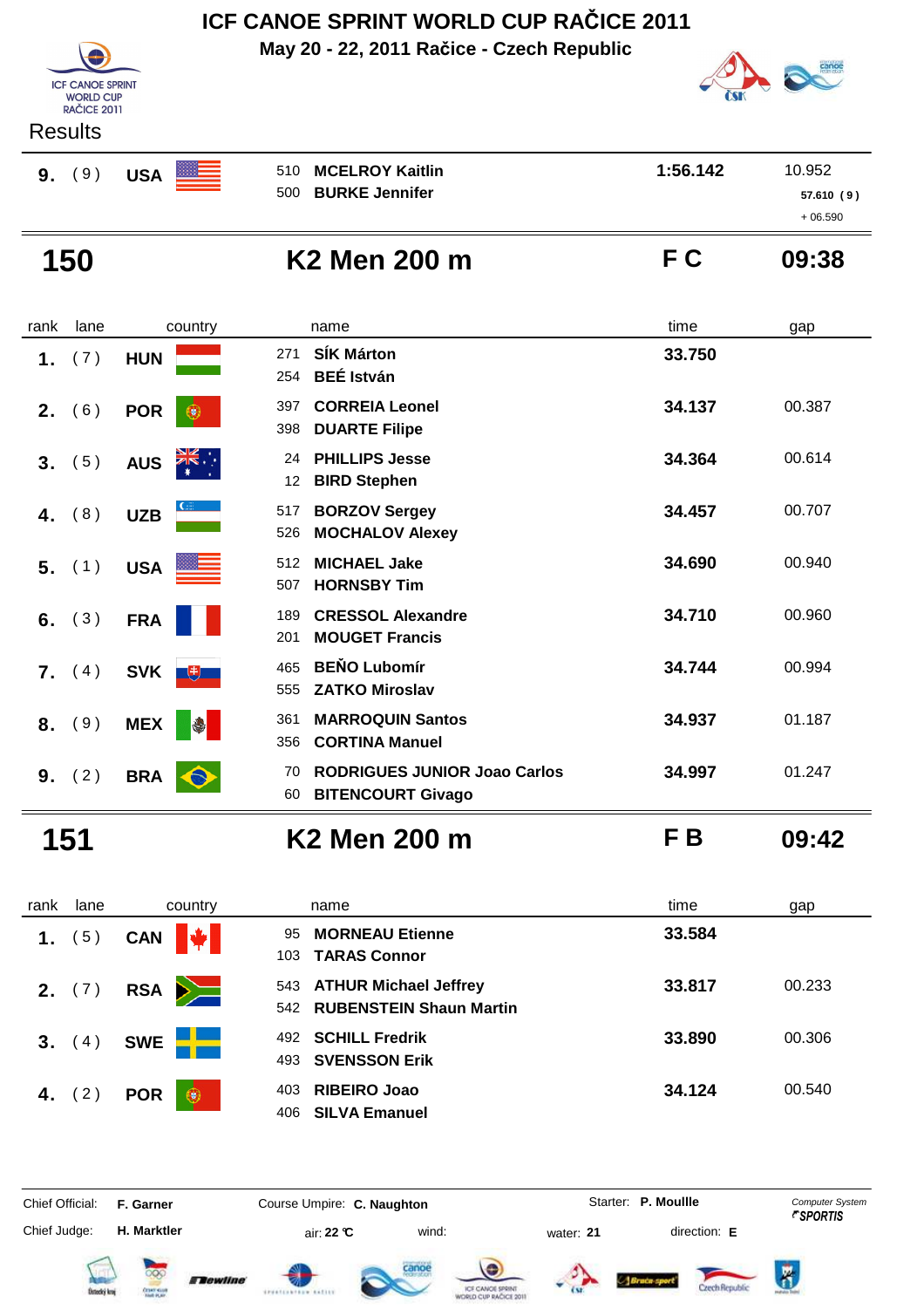**May 20 - 22, 2011 Račice - Czech Republic**



|   | <b>WORLD CUP</b><br>RAČICE 2011 |            |            |                 |
|---|---------------------------------|------------|------------|-----------------|
|   | <b>Results</b>                  |            |            |                 |
|   |                                 |            | 5. (1) GBR | 212 COX Edward  |
|   |                                 |            |            | 221 REEVES Kris |
| 6 |                                 | <b>HUN</b> |            | 264 HORVÁTH Bo  |

**ICF CANOE SPRINT** 

| <b>NGOUILO</b> |            |                            |                                          |        |        |
|----------------|------------|----------------------------|------------------------------------------|--------|--------|
| $5.$ (1)       | <b>GBR</b> | NK<br>AR<br>221            | 212 COX Edward<br><b>REEVES Kristain</b> | 34.210 | 00.626 |
| 6. $(8)$       | <b>HUN</b> |                            | 264 HORVÁTH Bence<br>273 SZOMOLÁNYI Máté | 34.510 | 00.926 |
| 7. (9)         | <b>AUS</b> | $\frac{1}{\sqrt{K}}$<br>22 | 19 GOBLE Matthew<br><b>MORRISON Luke</b> | 34.530 | 00.946 |
| 8. (3)         | <b>CZE</b> | 137                        | <b>KRAFT Jiří</b><br>158 TARKULIČ Brano  | 34.690 | 01.106 |

**152 K2 Women 200 m F B 09:46**

| rank | lane     | country                        | name                                                                       | time   | gap    |
|------|----------|--------------------------------|----------------------------------------------------------------------------|--------|--------|
| 1.   | (5)      | <b>POL</b>                     | <b>KOWALCZYK Agnieszka</b><br>386<br><b>WIEWIORA Paulina</b><br>396        | 41.483 |        |
| 2.   | (3)      | <b>MEX</b><br>I                | <b>ALANIS Karina</b><br>351<br><b>GULUARTE Alicia</b><br>358               | 41.870 | 00.387 |
| 3.   | (6)      | <del>▓▓</del> ▅▅<br><b>USA</b> | <b>HOGAN Margaret</b><br>506<br><b>FARRAR-WELLMAN Ariel</b><br>503         | 42.183 | 00.700 |
|      | 4. $(4)$ | <b>CZE</b>                     | <b>ADAMOVÁ Anna</b><br>118<br><b>MATOUŠKOVÁ Lucie</b><br>141               | 42.190 | 00.707 |
| 5.   | (1)      | <b>BRA</b><br>$\bullet$        | <b>CHICATO RIBEIRO GAMA Bruna</b><br>66<br><b>CESAR PINTO Ariela</b><br>62 | 42.223 | 00.740 |
| 6.   | (7)      | <b>UZB</b>                     | <b>SHUBINA Ekaterina</b><br>531<br><b>POLUNINA Kseniya</b><br>529          | 42.410 | 00.927 |
| 7.   | (8)      | <b>BRA</b><br>$\bullet$        | <b>FRAGOSO PEREIRA Naiane</b><br>65<br><b>VERGUTZ Ana Paula</b><br>74      | 43.869 | 02.386 |
| 8.   | (9)      | <b>USA</b>                     | <b>MCELROY Kaitlin</b><br>510<br><b>BURKE Jennifer</b><br>500              | 46.096 | 04.613 |

**153 C1 Women 200 m F A 09:55**

| rank   | lane     | country     | name                                     | time<br>gap      |
|--------|----------|-------------|------------------------------------------|------------------|
|        | 1. $(5)$ | CAN $\big $ | <b>VINCENT-LAPOINTE Laurence</b><br>106. | 51.462           |
|        |          | 2. (3) CAN  | 564 HAYWOOD Nicole                       | 53.635<br>02.173 |
| 3. (2) |          | <b>FRA</b>  | <b>CORDELIER Sophie</b><br>188           | 55.295<br>03.833 |

Chief Official: **F. Garner Course Umpire: C. Naughton** Course Conputer System

Chief Judge:

**H. Marktler air: 22 °C** wind: water: **21** direction: **E** 

 $\overline{\mathbf{R}}$ 













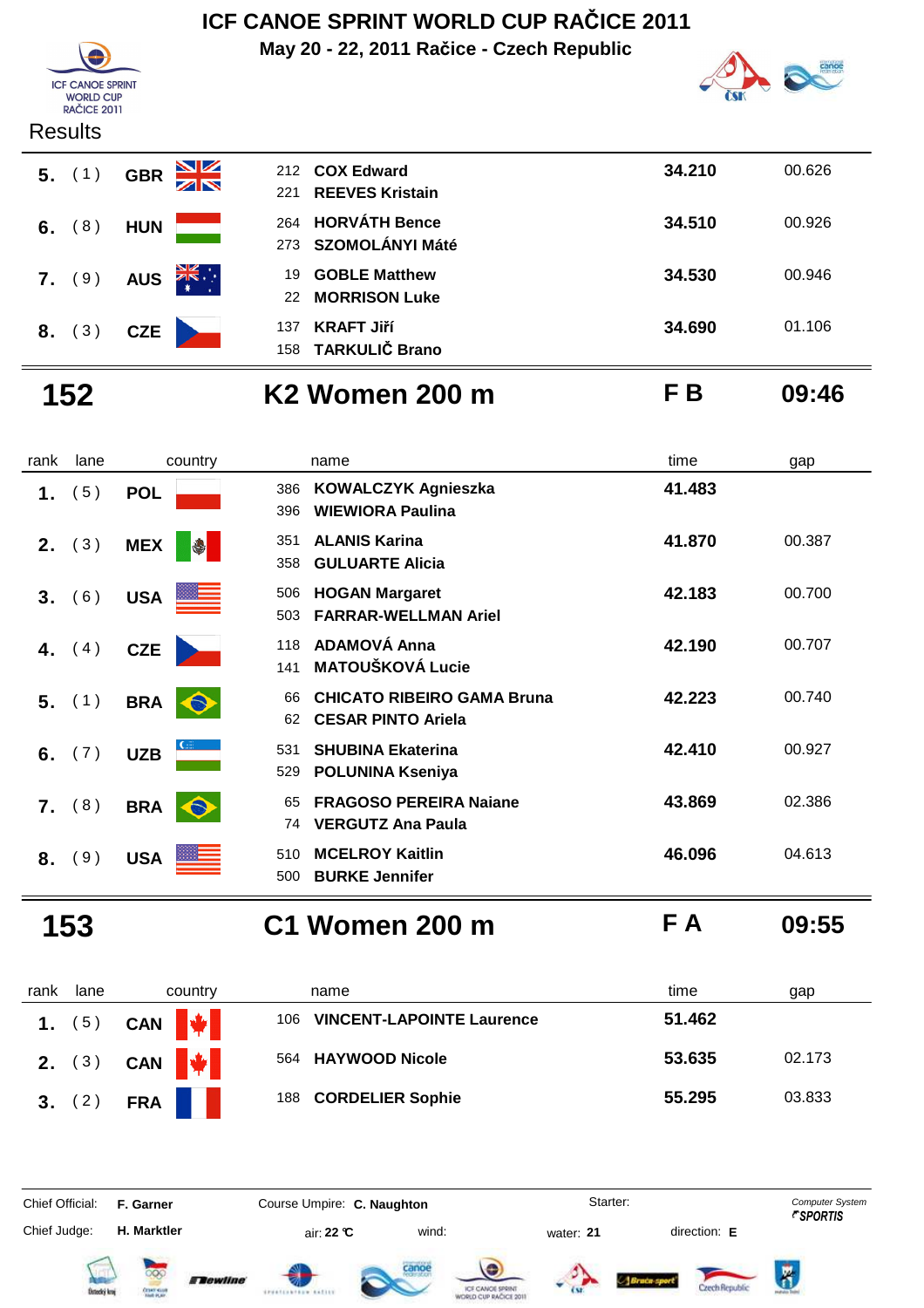**May 20 - 22, 2011 Račice - Czech Republic**





**ICF CANOE SPRINT WORLD CUP RAČICE 2011** 

| 1094113   |                 |                                  |          |        |
|-----------|-----------------|----------------------------------|----------|--------|
| 4.<br>(4) | <b>GER</b>      | 234 DUERR Cathrin                | 56.435   | 04.973 |
| 5. (6)    | <b>CZE</b>      | 145 NAVRÁTILOVÁ Anna             | 1:02.141 | 10.679 |
| 6. $(7)$  | <b>GER</b>      | <b>KOHLERT Vicky</b><br>241      | 1:03.414 | 11.952 |
| 7. (8)    | I<br><b>MEX</b> | <b>MARTINEZ; Domitila</b><br>569 | 1:07.027 | 15.565 |
|           |                 |                                  |          |        |

# **154 K1 Men 200 m F A 10:02**

| rank | lane   | country          | name                            | time   | gap    |
|------|--------|------------------|---------------------------------|--------|--------|
| 1.   | (5)    | <b>GBR</b><br>ZN | <b>MCKEEVER Edward</b><br>226   | 36.537 |        |
| 2.   | (4)    | <b>RUS</b>       | <b>ZAVOLSKIY Victor</b><br>433  | 36.557 | 00.020 |
| 3.   | (3)    | <b>ITA</b>       | <b>ZERIAL Michele</b><br>331    | 36.963 | 00.426 |
| 4.   | (1)    | M<br><b>CAN</b>  | <b>DE JONGE Mark</b><br>81      | 36.970 | 00.433 |
| 5.   | (8)    | <b>CZE</b>       | ŠVÁB Filip<br>157               | 37.003 | 00.466 |
| 6.   | (9)    | <b>BLR</b>       | <b>PIATRUSHENKA Raman</b><br>50 | 37.117 | 00.580 |
| 7.   | (6)    | <b>HUN</b>       | <b>MOLNÁR Péter</b><br>269      | 37.257 | 00.720 |
| 8.   | (7)    | <b>DEN</b>       | <b>BÖJSEN Jimmy</b><br>161      | 37.330 | 00.793 |
|      | 9. (2) | <b>DEN</b>       | 160 BLEIBACH Kasper             | 37.377 | 00.840 |
|      | 155    |                  | C1 Men 200 m                    | F A    | 10:07  |

rank lane country thame the name time time gap  **1.** (4) **RUS 429 SHTYL Ivan 40.570 2.** (5) **CAN 41.196** 00.626 **3.** (6) RUS 413 **IGNATOV Evgeny** 41.436 00.866 **4.** (7) **BLR**<sup>5</sup> **1.000 54 VAITSISHKIN Dzmitry 41.570 1.000 5.** ( 2 ) **BRA 3**<sup>1</sup> **SANTOS DE JESUS Nivalter 41.616** 01.046 **6.** (3) **POL** 381 **BARASZKIEWICZ Pawel 41.736** 01.166

Chief Official: **F. Garner Course Umpire: C. Naughton** Course **Starter: P. Moullle** Computer System

Chief Judge:

**H. Marktler air: 22 °C** wind: water: **21** direction: **E** 













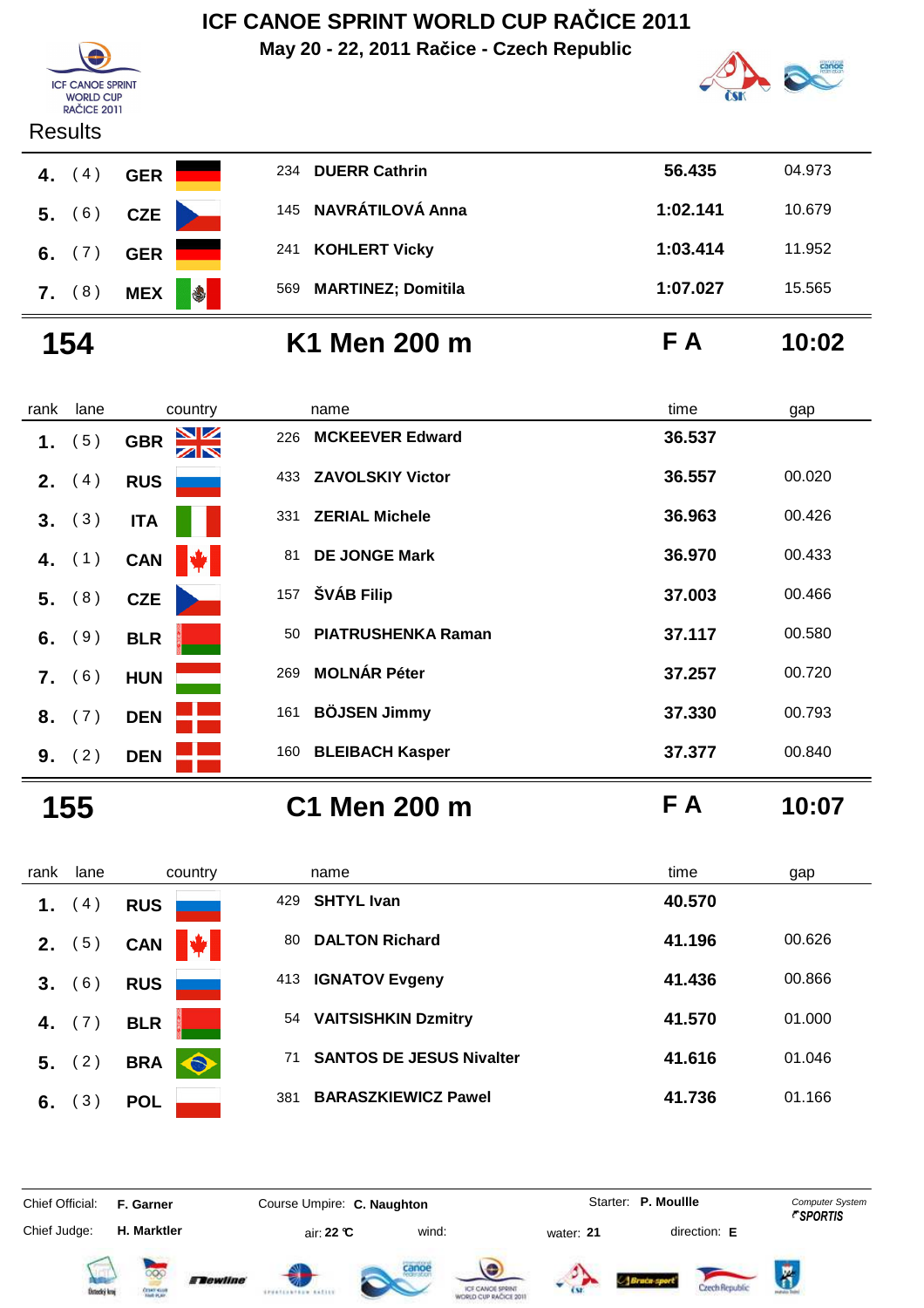**May 20 - 22, 2011 Račice - Czech Republic**



#### **Results**

**ICF CANOE SPRINT F CANCE SPRI**<br>WORLD CUP<br>RAČICE 2011

|  | 7. (1) POR |  |
|--|------------|--|
|  | 8. (9) GER |  |
|  | 9. (8) CAN |  |

| wuuu   |                          |                   |     |                     |        |        |
|--------|--------------------------|-------------------|-----|---------------------|--------|--------|
|        | <b>7.</b> (1) <b>POR</b> | $_{\circledcirc}$ |     | 405 SILVA Helder    | 42.130 | 01.560 |
| 8. (9) | <b>GER</b>               |                   |     | 252 WAESCHKE Bjoern | 42.136 | 01.566 |
| 9. (8) | <b>CAN</b>               | HV.               | 561 | <b>RUBLEE Aaron</b> | 42.430 | 01.860 |
|        |                          |                   |     |                     |        |        |

# **156 K1 Women 200 m F A 10:19**

| rank | lane   | country                                       | name                         | time<br>gap      |
|------|--------|-----------------------------------------------|------------------------------|------------------|
| 1.   | (3)    | <b>POR</b><br>۷                               | <b>PORTELA Teresa</b><br>402 | 41.970           |
| 2.   | (6)    | <b>FIN</b>                                    | <b>MIKKONEN Jenni</b><br>179 | 42.250<br>00.280 |
| 3.   | (8)    | $\frac{\mathbf{N}}{\mathbf{N}}$<br><b>GBR</b> | <b>WALKER Jessica</b><br>218 | 42.276<br>00.306 |
| 4.   | (5)    | <b>RUS</b>                                    | <b>LOBOVA Natalia</b><br>416 | 42.290<br>00.320 |
| 5.   | (2)    | ÷, ≱ <mark>≼</mark><br><b>AUS</b><br>∗        | <b>LOVELL Rachel</b><br>20   | 42.956<br>00.986 |
| 6.   | (4)    | <b>USA</b>                                    | <b>ZUR Krisztina</b><br>516  | 43.090<br>01.120 |
|      | 7. (7) | <b>USA</b>                                    | <b>JOHNSON Carrie</b><br>509 | 43.496<br>01.526 |
|      | 8. (1) | <b>GER</b>                                    | <b>VOLZ Sabine</b><br>251    | 43.529<br>01.559 |
|      | 9. (9) | <b>CAN</b>                                    | <b>BYERS Kia</b><br>78       | 43.883<br>01.913 |

**157 K2 Men 200 m F A 10:24**

| rank | lane             | country                | name                                                         | time<br>gap      |  |
|------|------------------|------------------------|--------------------------------------------------------------|------------------|--|
| 1.   | 3)               | <b>FRA</b>             | <b>HYBOIS Arnaud</b><br>195<br><b>JOUVE Sebastien</b><br>197 | 32.371           |  |
| 2.   | $\left(4\right)$ | NK<br>AR<br><b>GBR</b> | <b>HEATH Liam</b><br>223<br><b>SCHOFIELD Jonathon</b><br>220 | 00.386<br>32.757 |  |
|      | 3. (7)           | <b>LAT</b>             | <b>STRAUME Krists</b><br>347<br>346 RUMJANCEVS Aleksejs      | 33.031<br>00.660 |  |
| 4.   | 8)               | <b>CAN</b>             | <b>COCHRANE Ryan</b><br>79<br><b>FOURNEL Hugues</b><br>84    | 33.084<br>00.713 |  |
| 5.   |                  | <b>DEN</b>             | <b>NIELSEN Lasse</b><br>163<br><b>NIELSEN Casper</b><br>164  | 33.304<br>00.933 |  |

Chief Judge:

Chief Official: **F. Garner Course Umpire: C. Naughton Carrier: C. Starter: P. Moullle** *Computer System* 

**H. Marktler air: 22 °C** wind: water: **21** direction: **E** 

Starter: P. Moullle







Flewline











 $\overline{R}$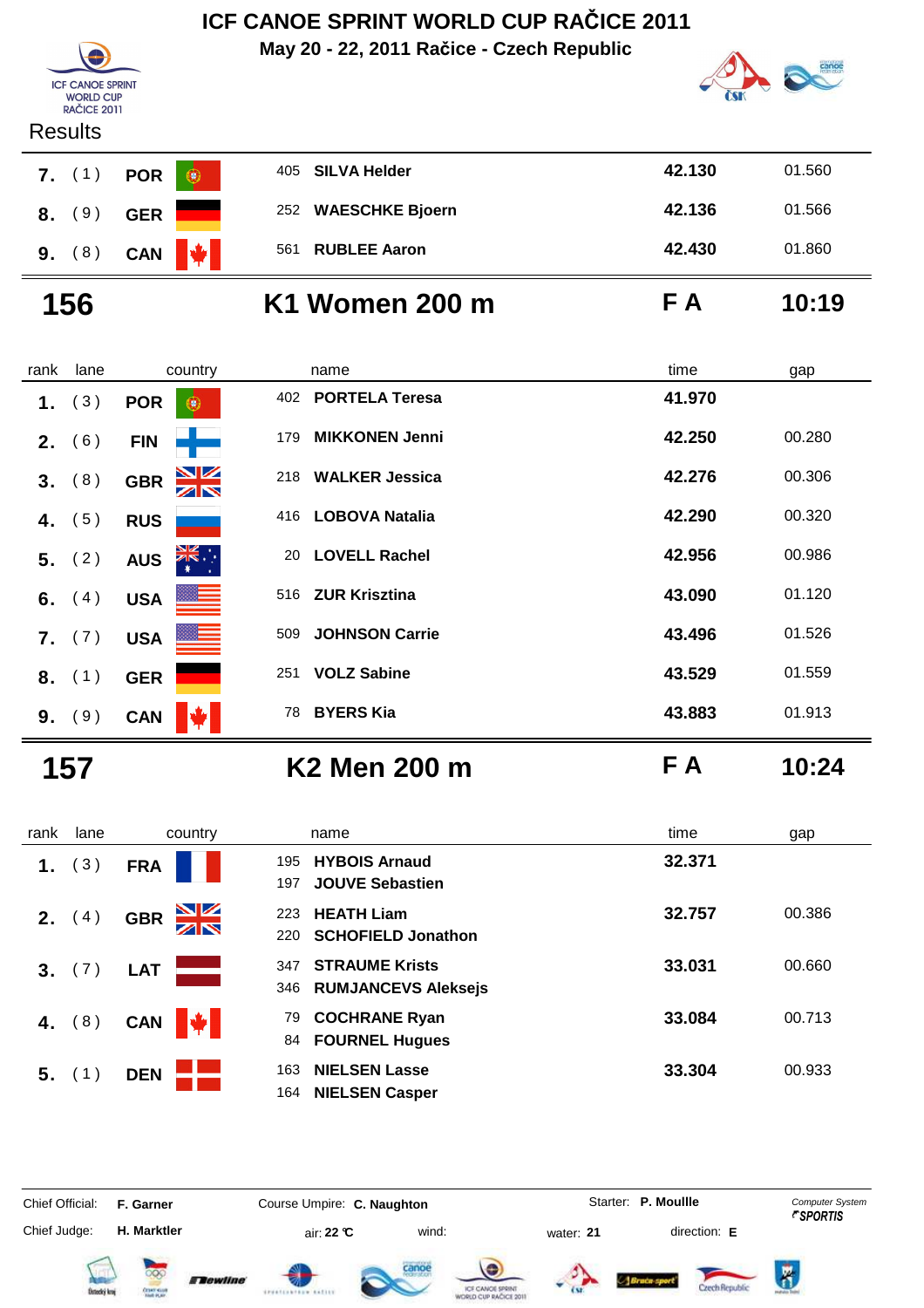#### **ICF CANOE SPRINT WORLD CUP RAČICE 2011 May 20 - 22, 2011 Račice - Czech Republic**  $\hat{\mathbf{A}}$



### **Results**



| ÷.<br>ČSK | œ<br><b>ATOM</b> |
|-----------|------------------|
|           |                  |

| 50<br>45    | <b>PIATRUSHENKA Raman</b><br><b>MAKHNEU Vadzim</b>      | 33.370 | 00.999 |
|-------------|---------------------------------------------------------|--------|--------|
| 324<br>326. | <b>PRA FLORIANI Mauro</b><br><b>REGAZZONI Alberto</b>   | 33.450 | 01.079 |
| 237<br>244  | <b>JEGLINSKI Florian</b><br><b>KROECK Joshua</b>        | 33.504 | 01.133 |
| 424<br>420  | <b>POSTRIGAY Yury</b><br><b>MOLOCHKOV Maxim</b>         | 33.630 | 01.259 |
| 411<br>421  | <b>DYACHENKO Alexander</b><br><b>NIKOLAEV Alexander</b> | 33.704 | 01.333 |

**158 K2 Women 200 m F A 10:36**

| Α |  |  | 10:3 |
|---|--|--|------|
|---|--|--|------|

| rank             | lane | country         | name                                                                  | time   | gap    |
|------------------|------|-----------------|-----------------------------------------------------------------------|--------|--------|
| 1.               | (6)  | <b>AUT</b>      | <b>SCHURING Yvonne</b><br>33<br><b>SCHWARZ Viktoria</b><br>34         | 39.603 |        |
| 2.               | (8)  | <b>POR</b><br>Œ | <b>RODRIGUES Helena</b><br>404<br><b>VASCONCELOS Joana</b><br>408     | 39.750 | 00.147 |
| 3.               | (5)  | SVK +           | <b>KMEŤOVÁ Ivana</b><br>473<br><b>KOHLOVÁ Martina</b><br>474          | 39.990 | 00.387 |
| 4.               | (7)  | <b>RUS</b>      | <b>KUDINOVA Svetlana</b><br>414<br><b>PROSKURINA Natalia</b><br>425   | 40.136 | 00.533 |
| 5.               | (4)  | CAN <b> </b>    | <b>ORTON Genevieve</b><br>99<br><b>FRASER Kathleen</b><br>86          | 40.163 | 00.560 |
| 6.               | (2)  | <b>ITA</b>      | <b>PETRACCA Cristina</b><br>322<br><b>CAMPANA Sofia Magali</b><br>306 | 40.456 | 00.853 |
| $\overline{7}$ . | (1)  | <b>RUS</b>      | <b>PETROVA Nadezda</b><br>422<br><b>BORISOVA Natalia</b><br>410       | 41.383 | 01.780 |
| 8.               | (3)  | <b>BLR</b>      | <b>PAMIALOVA Iryna</b><br>48<br><b>PAPOK Nadzeya</b><br>49            | 41.710 | 02.107 |
| 9.               | (9)  | <b>CZE</b>      | <b>DOKTOROVÁ Andrea</b><br>123<br><b>FASNEROVÁ Michaela</b><br>127    | 42.043 | 02.440 |
|                  | 159  |                 | <b>C2 Men 200 m</b>                                                   | F A    | 10:41  |
| rank             | lane | country         | name                                                                  | time   | gap    |

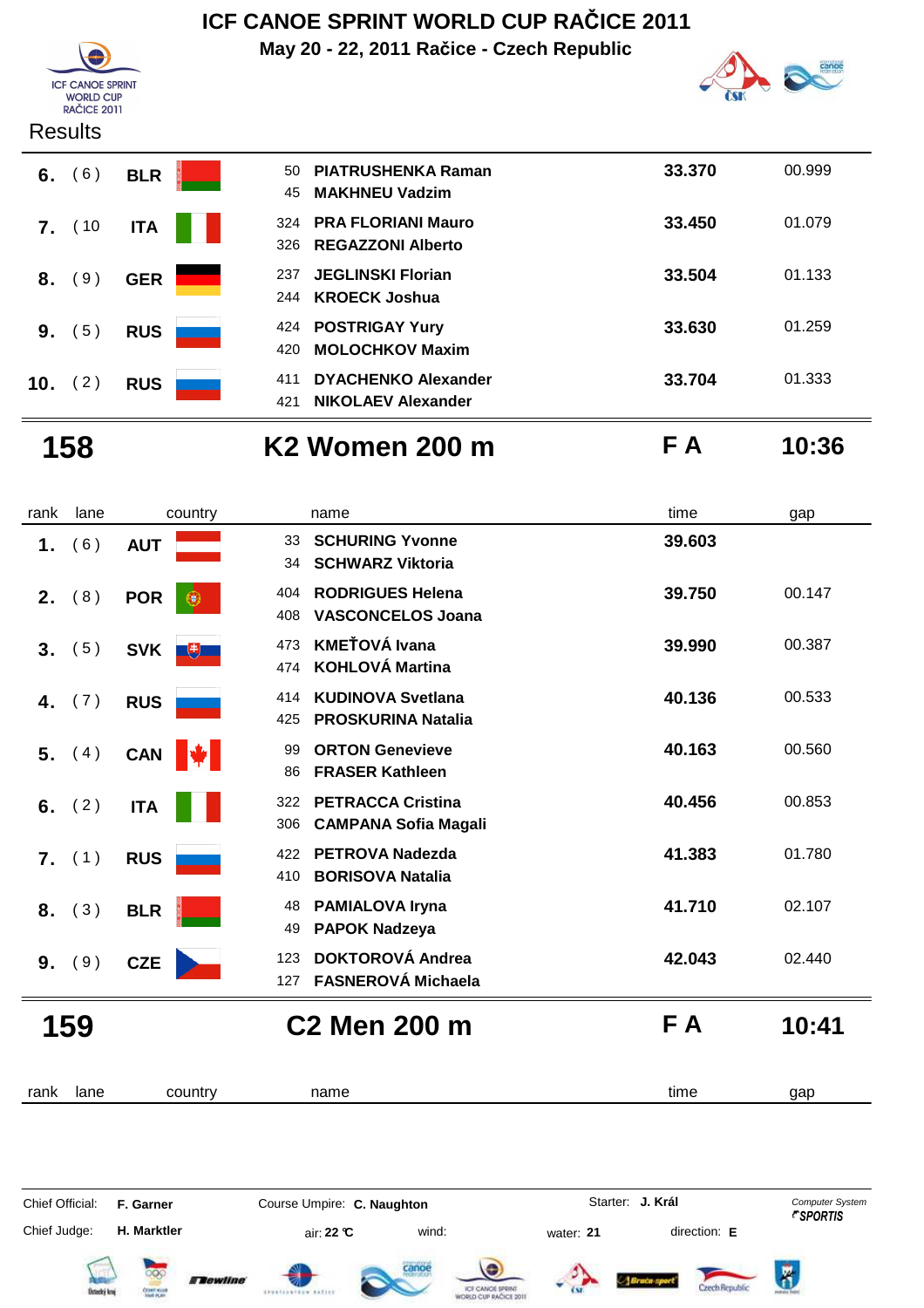

**May 20 - 22, 2011 Račice - Czech Republic**



|                  | 1. $(5)$ | <b>RUS</b> | 413<br>429            | <b>IGNATOV Evgeny</b><br><b>SHTYL Ivan</b>                        | 38.090 |        |
|------------------|----------|------------|-----------------------|-------------------------------------------------------------------|--------|--------|
| 2.               | (6)      | <b>BLR</b> | 51<br>56              | <b>RABCHANKA Dzmitry</b><br><b>VAUCHETSKI Aliaksandr</b>          | 38.317 | 00.227 |
| 3.               | (4)      | <b>RUS</b> | 419<br>415            | <b>MELANTYEV Victor</b><br><b>LIPKIN Nikolay</b>                  | 38.390 | 00.300 |
| 4.               | (2)      | <b>GER</b> | 252<br>239            | <b>WAESCHKE Bjoern</b><br><b>KIRAJ Stefan</b>                     | 38.577 | 00.487 |
|                  | 5. (8)   | <b>BRA</b> | 64<br>$\bullet$<br>68 | <b>DE SOUZA SILVA Erlon</b><br><b>MATIAS DE OLIVEIRA Ronilson</b> | 39.077 | 00.987 |
|                  | 6. $(1)$ | <b>CAN</b> | 101<br>M<br>76        | <b>RUSSELL Andrew</b><br><b>BEAUCHESNE-SEVIGNY Gabriel</b>        | 39.130 | 01.040 |
| $\overline{7}$ . | (9)      | <b>FRA</b> | 191<br>183            | <b>GOUBEL Mathieu</b><br><b>BEUGNET Mathieu</b>                   | 40.043 | 01.953 |
| 8.               | (3)      | <b>UZB</b> | 525<br>522            | <b>MIRBEKOV Serik</b><br><b>KOCHNEV Gerasim</b>                   | 40.790 | 02.700 |
| 9.               | (7)      | <b>HUN</b> | 260<br>276            | <b>FEHÉR Imre</b><br><b>VIKTOR Endre</b>                          | 41.376 | 03.286 |

**160 K1 Men 500 m F A 10:53**

| rank            | lane     | country           | name                              | time                | gap                     |
|-----------------|----------|-------------------|-----------------------------------|---------------------|-------------------------|
| 1.              | (6)      | <b>SWE</b>        | <b>GUSTAFSSON Anders</b><br>489   | 1:39.977            |                         |
|                 |          |                   |                                   |                     | 48.430 (1)              |
| 2.              | (3)      | <b>DEN</b>        | <b>POULSEN René Holten</b><br>165 | 1:40.817            | 00.840                  |
|                 |          |                   |                                   |                     | 49.670 (5)<br>$+01.240$ |
| 3.              | (2)      | <b>SVK</b><br>$+$ | <b>GELLE Peter</b><br>467         | 1:41.677            | 01.700                  |
|                 |          |                   |                                   |                     | 49.930 (6)<br>$+01.500$ |
| 4.              | (1)      | <b>FRA</b>        | <b>CARRE Cyrille</b><br>186       | 1:42.404            | 02.427                  |
|                 |          |                   |                                   |                     | 50.190(7)<br>$+01.760$  |
|                 | $5.$ (5) | <b>RUS</b>        | 424 POSTRIGAY Yury                | 1:42.670            | 02.693                  |
|                 |          |                   |                                   |                     | 50.550(8)<br>$+02.120$  |
| 6.              | (9)      | <b>DEN</b>        | <b>BÖJSEN Jimmy</b><br>161        | 1:42.817            | 02.840                  |
|                 |          |                   |                                   |                     | 48.790 (2)              |
|                 |          |                   |                                   |                     | $+00.360$               |
| Chief Official: |          | F. Garner         | Course Umpire: C. Naughton        | Starter: P. Moullle | <b>Computer System</b>  |

Chief Judge:

 $\overline{\infty}$ 

**FRewline** 

**H. Marktler** air: **22 °C** wind: water: **21** direction: **E**

canoe

ABrace sp

2)



 $\overline{\mathbf{r}}$ 

Czech Republic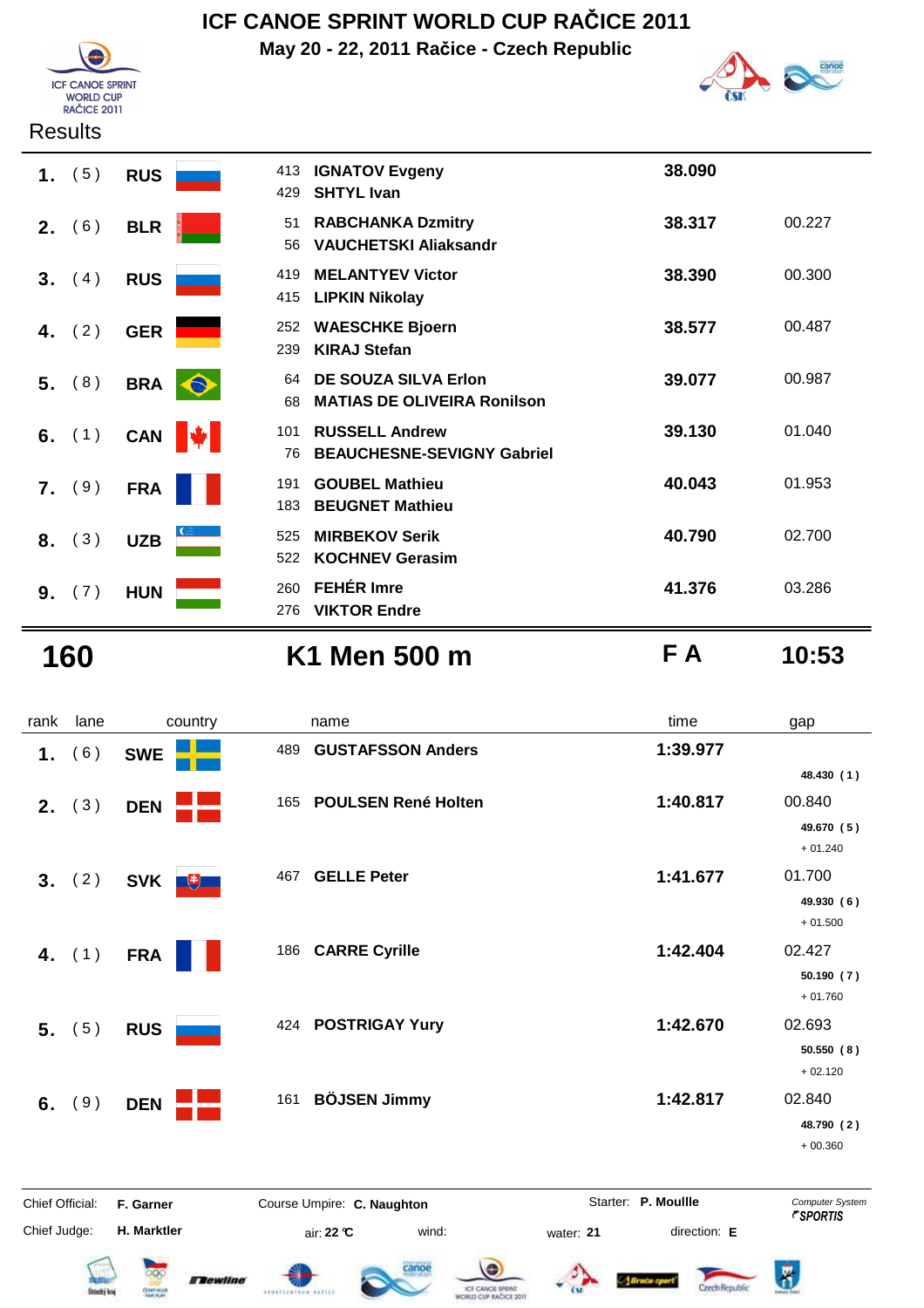**May 20 - 22, 2011 Račice - Czech Republic**



#### Results

**ICF CANOE SPRINT** WORLD CUP<br>RAČICE 2011

|    | .      |            |                        |     |                         |          |                         |
|----|--------|------------|------------------------|-----|-------------------------|----------|-------------------------|
| 7. | (8)    | <b>HUN</b> |                        | 265 | <b>HUFNÁGEL Tibor</b>   | 1:42.897 | 02.920                  |
|    |        |            |                        |     |                         |          | 51.010(9)<br>$+02.580$  |
|    | 8. (7) |            | AUS $\frac{2\pi}{\pi}$ | 29  | <b>URQUHART Matthew</b> | 1:44.250 | 04.273                  |
|    |        |            |                        |     |                         |          | 49.050 (3)<br>$+00.620$ |
| 9. | (4)    | <b>IRL</b> |                        |     | 568 WATKINS Barry       | 1:44.723 | 04.746                  |
|    |        |            |                        |     |                         |          | 49.410 (4)              |
|    |        |            |                        |     |                         |          | $+00.980$               |

### **161 K2 Women 500 m F A 10:58**

| rank           | lane | country                     | name                                                              | time       | gap                               |
|----------------|------|-----------------------------|-------------------------------------------------------------------|------------|-----------------------------------|
| 1.             | (5)  | <b>BLR</b>                  | <b>KHUDZENKA Volha</b><br>42<br><b>PALTARAN Maryna</b><br>47      | 1:44.757   | 49.930 (1)                        |
| 2.             | (3)  | <b>AUT</b>                  | <b>SCHURING Yvonne</b><br>33<br><b>SCHWARZ Viktoria</b><br>34     | 1:45.863   | 01.106<br>51.090 (2)<br>$+01.160$ |
| 3 <sub>1</sub> | (6)  | $\frac{N}{N}$<br><b>GBR</b> | <b>BELCHER Lani</b><br>222<br><b>HANNAH Angela</b><br>210         | 1:47.023   | 02.266<br>51.450 (3)<br>$+01.520$ |
| 4.             | (8)  | <b>GER</b>                  | <b>NICHE Debora</b><br>247<br><b>KNORR Anne</b><br>240            | 1:47.290   | 02.533<br>53.650(8)<br>$+03.720$  |
| 5 <sub>1</sub> | (2)  | SVK <b>+</b>                | <b>KMEŤOVÁ Ivana</b><br>473<br><b>KOHLOVÁ Martina</b><br>474      | 1:47.316   | 02.559<br>52.010(4)<br>$+02.080$  |
| 6.             | (7)  | <b>FRA</b>                  | <b>DELATTRE-DEMORY Marie</b><br>190<br><b>TROEL Sarah</b><br>206  | 1:47.676   | 02.919<br>52.630(6)<br>$+02.700$  |
| 7.             | (4)  | <b>GER</b>                  | <b>HERING Sabrina</b><br>236<br><b>KRIEGERSTEIN Steffi</b><br>243 | 1:48.850   | 04.093<br>53.290 (7)<br>$+03.360$ |
| 8.             | (9)  | <b>NZL</b>                  | <b>CARRINGTON Lisa</b><br>372<br>379<br><b>TAYLOR Erin</b>        | 1:49.596   | 04.839<br>54.410 (9)<br>$+04.480$ |
|                | (1)  | <b>RUS</b>                  | <b>SELENNOVA Anzhelika</b><br>427<br><b>SOBETOVA Vera</b><br>430  | <b>DNF</b> |                                   |

Chief Official: **F. Garner Course Umpire: C. Naughton** Course Conputer System **Computer System** Chief Judge: **H. Marktler air: 22 °C** wind: water: **21** direction: **E** 

**J. Král**











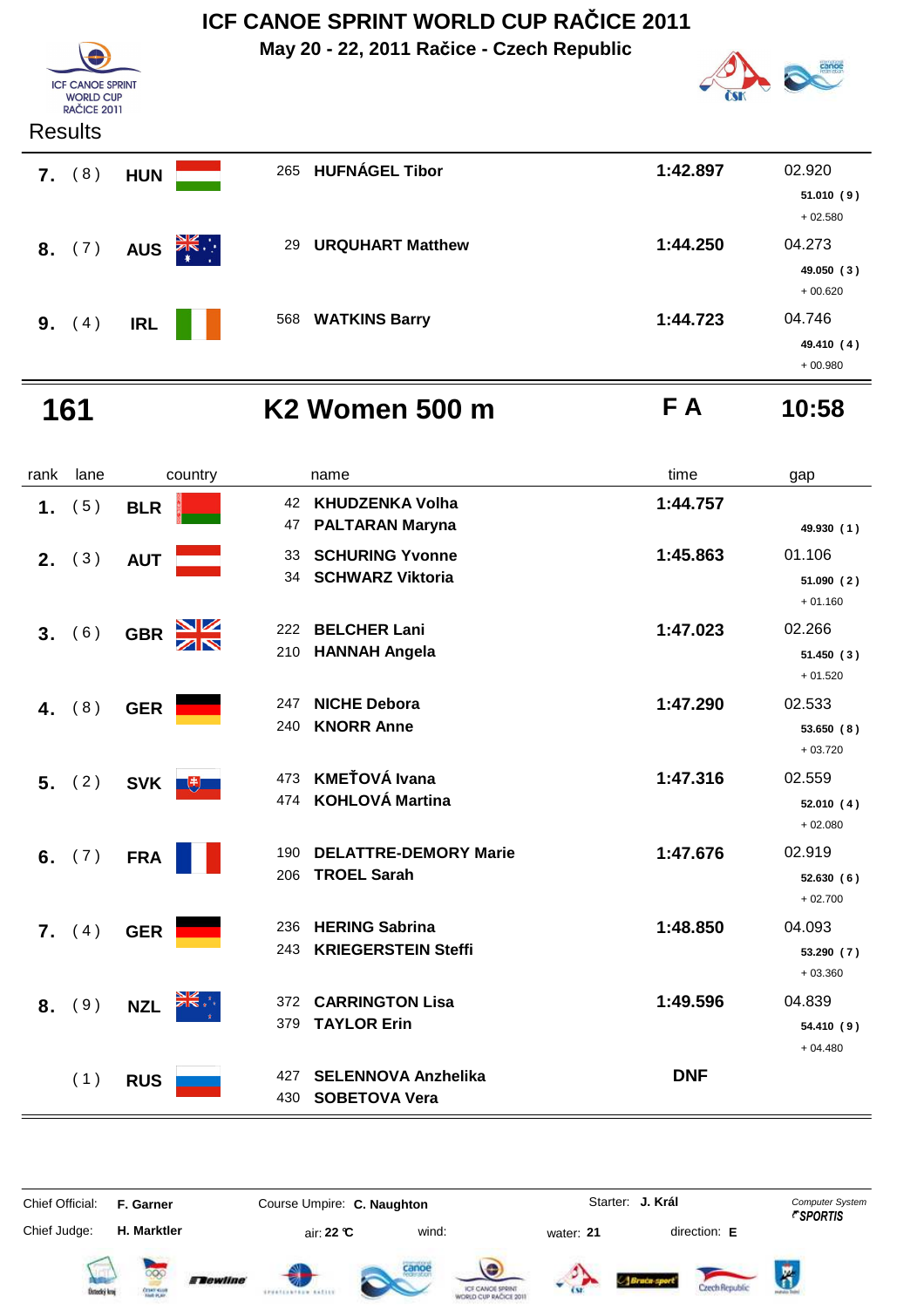**May 20 - 22, 2011 Račice - Czech Republic**





#### **Results**

|                  | K1 Men 500 m                                                              | F C                                                                   | 13:00                              |
|------------------|---------------------------------------------------------------------------|-----------------------------------------------------------------------|------------------------------------|
| country          | name                                                                      | time                                                                  | gap                                |
| <b>BLR</b>       | <b>YURENIA Aleh</b><br>58                                                 | 1:43.177                                                              |                                    |
|                  |                                                                           |                                                                       | 50.130(1)                          |
|                  |                                                                           |                                                                       | 02.720<br>51.250(3)<br>$+01.120$   |
|                  | 479 MICHÁLEK Matej                                                        | 1:45.977                                                              | 02.800                             |
|                  |                                                                           |                                                                       | 51.520 (4)<br>$+01.390$            |
| SUI <sup>L</sup> | 462 GUBSER David                                                          | 1:46.310                                                              | 03.133                             |
|                  |                                                                           |                                                                       | 52.640(6)<br>$+02.510$             |
| <b>UZB</b>       | <b>OSOKIN Vladimir</b><br>527                                             | 1:46.357                                                              | 03.180                             |
|                  |                                                                           |                                                                       | 52.180 (5)<br>$+02.050$            |
| SLO <b>D</b>     | <b>ZAKRAJSEK Jost</b><br>439                                              | 1:46.523                                                              | 03.346                             |
|                  |                                                                           |                                                                       | 53.300 (7)<br>$+03.170$            |
|                  | 521 IBRAGIMOV Vilyam                                                      | 1:46.876                                                              | 03.699                             |
|                  |                                                                           |                                                                       | 50.590 (2)                         |
| ۰                | <b>SIRISCEVIC Joaquín</b><br>11                                           | <b>DNS</b>                                                            | $+00.460$                          |
|                  |                                                                           |                                                                       |                                    |
|                  |                                                                           |                                                                       |                                    |
|                  | K1 Men 500 m                                                              | FB                                                                    | 13:10                              |
| country          | name                                                                      | time                                                                  | gap                                |
| <b>BRA</b>       | 67 ISAIAS FREITAS DA S. Edson                                             | 1:41.610                                                              |                                    |
|                  |                                                                           |                                                                       | 48.830 (1)                         |
| <b>IRL</b>       |                                                                           |                                                                       | 00.640<br>49.400 (2)               |
|                  | <b>ITA</b><br>SVK +<br><b>UZB</b><br><b>ARG</b><br><b>IRI</b><br>$\omega$ | <b>CECCHINI Carlo</b><br>307<br>287 BOUDAGHI Amin<br>565 FLEMING Neil | 1:45.897<br><b>DNS</b><br>1:42.250 |

+ 00.570

 **3.** ( 8 ) **CZE 159 TREFIL Lukáš 1:42.517** 00.907 **50.480 ( 5 )**

+ 01.650















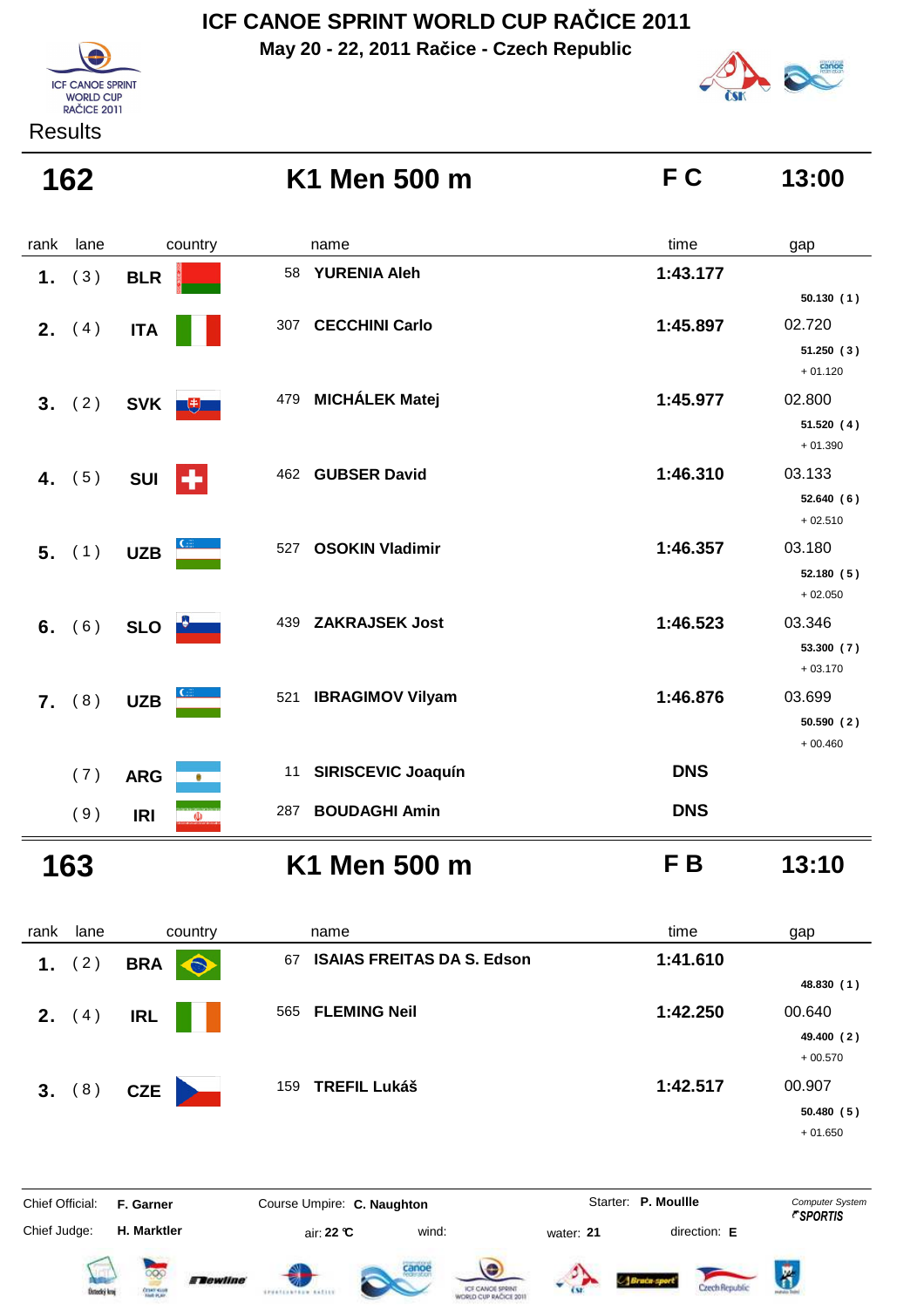**May 20 - 22, 2011 Račice - Czech Republic**



#### **Results**

**ICF CANOE SPRINT** WORLD CUP<br>RAČICE 2011

| 4. $(5)$ | $C^*$<br><b>TUR</b>    |     | 494 DUSHEV Kristian      | 1:42.637 | 01.027<br>49.760 (3)<br>$+00.930$ |
|----------|------------------------|-----|--------------------------|----------|-----------------------------------|
| 5. (1)   | <b>JPN</b>             |     | 332 SUZUKI Yasuhiro      | 1:43.463 | 01.853<br>52.220(9)<br>$+03.390$  |
| 6. $(7)$ | <b>LAT</b>             |     | 349 ZALUPE Kristaps      | 1:43.657 | 02.047<br>50.220(4)<br>$+01.390$  |
| 7. (9)   | 一般一<br><b>CRO</b>      |     | 116 LIPOVAC Marko        | 1:43.930 | 02.320<br>50.840(6)<br>$+02.010$  |
| 8. (3)   | <b>IRI</b><br>$\omega$ | 285 | AGHAMIRZAEIJENAGHRAD Ali | 1:44.097 | 02.487<br>51.760(8)<br>$+02.930$  |
| 9. (6)   | <b>HUN</b>             |     | 263 HADVINA Gergely      | 1:44.297 | 02.687<br>51.300 (7)<br>$+02.470$ |

### **164 C1 Men 500 m F B 13:15**

| 13:15 |  |
|-------|--|
|       |  |

| rank | lane     | country                  | name                                    | time     | gap                     |
|------|----------|--------------------------|-----------------------------------------|----------|-------------------------|
|      | 1. $(4)$ | <b>CZE</b>               | <b>PLŠEK Martin</b><br>150              | 1:52.329 |                         |
|      |          |                          |                                         |          | 55.280(1)               |
|      | 2. (6)   | <b>CZE</b>               | <b>EGERMAIER Martin</b><br>126          | 1:54.622 | 02.293                  |
|      |          |                          |                                         |          | 55.650(2)               |
|      |          |                          |                                         |          | $+00.370$               |
| 3.   | (8)      | <b>IRI</b><br>$\omega$   | <b>MOJALLALIMOGHADAMFOU Adel</b><br>290 | 1:55.042 | 02.713                  |
|      |          |                          |                                         |          | 56.890(6)               |
|      |          |                          |                                         |          | $+01.610$               |
|      | 4. $(2)$ | <b>LAT</b>               | 345<br><b>PRANKS Gatis</b>              | 1:55.122 | 02.793                  |
|      |          |                          |                                         |          | 57.250(7)               |
|      |          |                          |                                         |          | $+01.970$               |
|      | 5. (5)   | <b>SVK</b><br>$+$        | 484 RUSNÁK Matej                        | 1:55.316 | 02.987                  |
|      |          |                          |                                         |          | 56.270 (4)<br>$+00.990$ |
|      |          |                          |                                         |          |                         |
| 6.   | (7)      | <b>MEX</b><br>$\bigcirc$ | <b>BALLINA Jonathan</b><br>352          | 1:56.489 | 04.160                  |
|      |          |                          |                                         |          | 56.630 (5)<br>$+01.350$ |
|      |          |                          |                                         |          |                         |

Chief Official: **F. Garner Course Umpire: C. Naughton** Course **Starter: P. Moullle** Computer System Chief Judge: **H. Marktler** air: **22 °C** wind: water: **21** direction: **E**















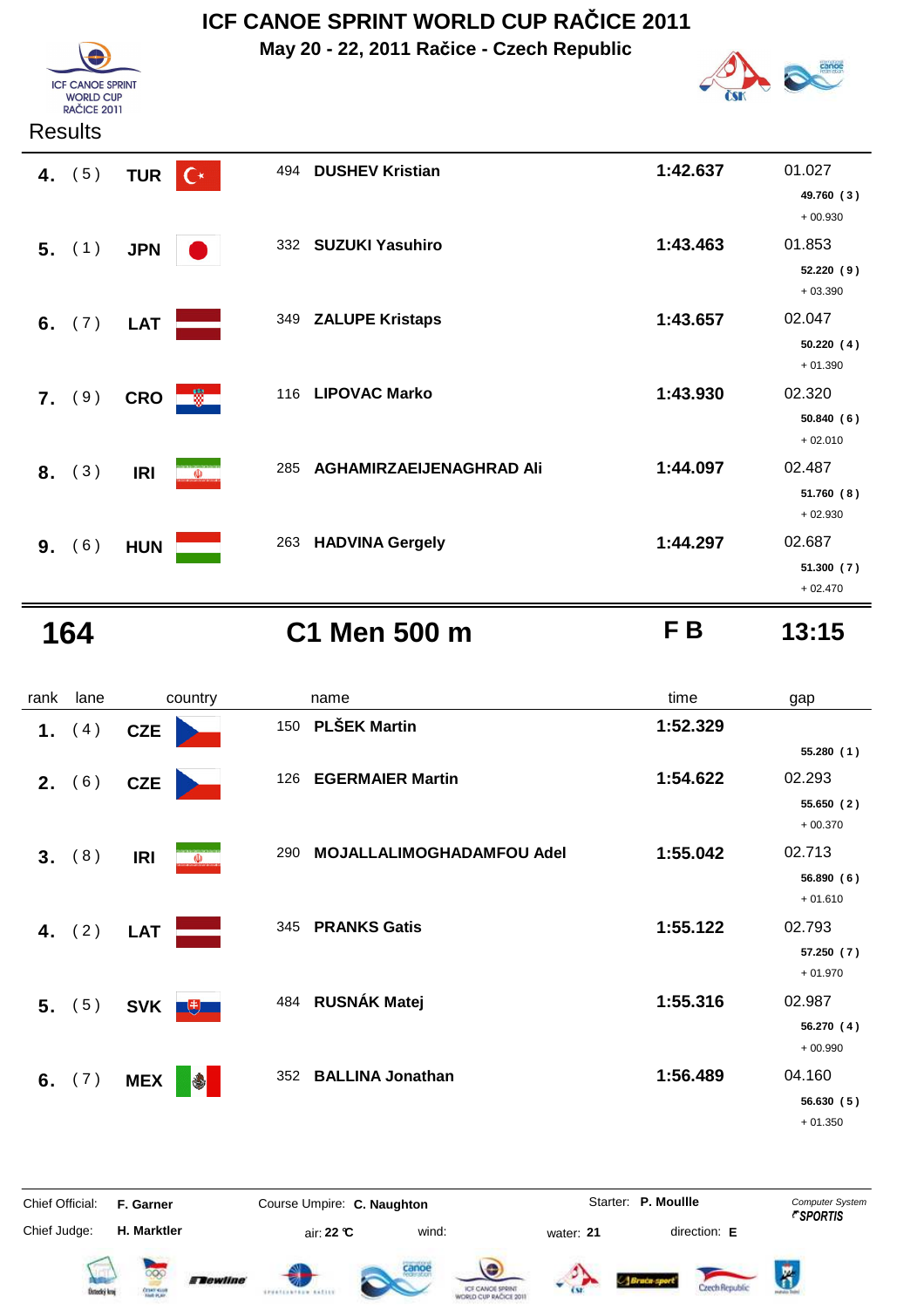

| .                |            |                                                         |     |                             |            |            |
|------------------|------------|---------------------------------------------------------|-----|-----------------------------|------------|------------|
| (3)<br>7.        | <b>IRI</b> | <b>In terms to claim committed</b><br>$\mathbb{\omega}$ |     | 294 SAADATKHAHKALVIR Mohsen | 1:58.162   | 05.833     |
|                  |            |                                                         |     |                             |            | 55.910 (3) |
|                  |            |                                                         |     |                             |            | $+00.630$  |
| (1)              | <b>CHI</b> | $\star$                                                 |     | 279 GARCÍA Michael          | <b>DNS</b> |            |
| $\left(9\right)$ | <b>POL</b> |                                                         | 391 | <b>NEDZI Tomasz</b>         | <b>DNS</b> |            |
|                  |            |                                                         |     |                             |            |            |

# **165 K2 Men 500 m F B 13:20**

| rank | lane     | country                | name                                                              | time     | gap                               |
|------|----------|------------------------|-------------------------------------------------------------------|----------|-----------------------------------|
| 1.   | (6)      | <b>POR</b><br>æ.       | <b>CORREIA Leonel</b><br>397<br><b>DUARTE Filipe</b><br>398       | 1:30.725 | 44.020 (1)                        |
|      | 2. $(2)$ | <b>DEN</b>             | <b>WRAAE Kim</b><br>167<br><b>STAER Emil</b><br>166               | 1:31.765 | 01.040<br>44.290 (2)<br>$+00.270$ |
| 3.   | (5)      | <b>NZL</b>             | <b>FERGUSON Steven</b><br>374<br>375<br><b>FITZGERALD Darryl</b>  | 1:32.138 | 01.413<br>44.550 (3)<br>$+00.530$ |
| 4.   | (7)      | NK<br>AR<br><b>GBR</b> | <b>HIDE Tom</b><br>216<br><b>RUTHERFORD Edward</b><br>230         | 1:33.145 | 02.420<br>47.810 (9)<br>$+03.790$ |
|      | $5.$ (8) | $C^*$<br><b>TUR</b>    | <b>YILDIRIM Cagribey</b><br>498<br><b>KURU Ozturk</b><br>497      | 1:33.418 | 02.693<br>45.010 (4)<br>$+00.990$ |
|      | 6. $(4)$ | <b>POL</b>             | <b>SZANDRACH Pawel</b><br>395<br><b>JEDRZEJCZAK Lukasz</b><br>385 | 1:33.858 | 03.133<br>46.950 (8)<br>$+02.930$ |
|      | 7. (1)   | <b>POL</b>             | <b>FLORCZAK Pawel</b><br>382<br><b>MARON Rafal</b><br>390         | 1:34.091 | 03.366<br>45.570 (5)<br>$+01.550$ |
|      | 8. (3)   | <b>SLO</b>             | <b>LEBAN Lovro</b><br>437<br><b>KUK Rok</b><br>436                | 1:34.331 | 03.606<br>46.330 (6)<br>$+02.310$ |
| 9.   | (9)      | <b>CZE</b>             | <b>ADAM Jakub</b><br>117<br><b>ODVÁRKO Michal</b><br>147          | 1:34.938 | 04.213<br>46.590 (7)<br>$+02.570$ |

**166 C2 Women 500 m F A 13:25**

### **NO RACE**

cance









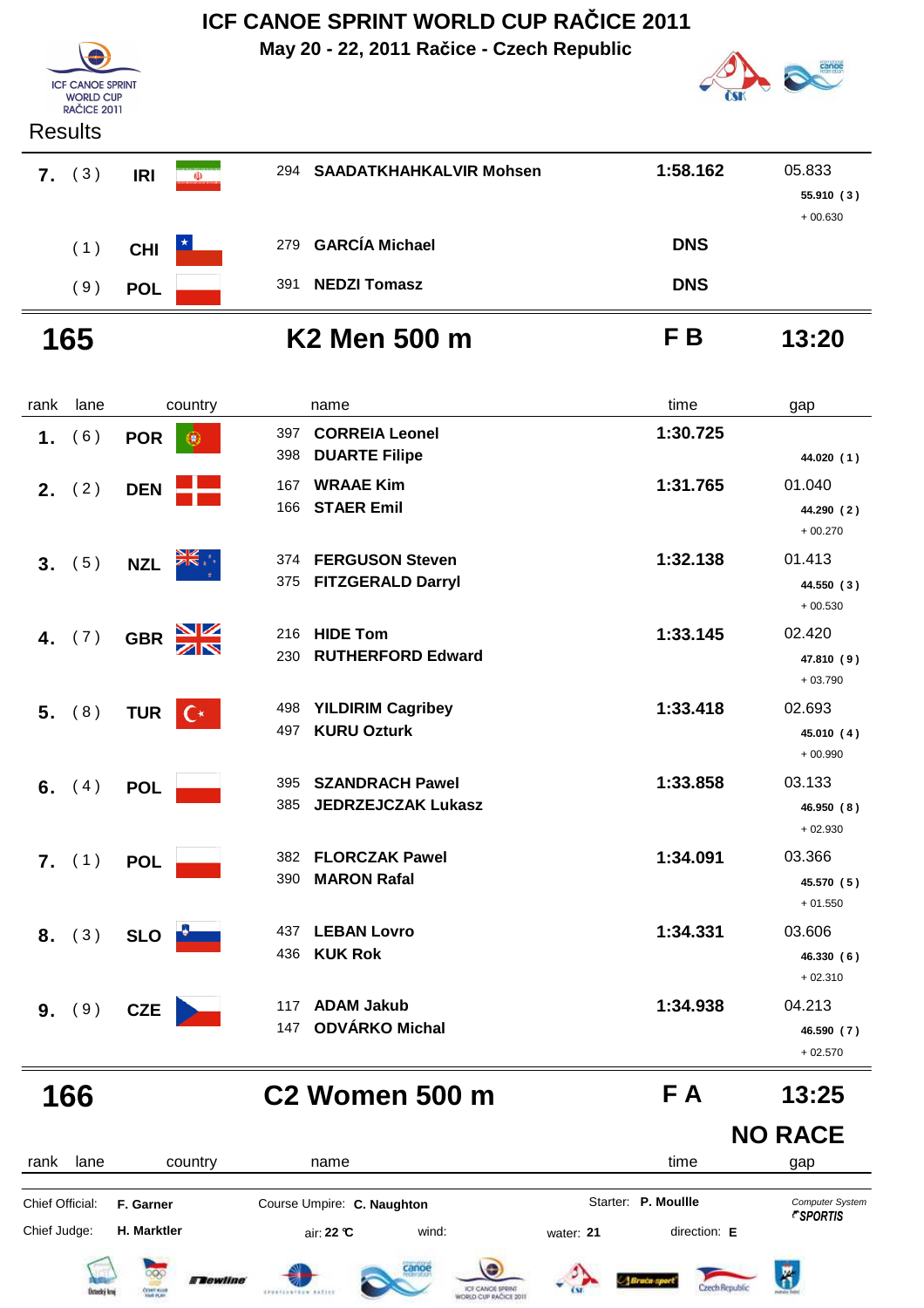### **May 20 - 22, 2011 Račice - Czech Republic ICF CANOE SPRINT WORLD CUP RAČICE 2011**



# canoe

### **Results**



- **NICHOLSON Mallorie** 97 234
- 241 KOHLERT Vicky

**167 C1 Men 500 m F A 13:42**

| rank | lane   | country                  |     | name                               | time     | gap                               |
|------|--------|--------------------------|-----|------------------------------------|----------|-----------------------------------|
| 1.   | (7)    | <b>RUS</b>               | 428 | <b>SHTOKALOV IIya</b>              | 1:50.043 | 53.840 (4)<br>$+01.010$           |
| 2.   | (2)    | CAN <b> </b>             | 88  | <b>HALL Thomas</b>                 | 1:50.303 | 00.260<br>52.830(1)               |
|      | 3. (4) | <b>POR</b><br>$_{\circ}$ | 405 | <b>SILVA Helder</b>                | 1:50.903 | 00.860<br>53.200 (2)<br>$+00.370$ |
| 4.   | (8)    | <b>BLR</b>               |     | 54 VAITSISHKIN Dzmitry             | 1:51.409 | 01.366<br>54.210 (5)<br>$+01.380$ |
| 5.   | (5)    | <b>KAZ</b>               |     | 342 SAFRONOV Evgeniy               | 1:51.429 | 01.386<br>55.330 (8)<br>$+02.500$ |
| 6.   | (6)    | <b>ITA</b>               | 305 | <b>BUCCIONE Paolo</b>              | 1:52.043 | 02.000<br>53.470 (3)<br>$+00.640$ |
|      | 7. (9) | <b>BRA</b><br>$\bullet$  | 69  | <b>QUEIROZ DOS SANTOS Isaquias</b> | 1:52.356 | 02.313<br>54.850 (7)<br>$+02.020$ |
|      | 8. (1) | <b>SVK</b><br>$+$        | 475 | <b>KOHÚT Rastislav</b>             | 1:53.029 | 02.986<br>54.480 (6)<br>$+01.650$ |
|      | 9. (3) | <b>KAZ</b>               | 340 | <b>MURATOV Ruslan</b>              | 2:00.722 | 10.679<br>55.800 (9)<br>$+02.970$ |
|      | 168    |                          |     | K2 Men 500 m                       | FA       | 13:47                             |

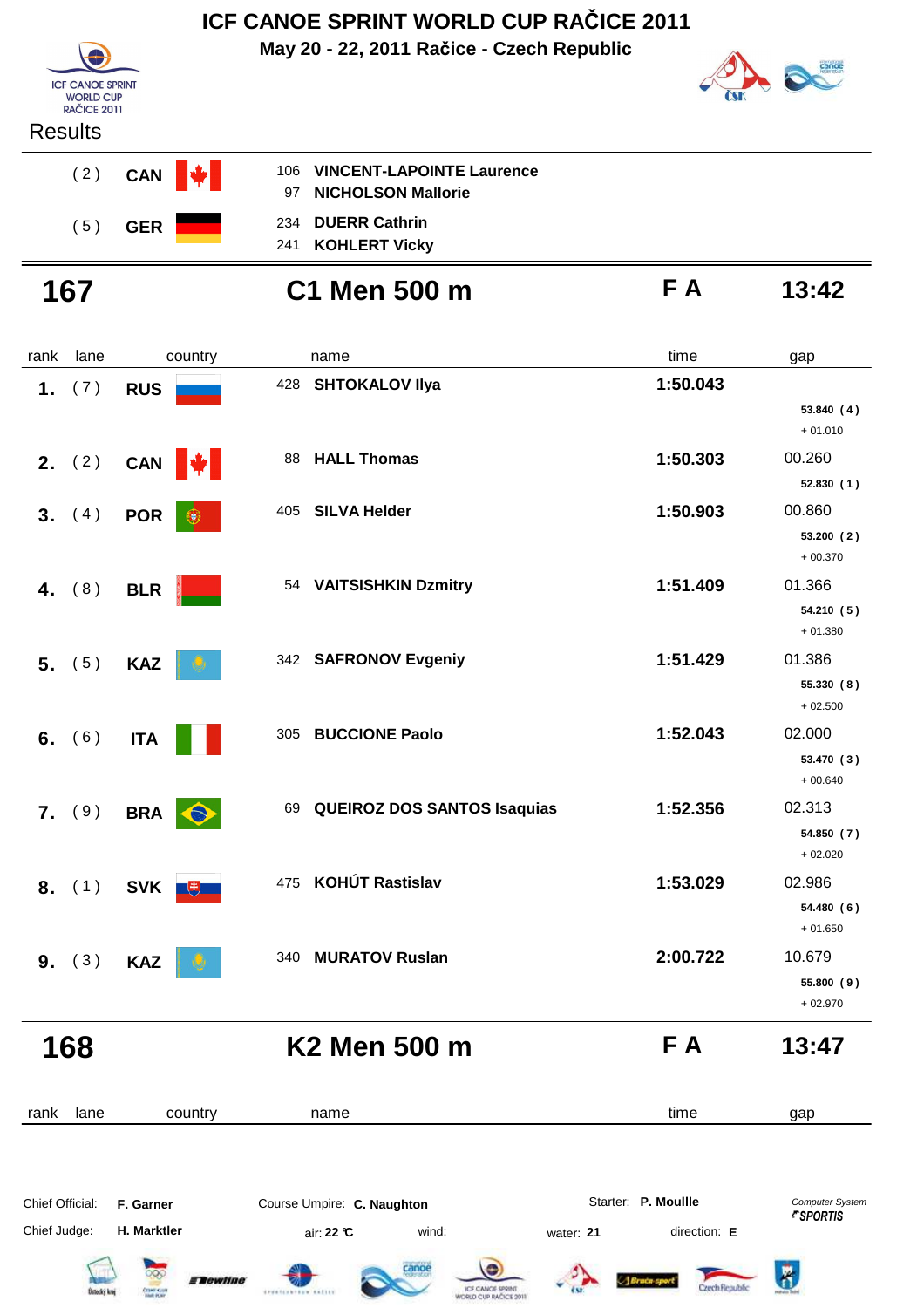

# **ICF CANOE SPRINT WORLD CUP RAČICE 2011**

**May 20 - 22, 2011 Račice - Czech Republic**



| Results |
|---------|
|---------|

| 1.             | (8)    | <b>BLR</b> |       | 50<br>45        | <b>PIATRUSHENKA Raman</b><br><b>MAKHNEU Vadzim</b> | 1:30.638 |                         |
|----------------|--------|------------|-------|-----------------|----------------------------------------------------|----------|-------------------------|
|                |        |            |       |                 |                                                    |          | 45.540 (7)<br>$+01.820$ |
| 2.             | (3)    | <b>FRA</b> |       | 199             | <b>LECRUBIER Vincent</b>                           | 1:31.311 | 00.673                  |
|                |        |            |       | 187             | <b>COLIN Philippe</b>                              |          | 43.990 (2)<br>$+00.270$ |
|                | 3. (1) | <b>GER</b> |       | 249             | <b>STROINSKI Kostja</b>                            | 1:31.411 | 00.773                  |
|                |        |            |       | 233             | <b>BERTZ Hendrik</b>                               |          | 44.260 (3)<br>$+00.540$ |
| 4.             | (4)    | <b>HUN</b> |       | 556             | <b>GÖNCZY Gábor</b>                                | 1:31.518 | 00.880                  |
|                |        |            |       | 258             | <b>DOMBVÁRI Bence</b>                              |          | 43.720 (1)              |
| 5 <sub>1</sub> | (5)    | <b>BLR</b> |       | 43              | <b>LIAPIOSHKA Aliaksandr</b><br><b>VALKO Taras</b> | 1:32.091 | 01.453                  |
|                |        |            |       | 55              |                                                    |          | 44.630 (4)<br>$+00.910$ |
| 6.             | (7)    | <b>GER</b> |       | 246             | <b>LINDNER Sebastian</b>                           | 1:32.145 | 01.507                  |
|                |        |            |       | 235             | <b>FOERSTER Florian</b>                            |          | 45.270 (6)<br>$+01.550$ |
|                | 7. (2) | <b>ITA</b> |       | 316             | <b>GALLIGANI Matteo</b>                            | 1:33.684 | 03.046                  |
|                |        |            |       | 328             | <b>RIPAMONTI Nicola</b>                            |          | 46.280 (9)<br>$+02.560$ |
| 8.             | (9)    | <b>AUS</b> | ्रों≼ | 24              | <b>PHILLIPS Jesse</b>                              | 1:34.938 | 04.300                  |
|                |        |            |       | 12 <sup>°</sup> | <b>BIRD Stephen</b>                                |          | 45.910 (8)<br>$+02.190$ |
| 9.             | (6)    | <b>RUS</b> |       | 409             | <b>ANOSHKIN Roman</b>                              | 1:37.104 | 06.466                  |
|                |        |            |       | 431             | <b>VASILYEV Anton</b>                              |          | 44.900 (5)              |
|                |        |            |       |                 |                                                    |          | $+01.180$               |

**169 C2 Men 500 m F A 13:59**

| rank           | lane        | country    | name                                                                 | time     | gap                               |
|----------------|-------------|------------|----------------------------------------------------------------------|----------|-----------------------------------|
| 1.             | $4^{\circ}$ | <b>RUS</b> | <b>MELANTYEV Victor</b><br>419<br>415 LIPKIN Nikolay                 | 1:39.557 | 47.820 (1)                        |
| 2 <sub>1</sub> | 5)          | <b>RUS</b> | <b>IGNATOV Evgeny</b><br>413<br><b>SHTYL Ivan</b><br>429             | 1:40.117 | 00.560<br>48.200 (2)<br>$+00.380$ |
| 3.             | 2)          | <b>BLR</b> | <b>RABCHANKA Dzmitry</b><br>51<br><b>VAUCHETSKI Aliaksandr</b><br>56 | 1:40.570 | 01.013<br>48.670 (3)<br>$+00.850$ |





Czech Republic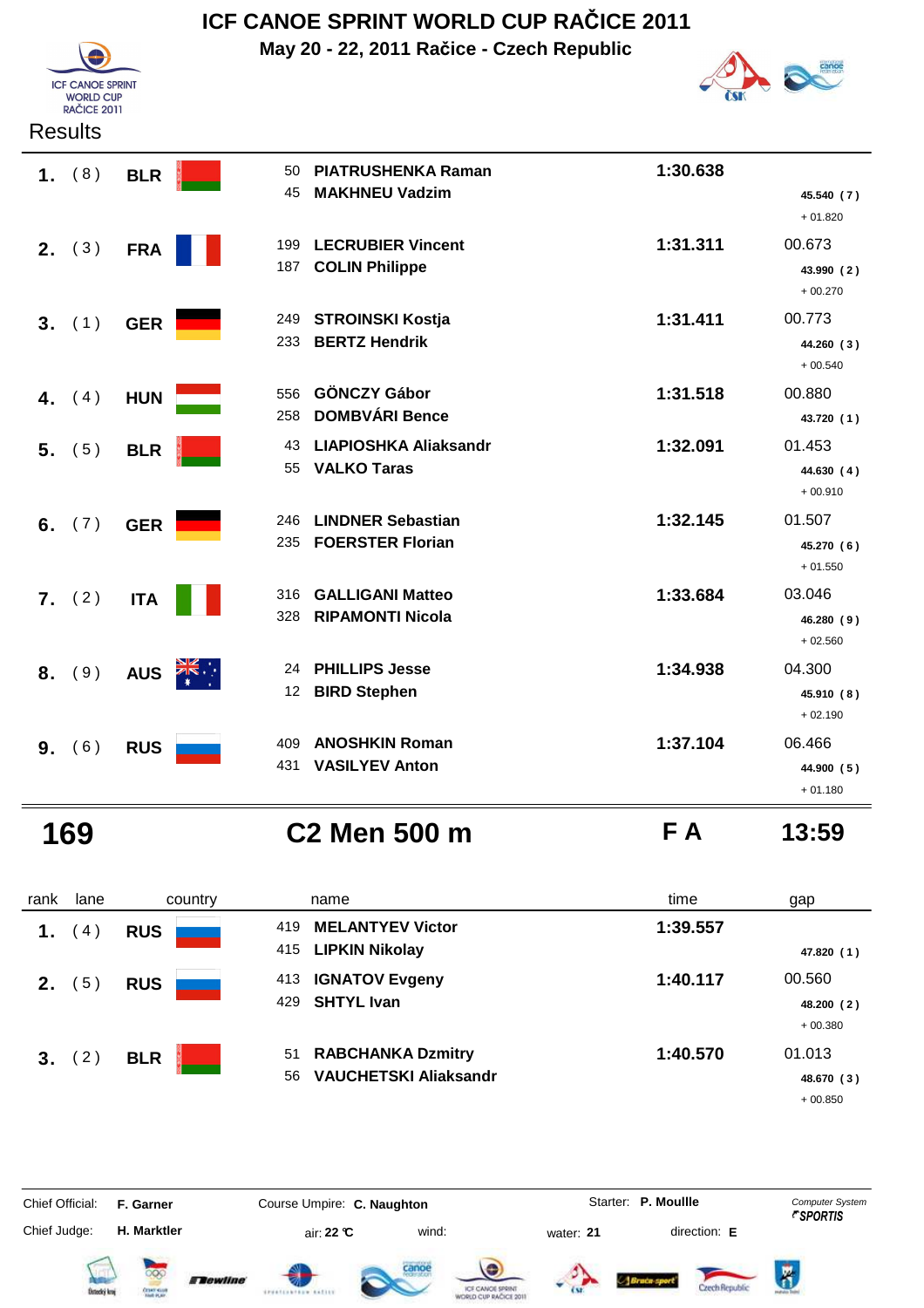

# **ICF CANOE SPRINT WORLD CUP RAČICE 2011**

**May 20 - 22, 2011 Račice - Czech Republic**



| <b>Results</b> |                        |                                                                   |          |                                   |
|----------------|------------------------|-------------------------------------------------------------------|----------|-----------------------------------|
| (8)<br>4.      | <b>CZE</b>             | RADOŇ Jaroslav<br>151<br><b>DVOŘÁK Filip</b><br>125               | 1:41.590 | 02.033<br>50.820 (8)<br>$+03.000$ |
| 5. (7)         | <b>FRA</b>             | <b>GOUBEL Mathieu</b><br>191<br><b>BEUGNET Mathieu</b><br>183     | 1:41.704 | 02.147<br>50.450(7)<br>$+02.630$  |
| (3)<br>6.      | <b>KAZ</b>             | <b>EMELYANOV Sergey</b><br>337<br><b>EMELYANOV Timofey</b><br>338 | 1:42.850 | 03.293<br>50.080(6)<br>$+02.260$  |
| 7. (9)         | <b>UZB</b>             | <b>MIRBEKOV Serik</b><br>525<br><b>KOCHNEV Gerasim</b><br>522     | 1:43.617 | 04.060<br>51.790(9)<br>$+03.970$  |
| 8. (1)         | CAN $\Vert \psi \Vert$ | <b>BRYANT Paul</b><br>562<br><b>VARGA Roland</b><br>563           | 1:43.870 | 04.313<br>49.710 (5)<br>$+01.890$ |
| (6)            | <b>UZB</b>             | <b>MENKOV Vadim</b><br>524<br>523<br><b>MEDETOV Merey</b>         | DQ       |                                   |

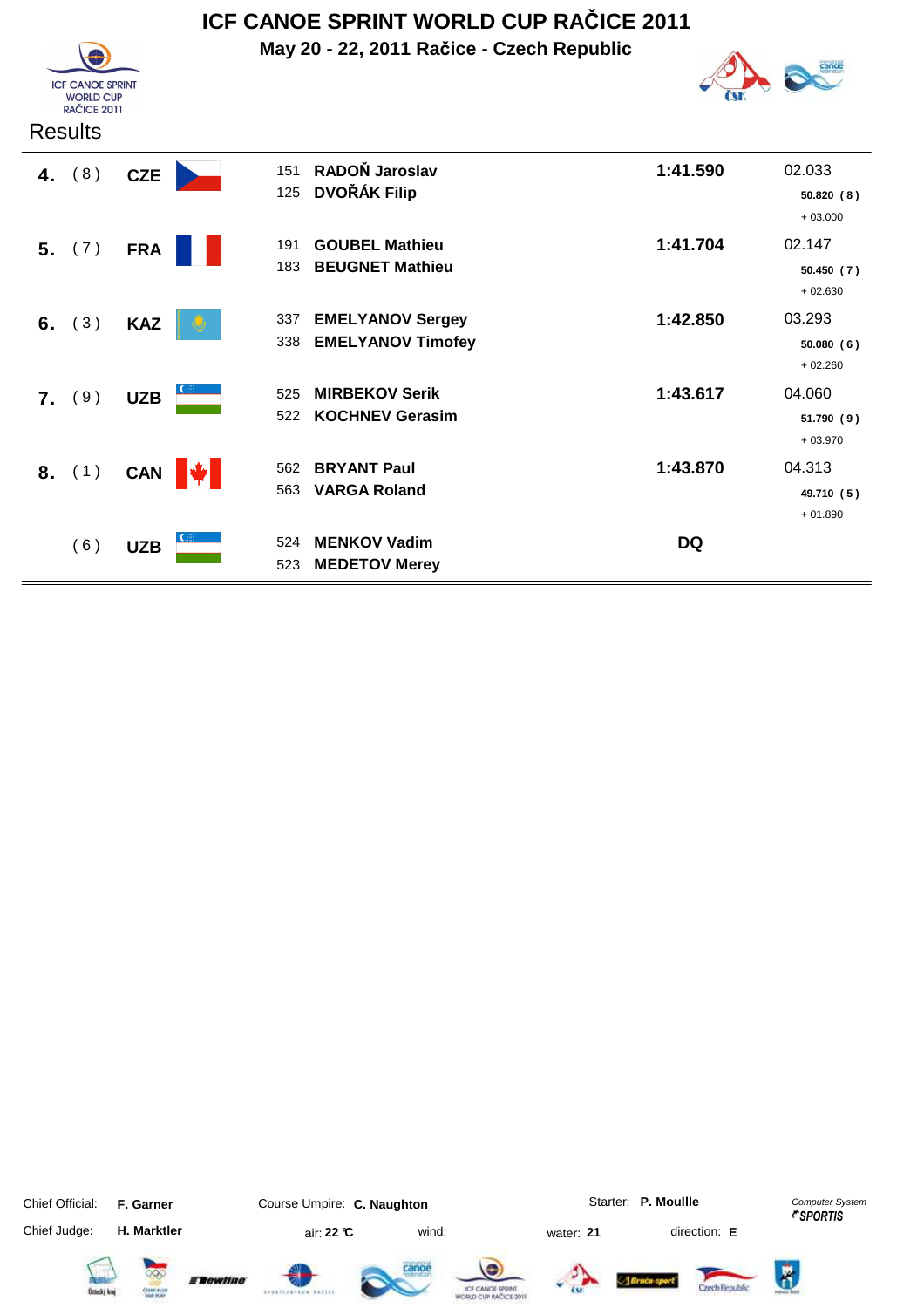

# **ICF CANOE WORLD CUP RAČICE 2011**



### RESULTS

### **K1 Women 5000 m Sunday 22nd May**

| Rank       | StN.           | <b>Country</b> |                | <b>Name</b>                    | <b>YB</b> | <b>Time</b> | Gap     |
|------------|----------------|----------------|----------------|--------------------------------|-----------|-------------|---------|
| 1.         | 8              | <b>GBR</b>     |                | 222 BELCHER Lani               | 89        | 17:43,9     |         |
| 2.         | 1              | <b>CZE</b>     |                | 118 ADAMOVÁ Anna               | 86        | 17:45,1     | 00:01,2 |
| 2.         | $\overline{2}$ | <b>IRL</b>     |                | 567 EGAN Jenny                 |           | 17:46,7     | 00:02,8 |
| 3.         | 13             | <b>USA</b>     |                | 516 ZUR Krisztina              | 80        | 17:52,2     | 00:08,3 |
| 5.         | 12             | <b>CZE</b>     | 131            | <b>HROCHOVÁ Lenka</b>          | 81        | 18:10,4     | 00:26,5 |
| 6.         | 14             | <b>AUS</b>     | 14             | <b>BURNETT Alyce</b>           | 92        | 18:13,1     | 00:29,2 |
| 7.         | 75             | <b>AUT</b>     | 32             | <b>LEHACI Anna</b>             | 90        | 18:18,9     | 00:35,0 |
| 8.         | 5              | <b>USA</b>     |                | 506 HOGAN Margaret             | 79        | 18:21,4     | 00:37,5 |
| 9.         | $\overline{7}$ | <b>FIN</b>     |                | 178 ITKONEN Nina               | 90        | 18:44,9     | 01:01,0 |
| 10.        | 17             | <b>UZB</b>     |                | 518 BORZOVA Yulia              | 81        | 18:46,3     | 01:02,4 |
| 11.        | 10             | <b>ARG</b>     | $\overline{4}$ | <b>COLLUEQUE María Cecilia</b> | 83        | 18:46,9     | 01:03,0 |
| 12.        | 15             | <b>BRA</b>     |                | 74 VERGUTZ Ana Paula           | 89        | 19:32,0     | 01:48,1 |
| 13.        | 16             | <b>BRA</b>     |                | 72 SARANGO DE SOUZA            | 90        | 20:52,6     | 03:08,7 |
| <b>DNF</b> | 3              | <b>RUS</b>     |                | 412 EREMINA Daria              | 88        |             |         |
| <b>DNF</b> | 4              | <b>VEN</b>     |                | 534 ESCALONA Eliana            | 81        |             |         |
| <b>DNF</b> | $\,6$          | <b>AUS</b>     | 21             | <b>MCGINTY Hailey</b>          | 87        |             |         |
| <b>DNS</b> | 9              | <b>BLR</b>     | 47             | PALTARAN Maryna                | 88        |             |         |
| <b>DNF</b> | 11             | <b>VEN</b>     |                | 535 JIMENEZ Angelica           | 87        |             |         |
| <b>DNF</b> | 18             | <b>RSA</b>     |                | 550 HARTLEY Bridgitte Ellen    | 83        |             |         |
| <b>DNF</b> | 19             | <b>IRI</b>     | 291            | <b>MOTAMEDI FAKHR Arezou</b>   | 89        |             |         |
| <b>DNF</b> | 78             | <b>RSA</b>     |                | 553 EDER Michell               | 85        |             |         |

Chief Officilal: **F. Garner 18,0** oC Course Umpire: **H. Marktler Computer System SPORTIS Course Umpire: H. Marktler** occurse 1999 **Computer System SPORTIS** 

**YOK** 

FRowline

**Computer System SPORTIS**







air:

**21,0**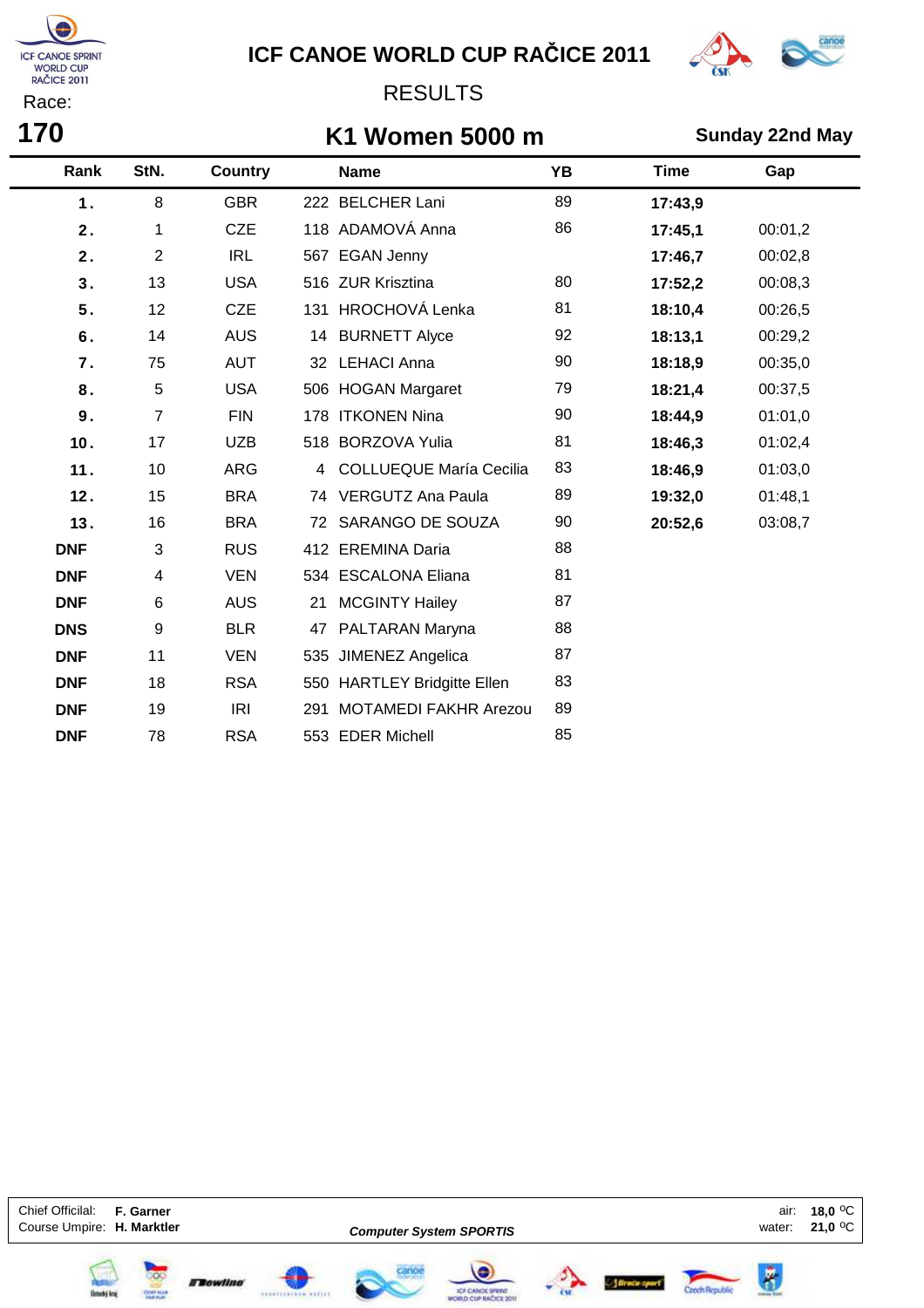

 $\blacksquare$ 

# **ICF CANOE WORLD CUP RAČICE 2011**



### RESULTS

## **C1 Men 5000 m Sunday 22nd May**

| Rank       | StN. | <b>Country</b> |     | <b>Name</b>              | <b>YB</b> | <b>Time</b> | Gap     |
|------------|------|----------------|-----|--------------------------|-----------|-------------|---------|
| 1.         | 22   | <b>CAN</b>     | 98  | <b>OLDERSHAW Mark</b>    | 83        | 21:17,2     |         |
| 2.         | 31   | <b>CZE</b>     |     | 136 KORANDA Lukáš        | 89        | 21:29,3     | 00:12,1 |
| 3.         | 27   | CAN            | 88  | <b>HALL Thomas</b>       | 82        | 21:38,6     | 00:21,4 |
| 4.         | 82   | <b>SVK</b>     |     | 484 RUSNÁK Matej         | 88        | 21:45,7     | 00:28,5 |
| 5.         | 36   | <b>SVK</b>     | 481 | OSTRČIL Marian           | 80        | 22:28,7     | 01:11,5 |
| 6.         | 20   | <b>GBR</b>     |     | 217 TRAIN James          | 86        | 22:35,8     | 01:18,6 |
| 7.         | 24   | <b>KAZ</b>     |     | 342 SAFRONOV Evgeniy     | 91        | 22:49,0     | 01:31,8 |
| 8.         | 35   | <b>RUS</b>     |     | 428 SHTOKALOV IIya       | 86        | 23:07,6     | 01:50,4 |
| 9.         | 26   | <b>UZB</b>     |     | 532 YULDASHOV Dilshod    | 91        | 23:12,5     | 01:55,3 |
| 10.        | 83   | <b>ITA</b>     |     | 319 INCCOLINGO Luca      | 87        | 23:35,4     | 02:18,2 |
| 11.        | 84   | LAT            |     | 345 PRANKS Gatis         | 86        | 23:37,7     | 02:20,5 |
| 12.        | 29   | <b>CZE</b>     |     | 140 LUŇÁČEK Jan          | 90        | 24:32,5     | 03:15,3 |
| 13.        | 25   | IRI            |     | 290 MOJALLALIMOGHADAMFOU | -93       | 24:51,0     | 03:33,8 |
| <b>DNF</b> | 21   | <b>POL</b>     |     | 391 NEDZI Tomasz         | 90        |             |         |
| <b>DNS</b> | 23   | <b>CHI</b>     |     | 282 TAFRA Johnnathan     | 83        |             |         |
| <b>DQ</b>  | 30   | <b>CHI</b>     |     | 279 GARCÍA Michael       | 91        |             |         |
| <b>DNS</b> | 32   | <b>VEN</b>     |     | 536 PAREDES Eduard       | 86        |             |         |
| <b>DNF</b> | 33   | <b>IRI</b>     |     | 292 NASERI Shahou        | 88        |             |         |
| <b>DNS</b> | 37   | <b>VEN</b>     |     | 539 RATTYA Romni         | 87        |             |         |
| <b>DQ</b>  | 28   | <b>ITA</b>     |     | 310 CRACIUN Sergiu       | 84        |             |         |

Chief Officilal: **F. Garner 18,0** oC **Course Umpire: H. Marktler** 

**YOK** 

FRowline

**Computer System SPORTIS**

 $\frac{1}{2}$ 







air:<br>:water

**21,0**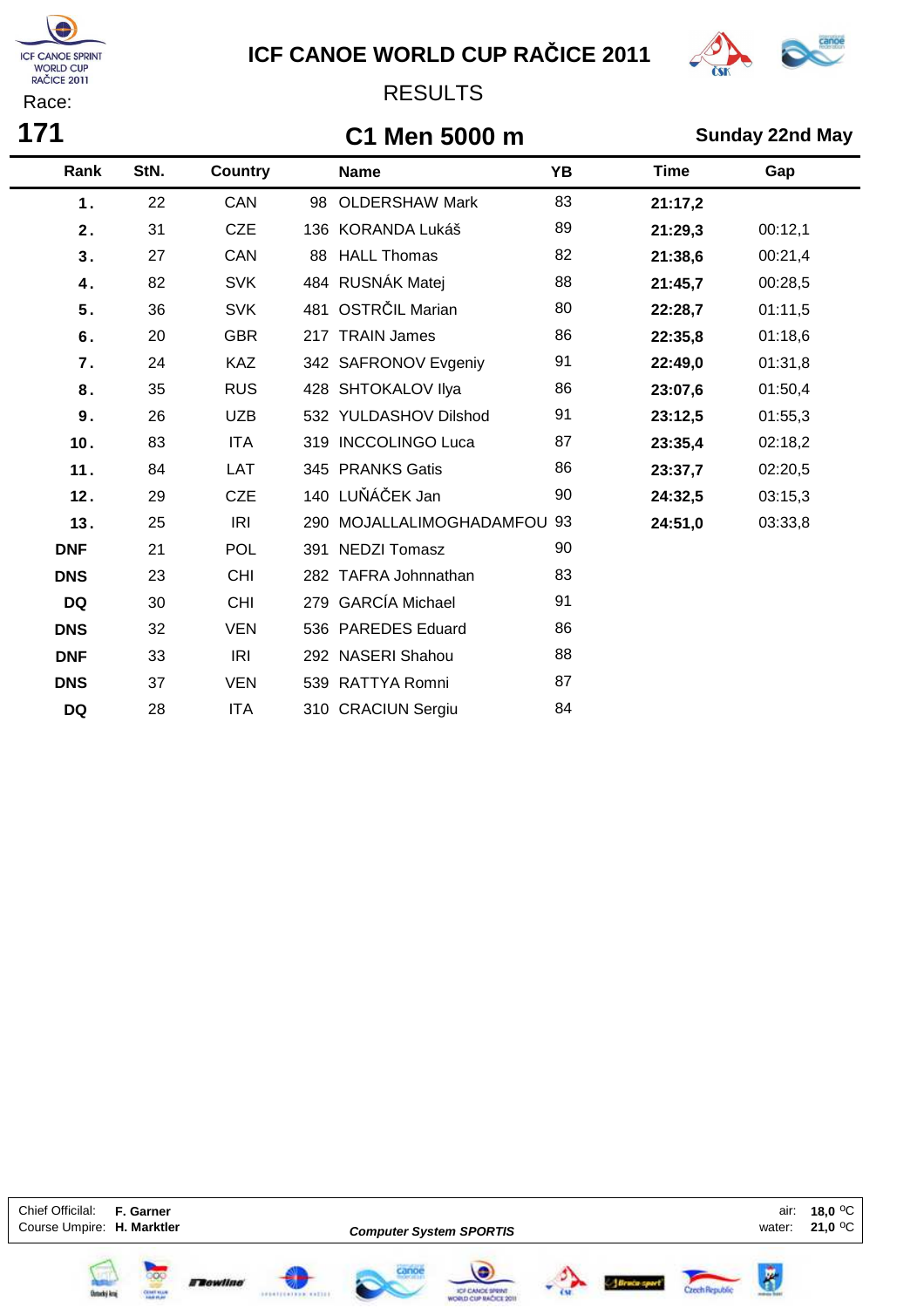

# **ICF CANOE WORLD CUP RAČICE 2011**



### RESULTS

### **K1 Men 5000 m Sunday 22nd May**

| Rank       | StN. | <b>Country</b> |    | <b>Name</b>                 | YB | <b>Time</b> | Gap     |
|------------|------|----------------|----|-----------------------------|----|-------------|---------|
| 1.         | 52   | <b>POR</b>     |    | 401 PIMENTA Fernando        | 89 | 18:43,0     |         |
| 2.         | 58   | CAN            |    | 104 VAN KOVERDEN Adam       | 82 | 18:44,5     | 00:01,5 |
| 3.         | 55   | <b>ITA</b>     |    | 304 BENASSI Maximilian      | 86 | 18:45,4     | 00:02,4 |
| 4.         | 65   | <b>BLR</b>     |    | 58 YURENIA Aleh             | 90 | 18:55,2     | 00:12,2 |
| 5.         | 71   | <b>DEN</b>     |    | 165 POULSEN René Holten     | 88 | 18:56,4     | 00:13,4 |
| $\bf 6$ .  | 45   | <b>SWE</b>     |    | 490 OSKARSSON Marcus        | 77 | 19:12,7     | 00:29,7 |
| 7.         | 66   | <b>HUN</b>     |    | 261 GERE Bálint             | 89 | 19:19,4     | 00:36,4 |
| 8.         | 67   | <b>FRA</b>     |    | 186 CARRE Cyrille           | 84 | 19:30,7     | 00:47,7 |
| $9$ .      | 48   | <b>POR</b>     |    | 406 SILVA Emanuel           | 85 | 19:35,8     | 00:52,8 |
| 10.        | 42   | <b>RUS</b>     |    | 418 MEDVEDEV Ilya           | 83 | 19:38,8     | 00:55,8 |
| 11.        | 72   | <b>CZE</b>     |    | 153 SOUČEK Jan              | 78 | 19:47,3     | 01:04,3 |
| 12.        | 59   | <b>SLO</b>     |    | 441 ZUPANCIC REGENT Jernej  | 80 | 19:56,3     | 01:13,3 |
| 13.        | 41   | <b>USA</b>     |    | 511 MICHAEL Luke            | 84 | 19:59,8     | 01:16,8 |
| 14.        | 74   | <b>CZE</b>     |    | 132 JEŽEK Tomáš             | 73 | 20:09.9     | 01:26,9 |
| 15.        | 81   | <b>SVK</b>     |    | 479 MICHÁLEK Matej          | 92 | 20:11,9     | 01:28,9 |
| 16.        | 49   | LAT            |    | 349 ZALUPE Kristaps         | 76 | 20:21,8     | 01:38,8 |
| 17.        | 56   | <b>HUN</b>     |    | 170 PETROVICS Mate          | 87 | 20:25,4     | 01:42,4 |
| 18.        | 46   | <b>SLO</b>     |    | 439 ZAKRAJSEK Jost          | 83 | 20:31,9     | 01:48,9 |
| 19.        | 40   | <b>ISR</b>     |    | 298 LEB Eran                | 88 | 20:37,9     | 01:54,9 |
| 20.        | 43   | <b>RSA</b>     |    | 549 SCHOEMAN Cam Marc       | 88 | 20:42,2     | 01:59,2 |
| 21.        | 57   | <b>RSA</b>     |    | 547 VAN DER WALT Grant W.   | 90 | 20:43,8     | 02:00,8 |
| 22.        | 70   | <b>ITA</b>     |    | 303 BATTELLI Albino         | 89 | 20:45,2     | 02:02,2 |
| 23.        | 39   | SUI            |    | 462 GUBSER David            | 82 | 20:48,9     | 02:05,9 |
| 24.        | 47   | IRI            |    | 295 TALEBIAN Ahmadreza      | 89 | 20:51,0     | 02:08,0 |
| 25.        | 61   | IRI            |    | 288 DARVISH Arvand          | 91 | 21:08,4     | 02:25,4 |
| 26.        | 38   | <b>BRA</b>     | 63 | DE CARLI FERREIRA Michel 89 |    | 21:12,0     | 02:29,0 |
| 27.        | 76   | CAN            | 69 | <b>MORTIMER Angus</b>       | 85 | 21:18,2     | 02:35,2 |
| 28.        | 62   | <b>USA</b>     |    | 515 SPROUT Richard          | 80 | 21:26,7     | 02:43,7 |
| 29.        | 85   | LAT            |    | 348 VEINBERGS Gints         | 89 | 21:26,9     | 02:43,9 |
| 30.        | 54   | <b>CRO</b>     |    | 114 CRNEKOVIC Marko         | 92 | 21:40,7     | 02:57,7 |
| 31.        | 44   | <b>CRO</b>     |    | 115 IVIC Mario              | 90 | 21:47,5     | 03:04,5 |
| 32.        | 80   | <b>BLR</b>     |    | 44 LITVINCHUK Artur         | 88 | 21:59,7     | 03:16,7 |
| <b>DQ</b>  | 50   | ARG            | 6  | DAL-BO Daniel               | 87 |             |         |
| <b>DQ</b>  | 51   | <b>ISR</b>     |    | 302 YELLIN Roei             | 81 |             |         |
| <b>DNS</b> | 53   | <b>VEN</b>     |    | 537 RAMOS Giovanny          | 83 |             |         |
| <b>DNS</b> | 60   | <b>VEN</b>     |    | 541 YEPEZ Markyn            | 85 |             |         |

Chief Officilal: **F. Garner 18,0** oC Course Umpire: **H. Marktler Computer System SPORTIS Course Umpire: H. Marktler** occurse 1999 **Computer System SPORTIS** 

**Computer System SPORTIS**



 $\ddot{\bm{s}}$ 





**SP** 



Ø